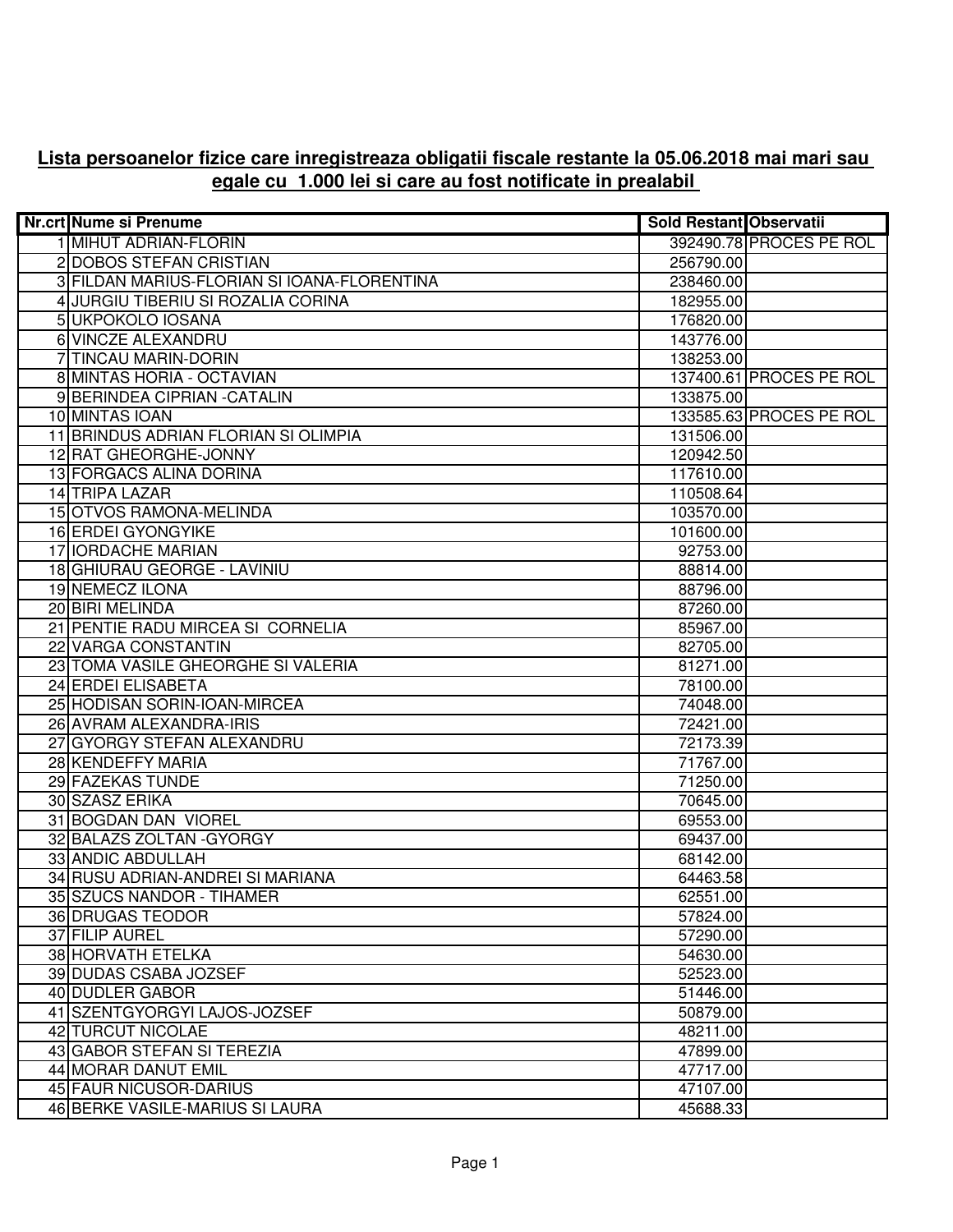| <b>Nr.crt Nume si Prenume</b>       | Sold Restant Observatii |                        |
|-------------------------------------|-------------------------|------------------------|
| 47 GHIURO IOAN                      | 45444.00                |                        |
| 48 BOGDAN CRISTIAN DAN              | 45332.00                |                        |
| 49 KEREZSI EVA-KATALIN              | 45000.00                |                        |
| 50 MADUTA IOANA ADINA               | 44900.00                |                        |
| 51 RAITA CALIN SI ALINA             | 44430.00                |                        |
| 52 BEKE ZOLTAN                      | 42822.00                |                        |
| 53 TUDORAN MARCEL MARIUS            | 42256.00                |                        |
| 54 DOBAI MARIUS DAN                 | 41954.97                |                        |
| 55 TRIFA CALIN-CIPRIAN              | 41374.26                |                        |
| 56 CAPOTA PAVEL SI MARIA            | 41225.96                |                        |
| 57 CIUCA ILIE                       | 40870.00                |                        |
| 58 HILANI RADWAN                    | 40649.00                |                        |
| 59 LUPSE NICOLAE                    | 40607.00                |                        |
| 60 BAUMANN VALERIA                  | 40476.00                |                        |
| 61 IVANOV C-TIN DANIEL-VASADI MAGD. | 39530.00                |                        |
| 62 GYORGY-CSAKI ERNEST SI IBOLYA    | 39077.00                |                        |
| 63 LAKATOS ERZSEBET                 | 38530.00                |                        |
| 64 KISS ROTH MONICA SI LAJOS        | 38387.00                |                        |
| 65 PETREA HOREA COSMIN              | 38382.00                |                        |
| 66 CLOPCE GAVRIL SI LUCIA           | 38258.00                |                        |
| 67 COZMA NICOLAIE-TEODOR            | 38206.02                |                        |
| 68 ROSTAS DITA                      | 38090.44                |                        |
| 69 CSAKI KALMAN                     | 37557.00                |                        |
| 70 COITA FLOARE-AURICA              | 37468.00                |                        |
| 71 FRINC CALIN DORU                 | 36962.00                |                        |
| 72 BOGDAN GHEORGHE                  | 36624.00                |                        |
| 73 ERDEI CSILLA                     | 36580.00                |                        |
| 74 BAICAN AUREL                     | 36575.00                |                        |
| 75 BUT ADRIAN-GYORGY                | 36453.00                |                        |
| 76 BABO KALMAN                      | 35953.46                |                        |
| 77 MOS ALINA LACRIMIOARA            | 35914.00                |                        |
| 78 MATEIAS IOAN                     | 35458.00                |                        |
| 79 TASNADI LEVENTE SI CORINA        | 35073.10                |                        |
| 80 SORODOC IONEL VIOREL             | 34935.90                |                        |
| 81 CHIRILA ADRIAN FLORIN            | 34830.00                |                        |
| 82 DEMETER ALEXANDRU                | 34540.00                |                        |
| 83 MARTIN DUMITRU                   | 34536.00                |                        |
| 84 GALEA FLORIAN CALIN SI ENIKO     | 34261.00                |                        |
| 85 SABAU DANIEL-IOSIF               | 34151.00                |                        |
| 86 PERRIA CAMELIA-RAMONA            | 34113.40                |                        |
| 87 MUDURA LEONTIN SANDU SI MIRELA   | 33852.66                |                        |
| 88 MIHALCEA VASILE                  | 33658.00                |                        |
| 89 PINTEA EMILIA-VIORICA            |                         | 33589.76 PROCES PE ROL |
| 90 MANEA ROMOLUT SI FLOARE          | 31956.00                |                        |
| 91 MANEA DARIUS-FLAVIUS             | 31939.00                |                        |
| 92 MORGOS ADRIAN                    | 31432.00                |                        |
| 93 CAVESTRO ANTONIO- GABRIELE       | 31336.00                |                        |
| 94 BOCA MARIAN MARCEL SI MIRELA     | 31208.80                |                        |
| 95 MIHOC SILVIAN                    | 30970.00                |                        |
| 96 HORVATH SANDOR                   | 30942.00                |                        |
| 97 INDRIES MIRCEA SERGIU            | 30886.00                |                        |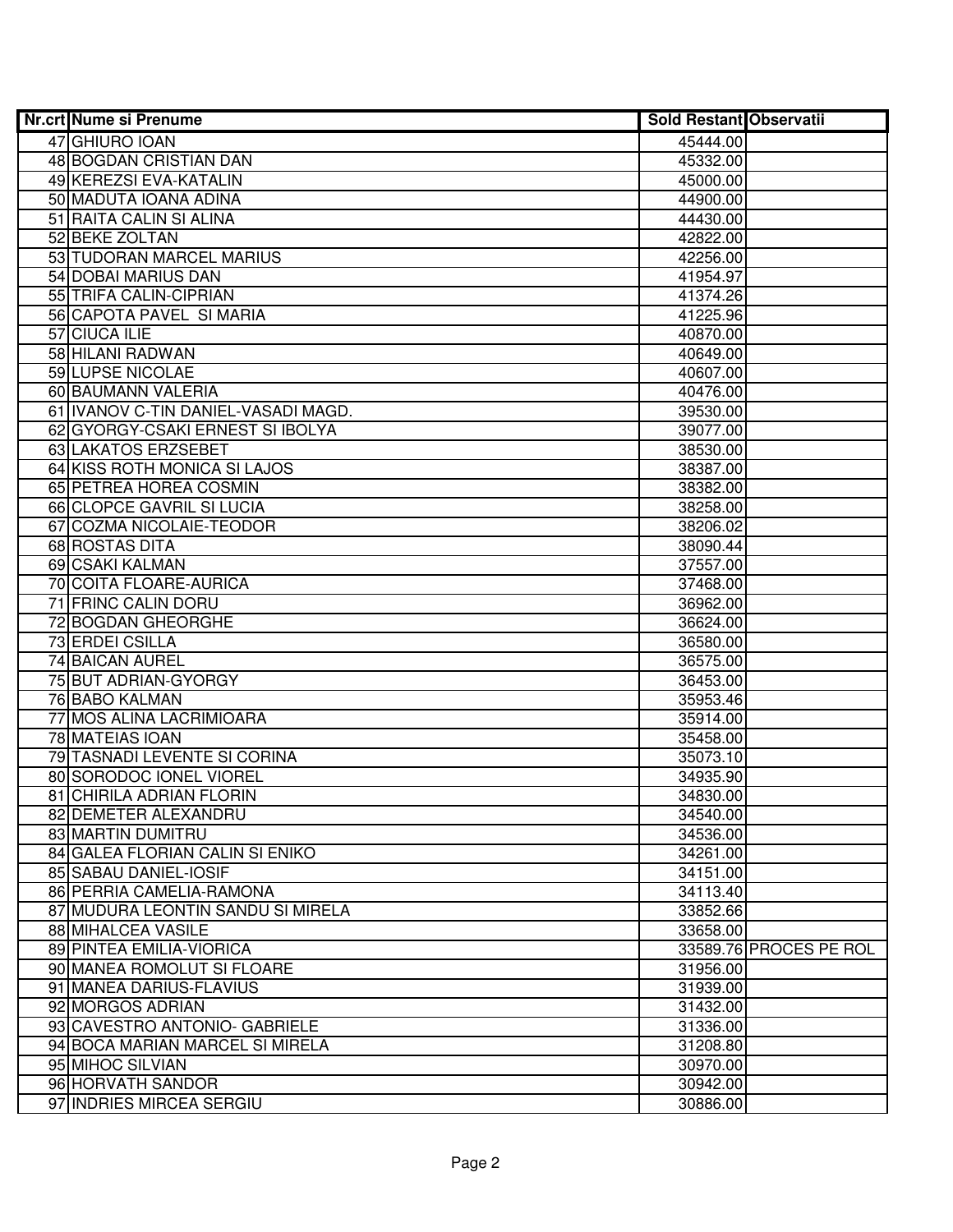| <b>Nr.crt Nume si Prenume</b>                | <b>Sold Restant Observatii</b> |
|----------------------------------------------|--------------------------------|
| 98 ERDEI ROMULUS MODIGLIANI                  | 30773.00                       |
| 99 MARICESCU GABRIEL IOAN                    | 30766.00                       |
| 100 PUSCAS AVRAM SI LIDIA                    | 30552.50                       |
| 101 BARANKA RUPI                             | 30533.00                       |
| 102 BALOG LADISLAU                           | 30494.00                       |
| 103 POPA ADRIAN                              | 30294.00                       |
| 104 MORTAN GHEORGHE-SORIN                    | 30279.00                       |
| 105 TESLARU TRAIAN                           | 30000.00                       |
| 106 STERIU VIOREL                            | 29907.00                       |
| 107 CHIS FLORIAN DAN                         | 29678.00                       |
| <b>108 GABOR MATEI</b>                       | 29666.50                       |
| 109 POPESCU COSTEL                           | 29558.00                       |
| 110 RACOLTA MARIUS SORIN                     | 29520.00                       |
| 111 KONCSAG ARTHUR                           | 29467.00                       |
| 112 ROSTAS JAN                               | 29381.00                       |
| 113 BUHAS CARMEN-LAURA                       | 29311.00                       |
| 114 GHIURAU CALIN CLAUDIU                    | 29302.00                       |
| 115 FREUNDLICH SAMUEL ADAM                   | 29150.00                       |
| 116 VARGA MARGIT                             | 28800.00                       |
| 117 HODUT NORBERT JANOS                      | 28577.00                       |
| 118 LACATOS PAMELA                           | 28355.00                       |
| 119 TODERICI DORIN-CORNEL                    | 28229.92                       |
| 120 SIMINIC CALIN CIPRIAN                    | 28107.00                       |
| 121 COTUNA NICOLAE CRISTIAN                  | 27911.00                       |
| 122 TIRON ANDREEA-ALINA                      | 27520.00                       |
| 123 ROSTAS MIHALY                            | 27485.00                       |
| 124 MATEIAS TEODOR MARIUS                    | 27101.00                       |
| 125 NANASSY NORBERT CSABA                    | 27090.50                       |
| 126 TUDOR CONSTANTIN-SEBASTIAN               | 26867.00                       |
| 127 KHAWALED ISSA                            | 26849.00                       |
| 128 BAROTI ALEXANDRU SI GABRIELA             | 26819.00                       |
| 129 BELU ADRIAN                              | 26677.00                       |
| 130 KHALFALLAH SAMI BEN KHALFALLAH           | 26465.00                       |
| 131 SAVAN AUGUSTIN-SEBASTIAN                 | 26186.01                       |
| 132 MUT VASILE                               | 26147.00                       |
| 133 PUCHIANU DOREL                           | 26123.00                       |
| 134 MOISIL PAMFIL SI NASTASIA                | 26075.00                       |
| <b>135 BALAWI ISSAM</b>                      | 26031.00                       |
| 136 AVRAM DANIEL RADU                        | 25990.00                       |
| 137 HANSEN JUHAS CORNEL                      | 25830.00                       |
| 138 FISCUTEAN TIBERIU-OCTAVIAN SI DANA-IOANA | 25589.00                       |
| 139 GABOR IOAN                               | 25454.00                       |
| 140 MERCE-SABAU DANIEL-LUCIAN                | 25418.00                       |
| 141 BUDURA VASILE SI SILVIA                  | 25304.00                       |
| 142 TUDOSE MIRCEA                            | 25283.00                       |
| 143 GANTNER IUDITA IRINA SI CAROL            | 25268.00                       |
| 144 MUDURA LILIANA MONICA                    | 25216.00                       |
| 145 PFA MOS ALEXANDRU                        | 25000.00                       |
| 146 PORTAN CALIN-IOAN CABINET DE AVOCAT      | 24806.00                       |
| 147 SFERLE DANUT                             | 24701.40                       |
| 148 CIMERDEAN RARES - MIREL SI KLARA         | 24633.00                       |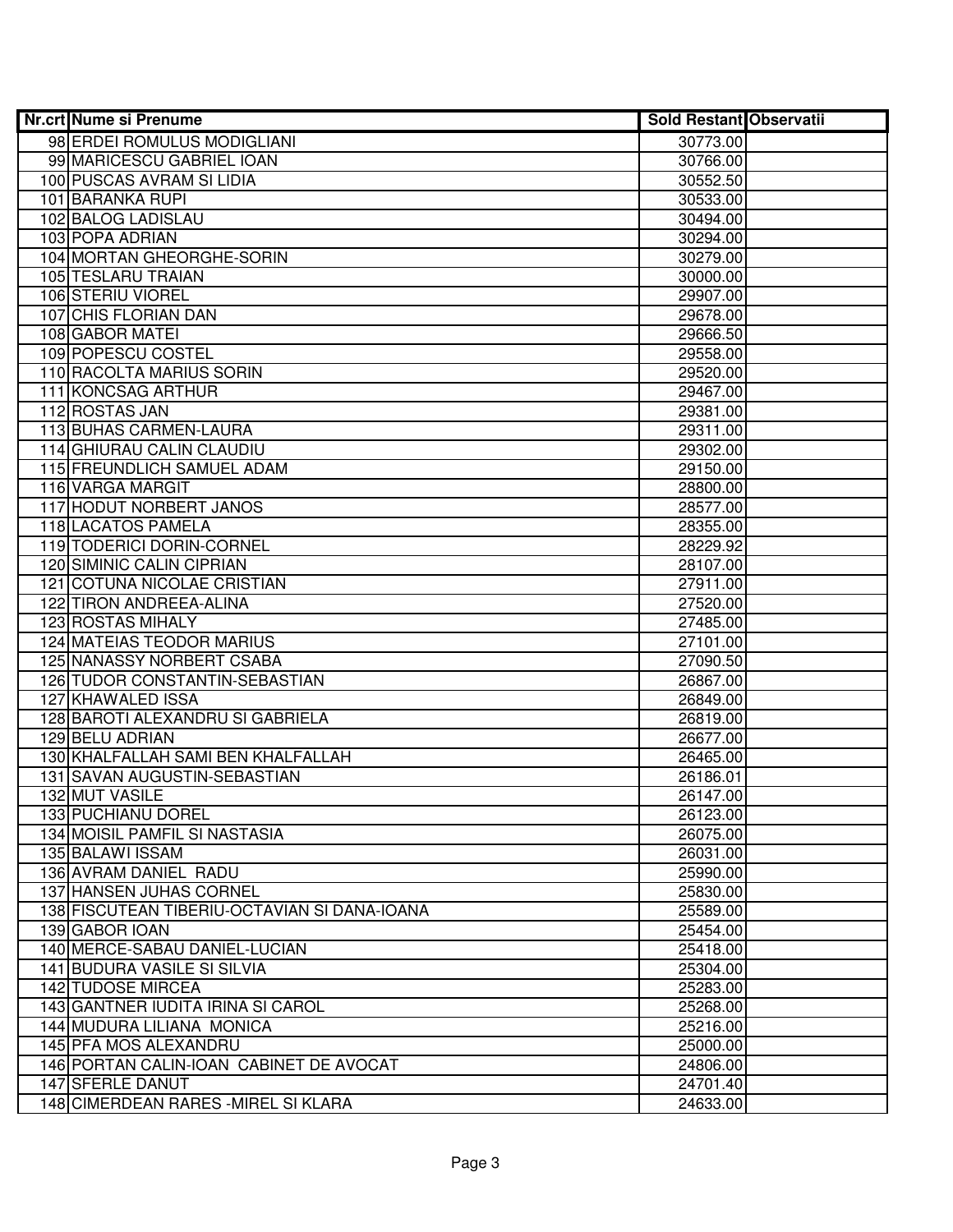| <b>Nr.crt Nume si Prenume</b>                            | <b>Sold Restant Observatii</b> |  |
|----------------------------------------------------------|--------------------------------|--|
| 149 REPCIUC SEBASTIAN                                    | 24629.00                       |  |
| 150 CUCIULA ADRIAN-LEONTIN                               | 24289.00                       |  |
| 151 CEARNAU OVIDIU DANIEL                                | 24235.00                       |  |
| 152 GABOR MATEI                                          | 23716.00                       |  |
| 153 BRAUNSTAIN IACOV                                     | 23687.00                       |  |
| 154 SERES JANOS ZSOLT                                    | 23115.00                       |  |
| 155 DUDLER DAN-IOSIF                                     | 23110.00                       |  |
| <b>156 POP ANDRADA</b>                                   | 23055.00                       |  |
| <b>157 RATKAI ZOLTAN</b>                                 | 23030.00                       |  |
| <b>158 BALIBAN MARCEL</b>                                | 23026.00                       |  |
| 159 GHIURO RAUL-FABIAN                                   | 22892.00                       |  |
| <b>160 CIUCIU DUMITRU</b>                                | 22710.00                       |  |
| 161 UNGVARI GYULA ZOLTAN                                 | 22600.00                       |  |
| 162 RADU IOAN                                            | 22530.00                       |  |
| 163 GABOR DUMITRU                                        | 22518.00                       |  |
| 164 BADEA SIMONA                                         | 22390.00                       |  |
| <b>165 MELEG CSABA</b>                                   | 22388.14                       |  |
| 166 BODO NORBERT-ZSOLT                                   | 22384.00                       |  |
| 167 PAPP ZOLTAN-DESIDERIU                                | 22362.00                       |  |
| 168 TROISTA ION                                          | 22309.00                       |  |
| <b>169 TIRLA NICOLAE</b>                                 | 22254.00                       |  |
| 170 COVACI MIRCEA-MIHAI                                  | 22150.00                       |  |
| 171 CURA CORNEL SI VIOLETA                               | 22028.00                       |  |
| 172 HIRTEA CRISTIAN GABRIEL                              | 21979.00                       |  |
| 173 COMAN VASILE                                         | 21848.00                       |  |
| 174 OPRIS OVIDIU                                         | 21755.00                       |  |
| 175 MUDURE VICTOR SI ADRIANA                             | 21591.00                       |  |
| 176 ALBU INGRID BEATRIX                                  | 21476.00                       |  |
| 177 MOGYOROSI IULIANNA SI BIHARI PIROSKA SI PENZES IRENE | 21462.00                       |  |
| 178 SZTOJKA ISTVAN                                       | 21457.00                       |  |
| 179 FABANELLI GIOVANNI                                   | 21438.00                       |  |
| 180 KALLO ALBERT                                         | 21380.00                       |  |
| 181 BRIZZI PAOLO                                         | 21361.00                       |  |
| <b>182 KOVACS ELVIRA</b>                                 | 21360.00                       |  |
| <b>183 ZSISKU LAJOS</b>                                  | 21343.00                       |  |
| 184 GUBA PAUL-CAROL SI CSILLA-ANGELA                     | 21280.00                       |  |
| 185 ISZTOJKA GAVRIL                                      | 21266.00                       |  |
| 186 GABOR GAVRIL                                         | 21243.00                       |  |
| <b>187 NAGY DAVID-CRISTIAN</b>                           | 21100.00                       |  |
| 188 MURVAI NORBERT-EUGEN                                 | 21087.00                       |  |
| 189 MERCE-PASCA MARIUS-LUCIAN                            | 20993.00                       |  |
| 190 TIRLEA LOREDANA                                      | 20946.00                       |  |
| 191 BARA CLAUDIA                                         | 20894.00                       |  |
| 192 GAL IOAN                                             | 20875.00                       |  |
| 193 JUDEA CORNELIA-CARMEN                                | 20851.00                       |  |
| 194 BELETCHI SIMONA                                      | 20833.00                       |  |
| 195 ANTOCI IOAN                                          | 20786.66                       |  |
| 196 PORTAN PAVEL-LUCIAN                                  | 20666.00                       |  |
| 197 HORVATH NORBERT                                      | 20659.00                       |  |
| 198 COVACI IOAN SI ELISABETA                             | 20642.00                       |  |
| 199 LUNGU MONIKA EVA                                     | 20477.00                       |  |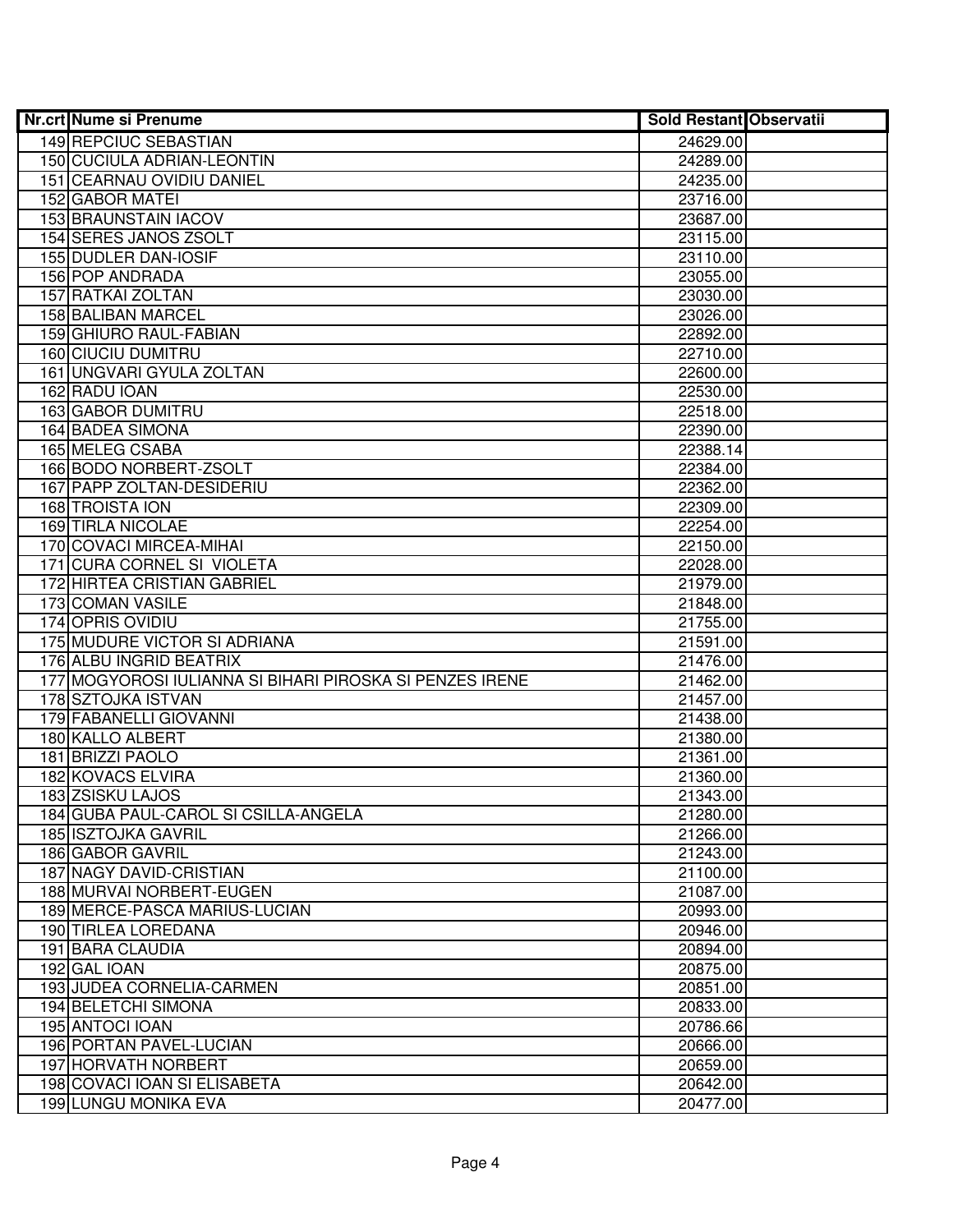| Nr.crt Nume si Prenume                            | <b>Sold Restant Observatii</b> |  |
|---------------------------------------------------|--------------------------------|--|
| 200 PATER SORIN                                   | 20179.00                       |  |
| 201 IGNATESCU EDIT-SAROLTA                        | 20153.00                       |  |
| 202 SAVA ADRIAN FELICIAN                          | 20084.00                       |  |
| 203 MANGRA PETRU-LIVIU                            | 20048.00                       |  |
| 204 OPREA LACRAMIOARA-MARIANA                     | 20007.00                       |  |
| 205 BOCHIS EMILIA TAMARA                          | 20000.00                       |  |
| 206 PANTIS MARIA SI ARON                          | 20000.00                       |  |
| 207 ROSCA LUCIA                                   | 20000.00                       |  |
| 208 SUPURAN CIPRIAN-ROMEO                         | 19946.00                       |  |
| 209 GABOR IOAN                                    | 19838.51                       |  |
| 210 BEKO ANDRAS                                   | 19809.00                       |  |
| 211 PRODAN ZAHARIA-ZOLTAN                         | 19756.00                       |  |
| 212 VARGA ERIKA ILDIKO                            | 19702.00                       |  |
| 213 TIGAN MIHAELA-ANAMARIA                        | 19699.00                       |  |
| 214 ISZTOIKA MARIA                                | 19566.00                       |  |
| 215 IUHAS GHEORGHE SI FLOARE                      | 19497.00                       |  |
| 216 VIDICAN ELENA-OLIMPIA                         | 19476.01                       |  |
| 217 BOSNYAK OTTO                                  | 19431.00                       |  |
| 218 ZAHARIA MARIUS                                | 19355.05                       |  |
| 219 BUNGAU FLORIN                                 | 19337.50                       |  |
| 220 SALAJAN CIPRIAN                               | 19304.00                       |  |
| 221 CARJAN DANIEL                                 | 19285.00                       |  |
| 222 ABRUDAN IOAN ADRIAN                           | 19279.00                       |  |
| 223 HEPES FLORIN CLAUDIU                          | 19275.00                       |  |
| 224 AVRAM GAVRIL                                  | 19242.00                       |  |
| 225 BUSANU VERONICA                               | 19226.34                       |  |
| 226 MITU CONSTANTIN                               | 19202.00                       |  |
| 227 USVAT ADRIAN                                  | 19184.00                       |  |
| 228 GABOR MATEI                                   | 19171.00                       |  |
| 229 LAKATOS ETELKA                                | 18930.00                       |  |
| 230 PLATONA IULIA                                 | 18792.88                       |  |
| 231 MURASAN VLAD CRISTIAN                         | 18750.00                       |  |
| 232 SZALACSI ENIKO                                | 18740.00                       |  |
| 233 BACIU HOREA-SABIN                             | 18696.00                       |  |
| 234 ISZTOIKA EVA                                  | 18643.96                       |  |
| 235 MERTE CRISTIAN-DORU                           | 18638.00                       |  |
| 236 MICULESCU DACIAN MIRCEA<br>237 LAKATOS SANDOR | 18536.15<br>18510.00           |  |
| 238 BALOGH CSILLA                                 | 18500.00                       |  |
| 239 STANA VASILE-CALIN SI DANA-JANINA             |                                |  |
| 240 KULCSAR STEFAN                                | 18489.00<br>18470.00           |  |
| 241 ZBIRCEA RADU-CRISTIAN SI CORNELIA             | 18386.00                       |  |
| 242 BARANKA MINDRA                                | 18380.00                       |  |
| 243 CORNEA GABRIEL                                | 18347.81                       |  |
| 244 SPRIDON CRISTIAN                              | 18269.00                       |  |
| 245 DEMIAN ISTVAN CSABA                           | 18238.00                       |  |
| 246 SAIDI NADER                                   | 18122.00                       |  |
| 247 SAVA ANDREA                                   | 18120.00                       |  |
| 248 COTRAU CORNELIA                               | 18105.00                       |  |
| 249 APOSTOAEI PAUL-PETRU                          | 18100.00                       |  |
| 250 GABOR AMBRUS                                  | 18097.45                       |  |
|                                                   |                                |  |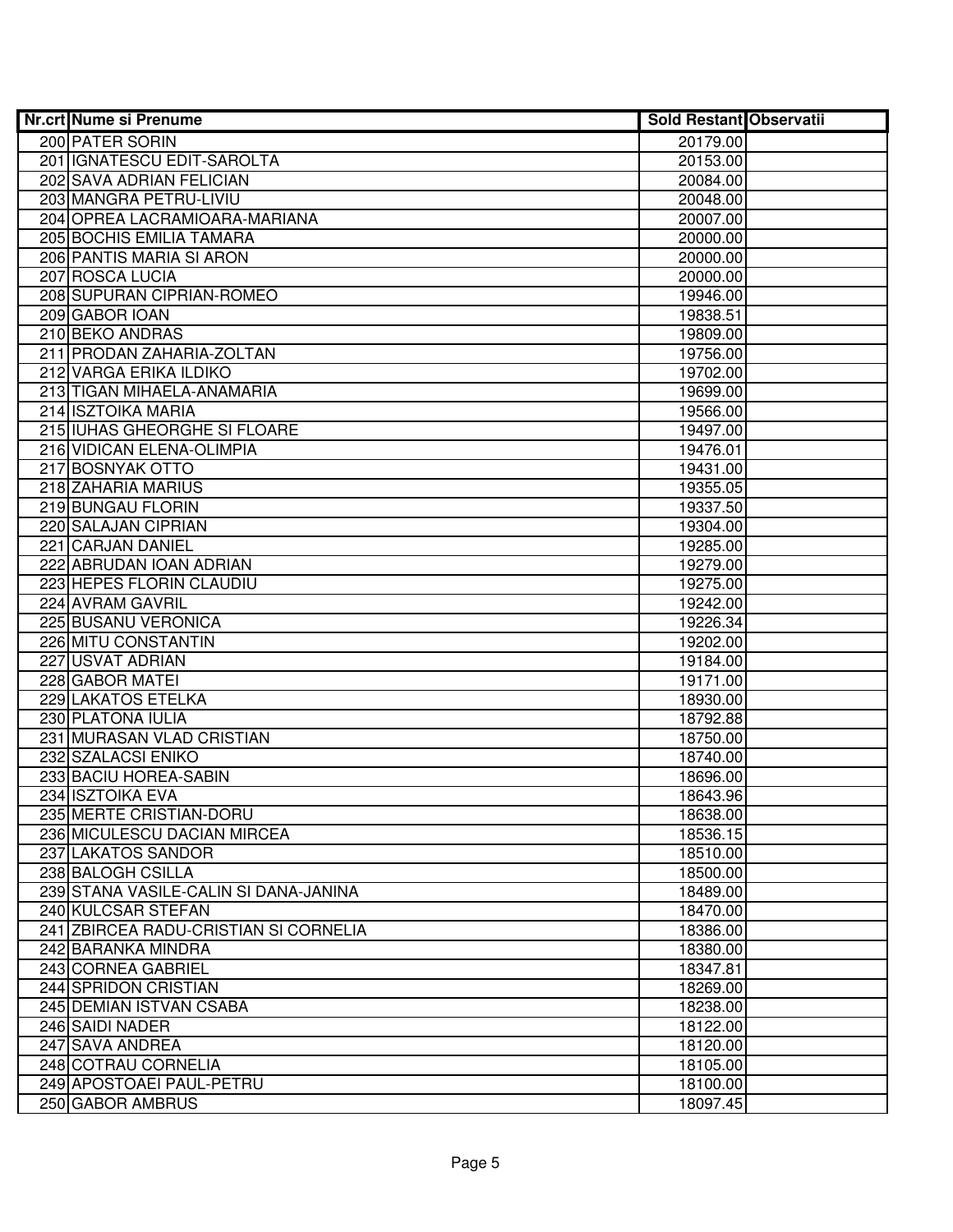| Nr.crt Nume si Prenume               | <b>Sold Restant Observatii</b> |                        |
|--------------------------------------|--------------------------------|------------------------|
| 251 FAZEKAS LEVENTE-ERVIN            | 18082.00                       |                        |
| 252 MARIN ION SI EMILIA              | 18071.00                       |                        |
| 253 ABRAHAM CALIN                    | 17999.00                       |                        |
| 254 GABOR IANCU                      | 17983.00                       |                        |
| 255 JURJAK PAUL-DAN                  | 17949.00                       |                        |
| 256 ROMOCEA DAN MIRCEA               | 17926.00                       |                        |
| 257 GABOR IOSIF SI SUSANA            | 17910.00                       |                        |
| 258 CSEH MELANIA NADIA               | 17870.00                       |                        |
| 259 POPA OCTAVIAN                    | 17853.00                       |                        |
| 260 CRISTEA TRAIAN SI ANA            |                                | 17842.00 PROCES PE ROL |
| <b>261 CIURAR ANTON</b>              | 17803.50                       |                        |
| 262 SZTUFLIAK PETER                  | 17800.00                       |                        |
| 263 PANTEA ARTHUR CORNEL             | 17768.00                       |                        |
| 264 NICA LAURA SI EUGEN              | 17706.00                       |                        |
| 265 POP ALEXANDRU                    | 17706.00                       |                        |
| 266 BRISCAN CALIN SORIN              | 17594.00                       |                        |
| 267 KOSZEGHI VIOREL SI FLOARE        | 17590.00                       |                        |
| 268 BOGDAN JONAS-CSABA-OTTILA        | 17561.00                       |                        |
| 269 COZMA BENIAMIN-RUBEN             | 17557.00                       |                        |
| 270 MIHAI VALERIA                    | 17550.00                       |                        |
| 271 GABOR STEFAN                     | 17540.00                       |                        |
| 272 SABIN ANDRADA-IOANA              | 17531.00                       |                        |
| 273 COSTIN FLORIN ALIN               | 17489.00                       |                        |
| 274 GABOR CRISTIAN FLORIN            | 17469.00                       |                        |
| 275 SEUCHE LUCIAN-GHEORGHE           | 17441.00                       |                        |
| 276 GUIAS SERGIU-EMANUEL             | 17419.00                       |                        |
| 277 ROSTAS RUMITA                    | 17392.00                       |                        |
| 278 BARTA MIKLOS-ATTILA              | 17342.00                       |                        |
| 279 SAS SORIN ADRIAN                 | 17311.00                       |                        |
| 280 LAZAR IOAN                       | 17255.00                       |                        |
| 281 MOGA CORINA SANDA                | 17246.00                       |                        |
| 282 VADAS IBOLYA                     | 17227.00                       |                        |
| 283 TARLEA HORATIU RAZVAN            | 17217.00                       |                        |
| 284 RUGE IOAN                        | 17163.00                       |                        |
| 285 PAHONTU CRISTIAN                 | 17157.00                       |                        |
| <b>286 PAUNESCU NICOLAE</b>          | 17053.00                       |                        |
| 287 DUDLER JANOS GYULA               | 17000.00                       |                        |
| 288 GOLBAN NICUSOR - CONSTANTIN      | 16993.50                       |                        |
| 289 TODERICI MIHAIU SI GEORGETA      | 16962.00                       |                        |
| 290 CERCEL FLORIN-GHEORGHE SI RENATA | 16940.00                       |                        |
| 291 PETROI SAMUIL                    | 16908.00                       |                        |
| 292 ROSTAS VALERIAN                  | 16845.00                       |                        |
| 293 PISCOTI VALENTIN                 | 16827.00                       |                        |
| 294 BODIU BOGDAN RADU                | 16801.70                       |                        |
| 295 OPRIS CORNELIA-MIRELA            | 16757.00                       |                        |
| 296 TODERICI IOAN OVIDIU             | 16737.00                       |                        |
| 297 MIKLOS GABOR                     | 16730.00                       |                        |
| 298 FRENTIU CRISTIAN                 | 16670.00                       |                        |
| 299 KOVAGO ANA                       | 16588.00                       |                        |
| 300 LATA FLORIN                      | 16570.00                       |                        |
| 301 COROI LUCIAN-MIRCEA              | 16559.00                       |                        |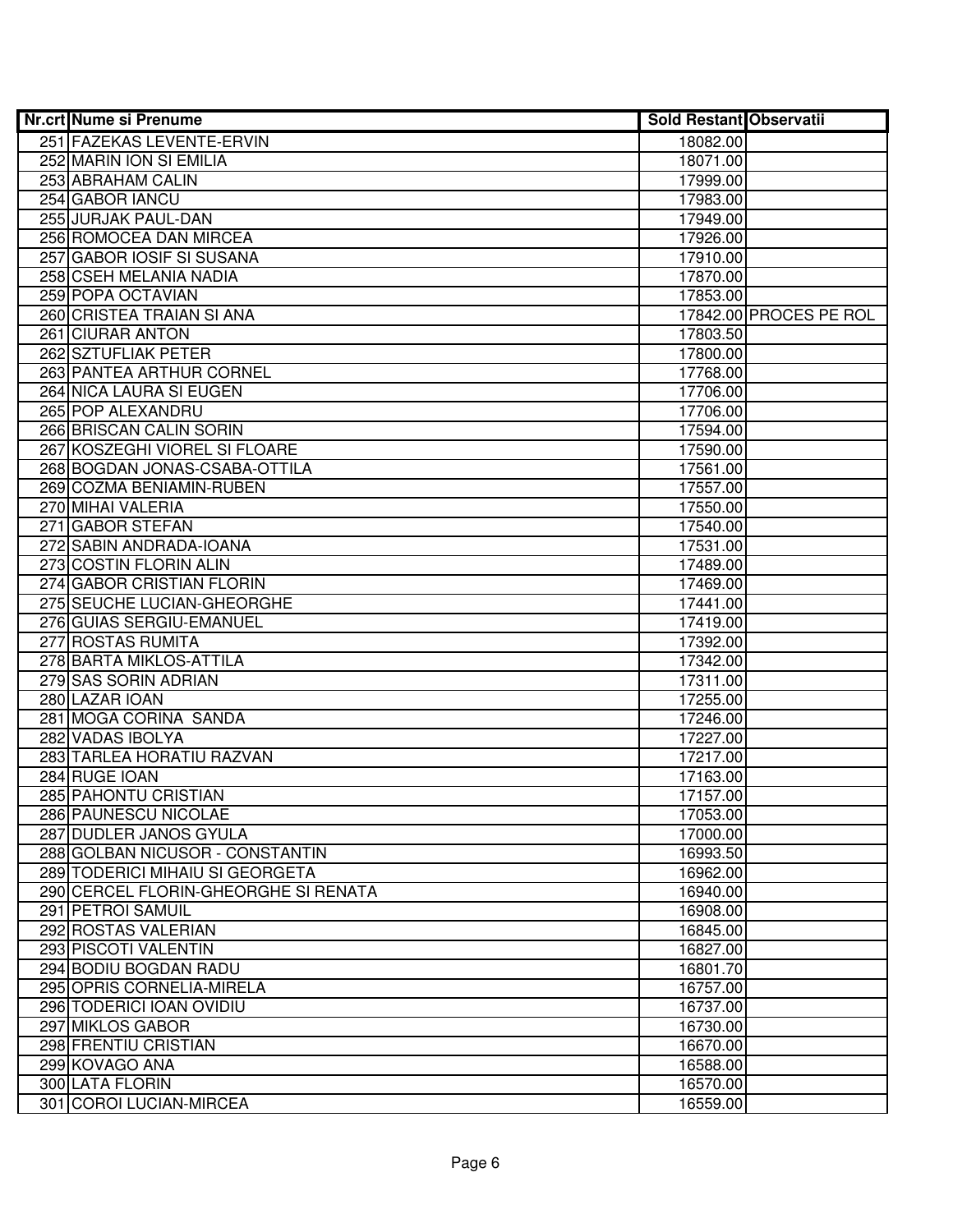| <b>Nr.crt Nume si Prenume</b>            | <b>Sold Restant Observatii</b> |  |
|------------------------------------------|--------------------------------|--|
| 302 HEBRISTYAN MIA-OLIMPIA               | 16552.00                       |  |
| 303 RATIU ADRIAN-CRISTIAN                | 16454.00                       |  |
| 304 KOSZTA SANDOR - ATTILA               | 16440.00                       |  |
| 305 HORVATH COLOMAN                      | 16411.00                       |  |
| 306 TANASE MARIANA                       | 16400.00                       |  |
| 307 SUCIU GAVRIL SI CLAUDIA-GHEORGHINA   | 16300.23                       |  |
| 308 DUME VASILE-CORNELIU SI CORNELIA     | 16264.00                       |  |
| 309 HALMAGEAN MIHAELA RODICA             | 16251.00                       |  |
| 310 PUSCAU CORNEL                        | 16219.00                       |  |
| 311 GHERMAN IOAN                         | 16152.00                       |  |
| 312 SIMAN MARIUS-MIHAIL SI ANAMARIA      | 16074.00                       |  |
| 313 MEER IOAN-PAUL                       | 16071.00                       |  |
| 314 MOCA VIOREL SI VIORICA               | 16046.14                       |  |
| 315 FABIAN MONIKA-ZSUZSANNA              | 16002.00                       |  |
| 316 TOTH ATTILA                          | 16000.00                       |  |
| 317 ISTOIKA MATE                         | 15964.00                       |  |
| 318 POP ALEXANDRU-SORIN                  | 15908.00                       |  |
| 319 OPREA SEBASTIAN                      | 15860.00                       |  |
| 320 STOIKA RADU                          | 15856.00                       |  |
| 321 GABOR ZSUZSA                         | 15837.00                       |  |
| 322 FUSCAS NICOLAE                       | 15750.00                       |  |
| 323 VARGA BELA IULIU                     | 15740.00                       |  |
| 324 GOLDEMBERG CRISTIAN-RADU             | 15733.00                       |  |
| 325 GLIGOR LAZAR-FLORIAN                 | 15728.26                       |  |
| 326 FECHETE OCTAV LUCRETIU               | 15710.00                       |  |
| 327 OLAH IOAN-IOSIF                      | 15667.00                       |  |
| 328 AMBRO CIPRIAN                        | 15635.00                       |  |
| 329 ROSTAS REMUS                         | 15623.00                       |  |
| 330 COPIL FLORIAN                        | 15610.00                       |  |
| 331 ROSTAS ANDRONICA SI AUGUSTIN         | 15568.00                       |  |
| 332 BLAGA VIOREL                         | 15539.00                       |  |
| 333 BAT FLORICA                          | 15433.00                       |  |
| 334 GUETARI RAZI                         | 15416.00                       |  |
| 335 MAJORAN GHEORGHE-CORNEL              | 15374.00                       |  |
| 336 MARIAN FLORIN-MIRCEA-LUCIAN SI GRETA | 15353.65                       |  |
| 337 GABOR IOAN                           | 15340.00                       |  |
| 338 IANCU LORIN                          | 15296.96                       |  |
| 339 HOSSZU DANIEL                        | 15244.00                       |  |
| 340 ARON TIBOR                           | 15220.00                       |  |
| 341 SABAU SORIN                          | 15197.34                       |  |
| 342 ROSTAS AUGUSTIN                      | 15180.00                       |  |
| 343 BOCHIS CALIN PETRU                   | 15130.00                       |  |
| 344 CHIRILA ALEXANDRA-MARIA              | 15130.00                       |  |
| 345 HULE OCTAVIAN-VALENTIN               | 15113.00                       |  |
| 346 PETRUCA IOAN ALEXANDRU               | 15000.00                       |  |
| 347 MOLDOVAN CALIN-GHEORGHE              | 14995.00                       |  |
| 348 BLEJAN OCTAVIAN AUGUSTIN             | 14954.00                       |  |
| 349 MUNDRUCZ FLAMINGO-TONI               | 14943.00                       |  |
| 350 BURLE DUMITRU SI VICTORIA            | 14848.00                       |  |
| 351 BOCA KALMAN JOZSEF                   | 14844.00                       |  |
| 352 GAVRILAS MIRELA-SILVIA               | 14826.00                       |  |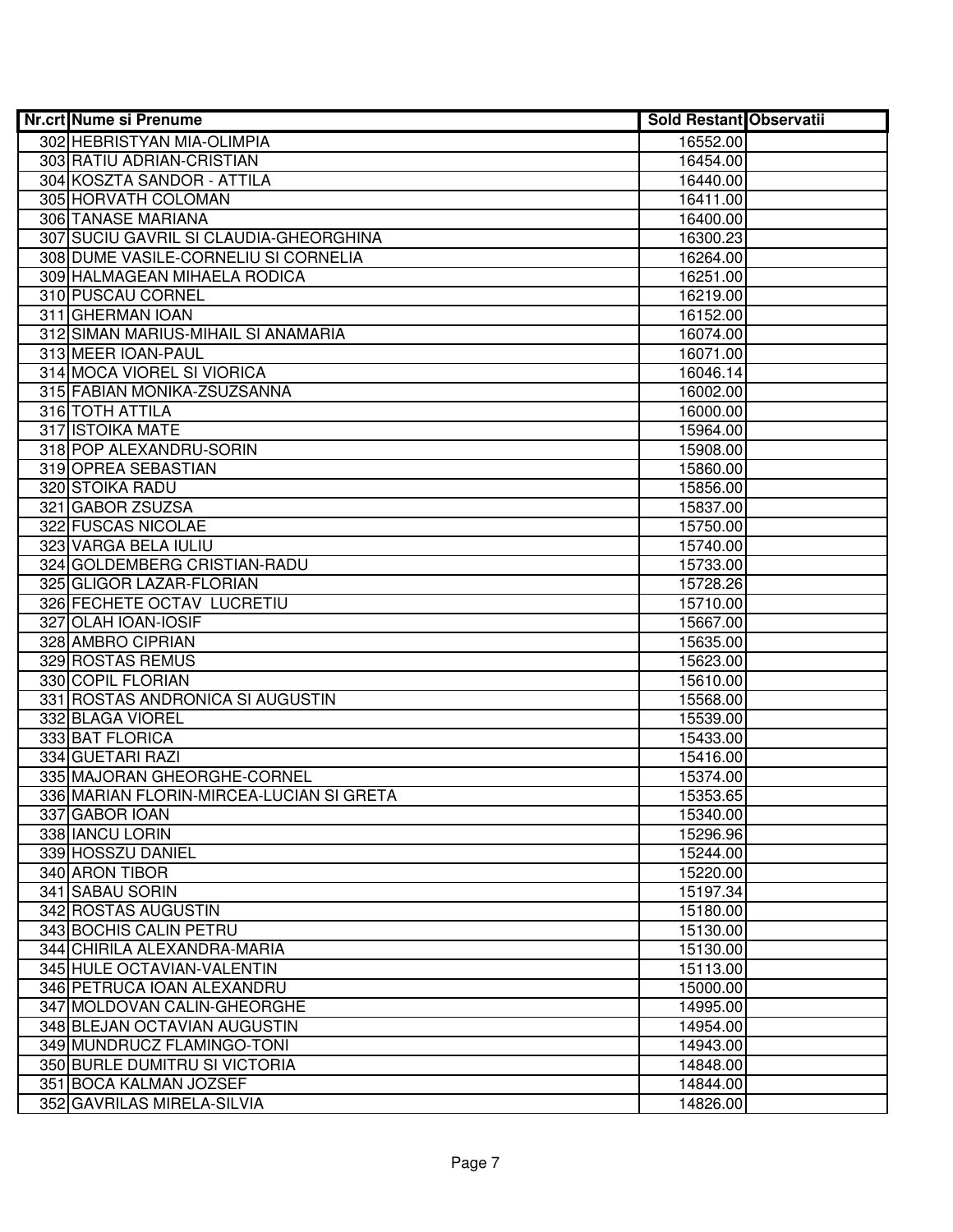| Nr.crt Nume si Prenume                   | <b>Sold Restant Observatii</b> |  |
|------------------------------------------|--------------------------------|--|
| 353 VARGA KRISTIAN                       | 14810.50                       |  |
| 354 BUZATU MARIAN-NISTOR                 | 14805.00                       |  |
| 355 SMEIRAT AHMAD NAYEF AHMAD            | 14793.00                       |  |
| 356 MUDURA RAZVAN-MIRCEA                 | 14727.00                       |  |
| 357 FARKAS ALEXANDRU                     | 14693.00                       |  |
| 358 VAIDA RAUL FLAVIU                    | 14686.00                       |  |
| 359 PETRUT VASILIE SI ETELKA             | 14681.00                       |  |
| 360 SILAGHI SORIN-SILVIU                 | 14669.00                       |  |
| 361 COMAN TIMEA-REBEKA                   | 14609.00                       |  |
| 362 TICHILA FLORIAN                      | 14581.00                       |  |
| 363 GALIS VIOREL                         | 14568.00                       |  |
| 364 KERESZTESY ROMEO-EMIL                | 14568.00                       |  |
| 365 GEBER TUNDE                          | 14565.00                       |  |
| 366 TENTEA CSEPEI SANDOR                 | 14537.00                       |  |
| 367 VARGA ALEXANDRU-VALENTIN-SEBASTIAN   | 14535.00                       |  |
| 368 TRIPON ADRIAN-CAPRIAN                | 14519.00                       |  |
| 369 GHIT PETRU-ALEXANDRU                 | 14500.00                       |  |
| 370 FODOR PETER-LASZLO                   | 14498.00                       |  |
| 371 KOZMA DENES-ANTAL                    | 14476.00                       |  |
| 372 MANAILA COSMIN-EUGEN                 | 14445.00                       |  |
| 373 COTRAU GEORGE-REMUS                  | 14438.00                       |  |
| 374 GIURA DUMITRU SI MINODORA            | 14356.24                       |  |
| 375 RUSU NICOLAE-ALEXANDRU               | 14316.99                       |  |
| 376 CIOCAN RAYMOND                       | 14310.00                       |  |
| 377 FAZACAS DUMITRU CIPRIAN              | 14260.92                       |  |
| 378 GABOR IANCU                          | 14200.00                       |  |
| 379 KATONA ALEXANDRA-LOREDANA            | 14200.00                       |  |
| 380 NICULESCU TRAIAN                     | 14177.50                       |  |
| 381 NEDELCU ANDREI                       | 14173.00                       |  |
| 382 LUCUTA CONSTANTIN-STEFAN             | 14107.00                       |  |
| 383 BAK MARIA                            | 14048.00                       |  |
| 384 ROSTAS AUGUSTIN                      | 14045.00                       |  |
| 385 ROSTAS AUGUSTIN                      | 14001.00                       |  |
| 386 GABOR GITA<br>387 MARCUTIU LEONTIN   | 14000.00                       |  |
| 388 TICU CONSTANTIN-IONEL                | 14000.00<br>13984.00           |  |
| 389 SABAU REMUS-ADRIAN                   | 13977.00                       |  |
| 390 BERE MUGUREL                         | 13968.72                       |  |
| 391 ZETOCHA RAUL                         | 13941.00                       |  |
| 392 OROS DACIAN                          | 13904.00                       |  |
| 393 UNGUR GHEORGHE-DANIEL                | 13896.00                       |  |
| 394 BOROS IONEL-ALEXANDRU                | 13892.00                       |  |
| 395 BARNA CALIN MARIUS                   | 13874.00                       |  |
| 396 TINCAU LIVIU-CORNEL SI ELZA          | 13864.97                       |  |
| 397 DAVID CORNEL                         | 13848.00                       |  |
| 398 ARDAI ALBERT-GYULA                   | 13843.30                       |  |
| 399 BALOGH OLGA                          | 13820.00                       |  |
| 400 POPA MARIANA                         | 13820.00                       |  |
| 401 COLOJVARI VIORICA                    | 13811.00                       |  |
| 402 CARLIG ILDIKO-CSILLA                 | 13791.00                       |  |
| 403 TUDOR GHEORGHE SI HORTENSIA GABRIELA | 13787.46                       |  |
|                                          |                                |  |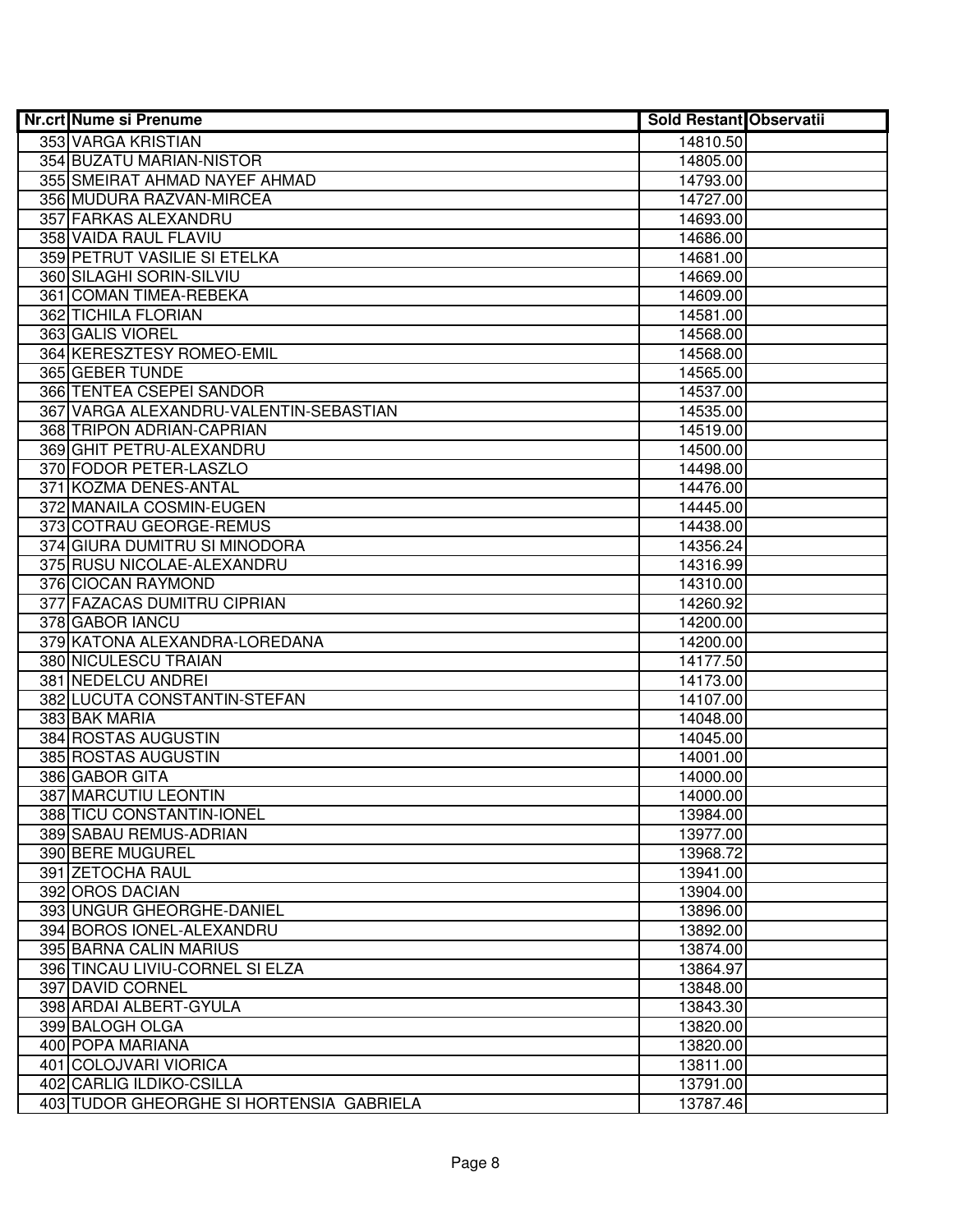| Nr.crt Nume si Prenume                         | <b>Sold Restant Observatii</b> |  |
|------------------------------------------------|--------------------------------|--|
| 404 RICCIO ROBERTO                             | 13781.00                       |  |
| 405 CLEPE FLORIN-SABIN                         | 13778.00                       |  |
| 406 FILIP MARIUS CORNEL                        | 13716.00                       |  |
| 407 AVRAM DINU-CATALIN                         | 13710.00                       |  |
| 408 ASZTALOS ILDIKO                            | 13675.00                       |  |
| 409 POPA RADU ADRIAN                           | 13675.00                       |  |
| 410 SZALAI CLAUDIUS-FELIX                      | 13674.00                       |  |
| 411 MANGRA ADINA FLORINA                       | 13613.00                       |  |
| 412 IGNAT MONICA-DELIA SI ADRIAN               | 13600.00                       |  |
| 413 CIURAR ANTON                               | 13543.00                       |  |
| 414 GABOR GABOR                                | 13525.00                       |  |
| 415 BERECZKI CSABA-IOSIF                       | 13511.00                       |  |
| 416 DASCAL ALEXANDRU DUMITRU                   | 13482.00                       |  |
| 417 PATAKI EVA                                 | 13439.00                       |  |
| 418 VARGA IOAN                                 | 13429.00                       |  |
| 419 SZTOJKA LAJOS                              | 13395.00                       |  |
| 420 CSASZAR TAMAS                              | 13342.00                       |  |
| 421 VARGA MIKLOS-GABOR                         | 13279.21                       |  |
| 422 GABOR RUPERT                               | 13278.00                       |  |
| 423 GABOR TEREZIA                              | 13250.00                       |  |
| 424 DRIMBA MIHAI - SEBASTIAN                   | 13237.00                       |  |
| 425 BIRTA IONUT-VALENTIN                       | 13212.00                       |  |
| 426 SALAGEAN TEODORA DIANA                     | 13210.00                       |  |
| 427 BIGASZ IOSIF                               | 13166.00                       |  |
| 428 ANDOR MARIN                                | 13137.00                       |  |
| 429 HRINCA COSTICA                             | 13117.00                       |  |
| 430 GYONGYOSI IOAN                             | 13100.00                       |  |
| 431 COSTEA EUGEN-PETRU                         | 13080.00                       |  |
| 432 VESE FLORIAN SI ROSTAS FRANCISC.           | 13040.00                       |  |
| 433 HAITA FLORIAN-GAVRIL                       | 13027.00                       |  |
| 434 IGNAT MIHAI-MARIUS SI FELICIA-CARMEN       | 13024.00                       |  |
| 435 COVACIU ANGELA                             | 13006.00                       |  |
| 436 MOCSAR LADISLAU                            | 12980.00                       |  |
| 437 VEKERDI LEVENTE-CSABA                      | 12889.00                       |  |
| 438 LUPSA CIPRIAN - DUMITRU SI MIHAELA         | 12888.66                       |  |
| 439 TATAR ADRIAN-DACIAN<br>440 ISTOICA LUDOVIC | 12878.54                       |  |
| 441 GABOR BANO                                 | 12829.01<br>12793.00           |  |
| <b>442 FARTEA EDINA</b>                        |                                |  |
| 443 GABOR IANCU                                | 12766.00<br>12758.00           |  |
| 444 BELENESI GHEORGHE GABRIEL CIPRIAN          | 12755.00                       |  |
| 445 BLAGA LUCIAN-IOAN                          | 12753.00                       |  |
| 446 GHIURAU GHEORGHE                           | 12732.00                       |  |
| 447 RUJE - TUDOR CECILIA SI EUGEN              | 12730.00                       |  |
| 448 GHEREG FLORIN-SORIN                        | 12726.00                       |  |
| 449 GABOR DUMITRU GABOR TEREZIA                | 12725.00                       |  |
| 450 POPA DORU-ADRIAN-IOAN                      | 12724.00                       |  |
| 451 BUDAU DANIEL                               | 12710.00                       |  |
| 452 POPA VASILE                                | 12707.00                       |  |
| 453 PAPP CONSTANTIN-RADU                       | 12700.00                       |  |
| 454 TARR MAGDOLNA BEATA                        | 12700.00                       |  |
|                                                |                                |  |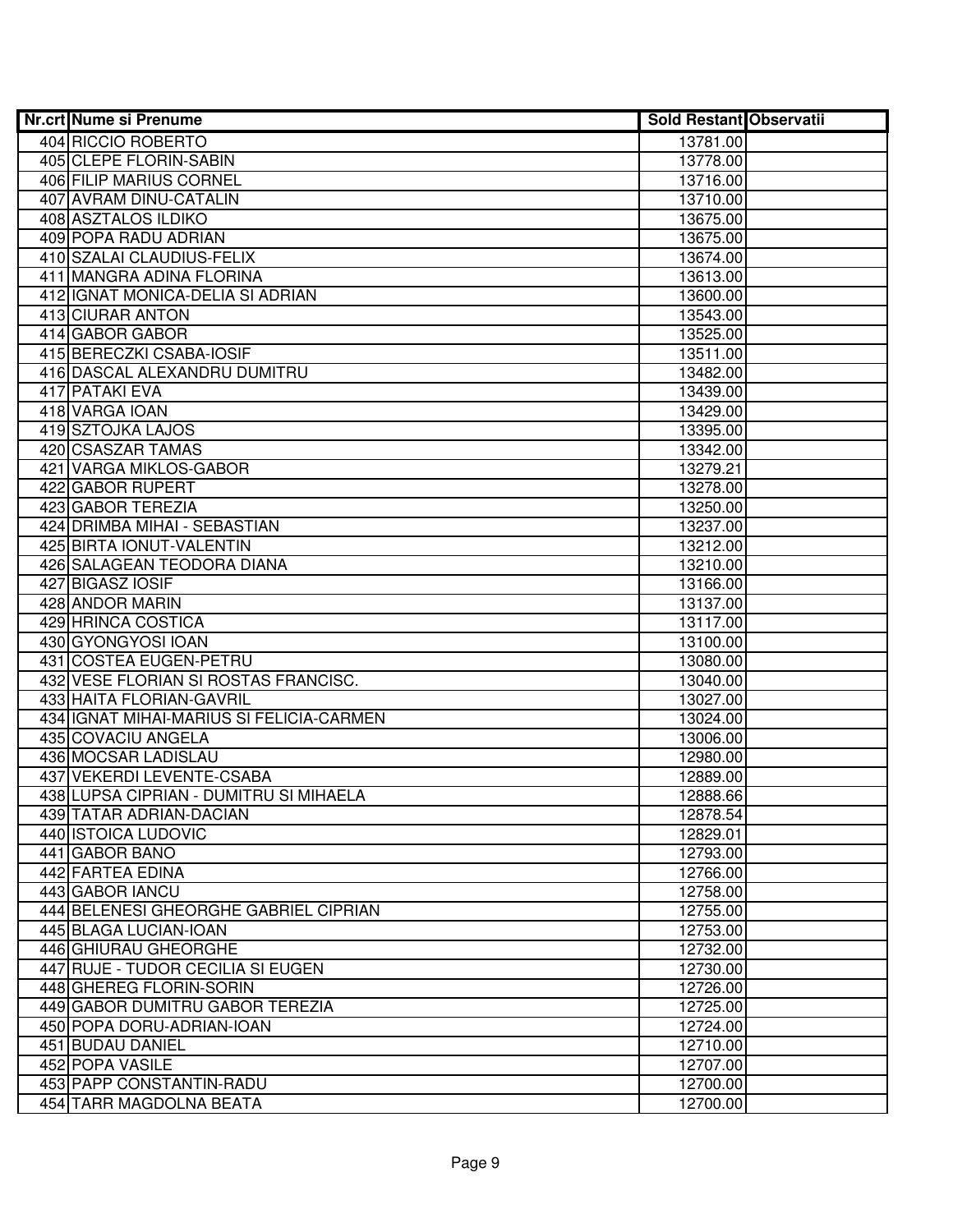| Nr.crt Nume si Prenume                  | <b>Sold Restant Observatii</b> |  |
|-----------------------------------------|--------------------------------|--|
| 455 ADORJAN TIBERIU ALEXANDRU SI ILDIKO | 12696.00                       |  |
| 456 PETRUT IOAN                         | 12684.00                       |  |
| 457 BERCEA FLAVIUS-ROBERT               | 12682.00                       |  |
| 458 STOJKA GAVRIL                       | 12670.00                       |  |
| 459 SANDIKCI KASIM                      | 12641.00                       |  |
| 460 KONKOLY GEOSEFINA                   | 12600.00                       |  |
| 461 BIRTAS SANDU IOAN                   | 12576.64                       |  |
| 462 PARA CLAUDIU-CRISTIAN               | 12567.00                       |  |
| 463 BONDOR CORNEL-VALENTIN-GABRIEL      | 12554.72                       |  |
| <b>464 MARTIN CRISTIAN PAUL</b>         | 12550.90                       |  |
| 465 ABRUDAN ADRIAN                      | 12539.00                       |  |
| <b>466 MURESAN IOAN</b>                 | 12526.00                       |  |
| 467 RASCU LAURENTIU-PETRE               | 12502.00                       |  |
| <b>468 ZAHARI ELENA</b>                 | 12500.00                       |  |
| 469 BOSZORMENY MALVINA                  | 12490.00                       |  |
| 470 MOCA FLORENTINA-ELENA               | 12437.00                       |  |
| 471 MAJER FELIX SI EDINA                | 12403.28                       |  |
| 472 BOSNYAK CSILLA-KATALIN              | 12402.00                       |  |
| 473 VARGA STEFAN                        | 12369.00                       |  |
| 474 GOVOREANU ION SI MIHAELA            | 12368.24                       |  |
| 475 NOVAK NORBERT                       | 12360.00                       |  |
| 476 GABOR LUDOVIC                       | 12333.00                       |  |
| 477 GABOR STEFAN                        | 12324.40                       |  |
| 478 BACIU-POPA IOAN                     | 12313.22                       |  |
| 479 GROSAN DAN IOAN                     | 12302.00                       |  |
| 480 BAR MARIOARA                        | 12300.00                       |  |
| 481 PANTIS AUREL                        | 12285.00                       |  |
| 482 NAGY DANIIL                         | 12272.00                       |  |
| 483 MICLOS GHEORGHINA                   | 12248.00                       |  |
| 484 JUNC IOAN                           | 12226.50                       |  |
| 485 FETEA IOAN                          | 12225.00                       |  |
| 486 SZENTIVANYI ELISABETA-ANDREA        | 12200.86                       |  |
| 487 FARKAS CAROL-ROBERT                 | 12190.00                       |  |
| 488 MAGHIAR TRAIAN SI GABRIELA NICOLETA | 12151.00                       |  |
| 489 MOISI TEODOR-DOREL                  | 12147.00                       |  |
| 490 MOLNAR ATTILA-JANOS                 | 12138.00                       |  |
| 491 BORBELY MAGDALENA SI LUDOVIC        | 12127.00                       |  |
| 492 BRIZZI MICHELE                      | 12127.00                       |  |
| 493 KOCSIS ATTILA-ROMULUS               | 12117.00                       |  |
| 494 PELE CALIN OVIDIU                   | 12116.00                       |  |
| 495 FODOR MIRCEA                        | 12113.00                       |  |
| 496 GABOR GABRIEL                       | 12100.00                       |  |
| 497 BODOG TEOFIL-PAVEL                  | 12084.00                       |  |
| 498 SZALKAI GHEORGHE                    | 12083.00                       |  |
| 499 SECARA CORIOLAN                     | 12043.00                       |  |
| 500 GALIS LAZAR                         | 12038.00                       |  |
| 501 POPOVICI LIVIU NICOLAE              | 12032.00                       |  |
| 502 NAGY IMRE                           | 12000.00                       |  |
| 503 SIMONYI GYORGY                      | 12000.00                       |  |
| 504 VARGA OVIDIU-FLORIN                 | 12000.00                       |  |
| 505 STANA OCTAVIAN                      | 11983.00                       |  |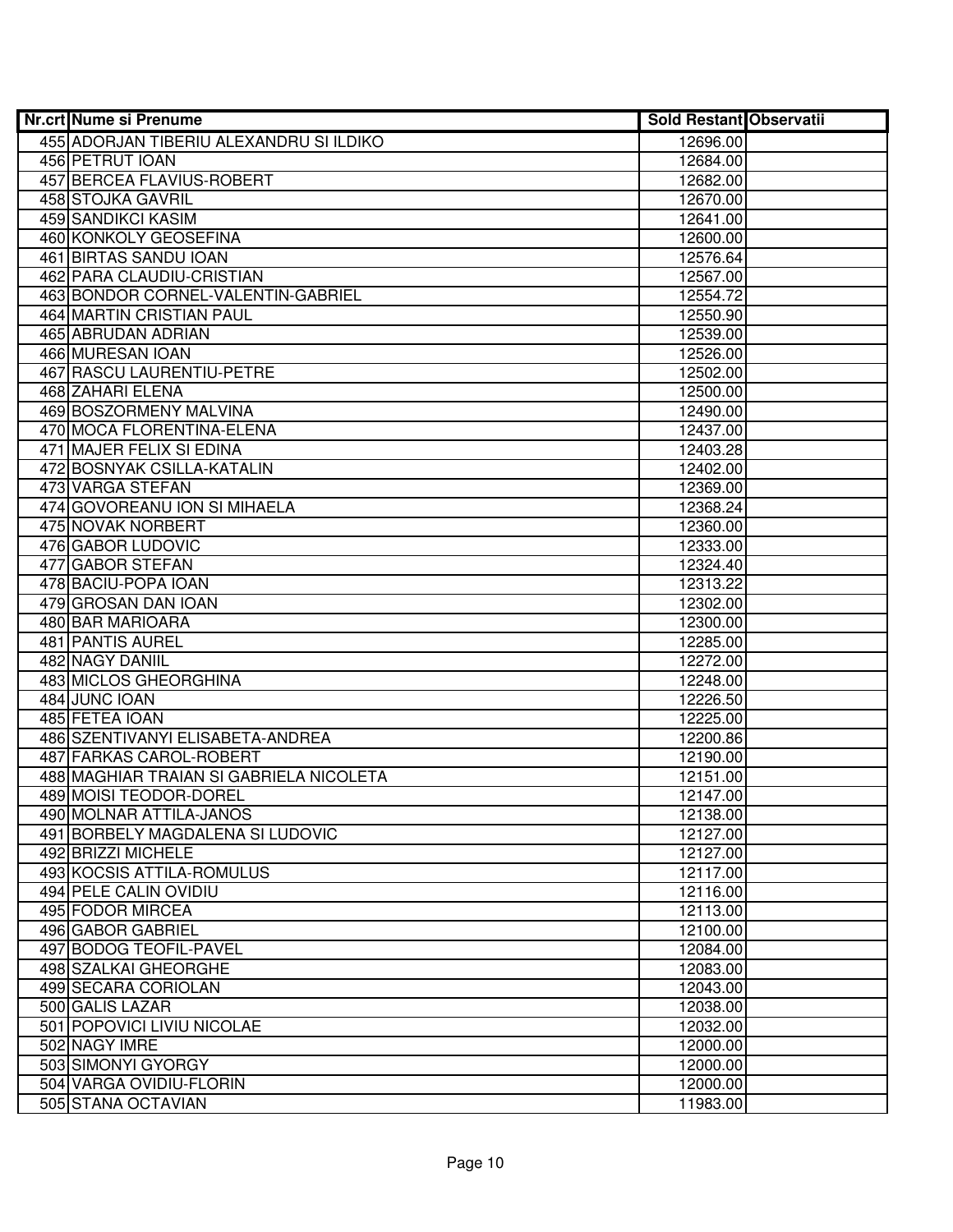| Nr.crt Nume si Prenume                   | <b>Sold Restant Observatii</b> |                        |
|------------------------------------------|--------------------------------|------------------------|
| 506 KABAI GYORGY                         | 11946.00                       |                        |
| 507 CABAU ANDREI-VLAD                    | 11943.00                       |                        |
| 508 GHEMIS MONICA-FLORINA                | 11943.00                       |                        |
| 509 HARAGOS RENE LASZLO                  | 11918.00                       |                        |
| 510 CRISAN GHEORGHE DANIEL               | 11905.00                       |                        |
| 511 SCHITTENHELM LASZLO-ATTILA           | 11900.00                       |                        |
| 512 SEICA IOANA-CODRUTA-EVA              | 11900.00                       |                        |
| 513 GACEU GABRIEL ALIN                   | 11893.00                       |                        |
| 514 GYONGYOSI NORBERT                    | 11887.52                       |                        |
| 515 COZAC IOAN SI CONSTANTA LUCIA        | 11873.00                       |                        |
| 516 RISNOVEANU VLAD                      | 11865.00                       |                        |
| 517 REMES AUREL                          | 11860.00                       |                        |
| 518 TODORAN MARCEL-MARIUS                | 11851.00                       |                        |
| 519 HALUSKA ROBERT                       | 11826.00                       |                        |
| 520 BONACIU LUCIAN-GHEORGHE SI FLOARE    | 11803.00                       |                        |
| 521 GABOR STEFAN                         | 11798.00                       |                        |
| 522 BUZGUTA OVIDIU IOAN                  | 11797.00                       |                        |
| 523 PUIE RAZVAN-GEORGE                   | 11794.00                       |                        |
| 524 VILHAM GABRIELLA-ENIKO               | 11759.00                       |                        |
| 525 BAUMAN RAYMOND                       | 11750.00                       |                        |
| 526 LUNG AURELIAN MIHAITA                | 11717.00                       |                        |
| 527 CHIRICHEU DACIAN SI DANA             | 11705.00                       |                        |
| 528 BORZ IOAN-VASILE                     | 11702.00                       |                        |
| 529 RUSU ANDREI                          | 11697.00                       |                        |
| 530 HAISAN COSTICA                       | 11690.00                       |                        |
| 531 SABAU MIHAELA-FLORINA                | 11680.00                       |                        |
| 532 BALAZS ANDREEA                       | 11645.00                       |                        |
| 533 GOGAN CLAUDIU - CRISTIAN             | 11600.00                       |                        |
| 534 PUSKAS ALEXANDRU                     | 11600.00                       |                        |
| 535 VASARI ILEANA-VERONICA               | 11595.00                       |                        |
| 536 ROMOSAN IOAN-DOREL CABINET DE AVOCAT | 11583.00                       |                        |
| 537 DERECICHEI RAUL-VIOREL               | 11543.00                       |                        |
| 538 LUNKA ERIKA                          | 11540.00                       |                        |
| 539 TARAU DAFIN - ANDREI                 | 11514.49                       |                        |
| <b>540 TOTH SANDOR</b>                   | 11501.00                       |                        |
| 541 CACIAUNU VALENTIN COSMIN             | 11495.00                       |                        |
| 542 NAGY SANDOR-RICHARD                  | 11481.00                       |                        |
| 543 BAJOR NORBERT                        | 11469.00                       |                        |
| 544 MURESAN AURELIAN                     | 11430.00                       |                        |
| 545 IENCIU NICOLAE                       | 11425.00                       |                        |
| 546 LUNG - MITRICA DORU                  | 11370.00                       |                        |
| 547 PETRUT DANIEL-CIPRIAN                | 11370.00                       |                        |
| 548 I.IND. ANTAL ROBERT                  | 11366.00                       |                        |
| 549 SLEIDER NORBERT-ISTVAN               | 11361.00                       |                        |
| 550 MATES MARIAN                         | 11357.00                       |                        |
| 551 TODA CRISTIAN                        | 11335.17                       |                        |
| 552 FARKAS MARIA                         | 11334.00                       |                        |
| 553 GHIT GHEORGHE MIRCEA                 | 11332.00                       |                        |
| 554 VENTEL ALEXANDRU                     | 11328.50                       |                        |
| 555 POPA MIHAI                           | 11325.00                       |                        |
| 556 ISZTOIKA MATEI                       |                                | 11318.00 PROCES PE ROL |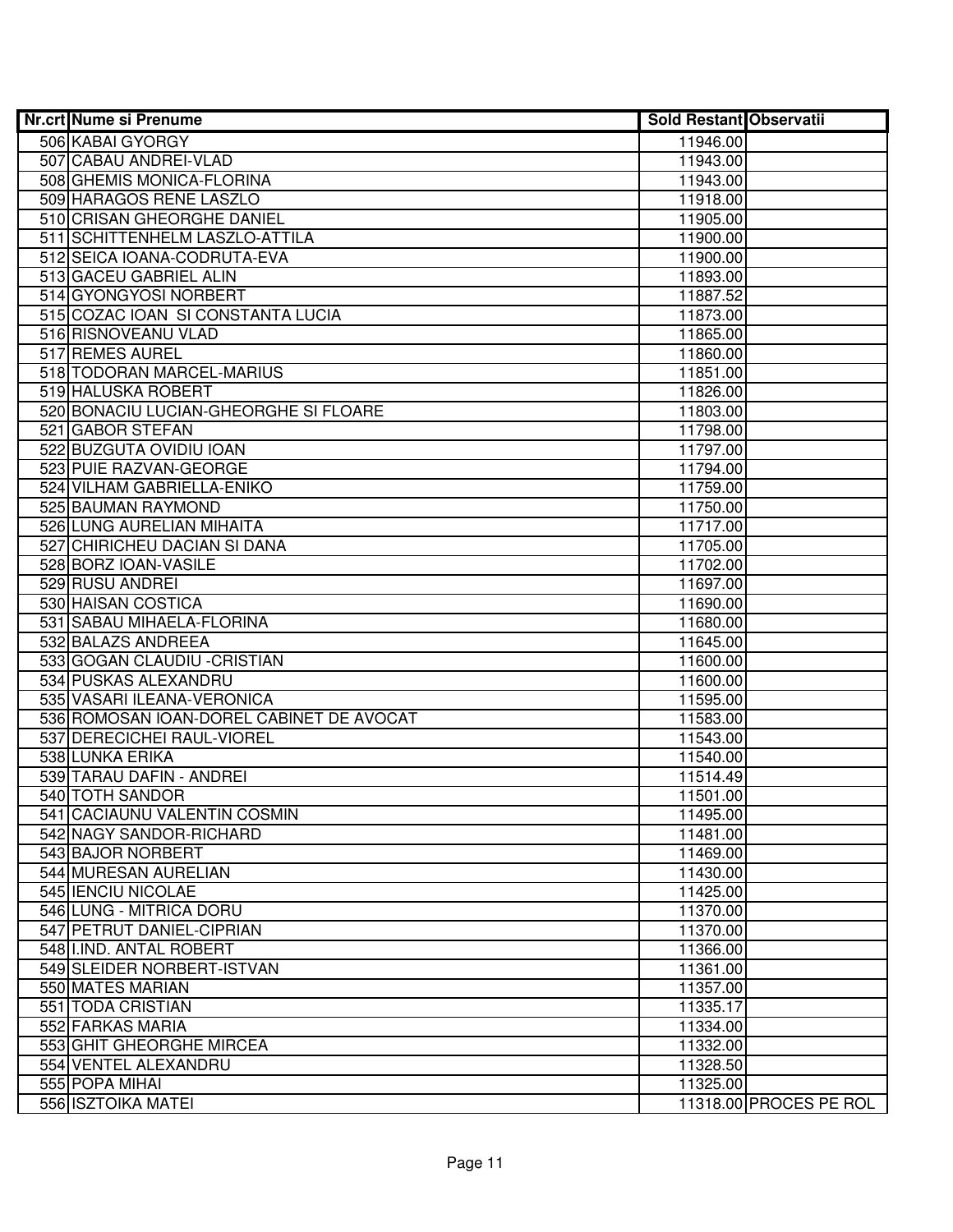| Nr.crt Nume si Prenume                  | <b>Sold Restant Observatii</b> |  |
|-----------------------------------------|--------------------------------|--|
| 557 MESAROS GABRIELA-MARCELA            | 11306.00                       |  |
| 558 BOSCA SERGIU                        | 11300.00                       |  |
| 559 KOSZTIN VASILE-ANDREI               | 11298.00                       |  |
| 560 MADA DAN                            | 11279.94                       |  |
| 561 ENACHE MELANIA-ANTONIA              | 11224.96                       |  |
| 562 KULCSAR JENO-ELEMER                 | 11217.63                       |  |
| 563 TIPLEA COSMIN-NICOLAE               | 11212.29                       |  |
| 564 BUNGO ANDRAS                        | 11199.00                       |  |
| 565 RACZ IOSIF                          | 11185.50                       |  |
| 566 MARTIN IONEL-PAUL SI LENUTA         | 11181.00                       |  |
| 567 BOLOCA CRISTIAN                     | 11162.00                       |  |
| 568 POP VASILE                          | 11152.00                       |  |
| 569 MLADIN COSMIN GHEORGHE              | 11143.07                       |  |
| 570 TAUT DUMITRU NICOLAE                | 11129.00                       |  |
| 571 FARKAS GUSZTAV                      | 11128.00                       |  |
| 572 NAGY LORANT                         | 11128.00                       |  |
| 573 ILIES THOMAS BECKET                 | 11094.00                       |  |
| 574 GABEL RARES STEFAN                  | 11073.00                       |  |
| 575 COSMA OVIDIU SORIN                  | 11067.49                       |  |
| 576 LASZLO ISTVAN                       | 11049.00                       |  |
| 577 POPOVICI RADU-DUMITRU               | 11037.00                       |  |
| 578 PUSZTAI ISTVAN-JOZSEF               | 11033.00                       |  |
| 579 MIHUT CRISTIAN-MARIAN               | 11026.00                       |  |
| 580 TURCAS LIVIU                        | 11010.00                       |  |
| 581 GHIT NICOLETA                       | 11000.00                       |  |
| 582 GYORGY-CSAKI JANOS                  | 10998.17                       |  |
| 583 BULGARU VIOREL NUTU                 | 10980.00                       |  |
| 584 BUT PETRU-FRANCISC                  | 10970.00                       |  |
| 585 MOROCA MARIA                        | 10965.00                       |  |
| 586 SIRB AGOTA                          | 10925.00                       |  |
| 587 SANDOR CRISTIAN                     | 10914.00                       |  |
| 588 BALOG DUMITRU ANDREI                | 10910.00                       |  |
| 589 OLAH EMERIC                         | 10910.00                       |  |
| 590 SAS MARIA GABRIELA                  | 10900.00                       |  |
| 591 SZILAGYI FLORIN                     | 10899.00                       |  |
| 592 PASALAU DANIELA-MARCELA             | 10889.00                       |  |
| <b>593 PUIEA FELICIA</b>                | 10887.00                       |  |
| 594 ZANCA IONUT-MARIUS                  | 10863.00                       |  |
| 595 BUDAI DAN                           | 10857.22                       |  |
| 596 GALEA DORINA SI LAZAR               | 10857.00                       |  |
| 597 BISTRAN NICOLAE-VALENTIN            | 10850.00                       |  |
| 598 BIRAU CRISTIAN                      | 10828.50                       |  |
| 599 TEST                                | 10816.00                       |  |
| 600 GAVRILAS ALIN-SORIN SI RENATA-ALINA | 10804.00                       |  |
| 601 VARGA ADRIAN-IOAN SI MARIA          | 10800.00                       |  |
| 602 MARCU VIOREL                        | 10794.00                       |  |
| 603 LAKATOS ERZSEBET                    | 10775.00                       |  |
| 604 GAVRUTA MARIANA SILVIA              | 10768.00                       |  |
| 605 BONDAR ALEXANDRU-RAZVAN             | 10766.00                       |  |
| 606 BOT FLORINA                         | 10761.00                       |  |
| 607 COPIL DANIEL-EMIL                   | 10759.00                       |  |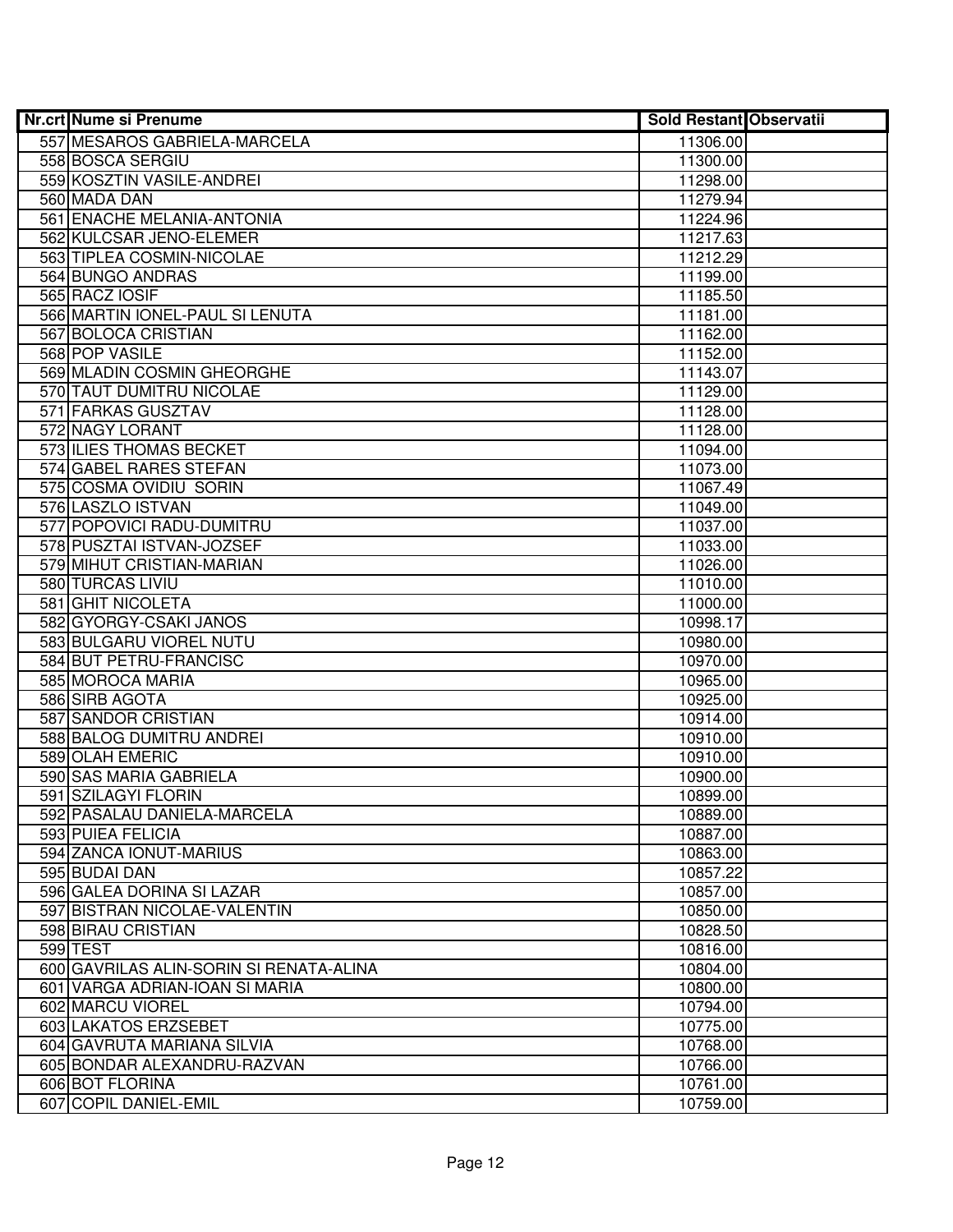| 608 SZENTGYORGYI ERZSEBET-IULIANA<br>10758.00<br>609 NEGRUT-CHIPE CARMEN-DALIA<br>10750.00<br>610 GOINA VASILE<br>10727.00<br>611 PIHENI ISTVAN<br>10712.00<br>612 FALUB COSMIN-BIR. IND. DE ARHITECTURA<br>10702.00<br>613 BUDA FLORENTINA LENUTA<br>10701.00<br>614 VARGA IOAN<br>10700.00<br>615 BORBELYI ALEXANDRU<br>10675.00<br>616 FAGADAR DAVID-AVRAM<br>10672.00<br>617 CORBUT DANIEL<br>10664.00<br>618 BULZAN VIOREL-CALIN<br>10656.00<br>619 VASILE ANITA<br>10651.00<br>620 TARNOVETCHI GEORGE-IOAN<br>10614.00<br>621 BIRAU CRISTIAN<br>10610.50<br>622 VADAS CSABA-IMRE<br>10608.00<br>623 PAUL GERARDO-ROMULUS<br>10600.00<br>624 COSTACHE NICOLAE-ADRIAN<br>10595.00<br>625 MARC IOSIF<br>10586.00<br>626 DUNAI CRISTIAN SI GABRIELA<br>10580.00<br>627 CORA CRISTIAN-IOAN<br>10563.00<br>628 POP TEODORA MARINELA<br>10561.00<br>629 TURCUT SERGIU-BOGDAN<br>10560.00<br>630 BAKO ZOLTAN<br>10559.00<br>631 STAN MARIN<br>10547.00<br>632 ZBIRCEA MIRCEA-NICOLAE SI CORINA-NICOLETA<br>10543.79<br>633 NAGY NICOLAE-ALEXANDRU<br>10540.00<br>634 PASKA MARIAN-VIRGIL<br>10540.00<br>635 APOSTOL CELUS TIBERIUS<br>10533.00<br>636 LASCU MIHAI-CALIN<br>10526.00<br>637 POPOVICI GHEORGHE-FLORIAN<br>10516.00<br>638 KEREKES MAGDOLNA<br>10500.00<br>639 PIERSUNARU CRISMARITA<br>10500.00<br>640 ROBOS DORIN FLORIN<br>10500.00<br>641 ROSTAS CODRUT<br>10498.00<br><b>642 TURCAS DANIEL MARIUS</b><br>10484.00<br>643 BORRI SATURNO<br>10478.00<br>644 POPA TEOFIL-DANIEL<br>10470.00<br>645 MOLDOVAN GHEORGHE-CRISTIAN<br>10440.00<br>646 RACZ ELVIRA<br>10438.00<br>647 MOS TEODOR<br>10422.00<br>648 POP FLORINA-CRISTINA<br>10408.46<br>649 VARY ELISABETA SI GHERASIM<br>10404.00<br>650 BUTCOVAN LIVIU-IONEL<br>10395.00<br>651 TARAU CLAUDIU-FLORENTIN<br>10394.00<br>652 MATEI MADALINA GEORGIANA<br>10390.00<br>653 GABOR GHIZELA<br>10380.00<br>654 TAU IONEL-SORIN<br>10377.00<br>655 ISZTOIKA GAVRIL<br>10356.00 | Nr.crt Nume si Prenume          | <b>Sold Restant Observatii</b> |  |
|-------------------------------------------------------------------------------------------------------------------------------------------------------------------------------------------------------------------------------------------------------------------------------------------------------------------------------------------------------------------------------------------------------------------------------------------------------------------------------------------------------------------------------------------------------------------------------------------------------------------------------------------------------------------------------------------------------------------------------------------------------------------------------------------------------------------------------------------------------------------------------------------------------------------------------------------------------------------------------------------------------------------------------------------------------------------------------------------------------------------------------------------------------------------------------------------------------------------------------------------------------------------------------------------------------------------------------------------------------------------------------------------------------------------------------------------------------------------------------------------------------------------------------------------------------------------------------------------------------------------------------------------------------------------------------------------------------------------------------------------------------------------------------------------------------------------------------------------------------------------------------------------------------------------------------------------------|---------------------------------|--------------------------------|--|
|                                                                                                                                                                                                                                                                                                                                                                                                                                                                                                                                                                                                                                                                                                                                                                                                                                                                                                                                                                                                                                                                                                                                                                                                                                                                                                                                                                                                                                                                                                                                                                                                                                                                                                                                                                                                                                                                                                                                                 |                                 |                                |  |
|                                                                                                                                                                                                                                                                                                                                                                                                                                                                                                                                                                                                                                                                                                                                                                                                                                                                                                                                                                                                                                                                                                                                                                                                                                                                                                                                                                                                                                                                                                                                                                                                                                                                                                                                                                                                                                                                                                                                                 |                                 |                                |  |
|                                                                                                                                                                                                                                                                                                                                                                                                                                                                                                                                                                                                                                                                                                                                                                                                                                                                                                                                                                                                                                                                                                                                                                                                                                                                                                                                                                                                                                                                                                                                                                                                                                                                                                                                                                                                                                                                                                                                                 |                                 |                                |  |
|                                                                                                                                                                                                                                                                                                                                                                                                                                                                                                                                                                                                                                                                                                                                                                                                                                                                                                                                                                                                                                                                                                                                                                                                                                                                                                                                                                                                                                                                                                                                                                                                                                                                                                                                                                                                                                                                                                                                                 |                                 |                                |  |
|                                                                                                                                                                                                                                                                                                                                                                                                                                                                                                                                                                                                                                                                                                                                                                                                                                                                                                                                                                                                                                                                                                                                                                                                                                                                                                                                                                                                                                                                                                                                                                                                                                                                                                                                                                                                                                                                                                                                                 |                                 |                                |  |
|                                                                                                                                                                                                                                                                                                                                                                                                                                                                                                                                                                                                                                                                                                                                                                                                                                                                                                                                                                                                                                                                                                                                                                                                                                                                                                                                                                                                                                                                                                                                                                                                                                                                                                                                                                                                                                                                                                                                                 |                                 |                                |  |
|                                                                                                                                                                                                                                                                                                                                                                                                                                                                                                                                                                                                                                                                                                                                                                                                                                                                                                                                                                                                                                                                                                                                                                                                                                                                                                                                                                                                                                                                                                                                                                                                                                                                                                                                                                                                                                                                                                                                                 |                                 |                                |  |
|                                                                                                                                                                                                                                                                                                                                                                                                                                                                                                                                                                                                                                                                                                                                                                                                                                                                                                                                                                                                                                                                                                                                                                                                                                                                                                                                                                                                                                                                                                                                                                                                                                                                                                                                                                                                                                                                                                                                                 |                                 |                                |  |
|                                                                                                                                                                                                                                                                                                                                                                                                                                                                                                                                                                                                                                                                                                                                                                                                                                                                                                                                                                                                                                                                                                                                                                                                                                                                                                                                                                                                                                                                                                                                                                                                                                                                                                                                                                                                                                                                                                                                                 |                                 |                                |  |
|                                                                                                                                                                                                                                                                                                                                                                                                                                                                                                                                                                                                                                                                                                                                                                                                                                                                                                                                                                                                                                                                                                                                                                                                                                                                                                                                                                                                                                                                                                                                                                                                                                                                                                                                                                                                                                                                                                                                                 |                                 |                                |  |
|                                                                                                                                                                                                                                                                                                                                                                                                                                                                                                                                                                                                                                                                                                                                                                                                                                                                                                                                                                                                                                                                                                                                                                                                                                                                                                                                                                                                                                                                                                                                                                                                                                                                                                                                                                                                                                                                                                                                                 |                                 |                                |  |
|                                                                                                                                                                                                                                                                                                                                                                                                                                                                                                                                                                                                                                                                                                                                                                                                                                                                                                                                                                                                                                                                                                                                                                                                                                                                                                                                                                                                                                                                                                                                                                                                                                                                                                                                                                                                                                                                                                                                                 |                                 |                                |  |
|                                                                                                                                                                                                                                                                                                                                                                                                                                                                                                                                                                                                                                                                                                                                                                                                                                                                                                                                                                                                                                                                                                                                                                                                                                                                                                                                                                                                                                                                                                                                                                                                                                                                                                                                                                                                                                                                                                                                                 |                                 |                                |  |
|                                                                                                                                                                                                                                                                                                                                                                                                                                                                                                                                                                                                                                                                                                                                                                                                                                                                                                                                                                                                                                                                                                                                                                                                                                                                                                                                                                                                                                                                                                                                                                                                                                                                                                                                                                                                                                                                                                                                                 |                                 |                                |  |
|                                                                                                                                                                                                                                                                                                                                                                                                                                                                                                                                                                                                                                                                                                                                                                                                                                                                                                                                                                                                                                                                                                                                                                                                                                                                                                                                                                                                                                                                                                                                                                                                                                                                                                                                                                                                                                                                                                                                                 |                                 |                                |  |
|                                                                                                                                                                                                                                                                                                                                                                                                                                                                                                                                                                                                                                                                                                                                                                                                                                                                                                                                                                                                                                                                                                                                                                                                                                                                                                                                                                                                                                                                                                                                                                                                                                                                                                                                                                                                                                                                                                                                                 |                                 |                                |  |
|                                                                                                                                                                                                                                                                                                                                                                                                                                                                                                                                                                                                                                                                                                                                                                                                                                                                                                                                                                                                                                                                                                                                                                                                                                                                                                                                                                                                                                                                                                                                                                                                                                                                                                                                                                                                                                                                                                                                                 |                                 |                                |  |
|                                                                                                                                                                                                                                                                                                                                                                                                                                                                                                                                                                                                                                                                                                                                                                                                                                                                                                                                                                                                                                                                                                                                                                                                                                                                                                                                                                                                                                                                                                                                                                                                                                                                                                                                                                                                                                                                                                                                                 |                                 |                                |  |
|                                                                                                                                                                                                                                                                                                                                                                                                                                                                                                                                                                                                                                                                                                                                                                                                                                                                                                                                                                                                                                                                                                                                                                                                                                                                                                                                                                                                                                                                                                                                                                                                                                                                                                                                                                                                                                                                                                                                                 |                                 |                                |  |
|                                                                                                                                                                                                                                                                                                                                                                                                                                                                                                                                                                                                                                                                                                                                                                                                                                                                                                                                                                                                                                                                                                                                                                                                                                                                                                                                                                                                                                                                                                                                                                                                                                                                                                                                                                                                                                                                                                                                                 |                                 |                                |  |
|                                                                                                                                                                                                                                                                                                                                                                                                                                                                                                                                                                                                                                                                                                                                                                                                                                                                                                                                                                                                                                                                                                                                                                                                                                                                                                                                                                                                                                                                                                                                                                                                                                                                                                                                                                                                                                                                                                                                                 |                                 |                                |  |
|                                                                                                                                                                                                                                                                                                                                                                                                                                                                                                                                                                                                                                                                                                                                                                                                                                                                                                                                                                                                                                                                                                                                                                                                                                                                                                                                                                                                                                                                                                                                                                                                                                                                                                                                                                                                                                                                                                                                                 |                                 |                                |  |
|                                                                                                                                                                                                                                                                                                                                                                                                                                                                                                                                                                                                                                                                                                                                                                                                                                                                                                                                                                                                                                                                                                                                                                                                                                                                                                                                                                                                                                                                                                                                                                                                                                                                                                                                                                                                                                                                                                                                                 |                                 |                                |  |
|                                                                                                                                                                                                                                                                                                                                                                                                                                                                                                                                                                                                                                                                                                                                                                                                                                                                                                                                                                                                                                                                                                                                                                                                                                                                                                                                                                                                                                                                                                                                                                                                                                                                                                                                                                                                                                                                                                                                                 |                                 |                                |  |
|                                                                                                                                                                                                                                                                                                                                                                                                                                                                                                                                                                                                                                                                                                                                                                                                                                                                                                                                                                                                                                                                                                                                                                                                                                                                                                                                                                                                                                                                                                                                                                                                                                                                                                                                                                                                                                                                                                                                                 |                                 |                                |  |
|                                                                                                                                                                                                                                                                                                                                                                                                                                                                                                                                                                                                                                                                                                                                                                                                                                                                                                                                                                                                                                                                                                                                                                                                                                                                                                                                                                                                                                                                                                                                                                                                                                                                                                                                                                                                                                                                                                                                                 |                                 |                                |  |
|                                                                                                                                                                                                                                                                                                                                                                                                                                                                                                                                                                                                                                                                                                                                                                                                                                                                                                                                                                                                                                                                                                                                                                                                                                                                                                                                                                                                                                                                                                                                                                                                                                                                                                                                                                                                                                                                                                                                                 |                                 |                                |  |
|                                                                                                                                                                                                                                                                                                                                                                                                                                                                                                                                                                                                                                                                                                                                                                                                                                                                                                                                                                                                                                                                                                                                                                                                                                                                                                                                                                                                                                                                                                                                                                                                                                                                                                                                                                                                                                                                                                                                                 |                                 |                                |  |
|                                                                                                                                                                                                                                                                                                                                                                                                                                                                                                                                                                                                                                                                                                                                                                                                                                                                                                                                                                                                                                                                                                                                                                                                                                                                                                                                                                                                                                                                                                                                                                                                                                                                                                                                                                                                                                                                                                                                                 |                                 |                                |  |
|                                                                                                                                                                                                                                                                                                                                                                                                                                                                                                                                                                                                                                                                                                                                                                                                                                                                                                                                                                                                                                                                                                                                                                                                                                                                                                                                                                                                                                                                                                                                                                                                                                                                                                                                                                                                                                                                                                                                                 |                                 |                                |  |
|                                                                                                                                                                                                                                                                                                                                                                                                                                                                                                                                                                                                                                                                                                                                                                                                                                                                                                                                                                                                                                                                                                                                                                                                                                                                                                                                                                                                                                                                                                                                                                                                                                                                                                                                                                                                                                                                                                                                                 |                                 |                                |  |
|                                                                                                                                                                                                                                                                                                                                                                                                                                                                                                                                                                                                                                                                                                                                                                                                                                                                                                                                                                                                                                                                                                                                                                                                                                                                                                                                                                                                                                                                                                                                                                                                                                                                                                                                                                                                                                                                                                                                                 |                                 |                                |  |
|                                                                                                                                                                                                                                                                                                                                                                                                                                                                                                                                                                                                                                                                                                                                                                                                                                                                                                                                                                                                                                                                                                                                                                                                                                                                                                                                                                                                                                                                                                                                                                                                                                                                                                                                                                                                                                                                                                                                                 |                                 |                                |  |
|                                                                                                                                                                                                                                                                                                                                                                                                                                                                                                                                                                                                                                                                                                                                                                                                                                                                                                                                                                                                                                                                                                                                                                                                                                                                                                                                                                                                                                                                                                                                                                                                                                                                                                                                                                                                                                                                                                                                                 |                                 |                                |  |
|                                                                                                                                                                                                                                                                                                                                                                                                                                                                                                                                                                                                                                                                                                                                                                                                                                                                                                                                                                                                                                                                                                                                                                                                                                                                                                                                                                                                                                                                                                                                                                                                                                                                                                                                                                                                                                                                                                                                                 |                                 |                                |  |
|                                                                                                                                                                                                                                                                                                                                                                                                                                                                                                                                                                                                                                                                                                                                                                                                                                                                                                                                                                                                                                                                                                                                                                                                                                                                                                                                                                                                                                                                                                                                                                                                                                                                                                                                                                                                                                                                                                                                                 |                                 |                                |  |
|                                                                                                                                                                                                                                                                                                                                                                                                                                                                                                                                                                                                                                                                                                                                                                                                                                                                                                                                                                                                                                                                                                                                                                                                                                                                                                                                                                                                                                                                                                                                                                                                                                                                                                                                                                                                                                                                                                                                                 |                                 |                                |  |
|                                                                                                                                                                                                                                                                                                                                                                                                                                                                                                                                                                                                                                                                                                                                                                                                                                                                                                                                                                                                                                                                                                                                                                                                                                                                                                                                                                                                                                                                                                                                                                                                                                                                                                                                                                                                                                                                                                                                                 |                                 |                                |  |
|                                                                                                                                                                                                                                                                                                                                                                                                                                                                                                                                                                                                                                                                                                                                                                                                                                                                                                                                                                                                                                                                                                                                                                                                                                                                                                                                                                                                                                                                                                                                                                                                                                                                                                                                                                                                                                                                                                                                                 |                                 |                                |  |
|                                                                                                                                                                                                                                                                                                                                                                                                                                                                                                                                                                                                                                                                                                                                                                                                                                                                                                                                                                                                                                                                                                                                                                                                                                                                                                                                                                                                                                                                                                                                                                                                                                                                                                                                                                                                                                                                                                                                                 |                                 |                                |  |
|                                                                                                                                                                                                                                                                                                                                                                                                                                                                                                                                                                                                                                                                                                                                                                                                                                                                                                                                                                                                                                                                                                                                                                                                                                                                                                                                                                                                                                                                                                                                                                                                                                                                                                                                                                                                                                                                                                                                                 |                                 |                                |  |
|                                                                                                                                                                                                                                                                                                                                                                                                                                                                                                                                                                                                                                                                                                                                                                                                                                                                                                                                                                                                                                                                                                                                                                                                                                                                                                                                                                                                                                                                                                                                                                                                                                                                                                                                                                                                                                                                                                                                                 |                                 |                                |  |
|                                                                                                                                                                                                                                                                                                                                                                                                                                                                                                                                                                                                                                                                                                                                                                                                                                                                                                                                                                                                                                                                                                                                                                                                                                                                                                                                                                                                                                                                                                                                                                                                                                                                                                                                                                                                                                                                                                                                                 |                                 |                                |  |
|                                                                                                                                                                                                                                                                                                                                                                                                                                                                                                                                                                                                                                                                                                                                                                                                                                                                                                                                                                                                                                                                                                                                                                                                                                                                                                                                                                                                                                                                                                                                                                                                                                                                                                                                                                                                                                                                                                                                                 |                                 |                                |  |
|                                                                                                                                                                                                                                                                                                                                                                                                                                                                                                                                                                                                                                                                                                                                                                                                                                                                                                                                                                                                                                                                                                                                                                                                                                                                                                                                                                                                                                                                                                                                                                                                                                                                                                                                                                                                                                                                                                                                                 |                                 |                                |  |
|                                                                                                                                                                                                                                                                                                                                                                                                                                                                                                                                                                                                                                                                                                                                                                                                                                                                                                                                                                                                                                                                                                                                                                                                                                                                                                                                                                                                                                                                                                                                                                                                                                                                                                                                                                                                                                                                                                                                                 |                                 |                                |  |
|                                                                                                                                                                                                                                                                                                                                                                                                                                                                                                                                                                                                                                                                                                                                                                                                                                                                                                                                                                                                                                                                                                                                                                                                                                                                                                                                                                                                                                                                                                                                                                                                                                                                                                                                                                                                                                                                                                                                                 |                                 |                                |  |
|                                                                                                                                                                                                                                                                                                                                                                                                                                                                                                                                                                                                                                                                                                                                                                                                                                                                                                                                                                                                                                                                                                                                                                                                                                                                                                                                                                                                                                                                                                                                                                                                                                                                                                                                                                                                                                                                                                                                                 | 656 BLAGA GHEORGHE SI ELISAVETA | 10351.00                       |  |
| 657 PAUR NORBERT ATTILA<br>10316.14                                                                                                                                                                                                                                                                                                                                                                                                                                                                                                                                                                                                                                                                                                                                                                                                                                                                                                                                                                                                                                                                                                                                                                                                                                                                                                                                                                                                                                                                                                                                                                                                                                                                                                                                                                                                                                                                                                             |                                 |                                |  |
| 658 COSTEA ION<br>10316.00                                                                                                                                                                                                                                                                                                                                                                                                                                                                                                                                                                                                                                                                                                                                                                                                                                                                                                                                                                                                                                                                                                                                                                                                                                                                                                                                                                                                                                                                                                                                                                                                                                                                                                                                                                                                                                                                                                                      |                                 |                                |  |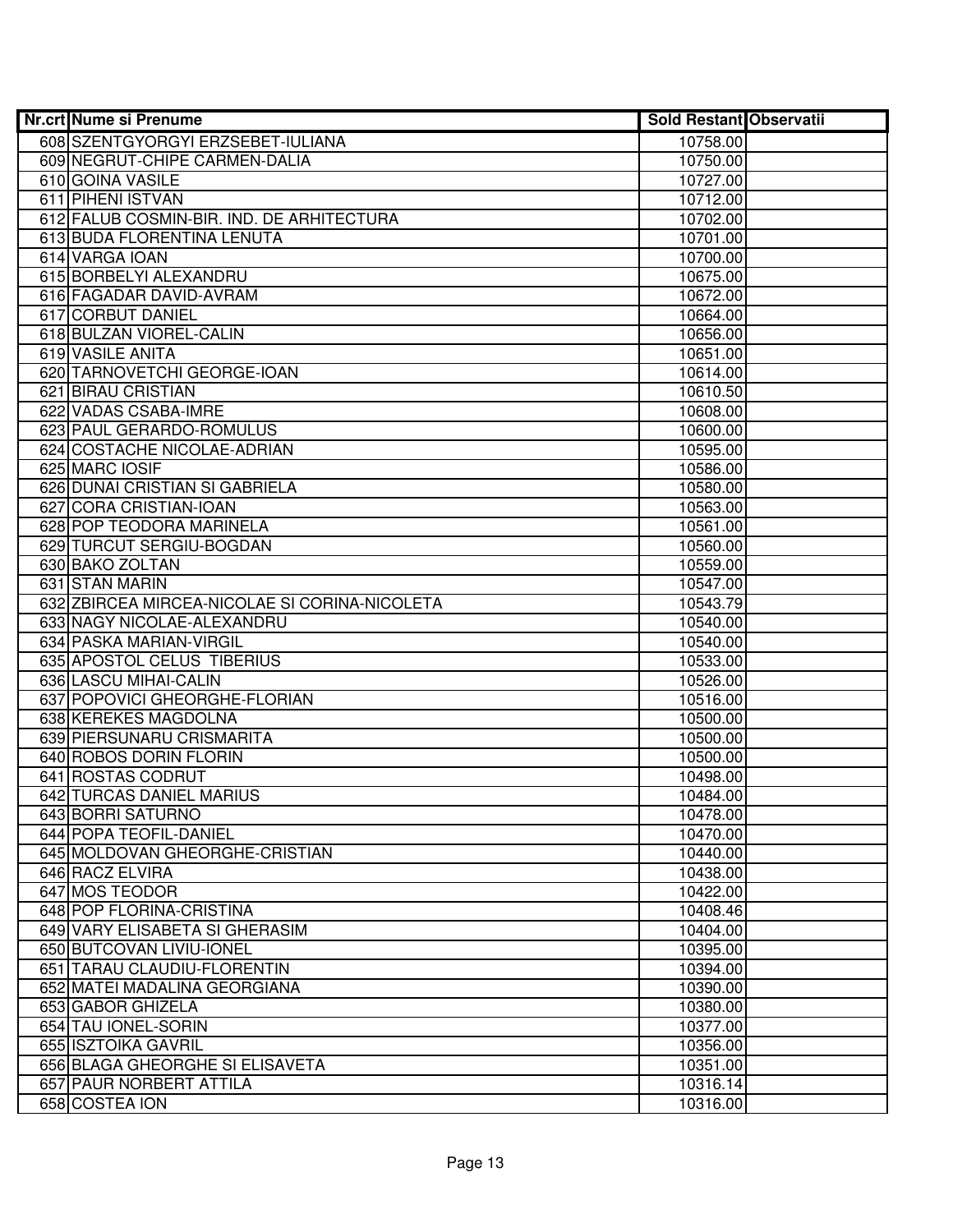| Nr.crt Nume si Prenume                                        | <b>Sold Restant Observatii</b> |                        |
|---------------------------------------------------------------|--------------------------------|------------------------|
| 659 SARBU MIHAI                                               | 10310.00                       |                        |
| 660 OROSZ FERENC                                              | 10300.00                       |                        |
| 661 ISZTOIKA RUPI                                             | 10296.00                       |                        |
| 662 GABOR DUMITRU                                             | 10295.00                       |                        |
| 663 CHIRICA EMERIC ZSOLT                                      | 10280.00                       |                        |
| 664 BABOS ERZSEBET                                            | 10274.00                       |                        |
| 665 ERDEI ADALBERT EMERIC                                     | 10254.00                       |                        |
| 666 HERCUT VIOREL                                             | 10254.00                       |                        |
| 667 BOCRA MIRCEA                                              | 10253.00                       |                        |
| 668 SABAU RAMONA-CAMELIA                                      | 10250.00                       |                        |
| 669 TOIA VIOREL                                               | 10244.00                       |                        |
| 670 IUHAS MARIANA                                             | 10240.00                       |                        |
| 671 TOMA SILVIU-MARIAN                                        | 10237.00                       |                        |
| 672 CATANA MIHAIL                                             | 10234.00                       |                        |
| 673 POPOVICIU RADU-FLORIN                                     | 10233.00                       |                        |
| 674 BARBURAS PAUL-MIRCEA                                      | 10208.00                       |                        |
| 675 AL HOSIN GHAZIE                                           | 10200.00                       |                        |
| 676 GORAN NARCISA MADALINA                                    | 10200.00                       |                        |
| 677 VARGA ALINA                                               | 10200.00                       |                        |
| 678 ZACH VASILE                                               | 10200.00                       |                        |
| 679 RIF MARIN SI SIMONA-FLORENTINA                            | 10188.00                       |                        |
| 680 PADUREAN MARIN FLORIN                                     | 10172.00                       |                        |
| 681 LUNKA ADAM-NORBERT                                        | 10160.00                       |                        |
| 682 ZIGA EMANUEL-VIOREL                                       | 10120.00                       |                        |
| 683 LESAC ROBERT                                              | 10100.00                       |                        |
| 684 BAICAN FLAVIU-AUREL SI CAMELIA - SIMONA                   |                                | 10077.00 PROCES PE ROL |
| 685 LUNCAN MIRCEA                                             | 10075.00                       |                        |
| 686 BARANYKA IANOS                                            | 10074.00                       |                        |
| 687 MIHELE FLORIAN                                            | 10073.00                       |                        |
| 688 BOROS ZOLTAN                                              | 10055.00                       |                        |
| 689 ASZTALOS ZSOLT-FERENCZ                                    | 10046.00                       |                        |
| 690 COBIRZAN CLAUDIA-CRISTINA                                 | 10030.00                       |                        |
| 691 NUTAS ANTONIA-BIANCA                                      | 10030.00                       |                        |
| 692 FURTOS STELIAN ADRIAN                                     | 10028.00                       |                        |
| 693 VANCEA CORNELIA                                           | 10022.00                       |                        |
| <b>694 LUNCAN AXENIA</b>                                      | 10015.00                       |                        |
| 695 MIRON TRAIAN REMUS SI IOANA<br>696 NEAGA NICOLETA-FELICIA | 10015.00<br>10005.00           |                        |
| 697 MIHUT AUREL                                               | 10004.00                       |                        |
| 698 CRETU VIOREL SORIN                                        | 10003.00                       |                        |
| 699 COZAC ANDREA-SIDONIA                                      | 10000.00                       |                        |
| 700 CUCCIA FLORICA                                            | 10000.00                       |                        |
| 701 FARCAS CORNELIA-FLORINA                                   | 10000.00                       |                        |
| 702 HANIS ALEXANDRU                                           | 10000.00                       |                        |
| 703 MARTON CSABA                                              | 10000.00                       |                        |
| 704 MIHELE LIDIA-ANA                                          | 10000.00                       |                        |
| 705 ONET CONSTANTIN                                           | 10000.00                       |                        |
| 706 PETRICAU MIHAELA-CRISTINA                                 | 10000.00                       |                        |
| 707 SZABO BEATRIX- IVETT                                      | 10000.00                       |                        |
| 708 TIAR IOANA-MARIANA                                        | 10000.00                       |                        |
| 709 TOCAI FLORICA                                             | 10000.00                       |                        |
|                                                               |                                |                        |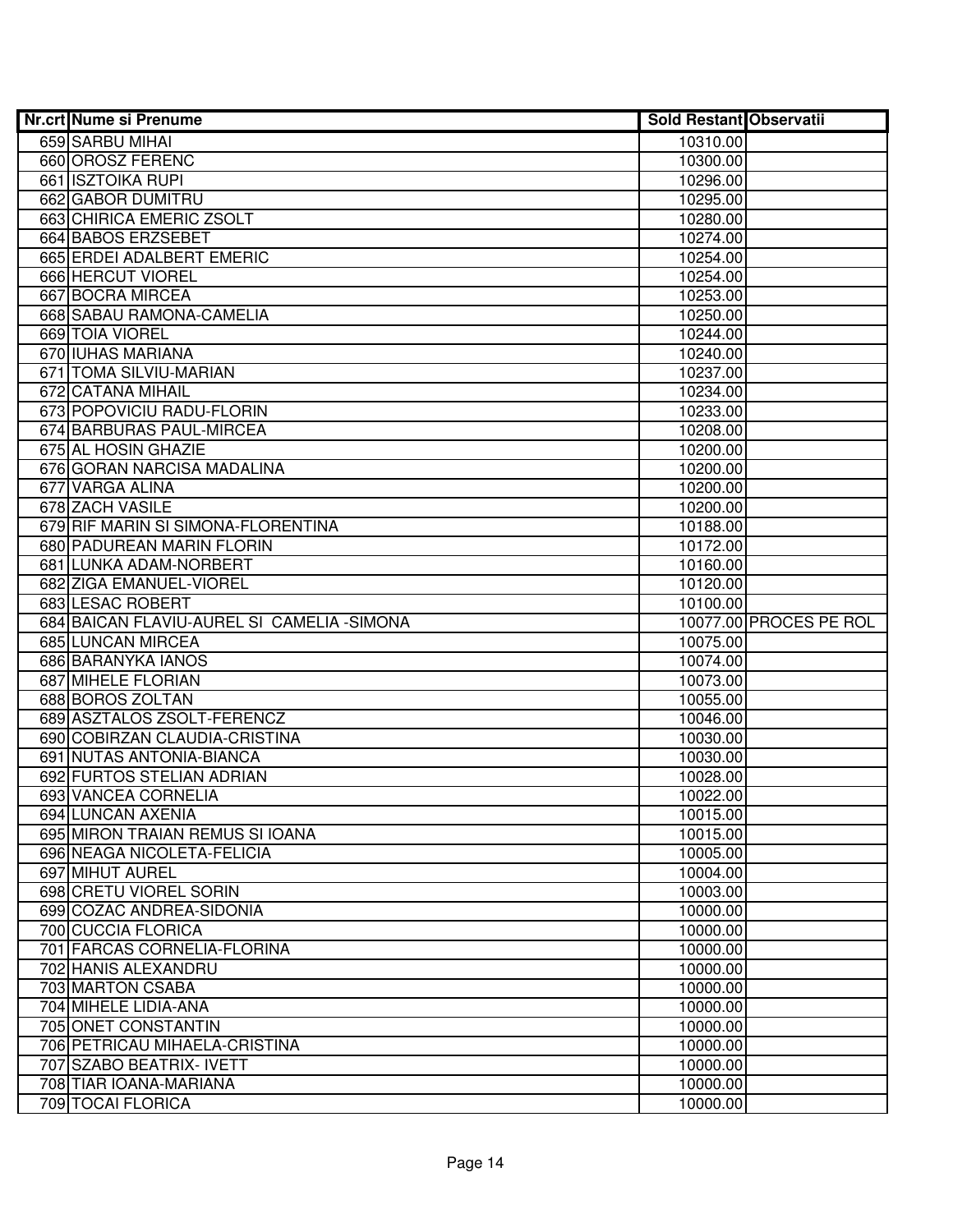| Nr.crt Nume si Prenume            | <b>Sold Restant Observatii</b> |  |
|-----------------------------------|--------------------------------|--|
| 710 VANCEA VIOREL                 | 10000.00                       |  |
| 711 ZALAI EDITH                   | 10000.00                       |  |
| 712 BALINT ARPAD                  | 9997.00                        |  |
| 713 MERCEA ADRIAN SI SANDA        | 9991.45                        |  |
| 714 KERESZTURI GABRIELA           | 9991.00                        |  |
| <b>715 ISTOICA MATEI</b>          | 9984.00                        |  |
| 716 ROSU COSMIN                   | 9977.00                        |  |
| 717 BORZA LILIANA DORINA          | 9961.00                        |  |
| 718 ULICI FOCSA RUXANDRA          | 9960.00                        |  |
| 719 ORBAI LUCIAN-FLORIN           | 9954.00                        |  |
| 720 ISZTOIKA GABOR SI EVA         | 9913.40                        |  |
| 721 KOVACS ECATERINA              | 9900.00                        |  |
| 722 ERDEI TIBERIU                 | 9899.00                        |  |
| 723 MATIU SIMONA DORINA SI OVIDIU | 9891.00                        |  |
| 724 DERBAN FLORIN-NICOLAE         | 9885.00                        |  |
| 725 MIHAI MARIUS                  | 9854.00                        |  |
| 726 GABOR ROZALIA                 | 9850.00                        |  |
| 727 BENTA OCTAVIAN-OVIDIU         | 9837.43                        |  |
| 728 BIVOL GHENADIE                | 9822.16                        |  |
| 729 PETRILA IOAN-DUMITRU          | 9814.00                        |  |
| 730 REZMUVES ROBERT               | 9810.00                        |  |
| 731 BOCSAN GELU                   | 9799.00                        |  |
| 732 VID AUREL                     | 9792.00                        |  |
| 733 DEMIAN GAVRIL                 | 9790.00                        |  |
| 734 GABOR STEFAN                  | 9788.00                        |  |
| 735 KISS FERENC                   | 9780.00                        |  |
| 736 BIRTA VASILE-CATALIN          | 9772.00                        |  |
| 737 BUDA RUBEN                    | 9735.00                        |  |
| 738 SUCIU HOREA MIHAI             | 9728.00                        |  |
| 739 SARACUT CLAUDIA MONICA        | 9709.00                        |  |
| 740 CRET OVIDIU NICOLAE           | 9704.50                        |  |
| 741 BIROUAS RADU                  | 9698.00                        |  |
| 742 POPOVICI ANNA-MARIA           | 9686.00                        |  |
| 743 SZUTOR EVA                    | 9683.00                        |  |
| 744 COPIL PETRU-MARIUS            | 9658.00                        |  |
| 745 ISZTOIKA STEFAN               | 9650.00                        |  |
| 746 GABOR MATE                    | 9638.00                        |  |
| 747 JUSCA VIRGIL-VASILE           | 9600.00                        |  |
| 748 POPESCU EMIL MIHAIL           | 9597.00                        |  |
| 749 ACHIM RODICA-DANA             | 9574.00                        |  |
| 750 BACIU IRINA                   | 9569.97                        |  |
| 751 BAICAN PETRU CORNEL SI MARIA  | 9567.00                        |  |
| 752 VARGA ZOLTAN                  | 9563.36                        |  |
| 753 GALIS DELIA-ELENA             | 9556.00                        |  |
| 754 PANC PETRU                    | 9553.00                        |  |
| 755 COMAN LUCIAN VALENTIN         | 9515.00                        |  |
| 756 SECARA MIRCEA-EMIL            | 9509.00                        |  |
| 757 SATRAN CAROL                  | 9500.00                        |  |
| 758 DRAGAN HORATIU-CHRISTIAN      | 9462.00                        |  |
| 759 GAIDOS SAMUEL SIMION          | 9450.00                        |  |
| 760 RADOI NICOLAE                 | 9431.00                        |  |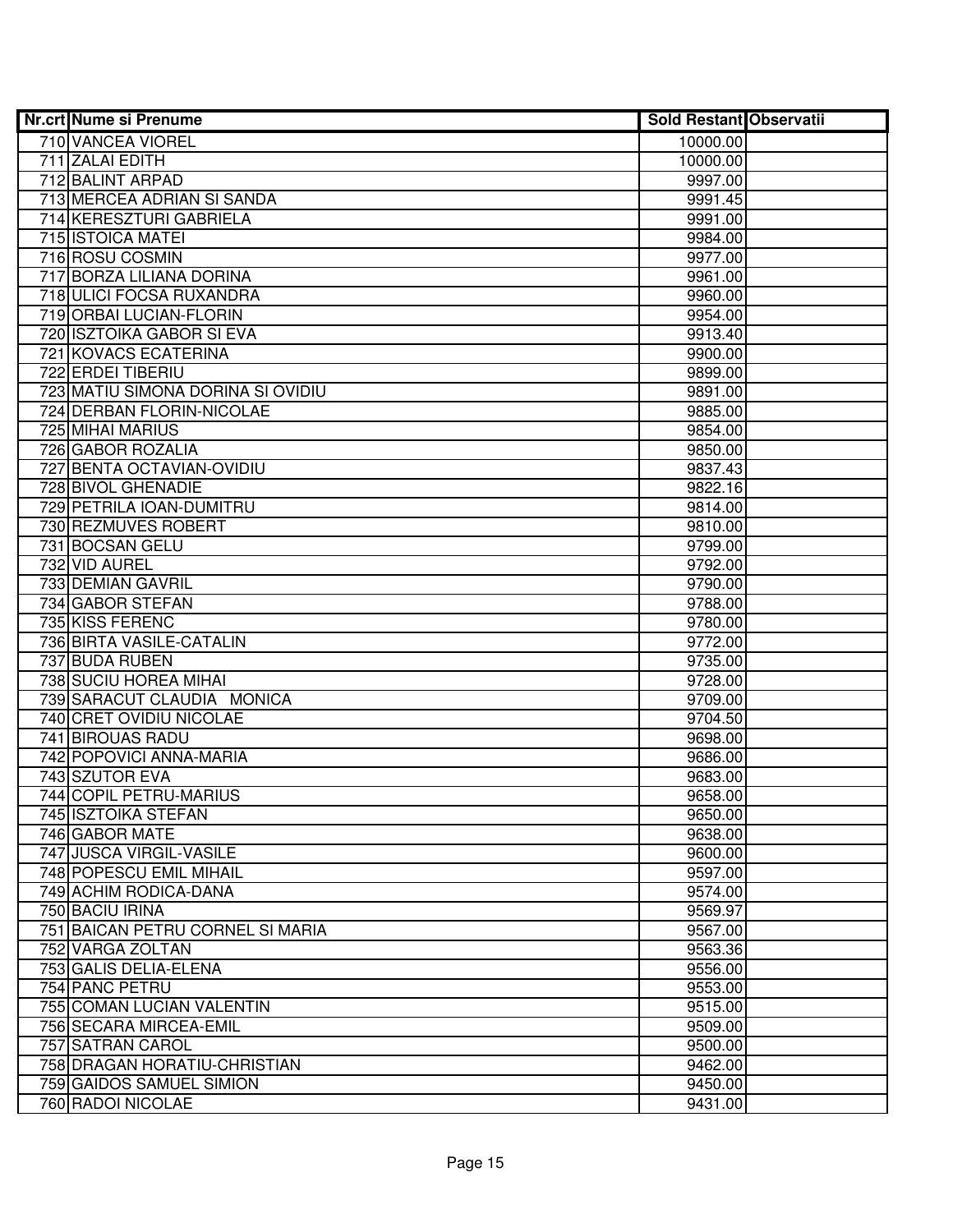| <b>Nr.crt Nume si Prenume</b>       | Sold Restant Observatii |  |
|-------------------------------------|-------------------------|--|
| 761 LATA IOAN ALEXANDRU             | 9414.00                 |  |
| <b>762 MICLE GHEORGHE</b>           | 9404.00                 |  |
| 763 KHALFALLAH MOSBAH               | 9403.30                 |  |
| 764 LASCU PETRU-FLORIN              | 9393.00                 |  |
| 765 PIERSUNARU DUMITRU              | 9391.00                 |  |
| <b>766 TOIA GHEORGHE</b>            | 9386.00                 |  |
| 767 DERECICHEI FLORIN               | 9385.00                 |  |
| 768 GYORGY-CSAKI IBOLYA             | 9370.00                 |  |
| 769 IONESCU GABRIEL RAZVAN          | 9367.00                 |  |
| 770 NICORUT FLORICA                 | 9360.00                 |  |
| 771 TASEDAN CIPRIAN-IOAN            | 9340.00                 |  |
| 772 ECSEDI STEFAN-EMERIC            | 9327.64                 |  |
| 773 PLATONA NICOLAE MARIUS          | 9299.00                 |  |
| 774 ROSTAS FRANCISC                 | 9291.00                 |  |
| 775 BALINT FLORIN-CALIN             | 9288.00                 |  |
| 776 LINGURAR PAITRINAL              | 9280.00                 |  |
| 777 OPRIS RADU OVIDIU               | 9274.00                 |  |
| 778 BARANYKA CLARA                  | 9260.00                 |  |
| 779 FARKAS TIBOR                    | 9242.00                 |  |
| 780 DARABAN DOREL PETRU             | 9241.00                 |  |
| 781 GABOR GAVRIL                    | 9232.50                 |  |
| 782 TURCAN EUGENIU                  | 9231.00                 |  |
| 783 BLAGUTA ZOLTAN GABOR            | 9225.00                 |  |
| 784 POP ANUTA                       | 9210.00                 |  |
| 785 ZARAU GABRIEL                   | 9208.00                 |  |
| 786 GHIT IONUT-ALEXANDRU            | 9207.00                 |  |
| 787 ROSTAS ANTON                    | 9207.00                 |  |
| 788 SZALAI LASZLO                   | 9191.00                 |  |
| 789 ISZTOIKA EVA                    | 9190.69                 |  |
| 790 URS LIDIA-FLORICA               | 9188.00                 |  |
| 791 SATMARI VIRGIL                  | 9186.00                 |  |
| 792 GHENGHIU IOAN-DANUT             | 9178.00                 |  |
| 793 LAKATOS VIORICA                 | 9171.00                 |  |
| 794 LAPUSCA VALENTIN                | 9167.00                 |  |
| 795 SZABADOS ALEXANDRU              | 9163.00                 |  |
| 796 PORCAR DUMITRU                  | 9154.00                 |  |
| 797 BACIU CORNEL-CIPRIAN            | 9152.00                 |  |
| 798 PAL LUDOVIC                     | 9150.98                 |  |
| 799 ISZTOICA IANCU                  | 9147.00                 |  |
| 800 CHIRCEA SORIN SI ANDREEA        | 9145.00                 |  |
| 801 GABOR MINDRA                    | 9130.00                 |  |
| 802 LUKACS IOSIF                    | 9120.00                 |  |
| 803 KOVACS ISTVAN                   | 9106.00                 |  |
| 804 BOZGA VASILE                    | 9098.00                 |  |
| 805 CARAIANI BENONI MARIAN          | 9093.00                 |  |
| 806 STOICA LUDOVIC                  | 9081.00                 |  |
| 807 HEREDEA DANIEL                  | 9073.00                 |  |
| 808 KOTVAN ELISABETA                | 9072.00                 |  |
| 809 POGAN ADRIAN SEVER              | 9071.00                 |  |
| 810 VASADI CORNELIU-DANIEL SI LIDIA | 9056.00                 |  |
| 811 VARGA GYULA                     | 9037.00                 |  |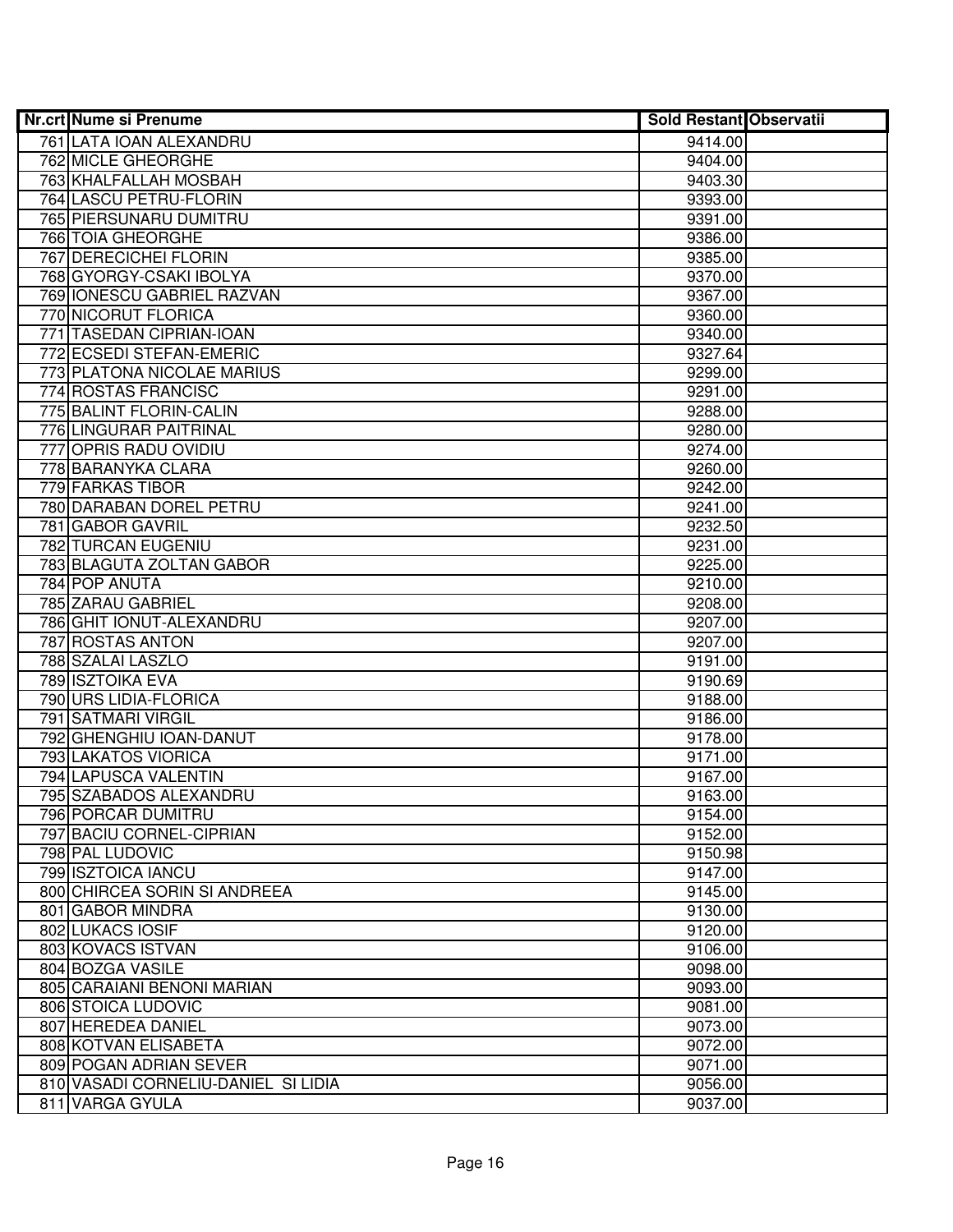| Nr.crt Nume si Prenume                      | <b>Sold Restant Observatii</b> |  |
|---------------------------------------------|--------------------------------|--|
| 812 GRAUR CSABA-ALEXANDRU                   | 9029.00                        |  |
| 813 CIOACA FLORINEL                         | 9025.29                        |  |
| 814 FERARU ANNAMARIA-GABRIELLA              | 9009.00                        |  |
| 815 CELIK BIROL                             | 9006.00                        |  |
| 816 BOLDIS MONICA-IRINA                     | 9000.00                        |  |
| 817 IANOSDAN ANAMARIA-RAMONA                | 9000.00                        |  |
| 818 CSERVAK MIKLOS ZSOLT                    | 8984.00                        |  |
| 819 SCORTE PAUL-MARIUS                      | 8975.00                        |  |
| 820 BERE VIOREL                             | 8970.00                        |  |
| 821 COSTIN CRISTIAN                         | 8970.00                        |  |
| 822 CHIRODEA CRISTIAN                       | 8959.00                        |  |
| 823 GANA IONUT-GABRIEL                      | 8958.00                        |  |
| 824 HALASZ STEFAN MARIA                     | 8952.00                        |  |
| 825 DOBAI MADONA                            | 8950.00                        |  |
| 826 VAIDA FLORIN - EMANUEL                  | 8934.00                        |  |
| 827 CIOTIR CIPRIAN GEORGE                   | 8922.00                        |  |
| 828 GABOR LUJZA, GABOR, IANCU, MATEI, LUIZA | 8909.00                        |  |
| 829 DAVID VASILE LUCIAN                     | 8904.00                        |  |
| 830 VISOVAN CIPRIAN                         | 8900.00                        |  |
| 831 FEHER PIROSCA                           | 8898.00                        |  |
| 832 MARIAN CALIN OLIVIU                     | 8893.00                        |  |
| 833 ROMANIUC ADRIAN-NICOLAE                 | 8885.95                        |  |
| 834 BOROS BUJOR-DENUT                       | 8883.00                        |  |
| 835 VERES TIBERIU                           | 8869.00                        |  |
| 836 COCIUBA TEODOR                          | 8856.00                        |  |
| 837 LELE CLAUDIU-MARIUS                     | 8850.00                        |  |
| 838 SICOE NELU DORU                         | 8844.00                        |  |
| 839 NAGY SANDOR                             | 8834.00                        |  |
| 840 BOLDIS CALIN-MIHAI                      | 8818.50                        |  |
| 841 BONDICI CRINA-FELICIA                   | 8816.04                        |  |
| 842 VARGA IDA                               | 8813.00                        |  |
| 843 TATAR IONEL-LAVINIU                     | 8794.00                        |  |
| 844 COSTE RADU MIRCEA SI ELVIRA             | 8787.00                        |  |
| 845 MIERLUT VALENTIN                        | 8783.00                        |  |
| 846 CIURAR NUTU                             | 8775.00                        |  |
| 847 GENCSI ATTILA                           | 8775.00                        |  |
| 848 ROSTAS IOAN-DOLAR                       | 8770.00                        |  |
| 849 JUHASZ ILDIKO                           | 8765.00                        |  |
| <b>850 MALEK MARTON</b>                     | 8750.00                        |  |
| 851 GABOR LAJOS                             | 8740.00                        |  |
| 852 OROSZ SANDOR SI VIOLETA                 | 8733.00                        |  |
| 853 CHEREGI RAMONA-VETA                     | 8730.00                        |  |
| 854 VARGA ISTVAN JOZSEF                     | 8726.27                        |  |
| 855 FLORIAN GHEORGHE                        | 8724.00                        |  |
| 856 MOLDOVAN FLORIN-EUGEN                   | 8700.00                        |  |
| 857 BURCSA JANKO SI GITA                    | 8681.00                        |  |
| 858 MOS MARIA                               | 8679.00                        |  |
| 859 CURA EDINA-ERZSEBET                     | 8678.00                        |  |
| 860 CABA CALIN FLORENTIN                    | 8676.00                        |  |
| 861 CICORTAS DORINICA                       | 8666.00                        |  |
| 862 IUHAS GAVRIL                            | 8662.00                        |  |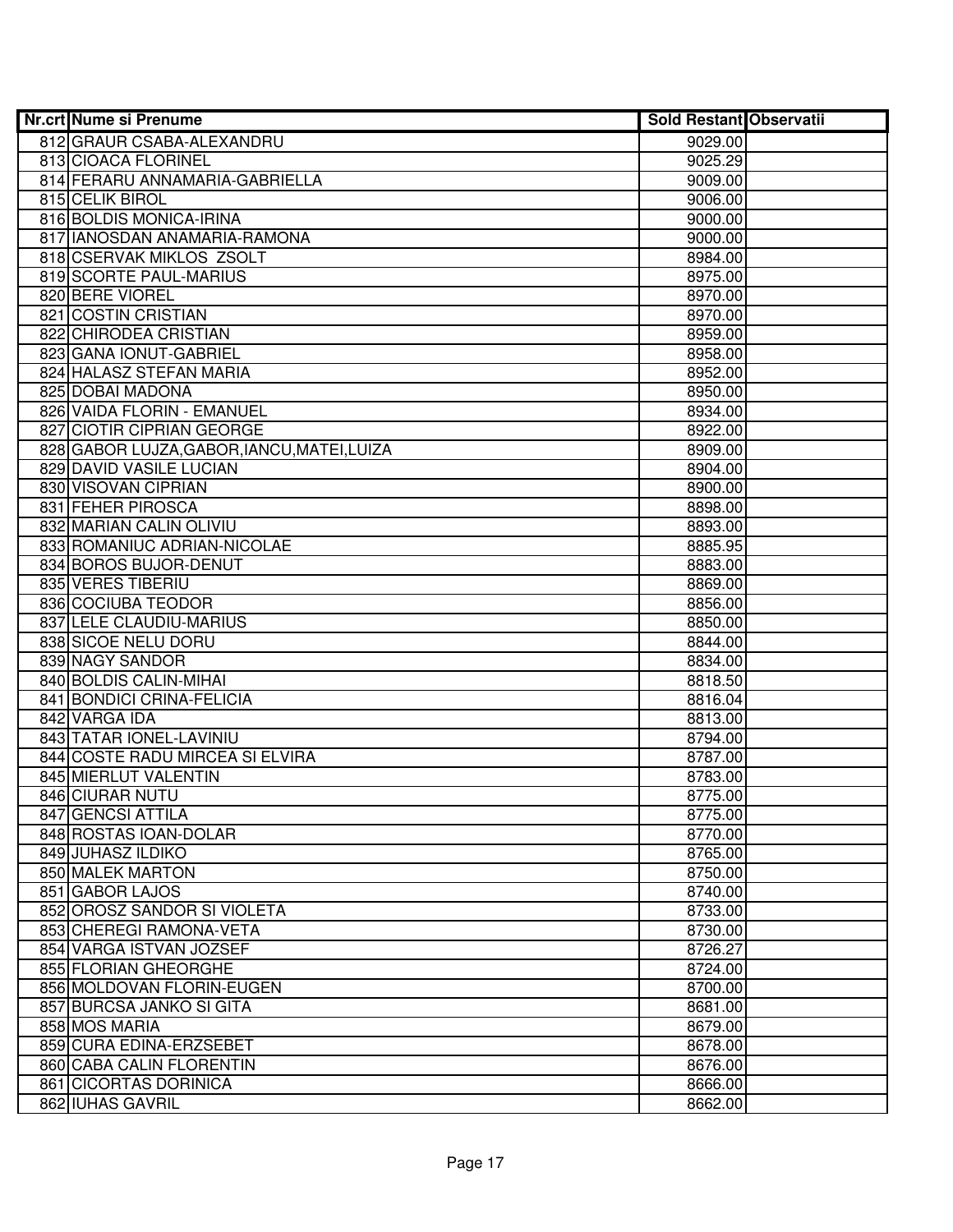| <b>Nr.crt Nume si Prenume</b> | <b>Sold Restant Observatii</b> |  |
|-------------------------------|--------------------------------|--|
| 863 TODA MARIA                | 8662.00                        |  |
| 864 CIRNU RAUL-TIBERIU        | 8660.00                        |  |
| 865 SIMO MARIA-MAGDALENA      | 8658.00                        |  |
| 866 CORMOS-PAP ANDREA         | 8655.00                        |  |
| 867 ISZTOIKA STEFAN           | 8651.00                        |  |
| 868 GALCA DUMITRU-NICOLAE-DAN | 8644.00                        |  |
| 869 BALOGH BOBI-SZABOLCS      | 8636.00                        |  |
| 870 HOMOLYA EMERIC            | 8627.00                        |  |
| 871 IUONAS VIVIEN-VANDA       | 8616.00                        |  |
| 872 VALCEANU ALEXANDRU-VLAD   | 8610.00                        |  |
| 873 COSTEA FLORIAN DAVID      | 8605.00                        |  |
| 874 CHERECHES RAZVAN-ARMAND   | 8595.00                        |  |
| 875 LASZLO CSABA              | 8576.00                        |  |
| 876 TONT VIOREL               | 8567.00                        |  |
| 877 BODNAR CARMEN-ILDIKO      | 8555.00                        |  |
| 878 NEGRU RAUL-AUGUSTIN       | 8555.00                        |  |
| 879 SZEKRENYES LAJOS          | 8553.00                        |  |
| 880 ROSTAS LUCRETIA           | 8550.00                        |  |
| 881 PALLO IZABELLA            | 8543.00                        |  |
| 882 TUDORAN ILIE-MARCEL       | 8543.00                        |  |
| 883 FOCOS GABRIEL-RAZVAN      | 8533.17                        |  |
| 884 KELEMEN LASZLO            | 8530.00                        |  |
| 885 MALAIES OCTAVIAN          | 8529.00                        |  |
| 886 STRUGAREANU ANGELA        | 8528.00                        |  |
| 887 TINC ALIN-FLORIN          | 8525.00                        |  |
| 888 BUTUC ADELA IOANA         | 8522.00                        |  |
| 889 VIDICAN RAZVAN - SERGIU   | 8517.50                        |  |
| 890 UNGUR GYORGY-JOZSEF       | 8511.00                        |  |
| 891 POSZTOS ZSOLT-FERENCZ     | 8505.00                        |  |
| 892 BARANYKA ECATERINA        | 8500.00                        |  |
| 893 LELEA VIOREL              | 8500.00                        |  |
| 894 NYIKA CRISTIAN-MARCEL     | 8495.00                        |  |
| 895 BICA ANGELA-CLAUDIA       | 8480.00                        |  |
| 896 BOLONI ARON               | 8479.00                        |  |
| 897 MOCA SORIN-VICTOR         | 8475.00                        |  |
| 898 POPA OCTAVIAN             | 8475.00                        |  |
| 899 JOUNAS ANTAL-FRANCISC     | 8468.40                        |  |
| 900 SCHOLLER IOSIF LEVENTE    | 8465.62                        |  |
| 901 MITAN NICOLAE             | 8465.00                        |  |
| 902 CRISTIAN DANIEL           | 8450.00                        |  |
| 903 BOT CALIN ARON            | 8429.47                        |  |
| 904 CRISAN FLORIN-VIOREL      | 8414.00                        |  |
| 905 MAGHIAR DIANA CAMELIA     | 8409.00                        |  |
| 906 COSTA MIRCEA-ADRIAN       | 8400.00                        |  |
| 907 ILAS MIREL-ALIN           | 8400.00                        |  |
| 908 MINDRUT TEODOR            | 8400.00                        |  |
| 909 SZANI ALEXANDRU LIVIU     | 8400.00                        |  |
| 910 LAKATOS ERZSEBET-NOEMI    | 8393.00                        |  |
| 911 TUFA VASILE               | 8393.00                        |  |
| 912 FEKETE-BANDI-PISTA NARCIS | 8390.00                        |  |
| 913 MACZKO LASZLO SI KATALIN  | 8390.00                        |  |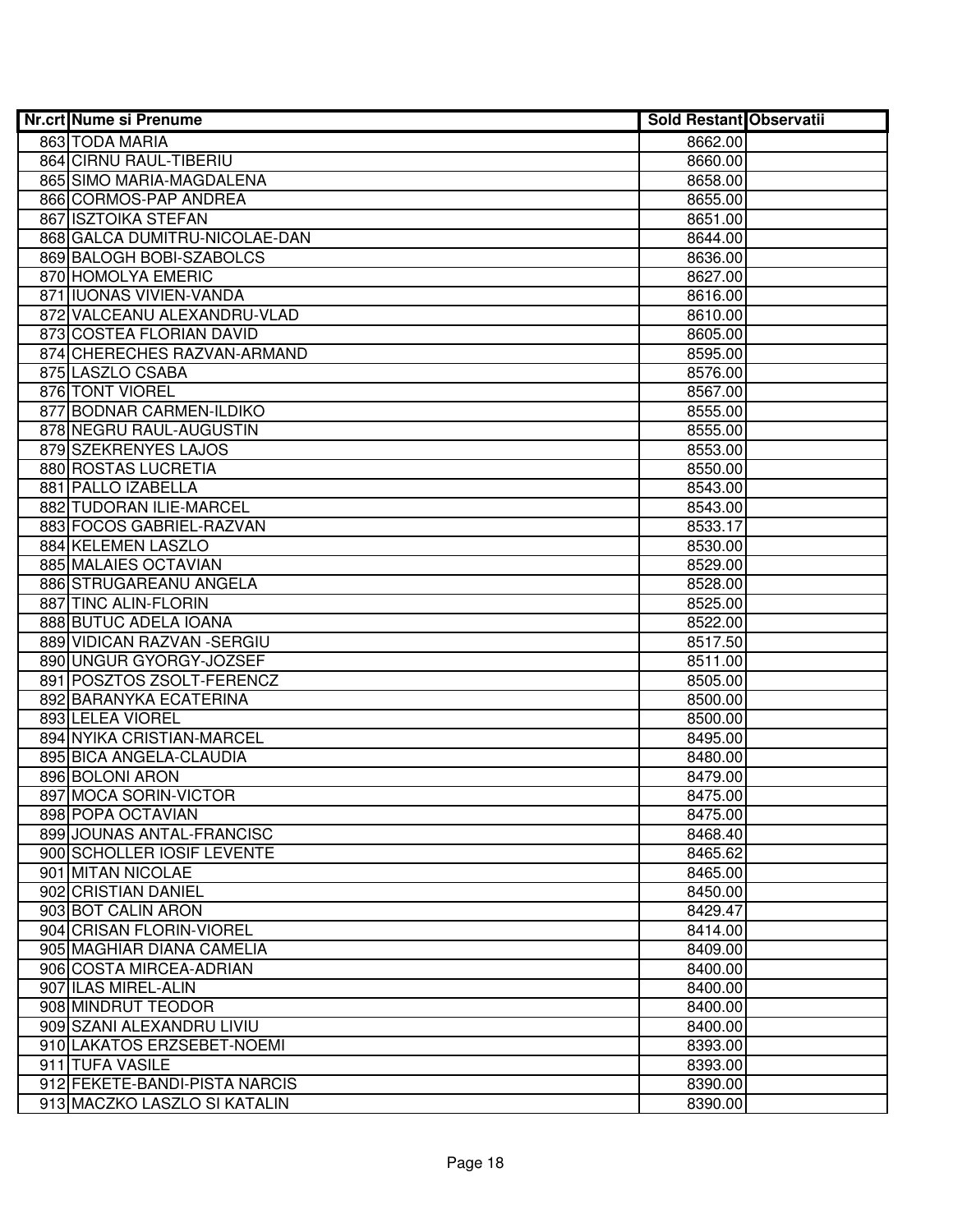| <b>Nr.crt Nume si Prenume</b>       | <b>Sold Restant Observatii</b> |  |
|-------------------------------------|--------------------------------|--|
| 914 LENCAR IOAN-CALIN               | 8389.00                        |  |
| 915 STOICA PAUL SORIN               | 8370.00                        |  |
| 916 CUPSA IOAN                      | 8363.00                        |  |
| 917 CHEREGI GEORGE RAZVAN           | 8360.50                        |  |
| 918 BODEA DANIEL-TIBERIU            | 8350.24                        |  |
| 919 BARTA ANDREA-MONIKA             | 8335.00                        |  |
| 920 KISS NORBERT                    | 8335.00                        |  |
| 921 JUCA IOAN-DORIN                 | 8331.00                        |  |
| 922 DEAC OLIMPIU                    | 8312.00                        |  |
| 923 KOVARI JOZSEF-CSABA             | 8305.00                        |  |
| 924 SOLOMIE IONUT GABRIEL           | 8299.00                        |  |
| 925 GABOR IOAN ADRIAN               | 8292.24                        |  |
| 926 VAKAR MARIA-LIANA               | 8290.00                        |  |
| 927 PETRICAU ALINA-VASILICA         | 8278.00                        |  |
| 928 MOT TEODOR-FLORIAN              | 8277.00                        |  |
| 929 GALEA MARIOARA SI MIHAI         | 8274.00                        |  |
| 930 BANDICI MARCEL-GEORGE           | 8263.00                        |  |
| 931 SABAU KAROLY                    | 8259.00                        |  |
| 932 BACIU DACIAN-CONSTANTIN         | 8251.00                        |  |
| 933 FECHETE DACIAN                  | 8250.00                        |  |
| 934 SIMON ANDREI                    | 8250.00                        |  |
| 935 PINTEAN GHEORGHE                | 8243.35                        |  |
| 936 POPA VIRGIL-VALERIAN SI VIORICA | 8243.00                        |  |
| 937 CIORBA MARIUS                   | 8235.00                        |  |
| 938 ARDELEAN IOANA - MARIA          | 8234.00                        |  |
| 939 ZAFIU MARIAN                    | 8225.00                        |  |
| 940 STOIKA GABOR                    | 8224.00                        |  |
| 941 MARNEA DAN-FLORIN               | 8211.00                        |  |
| 942 BACIU LIVIA-NICOLETA            | 8208.00                        |  |
| 943 PALATIN ILEANA                  | 8200.00                        |  |
| 944 HAINAL LUCIAN-CALIN             | 8191.00                        |  |
| 945 SZULCSIK ISTVAN                 | 8185.00                        |  |
| 946 ONACA LUMINITA-CARMEN           | 8183.00                        |  |
| 947 BALAZS ALEXANDRU-LADISLAU       | 8180.00                        |  |
| 948 GRAMA PAUL-OVIDIU               | 8154.00                        |  |
| 949 SUTA VASILE-SEBASTIAN           | 8150.50                        |  |
| 950 RATIU IOAN ADRIAN               | 8132.00                        |  |
| 951 GONCZE ATTILA-BELA              | 8111.00                        |  |
| 952 DOCA IOAN                       | 8107.00                        |  |
| 953 CSATARY ERZSEBET-GABRIELA       | 8105.00                        |  |
| 954 VARGA OVIDIU MARIAN             | 8105.00                        |  |
| 955 MOCEAN AUGUSTIN GABRIEL         | 8103.48                        |  |
| 956 BALOGH IOSIF                    | 8103.00                        |  |
| 957 KOVACS RICHARD ZSOLT            | 8101.00                        |  |
| 958 BONTA LUCIAN-FLORIN             | 8100.00                        |  |
| 959 DRIMBA ADRIAN-MIHAI             | 8100.00                        |  |
| 960 KISS MARIA-MAGDALENA            | 8100.00                        |  |
| 961 GABOR ISTVAN                    | 8082.00                        |  |
| 962 BIRTAS MIHAI GABRIEL            | 8071.00                        |  |
| 963 MORUS CRISTIAN CLAUDIU          | 8068.00                        |  |
| 964 MEZE DANIELA-VIORICA            | 8052.35                        |  |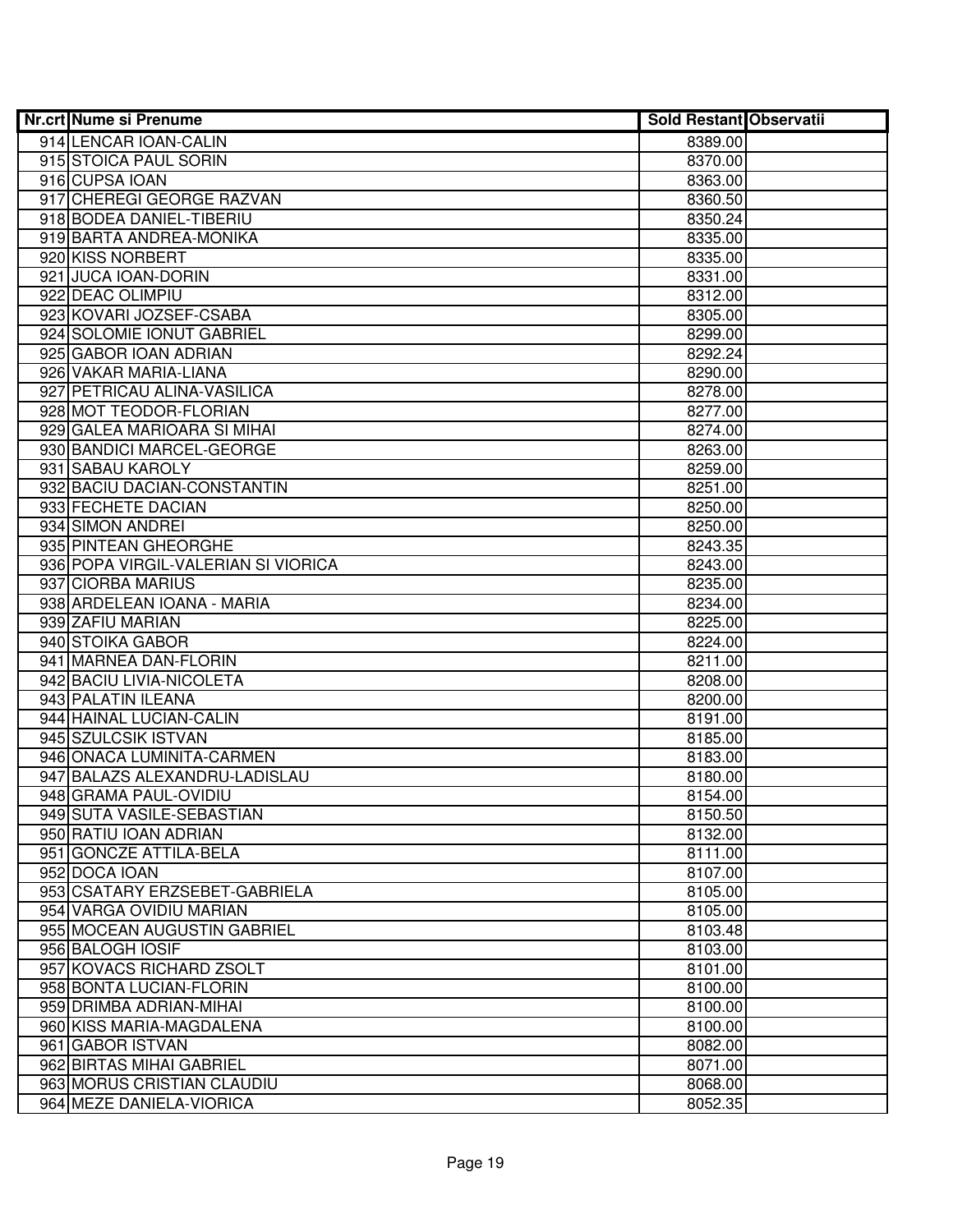| Nr.crt Nume si Prenume                                           | <b>Sold Restant Observatii</b> |  |
|------------------------------------------------------------------|--------------------------------|--|
| 965 BALAN IOAN-CRISTIAN                                          | 8043.00                        |  |
| 966 TRIFAN DUMITRU                                               | 8037.00                        |  |
| 967 DASCALESCU ADELA-ELENA                                       | 8034.00                        |  |
| 968 TARLEA ANCA-LIANA                                            | 8032.00                        |  |
| 969 STAFIE SORIN                                                 | 8027.17                        |  |
| 970 URUGIUC-APATI LIVIU-PAUL                                     | 8020.00                        |  |
| 971 SIMON ROBERT                                                 | 8011.00                        |  |
| 972 GITYE SZILVIA KATALIN                                        | 8007.00                        |  |
| 973 BAGHE MARIA                                                  | 8000.00                        |  |
| 974 BIRTA CRISTINA-IOANA                                         | 8000.00                        |  |
| 975 BODNAR DANIELA                                               | 8000.00                        |  |
| 976 BODNAR GAVRIL EUGEN                                          | 8000.00                        |  |
| 977 CIOCANARU HOREA-ALEXANDRU                                    | 8000.00                        |  |
| 978 CONTINI SILVIA-GEORGETA                                      | 8000.00                        |  |
| 979 COZMA MARIANA                                                | 8000.00                        |  |
| 980 CSER JANOS-ATTILA                                            | 8000.00                        |  |
| 981 EPUREANU DORIN                                               | 8000.00                        |  |
| 982 GERZON RUDOLF                                                | 8000.00                        |  |
| 983 GIBOI EMILIA                                                 | 8000.00                        |  |
| 984 GOIA ANGELA-HAJNALKA                                         | 8000.00                        |  |
| 985 HALASZ GYONGYI                                               | 8000.00                        |  |
| 986 HARAGOS ORSOLYA                                              | 8000.00                        |  |
| 987 IOVA MARTA                                                   | 8000.00                        |  |
| 988 ISZTOIKA JANCU                                               | 8000.00                        |  |
| 989 KORPAS FLORIN                                                | 8000.00                        |  |
| 990 LAKATOS SANDOR                                               | 8000.00                        |  |
| 991 LICOIU LUDOVIC-ATTILA                                        | 8000.00                        |  |
| 992 MEZEI PETRU FRANCISC                                         | 8000.00                        |  |
| 993 OKOS ISTVAN-JOZSEF                                           | 8000.00                        |  |
| 994 ONIGA (FOSTA HIRIS) LOREDANA-MARIA                           | 8000.00                        |  |
| 995 PASCUT-BALAIAN FLORINA-CRISTINA                              | 8000.00                        |  |
| 996 PUSCAS ALINA-TATIANA                                         | 8000.00                        |  |
| 997 SARAZ ANGELA                                                 | 8000.00                        |  |
| 998 SIFT GABRIELA-CORINA                                         | 8000.00                        |  |
| 999 SIMON EUGEN-ROMEO                                            | 8000.00                        |  |
| 1000 SZABO JOZSEF                                                | 8000.00                        |  |
| 1001 SZILAGYI ANIKO                                              | 8000.00                        |  |
| 1002 VASILE DIANA-ANCA                                           | 8000.00                        |  |
| <b>1003 TENT MIRCEA SI MARIA</b>                                 | 7993.00                        |  |
| 1004 PONTOS IOANA-MONICA                                         | 7985.00                        |  |
| 1005 SAPI JANOS                                                  | 7983.00                        |  |
| 1006 BARNA PETRU-GHEORGHE<br>1007 COSMA LENNON-LEVENTE-KRISZTIAN | 7981.00                        |  |
|                                                                  | 7975.75                        |  |
| 1008 BURCSA MIHAI<br>1009 ISZTOIKA MATEI                         | 7975.00                        |  |
| 1010 BOLONI EMANUELA-MONICA                                      | 7960.00                        |  |
| 1011 ANDOR ALIN-IOAN                                             | 7955.00<br>7939.50             |  |
| 1012 IONESCU STEFAN-MARIAN                                       | 7932.00                        |  |
| 1013 ONICA ADRIAN-DORU                                           | 7927.00                        |  |
| 1014 SIMON JULIETA-LACRIMIOARA                                   | 7926.00                        |  |
| 1015 MACRA MIRCEA SI MARIA                                       | 7915.00                        |  |
|                                                                  |                                |  |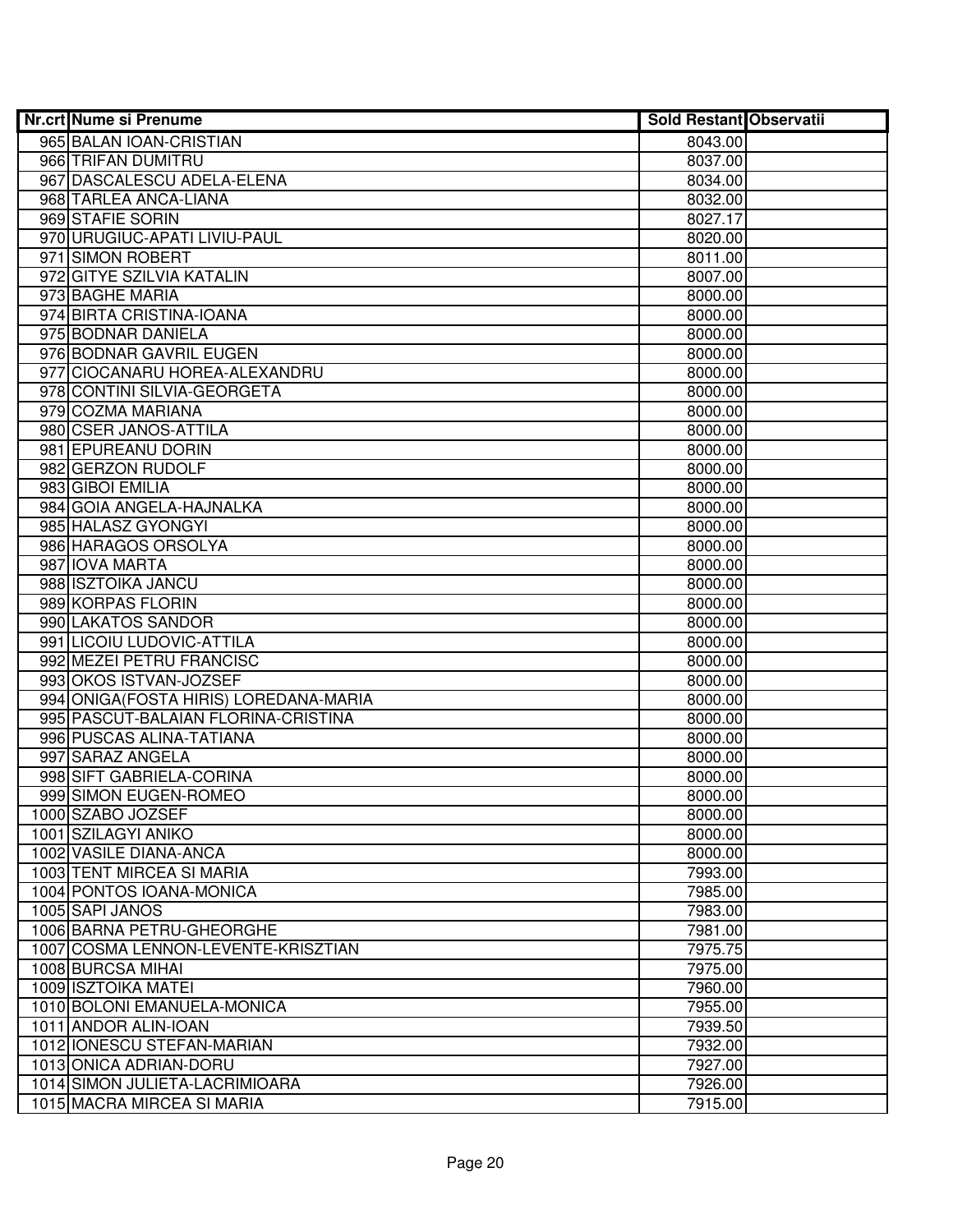| <b>Nr.crt Nume si Prenume</b>                | Sold Restant Observatii |  |
|----------------------------------------------|-------------------------|--|
| 1016 MATEI MARIANA                           | 7915.00                 |  |
| 1017 SULUGIUC SADCO-GEORGE SI RALUCA CODRUTA | 7914.00                 |  |
| 1018 FISCHER ROBERT CLAUDIU                  | 7910.00                 |  |
| 1019 POPESCU OCTAVIAN                        | 7903.00                 |  |
| 1020 CIGAN CATALINA MARIA                    | 7900.00                 |  |
| 1021 POP RAZVAN                              | 7900.00                 |  |
| 1022 HOTEA ADRIAN MIRCEA                     | 7895.00                 |  |
| 1023 ERDEI IOSIF CRISTIAN                    | 7892.00                 |  |
| 1024 DAN NICOLAE                             | 7885.00                 |  |
| <b>1025 BUKSA STEFAN OVIDIU</b>              | 7883.00                 |  |
| 1026 TROFIMOV CLAUDIA                        | 7881.00                 |  |
| 1027 ISAK ADAM                               | 7877.00                 |  |
| 1028 LIBANT KATALIN SAROLTA                  | 7861.97                 |  |
| 1029 TEM STEFAN-PETRU-EMERIC                 | 7849.53                 |  |
| 1030 ISZTOIKA LUDOVIC                        | 7837.00                 |  |
| 1031 ROSTAS CONSTANTIN                       | 7834.00                 |  |
| 1032 VAKAR LUCIAN-MIHAI                      | 7825.00                 |  |
| 1033 BACIU RAZVAN-COSMIN                     | 7812.89                 |  |
| 1034 LEU ZOLTAN-DAN                          | 7799.00                 |  |
| 1035 MIRZA DARIUS-GELU                       | 7798.00                 |  |
| 1036 IGNATESCU-SABAU ALBERT-CSABA            | 7782.00                 |  |
| 1037 BOGDAN ADRIAN-FLORIN                    | 7780.50                 |  |
| 1038 SILAGHI ANA INTREP.FAM                  | 7776.00                 |  |
| 1039 GERGELY VIOLETA                         | 7767.00                 |  |
| 1040 SAITOS-COFAR OCTAVIAN-PETRU             | 7767.00                 |  |
| 1041 KOVACS MIRCEA-IOAN SI CODRUTA           | 7763.00                 |  |
| 1042 MANEA ADRIAN SI FELICIA                 | 7742.00                 |  |
| 1043 MOCIAN GHEORGHE                         | 7741.00                 |  |
| 1044 AVRAM DANUT-TRAIAN SI MARIANA           | 7730.00                 |  |
| 1045 LAJOS ANDREA - NICULINA                 | 7730.00                 |  |
| 1046 KISS CSABA                              | 7728.00                 |  |
| 1047 MOTOS MIHAI                             | 7726.00                 |  |
| 1048 MOLCSAN TAMAS                           | 7725.00                 |  |
| 1049 MIKUCZ MATILDA                          | 7709.67                 |  |
| 1050 ROMOSAN IOAN DOREL SI FLORICA LILIANA   | 7706.00                 |  |
| 1051 POPA ADRIAN CRISTIAN                    | 7700.00                 |  |
| 1052 KISS GEZA BOBI                          | 7695.00                 |  |
| 1053 BERINDE RADU SI DIANA                   | 7687.50                 |  |
| 1054 IUDEAN RAMONA-CLAUDIA                   | 7685.00                 |  |
| 1055 REDNIC LYNDA                            | 7680.00                 |  |
| 1056 COSTIN ALEXANDRU IOSIF                  | 7678.82                 |  |
| 1057 ISTOICA IOAN                            | 7678.50                 |  |
| 1058 GABOR RUPI                              | 7677.00                 |  |
| 1059 BUDA CRISTIAN AUREL                     | 7676.00                 |  |
| 1060 SAS IONUT-ANDREI                        | 7675.00                 |  |
| 1061 DEIBEL SIEGFRIED-UWE                    | 7660.00                 |  |
| 1062 SOCA ADRIAN-FLORIN                      | 7659.00                 |  |
| 1063 HOMMER SANDOR ZOLTAN                    | 7655.00                 |  |
| 1064 PATAKI-HASAS EMIL                       | 7650.00                 |  |
| 1065 BUHAS CALIN-OVIDIU                      | 7648.00                 |  |
| 1066 TOROK IULIU SI ILONA                    | 7634.15                 |  |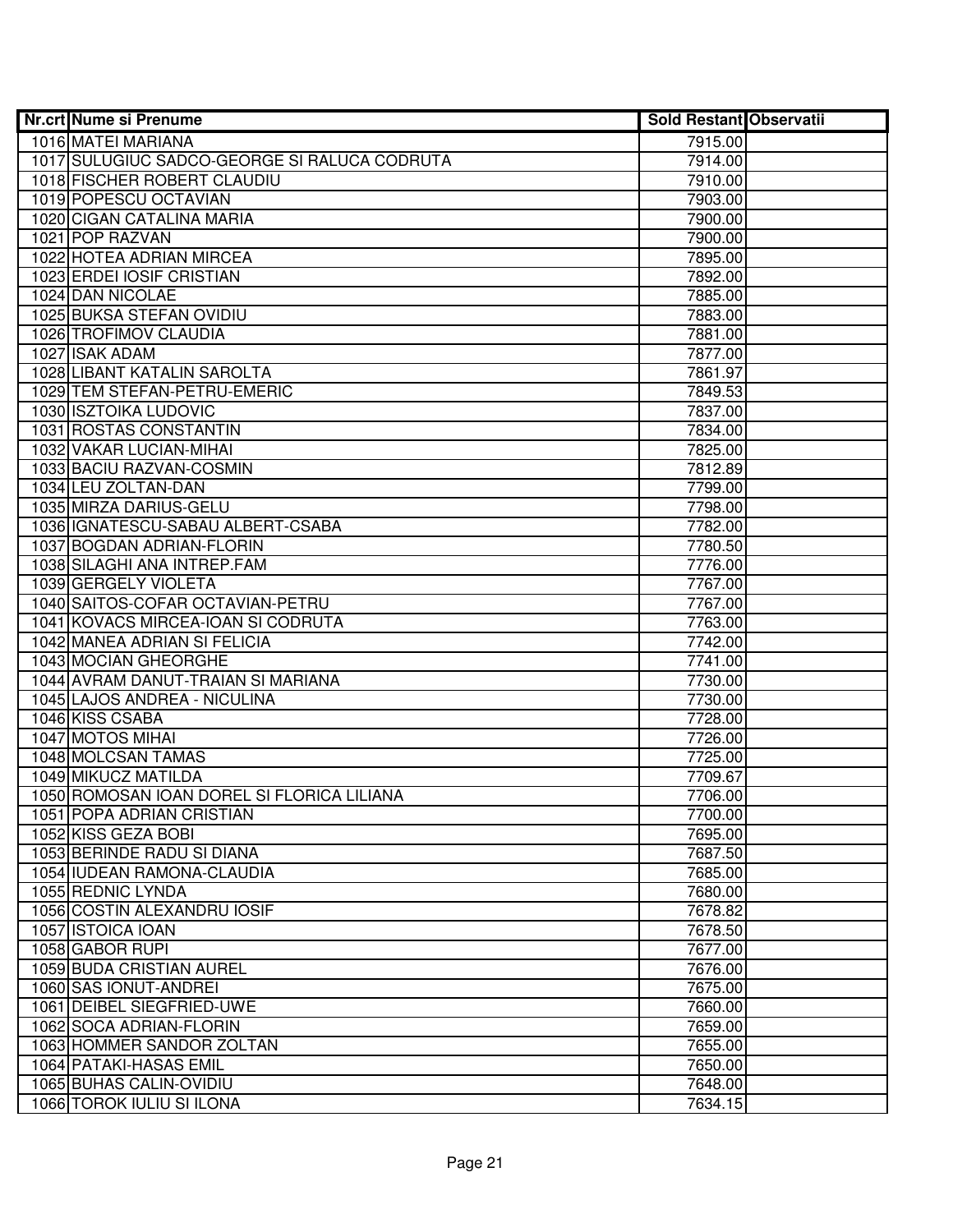| <b>Nr.crt Nume si Prenume</b>               | <b>Sold Restant Observatii</b> |  |
|---------------------------------------------|--------------------------------|--|
| 1067 SILAGHI MARIUS-GHEORGHE                | 7625.00                        |  |
| 1068 MOLDOVAN VASILE                        | 7621.00                        |  |
| 1069 BREAZ SORIN-MIHAI                      | 7612.86                        |  |
| 1070 MIKLOS IANCU                           | 7597.00                        |  |
| 1071 LAKATOS TIBOR                          | 7590.00                        |  |
| 1072 MLADIN MIHAELA ANCA                    | 7590.00                        |  |
| 1073 HOTOPAN LOREDANA-MARIANA               | 7583.00                        |  |
| 1074 CIGAN CRISTIAN VASILE                  | 7550.00                        |  |
| 1075 POP RODICA-ANDREEA                     | 7550.00                        |  |
| 1076 URSU MIHAI-ADRIAN                      | 7547.50                        |  |
| 1077 TIPOS NICOLAE                          | 7545.30                        |  |
| 1078 KISS LAJOS                             | 7536.00                        |  |
| 1079 CHEREJI GEORGE-DORIN                   | 7518.00                        |  |
| 1080 OTVOS CLAUDIU PETRU                    | 7515.00                        |  |
| 1081 SAMU SORIN MIHAI                       | 7511.00                        |  |
| 1082 GABOR STEFAN                           | 7506.00                        |  |
| 1083 HEREDEA DANIEL IONUT                   | 7497.00                        |  |
| 1084 DEZSI GEZA                             | 7488.00                        |  |
| 1085 CIORA NICUSOR-NELU                     | 7467.50                        |  |
| 1086 LASCAU IOANA-PATRICIA                  | 7467.00                        |  |
| 1087 KOPAR ROBERT-NICOLAE                   | 7458.00                        |  |
| 1088 BOLOCAN CRISTIAN                       | 7451.36                        |  |
| 1089 BUCIAS MARGIT                          | 7450.00                        |  |
| 1090 MAKAI CAROL                            | 7450.00                        |  |
| 1091 BLAGA GAVRIL SI MARIA                  | 7448.00                        |  |
| 1092 SCHUSTER HANZ                          | 7448.00                        |  |
| 1093 MILLE ROMEO                            | 7445.00                        |  |
| 1094 POP NADIA-ILEANA                       | 7444.00                        |  |
| 1095 MARINAU IOAN-FELICIAN SI SANDA-DANI    | 7437.00                        |  |
| 1096 VARGA IOZSEF                           | 7436.00                        |  |
| 1097 BERES STEFAN SI ILEANA                 | 7420.00                        |  |
| 1098 GILAU GHEORGHE-CAROL                   | 7415.00                        |  |
| 1099 MICH AGNETA                            | 7414.00                        |  |
| 1100 PASCA IOAN                             | 7406.50                        |  |
| 1101 DAN REMUS-CLAUDIU                      | 7397.00                        |  |
| 1102 POTRA IOAN - INTREPRINDERE INDIVIDUALA | 7396.00                        |  |
| 1103 CIUCIUMIS STEFAN-DUMITRU               | 7387.00                        |  |
| 1104 BARA MIRELA AURELIA                    | 7386.00                        |  |
| 1105 SANDOR-BARLEA ZOLTAN                   | 7380.00                        |  |
| 1106 VARGA GHEORGHE                         | 7380.00                        |  |
| 1107 DUMITRESCU RAVECA                      | 7377.00                        |  |
| 1108 SABAU CARMEN-VIORICA                   | 7377.00                        |  |
| 1109 SANDOR TEODOR MIHAI                    | 7377.00                        |  |
| 1110 STIOP CALIN IONEL                      | 7372.95                        |  |
| 1111 NOVAK ZSOLT-ISTVAN                     | 7370.00                        |  |
| 1112 POP VALERIA                            | 7365.00                        |  |
| 1113 ROSTAS CRISAN                          | 7363.00                        |  |
| 1114 STAN VIOREL                            | 7350.00                        |  |
| 1115 GABOR MARCO                            | 7345.00                        |  |
| 1116 IOVAN IOAN                             | 7345.00                        |  |
| 1117 TIRIL RADU-MARIUS                      | 7331.00                        |  |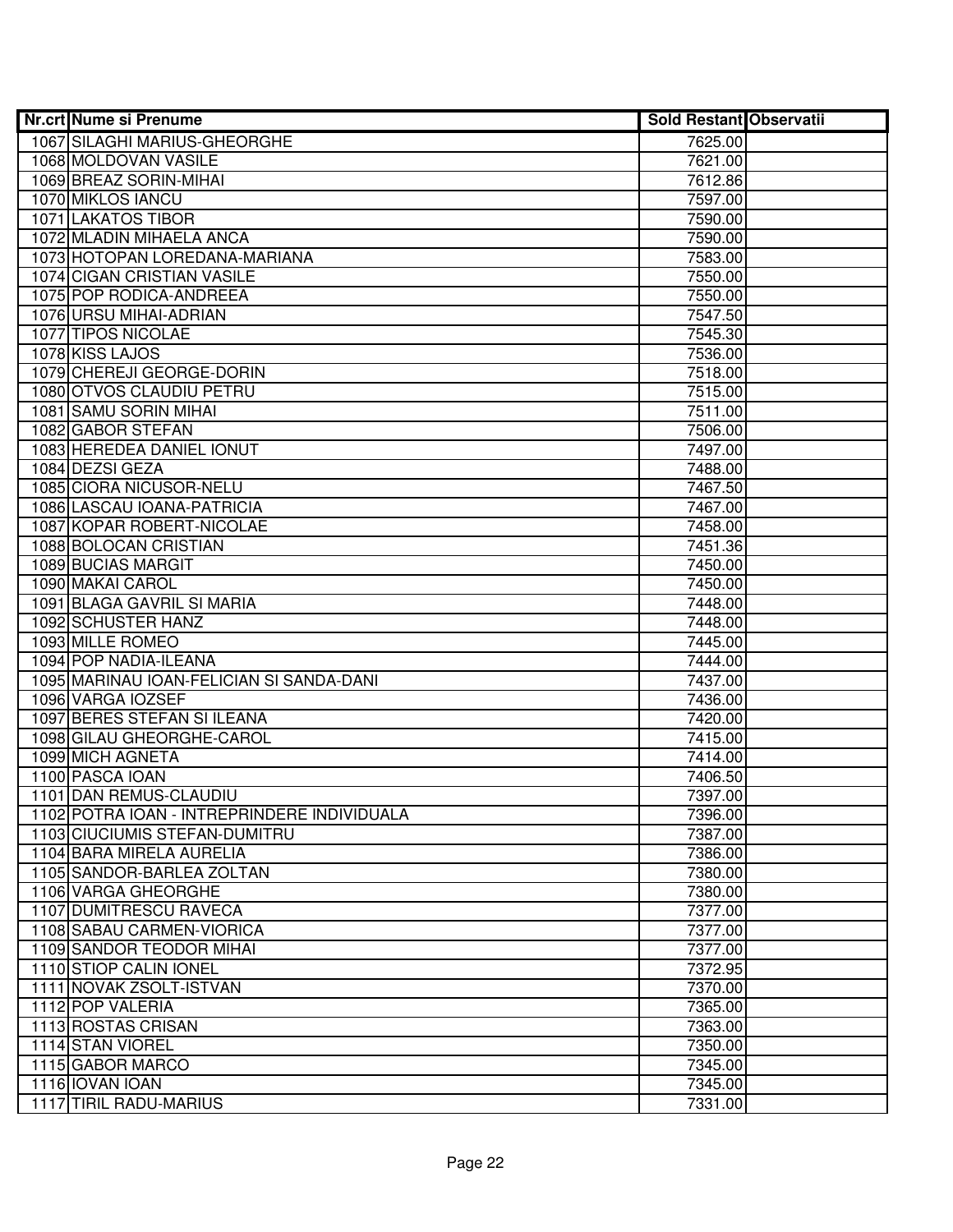| <b>Nr.crt Nume si Prenume</b>                    | <b>Sold Restant Observatii</b> |  |
|--------------------------------------------------|--------------------------------|--|
| 1118 NECULAI DANIEL                              | 7317.07                        |  |
| 1119 ROSTAS CODRUT                               | 7313.00                        |  |
| 1120 SERE VASILE                                 | 7307.00                        |  |
| 1121 SZABO ARPAD-NORBERT                         | 7306.00                        |  |
| 1122 LASCAU MARINA-LUCICA                        | 7300.00                        |  |
| 1123 CZEGLEDI NORBERT                            | 7291.00                        |  |
| 1124 CSETE ZOLTAN IANOS                          | 7273.00                        |  |
| 1125 ISTOICA IOAN SI TEREZ                       | 7271.00                        |  |
| 1126 CORCHIS GHEORGHE                            | 7270.00                        |  |
| 1127 GABOR SUSANA                                | 7270.00                        |  |
| 1128 PASCA FLORIN                                | 7267.50                        |  |
| 1129 TIRTIU REMUS-CRISRIAN                       | 7260.00                        |  |
| 1130 BOB IOAN RADU                               | 7248.00                        |  |
| 1131 CRACIUN CALIN-IONEL                         | 7236.00                        |  |
| 1132 SZTOJKA DEMETER                             | 7236.00                        |  |
| 1133 MURESAN ALIN IOAN                           | 7230.00                        |  |
| 1134 IOSIF VASILE-FLORIN SI NATALIA              | 7216.00                        |  |
| 1135 LAZAR GHEORGHE                              | 7216.00                        |  |
| 1136 CHIOREAN-VAGNER MARIUS-OVIDIU               | 7213.00                        |  |
| 1137 STOIA BOGDAN-MIHAI                          | 7210.00                        |  |
| 1138 EDDO INNOCENT OLUWALONIMI                   | 7206.00                        |  |
| 1139 MICLOS MIRCEA SI GHEORGHINA                 | 7202.00                        |  |
| 1140 GABOR RUPI                                  | 7201.98                        |  |
| 1141 IZSAK JOZSEF                                | 7200.00                        |  |
| 1142 STROIU TANASE                               | 7199.00                        |  |
| 1143 BABO GHEORGHE                               | 7195.00                        |  |
| 1144 STANCIU BOGDAN-VASILE                       | 7194.00                        |  |
| 1145 SZABO CSABA SI LUIZA-MARGARETA              | 7193.00                        |  |
| 1146 MALAIES NICOLAE, MALAIES SUSANA, LAZAR MINA | 7183.00                        |  |
| 1147 GABOR CLARA                                 | 7175.00                        |  |
| 1148 ROSCA TIBERIU SI MIOARA                     | 7173.33                        |  |
| 1149 GAVRUTA GAVRAS TEODOR MARIUS                | 7172.00                        |  |
| 1150 GABOR PETRU<br>1151 COLOSVARI ALEXANDRA     | 7169.00                        |  |
| 1152 ZANONI PAOLO                                | 7157.00                        |  |
| 1153 BLAGE SERGIU-FLORIN                         | 7156.00<br>7155.00             |  |
| 1154 ZECHERIU DANIEL-CONSTANTIN                  | 7148.00                        |  |
| 1155 BORZA AUREL MARIUS                          | 7146.00                        |  |
| 1156 GAVITA GABRIEL                              | 7131.00                        |  |
| 1157 MOISE GHEORGHE                              | 7118.00                        |  |
| 1158 VIDICAN COSMIN-MARIUS                       | 7114.00                        |  |
| 1159 MIKLOS ELISABETA                            | 7113.00                        |  |
| 1160 KOVACS OLGA                                 | 7100.00                        |  |
| 1161 TURCUT LUCIAN-FLORIN                        | 7096.00                        |  |
| 1162 HEGEDUS LASZLO                              | 7091.00                        |  |
| 1163 ILUTA FLORIN                                | 7090.00                        |  |
| 1164 BARBONTA CORINA IOANA                       | 7087.00                        |  |
| 1165 LAZAR ARDELEAN SI LENUTA                    | 7087.00                        |  |
| 1166 LESAK SANDOR                                | 7087.00                        |  |
| 1167 GABOR DUMITRU                               | 7077.00                        |  |
| 1168 GABOR GABOR                                 | 7069.02                        |  |
|                                                  |                                |  |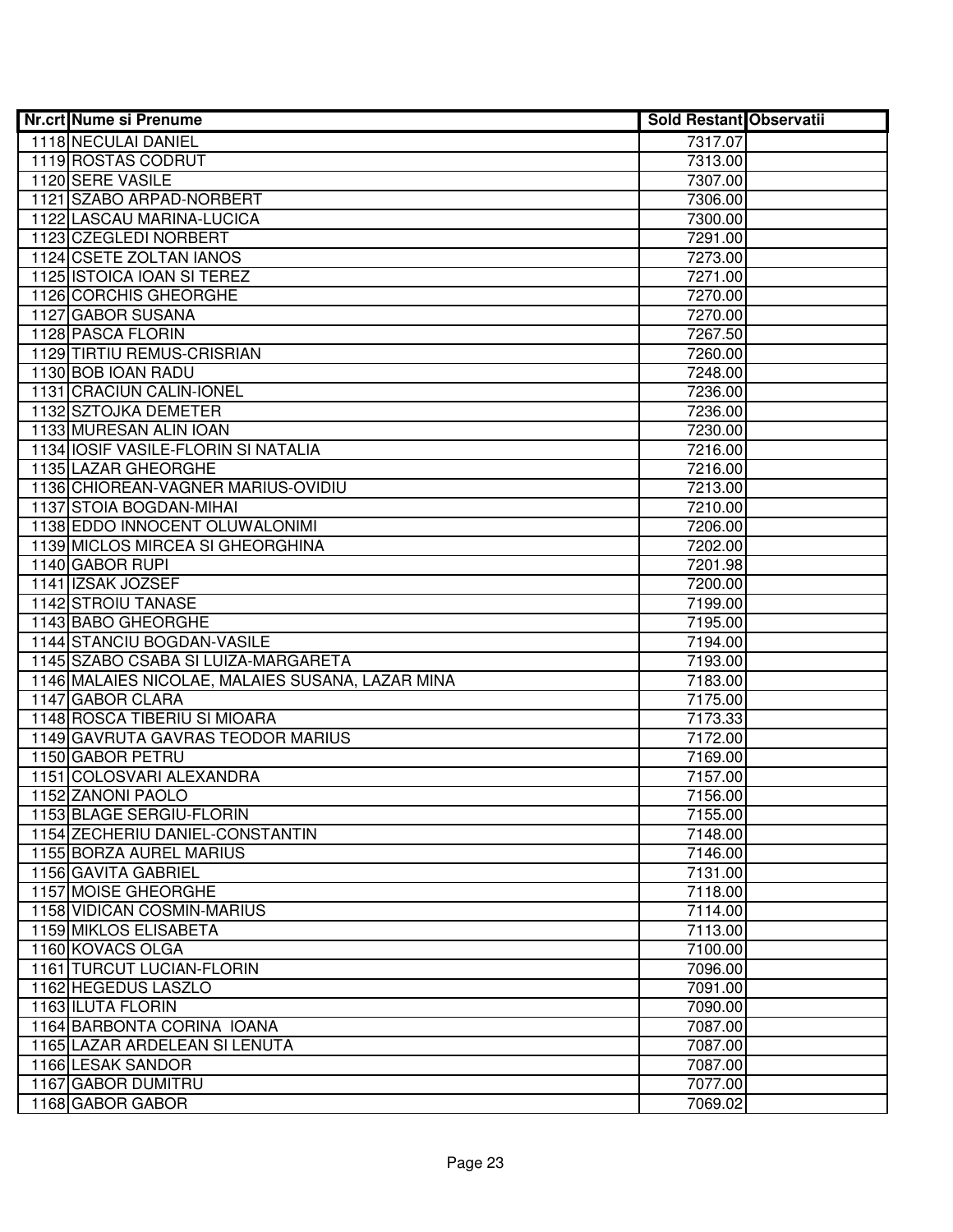| 1169 DAVID DANIEL-VIRGIL<br>7068.00<br>1170 CODRIEANU IOAN<br>7060.00<br>1171 MATE RUDOLF<br>7058.00<br>1172 MIHAI DOREL-CONSTANTIN<br>7050.00<br>1173 GABOR MATEI<br>7038.44<br>1174 BALAN SERGIU-VIRGIL<br>7024.00<br>1175 ALBUTIU DOREL-DUMITRU<br>7015.00<br>1176 CIURAR RADU<br>7009.00<br>1177 BRETAN MARIA<br>7000.00<br>1178 BULZAN MARIA<br>7000.00<br>1179 CSOKA ATTILA<br>7000.00<br>1180 MUNTEAN IULIU<br>6984.00<br>1181 GAVRILAS COSMIN<br>6983.86<br>1182 VAIDA DORIN SI DANIELA<br>6982.00<br>1183 BORZA EMILIAN<br>6965.00<br>1184 HALACU TITUS SIMION<br>6963.00<br>1185 SALAJAN SORIN-REMUS<br>6963.00<br>1186 RAT SORIN<br>6959.00<br>1187 POCSE ILEANA-LUCIA<br>6955.00<br>1188 SIMU GELU-VOICU-MARIN<br>6940.00<br>1189 IUGA MARIA<br>6930.00<br>1190 SEBESTYEN MARIN<br>6925.00<br>1191 LEURINTIU GAVRIL<br>6911.00<br>1192 RACHITA ANDI-ALIN<br>6908.00<br>1193 FARKAS CLAUDIA-MIHAELA, INTREP.INDIVIDUALA<br>6907.00<br>1194 ROSTAS EMANUEL<br>6902.00<br>1195 TAUT AURELIA<br>6902.00<br>1196 MADA ELISABETA<br>6900.00<br>1197 DAN MARTIAN<br>6894.00<br>1198 BUNGAU VIOREL<br>6892.00<br>1199 IUONAS DANA-MIRELA, VIVIEN SI MARK<br>6891.50<br>1200 NYUZO ERZSEBET<br>6890.00<br>1201 KOVACS LUMINITA SI IONESCU MUGUREL<br>6881.00<br>1202 HURMUZ SURAJ<br>6872.00<br>1203 RAZVANTA COSMIN PAUL<br>6870.00<br>1204 BUT DACIANA MIHAELA SI VOLSITZ PAUL<br>6868.00<br>1205 PORTAN CALIN IOAN<br>6868.00<br>1206 CABA CORNEL<br>6867.00<br>1207 OLAR SIMONA-FLORENTINA INT. IND<br>6862.00<br>1208 MURGULY JOZSEF<br>6858.88<br>1209 BELENES TRAIAN<br>6855.90<br>1210 MUTIU CRISTIAN<br>6850.00<br>1211 DELCZEG CSABA<br>6840.00<br>1212 NEMES ALEXANDRU<br>6840.00<br>1213 SUCIU EVA VIORICA<br>6826.00<br>1214 URSACHE IONUT-BOGDAN<br>6818.00<br>1215 PATAKI MAGDALENA SI ENIKO<br>6816.00<br>1216 BALOGH TIBOR<br>6813.50<br>1217 GHENGHIU LAURENTIU-RADU<br>6810.08<br>1218 FIZESAN RAMONA NICOLETA<br>6808.40<br>1219 SZAKASZLO IOSIF-VASILE SI MIRELA<br>6801.00 | <b>Nr.crt Nume si Prenume</b> | <b>Sold Restant Observatii</b> |  |
|-----------------------------------------------------------------------------------------------------------------------------------------------------------------------------------------------------------------------------------------------------------------------------------------------------------------------------------------------------------------------------------------------------------------------------------------------------------------------------------------------------------------------------------------------------------------------------------------------------------------------------------------------------------------------------------------------------------------------------------------------------------------------------------------------------------------------------------------------------------------------------------------------------------------------------------------------------------------------------------------------------------------------------------------------------------------------------------------------------------------------------------------------------------------------------------------------------------------------------------------------------------------------------------------------------------------------------------------------------------------------------------------------------------------------------------------------------------------------------------------------------------------------------------------------------------------------------------------------------------------------------------------------------------------------------------------------------------------------------------------------------------------------------------------------------------------------------------------------------------------------------------------------------------------------------------------------------------------------------------------------------|-------------------------------|--------------------------------|--|
|                                                                                                                                                                                                                                                                                                                                                                                                                                                                                                                                                                                                                                                                                                                                                                                                                                                                                                                                                                                                                                                                                                                                                                                                                                                                                                                                                                                                                                                                                                                                                                                                                                                                                                                                                                                                                                                                                                                                                                                                     |                               |                                |  |
|                                                                                                                                                                                                                                                                                                                                                                                                                                                                                                                                                                                                                                                                                                                                                                                                                                                                                                                                                                                                                                                                                                                                                                                                                                                                                                                                                                                                                                                                                                                                                                                                                                                                                                                                                                                                                                                                                                                                                                                                     |                               |                                |  |
|                                                                                                                                                                                                                                                                                                                                                                                                                                                                                                                                                                                                                                                                                                                                                                                                                                                                                                                                                                                                                                                                                                                                                                                                                                                                                                                                                                                                                                                                                                                                                                                                                                                                                                                                                                                                                                                                                                                                                                                                     |                               |                                |  |
|                                                                                                                                                                                                                                                                                                                                                                                                                                                                                                                                                                                                                                                                                                                                                                                                                                                                                                                                                                                                                                                                                                                                                                                                                                                                                                                                                                                                                                                                                                                                                                                                                                                                                                                                                                                                                                                                                                                                                                                                     |                               |                                |  |
|                                                                                                                                                                                                                                                                                                                                                                                                                                                                                                                                                                                                                                                                                                                                                                                                                                                                                                                                                                                                                                                                                                                                                                                                                                                                                                                                                                                                                                                                                                                                                                                                                                                                                                                                                                                                                                                                                                                                                                                                     |                               |                                |  |
|                                                                                                                                                                                                                                                                                                                                                                                                                                                                                                                                                                                                                                                                                                                                                                                                                                                                                                                                                                                                                                                                                                                                                                                                                                                                                                                                                                                                                                                                                                                                                                                                                                                                                                                                                                                                                                                                                                                                                                                                     |                               |                                |  |
|                                                                                                                                                                                                                                                                                                                                                                                                                                                                                                                                                                                                                                                                                                                                                                                                                                                                                                                                                                                                                                                                                                                                                                                                                                                                                                                                                                                                                                                                                                                                                                                                                                                                                                                                                                                                                                                                                                                                                                                                     |                               |                                |  |
|                                                                                                                                                                                                                                                                                                                                                                                                                                                                                                                                                                                                                                                                                                                                                                                                                                                                                                                                                                                                                                                                                                                                                                                                                                                                                                                                                                                                                                                                                                                                                                                                                                                                                                                                                                                                                                                                                                                                                                                                     |                               |                                |  |
|                                                                                                                                                                                                                                                                                                                                                                                                                                                                                                                                                                                                                                                                                                                                                                                                                                                                                                                                                                                                                                                                                                                                                                                                                                                                                                                                                                                                                                                                                                                                                                                                                                                                                                                                                                                                                                                                                                                                                                                                     |                               |                                |  |
|                                                                                                                                                                                                                                                                                                                                                                                                                                                                                                                                                                                                                                                                                                                                                                                                                                                                                                                                                                                                                                                                                                                                                                                                                                                                                                                                                                                                                                                                                                                                                                                                                                                                                                                                                                                                                                                                                                                                                                                                     |                               |                                |  |
|                                                                                                                                                                                                                                                                                                                                                                                                                                                                                                                                                                                                                                                                                                                                                                                                                                                                                                                                                                                                                                                                                                                                                                                                                                                                                                                                                                                                                                                                                                                                                                                                                                                                                                                                                                                                                                                                                                                                                                                                     |                               |                                |  |
|                                                                                                                                                                                                                                                                                                                                                                                                                                                                                                                                                                                                                                                                                                                                                                                                                                                                                                                                                                                                                                                                                                                                                                                                                                                                                                                                                                                                                                                                                                                                                                                                                                                                                                                                                                                                                                                                                                                                                                                                     |                               |                                |  |
|                                                                                                                                                                                                                                                                                                                                                                                                                                                                                                                                                                                                                                                                                                                                                                                                                                                                                                                                                                                                                                                                                                                                                                                                                                                                                                                                                                                                                                                                                                                                                                                                                                                                                                                                                                                                                                                                                                                                                                                                     |                               |                                |  |
|                                                                                                                                                                                                                                                                                                                                                                                                                                                                                                                                                                                                                                                                                                                                                                                                                                                                                                                                                                                                                                                                                                                                                                                                                                                                                                                                                                                                                                                                                                                                                                                                                                                                                                                                                                                                                                                                                                                                                                                                     |                               |                                |  |
|                                                                                                                                                                                                                                                                                                                                                                                                                                                                                                                                                                                                                                                                                                                                                                                                                                                                                                                                                                                                                                                                                                                                                                                                                                                                                                                                                                                                                                                                                                                                                                                                                                                                                                                                                                                                                                                                                                                                                                                                     |                               |                                |  |
|                                                                                                                                                                                                                                                                                                                                                                                                                                                                                                                                                                                                                                                                                                                                                                                                                                                                                                                                                                                                                                                                                                                                                                                                                                                                                                                                                                                                                                                                                                                                                                                                                                                                                                                                                                                                                                                                                                                                                                                                     |                               |                                |  |
|                                                                                                                                                                                                                                                                                                                                                                                                                                                                                                                                                                                                                                                                                                                                                                                                                                                                                                                                                                                                                                                                                                                                                                                                                                                                                                                                                                                                                                                                                                                                                                                                                                                                                                                                                                                                                                                                                                                                                                                                     |                               |                                |  |
|                                                                                                                                                                                                                                                                                                                                                                                                                                                                                                                                                                                                                                                                                                                                                                                                                                                                                                                                                                                                                                                                                                                                                                                                                                                                                                                                                                                                                                                                                                                                                                                                                                                                                                                                                                                                                                                                                                                                                                                                     |                               |                                |  |
|                                                                                                                                                                                                                                                                                                                                                                                                                                                                                                                                                                                                                                                                                                                                                                                                                                                                                                                                                                                                                                                                                                                                                                                                                                                                                                                                                                                                                                                                                                                                                                                                                                                                                                                                                                                                                                                                                                                                                                                                     |                               |                                |  |
|                                                                                                                                                                                                                                                                                                                                                                                                                                                                                                                                                                                                                                                                                                                                                                                                                                                                                                                                                                                                                                                                                                                                                                                                                                                                                                                                                                                                                                                                                                                                                                                                                                                                                                                                                                                                                                                                                                                                                                                                     |                               |                                |  |
|                                                                                                                                                                                                                                                                                                                                                                                                                                                                                                                                                                                                                                                                                                                                                                                                                                                                                                                                                                                                                                                                                                                                                                                                                                                                                                                                                                                                                                                                                                                                                                                                                                                                                                                                                                                                                                                                                                                                                                                                     |                               |                                |  |
|                                                                                                                                                                                                                                                                                                                                                                                                                                                                                                                                                                                                                                                                                                                                                                                                                                                                                                                                                                                                                                                                                                                                                                                                                                                                                                                                                                                                                                                                                                                                                                                                                                                                                                                                                                                                                                                                                                                                                                                                     |                               |                                |  |
|                                                                                                                                                                                                                                                                                                                                                                                                                                                                                                                                                                                                                                                                                                                                                                                                                                                                                                                                                                                                                                                                                                                                                                                                                                                                                                                                                                                                                                                                                                                                                                                                                                                                                                                                                                                                                                                                                                                                                                                                     |                               |                                |  |
|                                                                                                                                                                                                                                                                                                                                                                                                                                                                                                                                                                                                                                                                                                                                                                                                                                                                                                                                                                                                                                                                                                                                                                                                                                                                                                                                                                                                                                                                                                                                                                                                                                                                                                                                                                                                                                                                                                                                                                                                     |                               |                                |  |
|                                                                                                                                                                                                                                                                                                                                                                                                                                                                                                                                                                                                                                                                                                                                                                                                                                                                                                                                                                                                                                                                                                                                                                                                                                                                                                                                                                                                                                                                                                                                                                                                                                                                                                                                                                                                                                                                                                                                                                                                     |                               |                                |  |
|                                                                                                                                                                                                                                                                                                                                                                                                                                                                                                                                                                                                                                                                                                                                                                                                                                                                                                                                                                                                                                                                                                                                                                                                                                                                                                                                                                                                                                                                                                                                                                                                                                                                                                                                                                                                                                                                                                                                                                                                     |                               |                                |  |
|                                                                                                                                                                                                                                                                                                                                                                                                                                                                                                                                                                                                                                                                                                                                                                                                                                                                                                                                                                                                                                                                                                                                                                                                                                                                                                                                                                                                                                                                                                                                                                                                                                                                                                                                                                                                                                                                                                                                                                                                     |                               |                                |  |
|                                                                                                                                                                                                                                                                                                                                                                                                                                                                                                                                                                                                                                                                                                                                                                                                                                                                                                                                                                                                                                                                                                                                                                                                                                                                                                                                                                                                                                                                                                                                                                                                                                                                                                                                                                                                                                                                                                                                                                                                     |                               |                                |  |
|                                                                                                                                                                                                                                                                                                                                                                                                                                                                                                                                                                                                                                                                                                                                                                                                                                                                                                                                                                                                                                                                                                                                                                                                                                                                                                                                                                                                                                                                                                                                                                                                                                                                                                                                                                                                                                                                                                                                                                                                     |                               |                                |  |
|                                                                                                                                                                                                                                                                                                                                                                                                                                                                                                                                                                                                                                                                                                                                                                                                                                                                                                                                                                                                                                                                                                                                                                                                                                                                                                                                                                                                                                                                                                                                                                                                                                                                                                                                                                                                                                                                                                                                                                                                     |                               |                                |  |
|                                                                                                                                                                                                                                                                                                                                                                                                                                                                                                                                                                                                                                                                                                                                                                                                                                                                                                                                                                                                                                                                                                                                                                                                                                                                                                                                                                                                                                                                                                                                                                                                                                                                                                                                                                                                                                                                                                                                                                                                     |                               |                                |  |
|                                                                                                                                                                                                                                                                                                                                                                                                                                                                                                                                                                                                                                                                                                                                                                                                                                                                                                                                                                                                                                                                                                                                                                                                                                                                                                                                                                                                                                                                                                                                                                                                                                                                                                                                                                                                                                                                                                                                                                                                     |                               |                                |  |
|                                                                                                                                                                                                                                                                                                                                                                                                                                                                                                                                                                                                                                                                                                                                                                                                                                                                                                                                                                                                                                                                                                                                                                                                                                                                                                                                                                                                                                                                                                                                                                                                                                                                                                                                                                                                                                                                                                                                                                                                     |                               |                                |  |
|                                                                                                                                                                                                                                                                                                                                                                                                                                                                                                                                                                                                                                                                                                                                                                                                                                                                                                                                                                                                                                                                                                                                                                                                                                                                                                                                                                                                                                                                                                                                                                                                                                                                                                                                                                                                                                                                                                                                                                                                     |                               |                                |  |
|                                                                                                                                                                                                                                                                                                                                                                                                                                                                                                                                                                                                                                                                                                                                                                                                                                                                                                                                                                                                                                                                                                                                                                                                                                                                                                                                                                                                                                                                                                                                                                                                                                                                                                                                                                                                                                                                                                                                                                                                     |                               |                                |  |
|                                                                                                                                                                                                                                                                                                                                                                                                                                                                                                                                                                                                                                                                                                                                                                                                                                                                                                                                                                                                                                                                                                                                                                                                                                                                                                                                                                                                                                                                                                                                                                                                                                                                                                                                                                                                                                                                                                                                                                                                     |                               |                                |  |
|                                                                                                                                                                                                                                                                                                                                                                                                                                                                                                                                                                                                                                                                                                                                                                                                                                                                                                                                                                                                                                                                                                                                                                                                                                                                                                                                                                                                                                                                                                                                                                                                                                                                                                                                                                                                                                                                                                                                                                                                     |                               |                                |  |
|                                                                                                                                                                                                                                                                                                                                                                                                                                                                                                                                                                                                                                                                                                                                                                                                                                                                                                                                                                                                                                                                                                                                                                                                                                                                                                                                                                                                                                                                                                                                                                                                                                                                                                                                                                                                                                                                                                                                                                                                     |                               |                                |  |
|                                                                                                                                                                                                                                                                                                                                                                                                                                                                                                                                                                                                                                                                                                                                                                                                                                                                                                                                                                                                                                                                                                                                                                                                                                                                                                                                                                                                                                                                                                                                                                                                                                                                                                                                                                                                                                                                                                                                                                                                     |                               |                                |  |
|                                                                                                                                                                                                                                                                                                                                                                                                                                                                                                                                                                                                                                                                                                                                                                                                                                                                                                                                                                                                                                                                                                                                                                                                                                                                                                                                                                                                                                                                                                                                                                                                                                                                                                                                                                                                                                                                                                                                                                                                     |                               |                                |  |
|                                                                                                                                                                                                                                                                                                                                                                                                                                                                                                                                                                                                                                                                                                                                                                                                                                                                                                                                                                                                                                                                                                                                                                                                                                                                                                                                                                                                                                                                                                                                                                                                                                                                                                                                                                                                                                                                                                                                                                                                     |                               |                                |  |
|                                                                                                                                                                                                                                                                                                                                                                                                                                                                                                                                                                                                                                                                                                                                                                                                                                                                                                                                                                                                                                                                                                                                                                                                                                                                                                                                                                                                                                                                                                                                                                                                                                                                                                                                                                                                                                                                                                                                                                                                     |                               |                                |  |
|                                                                                                                                                                                                                                                                                                                                                                                                                                                                                                                                                                                                                                                                                                                                                                                                                                                                                                                                                                                                                                                                                                                                                                                                                                                                                                                                                                                                                                                                                                                                                                                                                                                                                                                                                                                                                                                                                                                                                                                                     |                               |                                |  |
|                                                                                                                                                                                                                                                                                                                                                                                                                                                                                                                                                                                                                                                                                                                                                                                                                                                                                                                                                                                                                                                                                                                                                                                                                                                                                                                                                                                                                                                                                                                                                                                                                                                                                                                                                                                                                                                                                                                                                                                                     |                               |                                |  |
|                                                                                                                                                                                                                                                                                                                                                                                                                                                                                                                                                                                                                                                                                                                                                                                                                                                                                                                                                                                                                                                                                                                                                                                                                                                                                                                                                                                                                                                                                                                                                                                                                                                                                                                                                                                                                                                                                                                                                                                                     |                               |                                |  |
|                                                                                                                                                                                                                                                                                                                                                                                                                                                                                                                                                                                                                                                                                                                                                                                                                                                                                                                                                                                                                                                                                                                                                                                                                                                                                                                                                                                                                                                                                                                                                                                                                                                                                                                                                                                                                                                                                                                                                                                                     |                               |                                |  |
|                                                                                                                                                                                                                                                                                                                                                                                                                                                                                                                                                                                                                                                                                                                                                                                                                                                                                                                                                                                                                                                                                                                                                                                                                                                                                                                                                                                                                                                                                                                                                                                                                                                                                                                                                                                                                                                                                                                                                                                                     |                               |                                |  |
|                                                                                                                                                                                                                                                                                                                                                                                                                                                                                                                                                                                                                                                                                                                                                                                                                                                                                                                                                                                                                                                                                                                                                                                                                                                                                                                                                                                                                                                                                                                                                                                                                                                                                                                                                                                                                                                                                                                                                                                                     |                               |                                |  |
|                                                                                                                                                                                                                                                                                                                                                                                                                                                                                                                                                                                                                                                                                                                                                                                                                                                                                                                                                                                                                                                                                                                                                                                                                                                                                                                                                                                                                                                                                                                                                                                                                                                                                                                                                                                                                                                                                                                                                                                                     |                               |                                |  |
|                                                                                                                                                                                                                                                                                                                                                                                                                                                                                                                                                                                                                                                                                                                                                                                                                                                                                                                                                                                                                                                                                                                                                                                                                                                                                                                                                                                                                                                                                                                                                                                                                                                                                                                                                                                                                                                                                                                                                                                                     |                               |                                |  |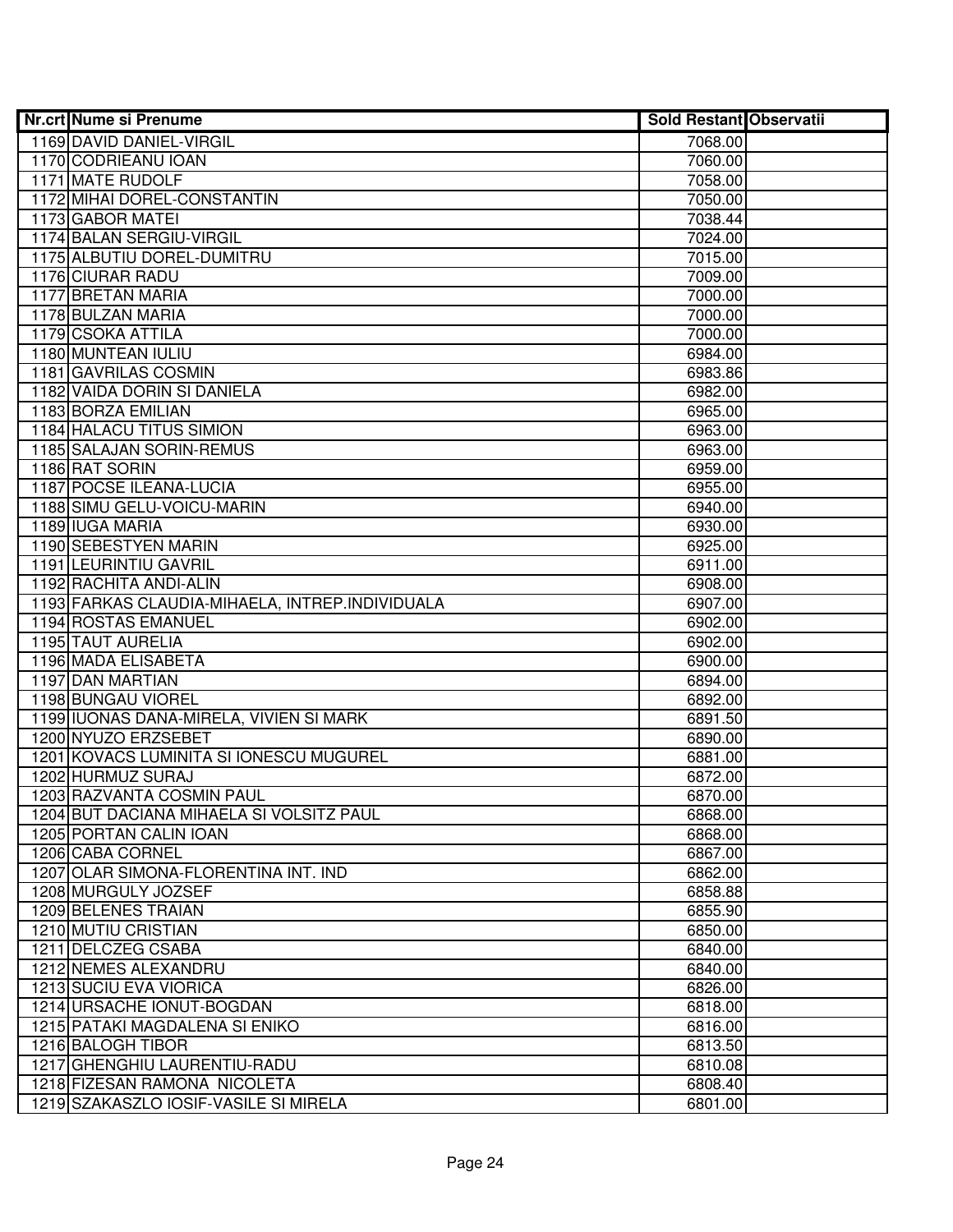| <b>Nr.crt Nume si Prenume</b>           | <b>Sold Restant Observatii</b> |  |
|-----------------------------------------|--------------------------------|--|
| 1220 GABOR GAVRIL                       | 6784.00                        |  |
| 1221 POPA FLORICA                       | 6780.00                        |  |
| 1222 BRATIS IACOB-CORNEL                | 6778.73                        |  |
| 1223 BIRTA TRAIAN                       | 6775.00                        |  |
| 1224 ROSTAS FLORIN                      | 6775.00                        |  |
| 1225 TARLEA LIANA VICTORIA SI IONITA    | 6770.00                        |  |
| 1226 CAPOTA OVIDIU                      | 6769.22                        |  |
| 1227 ROVERS ADRIANUS-MATHEUS-PETRUS     | 6768.00                        |  |
| 1228 PAP ZSOLT PETER                    | 6748.00                        |  |
| 1229 VESA DANIEL                        | 6737.00                        |  |
| 1230 HAISZLER ATTILA-ZSOLT              | 6735.00                        |  |
| 1231 GANTOUS BSHARA                     | 6731.00                        |  |
| 1232 ROSTAS RIBILA                      | 6724.50                        |  |
| 1233 ROSCA ANA MARIA GALINA             | 6713.00                        |  |
| 1234 BONCA DAN-FLORIN                   | 6705.52                        |  |
| 1235 BLAGOE-BREDICEANU CRISTIAN-FLAVIUS | 6692.00                        |  |
| 1236 HANIS ZSOLT                        | 6683.00                        |  |
| 1237 ZAHARIE TIBOR                      | 6680.00                        |  |
| 1238 NICORUT FLORIN                     | 6679.00                        |  |
| 1239 BOGDAN FELIX ROLAND                | 6670.00                        |  |
| 1240 POP BOGDAN-MIRCEA                  | 6667.00                        |  |
| 1241 ANDREI CATALIN-GAVRIL              | 6666.39                        |  |
| 1242 POPA CALIN SI LAVINIA-ALINA        | 6661.00                        |  |
| 1243 ISTOIKA EVA                        | 6649.00                        |  |
| 1244 POP OLIMPIA LOREDANA               | 6643.00                        |  |
| 1245 KUKLA ISTVAN ROBERT                | 6632.00                        |  |
| 1246 KHAN FARAZ                         | 6627.00                        |  |
| 1247 FARKAS ATTILA-NORBERT              | 6625.00                        |  |
| 1248 MARGINEAN CORNELIA                 | 6621.55                        |  |
| 1249 FREUNDLICH ADAM GHEORGHE           | 6612.00                        |  |
| 1250 VIDICAN MELANIA                    | 6609.00                        |  |
| 1251 ORAS GHEORGHE-VASILE               | 6602.00                        |  |
| 1252 ALBUTIU ANGELA                     | 6600.00                        |  |
| 1253 MOISIN ALEXANDRU                   | 6600.00                        |  |
| 1254 GABOR GABRIEL                      | 6595.00                        |  |
| 1255 KAJCZA ANTON GIULIO                | 6589.00                        |  |
| 1256 TIRITEU FRANCISC                   | 6584.53                        |  |
| 1257 MOGA SORIN-HORATIU-IOAN            | 6579.00                        |  |
| 1258 PENTEK LADISLAU                    | 6579.00                        |  |
| 1259 POPOVICI IOANA                     | 6571.00                        |  |
| 1260 POP MARIUS                         | 6567.00                        |  |
| 1261 ARDELEAN GHEORGHE-SORIN            | 6566.00                        |  |
| 1262 DEAC DOREL                         | 6565.00                        |  |
| 1263 GABOR TEREZ                        | 6562.00                        |  |
| 1264 SECARA NELA-MIRELA                 | 6562.00                        |  |
| 1265 SZILAGY JANOS-IMRE                 | 6560.00                        |  |
| 1266 CALAU DUMITRU                      | 6555.00                        |  |
| 1267 KAPALAI LORANT BELA                | 6555.00                        |  |
| 1268 VULCAN GABRIELA                    | 6549.97                        |  |
| 1269 CIOCAN FLORIAN LUCIAN              | 6542.00                        |  |
| 1270 GABOR RUPI                         | 6531.00                        |  |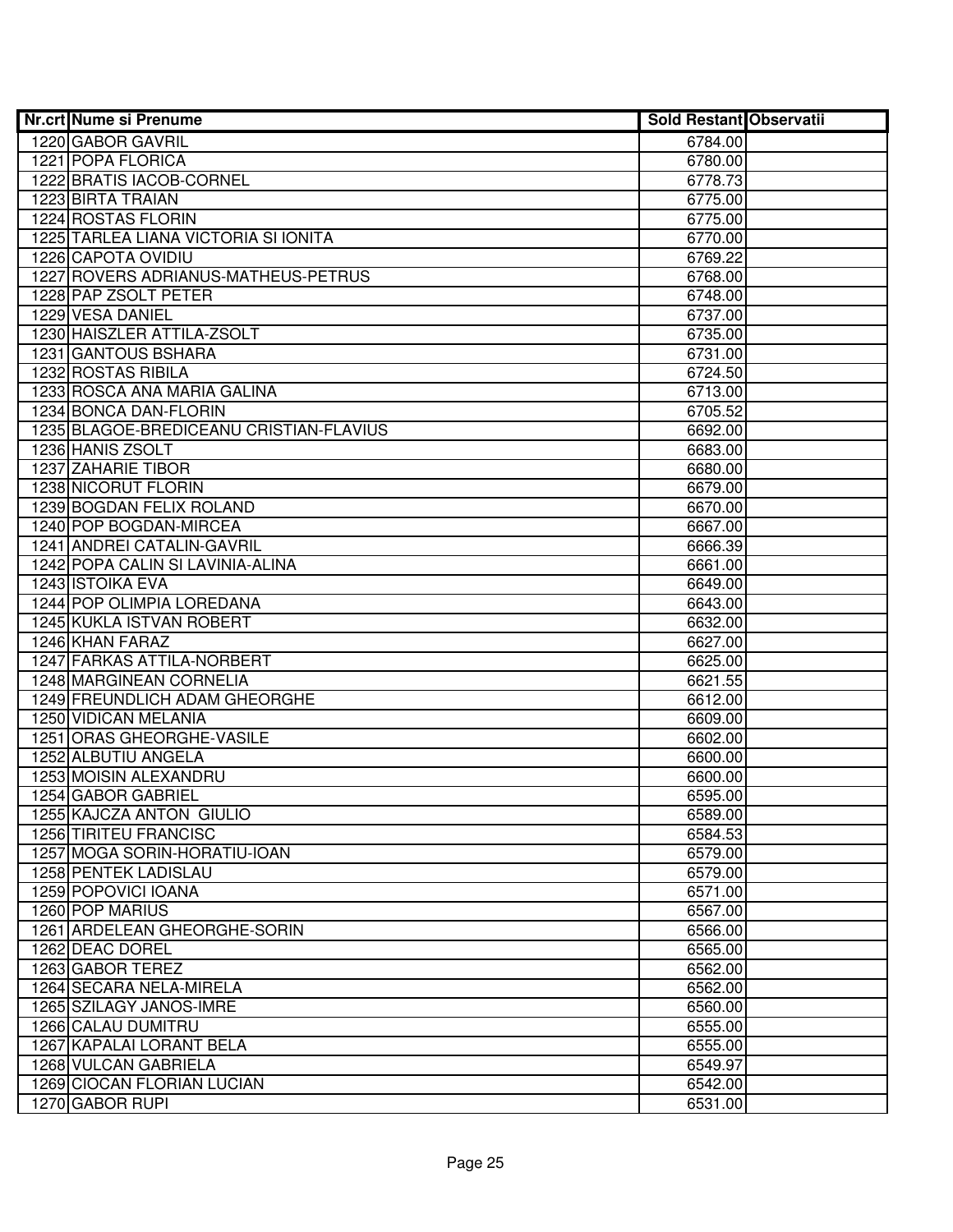| <b>Nr.crt Nume si Prenume</b>           | Sold Restant Observatii |  |
|-----------------------------------------|-------------------------|--|
| 1271 OPRIS TRAIAN-BOGDAN                | 6530.51                 |  |
| 1272 GABOR GABOR                        | 6526.28                 |  |
| 1273 SILAGHI ADRIAN-GABRIEL             | 6525.00                 |  |
| 1274 EDER VASILE                        | 6520.00                 |  |
| 1275 BIRO BARNA SI ROZALIA IBOLYA       | 6517.00                 |  |
| 1276 TAKACS RENATTA-EDINA               | 6513.00                 |  |
| 1277 ROMOCEA-MORAR IONEL                | 6508.00                 |  |
| 1278 AGH FERENCZ OSZKAR                 | 6500.00                 |  |
| 1279 BUDAI IOSIF                        | 6500.00                 |  |
| 1280 CALIN ANITA                        | 6500.00                 |  |
| 1281 CHILBA DENISA-KRISZTINA            | 6500.00                 |  |
| 1282 DASCAL VIVIANA-IOANA               | 6500.00                 |  |
| 1283 NAGY EVA                           | 6500.00                 |  |
| 1284 OSAN ALIN                          | 6500.00                 |  |
| 1285 SASS SANDOR-JOZSEF                 | 6500.00                 |  |
| 1286 SILAGHI ARPAD                      | 6500.00                 |  |
| 1287 SIMINIC MARIA                      | 6498.00                 |  |
| 1288 GABOR MATEI                        | 6495.00                 |  |
| 1289 MEZEA ADRIANA-FELICIA              | 6490.00                 |  |
| 1290 DAROCZI VASILE                     | 6488.00                 |  |
| 1291 SABAU FLORIN-MARIUS                | 6487.00                 |  |
| 1292 LACZKO FRANCISC                    | 6485.00                 |  |
| 1293 MATIUT LAVINIU-VALERIU             | 6485.00                 |  |
| 1294 FRUNZA ANDREI-MARIAN               | 6481.00                 |  |
| 1295 LAKATOS AUGUSTIN                   | 6480.00                 |  |
| 1296 NYUZO JANOS                        | 6480.00                 |  |
| 1297 INDRIE GHEORGHE-FLORIN             | 6477.00                 |  |
| 1298 COVACIU ALEXANDRU                  | 6468.00                 |  |
| 1299 LINGURAR MARIN                     | 6466.00                 |  |
| 1300 CATAUDELLA GIORGIO                 | 6465.00                 |  |
| 1301 CIURAR ROBERT                      | 6460.00                 |  |
| 1302 POPA VIOREL                        | 6457.00                 |  |
| 1303 PFA APATI NICOLETA                 | 6456.00                 |  |
| 1304 SALAGEAN DANIEL-OLIMPIU            | 6456.00                 |  |
| 1305 VARGA RUDOLF                       | 6456.00                 |  |
| 1306 ALFOLDI SERGIU ALIN                | 6455.66                 |  |
| 1307 HUSZAR ATTILA                      | 6450.00                 |  |
| 1308 POPAN IOAN                         | 6440.00                 |  |
| 1309 HAS RICHARD-TEODOR                 | 6438.00                 |  |
| 1310 PALL CSABA SANDOR                  | 6435.00                 |  |
| 1311 NICA EUGEN-CATALIN                 | 6433.00                 |  |
| 1312 COSTEA FLAVIU                      | 6422.50                 |  |
| 1313 MIHAI GHEORGHE                     | 6420.00                 |  |
| 1314 KOVACS-SZALAKNAI ESZTER SI LUDOVIC | 6415.00                 |  |
| 1315 DUDOMA IOSIF                       | 6408.00                 |  |
| 1316 KARACSONYI MARGARETA               | 6407.00                 |  |
| 1317 REZMIVES SAMUIL                    | 6397.00                 |  |
| 1318 LUNGU VIRGIL SI IBOLYA             | 6390.00                 |  |
| 1319 ONITA DANIEL                       | 6386.66                 |  |
| 1320 FERENT EDUARD                      | 6383.45                 |  |
| 1321 MEDVE IOAN                         | 6382.66                 |  |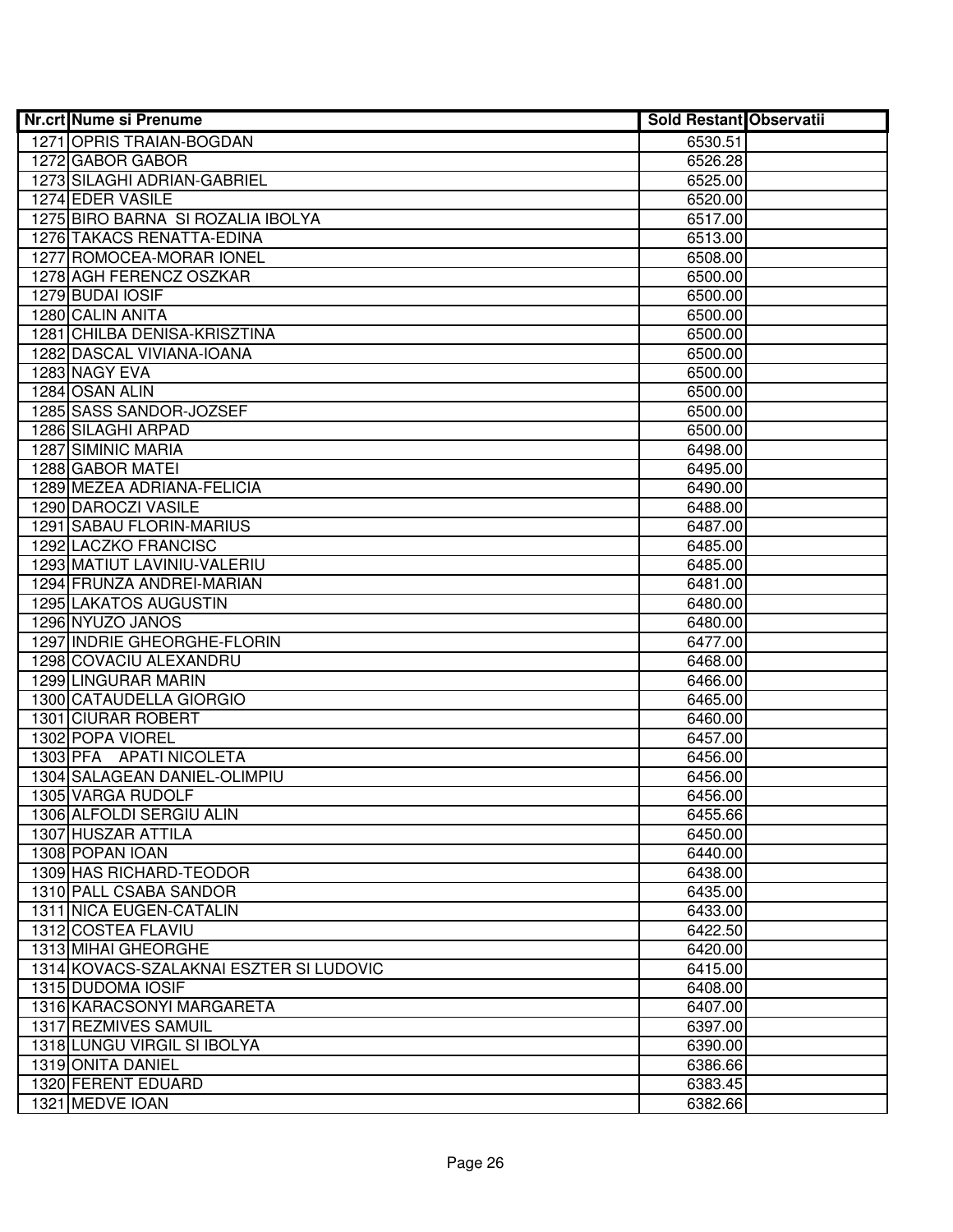| <b>Nr.crt Nume si Prenume</b>                  | <b>Sold Restant Observatii</b> |  |
|------------------------------------------------|--------------------------------|--|
| 1322 BLAGA FLORENTINA-ANGELA SI VIOREL-IOAN    | 6382.00                        |  |
| 1323 BUDAI MELINDA                             | 6376.00                        |  |
| 1324 GAL LEVENTE-LUDOVIC                       | 6376.00                        |  |
| 1325 DE MUCCI LUIGI                            | 6373.00                        |  |
| 1326 SFERLE FLORIAN-SEBASTIAN                  | 6371.50                        |  |
| 1327 LUPSE IONEL                               | 6365.00                        |  |
| 1328 BARNA LASZLO-AURELIAN                     | 6363.00                        |  |
| 1329 TENT IOAN                                 | 6363.00                        |  |
| 1330 BRATA MARIA                               | 6361.00                        |  |
| 1331 FORT IONUT-CRISTIAN                       | 6361.00                        |  |
| 1332 FLORIAN GHEORGHE                          | 6360.00                        |  |
| 1333 CIURAR LAIE                               | 6355.00                        |  |
| 1334 CRACIUN VIOREL-MARIUS                     | 6355.00                        |  |
| 1335 FERARIU BOGDAN IOAN                       | 6351.50                        |  |
| 1336 ANCSAN VASILE CIPRIAN SI AURICA           | 6325.00                        |  |
| 1337 ROMAN ADRIAN PAVEL                        | 6322.00                        |  |
| 1338 PATCAS CRISTIAN BOGDAN                    | 6320.00                        |  |
| 1339 TORZSA IOSIF                              | 6318.00                        |  |
| 1340 GABOR LUDOVIC                             | 6306.00                        |  |
| 1341 VURA FERENC SI HAJNALKA                   | 6293.00                        |  |
| 1342 SARB ADRIAN-DANIEL                        | 6287.00                        |  |
| 1343 BALOGH CARLA - ETELKA                     | 6285.00                        |  |
| 1344 STURZ MIRCEA CLAUDIU                      | 6280.00                        |  |
| 1345 MICLE CONSTANTIN                          | 6274.50                        |  |
| 1346 GABOR GAVRIL                              | 6267.00                        |  |
| 1347 STATE VASILE                              | 6257.03                        |  |
| 1348 GABOR IANCU                               | 6257.00                        |  |
| 1349 AMBUDAN ILONA                             | 6251.00                        |  |
| 1350 LEUCA VIOREL                              | 6251.00                        |  |
| 1351 BIGASZ MAGDALENA ROZALIA                  | 6250.00                        |  |
| 1352 ZVAGYURA ZSIROS                           | 6250.00                        |  |
| 1353 VLADICA GHEORGHE SI DANIELA               | 6249.00                        |  |
| 1354 SOFINET VASILE-MARIUS                     | 6246.00                        |  |
| 1355 GHILEA FLORIAN-GHEORGHE SI DORINA-DANIELA | 6245.00                        |  |
| 1356 VEG LADISLAU-EMERIC                       | 6244.00                        |  |
| 1357 PETRIS PATRICIA                           | 6237.00                        |  |
| 1358 VLAD DUMITRU                              | 6236.53                        |  |
| 1359 BALOGH DORINA SI GHEORGHE                 | 6232.00                        |  |
| 1360 IANCAU IOAN                               | 6232.00                        |  |
| 1361 HEGEDUS FLORICA-MIRELA                    | 6231.00                        |  |
| 1362 STROE MIRCEA-DANIEL SI RAMONA TEREZ       | 6227.52                        |  |
| 1363 BORSI MIHAELA-VIRGINIA                    | 6225.00                        |  |
| 1364 ASTEFANOAEI LUCIAN-FLORENTIN              | 6200.00                        |  |
| 1365 FLONTA DANIEL                             | 6200.00                        |  |
| 1366 HAVRINCEA DANIEL-NONY                     | 6200.00                        |  |
| 1367 SZILAGYI ROBERT                           | 6200.00                        |  |
| 1368 REZMIVES ERIKA                            | 6195.00                        |  |
| 1369 SIMON RODICA-RAMONA                       | 6193.00                        |  |
| 1370 BURCSA MATEI                              | 6191.00                        |  |
| 1371 VIDICAN GABRIEL-OVIDIU                    | 6187.00                        |  |
| 1372 IVASCA IOAN - DANIEL                      | 6176.00                        |  |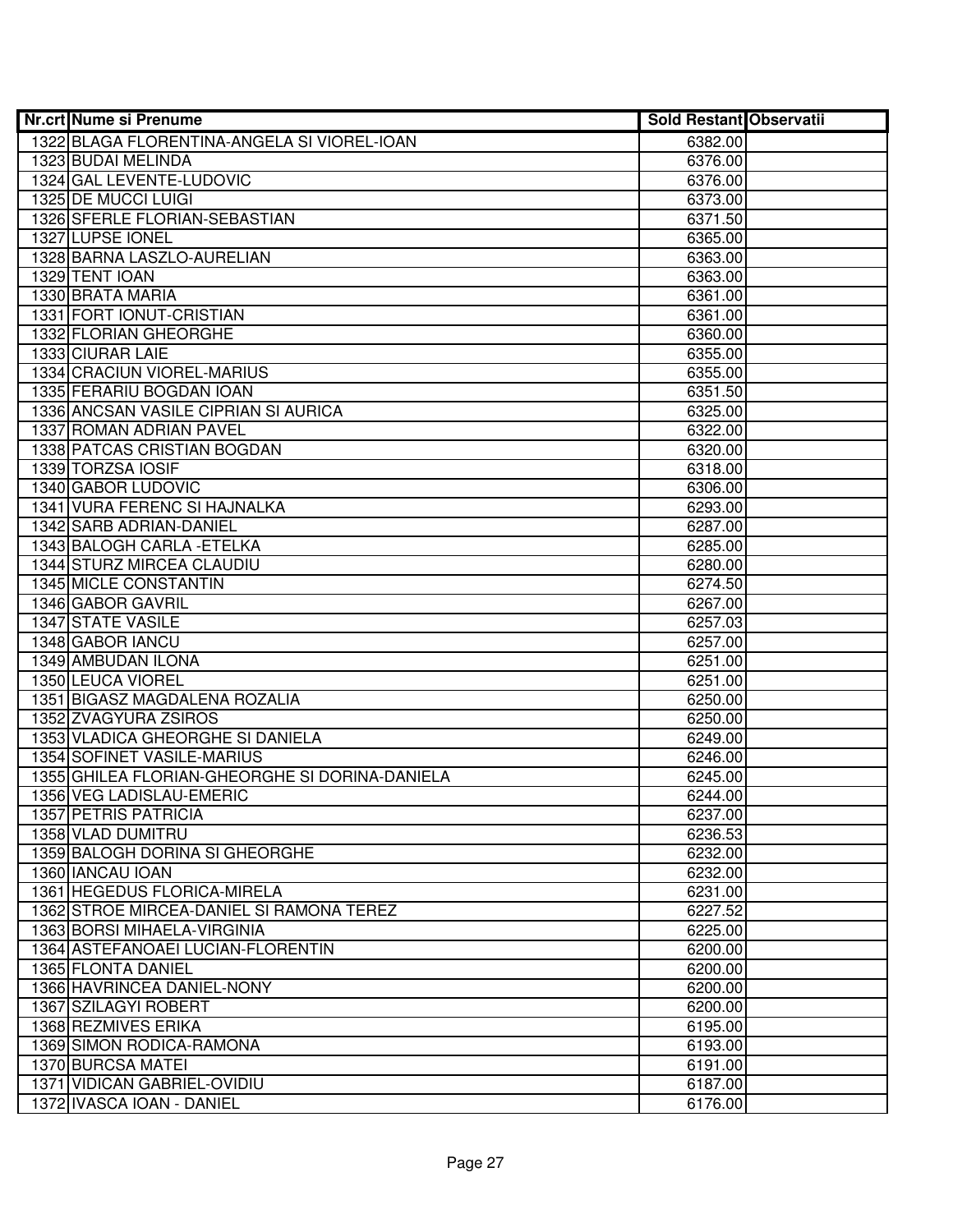| <b>Nr.crt Nume si Prenume</b>      | <b>Sold Restant Observatii</b> |                       |
|------------------------------------|--------------------------------|-----------------------|
| 1373 VARGA ALEXANDRU SI PIROSKA    | 6175.00                        |                       |
| 1374 GHIURO DINU SORIN             | 6170.00                        |                       |
| 1375 STRATULAT MIHAELA-LETITIA     | 6170.00                        |                       |
| 1376 BORBEL RODICA SI PETRU MARIAN | 6164.00                        |                       |
| <b>1377 PATRASCU NATALIA</b>       | 6161.00                        |                       |
| 1378 IHAB M.I.ABUALKHEIR           | 6160.00                        |                       |
| 1379 PUSKAS MIKLOS-ZOLTAN          | 6160.00                        |                       |
| 1380 KATONA FRANCISC               | 6158.00                        |                       |
| 1381 GHIT ALEXANDRU                | 6154.00                        |                       |
| 1382 GABOR EVA                     | 6152.00                        |                       |
| 1383 MURVAI SERGIU RAZVAN          | 6151.00                        |                       |
| 1384 MAGHIAR CATALIN-GEORGE        | 6149.44                        |                       |
| <b>1385 ISZTOIKA LUDOVIC</b>       | 6128.00                        |                       |
| 1386 TOTH ELISABETA                | 6125.00                        |                       |
| 1387 ARI ATTILA                    | 6120.00                        |                       |
| 1388 GABOR STEFAN                  | 6120.00                        |                       |
| 1389 STANCIU EUGEN                 | 6118.00                        |                       |
| 1390 VARGA BARNA ATTILA            | 6118.00                        |                       |
| 1391 GABOR STEFAN                  | 6115.00                        |                       |
| 1392 GABOR DUMITRU                 | 6108.00                        |                       |
| 1393 DE SMET MEDA                  | 6105.00                        |                       |
| 1394 BOJANI SORIN GHEORGHE         | 6100.00                        |                       |
| 1395 ISZTOYKA GABOR                | 6100.00                        |                       |
| 1396 MANCI FLORENTINA-ALINA        | 6085.00                        |                       |
| 1397 BOLDUT IONEL-CLAUDIU          | 6083.00                        |                       |
| 1398 RUGAN IOAN                    | 6080.00                        |                       |
| 1399 ALDEA ADRIAN-CONSTANTIN       | 6079.50                        |                       |
| 1400 HORVATH KALMAN                | 6069.37                        |                       |
| 1401 PELEAN VIOREL SI FELICIA      | 6064.00                        |                       |
| 1402 SIMOC SILVIA                  | 6064.00                        |                       |
| 1403 NEMET BENIAMIN                | 6061.00                        |                       |
| 1404 POP OVIDIU-DORIN              | 6060.53                        |                       |
| 1405 GABOR SUSANA                  | 6058.00                        |                       |
| <b>1406 LES NICUSOR VIOREL</b>     | 6056.00                        |                       |
| <b>1407 PUSKAS MIKLOS</b>          | 6046.00                        |                       |
| 1408 PETRUT VASILE                 | 6045.00                        |                       |
| 1409 MEDREA COSMIN-GABRIEL         | 6041.00                        |                       |
| 1410 FORGACIU SEBASTIAN            | 6030.00                        |                       |
| 1411 DANCIU ALEXANDRU-CLAUDIU      | 6025.00                        |                       |
| 1412 LANGMAR KINGA                 | 6021.00                        |                       |
| <b>1413 ISZTOIKA MANDRA</b>        | 6018.00                        |                       |
| 1414 BOROD CRISTIAN                | 6016.35                        |                       |
| 1415 SALAJAN IOAN MARIN            | 6015.00                        |                       |
| 1416 BANES JESSIE-RUXANDRA         | 6006.00                        |                       |
| 1417 TOTH STEFAN SI KATALIN        |                                | 6002.00 PROCES PE ROL |
| 1418 GORDAN DANIEL                 | 6001.00                        |                       |
| 1419 AL EZZEH TAREQ AHMAD TALAB    | 6000.00                        |                       |
| 1420 AMBRUS CLAUDIA                | 6000.00                        |                       |
| 1421 APOSTOL LETITIA-MIHAELA       | 6000.00                        |                       |
| 1422 BALAZS GYULA                  | 6000.00                        |                       |
| 1423 BODNAR IOANA TEODORA          | 6000.00                        |                       |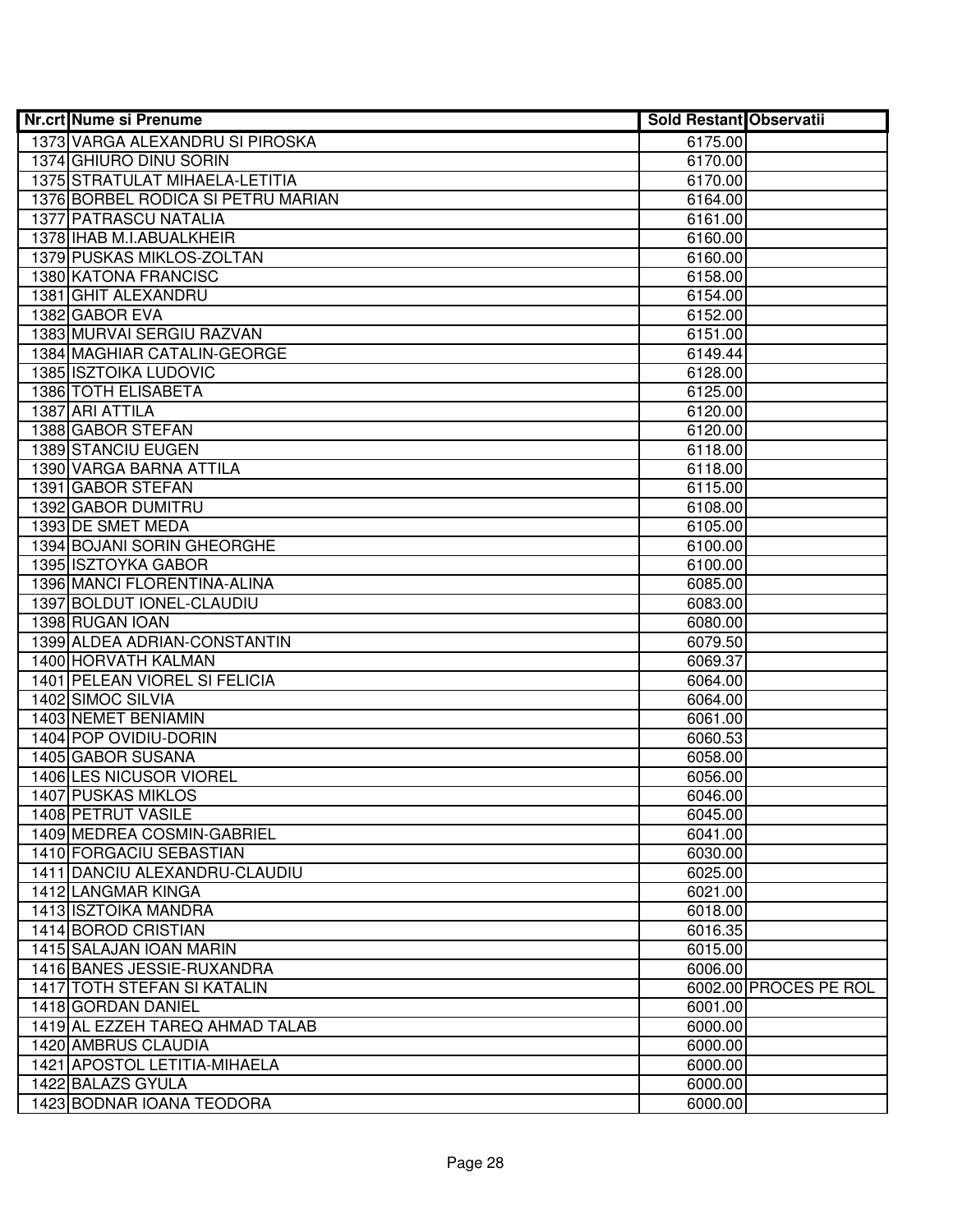| Nr.crt Nume si Prenume              | <b>Sold Restant Observatii</b> |  |
|-------------------------------------|--------------------------------|--|
| 1424 BOTH ZSOLT                     | 6000.00                        |  |
| 1425 BRINDUS OLIMPIA                | 6000.00                        |  |
| 1426 BRONT VIORICA-ALINA            | 6000.00                        |  |
| 1427 BUDAI KAROLY-ROBERT            | 6000.00                        |  |
| 1428 BULGARU FLORIN                 | 6000.00                        |  |
| 1429 CAVASDAN REMUS                 | 6000.00                        |  |
| 1430 COLCER CORINA                  | 6000.00                        |  |
| 1431 DAROCZI ERZSEBET               | 6000.00                        |  |
| 1432 DEAK ISTVAN                    | 6000.00                        |  |
| 1433 GLATZ SANDOR-JOZSEF            | 6000.00                        |  |
| 1434 HANGA GEANINA-CLAUDIA          | 6000.00                        |  |
| 1435 HORGE IOANA                    | 6000.00                        |  |
| 1436 KILINC MARIA                   | 6000.00                        |  |
| 1437 LASZLO ILDIKO MARIA            | 6000.00                        |  |
| 1438 LAZA FLOARE                    | 6000.00                        |  |
| 1439 LAZAR- POJEGA CRISTIAN IOAN    | 6000.00                        |  |
| 1440 LECHINTEANU EUGEN              | 6000.00                        |  |
| 1441 LELE MARCEL HORIA              | 6000.00                        |  |
| 1442 LOCSEI ZSOLT ARPAD             | 6000.00                        |  |
| 1443 MAGHIAR SPERANTA-ADINA         | 6000.00                        |  |
| 1444 MIHANCEA FLORINA-MARINA        | 6000.00                        |  |
| 1445 MIHUTA PETRU-SORIN             | 6000.00                        |  |
| 1446 MOTOS MARCEL                   | 6000.00                        |  |
| 1447 MUDURA MIRELA                  | 6000.00                        |  |
| 1448 MUNTEAN IRINA                  | 6000.00                        |  |
| 1449 PATCAS CRINA NARCISA           | 6000.00                        |  |
| 1450 PLES FLORINEL                  | 6000.00                        |  |
| 1451 POPA FLORIN-GHEORGHE           | 6000.00                        |  |
| 1452 POPA GEORGETA                  | 6000.00                        |  |
| 1453 POPA NICOLAE CALIN             | 6000.00                        |  |
| 1454 POPA RAMONA-IOANA              | 6000.00                        |  |
| 1455 RODA PAOLO                     | 6000.00                        |  |
| 1456 ROSTAS MARIA                   | 6000.00                        |  |
| 1457 SAMANIEGO SOTO EDUARDO ARMANDO | 6000.00                        |  |
| 1458 TABUS TANIA-GEORGETA-IOANA     | 6000.00                        |  |
| 1459 TOROK LEVENTE-LORANT           | 6000.00                        |  |
| 1460 VARDAI ANDREEA MARIA           | 6000.00                        |  |
| 1461 VICAS FLORIN                   | 6000.00                        |  |
| 1462 VIGLIONE MICHELLE              | 6000.00                        |  |
| 1463 NAGY LAJOS                     | 5999.00                        |  |
| 1464 OLAR-KEREKES ENDRE             | 5999.00                        |  |
| 1465 LUPU IBOLYA                    | 5998.00                        |  |
| 1466 NEMETH GABOR                   | 5997.68                        |  |
| 1467 SOLYOM ADAM LASZLO             | 5995.50                        |  |
| 1468 ALB MONICA                     | 5995.00                        |  |
| 1469 BARA CIPRIAN-CLAUDIU           | 5995.00                        |  |
| 1470 DUCA EMILIA                    | 5995.00                        |  |
| 1471 HODIS RODICA                   | 5995.00                        |  |
| 1472 BUT IOANA-GHEORGHINA           | 5990.00                        |  |
| 1473 PELE DOREL FLORIN SI RODICA    | 5990.00                        |  |
| 1474 SANDRA LUCIAN-NICOLAE          | 5990.00                        |  |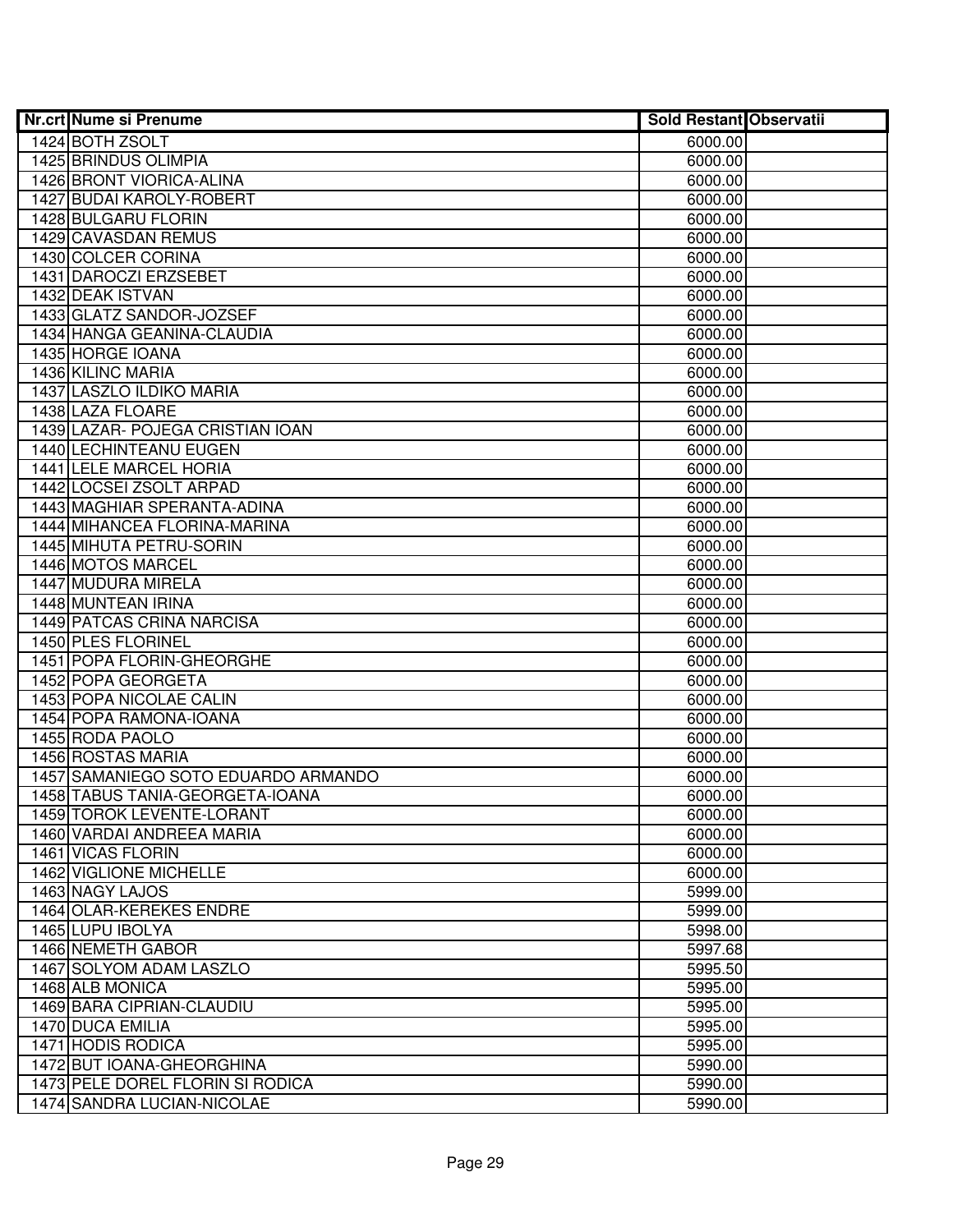| Nr.crt Nume si Prenume                                      | <b>Sold Restant Observatii</b> |  |
|-------------------------------------------------------------|--------------------------------|--|
| 1475 FOIT DANUT VIOREL                                      | 5989.43                        |  |
| 1476 OLAH EMMA                                              | 5983.00                        |  |
| 1477 MATEAS ALIN FLORIN SI ROZALIA                          | 5978.00                        |  |
| 1478 CRET MIHAI SI EUGENIA                                  | 5974.00                        |  |
| 1479 SZUCS ARPAD JOZSEF                                     | 5972.50                        |  |
| 1480 BERENDE NELA-GAFIA                                     | 5954.00                        |  |
| 1481 GHETEA ANA                                             | 5952.00                        |  |
| 1482 BULC GHEORGHE CRISTIAN                                 | 5949.00                        |  |
| 1483 BARANYKA GABRIEL                                       | 5948.00                        |  |
| 1484 BRAJER IANOS GYORGY                                    | 5948.00                        |  |
| 1485 BOCHIS SILVIA - FLORICA                                | 5940.00                        |  |
| 1486 GABOR JANOS                                            | 5940.00                        |  |
| 1487 MIHAILA DAN                                            | 5940.00                        |  |
| 1488 BAR GABRIEL                                            | 5935.00                        |  |
| 1489 CHISE SERBAN-CATALIN                                   | 5935.00                        |  |
| 1490 CORDA IONAS                                            | 5926.00                        |  |
| 1491 BLINDAS MARK-GABOR                                     | 5925.00                        |  |
| 1492 KOSZTIN LEVENTE TIBOR                                  | 5917.00                        |  |
| 1493 PAP SANDOR-JOZSEF                                      | 5910.00                        |  |
| 1494 CIPCIRI ADRIAN-SORIN SI LILIANA                        | 5908.00                        |  |
| 1495 ANGHELUTA GEORGETA                                     | 5905.00                        |  |
| 1496 MICH TEOFIL                                            | 5901.00                        |  |
| 1497 MIHUT ECATERINA-CARMEN                                 | 5898.26                        |  |
| 1498 HEBRISTEAN VIOREL-LAURIAN                              | 5881.00                        |  |
| 1499 SAITI SAMUIEL-LUCIAN                                   | 5870.00                        |  |
| 1500 VAD MARIN-LASZLO                                       | 5869.00                        |  |
| 1501 MACAVEI PAUL ANDREI                                    | 5865.00                        |  |
| 1502 PAP HAJNALKA                                           | 5855.00                        |  |
| 1503 MOTEI CONSTANTIN                                       | 5847.54                        |  |
| 1504 DOMOCOS CRISTIAN-VLAD                                  | 5846.00                        |  |
| 1505 GHERMAN VASILE CRISTIAN                                | 5830.00                        |  |
| 1506 STANA GHEORGHE                                         | 5823.00                        |  |
| 1507 CORENIUC CLAUDIU-EMIL                                  | 5820.00                        |  |
| <b>1508 POPA FLORIAN SI EVA</b>                             | 5816.00                        |  |
| 1509 CAPRIS TEODORESCU-VIRGIL                               | 5814.00                        |  |
| 1510 MICULA DORIN-IOAN                                      | 5809.00                        |  |
| 1511 BERE GHEORGHE-MADALIN<br>1512 BOTA MARIUS-SORIN-OVIDIU | 5806.00<br>5804.00             |  |
| 1513 TICOSI MIRCEA-CALIN                                    | 5800.00                        |  |
| 1514 CABA FLORICA-DANIELA                                   | 5799.00                        |  |
| 1515 PASCA FLORIN SI MIRELA-VIOLETA                         | 5792.00                        |  |
| 1516 DOBAI FLORICA                                          | 5790.00                        |  |
| 1517 MIKO JANOS                                             | 5781.00                        |  |
| 1518 POP MARCEL CRISTIAN                                    | 5774.00                        |  |
| 1519 BELKO JANOS ZOLTAN                                     | 5765.00                        |  |
| 1520 IANTO ARPAD-CSONGOR                                    | 5762.00                        |  |
| 1521 EMBER RAMONA-GABRIELA                                  | 5750.00                        |  |
| 1522 SIMON ADRIAN-EMIL                                      | 5750.00                        |  |
| 1523 SUCIU SEBASTIAN                                        | 5750.00                        |  |
| 1524 BODEA NORBERT                                          | 5745.00                        |  |
| 1525 EDU DORINEL                                            | 5743.00                        |  |
|                                                             |                                |  |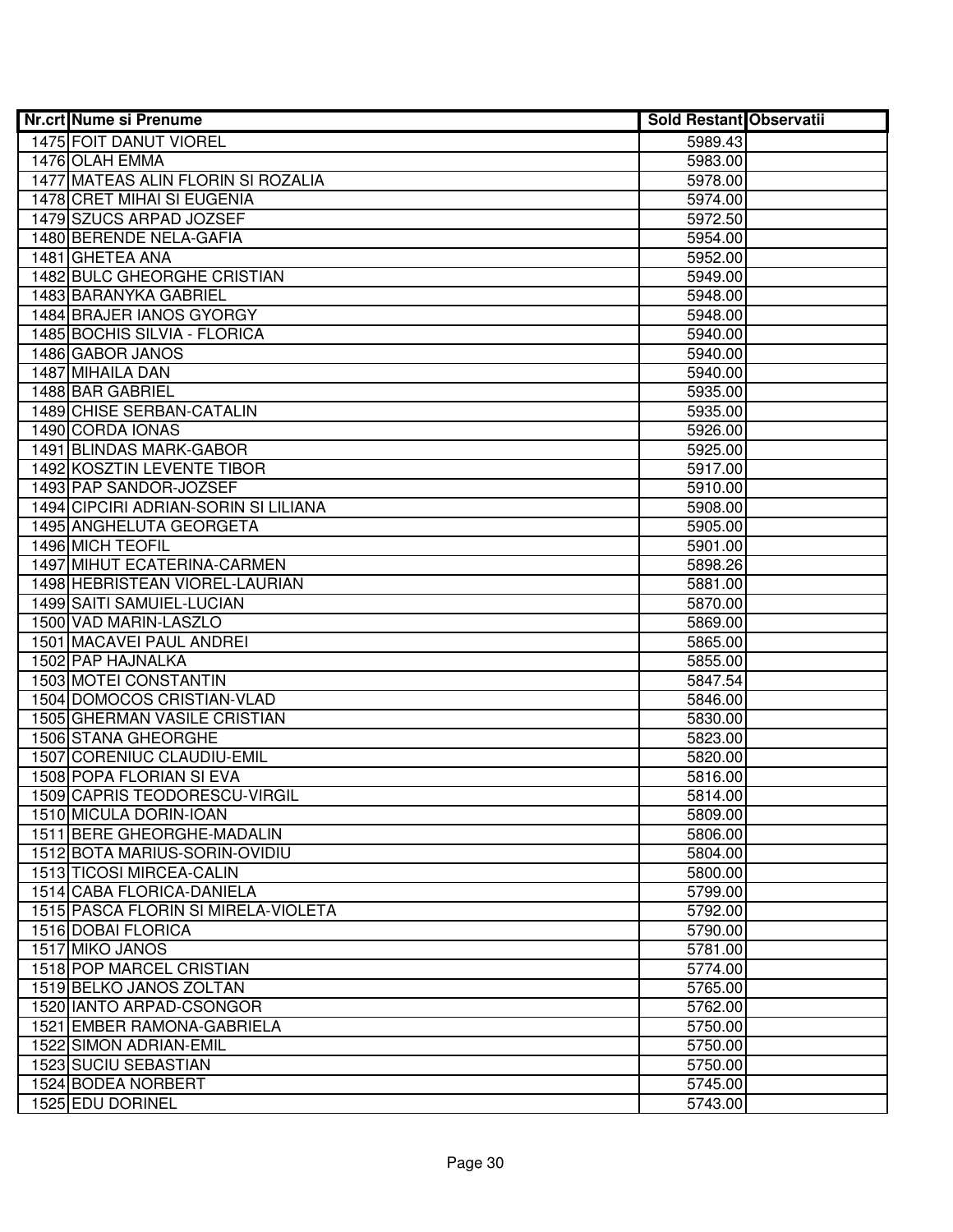| <b>Nr.crt Nume si Prenume</b>              | Sold Restant Observatii |  |
|--------------------------------------------|-------------------------|--|
| 1526 BENGA VIOREL                          | 5737.00                 |  |
| 1527 APETREI DANIEL                        | 5734.00                 |  |
| 1528 TAMAS DARIE-NICODIM SI EUGENIA        | 5727.00                 |  |
| 1529 SZABO LASZLO-IOZSEF                   | 5719.71                 |  |
| 1530 CABAU GABRIEL BENIAMIN                | 5711.11                 |  |
| 1531 HALMAJAN PETRU ADRIAN                 | 5702.00                 |  |
| 1532 GABOR IANOS                           | 5700.00                 |  |
| 1533 SELICEANU OLIVIU DANIEL               | 5696.00                 |  |
| 1534 COPIL FLORIAN                         | 5690.00                 |  |
| 1535 GABOR IANCU                           | 5690.00                 |  |
| 1536 FARTEA ZSOLT ATTILA                   | 5689.00                 |  |
| 1537 DOBRESCU MIRELA-LOREDANA              | 5686.00                 |  |
| 1538 GABOR IANCU                           | 5681.00                 |  |
| 1539 MEZEI PAMELA IULIANA                  | 5680.00                 |  |
| 1540 SZANTO MARIA-REGINA                   | 5680.00                 |  |
| 1541 RUSKA-BANDA LASZLO                    | 5677.00                 |  |
| 1542 KOZAK ADRIAN                          | 5667.50                 |  |
| 1543 FILIP GHEORGHE DOREL                  | 5664.00                 |  |
| 1544 BADEA FLORIN-GABRIEL                  | 5660.00                 |  |
| 1545 OLTEANU FLAVIUS-DECEBAL               | 5659.00                 |  |
| 1546 CIRGE GHEORGHE JUN                    | 5655.00                 |  |
| 1547 BUDAI ISTVAN                          | 5651.00                 |  |
| 1548 ISZTOICA PETRU                        | 5650.00                 |  |
| 1549 OVANESCU CONSTANTIN-CIPRIAN           | 5649.00                 |  |
| 1550 GABOR IOAN                            | 5644.00                 |  |
| 1551 SPIRU ANGELICA-LUCIA                  | 5634.78                 |  |
| 1552 FAT COSMIN-FLORIN                     | 5631.00                 |  |
| 1553 HEGYI NORBERT                         | 5629.00                 |  |
| 1554 BABAU LUCICA                          | 5625.00                 |  |
| 1555 BADEU MARCEL-DOREL SI SIMONA-MARINA   | 5619.00                 |  |
| 1556 BELCEA ECATERINA                      | 5603.00                 |  |
| 1557 MOLDOVAN FLORIN ANDREI                | 5599.00                 |  |
| 1558 IONESCU DORIN SI GABRIELA             | 5594.00                 |  |
| 1559 PANTEA DAVID-CIPRIAN SI RAMONA        | 5590.00                 |  |
| 1560 HORVATH GHEORGHE                      | 5585.00                 |  |
| 1561 MINDRUTIU MARIUS                      | 5584.00                 |  |
| 1562 DUDAS IMRE-LASZLO                     | 5570.00                 |  |
| 1563 POPOVICI DORIN SI ADINA-STEFANIA      | 5567.00                 |  |
| 1564 BUZ CORINA-MARIA                      | 5558.00                 |  |
| 1565 KOVACS VINTEA                         | 5557.00                 |  |
| 1566 GHETI RAUL-EMANUEL                    | 5555.00                 |  |
| 1567 VUSCAN FLORENTINA ANA                 | 5549.00                 |  |
| 1568 MANCI DANIEL                          | 5542.25                 |  |
| 1569 JURCA MIRELA-CLAUDIA                  | 5542.00                 |  |
| 1570 NEMES DUMITRU SI VIORICA              | 5536.90                 |  |
| 1571 HARAGOS MONICA-FLORENTINA             | 5535.00                 |  |
| 1572 VARGA RICHARD ROMARIO                 | 5530.00                 |  |
| 1573 TOTORAN FLORINA                       | 5525.14                 |  |
| 1574 PATAI CAROL<br>1575 AGOSTON EMIL IOAN | 5524.00<br>5520.00      |  |
| 1576 LACATUS ALINA-FELICIA                 |                         |  |
|                                            | 5515.59                 |  |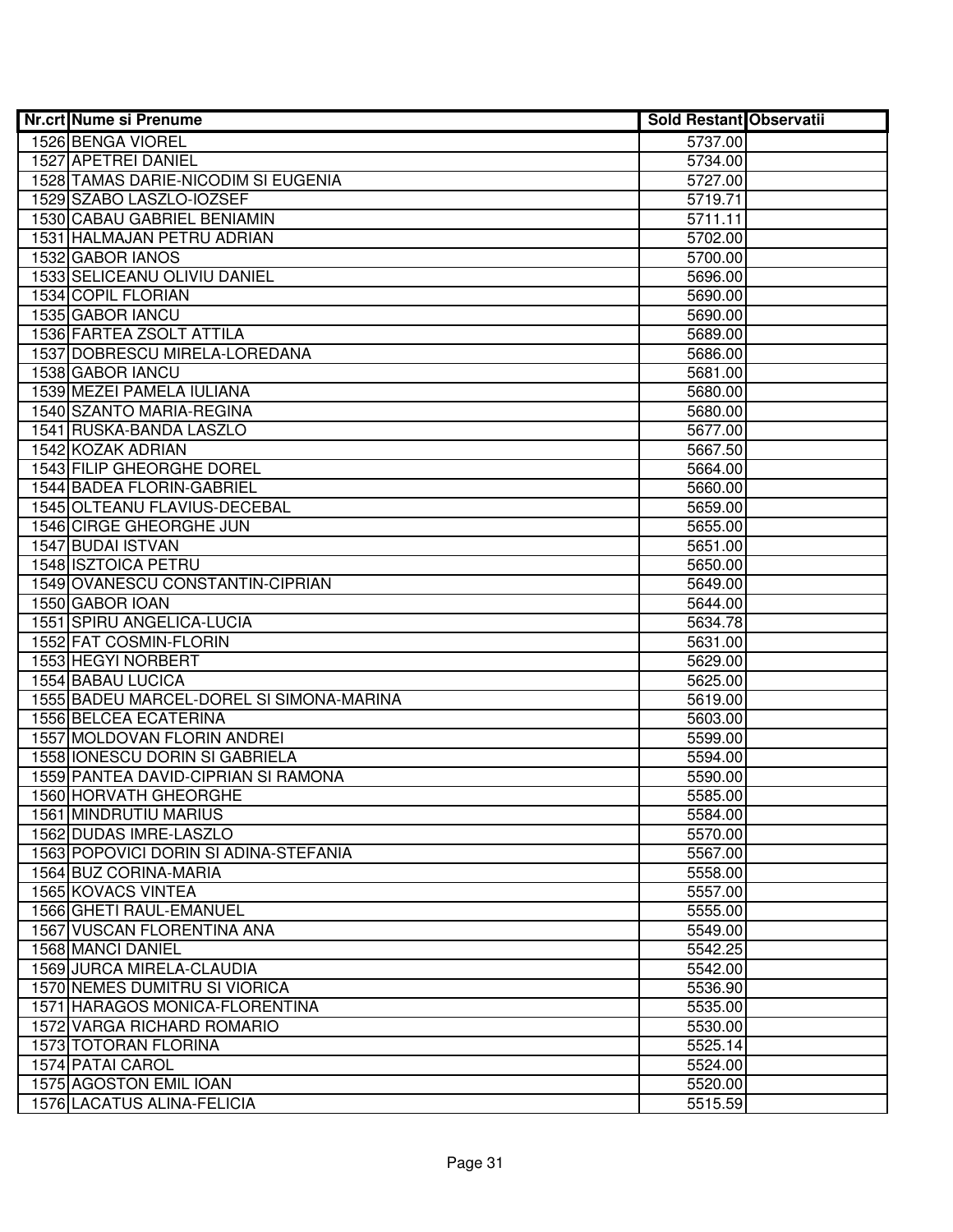| <b>Nr.crt Nume si Prenume</b>                | Sold Restant Observatii |  |
|----------------------------------------------|-------------------------|--|
| 1577 POPA DANIEL-CIPRIAN                     | 5514.54                 |  |
| 1578 ZEMBREA CARMEN-MONICA                   | 5514.00                 |  |
| 1579 MOCSAR JOZSEF                           | 5512.00                 |  |
| 1580 COSMA FLORIN-CALIN                      | 5510.06                 |  |
| 1581 MIKLOS GABOR                            | 5502.00                 |  |
| 1582 PANA FLORIN                             | 5502.00                 |  |
| 1583 DEMETER FLORINA                         | 5500.00                 |  |
| 1584 GROZE TRAIAN                            | 5500.00                 |  |
| 1585 GYONGYOSI FERDINAND-GHEORGHE            | 5500.00                 |  |
| <b>1586 TRUBACS MARTA</b>                    | 5500.00                 |  |
| 1587 MATIU IONEL OVIDIU                      | 5499.00                 |  |
| 1588 KIS ROZALIA-IZABELA                     | 5485.00                 |  |
| 1589 POP ROBERT                              | 5485.00                 |  |
| 1590 SZUCS ROBERT-KAROLY                     | 5481.00                 |  |
| 1591 CORDOVAN JENO                           | 5470.00                 |  |
| 1592 RADUCANU VASILE RAJ                     | 5463.00                 |  |
| 1593 OROSZ IOAN                              | 5462.00                 |  |
| 1594 GABOR RUPI SI CATALINA                  | 5461.00                 |  |
| 1595 LAZAR DORIN IOAN                        | 5460.74                 |  |
| 1596 MATYASI GABOR-ISTVAN                    | 5458.00                 |  |
| <b>1597 BARANKA GAVRIL</b>                   | 5451.00                 |  |
| 1598 GAL EMERIC                              | 5450.00                 |  |
| 1599 POPA SILVIA IOANA                       | 5450.00                 |  |
| <b>1600 BERNATH CATALINA</b>                 | 5448.00                 |  |
| 1601 HODISAN ELISABETA                       | 5448.00                 |  |
| 1602 ILUTA TRAIAN NICOLAE                    | 5446.00                 |  |
| 1603 ANDOR STEFAN                            | 5445.00                 |  |
| 1604 IUHAS ECATERINA                         | 5445.00                 |  |
| 1605 BORBOLA GYULA SI GABRIELA               | 5444.00                 |  |
| 1606 GANEA DORIN-ADRIAN                      | 5440.00                 |  |
| 1607 LUNG-MITRICA NICHITA                    | 5440.00                 |  |
| 1608 SZONDI EDITH                            | 5420.00                 |  |
| 1609 SFARLEA SEBASTIAN                       | 5410.00                 |  |
| 1610 IUONAS CORNELIU-REMUS SI ILDIKO GYONGYI | 5408.00                 |  |
| 1611 VARGA SIMION                            | 5408.00                 |  |
| 1612 PORUMB CORNELIA                         | 5400.18                 |  |
| 1613 BARTA ILDIKO                            | 5400.00                 |  |
| 1614 VIDICAN DAN                             | 5400.00                 |  |
| 1615 BALLA LAURA CLAUDIA                     | 5380.00                 |  |
| 1616 PUPAZA CRISTIAN                         | 5376.00                 |  |
| 1617 JEBEREAN ALINA IOANA                    | 5370.00                 |  |
| 1618 VERZEA IONUT                            | 5370.00                 |  |
| 1619 STANCIU STEFAN                          | 5368.00                 |  |
| 1620 BALINT FLORIAN                          | 5367.00                 |  |
| 1621 LINGURAR IOAN-CALIN                     | 5367.00                 |  |
| 1622 CSONGRADI IMRE                          | 5344.00                 |  |
| 1623 SILAGHI VASILE                          | 5342.00                 |  |
| 1624 DEZSI JOZSEF-ARMIN                      | 5338.00                 |  |
| 1625 SAVA FLORIN-IOAN                        | 5336.00                 |  |
| 1626 TRIFU MIRCEA MARIUS                     | 5335.00                 |  |
| 1627 HEGEDUS CORNELIA-IOANA                  | 5330.00                 |  |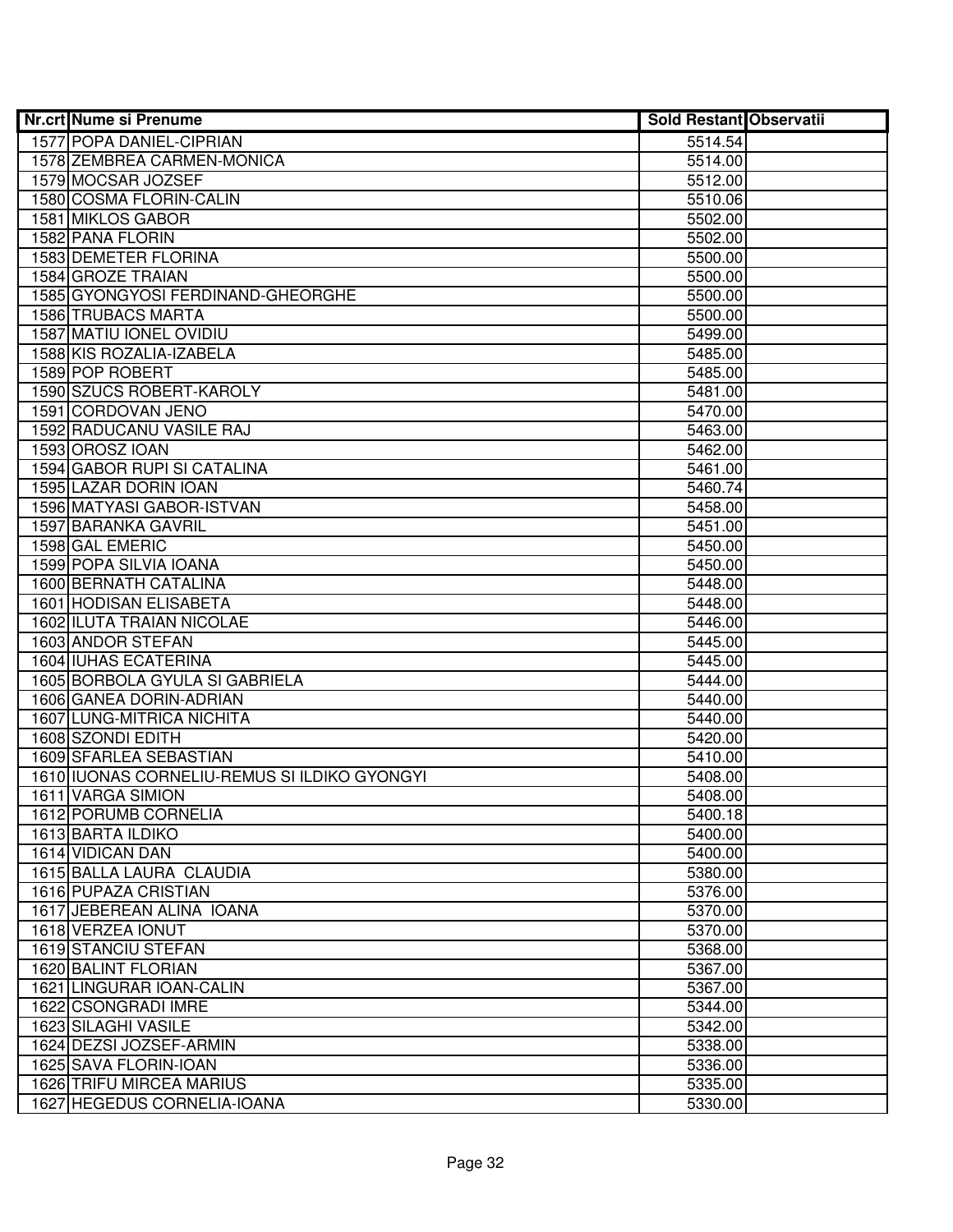| <b>Nr.crt Nume si Prenume</b>         | Sold Restant Observatii |  |
|---------------------------------------|-------------------------|--|
| 1628 VARGA MIRCEA-GIONI               | 5321.00                 |  |
| 1629 EGYED-DACZ ZOLT-TIBOR            | 5310.00                 |  |
| 1630 ISTOICA IOAN                     | 5303.00                 |  |
| 1631 BOROD GHEORGHE                   | 5302.00                 |  |
| 1632 DINU-POP AURICA- DOINA           | 5283.00                 |  |
| 1633 MARIAN MIRCEA                    | 5277.00                 |  |
| 1634 ROSTAS DOLI                      | 5277.00                 |  |
| 1635 HAJZER GEZA                      | 5262.36                 |  |
| 1636 POP GHEORGHE CLAUDIU             | 5257.00                 |  |
| <b>1637 MATARU DUMITRU</b>            | 5256.00                 |  |
| <b>1638 IMECS MARIA</b>               | 5254.00                 |  |
| <b>1639 PURIS SIMONA-MIHAELA</b>      | 5251.00                 |  |
| 1640 CALIN ALINA-BRANDUSA             | 5250.00                 |  |
| 1641 KEREZSI REMUS                    | 5250.00                 |  |
| 1642 TRIPA CORNEL IOAN                | 5243.00                 |  |
| 1643 DUCA GHEORGHE                    | 5240.00                 |  |
| 1644 POSTOVEANU PETRU-CLAUDIU         | 5231.00                 |  |
| 1645 LUCUTA VICTOR IONEL              | 5230.00                 |  |
| 1646 KEREZSI LUIGI GIUSZEPPE          | 5225.00                 |  |
| 1647 GABOR MATEI                      | 5222.00                 |  |
| 1648 GALIS ALIN-HADRIAN               | 5222.00                 |  |
| 1649 UNGUR CRACIUN                    | 5220.50                 |  |
| 1650 HARSAN EUGEN ANDREI              | 5210.00                 |  |
| 1651 LINGURAR AUREL                   | 5209.00                 |  |
| 1652 NAGY SANDOR                      | 5205.00                 |  |
| 1653 CAMPAN OCTAVIAN-IOAN             | 5202.00                 |  |
| 1654 COITA STEFAN MARIUS DA MARIO I I | 5201.00                 |  |
| 1655 DANO GYORGY-KALMAN               | 5200.00                 |  |
| 1656 ISZTOIKA DUMITRU                 | 5200.00                 |  |
| 1657 KOMAREK GYULA-MIHALY             | 5200.00                 |  |
| 1658 IZSAK GHEORGHE                   | 5199.00                 |  |
| 1659 POPESCU-BALAZS FLORIN            | 5199.00                 |  |
| 1660 FILIP SIMINA-ANAMARIA            | 5198.00                 |  |
| 1661 CIOLOS CRISTIAN-VICTOR           | 5190.00                 |  |
| 1662 ROSTAS MATE                      | 5185.00                 |  |
| 1663 SAMU IVAN                        | 5182.50                 |  |
| 1664 LAKATOS EUGEN                    | 5180.00                 |  |
| 1665 VARGA SANDOR                     | 5180.00                 |  |
| 1666 SIMUT FLORIN                     | 5174.00                 |  |
| 1667 LETEA GHEORGHE CAB. AV.          | 5171.00                 |  |
| 1668 GUZMANN SANDOR-JOZSEF            | 5170.00                 |  |
| 1669 MUSCA IOSIF ANTON                | 5168.00                 |  |
| 1670 PETRESCU CRISTIAN-GHEORGHE       | 5160.05                 |  |
| 1671 HORVATH JENO ZOLTAN              | 5152.00                 |  |
| 1672 BENTAN CONSTANTIN                | 5150.00                 |  |
| 1673 GABOR GABRIEL                    | 5143.00                 |  |
| 1674 MOLNAR ISTVAN-ALBERT             | 5136.00                 |  |
| 1675 FURTOS TEODOR MARIN              | 5135.00                 |  |
| 1676 CONTU VASILE COSTEL              | 5130.00                 |  |
| 1677 MAIORESCU IOANA MADALINA         | 5130.00                 |  |
| 1678 SULYOK ILDIKO-EVA                | 5127.00                 |  |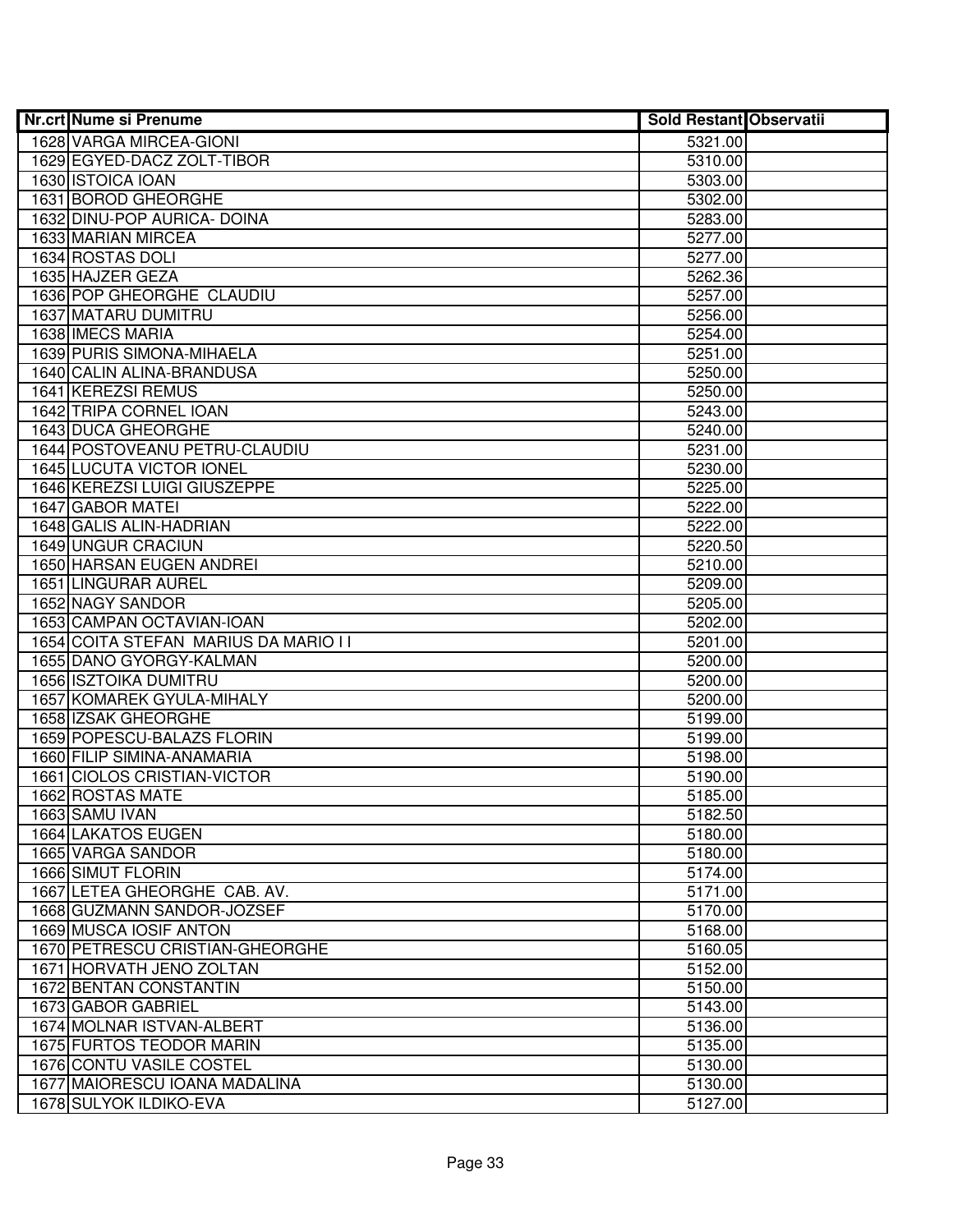| <b>Nr.crt Nume si Prenume</b>         | <b>Sold Restant Observatii</b> |  |
|---------------------------------------|--------------------------------|--|
| 1679 DAVID DACIAN IONUT               | 5123.00                        |  |
| 1680 SZABO CONSTANTIN-EMIL            | 5122.00                        |  |
| 1681 GABOR RUPERT                     | 5120.00                        |  |
| 1682 GYORGY-CSAKI SANDOR              | 5119.00                        |  |
| 1683 BREK GAVRIL-ZOLTAN               | 5117.00                        |  |
| 1684 CIARNAU IOAN                     | 5110.00                        |  |
| 1685 PAPP FLORIN-EMANUEL              | 5108.00                        |  |
| 1686 PRAJA LEVENTE-VASILE             | 5100.00                        |  |
| 1687 DAT ALIN FLAVIU                  | 5098.00                        |  |
| 1688 FARKAS ANNAMARIA-MAGDALENA       | 5098.00                        |  |
| 1689 CHEREGI GHEORGHE - ADRIAN        | 5093.00                        |  |
| 1690 IOVAN ALEXANDRU                  | 5090.00                        |  |
| 1691 BARANOSCHI MIHAI-FLORIN          | 5083.00                        |  |
| 1692 ISZTOICA STEFAN                  | 5083.00                        |  |
| 1693 OCHIS DUMITRU                    | 5081.00                        |  |
| 1694 RADEANU COSTEL                   | 5079.00                        |  |
| 1695 PETRILA CRISTIAN-OVIDIU          | 5068.00                        |  |
| <b>1696 MACARIE NORBERT</b>           | 5064.00                        |  |
| 1697 SZABO ISTVAN-BALINT              | 5060.00                        |  |
| 1698 ANECHIFORESEI CATALIN-CONSTANTIN | 5050.00                        |  |
| 1699 TRIF LIVIU                       | 5050.00                        |  |
| 1700 TOMA COSMIN-SILVIU               | 5046.00                        |  |
| 1701 BERINDE MARIA                    | 5040.00                        |  |
| 1702 KLANICZA MARGIT                  | 5038.00                        |  |
| 1703 NEGRUT-CHIPE DANIEL              | 5038.00                        |  |
| 1704 DINCA VALERICA                   | 5036.00                        |  |
| 1705 ISZTOIKA CAROL                   | 5035.00                        |  |
| 1706 RACZ SANDOR                      | 5032.00                        |  |
| 1707 COSTEA MARIUS COSTEL             | 5030.00                        |  |
| 1708 MASCAS GEORGES-TEODOR            | 5030.00                        |  |
| 1709 POP DANUT-AUREL                  | 5029.00                        |  |
| 1710 GAVRUTA ADRIAN                   | 5028.00                        |  |
| 1711 VOLGYESI ROBERT-ATTILA           | 5026.00                        |  |
| 1712 TINCAU MARINA-FLORENTINA         | 5025.00                        |  |
| 1713 ISZTOIKA MANDRA                  | 5024.00                        |  |
| 1714 CAMPAN CRISTIAN-FLORIN           | 5020.00                        |  |
| 1715 ZAHARIA GRIGORE                  | 5014.50                        |  |
| <b>1716 TUDUCE TRAIAN GEORGE</b>      | 5013.00                        |  |
| 1717 CALAU FLORIN-DORIN               | 5012.00                        |  |
| 1718 VAKAR CLAUDIU-NOEL               | 5002.00                        |  |
| 1719 HERZI MOHAMED ABDIZARAK ALI      | 5000.00                        |  |
| 1720 LACATOS FLORIAN                  | 5000.00                        |  |
| 1721 OROS MARIANA-DANIELA             | 5000.00                        |  |
| 1722 STROE AURELIAN GHEORGHE          | 5000.00                        |  |
| 1723 COLTA ROZALIA                    | 4997.00                        |  |
| 1724 GADOLA RADU-DAN                  | 4994.00                        |  |
| 1725 STEF IOAN                        | 4992.00                        |  |
| 1726 RENGLE ADRIAN                    | 4990.00                        |  |
| 1727 BAROTI ATTILA                    | 4989.00                        |  |
| 1728 JURGIU LENUTA-MARIA              | 4988.91                        |  |
| 1729 P.F.A. CUCURUZAN OVIDIU          | 4986.00                        |  |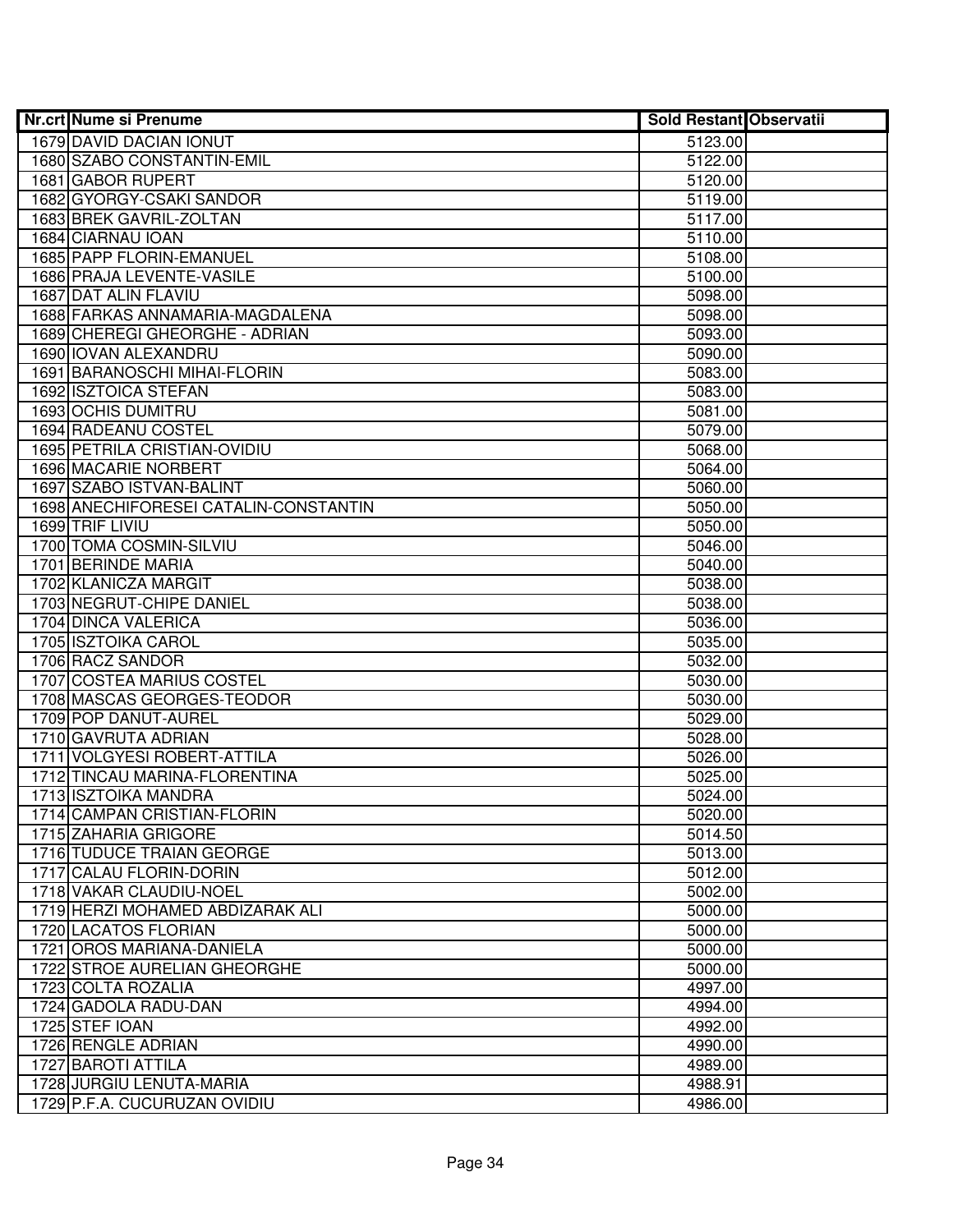| <b>Nr.crt Nume si Prenume</b>                           | <b>Sold Restant Observatii</b> |  |
|---------------------------------------------------------|--------------------------------|--|
| 1730 GABOR GAVRIL SI GHITA                              | 4982.00                        |  |
| 1731 CICU VASILE-DANIEL                                 | 4977.00                        |  |
| 1732 RADULESCU ANDREI                                   | 4970.00                        |  |
| 1733 BUMBUI MIHAI CATALIN                               | 4968.00                        |  |
| 1734 NISIPEANU CRISTINA-IONELA                          | 4968.00                        |  |
| 1735 KOVACS OLIVER                                      | 4966.00                        |  |
| 1736 ZSEBE ARPAD SI ERZSEBET                            | 4966.00                        |  |
| 1737 BACIU DANIEL                                       | 4959.00                        |  |
| 1738 IGNATESCU CIPRIAN-CONSTANTIN SI MARINA-ALEXANDRINA | 4958.88                        |  |
| 1739 DEMIAN TRAIAN-DANIEL SI NICOLETA                   | 4955.00                        |  |
| 1740 POP EMIL-GAVRIL                                    | 4955.00                        |  |
| 1741 SIPOS STEFAN (MIRONESCU FLORICA)                   | 4951.00                        |  |
| 1742 DAMICS FERENC-SANDOR                               | 4950.00                        |  |
| 1743 POPA DANIELA VIOLETA                               | 4944.00                        |  |
| 1744 GABOR RUPI                                         | 4935.00                        |  |
| <b>1745 ROSTAS NUTU</b>                                 | 4935.00                        |  |
| 1746 SABAU SEBASTIAN CALIN                              | 4931.00                        |  |
| 1747 HERMAN IOAN                                        | 4921.30                        |  |
| 1748 KUPE FRANCISC TEODOR                               | 4920.00                        |  |
| 1749 MATEI CATALIN NICOLAE                              | 4918.00                        |  |
| 1750 KOVARI TIBERIU                                     | 4914.00                        |  |
| 1751 STOICA JANOS SI EVA                                | 4909.00                        |  |
| 1752 KOZMA SANDOR LASZLO                                | 4908.00                        |  |
| 1753 MERCHES ALIN                                       | 4901.00                        |  |
| 1754 GEREBENES EVA                                      | 4900.00                        |  |
| 1755 PRAJEA ADRIAN-ALEXANDRU                            | 4900.00                        |  |
| 1756 SERBAN IOZSEF                                      | 4900.00                        |  |
| 1757 KISS IBOJ                                          | 4893.00                        |  |
| 1758 NUT IOAN                                           | 4889.00                        |  |
| 1759 PERRIA ALESSANDRO                                  | 4887.00                        |  |
| 1760 VERES GEORGETA                                     | 4880.00                        |  |
| 1761 BADOIU EUGEN-VALENTIN                              | 4875.00                        |  |
| 1762 GABOR BANO                                         | 4868.00                        |  |
| 1763 CABA DOINA                                         | 4867.85                        |  |
| 1764 CHIRITOIU OVIDIU                                   | 4863.00                        |  |
| 1765 POPA EDUARD-CRISTIAN                               | 4861.50                        |  |
| 1766 FARAGAU-DIACONESCU GAVRIL-CORNEL                   | 4854.00                        |  |
| 1767 BODEA DANA-ANCA                                    | 4851.60                        |  |
| 1768 BORSE ALEXANDRU                                    | 4847.00                        |  |
| 1769 GALL ISTVAN CSABA                                  | 4846.00                        |  |
| 1770 CRISTE MIHAI-ANDREI                                | 4845.00                        |  |
| 1771 BIRTA VASILE-COSMIN                                | 4844.00                        |  |
| 1772 MADA GHEORGHE - ADRIAN                             | 4842.00                        |  |
| 1773 BALOG GABRIELA LEONTINA                            | 4837.00                        |  |
| 1774 TATAR MARIAN-GEORGE                                | 4837.00                        |  |
| 1775 MATE KAROLY IMRE                                   | 4835.00                        |  |
| 1776 TAMAS IOSIF                                        | 4833.00                        |  |
| 1777 CODREA MARIAN VIOREL EMIL IONEL                    | 4827.00                        |  |
| 1778 ISZTOIKA GAVRIL                                    | 4826.00                        |  |
| 1779 ARNOCZKI EUGEN                                     | 4825.00                        |  |
| 1780 BONATIU MIHAELA SI GHEORGHE                        | 4824.00                        |  |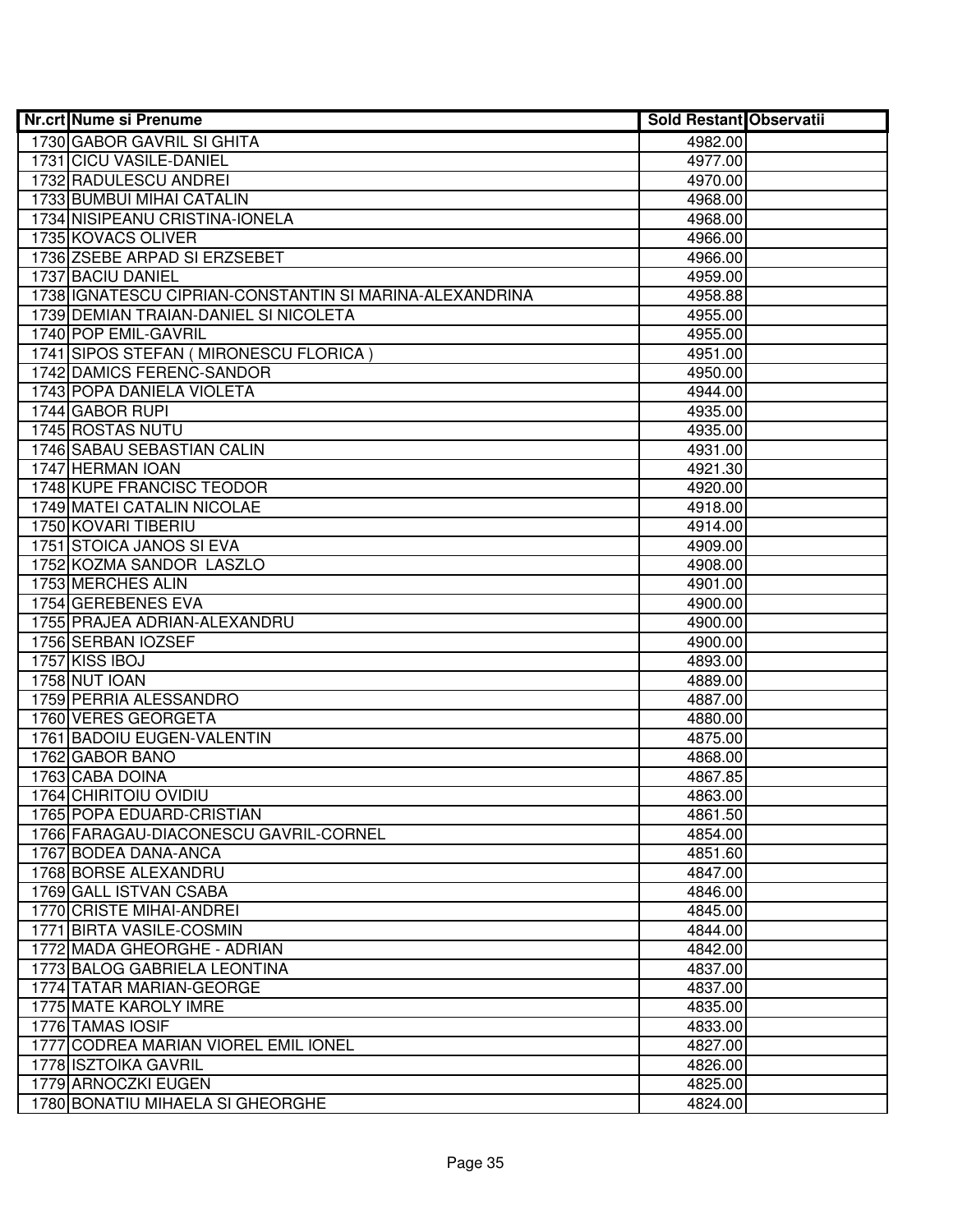| <b>Nr.crt Nume si Prenume</b>             | <b>Sold Restant Observatii</b> |  |
|-------------------------------------------|--------------------------------|--|
| 1781 KIS CARMEN                           | 4819.00                        |  |
| 1782 LASCU EUGEN                          | 4810.98                        |  |
| 1783 BARLA SZILARD-GYORGY                 | 4807.00                        |  |
| 1784 SIME RADU HORIA                      | 4805.00                        |  |
| 1785 FORGACIU DUMITRU ROMICA              | 4803.00                        |  |
| 1786 FLORIEAN MIHAI                       | 4800.00                        |  |
| 1787 HOSU DANIELA                         | 4795.00                        |  |
| 1788 PORCAR FLORIN CORNEL                 | 4793.59                        |  |
| 1789 CIMERDEAN KLARA                      | 4792.06                        |  |
| 1790 MAGHIAR TEODOR TRAIAN SI NICOLINA    | 4790.00                        |  |
| 1791 DARABAN MARIUS MIHAI                 | 4786.84                        |  |
| 1792 LOVAS ELISABETA                      | 4783.00                        |  |
| 1793 LAZAR DORU-CRISTIAN                  | 4782.00                        |  |
| 1794 VARGA PAULA                          | 4781.00                        |  |
| 1795 CIOFLEAC LAURA-EUGENIA               | 4777.00                        |  |
| 1796 BOKA IOZSEF                          | 4775.00                        |  |
| 1797 BODEA MARCEL                         | 4774.00                        |  |
| 1798 KALOZ LAURENTIU                      | 4774.00                        |  |
| 1799 KEREZSI BELLA - ANGELO               | 4772.50                        |  |
| 1800 FORIS EDE CSONGOR                    | 4771.00                        |  |
| 1801 MORARET CARMEN SI CORNEL             | 4760.00                        |  |
| 1802 KOCIS MARIA                          | 4757.00                        |  |
| 1803 GORGOZ SERVET                        | 4756.00                        |  |
| 1804 BOLDIS GEORGE-ANDREI                 | 4750.00                        |  |
| <b>1805 ISZTOIKA GAVRIL</b>               | 4749.00                        |  |
| 1806 BINET GIORGIAN SERBAN STEFAN         | 4742.00                        |  |
| 1807 LAZAR SEBASTIAN MIHAI ANDREI         | 4740.00                        |  |
| 1808 PAMFILOIU LUCIAN                     | 4739.00                        |  |
| 1809 SION-COVACIU IOAN                    | 4739.00                        |  |
| 1810 FURTOS ANDREI-VALENTIN               | 4736.00                        |  |
| 1811 IONESCU MARIN                        | 4729.00                        |  |
| 1812 TELEKI MIHAI-ROBERT-SAMUIL           | 4725.00                        |  |
| 1813 TOMA ALEXANDRU                       | 4724.00                        |  |
| 1814 UNGUR GHEORGHE-FLORIN                | 4723.00                        |  |
| 1815 BANO TUNDE VIORICA                   | 4722.00                        |  |
| 1816 DOBAI CONSTANTIN SI ELISABETA        | 4720.00                        |  |
| 1817 ARDELEAN FLORIN DOREL                | 4713.00                        |  |
| 1818 FENCEA VIOREL-DOREL                  | 4713.00                        |  |
| 1819 NEMCEA FLORIAN                       | 4710.00                        |  |
| 1820 LEABU CARLA-LAURA                    | 4705.99                        |  |
| 1821 KAYMAZ AKANSEL                       | 4704.00                        |  |
| 1822 HURMUZ DAN                           | 4701.00                        |  |
| 1823 BILANIUC (FOST FOTA) SEBASTIAN-EUGEN | 4700.00                        |  |
| 1824 GABOR GABOR                          | 4700.00                        |  |
| 1825 LAKATOS SURAJ                        | 4700.00                        |  |
| 1826 VASARHELYI MARIUS IOSIF              | 4700.00                        |  |
| 1827 POP OVIDIU MIRON                     | 4698.00                        |  |
| 1828 LUNCAN PETRU SORIN                   | 4694.00                        |  |
| 1829 NAGY FRANCISC                        | 4693.00                        |  |
| 1830 LERNER FRIDA                         | 4692.00                        |  |
| 1831 GEREBENES ZSUZSANNA                  | 4690.00                        |  |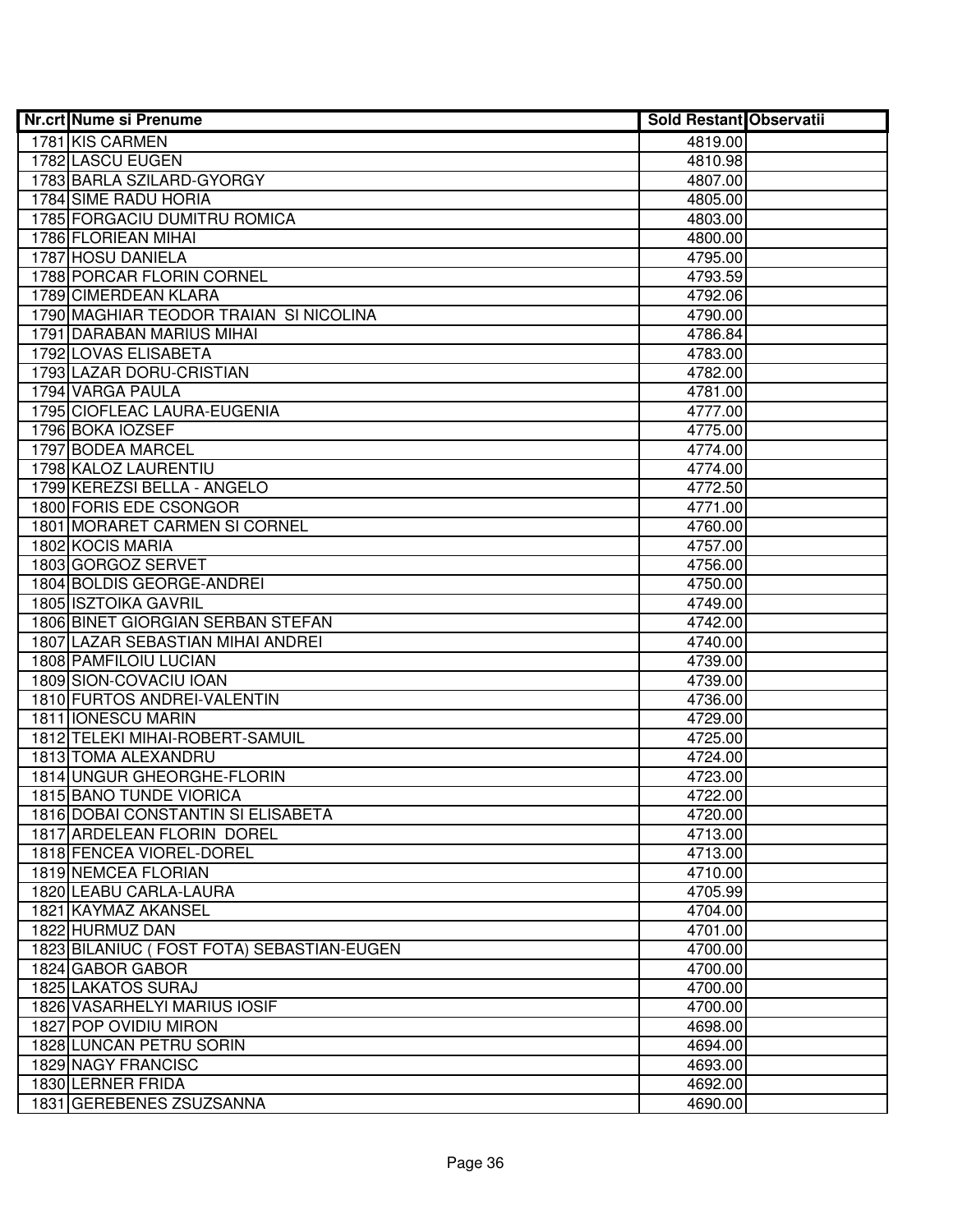| <b>Nr.crt Nume si Prenume</b>             | <b>Sold Restant Observatii</b> |  |
|-------------------------------------------|--------------------------------|--|
| 1832 MUNTEANU DOINA                       | 4684.00                        |  |
| 1833 MITAN IOANA                          | 4683.00                        |  |
| 1834 KISKASZA ROBERT                      | 4682.00                        |  |
| 1835 BRSTYAK LEONA                        | 4679.00                        |  |
| 1836 FLORIAN GYONGYI TUNDE                | 4679.00                        |  |
| 1837 DOBA NICOLAE                         | 4672.00                        |  |
| 1838 LYBERIOU MAGDALINI                   | 4665.00                        |  |
| 1839 MAIER CORNELIU                       | 4664.00                        |  |
| <b>1840 BORSI ARMOND ROMULUS</b>          | 4663.00                        |  |
| 1841 TIVADAR GAVRIL                       | 4659.00                        |  |
| 1842 BARNA DACIAN-IONEL                   | 4649.00                        |  |
| 1843 MARZA ILIE FLORIN                    | 4647.00                        |  |
| 1844 CAPUSAN NICOLAE                      | 4645.00                        |  |
| 1845 NISTOR JANOS                         | 4645.00                        |  |
| 1846 TIRLEA GHEORGHE-DACIAN               | 4642.00                        |  |
| 1847 OLTEANU ILIE-CONSTANTIN              | 4641.00                        |  |
| 1848 MIKLOS TEREZ MARGIT                  | 4640.00                        |  |
| 1849 MOLNAR CAROL LADISLAU                | 4633.00                        |  |
| 1850 STANCU MARINELA                      | 4622.31                        |  |
| 1851 KOVARI SANDOR                        | 4620.00                        |  |
| 1852 CRETU VIOREL REMUS                   | 4619.00                        |  |
| 1853 DANCIU ADRIAN-CRISTIAN               | 4616.67                        |  |
| 1854 VARGA ALEXANDRU-GYULA                | 4616.00                        |  |
| 1855 APOSTOL CORNEL                       | 4605.00                        |  |
| 1856 SZENTGYORGYI LASZLO                  | 4602.00                        |  |
| 1857 HEGHEDUS PETRU-ADRIAN                | 4600.00                        |  |
| 1858 ILEA AUREL                           | 4600.00                        |  |
| 1859 MARC IONELA                          | 4600.00                        |  |
| 1860 SANDOR TRAIAN-ANTONIU                | 4600.00                        |  |
| 1861 STIUBE LUCIAN                        | 4600.00                        |  |
| 1862 GHIURAU DORIN-STELIAN                | 4598.00                        |  |
| 1863 ROSSI STEFAN-LEONTIN                 | 4594.00                        |  |
| 1864 BARANYKA RUPERT                      | 4593.00                        |  |
| 1865 TEGLAS MARIA                         | 4591.00                        |  |
| 1866 FEKETE DOREL                         | 4588.00                        |  |
| 1867 PERNES IOAN CALIN                    | 4587.75                        |  |
| 1868 ZAHA NICOLAE-IONUT                   | 4586.00                        |  |
| 1869 LENCAR IONUT                         | 4580.00                        |  |
| 1870 PLESA NICOLAE-DORIN                  | 4577.00                        |  |
| 1871 LUPSE CAMELIA-MARIANA                | 4576.00                        |  |
| 1872 BURCA LAURA-CRISTINA                 | 4573.00                        |  |
| 1873 SARARU NICOLAE IOAN SI DANIELA LIANA | 4570.00                        |  |
| 1874 NAZIR IRFAN                          | 4567.15                        |  |
| 1875 COTRO VLAD-TUDOR                     | 4566.18                        |  |
| 1876 STURZ CIPRIAN-IOAN SI CRINA-IOANA    | 4565.00                        |  |
| 1877 GABOR MARIA                          | 4560.00                        |  |
| 1878 POP ALINA-DORINA                     | 4558.00                        |  |
| 1879 DAVID STELIAN                        | 4556.58                        |  |
| 1880 COSTE ALEXANDRU VASILE               | 4553.00                        |  |
| 1881 SZIKI IBOLYA SI LUDOVIC              | 4553.00                        |  |
| 1882 STROIU VASILE                        | 4544.00                        |  |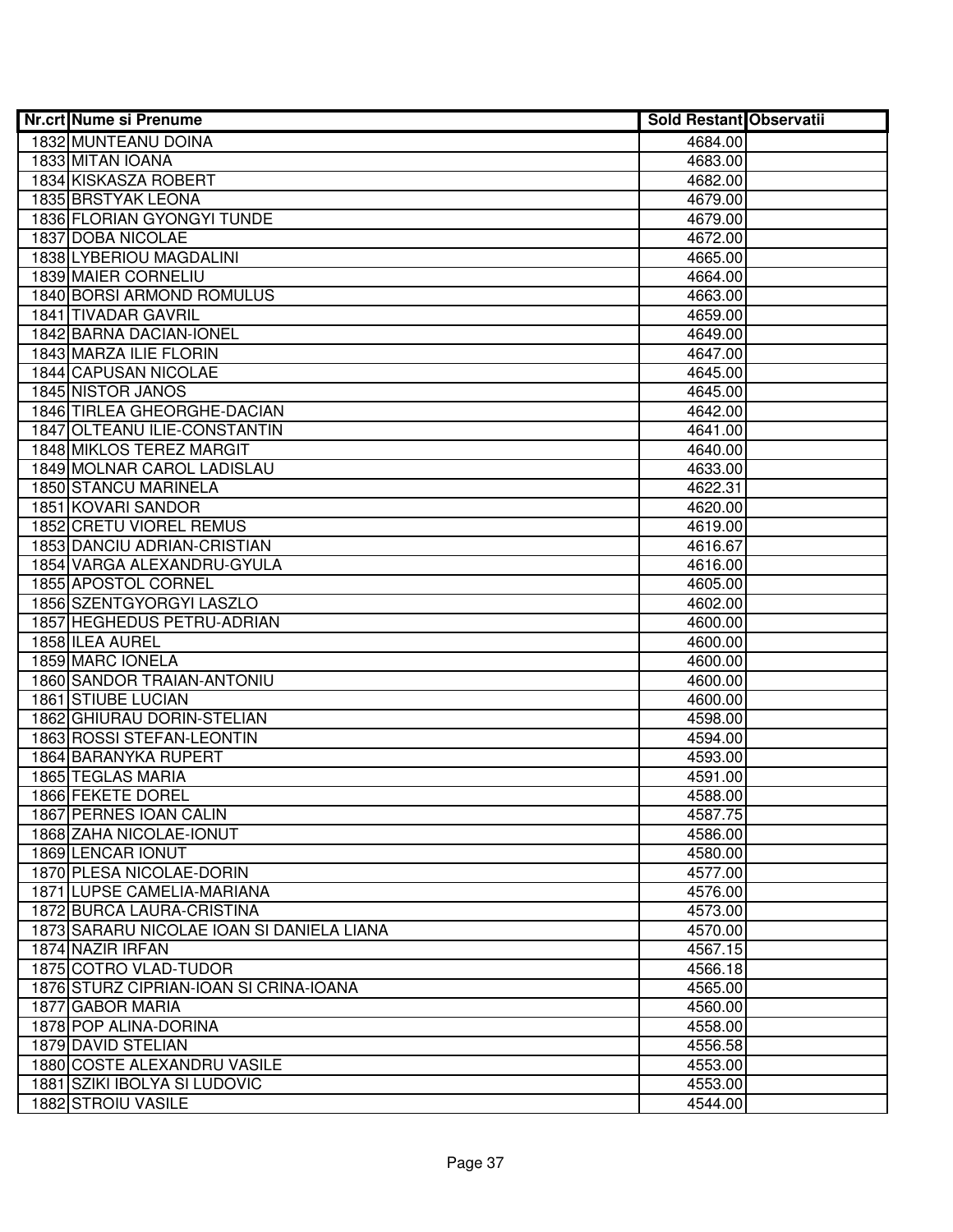| <b>Nr.crt Nume si Prenume</b>                   | <b>Sold Restant Observatii</b> |  |
|-------------------------------------------------|--------------------------------|--|
| <b>1883 FODOR TIBERIU IOSIF</b>                 | 4543.00                        |  |
| <b>1884 ISZTOIKA LUDOVIC</b>                    | 4535.00                        |  |
| 1885 ORBAI EUSEBIU                              | 4530.00                        |  |
| 1886 VENTEL KALMAN                              | 4529.00                        |  |
| 1887 GROSU CONSTANTIN                           | 4527.00                        |  |
| 1888 BOGARIU ADRIAN-IONEL                       | 4520.00                        |  |
| 1889 SABAU LIVIU-MARIAN                         | 4515.00                        |  |
| 1890 SACACI ALEXANDRU-MARCEL                    | 4515.00                        |  |
| 1891 BARNA GHEORGHE                             | 4514.00                        |  |
| 1892 ISAI OLIMPIU                               | 4514.00                        |  |
| 1893 KERI ZSOLT                                 | 4514.00                        |  |
| 1894 BIRTA SORIN VASILE SI CLAUDIA              | 4509.00                        |  |
| 1895 TANC VLAD                                  | 4501.00                        |  |
| 1896 COCIS CONSTANTIN                           | 4500.00                        |  |
| 1897 DRUGAS CRISTINA                            | 4500.00                        |  |
| 1898 HOTEA IONUT-CIPRIAN                        | 4500.00                        |  |
| 1899 KALMAR TUNDE                               | 4500.00                        |  |
| 1900 MURVAI ERZSEBET                            | 4500.00                        |  |
| 1901 NEDELCU GEORGIAN                           | 4500.00                        |  |
| <b>1902 OTVOS REMUS TIBERIU</b>                 | 4500.00                        |  |
| 1903 PANTAZI NICOLETA                           | 4500.00                        |  |
| 1904 TODINCA ANDREA-MARIA                       | 4500.00                        |  |
| 1905 VARGA ILEANA                               | 4500.00                        |  |
| 1906 RAIZI CONSTANTIN CALIN                     | 4495.00                        |  |
| 1907 SZABO ANDREI                               | 4495.00                        |  |
| 1908 SALL MARTA                                 | 4486.00                        |  |
| 1909 TIMAR GABRIELA ANCA                        | 4482.00                        |  |
| 1910 BOLOJAN FLORIN-CRISTIAN                    | 4467.00                        |  |
| 1911 GABOR STEFAN                               | 4465.00                        |  |
| 1912 SZABO SZABOLCS-NORBERT                     | 4463.00                        |  |
| 1913 BODOGAI FLORIN-VASILE                      | 4456.00                        |  |
| 1914 PETRISOR DANIEL-PETRU SI DIANA             | 4452.00                        |  |
| 1915 CIRNU MARIOARA SI RAUL TIBERIU             | 4450.00                        |  |
| 1916 MATYAS IOSIF                               | 4440.00                        |  |
| 1917 PANTIS NICOLAIE                            | 4440.00                        |  |
| 1918 NEGRUTIU LUCIAN DAN                        | 4438.00                        |  |
| 1919 ROSTAS IONAT                               | 4436.00                        |  |
| 1920 DURGHEU MIRCEA IONEL                       | 4434.00                        |  |
| 1921 PENZES IRINA                               | 4431.00                        |  |
| 1922 SECAN DANIEL                               | 4431.00                        |  |
| 1923 CAMPEANU ADRIAN SI MAGHIAR CRISTINA-LAURA  | 4430.00                        |  |
| 1924 GABOR RUDI                                 | 4430.00                        |  |
| 1925 ONCZ ROBERT-ROLAND                         | 4430.00                        |  |
| 1926 FOGHIS CATALIN-VIOREL                      | 4427.50                        |  |
| 1927 KERESZTESI AURELIA MIHAELA<br><b>VIERU</b> | 4426.00                        |  |
| 1928 PRECUP VALENTINA-VICTORIA                  | 4422.50                        |  |
| 1929 HAMZA MARIA                                | 4422.41                        |  |
| 1930 SFERLE VIOREL SI MARIA                     | 4421.93                        |  |
| 1931 BOAMBA CRISTIAN OCTAVIAN COSMIN            | 4420.00                        |  |
| 1932 GAL OVIDIU SERGIU                          | 4420.00                        |  |
| 1933 MINDRUTIU ROVINO                           | 4420.00                        |  |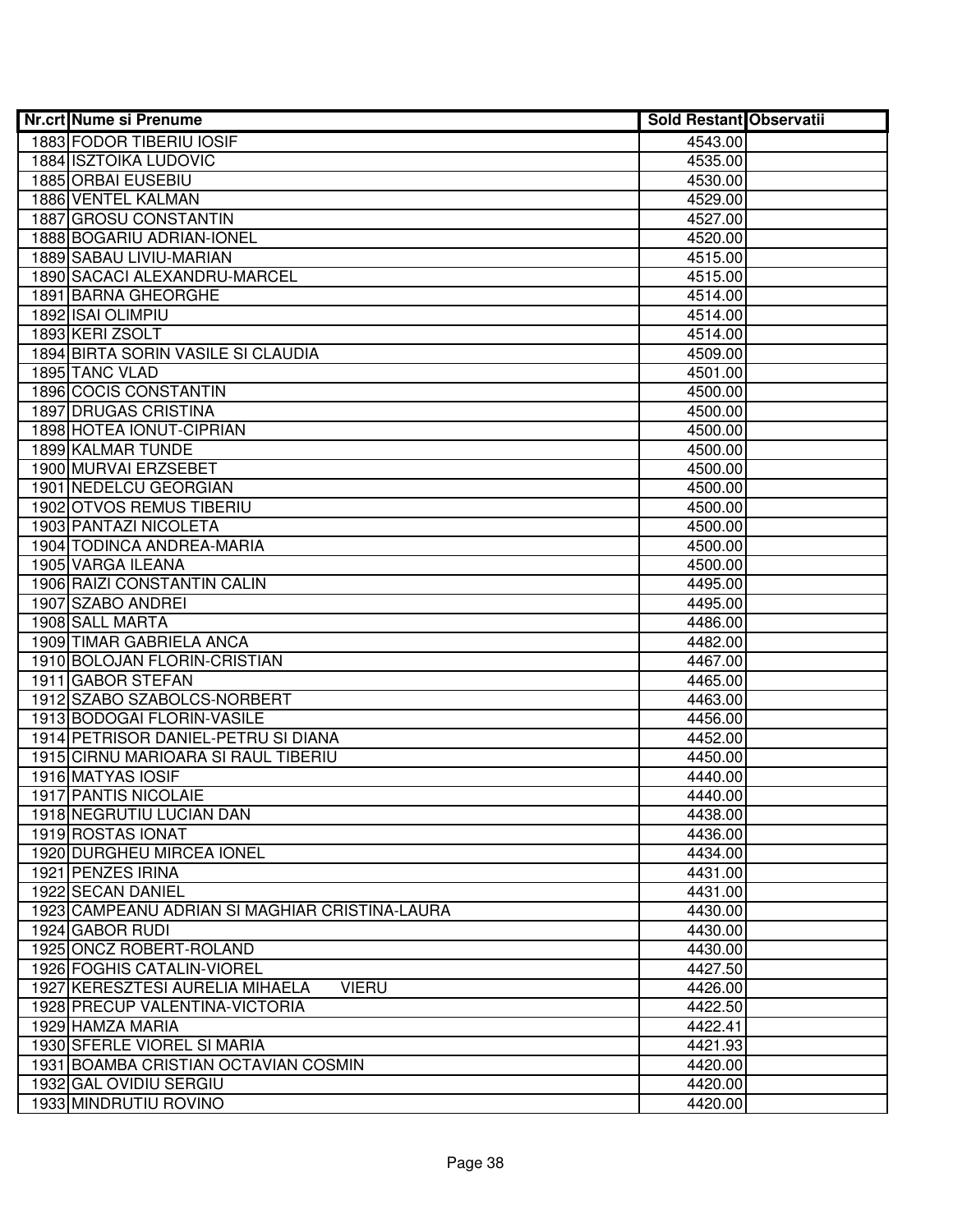| <b>Nr.crt Nume si Prenume</b>                    | <b>Sold Restant Observatii</b> |  |
|--------------------------------------------------|--------------------------------|--|
| 1934 CIRIL GABRIEL-FLORIN                        | 4418.00                        |  |
| 1935 TRIPP ADRIAN-IOAN                           | 4416.00                        |  |
| 1936 MATE LUDOVIC                                | 4408.60                        |  |
| 1937 LORINCZY FRANCISC - ALEXANDRU               | 4407.00                        |  |
| 1938 SZASZ PAUL                                  | 4402.00                        |  |
| 1939 VANDICI IOAN                                | 4400.00                        |  |
| 1940 BEIUSANU FLORIAN SI MARIA                   | 4396.00                        |  |
| 1941 QUESLATI NESRINE                            | 4393.00                        |  |
| 1942 CAB.AVOCAT SALLAK STEFAN                    | 4390.00                        |  |
| 1943 AMBRUZS FRANCISC CSABA SI KATALIN           | 4388.00                        |  |
| 1944 CERNAU MARIA                                | 4387.00                        |  |
| 1945 BALAN FLORIN SI ALIZ-VERONIKA               | 4383.00                        |  |
| 1946 MOLDOVAN LUCICA                             | 4382.00                        |  |
| 1947 GABOR GIZELLA                               | 4380.00                        |  |
| 1948 DEMIAN ANTONIO                              | 4375.00                        |  |
| 1949 BUNGAU MARIAN-CRISTIAN                      | 4373.00                        |  |
| 1950 GABOR IANCU                                 | 4369.73                        |  |
| 1951 CHIRILA MIRCEA GEORGE                       | 4369.00                        |  |
| 1952 SASU SEXTIL RAUL                            | 4368.00                        |  |
| 1953 COPIL ADRIAN DOREL SI CARMEN                | 4366.00                        |  |
| 1954 GYERMAN FLORIN - SORIN SI NADIA-LAURA-MARIA | 4366.00                        |  |
| 1955 TOLAS MARIA - ANGELICA                      | 4365.00                        |  |
| 1956 FLOREA MARCEL PASCU                         | 4364.00                        |  |
| 1957 MOHAMMED ELSAYED ANSAF ABDELLAH             | 4364.00                        |  |
| 1958 PATO FERENC - LASZLO                        | 4360.00                        |  |
| 1959 LAZA LUCIAN                                 | 4356.00                        |  |
| 1960 GALE ALIN-MARIUS                            | 4355.00                        |  |
| 1961 SARKADI AUGUSTIN-GEZA                       | 4355.00                        |  |
| 1962 BACIU JOITA                                 | 4354.00                        |  |
| 1963 POPA ADRIAN FLORIN                          | 4354.00                        |  |
| 1964 SZABO-LUNG DIANA-CRISTINA                   | 4354.00                        |  |
| 1965 PRAHOVEANU CRISTINA                         | 4353.00                        |  |
| 1966 BLAGA COSMIN-AURELIAN                       | 4350.00                        |  |
| 1967 ISTOICA IANCU                               | 4350.00                        |  |
| 1968 VARGA GHEORGHE-PETRU                        | 4349.00                        |  |
| 1969 SERB VICTOR SI MARIOARA                     | 4342.00                        |  |
| 1970 OLAH KRISZTIAN IMRE                         | 4337.00                        |  |
| 1971 LORINCZ LAJOS                               | 4336.00                        |  |
| 1972 MONENCIU FLORIAN OVIDIU                     | 4334.00                        |  |
| 1973 CAB.AVOCATIAL MAN COSMIN                    | 4333.00                        |  |
| 1974 RACZ SANDOR                                 | 4333.00                        |  |
| 1975 PAP ANCA-LIVIA                              | 4330.00                        |  |
| 1976 TIODAR DANIEL PETRU                         | 4330.00                        |  |
| 1977 MOHACI JOZSEF-AUGUSTIN                      | 4329.00                        |  |
| 1978 ERDEI ADALBERT                              | 4325.00                        |  |
| 1979 TUSA CLAUDIU-CATALIN                        | 4325.00                        |  |
| 1980 POPOVICI IOAN-FLORIN                        | 4323.00                        |  |
| 1981 MEKERES LEVENTE- EDUARD                     | 4319.00                        |  |
| 1982 FILIP ILEANA - DORINA                       | 4316.00                        |  |
| 1983 SZABO SANDOR                                | 4315.00                        |  |
| 1984 RADU VLAD-IONUT                             | 4314.00                        |  |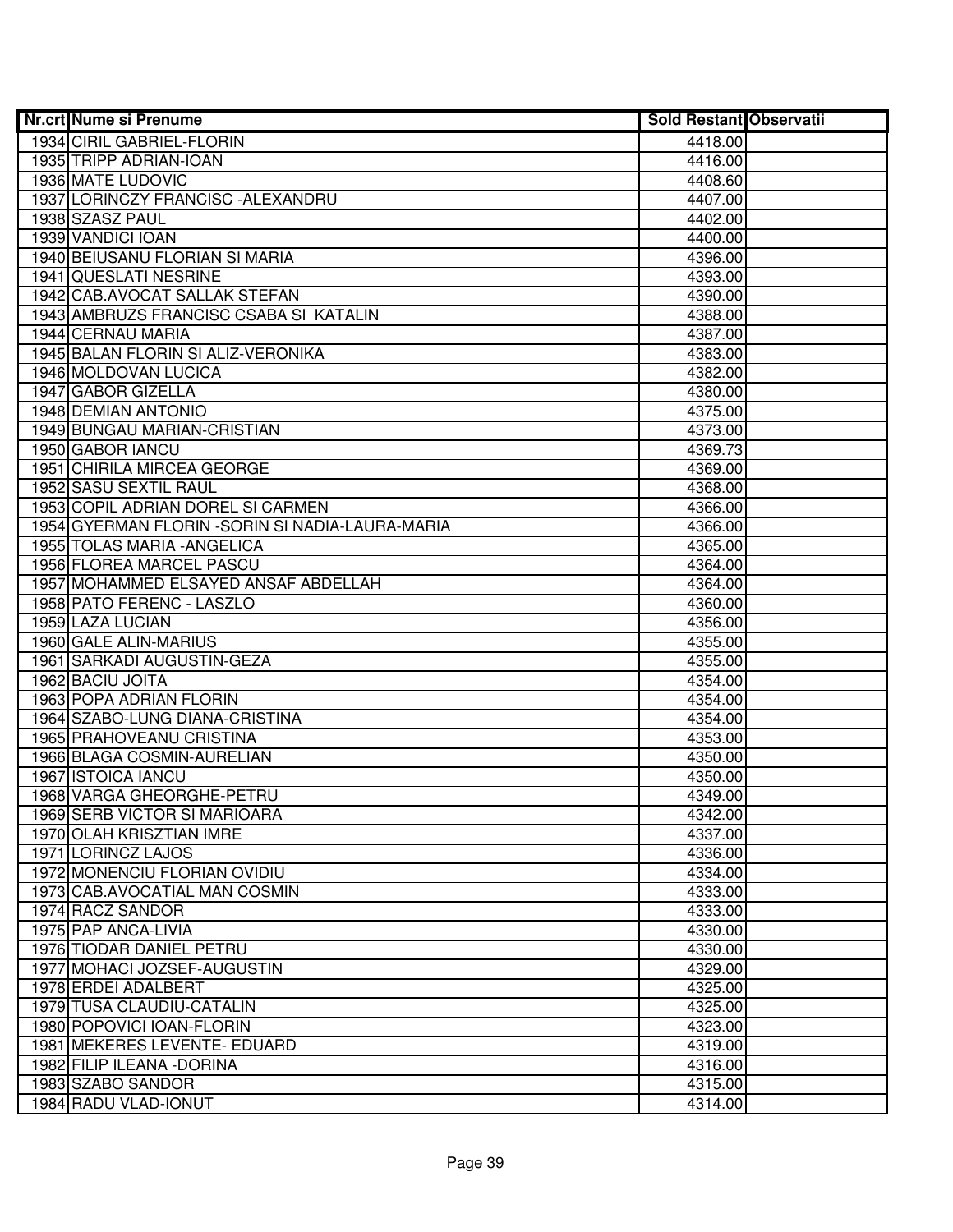| <b>Nr.crt Nume si Prenume</b>         | <b>Sold Restant Observatii</b> |  |
|---------------------------------------|--------------------------------|--|
| 1985 HUSZTI VASILE                    | 4309.27                        |  |
| 1986 ESER ANA-LOREDANA                | 4306.00                        |  |
| 1987 HALMAJAN COSMIN-IONUT            | 4306.00                        |  |
| 1988 CHEREGI FLORIN-MARIUS            | 4303.00                        |  |
| 1989 TRIFAN CAROL                     | 4302.50                        |  |
| 1990 BOUZIANE MOHAMED AMINE           | 4300.00                        |  |
| 1991 FORIS ISTVAN                     | 4300.00                        |  |
| 1992 MOGA CALIN-PETRICA               | 4295.00                        |  |
| 1993 MODOG ROMEO-FELIX                | 4294.00                        |  |
| 1994 OTVOS ANDREI-NORBERT             | 4291.00                        |  |
| 1995 ERDEI GHEORGHE                   | 4290.00                        |  |
| 1996 KOVACS LADISLAU DESIDERIU        | 4288.00                        |  |
| 1997 MERCSANYI IOSIF                  | 4284.00                        |  |
| 1998 FODOR FLAVIUS COSMIN             | 4283.00                        |  |
| 1999 CSERNA ADRIAN-FLORIN             | 4282.00                        |  |
| 2000 MARTIN IOAN                      | 4281.00                        |  |
| 2001 MUNTEANU NELU-MIRCEA             | 4280.00                        |  |
| 2002 POPESCU IONUT                    | 4278.00                        |  |
| 2003 BUZAS STEFAN                     | 4276.00                        |  |
| 2004 BALINT DAVID                     | 4272.00                        |  |
| 2005 AVRAM IONUT LAVINIU              | 4271.00                        |  |
| 2006 BANYAI ARPAD ALBERT              | 4266.00                        |  |
| 2007 INVERARDI FULVIO                 | 4265.00                        |  |
| 2008 HULBER MARIUS-CALIN              | 4261.00                        |  |
| 2009 IONUT IOAN                       | 4260.00                        |  |
| 2010 SAVA VASILE ILIE                 | 4255.00                        |  |
| 2011 DUME SORIN - MARIAN SI VALENTINA | 4254.00                        |  |
| 2012 SERES FLORIN CALIN               | 4254.00                        |  |
| 2013 PUSCAS MARIA                     | 4250.00                        |  |
| 2014 ROSTAS CAROLINA                  | 4246.00                        |  |
| 2015 ROSTAS LAURA                     | 4245.00                        |  |
| 2016 VANCIA VALENTIN                  | 4244.00                        |  |
| 2017 TANASE DORIAN                    | 4240.00                        |  |
| 2018 BARANKA CATALINA                 | 4236.00                        |  |
| 2019 KALLAI EVA-PIROSKA               | 4233.00                        |  |
| 2020 MARINCAS SZILVIA                 | 4232.00                        |  |
| 2021 BOCUT SEBASTIAN-PETRE            | 4229.00                        |  |
| 2022 MIKLOS MATEI                     | 4228.00                        |  |
| 2023 BORA SORIN-IOSIF                 | 4227.00                        |  |
| 2024 IOJA CLAUDIA DANIELA             | 4227.00                        |  |
| 2025 DOMBI ALEX-LUCIAN                | 4223.00                        |  |
| 2026 RETEG ROMEO-LASZLO               | 4219.00                        |  |
| 2027 CODRIEAN VASILE-TEODOR           | 4213.25                        |  |
| 2028 SFERLE DANIEL                    | 4213.00                        |  |
| 2029 HORVATH GIZELLA                  | 4210.00                        |  |
| 2030 SZABO ROBERT                     | 4210.00                        |  |
| 2031 TONT GOMBOS FLORIAN              | 4210.00                        |  |
| 2032 GABOR MATE                       | 4206.00                        |  |
| 2033 KARACSONYI CONSTANTIN            | 4205.00                        |  |
| 2034 KOVACS PETER SI DOINA            | 4204.00                        |  |
| 2035 TAMAS IOANA-ANAMARIA             | 4203.00                        |  |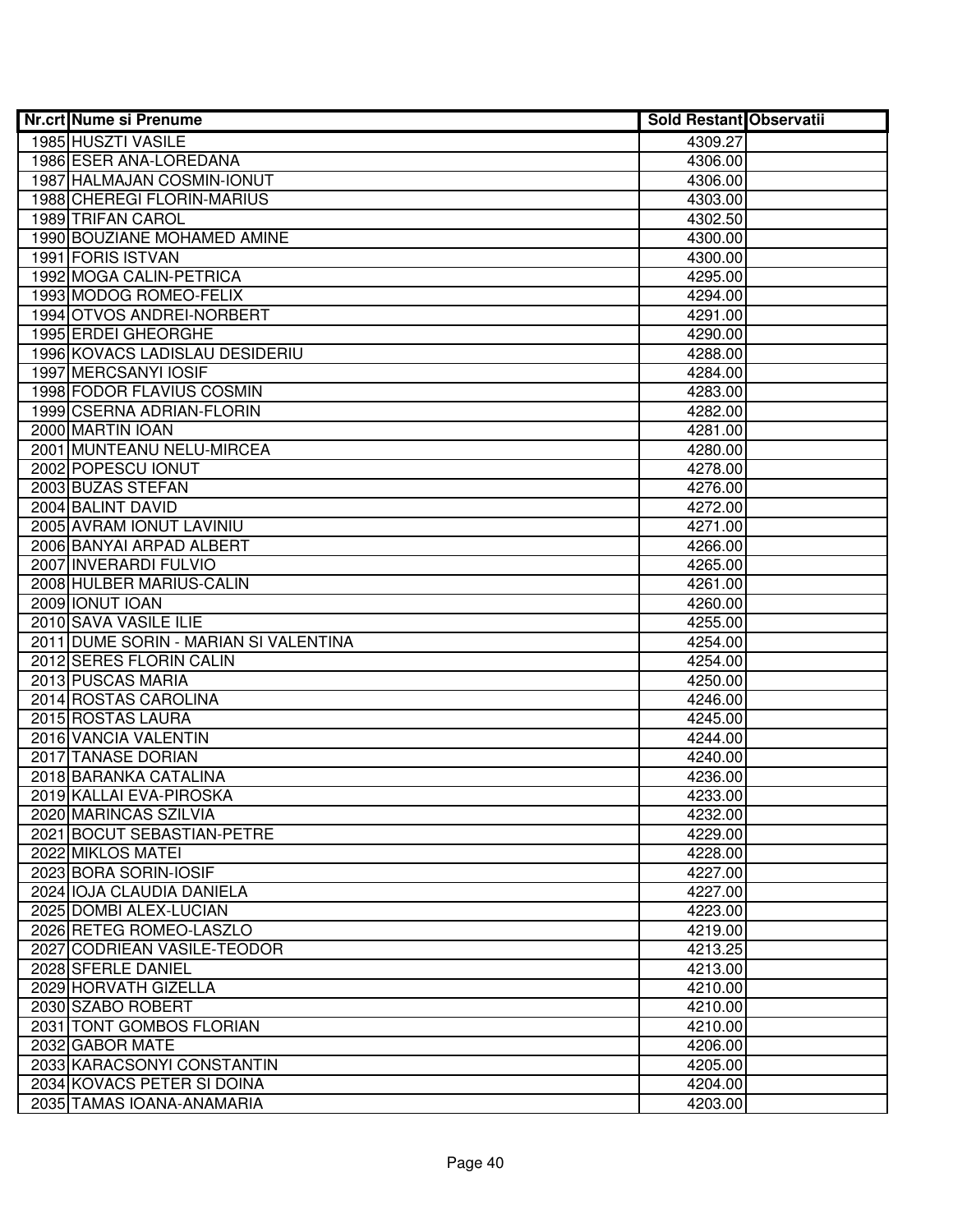| <b>Nr.crt Nume si Prenume</b>                    | <b>Sold Restant Observatii</b> |  |
|--------------------------------------------------|--------------------------------|--|
| 2036 KAPALAI ZSOLT-ARPAD                         | 4200.44                        |  |
| 2037 BUNGAU GHEORGHE-IOAN                        | 4200.00                        |  |
| 2038 GABOR RITA MANDRA                           | 4200.00                        |  |
| 2039 HANGA ANA-VOICHITA                          | 4200.00                        |  |
| 2040 SABAU BIANCA HEA                            | 4200.00                        |  |
| 2041 CAMPEAN MIRCEA-COSMIN                       | 4199.00                        |  |
| 2042 TITI ADALBERT                               | 4197.96                        |  |
| 2043 KELEMEN S. LASZLO INTREPRINDERE INDIVIDUALA | 4197.00                        |  |
| 2044 PIRTEA PAUL-RAZVAN                          | 4195.00                        |  |
| 2045 LAL IOAN                                    | 4191.00                        |  |
| 2046 CIOCOIU IONEL SI GABRIELA                   | 4190.20                        |  |
| 2047 COVACI DANIEL VISINEL                       | 4190.00                        |  |
| 2048 BUIE GIGEL-MIREL                            | 4189.00                        |  |
| 2049 MEZEI ANDREI IOSIF SI VIOLA-MARIA           | 4189.00                        |  |
| 2050 POP IOAN SI OLIMPIA                         | 4185.00                        |  |
| 2051 JUDEA IOAN                                  | 4183.00                        |  |
| 2052 MARIAN IOACHIM-DOREL                        | 4180.00                        |  |
| 2053 OMUT PETRU                                  | 4180.00                        |  |
| 2054 SARKADI ATTILA                              | 4178.00                        |  |
| 2055 ILISIE FLORIN NICOLAE                       | 4176.09                        |  |
| 2056 VIDICAN ADRIAN                              | 4175.00                        |  |
| 2057 CIORDAS CATALIN-BOGDAN                      | 4174.50                        |  |
| 2058 JOREANU VEACESLAV                           | 4170.00                        |  |
| 2059 TERME IONELA                                | 4168.00                        |  |
| 2060 BUMB JOZSEF                                 | 4165.00                        |  |
| 2061 PETRILA RAMONA-IOANA                        | 4163.88                        |  |
| 2062 COSTEA CRISTIAN DANUT                       | 4153.00                        |  |
| 2063 MOGA RADU-FLORIN SI ROMINA-CRISTINA         | 4151.00                        |  |
| 2064 ILLE ANDREI-TUDOR                           | 4144.00                        |  |
| 2065 LUPARU ALEXANDRINA                          | 4136.00                        |  |
| 2066 DAN IOSIF ATTILA                            | 4135.72                        |  |
| 2067 BARATI ENEAS                                | 4134.00                        |  |
| 2068 TRINCA ADRIAN-COSMIN                        | 4134.00                        |  |
| 2069 KOVACS DAVID-GYORGY                         | 4130.00                        |  |
| 2070 MORARU CIPRIAN MARIAN                       | 4130.00                        |  |
| 2071 SZTOIKA GABOR                               | 4127.00                        |  |
| 2072 BELCE DANIELA                               | 4124.00                        |  |
| 2073 BOGOSI TIBERIU                              | 4124.00                        |  |
| 2074 FLUIERAS TEODOR-LEONTIN                     | 4121.00                        |  |
| 2075 BALAJ CALIN-SILVIU                          | 4120.79                        |  |
| 2076 BOSZORMENYI BRIGITTA                        | 4120.00                        |  |
| 2077 TOTH VASILE                                 | 4119.76                        |  |
| 2078 BODOG ALIN FLORIN                           | 4115.00                        |  |
| 2079 NAGY NOEMI                                  | 4115.00                        |  |
| 2080 SERB IOAN-AURELIAN                          | 4111.00                        |  |
| 2081 BOTIU RADU IOAN                             | 4110.00                        |  |
| 2082 PAUL TEODOR SI ELISABETA                    | 4108.00                        |  |
| 2083 TOCAIU IOAN                                 | 4108.00                        |  |
| 2084 SANA AIMAN                                  | 4105.00                        |  |
| 2085 CALIN VASILE                                | 4104.00                        |  |
| 2086 KUN SANDOR-VIKTOR                           | 4100.00                        |  |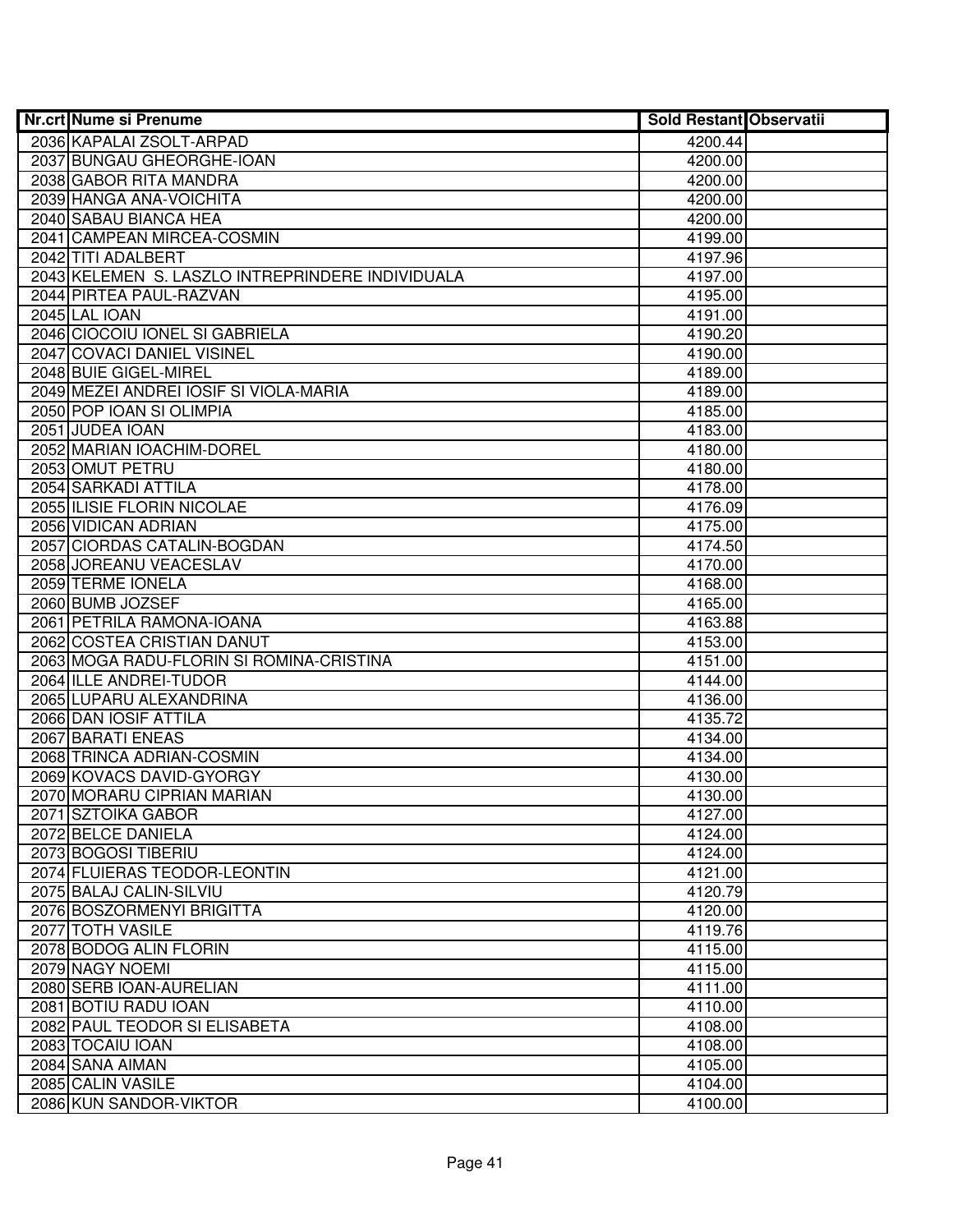| <b>Nr.crt Nume si Prenume</b>                   | <b>Sold Restant Observatii</b> |  |
|-------------------------------------------------|--------------------------------|--|
| 2087 MOHAN DUMITRU-MIHAI                        | 4099.33                        |  |
| 2088 GHERGHEV DANIELA AURELIA                   | 4098.00                        |  |
| 2089 BATRANA POPA OVIDIU                        | 4095.00                        |  |
| 2090 NAGY ANDREI MIHAI                          | 4093.00                        |  |
| 2091 VLAS MARIAN-MANUEL                         | 4089.00                        |  |
| 2092 SAS RAZVAN                                 | 4088.00                        |  |
| 2093 POP FLORIAN                                | 4086.00                        |  |
| 2094 BARBES DIXINA                              | 4085.00                        |  |
| 2095 VIDICAN MARIUS SI FELICIA                  | 4082.00                        |  |
| 2096 VERES CRISTIAN                             | 4080.16                        |  |
| 2097 BOGDAN DOREL GAVRIL                        | 4077.00                        |  |
| 2098 OPRIS TRAIAN MIREL                         | 4071.00                        |  |
| 2099 POPOVICI ADRIAN-IONUT                      | 4067.00                        |  |
| 2100 SPAGNUOLO MARIA                            | 4067.00                        |  |
| 2101 GUI ADRIAN-ALEXANDRU                       | 4066.00                        |  |
| 2102 BARA MIRCEA                                | 4063.00                        |  |
| 2103 MARCON DANIEL                              | 4058.00                        |  |
| 2104 BAICAN FLORIN-VASILE                       | 4057.00                        |  |
| 2105 POP DUMITRU SI ANA                         | 4057.00                        |  |
| 2106 VLAD FLORIAN                               | 4057.00                        |  |
| 2107 CIORBA GEORGE DANIEL                       | 4055.00                        |  |
| 2108 BONDOR VIORICA                             | 4052.00                        |  |
| 2109 BRASOVEANU GHEORGHE                        | 4052.00                        |  |
| 2110 POPA ROMEO                                 | 4052.00                        |  |
| 2111 SARKADI EMIL                               | 4050.00                        |  |
| 2112 ANTOCI IONUT                               | 4049.83                        |  |
| 2113 MARTIN FLORICA-MARIOARA                    | 4049.00                        |  |
| 2114 BEDO ERIKA-REKA                            | 4047.00                        |  |
| 2115 NOJA MARIN SI ILENUTA                      | 4045.00                        |  |
| 2116 FLORIAN IOSIF                              | 4042.00                        |  |
| 2117 IANCU RAZVAN                               | 4041.00                        |  |
| 2118 HAVA ALEXANDRU-IOAN                        | 4040.00                        |  |
| 2119 MAGHIAR GHEORGHE-MIHAI                     | 4040.00                        |  |
| 2120 VLADESAN NICODIM                           | 4040.00                        |  |
| 2121 ARDELEANU MARIUS MIHAI                     | 4034.00                        |  |
| 2122 GABOR IANCU                                | 4030.00                        |  |
| 2123 SERFEZI OVIDIU-FLORIN<br>2124 CADAR ADRIAN | 4026.00                        |  |
|                                                 | 4025.00                        |  |
| 2125 LAKATOS RITA<br>2126 BELENESI TRAIAN       | 4025.00                        |  |
| 2127 LUNCAN IOANA-ELENA                         | 4023.00                        |  |
| 2128 DRIMBAU IOAN-NICOLAE                       | 4022.00                        |  |
| 2129 BALA VALRIU-ANDREI                         | 4021.00<br>4019.00             |  |
| 2130 PAP SANDOR- ISTVAN                         | 4019.00                        |  |
| 2131 PINTILIE VALERIU                           | 4019.00                        |  |
| 2132 DOCI SORIN-LIVIU                           | 4015.00                        |  |
| 2133 GABOR IOAN                                 | 4014.00                        |  |
| 2134 BABA MARIA                                 | 4008.00                        |  |
| 2135 ROGOJAN ADRIAN-EUGEN                       | 4008.00                        |  |
| 2136 KUDELASZ LEVENTE-TIBOR                     | 4004.00                        |  |
| 2137 CAB AV TIBA MIRCEA                         | 4002.00                        |  |
|                                                 |                                |  |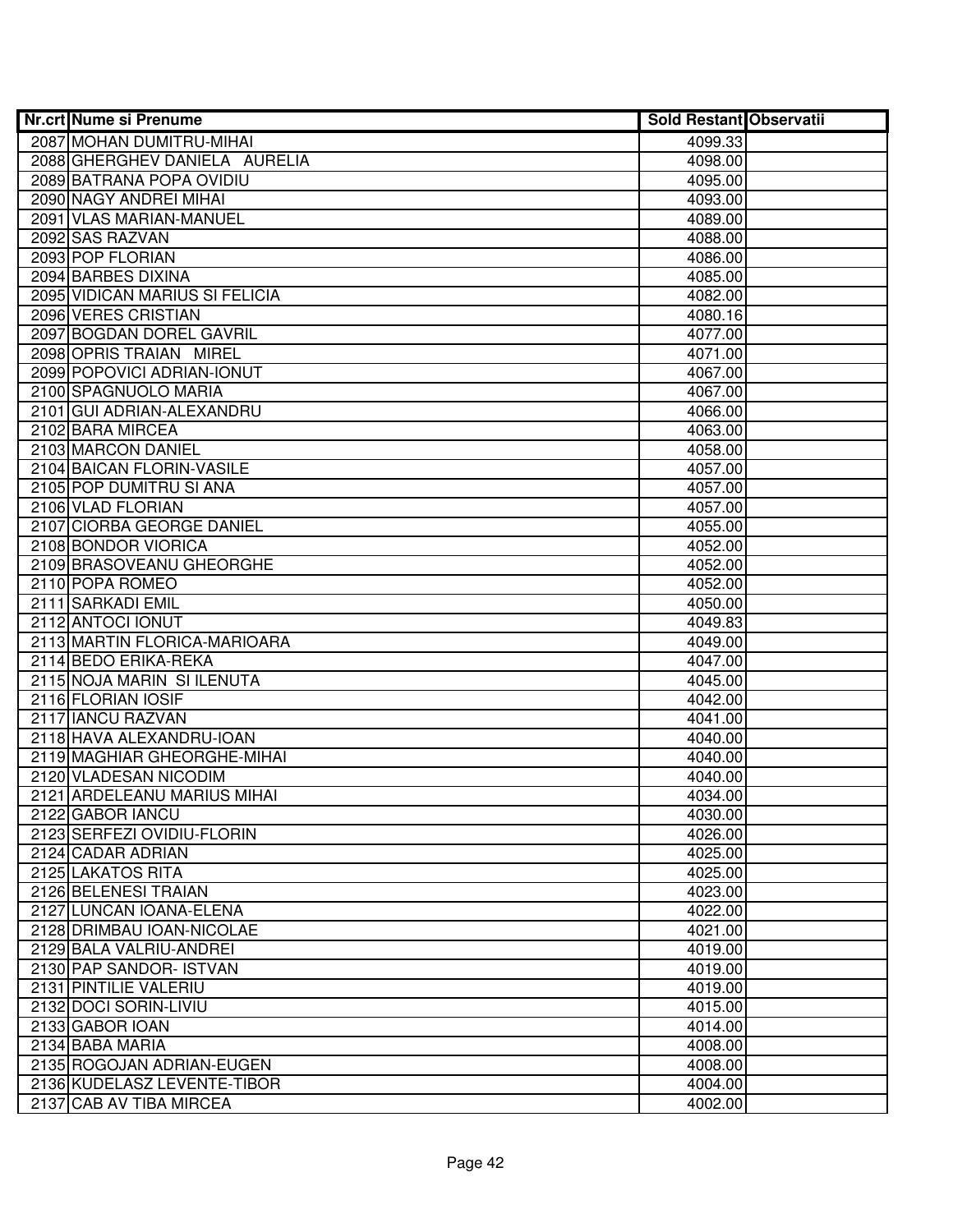| <b>Nr.crt Nume si Prenume</b>            | <b>Sold Restant Observatii</b> |  |
|------------------------------------------|--------------------------------|--|
| 2138 BALOG ISTVAN                        | 4000.00                        |  |
| 2139 BALOGH RUDOLF KAJCZA MONICA         | 4000.00                        |  |
| 2140 BENTE CALIN-FLORIN                  | 4000.00                        |  |
| 2141 BERCHIS ALIN-CLAUDIU                | 4000.00                        |  |
| 2142 BIRO ZSOLT                          | 4000.00                        |  |
| 2143 BLAGE CAMELIA-BIANCA                | 4000.00                        |  |
| 2144 BOCSA TIBERIU MIHAI                 | 4000.00                        |  |
| 2145 BOGA CLEMENTINTA GABRIELA           | 4000.00                        |  |
| 2146 BORA CIPRIAN                        | 4000.00                        |  |
| 2147 BOROS ANA INTREPRINDERE INDIVIDUALA | 4000.00                        |  |
| 2148 CAMPAN NELU-FLORIN                  | 4000.00                        |  |
| 2149 CAVUS CIHAN ISKENDER                | 4000.00                        |  |
| 2150 CORBEANU MIRCEA RAUL                | 4000.00                        |  |
| 2151 COZMA FLORIN VALENTIN               | 4000.00                        |  |
| 2152 COZMI EMIL                          | 4000.00                        |  |
| 2153 DIMKOVSKI DRAGAN                    | 4000.00                        |  |
| 2154 GABOR KATALIN                       | 4000.00                        |  |
| 2155 GABOR MANDRA                        | 4000.00                        |  |
| 2156 GHERGHELEINIC DIANA-TEODORA         | 4000.00                        |  |
| 2157 GYORFI OVIDIU-LIVIU                 | 4000.00                        |  |
| 2158 HAMZA ZOLTAN-LASZLO                 | 4000.00                        |  |
| 2159 HANIS LASZLO                        | 4000.00                        |  |
| 2160 HAPA ECATERINA                      | 4000.00                        |  |
| 2161 HERMAN CIPRIAN MARIUS               | 4000.00                        |  |
| 2162 HOFFMAN CSABA-LEVENTE               | 4000.00                        |  |
| 2163 KISS ISTVAN-IOZSEF                  | 4000.00                        |  |
| 2164 LAZAR ILDIKO                        | 4000.00                        |  |
| 2165 MARIS RADU ALEXANDRU                | 4000.00                        |  |
| 2166 MOLDOVAN FLORIN                     | 4000.00                        |  |
| 2167 PATCAS MIRELA EMILIA                | 4000.00                        |  |
| 2168 PETRICA ALINA RAMONA                | 4000.00                        |  |
| 2169 POPA OCTAVIAN FLORIN                | 4000.00                        |  |
| 2170 RIDY ILDIKO-MARGIT                  | 4000.00                        |  |
| 2171 ROMOCEA ELISAVETA<br>2172 RUS ANIKO | 4000.00                        |  |
| 2173 SAS FERENC                          | 4000.00<br>4000.00             |  |
| 2174 SCORTE FLORIAN                      | 4000.00                        |  |
| 2175 SECAN ADRIANA-MIHAELA               | 4000.00                        |  |
| 2176 SEICHE FLORIN                       | 4000.00                        |  |
| 2177 TIBU DOINA OTILIA                   | 4000.00                        |  |
| 2178 TIGAN ANDA-CLAUDIA                  | 4000.00                        |  |
| 2179 VANCEA ALIN DANIEL                  | 4000.00                        |  |
| 2180 ZANGRANDO ORIANO                    | 4000.00                        |  |
| 2181 GERGYELY LAJOS                      | 3999.00                        |  |
| 2182 NEGRUTI RODICA ELIZA                | 3996.84                        |  |
| 2183 GABOR GAVRIL                        | 3995.00                        |  |
| 2184 SIDOR CALIN                         | 3993.87                        |  |
| 2185 NAGY ANA SI ALEXANDRU               | 3991.00                        |  |
| 2186 MITRASCA ANDREI-NICOLAE             | 3990.00                        |  |
| 2187 BAHICA ION                          | 3989.00                        |  |
| 2188 KOVACS ADRIAN                       | 3989.00                        |  |
|                                          |                                |  |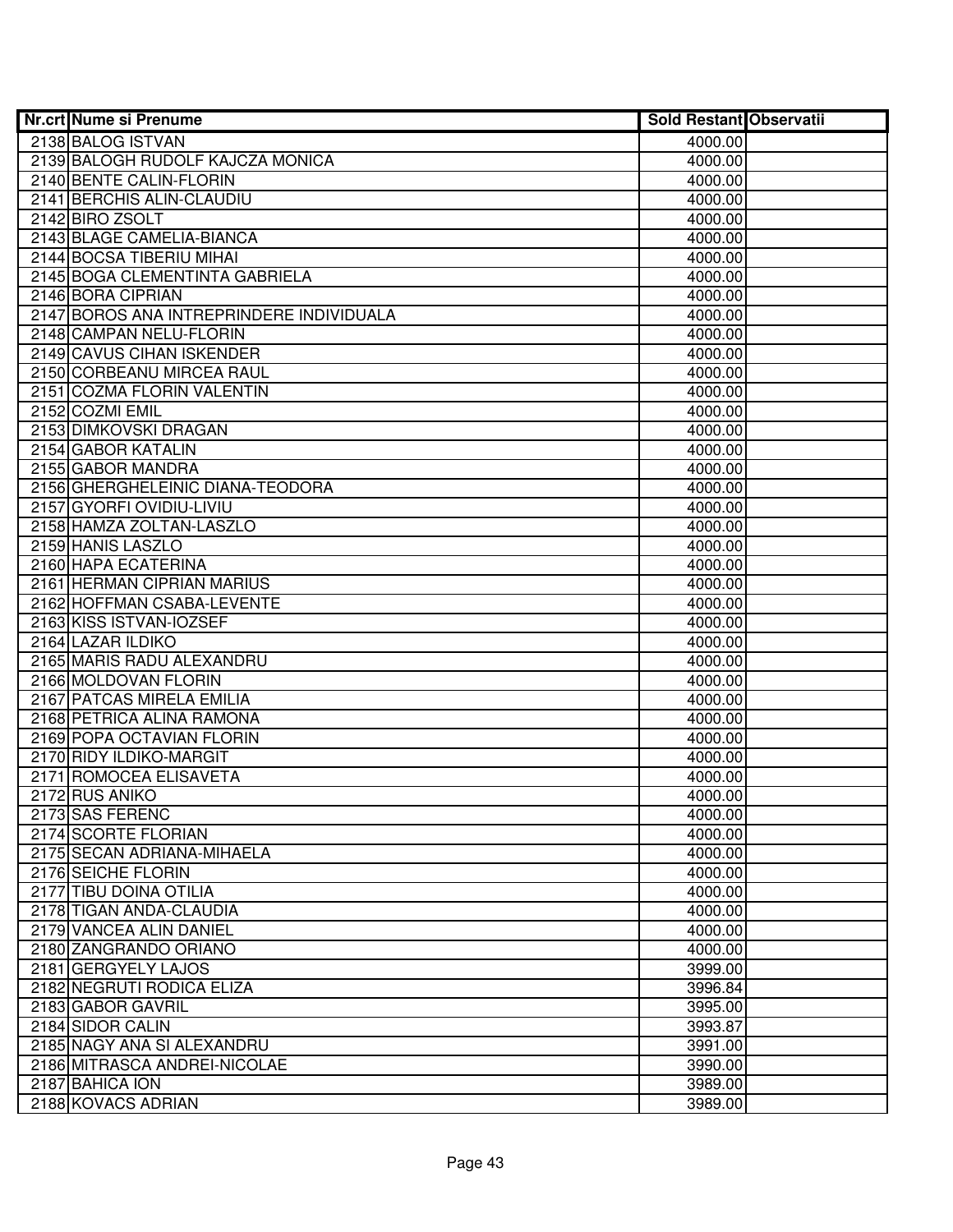| <b>Nr.crt Nume si Prenume</b>            | <b>Sold Restant Observatii</b> |  |
|------------------------------------------|--------------------------------|--|
| 2189 MATEA MARGARETA-EVA                 | 3987.12                        |  |
| 2190 ONICA CARMEN-SIMONA                 | 3984.00                        |  |
| 2191 TOROK TAMAS GYULA                   | 3982.50                        |  |
| 2192 MARCU GHEORGHE                      | 3975.54                        |  |
| 2193 BUNDEA ALEXANDRU MIHAI              | 3973.00                        |  |
| 2194 GHETIVU VICTOR                      | 3973.00                        |  |
| 2195 COMAN MONIKA                        | 3969.94                        |  |
| 2196 PLASTIN ADRIAN FLORIN               | 3969.54                        |  |
| 2197 CHERELEU DUMITRU-ADRIAN             | 3964.00                        |  |
| 2198 SZTANKOVITS ALEXANDRU               | 3964.00                        |  |
| 2199 LACATUS FLORIAN                     | 3963.00                        |  |
| 2200 POSTOL STEFAN-VASILE                | 3958.00                        |  |
| 2201 FOGHIS CATALIN-FLORIN               | 3956.00                        |  |
| 2202 CIORINGAN IOAN SI ADRIANA           | 3954.00                        |  |
| 2203 BLAGE IOAN NICOLAE                  | 3951.00                        |  |
| 2204 MAILINGER IOSIF                     | 3951.00                        |  |
| 2205 BARANKA RUPI                        | 3950.00                        |  |
| 2206 BURLAU MARIUS-LAVINIU               | 3950.00                        |  |
| 2207 TROIE BOGDAN                        | 3950.00                        |  |
| 2208 POPESCU SERGIU-RAUL                 | 3949.00                        |  |
| 2209 POPP GHEORGHE CAROL                 | 3945.00                        |  |
| 2210 TIRLE RADU                          | 3945.00                        |  |
| 2211 IACOBESCU GEORGE IUSTIN             | 3942.00                        |  |
| 2212 MAGYARI ROBERT-STEFAN               | 3942.00                        |  |
| 2213 CACUCI FLORIAN-CRISTIAN SI MARIOARA | 3940.00                        |  |
| 2214 POPOVICI GEORGE ALEX                | 3940.00                        |  |
| 2215 PANTEA CIPRIAN-DORIN                | 3931.00                        |  |
| 2216 CEBUC DANIEL DRAGOS                 | 3928.00                        |  |
| 2217 LADANYI TIBOR-ISTVAN                | 3924.00                        |  |
| 2218 OROS ADRIAN                         | 3923.50                        |  |
| 2219 VILCEANU MIHAI-SORIN                | 3923.00                        |  |
| 2220 GABOR MARTIN                        | 3920.00                        |  |
| 2221 GANEA GHEORGHE                      | 3919.00                        |  |
| 2222 MOISA SERGIU IOAN                   | 3919.00                        |  |
| 2223 CRISAN DORIN<br>2224 VARGA ROMULUS  | 3918.00                        |  |
| 2225 IOVANOVICI MILAN IONUT              | 3914.00<br>3913.40             |  |
| 2226 FABIAN MARIA MAGDOLNA               | 3912.00                        |  |
| 2227 MARIN MARIANA-GEORGETA              | 3910.00                        |  |
| 2228 ROTAR DANIEL                        | 3910.00                        |  |
| 2229 TABUS VIORICA                       | 3906.00                        |  |
| 2230 BALAN HORATIU-MARIAN                | 3905.00                        |  |
| 2231 OLAH ALEXANDRU-REMUS                | 3900.00                        |  |
| 2232 LINGURAR TRAIAN                     | 3893.00                        |  |
| 2233 FLORINCUTA GEORGIANA-LAURA          | 3891.95                        |  |
| 2234 LUKACS BELA ANDRAS                  | 3890.00                        |  |
| 2235 SZABO GABOR                         | 3883.00                        |  |
| 2236 BARANKA GAVRILA                     | 3881.00                        |  |
| 2237 DOBAI MARIANA                       | 3880.00                        |  |
| 2238 BALOG GHEORGHE-ROMEO                | 3879.00                        |  |
| 2239 CRETU IONEL                         | 3879.00                        |  |
|                                          |                                |  |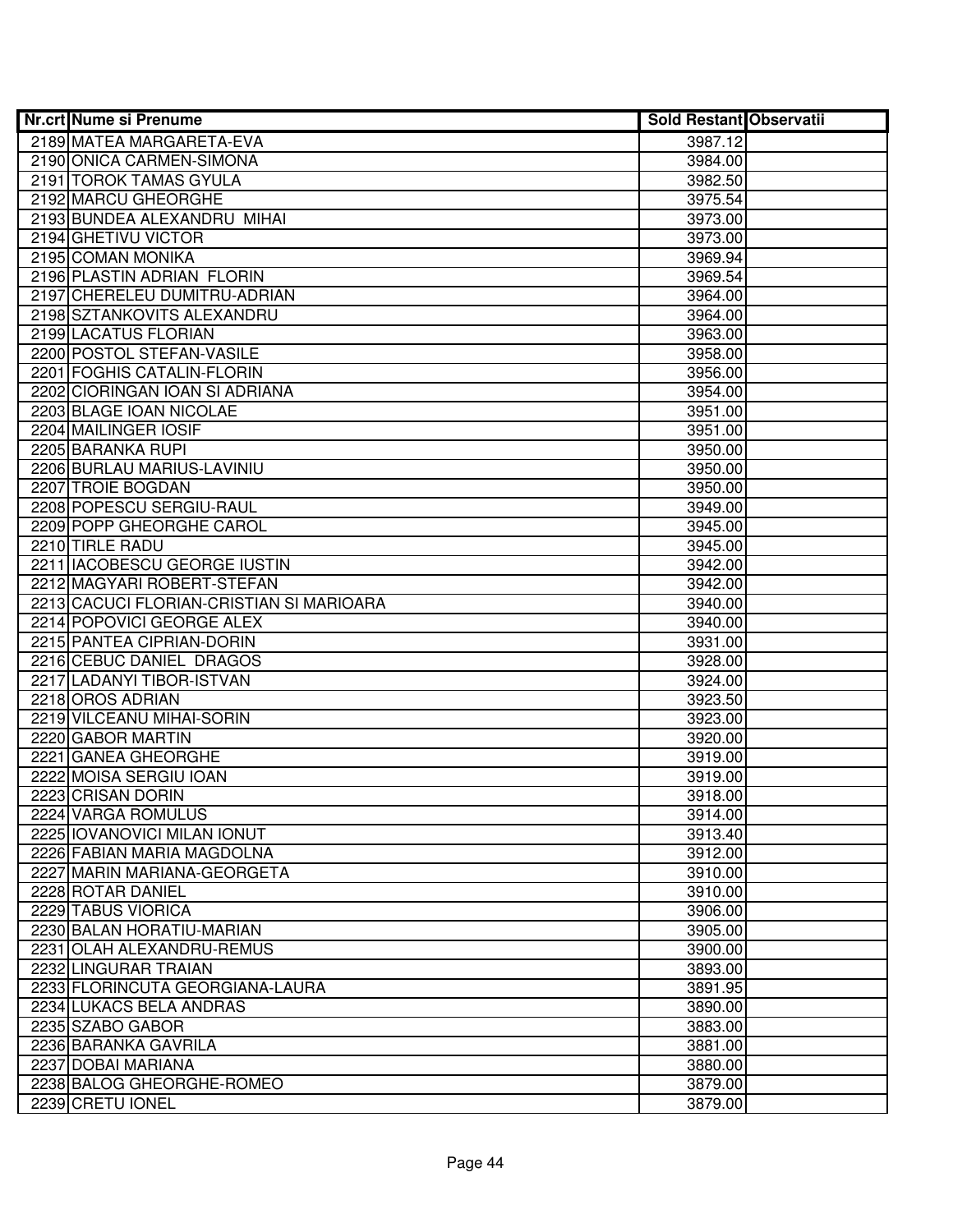| <b>Nr.crt Nume si Prenume</b>                             | <b>Sold Restant Observatii</b> |  |
|-----------------------------------------------------------|--------------------------------|--|
| 2240 POP FLORIN                                           | 3876.00                        |  |
| 2241 GABOR GABORE SI ROZALIA                              | 3874.00                        |  |
| 2242 PETRAS MATEI-SEBASTIAN                               | 3872.00                        |  |
| 2243 OTTAHAL IOAN                                         | 3871.00                        |  |
| 2244 TALPOS ALEXANDRU SI TEODORA                          | 3871.00                        |  |
| 2245 GNATESCU DEZIDERIU ROBERT                            | 3868.94                        |  |
| 2246 BORODAN CRISTINA-MARIA                               | 3868.00                        |  |
| 2247 KISS GEORGIANA                                       | 3863.36                        |  |
| 2248 CAPATA ANA                                           | 3862.00                        |  |
| 2249 NEGRUT DAN-SILVIU                                    | 3862.00                        |  |
| 2250 FLOREA DAN EUSEBIU                                   | 3860.00                        |  |
| 2251 BLAGA GAVRIL SI MARIANA                              | 3858.00                        |  |
| 2252 BODOG IOAN                                           | 3857.48                        |  |
| 2253 SARATOC DANIEL-IOAN                                  | 3857.00                        |  |
| 2254 SILADI MARIUS-NICOLAE                                | 3857.00                        |  |
| 2255 NAGY-PRATA GABRIELA                                  | 3853.25                        |  |
| 2256 BENTAN ANGELA                                        | 3850.00                        |  |
| 2257 GAZDAG ALEXANDRU                                     | 3850.00                        |  |
| 2258 LUNGU IGOR-DUMITRU                                   | 3850.00                        |  |
| 2259 BANCESCU COSMIN                                      | 3848.00                        |  |
| 2260 HARANGUS CAIUS-VASILIU                               | 3843.00                        |  |
| 2261 CZAPP IOSIF                                          | 3842.70                        |  |
| 2262 DOBOS GABRIELA ALINA                                 | 3839.00                        |  |
| 2263 PAUL BALINT                                          | 3835.00                        |  |
| 2264 MADAU ADRIAN-PETRU                                   | 3834.00                        |  |
| 2265 OLAR LIANA                                           | 3833.00                        |  |
| 2266 GABOR STEFAN-SAMUEL                                  | 3832.58                        |  |
| 2267 MOLNAR KAROLY                                        | 3827.50                        |  |
| 2268 ARDELEAN GAVRIL                                      | 3824.00                        |  |
| 2269 LAKATOS ALEXANDRU                                    | 3820.71                        |  |
| 2270 CORBU ADRIAN-PAUL                                    | 3818.00                        |  |
| 2271 VARGA ELEONORA-ILDIKO                                | 3815.00                        |  |
| 2272 POP CATALIN REMUS                                    | 3810.00                        |  |
| 2273 TOTH KAROLY-ISTVAN                                   | 3810.00                        |  |
| 2274 BALINT GHEORGHE OVIDIU                               | 3805.00                        |  |
| 2275 SCORTEA COSMIN-GHEORGHE                              | 3804.00                        |  |
| 2276 HORJAN IOAN<br>2277 BAYCZAR FERENCZ                  | 3803.00                        |  |
|                                                           | 3800.00                        |  |
| 2278 DONEI EVA ECATERINA<br>2279 PFA TUDOSE MIRCEA        | 3800.00                        |  |
| 2280 IOVA CIPRIAN NICOLAE                                 | 3800.00                        |  |
|                                                           | 3799.00                        |  |
| 2281 MATIUTA-HUNYADI ANA MARIA<br>2282 SZUCS GYULA-ATTILA | 3798.00<br>3797.96             |  |
| 2283 BICA GHEORGHE                                        | 3793.00                        |  |
| 2284 BLAGA DANIEL                                         | 3793.00                        |  |
| 2285 BAHICA VASILE                                        | 3790.00                        |  |
| 2286 BOCA CRISTIAN                                        | 3790.00                        |  |
| 2287 GEREBENES RUDI                                       | 3790.00                        |  |
| 2288 BUDA OCTAVIAN-VALENTIN SI ALIZ                       | 3789.50                        |  |
| 2289 BROINAS ALEXANDRU MIHAI                              | 3783.00                        |  |
| 2290 GABOR GAVRIL                                         | 3783.00                        |  |
|                                                           |                                |  |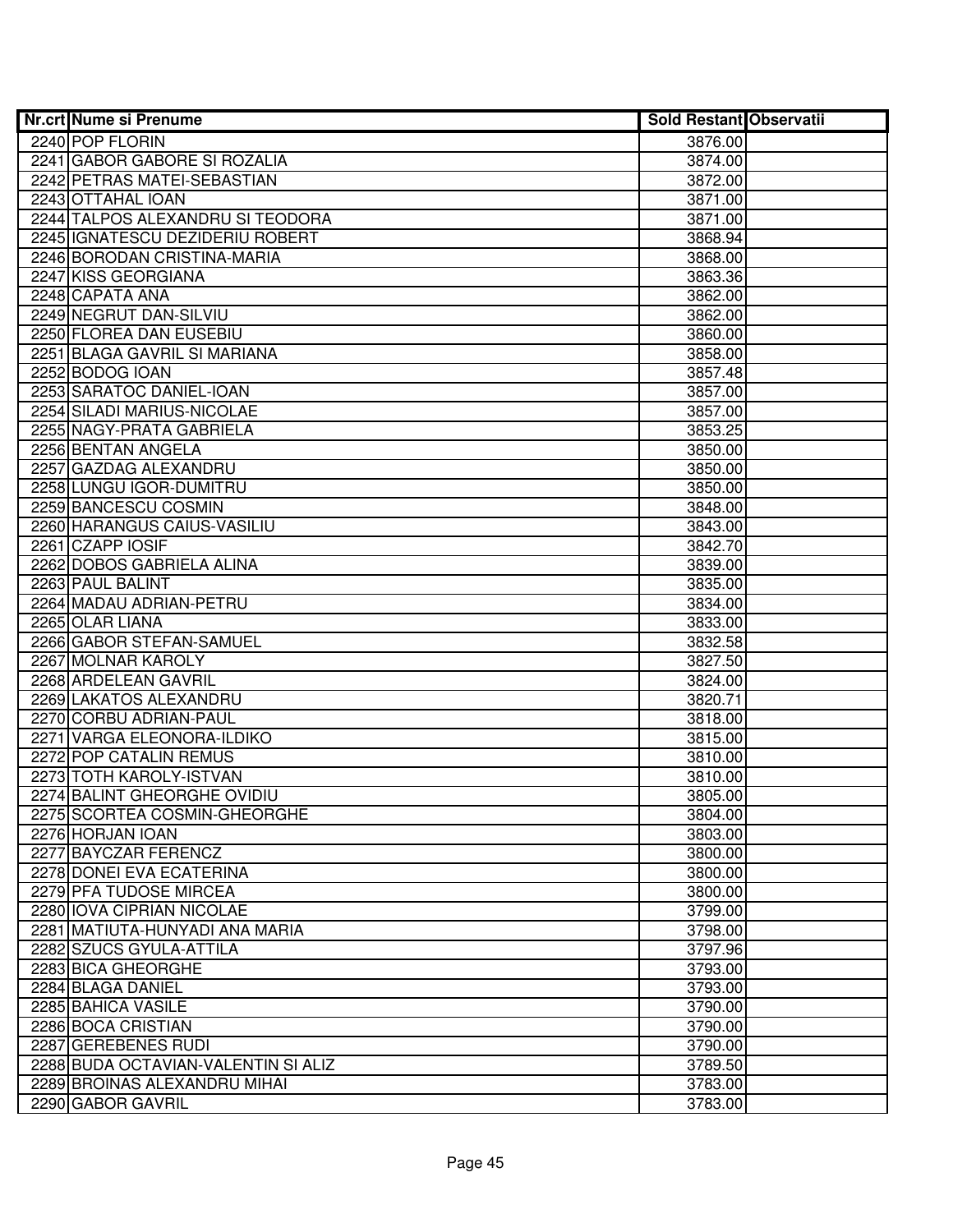| Nr.crt Nume si Prenume                             | <b>Sold Restant Observatii</b> |  |
|----------------------------------------------------|--------------------------------|--|
| 2291 MIHELE NICOLAE                                | 3783.00                        |  |
| 2292 TODOR CRISTIAN                                | 3779.00                        |  |
| 2293 NISTOR BIANCA                                 | 3777.34                        |  |
| 2294 PETRUS TRAIAN                                 | 3777.00                        |  |
| 2295 STANESCU SORIN GEORGE                         | 3771.00                        |  |
| 2296 MADA LUCIAN                                   | 3770.00                        |  |
| 2297 MOTOC ADINA-IOANA                             | 3768.00                        |  |
| 2298 LAZA LIVIU                                    | 3762.25                        |  |
| 2299 HORVATH GEZA-ROBERT                           | 3760.00                        |  |
| 2300 ARVAI CRISTIAN GHEORGHE                       | 3759.00                        |  |
| 2301 SOLOMIE VERONICA                              | 3759.00                        |  |
| 2302 BURCEA RUPI                                   | 3750.00                        |  |
| 2303 GABORAS SANDOR                                | 3750.00                        |  |
| 2304 SZTOJKA KLARA                                 | 3750.00                        |  |
| 2305 IUGA DANIEL                                   | 3746.00                        |  |
| 2306 BUCUR ADRIAN SI FLORICA                       | 3745.00                        |  |
| 2307 LAKATOS JOZSEF-ROBERT                         | 3741.00                        |  |
| 2308 BODOG CRISTIAN                                | 3738.00                        |  |
| 2309 SERBAN MIHAI CLAUDIU                          | 3738.00                        |  |
| 2310 MIHU SERGIU-NICOLAE                           | 3737.00                        |  |
| 2311 DAROCZI STEFAN SI GYONGYI IRMA                | 3732.00                        |  |
| 2312 KURUCZ LASZLO                                 | 3730.00                        |  |
| 2313 VAIDA DANIELA                                 | 3729.00                        |  |
| 2314 MODA SANDOR                                   | 3725.00                        |  |
| 2315 CANALAS SERGIU-ALEX                           | 3724.00                        |  |
| 2316 MIKLOS GABOR                                  | 3724.00                        |  |
| 2317 THEISZ SANDOR                                 | 3721.00                        |  |
| 2318 CIOCAN GHEORGHE SI ANA                        | 3719.00                        |  |
| 2319 ESER REMZI                                    | 3719.00                        |  |
| 2320 MATEI ADRIAN GHEORGHE                         | 3717.00                        |  |
| 2321 LUNCA IOSIF                                   | 3716.00                        |  |
| 2322 BARNA FLORIAN                                 | 3715.50                        |  |
| 2323 MESTER JOZSEF-CSABA                           | 3713.00                        |  |
| 2324 MOCIAN OVIDIU                                 | 3712.00                        |  |
| 2325 ISTOICA STEFAN                                | 3709.55                        |  |
| 2326 MOS SERGIU-BOGDAN                             | 3709.00                        |  |
| 2327 KALMAR PARASCHIVA                             | 3707.00                        |  |
| 2328 INDRIES CLAUDIA DOLORES                       | 3704.00                        |  |
| 2329 DRONCA DACIAN-NICOLAE                         | 3700.00                        |  |
| 2330 GABOR IANOS                                   | 3700.00                        |  |
| 2331 GABOR MARIA                                   | 3700.00                        |  |
| 2332 KOVACI GABRIEL                                | 3700.00                        |  |
| 2333 KOVACS ALEXANDRU SI LIDIA                     | 3700.00                        |  |
| 2334 MEDREA MADALIN CLADIU                         | 3700.00                        |  |
| 2335 TIUTIU SILVIAN-VLADUT                         | 3700.00                        |  |
| 2336 VARGA ROMULUS-NICOLAE                         | 3700.00                        |  |
| 2337 RADU LIVIU SI CARMEN-CORINA                   | 3698.00                        |  |
| 2338 II.I.BALAN RADU-CRISTIAN - INTREP.INDIVIDUALA | 3694.00                        |  |
| 2339 KOVACS IRMA-ROZALIA                           | 3694.00                        |  |
| 2340 MURVAI BRUNO                                  | 3693.00                        |  |
| 2341 DOJCINOVIC NEVEN                              | 3690.00                        |  |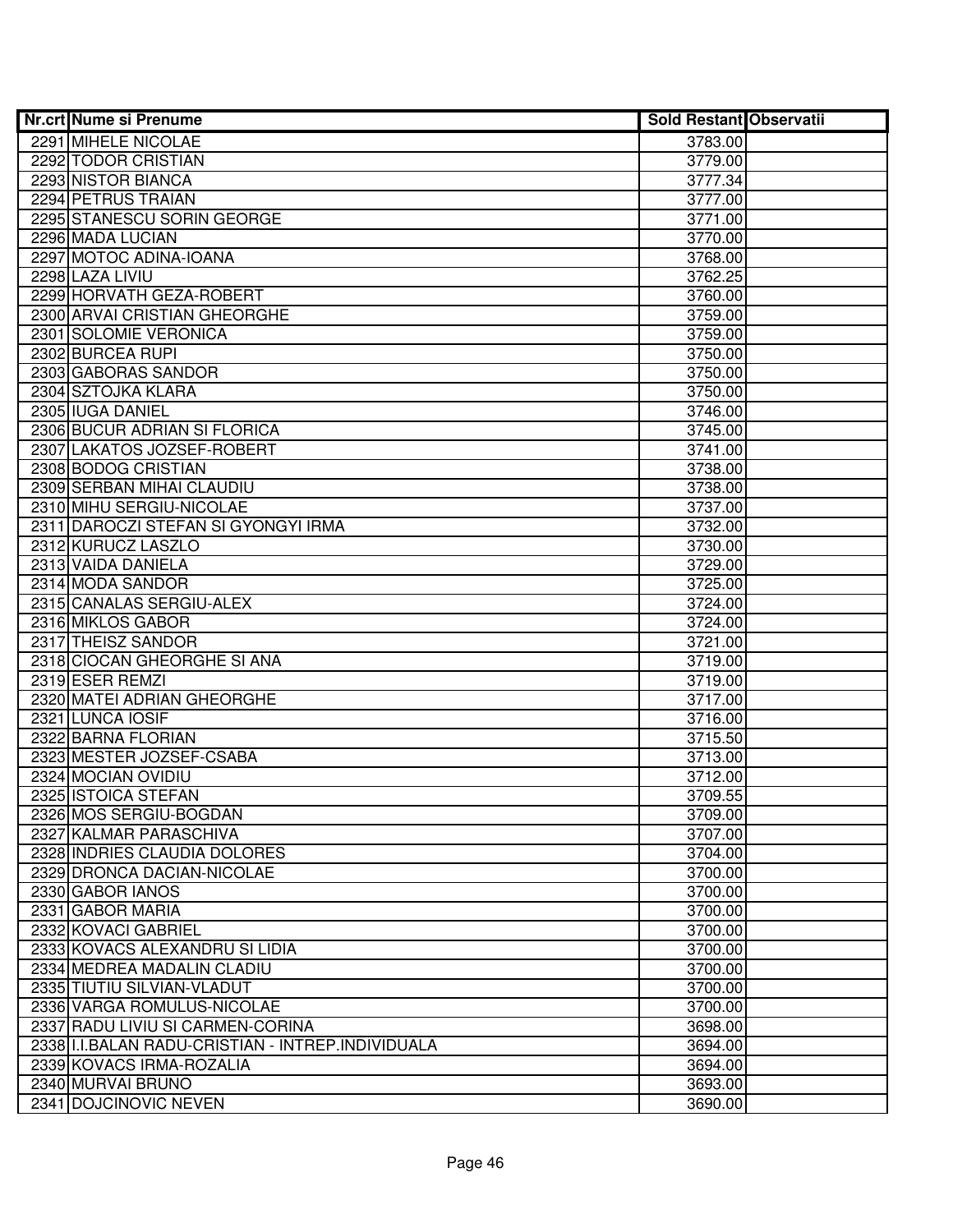| <b>Nr.crt Nume si Prenume</b>                    | <b>Sold Restant Observatii</b> |  |
|--------------------------------------------------|--------------------------------|--|
| 2342 MAGHIAR MARIUS- ADRIAN SI CARMEN            | 3690.00                        |  |
| 2343 CAVASDAN CORNEL-VALERIU                     | 3687.00                        |  |
| 2344 TOCILA ANGELA-MARIANA                       | 3683.00                        |  |
| 2345 POPA EMIL-NICOLAE                           | 3682.50                        |  |
| 2346 DEIAC MARIUS-DANIEL                         | 3681.00                        |  |
| 2347 BAK TAMAS                                   | 3680.00                        |  |
| 2348 CHENIB AYMEN                                | 3680.00                        |  |
| 2349 CMECIU CRISTIAN-ROMULUS                     | 3678.00                        |  |
| 2350 SANTER TIBERIU-ATTILA                       | 3678.00                        |  |
| 2351 HAIDUC CALIN DANIEL                         | 3674.00                        |  |
| 2352 CIOARA SORIN GABRIEL                        | 3670.00                        |  |
| 2353 TINCA ADRIAN                                | 3667.50                        |  |
| 2354 LETEA SERGIU TEODOR                         | 3666.00                        |  |
| 2355 MARIE RUBEN EUGEN                           | 3666.00                        |  |
| 2356 CURTA BUJOR-MUGUREL-IOSIF                   | 3664.50                        |  |
| 2357 NAGY CSABA-ISTVAN                           | 3664.00                        |  |
| 2358 UNGUR FLORIN-GHEORGHE                       | 3662.00                        |  |
| 2359 NEGRU ANNA                                  | 3654.00                        |  |
| 2360 UNGUREANU MELINDA                           | 3652.00                        |  |
| 2361 VARGA GHEORGHE COSMIN                       | 3650.00                        |  |
| 2362 BOGDAN OCTAVIAN STEFAN                      | 3645.00                        |  |
| 2363 BAICAN ANDREEA-NICOLETA                     | 3642.00                        |  |
| 2364 HEBRISTEAN SERGIU-DOREL                     | 3642.00                        |  |
| 2365 CIOBOTARIU CRISTIAN SI CLAUDIA              | 3639.00                        |  |
| 2366 ISZTOJKA GAVRIL                             | 3639.00                        |  |
| 2367 POPESCU SEBASTIAN TUDOR                     | 3639.00                        |  |
| 2368 ZLIBUT RODICA-OLIMPIA                       | 3638.00                        |  |
| 2369 POPOVICI FLORIN                             | 3636.41                        |  |
| 2370 IOVAN MARIA EVA                             | 3635.00                        |  |
| 2371 VLASIN CODRUTA-MARIANA                      | 3631.00                        |  |
| 2372 SILAGHI DORIN                               | 3630.00                        |  |
| 2373 TIPLEA DANIEL CRISTIAN                      | 3623.00                        |  |
| 2374 GABOR MATEI                                 | 3622.00                        |  |
| 2375 BLAGA VICTOR                                | 3620.00                        |  |
| 2376 FURTOS CALIN DAN                            | 3617.00                        |  |
| 2377 DAVID ANDREEA-BIANCA<br>2378 DOVLETE STEFAN | 3615.00<br>3615.00             |  |
| 2379 BARLA GYORGY                                | 3611.00                        |  |
| 2380 CIADI STEFAN SI DANIELA                     | 3611.00                        |  |
| 2381 CALIN MARIUS-GHEORGHE                       | 3610.00                        |  |
| 2382 BALLA TIBOR-MIKLOS                          | 3605.45                        |  |
| 2383 COSTEA CORNELIA-ELVIRA                      | 3605.00                        |  |
| 2384 GABOR IANCU                                 | 3605.00                        |  |
| 2385 CIORDAS CONSTANTIN                          | 3602.00                        |  |
| 2386 IOVAN TRAIAN                                | 3600.00                        |  |
| 2387 MARIAN IOAN-IOSIF                           | 3600.00                        |  |
| 2388 RUS PETRU-NICOLAE                           | 3600.00                        |  |
| 2389 HETES-PESTEAN PASCU                         | 3596.00                        |  |
| 2390 CHANTUS MAIER                               | 3592.50                        |  |
| 2391 BOTOS SEBASTIAN-CRISTIAN                    | 3590.00                        |  |
| 2392 BRADAU CRISTIAN-GHEORGHE                    | 3590.00                        |  |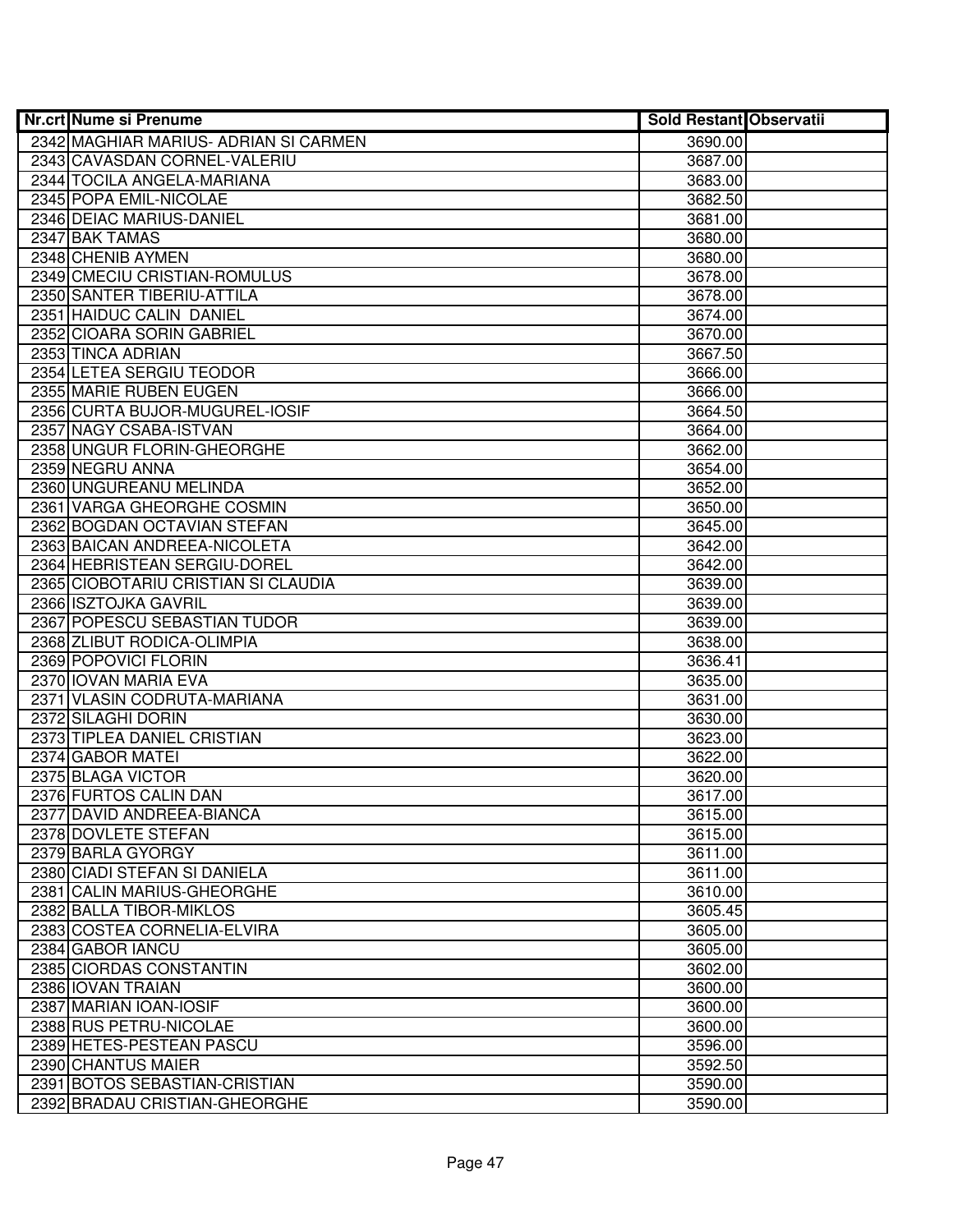| <b>Nr.crt Nume si Prenume</b>                   | <b>Sold Restant Observatii</b> |  |
|-------------------------------------------------|--------------------------------|--|
| 2393 ISZTOIKA RUBEN                             | 3590.00                        |  |
| 2394 POIANA CRISTINEL                           | 3590.00                        |  |
| 2395 BUTA CALIN MIHAI                           | 3586.00                        |  |
| 2396 SABAU IOAN                                 | 3585.00                        |  |
| 2397 DAVID LUCRETIA                             | 3582.00                        |  |
| 2398 BONCSA MARTIN                              | 3581.00                        |  |
| 2399 HAIAS EMIL                                 | 3580.00                        |  |
| 2400 HAISAN DOINA                               | 3580.00                        |  |
| 2401 MOCA GABRIELA                              | 3578.00                        |  |
| 2402 ROSTAS MALIN                               | 3577.00                        |  |
| 2403 POPOVICI IONUT-SERBAN                      | 3570.02                        |  |
| 2404 KOVACS IMRE                                | 3570.00                        |  |
| 2405 KELEMEN IOAN SI ROZALIA                    | 3569.00                        |  |
| 2406 BANDI DANIEL                               | 3568.50                        |  |
| 2407 CHILLIK SANDOR-ZOLTAN                      | 3567.73                        |  |
| 2408 GAVRUTA-GAVRAS ALEXANDRA                   | 3566.00                        |  |
| 2409 OZ ISMAIL                                  | 3565.00                        |  |
| 2410 MILIAN FLORIAN LAZAR                       | 3561.00                        |  |
| 2411 MORAR IONEL SI AURICA                      | 3561.00                        |  |
| 2412 OLAR DANIEL SI LIANA                       | 3561.00                        |  |
| 2413 AVRAM FLAVIU SERGIU                        | 3560.00                        |  |
| 2414 SARBA CIPRIAN-GHEORGHE SI ANCUTA           | 3560.00                        |  |
| 2415 BILTI LUCIA MARIETA                        | 3555.00                        |  |
| 2416 HORJAN NICOLAE                             | 3551.00                        |  |
| 2417 MUNTEAN GEORGIANA-CAMELIA                  | 3545.00                        |  |
| 2418 HAMZA NICOLAE                              | 3544.00                        |  |
| 2419 PAINA LUCIAN-IOAN<br>2420 KALLAY ANNAMARIA | 3543.00<br>3540.00             |  |
| 2421 MARCON VASILE GHEORGHE                     | 3540.00                        |  |
| 2422 UNGUR CLAUDIU-LIVIU                        | 3536.00                        |  |
| 2423 GEREBENES LUDOVIC                          | 3535.52                        |  |
| 2424 KONYARI ZOLTAN TIBOR                       | 3531.00                        |  |
| 2425 PETRUSAN EUGEN                             | 3529.22                        |  |
| 2426 PAPP GYONGYI                               | 3529.00                        |  |
| 2427 RATIU ANA                                  | 3528.00                        |  |
| 2428 BERE CORINA-DELIA                          | 3527.00                        |  |
| 2429 FILIP CIPRIAN-CRISTIAN                     | 3527.00                        |  |
| 2430 BORBELYI ALEXANDRU SI SAS MAGDOLNA         | 3523.00                        |  |
| 2431 POPOVICIU ALEXANDRU-ROMULUS                | 3520.00                        |  |
| 2432 RATIU TATIANA-MARINELA                     | 3519.00                        |  |
| 2433 BICA MIHAELA-ELENA                         | 3514.01                        |  |
| 2434 KISS ELEMER                                | 3512.00                        |  |
| 2435 GABOR GETA                                 | 3509.00                        |  |
| 2436 LAZAR LIVIU VIRGIL SI FLORENTINA-LIANA     | 3505.00                        |  |
| 2437 SUTAK NICOLAE MIHAI                        | 3504.00                        |  |
| 2438 SOTOC RAOUL ALEXANDRU                      | 3503.00                        |  |
| 2439 GABOR STEFAN                               | 3502.00                        |  |
| 2440 GUI MARIA- NATALIA                         | 3501.65                        |  |
| 2441 GABOR JUJCA                                | 3500.00                        |  |
| 2442 GABOR SUSANA GIZELA                        | 3500.00                        |  |
| 2443 HAICAI IOAN                                | 3500.00                        |  |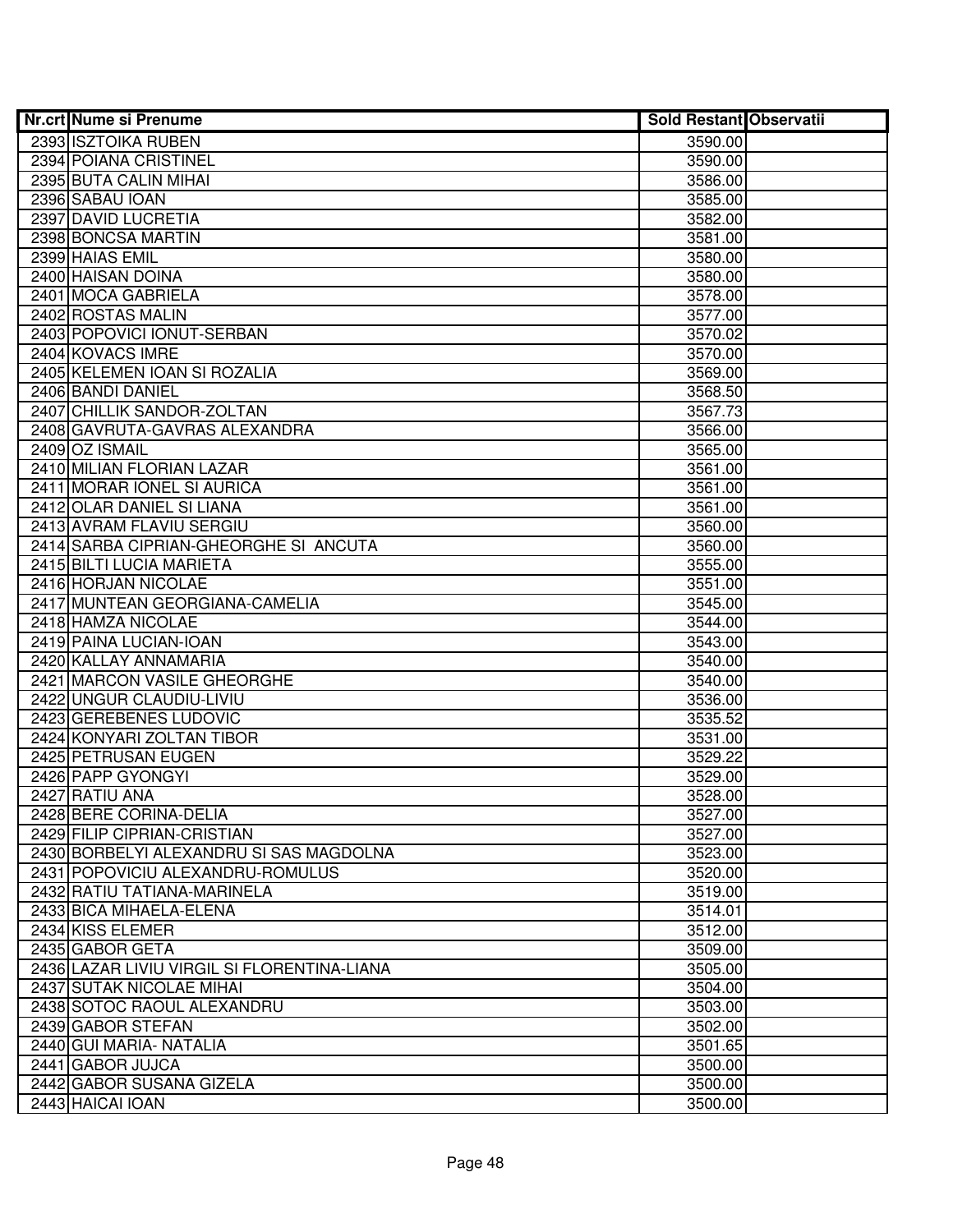| <b>Nr.crt Nume si Prenume</b>      | <b>Sold Restant Observatii</b> |  |
|------------------------------------|--------------------------------|--|
| 2444 OROSZ MARKUSZ                 | 3500.00                        |  |
| 2445 SAJN-GYORFI ILDIKO            | 3500.00                        |  |
| 2446 SUIUGAN CRISTIAN-IONUT        | 3500.00                        |  |
| 2447 VASADI ADINA                  | 3500.00                        |  |
| 2448 MOLNAR ERIKA                  | 3498.00                        |  |
| 2449 MATE RAINER-ZSOLT             | 3497.00                        |  |
| 2450 BORS IOAN-VASILE              | 3495.00                        |  |
| 2451 PRECUP TRAIAN                 | 3495.00                        |  |
| 2452 TESZARI ZOLTAN                | 3492.00                        |  |
| 2453 ROMAN GAVRILA                 | 3488.00                        |  |
| 2454 DANO TIBOR LEVENTE            | 3487.34                        |  |
| 2455 BACIO MARIA TUNDE             | 3486.00                        |  |
| 2456 UNGUR MIRCEA ADRIAN           | 3486.00                        |  |
| 2457 ANDRU ROBERT COSMIN           | 3483.00                        |  |
| 2458 TODORAN LIVIU                 | 3481.00                        |  |
| 2459 DEJI VIOREL                   | 3480.00                        |  |
| 2460 SZEBENI GYONGYI SI SANDOR     | 3479.00                        |  |
| 2461 BAHICA GHEORGHE               | 3475.00                        |  |
| 2462 LELEA VASILE-CATALIN          | 3475.00                        |  |
| 2463 DUDAS FLORIAN                 | 3473.00                        |  |
| 2464 VANCEA DUMITRU-DOREL          | 3464.00                        |  |
| 2465 BARNA ANDREI-TIBERIUS         | 3463.08                        |  |
| 2466 VIDICAN FLORIN-DANIEL         | 3458.00                        |  |
| 2467 TOTH EDUARD                   | 3450.00                        |  |
| 2468 CLEPE RAOUL-FLORIN            | 3449.00                        |  |
| 2469 CUN RADU                      | 3449.00                        |  |
| 2470 BIRO ROZALIA-IBOLYA           | 3448.00                        |  |
| 2471 GHERGUT MARIUS                | 3448.00                        |  |
| 2472 RANYAK-AMBRO LAURA-DACIANA    | 3448.00                        |  |
| 2473 BUDAU VIOREL                  | 3445.00                        |  |
| 2474 MARIAN FLORICA                | 3444.00                        |  |
| 2475 TUDOSESCU GEORGIANA - MARCELA | 3444.00                        |  |
| 2476 SIPOS LAJOS                   | 3440.00                        |  |
| 2477 ISZTOJKA EVA                  | 3438.00                        |  |
| 2478 GABOR IANCU<br>2479 ZAH LIA   | 3436.00                        |  |
| 2480 NEGRU PETRU                   | 3435.00                        |  |
| 2481 SANTI MAURO                   | 3434.00<br>3434.00             |  |
| 2482 PASCALAU IOAN                 | 3430.00                        |  |
| 2483 VARGA DANIEL-KAROLY           | 3430.00                        |  |
| 2484 BOTIS ILIE-MARIUS             | 3429.00                        |  |
| 2485 PANTIS FLORICA                | 3426.00                        |  |
| 2486 GERLICZY GEORGE               | 3424.00                        |  |
| 2487 POTRE GRATIAN HORATIUS        | 3423.00                        |  |
| 2488 COTUT RAZVAN-OVIDIU           | 3422.00                        |  |
| 2489 TICU DIANA IOLANDA            | 3419.00                        |  |
| 2490 BARTA ALEXANDRU               | 3418.00                        |  |
| 2491 BOTIU LILIANA                 | 3418.00                        |  |
| 2492 CSENGERI JOZSEF               | 3414.00                        |  |
| 2493 TIRPE CALIN                   | 3409.00                        |  |
| 2494 NAGY STEFAN-MARIUS            | 3407.00                        |  |
|                                    |                                |  |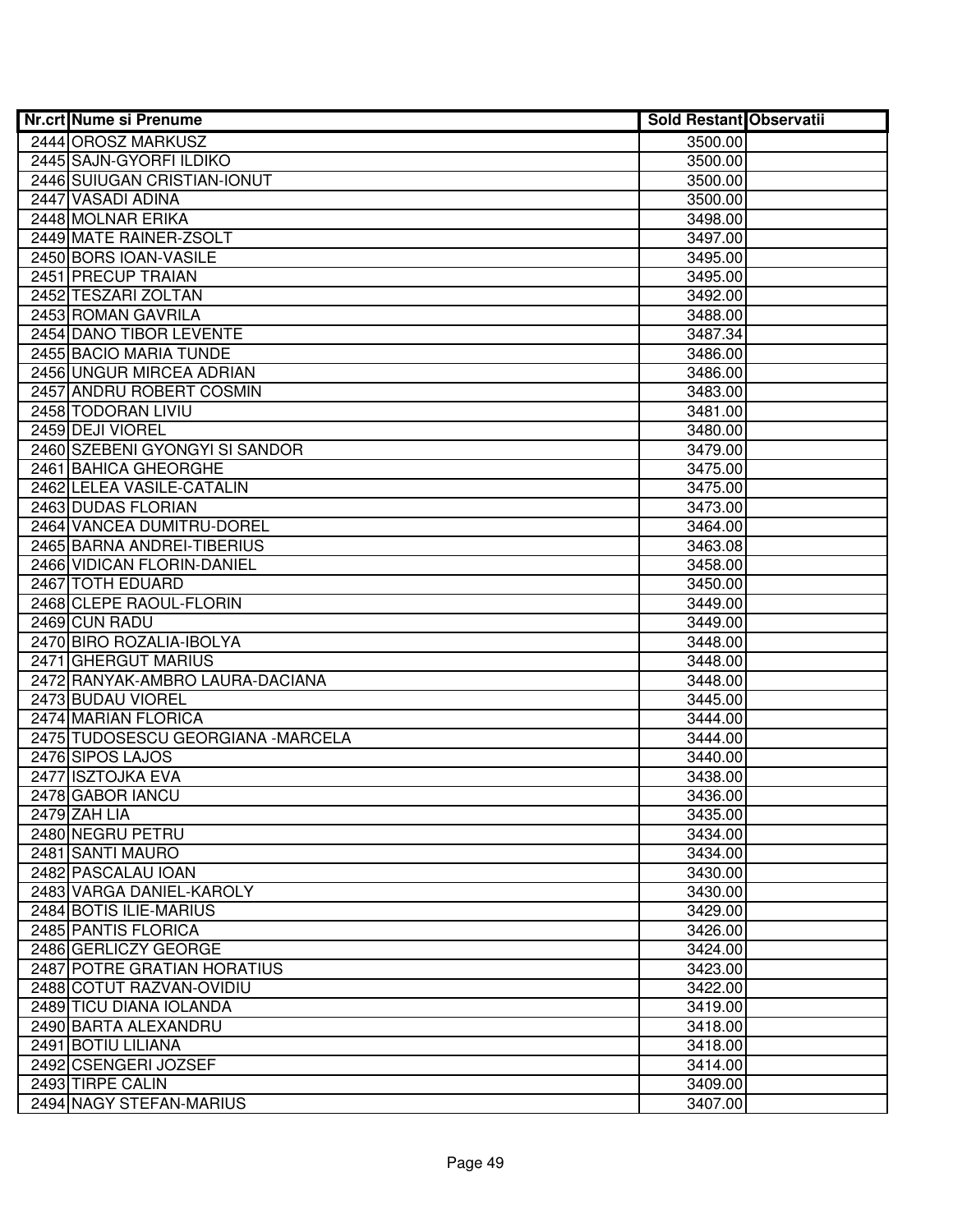| <b>Nr.crt Nume si Prenume</b>                        | <b>Sold Restant Observatii</b> |  |
|------------------------------------------------------|--------------------------------|--|
| 2495 GHERDAN LAVINIA RAMONA                          | 3402.00                        |  |
| 2496 KEREZSI RUDOLF                                  | 3401.00                        |  |
| 2497 IOO STEFAN-ROBERT                               | 3400.00                        |  |
| 2498 ISZTOIKA SUSANA-EVA                             | 3400.00                        |  |
| 2499 LATCAU LIVIU                                    | 3395.00                        |  |
| 2500 NIREAN GHEORGHE-ADRIAN                          | 3393.00                        |  |
| 2501 TURAN YUSUF                                     | 3391.00                        |  |
| 2502 DENUTA CEZAR IOAN                               | 3390.23                        |  |
| 2503 SZABO JOZSEF                                    | 3384.00                        |  |
| 2504 SZABO ZOLTAN                                    | 3384.00                        |  |
| 2505 STEFAN ADRIAN MUGUREL SI NICOLETA MIR           | 3383.00                        |  |
| 2506 MELEG KAROLY                                    | 3381.00                        |  |
| 2507 BACIU GHEORGHE                                  | 3380.00                        |  |
| 2508 JUCA VIOREL                                     | 3377.00                        |  |
| 2509 SALAGEAN VIOREL SI CRISTIAN                     | 3377.00                        |  |
| 2510 SZFERLE OVIDIU                                  | 3376.00                        |  |
| 2511 ISZTOIKA IANCU                                  | 3370.00                        |  |
| 2512 MINDRUTIU PETRU PAL                             | 3370.00                        |  |
| 2513 MOTRIUC TIBERIU-EMILIAN                         | 3368.00                        |  |
| 2514 GABOR MATEI                                     | 3365.00                        |  |
| 2515 PASCA OVIDIU-ALIN                               | 3362.00                        |  |
| 2516 JENEI GYORGY                                    | 3360.00                        |  |
| 2517 IHOS MONICA-IOANA                               | 3355.00                        |  |
| 2518 POPA PETRU                                      | 3355.00                        |  |
| 2519 LAZAU CIPRIAN VLADUT                            | 3353.00                        |  |
| 2520 TENT ALINA MARIA                                | 3352.00                        |  |
| 2521 MAGHIAR DARIUS                                  | 3350.00                        |  |
| 2522 ROSTAS CRAISOR                                  | 3350.00                        |  |
| 2523 VARGA ERZSEBET                                  | 3350.00                        |  |
| 2524 GABOR IOAN                                      | 3349.00                        |  |
| 2525 MUDURA ALIN IOAN                                | 3348.00                        |  |
| 2526 ASTALAS CLAUDIU- PETRU                          | 3346.00                        |  |
| 2527 MURVAI PETER                                    | 3345.00                        |  |
| 2528 BUZGUTA JAN-SEBASTIAN ARON                      | 3340.00                        |  |
| 2529 CAVUS CAN                                       | 3340.00                        |  |
| 2530 KAJCZA ELISABETA                                | 3340.00                        |  |
| 2531 UIVAROSAN COSMIN HORATIU DACIAN                 | 3338.12                        |  |
| 2532 KOVACS GABOR-ARPAD                              | 3334.00                        |  |
| 2533 VARGA CSONGOR-BELA                              | 3331.00                        |  |
| 2534 ROGOJAN SAMUIL-ANDREI                           | 3329.00                        |  |
| 2535 HAVA MIRCEA-DOREL                               | 3324.00                        |  |
| 2536 CHIRODEA VIOREL                                 | 3323.00                        |  |
| 2537 HAJYAHYA CERASELA-IOANA                         | 3322.00                        |  |
| 2538 FORIS SANDOR-GYORGU<br>2539 SARAC GAVRIL ADRIAN | 3321.00                        |  |
| 2540 VOICILA DORIAN-IONUT                            | 3320.00<br>3320.00             |  |
| 2541 SIMINIE MIHAI-IOAN                              | 3319.21                        |  |
| 2542 BAN LUCIAN-IONUT                                | 3317.00                        |  |
| 2543 BODEA DANUT GAVRIL SI SIMONA                    | 3316.00                        |  |
| 2544 COSTEA FLORIN NICOLAE                           | 3316.00                        |  |
| 2545 NAGY BELA ZOLTAN                                | 3316.00                        |  |
|                                                      |                                |  |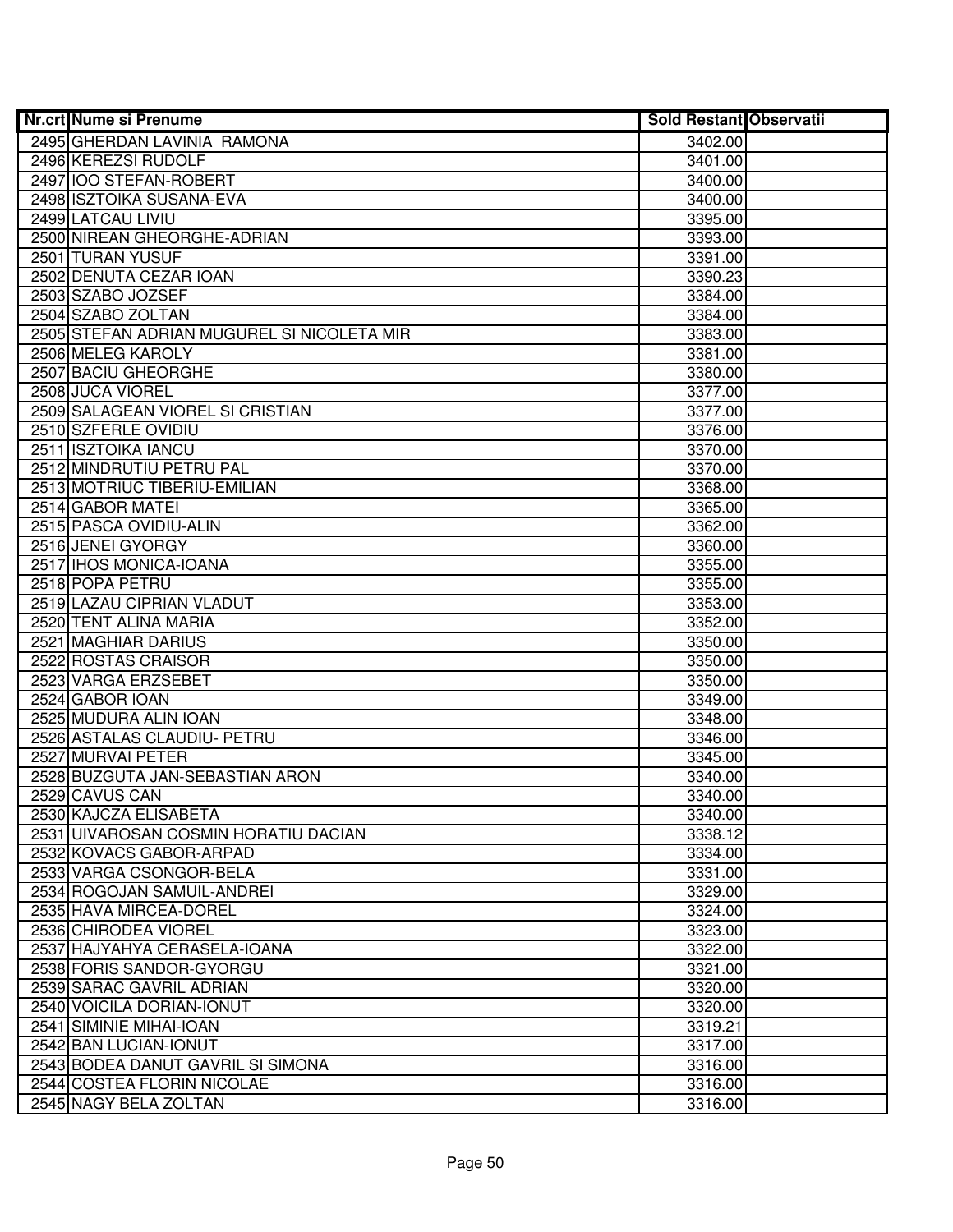| <b>Nr.crt Nume si Prenume</b>                | <b>Sold Restant Observatii</b> |  |
|----------------------------------------------|--------------------------------|--|
| 2546 BACIU IOAN                              | 3315.00                        |  |
| 2547 COSTIN SORIN - DAN                      | 3315.00                        |  |
| 2548 LUP ALEXANDRU                           | 3310.00                        |  |
| 2549 PACURAR ALEXANDRA-BIANCA                | 3309.00                        |  |
| 2550 GOVOREANU LARISA                        | 3307.00                        |  |
| 2551 JANCSO ERZSEBET                         | 3305.39                        |  |
| 2552 EDU VIOREL-VASILE                       | 3305.00                        |  |
| 2553 OVERBECK BERND                          | 3305.00                        |  |
| 2554 PERTICAS GEORGE-CALIN                   | 3305.00                        |  |
| 2555 POP FLOARE                              | 3305.00                        |  |
| 2556 BOTOS NICOLAE                           | 3302.00                        |  |
| 2557 LIANU LAVINIA-EUGENIA SI ION-CONSTANTIN | 3301.00                        |  |
| 2558 KUPE MELINDA ANITA                      | 3300.00                        |  |
| 2559 VURA NORBERT TIBERIU                    | 3295.00                        |  |
| 2560 VOICU CONSTANTIN                        | 3287.00                        |  |
| 2561 MOHAMED ELMAHDI-HASSAN OSMAN            | 3281.81                        |  |
| 2562 GULES FLORIN CALIN                      | 3278.00                        |  |
| 2563 LACRARU ADRIAN                          | 3278.00                        |  |
| 2564 ROSTAS IOAN SI LINA                     | 3278.00                        |  |
| 2565 BUDAI ERZSEBET                          | 3270.00                        |  |
| 2566 KOVACS SZALAKNAI MERCZEDESZ INTR.INDIV  | 3270.00                        |  |
| 2567 SZILAGY RUDOLF                          | 3270.00                        |  |
| 2568 MUT DOINA-FLORICA                       | 3269.00                        |  |
| 2569 CHEREGI MIHAI AMAN                      | 3268.00                        |  |
| 2570 GHIULA CALIN                            | 3268.00                        |  |
| 2571 PASCA VASILE SI CAMELIA                 | 3264.00                        |  |
| 2572 NISTOR VIOREL                           | 3260.00                        |  |
| 2573 LAZAR OLIVER                            | 3259.00                        |  |
| 2574 CRISTEA CATALIN                         | 3258.41                        |  |
| 2575 CHIS MARIUS-DANIEL                      | 3258.00                        |  |
| 2576 TAMAS GABRIELA-IRINA                    | 3257.00                        |  |
| 2577 ARDELEANU CRISTINA CARMEN               | 3255.00                        |  |
| 2578 SUCIU DAVID GABRIEL                     | 3254.05                        |  |
| 2579 BUSUIOC ANAMARIA-FLORINA                | 3253.00                        |  |
| 2580 INDRIES PETRU-DANIEL SI FLORICA         | 3253.00                        |  |
| 2581 MEGYERI ATTILA                          | 3253.00                        |  |
| 2582 NAGY-ERDEI ISTVAN                       | 3251.61                        |  |
| 2583 CHHATARPAL SINGH                        | 3251.00                        |  |
| 2584 TRUM CSABA                              | 3251.00                        |  |
| 2585 POP GHEORGHE                            | 3250.00                        |  |
| 2586 POP MONICA SI MARCEL-DANIEL             | 3250.00                        |  |
| 2587 SHIBLI MOHAMMAD                         | 3250.00                        |  |
| 2588 SZILAGY ZOLTAN                          | 3250.00                        |  |
| 2589 VLAD IONEL                              | 3249.00                        |  |
| 2590 DRUGAS LUCIAN-FLORIAN SI ADRIANA        | 3245.00                        |  |
| 2591 MINDRUTIU EDUARD NORBERT                | 3245.00                        |  |
| 2592 PALLAVICINI STEPHEN-GEORGE              | 3245.00                        |  |
| 2593 HODISAN BOGDAN                          | 3244.00                        |  |
| 2594 RACZ VASILE                             | 3243.00                        |  |
| 2595 LUPSEA IRINA                            | 3242.00                        |  |
| 2596 TOTH OLIVER                             | 3242.00                        |  |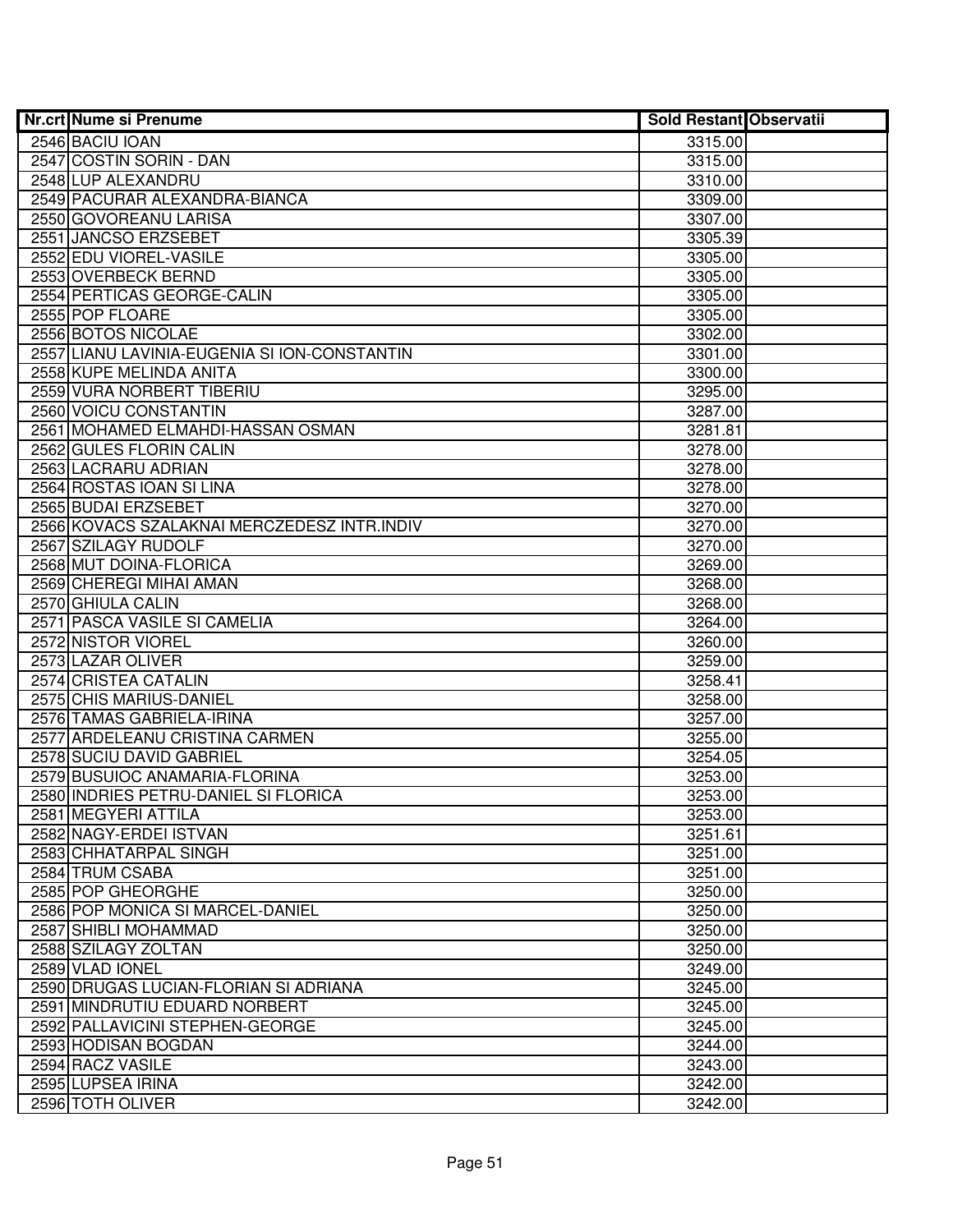| <b>Nr.crt Nume si Prenume</b>                                | <b>Sold Restant Observatii</b> |                       |
|--------------------------------------------------------------|--------------------------------|-----------------------|
| 2597 VARGA EMERIC                                            | 3242.00                        |                       |
| 2598 CRISAN SERGIU-FLORIN                                    | 3241.76                        |                       |
| 2599 CORB SUNITA                                             | 3238.00                        |                       |
| 2600 OTVOS ROZALIA                                           | 3234.10                        |                       |
| 2601 ZUCHIATHI CSABA-ZOLTAN                                  | 3234.00                        |                       |
| 2602 PRECUP PETRICA SORIN                                    | 3232.00                        |                       |
| 2603 STOICA RUPI                                             | 3232.00                        |                       |
| 2604 NEMES VLAD                                              | 3228.00                        |                       |
| 2605 ILEA ECATERINA                                          | 3225.00                        |                       |
| 2606 SANDOR ANDREI                                           | 3225.00                        |                       |
| 2607 BURCA CRISTIAN IOAN                                     | 3222.00                        |                       |
| 2608 MORAR VIORICA                                           | 3220.00                        |                       |
| 2609 TURA IOAN                                               | 3220.00                        |                       |
| 2610 GYORGY CSAKI-ISTVAN, INTREP.INDIV.                      | 3218.00                        |                       |
| 2611 MANYAK ERIK-VIKTOR                                      | 3218.00                        |                       |
| 2612 MOS FLAVIU RADU SI ANCA CLAUDIA                         | 3216.27                        |                       |
| 2613 NEGRUT IOAN - VLADIMIR                                  | 3215.00                        |                       |
| 2614 TEKERES ANDREI ROBERT                                   | 3215.00                        |                       |
| 2615 SASVARI DANIEL-GEORGE                                   | 3212.00                        |                       |
| 2616 PELE IOAN                                               | 3211.00                        |                       |
| 2617 GUBA ERNO                                               | 3210.00                        |                       |
| 2618 NAGY SIGHISMUND-NICOLAE                                 | 3210.00                        |                       |
| 2619 SZABO ADALBERT                                          | 3207.00                        |                       |
| 2620 GLIGOR TRAIAN SI LENUTA                                 | 3205.00                        |                       |
| 2621 LAZAR MITICA-FLORENTIN                                  | 3205.00                        |                       |
| 2622 MULCUTA MIHAI-FLORIN                                    | 3200.00                        |                       |
| 2623 PAPP ZOLTAN                                             | 3200.00                        |                       |
| 2624 TAJAMAL HUSSAIN SHAH                                    | 3200.00                        |                       |
| 2625 GHENT IOAN-TEODOR                                       | 3199.00                        |                       |
| 2626 VALCEANU TUDOR-VLADIMIR                                 | 3197.00                        |                       |
| 2627 GHENT PAVEL                                             | 3196.00                        |                       |
| 2628 STROIE VASILE-ALEXANDRU SI SAVETA-RODICA                | 3196.00                        |                       |
| 2629 DIREYBATOGULLARI MEVLUT                                 | 3190.00                        |                       |
| 2630 FILIMON AUREL-SEBASTIAN<br>2631 SCHOLLER EDUARD-LEVENTE | 3190.00                        |                       |
| 2632 RACZ CLAUDIA-IRINA                                      | 3189.00                        |                       |
| 2633 TOIA BOGDAN CORNEL                                      | 3188.00<br>3183.35             |                       |
| 2634 VASARI EVA                                              |                                | 3182.00 PROCES PE ROL |
| 2635 IONESCU ALEXANDER                                       | 3180.00                        |                       |
| 2636 MARIAN GHEORGHE-AURELIAN                                | 3180.00                        |                       |
| 2637 MLADIN VIOLETA                                          | 3180.00                        |                       |
| 2638 LAZAR IOAN GAVRIL                                       | 3179.00                        |                       |
| 2639 BOKA JENO                                               | 3178.00                        |                       |
| 2640 CUC FLOAREA                                             | 3177.00                        |                       |
| 2641 MATE GABRIEL                                            | 3170.00                        |                       |
| 2642 MILADI OUSSAMA                                          | 3170.00                        |                       |
| 2643 CIORBA IOAN                                             | 3169.00                        |                       |
| 2644 OZOHANICS IOAN                                          | 3166.00                        |                       |
| 2645 GABOR STEFAN                                            | 3165.00                        |                       |
| 2646 LAKATOS ALEXANDRU-EDUARD                                | 3165.00                        |                       |
| 2647 RADULESCU SIMONA                                        | 3159.54                        |                       |
|                                                              |                                |                       |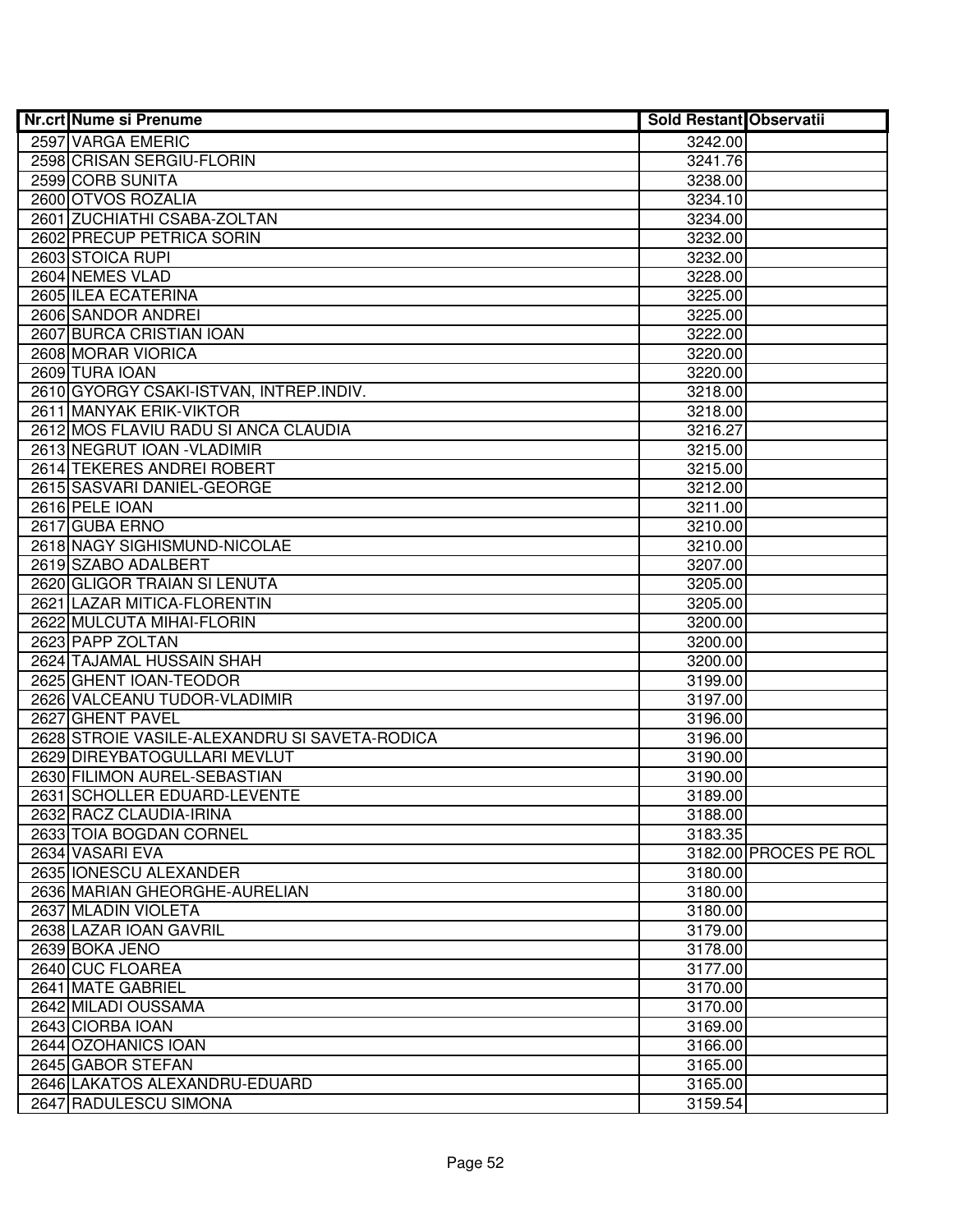| <b>Nr.crt Nume si Prenume</b>                   | <b>Sold Restant Observatii</b> |  |
|-------------------------------------------------|--------------------------------|--|
| 2648 STANCIU VASILE SI ADRIANA                  | 3159.00                        |  |
| 2649 GAIDOS PAVEL FLORIN                        | 3155.00                        |  |
| 2650 LESS MIRABELA - STEFANIA                   | 3155.00                        |  |
| 2651 CORNACIU ALINA-DIANA                       | 3154.00                        |  |
| 2652 VARGICS MIHAI                              | 3154.00                        |  |
| 2653 BLIKLING ELENA                             | 3153.00                        |  |
| 2654 SZABO DAVID                                | 3150.00                        |  |
| 2655 LACATUS ZOLTAN OLIVER                      | 3149.00                        |  |
| 2656 MOCAN CORNELIA-DACIANA                     | 3142.00                        |  |
| 2657 DEMIAN IOAN                                | 3140.00                        |  |
| 2658 PALE ALEXANDRU                             | 3140.00                        |  |
| 2659 BULZAN ADRIAN-IOAN                         | 3134.00                        |  |
| 2660 POP NORBERT-GASPAR                         | 3133.00                        |  |
| 2661 BLANARU-MAIER IULIA                        | 3132.50                        |  |
| 2662 SELEJEAN AURICA                            | 3132.00                        |  |
| 2663 VERES OVIDIU-STEFAN                        | 3130.00                        |  |
| 2664 POENARU GEORGE                             | 3128.46                        |  |
| 2665 COLTA ELISABETA                            | 3128.00                        |  |
| 2666 BOCHIS DOREL                               | 3124.00                        |  |
| 2667 MAIER FLORIN                               | 3124.00                        |  |
| 2668 BICHIS RAMONA MELINDA                      | 3121.00                        |  |
| 2669 MOZA VIOREL-CRISTIAN                       | 3120.00                        |  |
| 2670 NAGY TIBERIU                               | 3120.00                        |  |
| 2671 POP COSTEL-TEODOR                          | 3120.00                        |  |
| 2672 ROMANIUC LUCIAN-GHEORGHE                   | 3120.00                        |  |
| 2673 SAMU GABRIEL DAVID                         | 3120.00                        |  |
| 2674 CABA ADELA-SIMONA                          | 3119.00                        |  |
| 2675 ONITA MARIA-TUNDE                          | 3118.00                        |  |
| 2676 BAGULESCU FLORIAN-VASILE                   | 3117.24                        |  |
| 2677 SALAJAN TEODOR-DOREL                       | 3116.00                        |  |
| 2678 MEHES MARIA                                | 3114.00                        |  |
| 2679 TOMA NICOLAE-SILVIU                        | 3113.00                        |  |
| 2680 FENYES ALEXANDRU STEFAN                    | 3112.32                        |  |
| 2681 SUSMAN GHEORGHE                            | 3112.00                        |  |
| 2682 SZUIOGAN CONSTANTIN-MARIUS                 | 3111.07                        |  |
| 2683 LUCUTA DANIEL-MIRCEA                       | 3110.00                        |  |
| 2684 SACUI SORIN<br>2685 GHEORGHE GABRIEL-SORIN | 3109.76<br>3109.00             |  |
|                                                 |                                |  |
| 2686 GABOR MARIA<br>2687 VOLOSEN LUCIAN         | 3107.00<br>3103.00             |  |
| 2688 ZAH MANEA OANA LAURA - INTREP. INDIVIDUALA | 3103.00                        |  |
| 2689 SIPOS EUGEN CRISTIAN                       |                                |  |
| 2690 DOARNA IONUT-MIRCEA                        | 3101.00<br>3100.00             |  |
| 2691 VIRGINAS ANDREI CIPRIAN                    |                                |  |
| 2692 REZMUVES TUDOR-GHEORGHE                    | 3096.00<br>3094.00             |  |
| 2693 JUDEA ANDREI-REMUS                         | 3093.26                        |  |
| 2694 GABOR MINDRA                               | 3090.00                        |  |
| 2695 STAVARACHE SEBASTIAN-MARIUS                | 3090.00                        |  |
| 2696 TENTEA CSEPEI NORMAN                       | 3081.00                        |  |
| 2697 AGUD GHEORGHE FLORIAN                      | 3080.00                        |  |
| 2698 BARSAN IOAN SI ELENA KLOTILDA              | 3080.00                        |  |
|                                                 |                                |  |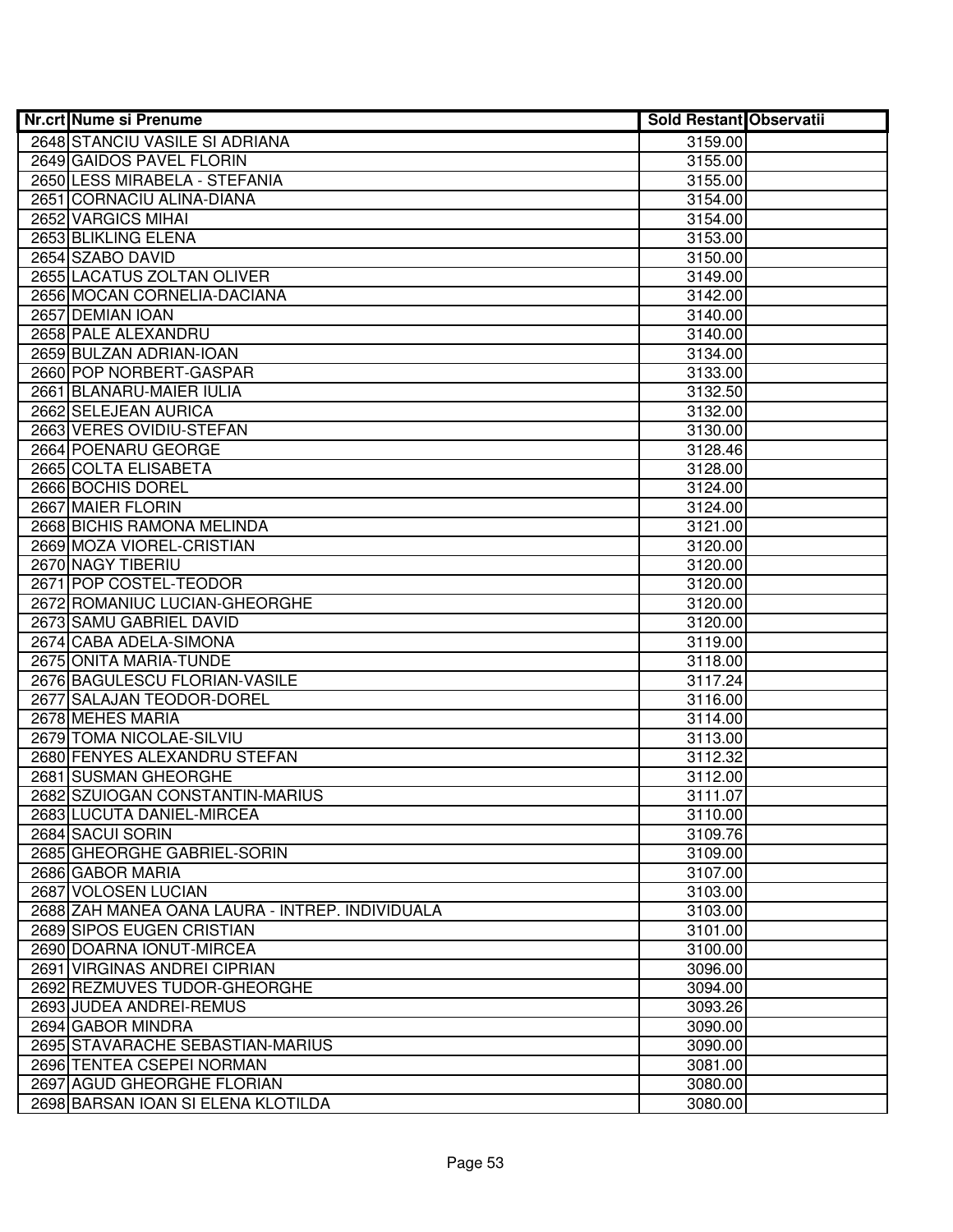| <b>Nr.crt Nume si Prenume</b>              | <b>Sold Restant Observatii</b> |  |
|--------------------------------------------|--------------------------------|--|
| 2699 DUME SIMONA-MARIANA SI FLORIN-GABRIEL | 3078.00                        |  |
| 2700 SOANEA GEORGIANA-BIANCA               | 3077.11                        |  |
| 2701 VARGA IMRE                            | 3073.00                        |  |
| 2702 VESA VALENTIN DAN                     | 3073.00                        |  |
| 2703 CERMIAN IOSIF ROBERT                  | 3072.00                        |  |
| 2704 URSUT GEORGE-SEBASTIAN                | 3069.64                        |  |
| 2705 GABOR RUPI                            | 3069.00                        |  |
| 2706 SABAU ILEANA                          | 3067.00                        |  |
| 2707 JURGIU IOAN SI LIVIA                  | 3066.00                        |  |
| 2708 SZEKELY IOSIF                         | 3066.00                        |  |
| 2709 MAGYARI EDMOND-ROMEO                  | 3065.00                        |  |
| 2710 MEZEI VICTOR                          | 3060.00                        |  |
| 2711 BULZAN ANCA-VIORICA                   | 3056.00                        |  |
| 2712 LUKACS ROBERT - ALEXANDRU             | 3055.00                        |  |
| 2713 LUNG IOANA-DANIELA                    | 3051.00                        |  |
| 2714 MOHD SAID MOHD ABU MAHFOUZ            | 3050.00                        |  |
| 2715 NEGRU GEORGE-NICOLAE                  | 3050.00                        |  |
| 2716 GORON DANIEL MIHAI                    | 3049.00                        |  |
| 2717 HORGA GEANINA-ALEXANDRA               | 3045.00                        |  |
| 2718 SAKATCS FRANCISC-ALEXANDRU            | 3045.00                        |  |
| 2719 ARON MARIUS                           | 3044.00                        |  |
| 2720 COPIL-STOICA IONELA                   | 3044.00                        |  |
| 2721 FRIEDMANN ALEXANDRU LIVIU             | 3040.00                        |  |
| 2722 GABORAS SERGIU                        | 3040.00                        |  |
| 2723 MOLNAR ANDREA-ETELKA                  | 3040.00                        |  |
| 2724 COBIRZAN REMUS ADRIAN                 | 3037.00                        |  |
| 2725 AMBRO VASILE                          | 3036.00                        |  |
| 2726 ONITA ADRIAN                          | 3035.00                        |  |
| 2727 POPA VASILE CONSTANTIN                | 3033.00                        |  |
| 2728 HADI BELA                             | 3031.51                        |  |
| 2729 BODOG ADAM                            | 3031.00                        |  |
| 2730 BARANKA GAVRIL                        | 3030.00                        |  |
| 2731 BARTOK ILEANA<br>2732 GAVRIS DANIEL   | 3030.00<br>3030.00             |  |
| 2733 PAP ARPAD-IOSIF                       | 3029.00                        |  |
| 2734 JUNJAN RAUL-CLAUDIU                   | 3027.00                        |  |
| 2735 MIHUT ADRIAN SI SIMONA-FLORICA        | 3027.00                        |  |
| 2736 MOLNAR TIHAMER-ZSOLT                  | 3026.00                        |  |
| 2737 MESNYI VICTOR                         | 3025.00                        |  |
| 2738 POP-DILA LUCIAN EMIL                  | 3025.00                        |  |
| 2739 VUSCAN PAUL EDUARD                    | 3025.00                        |  |
| 2740 STEFAN FLORIAN                        | 3023.00                        |  |
| 2741 HORVATH ADALBERT                      | 3020.00                        |  |
| 2742 NAGHIU DORIN                          | 3020.00                        |  |
| 2743 TOTH JANOS                            | 3020.00                        |  |
| 2744 LUPSEA PETRU-DOLLY                    | 3018.00                        |  |
| 2745 MORVAI ELISAVETA                      | 3016.00                        |  |
| 2746 POP IULIA-GEORGETA SI SAMIR           | 3013.00                        |  |
| 2747 STAN ALEXANDRA RAMONA-INTR. IND.      | 3010.00                        |  |
| 2748 GOMBOS CORNEL-VIOREL SI CARMEN        | 3009.00                        |  |
| 2749 POCIOIAN FLORIAN GHEORGHE             | 3008.00                        |  |
|                                            |                                |  |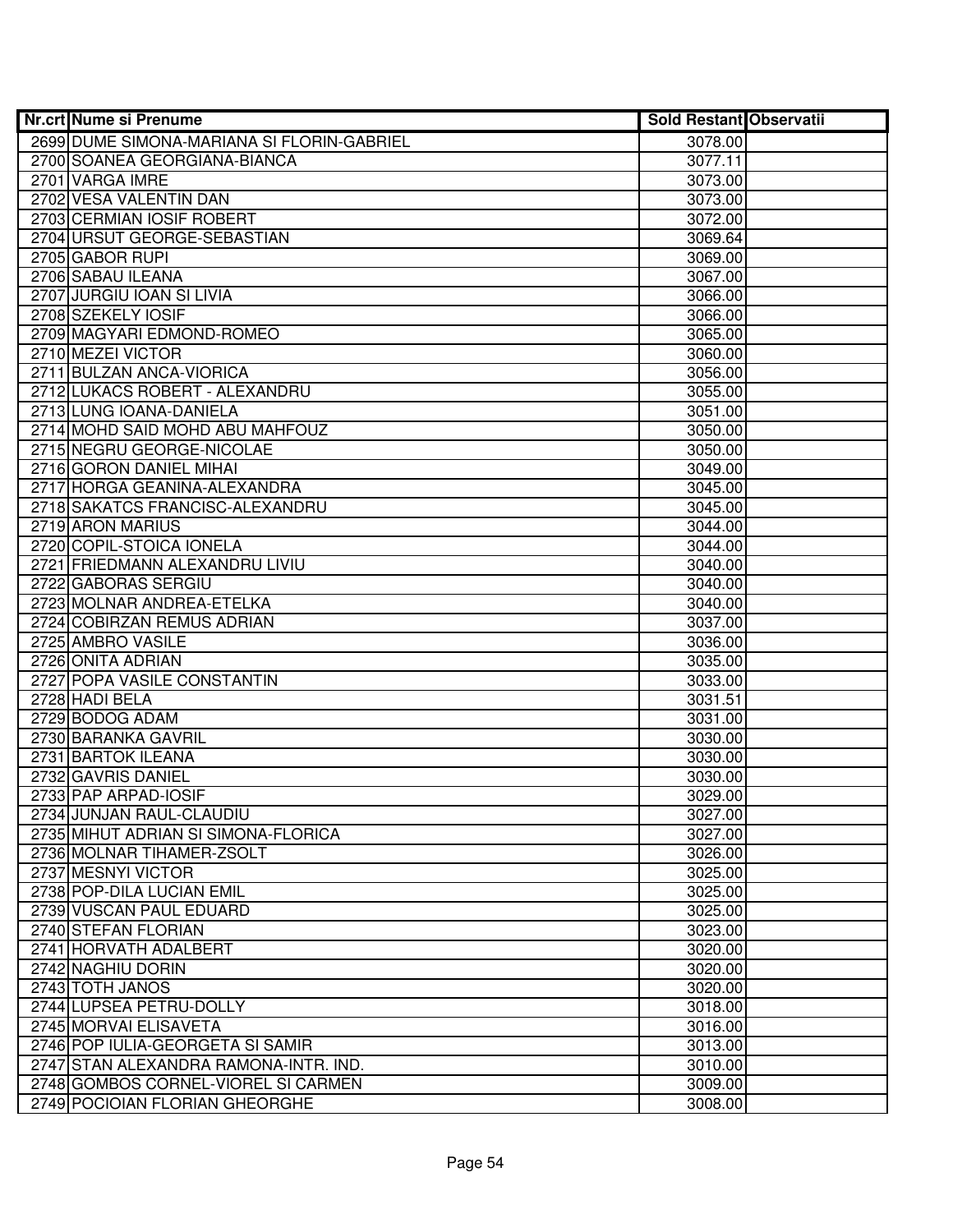| <b>Nr.crt Nume si Prenume</b>                               | <b>Sold Restant Observatii</b> |  |
|-------------------------------------------------------------|--------------------------------|--|
| 2750 CIORDAS FLORIN-GHEORGHE                                | 3004.00                        |  |
| 2751 GAL ATTILA                                             | 3002.00                        |  |
| 2752 RADOVICI CIPRIAN ADRIAN                                | 3000.16                        |  |
| 2753 BACIU IONUT-CALIN                                      | 3000.00                        |  |
| 2754 BARBONTA CLAUDIA                                       | 3000.00                        |  |
| 2755 BICA FLORIAN-AUREL                                     | 3000.00                        |  |
| 2756 CABALA SZYMON PIOTR                                    | 3000.00                        |  |
| 2757 COVASDAN STEFAN-SEBASTIAN                              | 3000.00                        |  |
| 2758 DAMIAN JUTTNER                                         | 3000.00                        |  |
| 2759 ESER REMZI                                             | 3000.00                        |  |
| 2760 FLONTA RAMONA IOANA                                    | 3000.00                        |  |
| 2761 GABOR TEREZA                                           | 3000.00                        |  |
| 2762 KUN ANNAMARIA-IULIANA                                  | 3000.00                        |  |
| 2763 MAGDA ANDREI MIHAI                                     | 3000.00                        |  |
| 2764 MOLNAR MARIAN-GABRIEL                                  | 3000.00                        |  |
| 2765 ONYEZEBE NONSO GODWIN                                  | 3000.00                        |  |
| 2766 STURZ CORNELIA DANIELA                                 | 3000.00                        |  |
| 2767 SZUCS IOAN                                             | 3000.00                        |  |
| 2768 TRIFAN ALEXANDRA-MARIA                                 | 3000.00                        |  |
| 2769 DEJEU NICOLAE                                          | 2997.50                        |  |
| 2770 VARADI ATTILA                                          | 2997.00                        |  |
| 2771 CIMBALA FLORIN                                         | 2994.00                        |  |
| 2772 BANCIU IOAN SI GEORGETA                                | 2993.00                        |  |
| 2773 CIOCAN DANUT ADRIAN                                    | 2993.00                        |  |
| 2774 COROIU FLORINA-CODRUTA SI GHEORGHE-SERGIU              | 2992.00                        |  |
| 2775 TIMINIMI CHARLES                                       | 2990.19                        |  |
| 2776 BAICAN CLAUDIU SEBASTIAN                               | 2990.00                        |  |
| 2777 DASCALESCU DUMITRU CODRUT                              | 2990.00                        |  |
| 2778 BALOGH VICTOR-ANDRAS                                   | 2988.13                        |  |
| 2779 SERE PAVEL-CORNELIU SI LUCIANA                         | 2987.00                        |  |
| 2780 STEFANESCU LOREDANA-FLORENTINA<br>2781 FELFOLDI MIHALY | 2986.00                        |  |
| 2782 MERMEZE GAVRIL GHEORGHE SI SIMONA                      | 2984.00<br>2980.00             |  |
| 2783 ISZTOIKA IOAN                                          | 2979.00                        |  |
| 2784 JONAS MELINDA-MARIA                                    | 2978.60                        |  |
| 2785 PLESCA VASILE                                          | 2978.00                        |  |
| 2786 TAMAS GEZA-MIHALY                                      | 2975.00                        |  |
| 2787 PANTEA PAUL-SORIN                                      | 2974.00                        |  |
| 2788 SASAREANU FLORINA INTR.IND.                            | 2974.00                        |  |
| 2789 SIM MARIAN                                             | 2974.00                        |  |
| 2790 POPOVICI IOAN                                          | 2973.95                        |  |
| 2791 HEGEDUS ZOLTAN-ROBERT                                  | 2973.00                        |  |
| 2792 TITI ROBERT                                            | 2972.00                        |  |
| 2793 VARODI LEONTIN                                         | 2971.00                        |  |
| 2794 ANDOR DIANA                                            | 2970.00                        |  |
| 2795 MIKLOS ELENA SI MARTIN                                 | 2967.00                        |  |
| 2796 AYDIN KAMRAN AZZAM                                     | 2963.00                        |  |
| 2797 EMBER RODICA                                           | 2963.00                        |  |
| 2798 POP VASILE OVIDIU                                      | 2963.00                        |  |
| 2799 NENCIU MARIAN-TRAIAN                                   | 2961.50                        |  |
| 2800 VASIU EMIL                                             | 2960.00                        |  |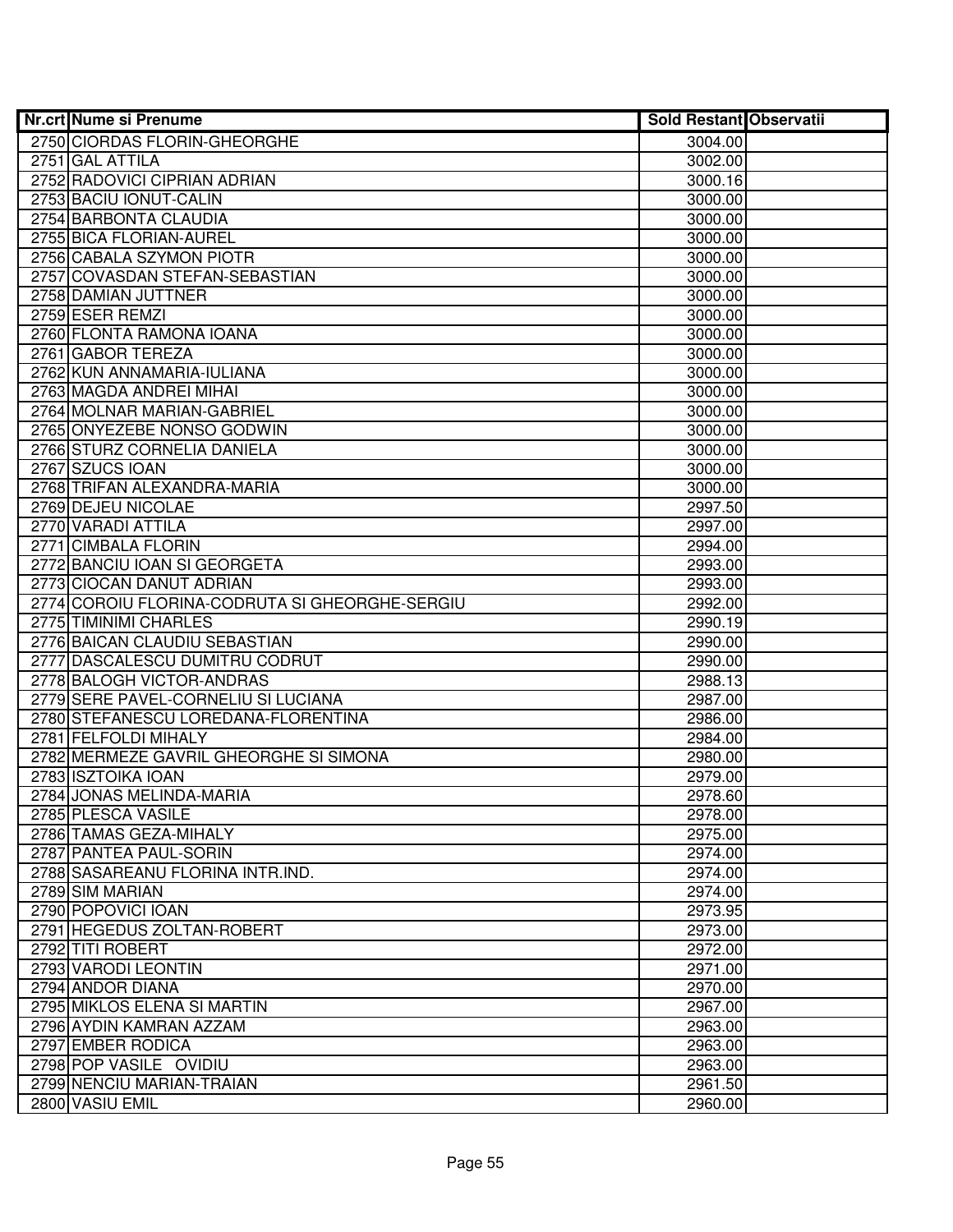| Nr.crt Nume si Prenume                           | <b>Sold Restant Observatii</b> |                       |
|--------------------------------------------------|--------------------------------|-----------------------|
| 2801 OLTEANU GEORGETA DORINA                     | 2957.00                        |                       |
| 2802 POPA DANIEL SI RODICA                       | 2956.00                        |                       |
| 2803 GHEORGHITA IOAN-DAN                         | 2955.00                        |                       |
| 2804 NEMES ATTILLA-EMERIC                        | 2955.00                        |                       |
| 2805 DOBRAI ZSIGMOND                             | 2952.00                        |                       |
| 2806 SUTEU OVIDIU-HORIA                          | 2952.00                        |                       |
| 2807 ERDEI CIPRIAN-TEOFIL                        | 2950.50                        |                       |
| 2808 BAHICA VASILE                               | 2950.00                        |                       |
| 2809 IANC FLAVIU-MARCEL                          | 2950.00                        |                       |
| 2810 VERES TIBERIU-LEVENTE                       | 2950.00                        |                       |
| 2811 UDREA ANTON-AURELIAN- MARIUS                | 2944.00                        |                       |
| 2812 TULKOS ROMEO EMERIC                         | 2942.00                        |                       |
| 2813 MOLNAR STEFAN-SORIN                         | 2938.00                        |                       |
| 2814 PESCAR IOSIF                                | 2938.00                        |                       |
| 2815 POPA GHEORGHE                               | 2936.00                        |                       |
| 2816 MACRA GHEORGHE SI GEORGETA                  | 2934.00                        |                       |
| 2817 ONODI CRISTIAN-ROBERT                       | 2933.00                        |                       |
| 2818 FAZAKAS ISTVAN-CSABA SI MARIANA             | 2931.00                        |                       |
| 2819 CARTIS MARIAN LIVIU SI PANTEA ROZICA LUCICA | 2930.00                        |                       |
| 2820 CRAINIC VIRAG                               | 2930.00                        |                       |
| 2821 ROSTAS AVERESCU                             | 2930.00                        |                       |
| 2822 STIOP ANDREI COSMIN                         | 2925.00                        |                       |
| 2823 OLAH HORATIU ALEXANDRU                      | 2923.00                        |                       |
| 2824 BORA ADELA SI ALIN VIOREL                   | 2921.00                        |                       |
| 2825 SIMUT LUCIAN                                | 2921.00                        |                       |
| 2826 BERGER SANDOR-DAVID                         | 2920.00                        |                       |
| 2827 CHIFIRIUC GHEORGHE                          | 2920.00                        |                       |
| 2828 CUCOLI CRISTINEL MARIAN                     | 2920.00                        |                       |
| 2829 VARGA ARPAD SI SUSANA ELENA                 | 2917.00                        |                       |
| 2830 HEVESI ANDREA                               |                                | 2916.00 PROCES PE ROL |
| 2831 ZAINEA-MOLDOVAN SERGIU- EMIL                | 2915.00                        |                       |
| 2832 COSTEA GELU                                 | 2912.00                        |                       |
| 2833 ARDELEAN CONSTANTIN                         | 2911.00                        |                       |
| 2834 ISZTOIKA MATEI                              | 2911.00                        |                       |
| 2835 BENDE ELISABETA-GABRIELA                    | 2910.00                        |                       |
| 2836 HAINER MONICA ANNAMARIA                     | 2910.00                        |                       |
| 2837 OTVOS VERA                                  | 2910.00                        |                       |
| 2838 ACHENBACH DAN                               | 2908.00                        |                       |
| 2839 BALLA DAVID                                 | 2908.00                        |                       |
| 2840 MARINCEAN DORU-GEORGE SI DIANA              | 2907.63                        |                       |
| 2841 MEZE IONUT GEORGE                           | 2906.00                        |                       |
| 2842 GABOR GAVRIL                                | 2902.50                        |                       |
| 2843 DRAGUTA MARINA                              | 2900.00                        |                       |
| 2844 HOBINCU ACSINTE IOAN                        | 2900.00                        |                       |
| 2845 ISZTOICA RUPI                               | 2900.00                        |                       |
| 2846 LEONTE COSTICA                              | 2900.00                        |                       |
| 2847 COTE RARES-ALEXANDRU                        | 2896.00                        |                       |
| 2848 SCURT DANIEL                                | 2892.00                        |                       |
| 2849 BODOG IOAN SI ELENA                         | 2891.00                        |                       |
| 2850 CIRRINCIONE ANTONIO                         | 2890.00                        |                       |
| 2851 LAKATOS ZOLTAN-JANOS SI DANIELA             | 2890.00                        |                       |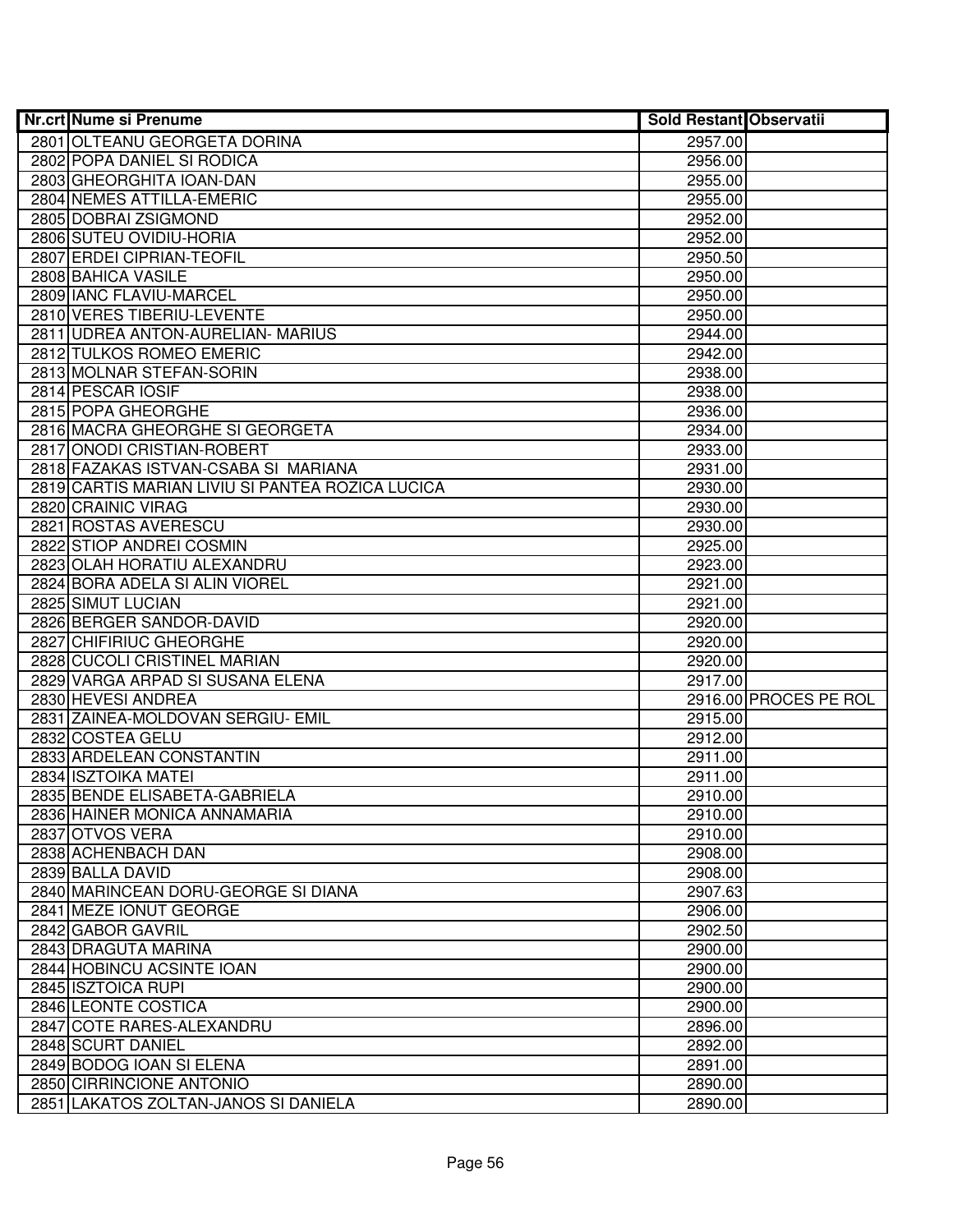| Nr.crt Nume si Prenume                                 | <b>Sold Restant Observatii</b> |  |
|--------------------------------------------------------|--------------------------------|--|
| 2852 OLAR DANUT                                        | 2890.00                        |  |
| 2853 GABOR MINDRA                                      | 2889.00                        |  |
| 2854 DAL POS ROMANO                                    | 2888.00                        |  |
| 2855 SUCIU IOAN                                        | 2885.00                        |  |
| 2856 POPOVICI CRINA-MARIANA                            | 2881.00                        |  |
| 2857 SIMON MARIUS-RAUL                                 | 2881.00                        |  |
| 2858 MANZ ADRIANA SI FLORIN VIOREL                     | 2876.00                        |  |
| 2859 OROS MIRCEA-LIVIU SI IOANA - CATALINA             | 2876.00                        |  |
| 2860 TOCUT CRISTIAN-FLORIAN                            | 2876.00                        |  |
| 2861 GABOR DUMITRU                                     | 2875.00                        |  |
| 2862 KLESKA ANGELA SI IULIU                            | 2874.00                        |  |
| 2863 KOVACS LEVENTE-GYULA                              | 2874.00                        |  |
| 2864 MAIER GHEORGHE                                    | 2870.55                        |  |
| 2865 NEAGA CALIN-DANUT                                 | 2868.00                        |  |
| 2866 BERTALAN LASZLO                                   | 2867.00                        |  |
| 2867 SZENTMIKLOSI BELA                                 | 2866.00                        |  |
| 2868 BOT ADRIAN MIRCEA                                 | 2864.00                        |  |
| 2869 LELE IONEL                                        | 2864.00                        |  |
| 2870 SUMALAN ALEXANDRU                                 | 2862.00                        |  |
| 2871 ABRUDAN RADU-ALIN                                 | 2860.04                        |  |
| 2872 CUC ADRIAN-NICOLAE                                | 2860.00                        |  |
| 2873 TOTH ATTILA                                       | 2860.00                        |  |
| 2874 SIMOCA VICTORIA                                   | 2855.00                        |  |
| 2875 LETA VLAD-IULIAN                                  | 2854.00                        |  |
| 2876 ZEYAD HUSSEIN SAEED ATIEH                         | 2853.00                        |  |
| 2877 PAULESCU RAZVAN NICOLAE SI ANGELA A               | 2852.00                        |  |
| 2878 BUZI AMBRUS                                       | 2850.00                        |  |
| 2879 IVANYI ERZSEBET SI IOAN                           | 2850.00                        |  |
| 2880 KOVACS RICHARD- GABOR                             | 2850.00                        |  |
| 2881 SZABO VICTORIA                                    | 2850.00                        |  |
| 2882 VAS VERONICA                                      | 2850.00                        |  |
| 2883 POP DRAGOMIR                                      | 2849.94                        |  |
| 2884 PETRICA SANDU SI ALINA                            | 2849.00                        |  |
| 2885 STOICA IANCU                                      | 2848.00                        |  |
| 2886 FEKETE BANDI PISTA CATALINA                       | 2846.00                        |  |
| 2887 ARON ALEXANDRU-ILIE                               | 2844.00                        |  |
| 2888 IENCIU ADRIAN-FLORIN                              | 2843.43                        |  |
| 2889 KOVACS ANITA-IZABELA                              | 2841.00                        |  |
| 2890 BARBU CORNEL                                      | 2840.00                        |  |
| 2891 FECHETE OCTAVIAN-MARIUS                           | 2839.50                        |  |
| 2892 SIM OCTAVIAN                                      | 2839.00                        |  |
| 2893 OMAR ROXANA                                       | 2837.00                        |  |
| 2894 VARGA VICTOR                                      | 2834.00                        |  |
| 2895 KLINCSE IOSIF-VASILE                              | 2831.00                        |  |
| 2896 MEZE LUIGY-VASILE                                 | 2831.00                        |  |
| 2897 CIURAR GUGU                                       | 2830.00                        |  |
| 2898 CICORTAS DANIEL FLORIN                            | 2827.00                        |  |
| 2899 SANDRA SERGIU NICOLAE                             | 2826.00                        |  |
| 2900 BABA MARINELA-FLORICA-CAMELIA- BIROU NOTAR PUBLIC | 2825.00                        |  |
| 2901 KOSA ZOLTAN                                       | 2819.00                        |  |
| 2902 DASCALU CONSTANTIN                                | 2818.00                        |  |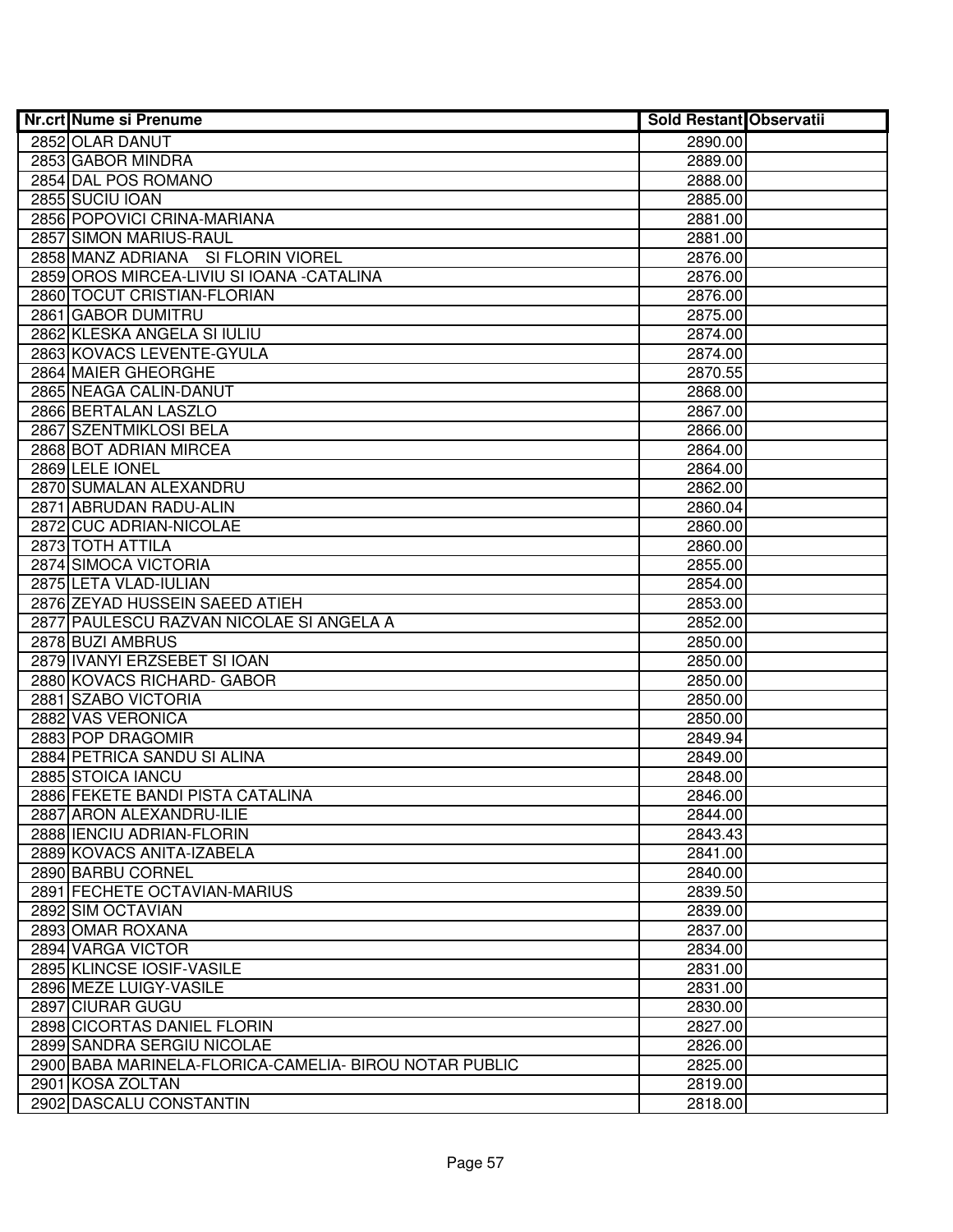| <b>Nr.crt Nume si Prenume</b>                 | <b>Sold Restant Observatii</b> |  |
|-----------------------------------------------|--------------------------------|--|
| 2903 DOBINDA ADRIAN                           | 2817.00                        |  |
| 2904 OPRIS DUMITRU                            | 2815.00                        |  |
| 2905 SAITOS ANABELA                           | 2812.64                        |  |
| 2906 BACANA LIVIU                             | 2812.00                        |  |
| 2907 BSAT LUMINITA VALERIA                    | 2811.00                        |  |
| 2908 GNATESCU PAUL-GEORGE                     | 2809.00                        |  |
| 2909 GABOR IOAN SI MANDRA                     | 2808.00                        |  |
| 2910 MARUSCA FELICIA                          | 2808.00                        |  |
| 2911 BOTTYAN LASZLO FLORIAN                   | 2807.00                        |  |
| 2912 DINCA CIPRIAN                            | 2807.00                        |  |
| 2913 CUC MARIUS - CIPRIAN                     | 2805.00                        |  |
| 2914 VESA IOAN-FLORIN                         | 2805.00                        |  |
| 2915 FODOR LADISLAU                           | 2804.00                        |  |
| 2916 IACOB LOREDANA-FLORENTINA SI BUDA DANIEL | 2804.00                        |  |
| 2917 KAPAS PETER-ZSOLT SI NAOMI REBECA        | 2803.00                        |  |
| 2918 ROMAN MELANIA-GHEORGHINA                 | 2803.00                        |  |
| 2919 CRISTE IONUT-ALEXANDRU                   | 2802.00                        |  |
| 2920 DAVID MARIUS                             | 2800.00                        |  |
| 2921 LAZA ANTON                               | 2800.00                        |  |
| 2922 VALCIU MIHAI DOREL                       | 2800.00                        |  |
| 2923 VARGA ISTVAN-SANDOR                      | 2800.00                        |  |
| 2924 TIRTEU IOAN                              | 2799.00                        |  |
| 2925 DODITA ELISABETA                         | 2796.00                        |  |
| 2926 GYURKUCZA GYORGY                         | 2795.00                        |  |
| 2927 BATRINA CRISTIAN                         | 2793.00                        |  |
| 2928 ITTU MONICA-DORINA                       | 2793.00                        |  |
| 2929 MOISI GHEORGHE DANUT                     | 2793.00                        |  |
| 2930 LUPU ADRIAN-NICOLAE                      | 2790.00                        |  |
| 2931 PINTEAN RAUL-CALIN                       | 2790.00                        |  |
| 2932 VERES LADISLAU                           | 2790.00                        |  |
| 2933 GHERMAN TRAIAN SI ANA                    | 2788.00                        |  |
| 2934 HULEA GABRIEL-ALEXANDRU                  | 2784.00                        |  |
| 2935 CABA ZOLTAN SI FRANCISCA                 | 2782.27                        |  |
| 2936 FASIE CORNELIA SI RADU                   | 2782.00                        |  |
| 2937 CSIKAI ESTERA-ZSOFIA                     | 2781.00                        |  |
| 2938 PAVEL MARIA SI TRAIAN                    | 2781.00                        |  |
| 2939 SOVARSCHI MARIUS-DORIN                   | 2781.00                        |  |
| 2940 CORA CRISTIAN-PETRU                      | 2780.00                        |  |
| 2941 LAZAU MARIN                              | 2776.00                        |  |
| 2942 VASS RUDOLF                              | 2775.00                        |  |
| 2943 ILE MOISE SI IULIANA-VIORICA             | 2774.00                        |  |
| 2944 SALAJEAN CRISTIAN-MIHAI                  | 2772.00                        |  |
| 2945 GABOR GABOR                              | 2770.00                        |  |
| 2946 VLAD FLORIN                              | 2770.00                        |  |
| 2947 CAB. CONTABILITATE GUI KATALIN           | 2766.00                        |  |
| 2948 CALO ALEXANDRU                           | 2765.70                        |  |
| 2949 CUC (FOSTA HERE) ADRIANA                 | 2764.00                        |  |
| 2950 HERCUT OCTAV                             | 2760.00                        |  |
| 2951 LUCA OLIMPIU-PETRISOR                    | 2760.00                        |  |
| 2952 OTVOS MIKLOS                             | 2760.00                        |  |
| 2953 CHERMAN BOGDAN-MADALIN                   | 2759.00                        |  |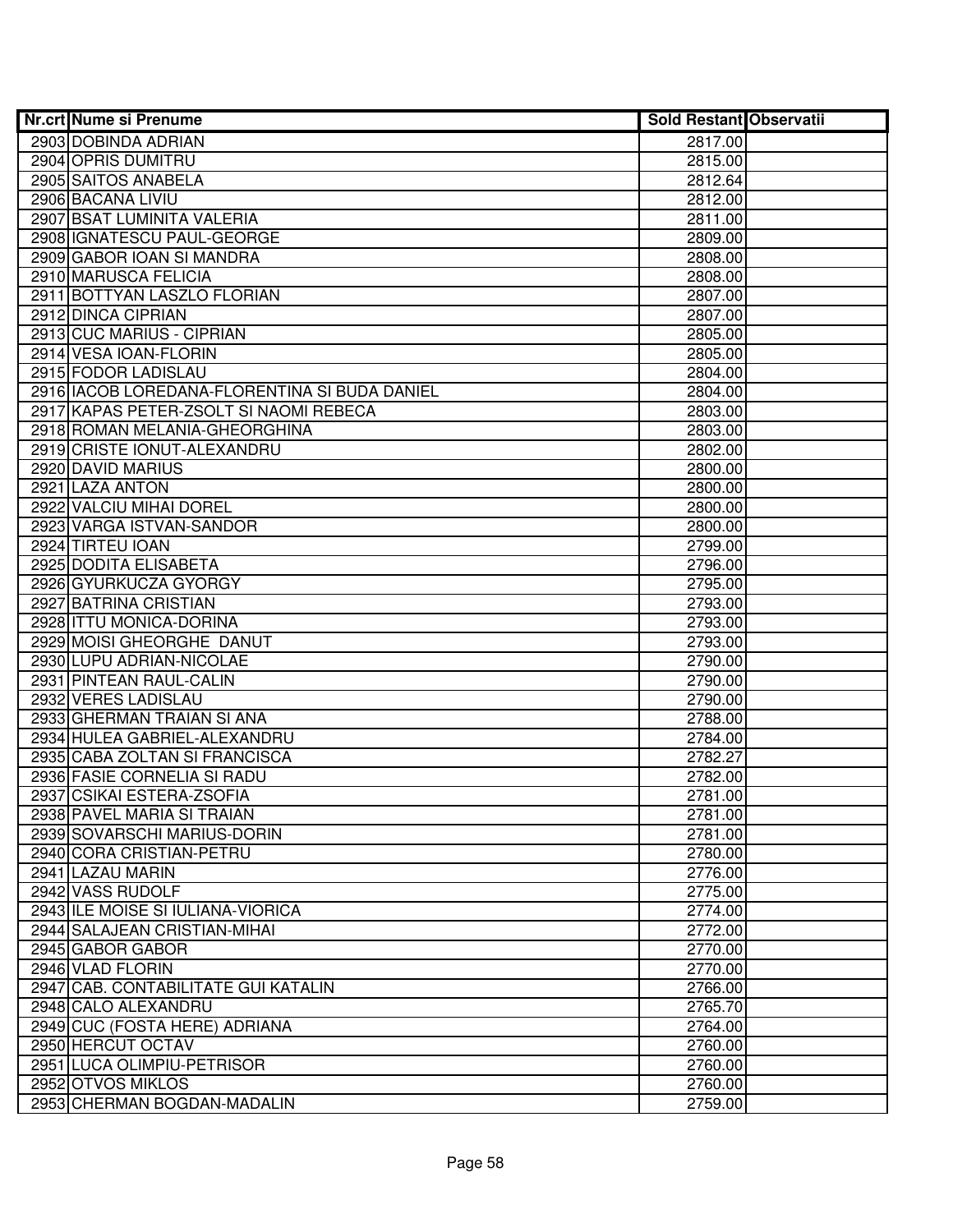| <b>Nr.crt Nume si Prenume</b>                          | <b>Sold Restant Observatii</b> |  |
|--------------------------------------------------------|--------------------------------|--|
| 2954 MIRCEA VIORICA                                    | 2759.00                        |  |
| 2955 OPREA MARCEL-LUCIAN                               | 2758.00                        |  |
| 2956 MALAIES CRISTINA                                  | 2757.00                        |  |
| 2957 PANTIS VALEAN-ADRIAN                              | 2757.00                        |  |
| 2958 DANCIU GHEORGHE                                   | 2755.00                        |  |
| 2959 MILIAN-SACULTET ALINA-FLORENTINA                  | 2755.00                        |  |
| 2960 NAGY ZSOLT                                        | 2755.00                        |  |
| 2961 PLES MARIUS-CRISTIAN                              | 2755.00                        |  |
| 2962 BORA MIRCEA-DAN                                   | 2754.00                        |  |
| 2963 ILE DORIN-ILIE                                    | 2753.00                        |  |
| 2964 GHILEA BOGDAN IOAN                                | 2752.00                        |  |
| 2965 LUPOU DUMITRU                                     | 2750.00                        |  |
| 2966 BOROS LASZLO                                      | 2745.00                        |  |
| 2967 PETYAR SZABOLCS-LASZLO SI TUNDE                   | 2745.00                        |  |
| 2968 POP ALEXANDRU-CONSTANTIN                          | 2741.00                        |  |
| 2969 HOSMAN LARISA                                     | 2739.00                        |  |
| 2970 BALAN RUDOLF-CONSTANTIN                           | 2738.00                        |  |
| 2971 BUT IOAN                                          | 2738.00                        |  |
| 2972 JUCA NICOLAE                                      | 2735.00                        |  |
| 2973 TUDOR ANGEL-VLADIMIR PFA                          | 2735.00                        |  |
| 2974 ROSMENTENIUC BOGDAN ALEXANDRU ADRIAN              | 2734.00                        |  |
| 2975 RADAC AUREL-GHEORGHE                              | 2733.87                        |  |
| 2976 PACURAR DAN MARCEL                                | 2729.00                        |  |
| 2977 CIURAR LIZA                                       | 2726.00                        |  |
| 2978 GUT ILEANA SI MOISE VLADUT                        | 2726.00                        |  |
| 2979 ISTOICA LUDOVIC                                   | 2725.00                        |  |
| 2980 STRIZU DIANA RUXANDRA                             | 2722.17                        |  |
| 2981 DAVID CONSTANTIN-EUGEN                            | 2722.00                        |  |
| 2982 DAVID KATALIN GABRIELA                            | 2721.25                        |  |
| 2983 CIPLEU DANIEL-ANDREI                              | 2720.00                        |  |
| 2984 SERBAN GHEORGHE                                   | 2720.00                        |  |
| 2985 TOTH ROBERT-EMERIC                                | 2718.00                        |  |
| 2986 TRASCA ALINA FELICIA II                           | 2717.00                        |  |
| 2987 CHEREGI GHEORGHE                                  | 2715.00                        |  |
| 2988 SARAEV ALEXANDRU SILVIU                           | 2715.00                        |  |
| 2989 ROXIN AUREL                                       | 2714.05                        |  |
| 2990 POP GHEORGHE SI IOANA LIVIA                       | 2714.00                        |  |
| 2991 DERECICHEI ALEXANDRU                              | 2710.64                        |  |
| 2992 CIPLEU NICODIM-SOLOMON                            | 2709.00                        |  |
| 2993 LUNG IOAN SI NICOLETA                             | 2709.00                        |  |
| 2994 GEREBENES IANCU                                   | 2708.08                        |  |
| 2995 CIRSTEA CRISTIAN<br>2996 COJOCARU VLAD-CONSTANTIN | 2708.00                        |  |
| 2997 KAJCZA TIBOR SI MARTA                             | 2707.00                        |  |
| 2998 MOTOS DANIELA SI MARCEL                           | 2705.00                        |  |
| 2999 BELDEAN VALERIU-ANDREI                            | 2703.00                        |  |
| 3000 BLIDARU ADRIAN-SERBAN                             | 2702.00                        |  |
| 3001 EPLI EMA                                          | 2702.00<br>2701.00             |  |
| 3002 BIRTA GYORGY-ZSOLT                                | 2700.00                        |  |
| 3003 CALIN ROBERT                                      | 2700.00                        |  |
| 3004 CHINDLE DORINA                                    | 2700.00                        |  |
|                                                        |                                |  |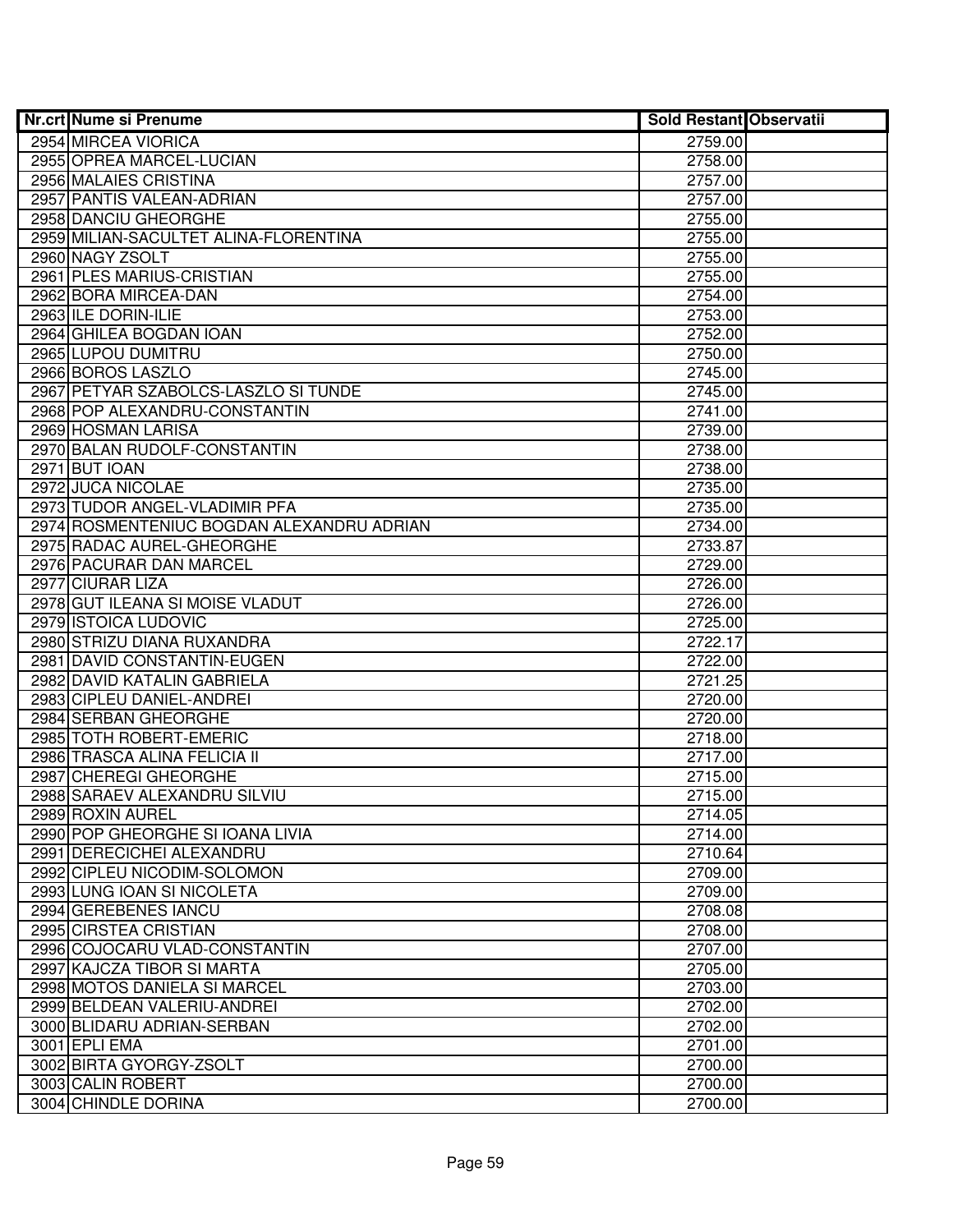| <b>Nr.crt Nume si Prenume</b>                  | <b>Sold Restant Observatii</b> |  |
|------------------------------------------------|--------------------------------|--|
| 3005 CIURAR GEZA-ALEXANDRU                     | 2700.00                        |  |
| 3006 GABOR CATALINA                            | 2700.00                        |  |
| 3007 PETRICAS DOREL IOAN SI AGNETA             | 2700.00                        |  |
| 3008 CIOBAN CONSTANTIN                         | 2699.74                        |  |
| 3009 DEMIAN HORIA-TRANDAFIR                    | 2698.00                        |  |
| 3010 GROZA ALIN                                | 2697.00                        |  |
| 3011 FERCHE RAZVAN-IONUT                       | 2696.00                        |  |
| 3012 OROS MIRCEA                               | 2695.00                        |  |
| 3013 POP DUMITRU GABRIEL                       | 2694.00                        |  |
| 3014 PIT COSMIN-IONUT-CIPRIAN                  | 2692.60                        |  |
| 3015 TERHES ALIN-AUGUSTIN                      | 2692.00                        |  |
| 3016 BUZ IOAN SI CORINA-MARIA                  | 2690.00                        |  |
| 3017 SUCIU IULIANA                             | 2689.00                        |  |
| 3018 FAZEKAS GHEORGHE SI MARGARETA             | 2687.00                        |  |
| 3019 DEGAU DANIEL-PATRIK                       | 2685.00                        |  |
| 3020 VARGA JANOS                               | 2685.00                        |  |
| 3021 VARGA ALIN-COSMIN                         | 2684.50                        |  |
| 3022 CACUCI GHEORGHE DOREL                     | 2684.00                        |  |
| 3023 VANCEA FLORIN-ADRIAN                      | 2684.00                        |  |
| 3024 VERZEA RADU                               | 2684.00                        |  |
| 3025 JURESCHI VERONICA-AURELIA                 | 2682.00                        |  |
| 3026 PRALEA IULIAN-EMANUEL                     | 2681.00                        |  |
| 3027 VESTALE-CHIS RAUL-MAXIMILIAN              | 2681.00                        |  |
| 3028 CIOBOTA HORIA                             | 2680.00                        |  |
| 3029 GUIAS MARIA                               | 2677.00                        |  |
| 3030 ARON IOSIF-ALEXANDRU                      | 2675.00                        |  |
| 3031 LINGURAR VERONICA                         | 2675.00                        |  |
| 3032 BALLA ZOLTAN SANDOR                       | 2672.85                        |  |
| 3033 BONCHIS CONSTANTIN-BOGDAN-NOTAR PUBLIC    | 2671.00                        |  |
| 3034 GUTI CRISTIAN                             | 2670.00                        |  |
| 3035 SANDU ILIE                                | 2670.00                        |  |
| 3036 ILEA MIRCEA-ALIN                          | 2669.00                        |  |
| 3037 IENCIU VASILE-MUGUREL                     | 2667.00                        |  |
| 3038 MATIS MARIUS-EUGEN                        | 2666.00                        |  |
| 3039 SZILAGYI BELA                             | 2665.00                        |  |
| 3040 BALAJ ANDREI CATALIN I.I.                 | 2660.00                        |  |
| 3041 PASC RAUL-PAUL                            | 2660.00                        |  |
| 3042 POPOVICS GYULA-ZSOLT                      | 2660.00                        |  |
| 3043 UNGUR MARINEL IOAN                        | 2660.00                        |  |
| 3044 BALBONI FERDINANDO SI MELINTE ELENA-ALINA | 2654.00                        |  |
| 3045 NEGREANU ERIC-ROLAND                      | 2654.00                        |  |
| 3046 NEDELEA IONEL-DUMITRU                     | 2650.98                        |  |
| 3047 ASTILEAN ADRIAN EMIL                      | 2650.00                        |  |
| 3048 ISZTOJKA MATE                             | 2650.00                        |  |
| 3049 ACHIM ADRIAN-SORIN                        | 2647.00                        |  |
| 3050 SANTA MINEL AUREL                         | 2647.00                        |  |
| 3051 PERT LIVIU-IONEL SI TEODORA-MIHAELA       | 2646.00                        |  |
| 3052 GYORGY JOZSEF-ATTILA                      | 2645.00                        |  |
| 3053 ARDELEAN CONSTANTA SI IGNA FLORIAN        | 2643.00                        |  |
| 3054 CARTIS DAN CEZAR SI VIOLETA               | 2642.00                        |  |
| 3055 PANTEA NICOLAE DAN                        | 2642.00                        |  |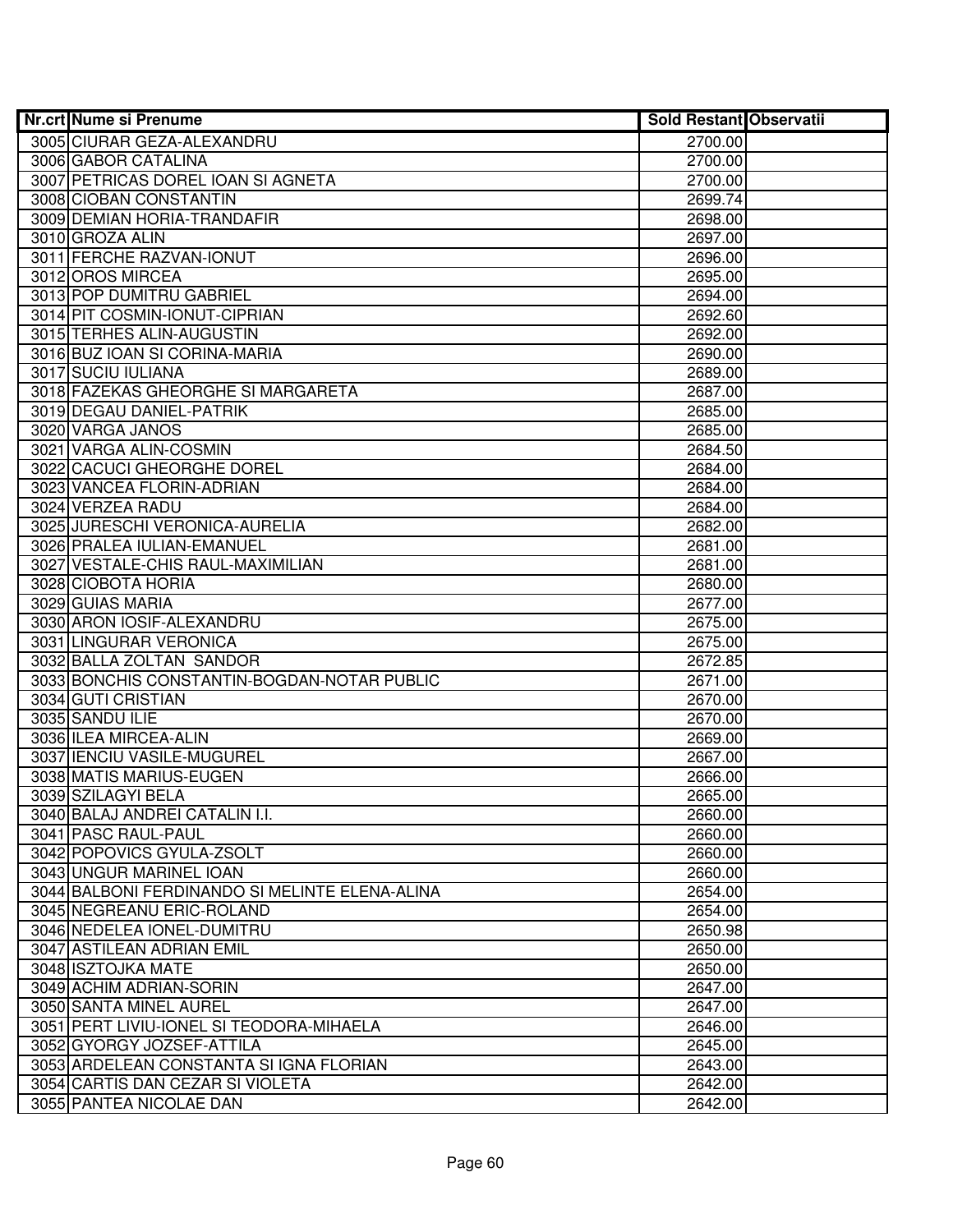| <b>Nr.crt Nume si Prenume</b>       | <b>Sold Restant Observatii</b> |                       |
|-------------------------------------|--------------------------------|-----------------------|
| 3056 MIHELE ADRIAN-FLORIN           | 2641.00                        |                       |
| 3057 SOTIUT MIHAELA CORINA          | 2641.00                        |                       |
| 3058 TRIFA FLORICA SI GHEORGHE      | 2641.00                        |                       |
| 3059 BOKA SANDOR                    | 2640.00                        |                       |
| 3060 SIM LAVINIA-ANGELICA           | 2638.00                        |                       |
| 3061 MINECAN MIRELA-VALENTINA       | 2637.00                        |                       |
| 3062 MANEA TIBERIU                  | 2635.20                        |                       |
| 3063 GHETE ALEXANDRU SI ANNAMARIA   | 2634.00                        |                       |
| 3064 GOVOREANU ALEXANDRU - CRISTIAN | 2634.00                        |                       |
| 3065 VARGA ROMEO-ADRIAN             | 2633.00                        |                       |
| 3066 CIRLIG FLORIN IOAN             | 2632.93                        |                       |
| 3067 FODOR DANIEL CRACIUN           |                                | 2632.00 PROCES PE ROL |
| 3068 SZABO AURICA MARGHARETA        | 2630.00                        |                       |
| 3069 SZILAGYI NORBERT ISTVAN        | 2630.00                        |                       |
| 3070 BULACA RAUL COSMIN             | 2628.00                        |                       |
| 3071 SALAJAN SORIN RAZVAN           | 2628.00                        |                       |
| 3072 BOARU TONY-DARIUS              | 2626.88                        |                       |
| 3073 NEGRUT SILVIU SI CORNELIA      | 2626.00                        |                       |
| 3074 ROMAN CORNEL SI MONICA         | 2626.00                        |                       |
| 3075 LAKATOS DANIEL KALMAN          | 2625.00                        |                       |
| 3076 PUSCAS VLAD                    | 2625.00                        |                       |
| 3077 IANC MAGDALENA                 | 2624.00                        |                       |
| 3078 MOS MIHAI-SILVIU               | 2624.00                        |                       |
| 3079 GABOR IANCU                    | 2623.00                        |                       |
| 3080 KALMAR ZSOLT-ENDRE             | 2622.00                        |                       |
| 3081 MOISA DANIELA SI CRISTIAN      | 2621.00                        |                       |
| 3082 SIMON STEFAN                   | 2620.00                        |                       |
| 3083 KASZIBA IOAN                   | 2619.00                        |                       |
| 3084 TOTH ROLLAND-MARK              | 2618.00                        |                       |
| 3085 NAGHI IOAN SI FLORICA          | 2617.00                        |                       |
| 3086 CIOBANU AUREL                  | 2616.00                        |                       |
| 3087 PAINA IOANA-CRISTINA           | 2616.00                        |                       |
| 3088 TOLDAN TRAIAN                  | 2616.00                        |                       |
| 3089 CUC NICOLETA                   | 2613.00                        |                       |
| 3090 PILINSZKY ZOLTAN               | 2613.00                        |                       |
| 3091 SZABO SANDOR ROLAND            | 2613.00                        |                       |
| 3092 NAGY NORBERT                   | 2612.00                        |                       |
| 3093 EMBER VIORICA (ENGBER IBOLYA)  | 2610.00                        |                       |
| 3094 TERICI DOREL                   | 2610.00                        |                       |
| 3095 NEGRUT CORNEL                  | 2609.00                        |                       |
| 3096 LAZAR GHEORGHE-DANIEL          | 2608.00                        |                       |
| 3097 BUDIURI GLORIA MARIA           | 2602.00                        |                       |
| 3098 COJOCARI SVETLANA              | 2602.00                        |                       |
| 3099 BOTA VIOREL                    | 2600.00                        |                       |
| 3100 BRADEA ELENA                   | 2600.00                        |                       |
| 3101 BUZGO AGLAIA MARIA             | 2600.00                        |                       |
| 3102 CIRIL SANDU-JULIEN             | 2600.00                        |                       |
| 3103 LACATUS MARIUS-SANDOR          | 2600.00                        |                       |
| 3104 MESTER ANDREI-GEORGE           | 2600.00                        |                       |
| 3105 POP DANIEL                     | 2600.00                        |                       |
| 3106 STOICA STEFAN                  | 2600.00                        |                       |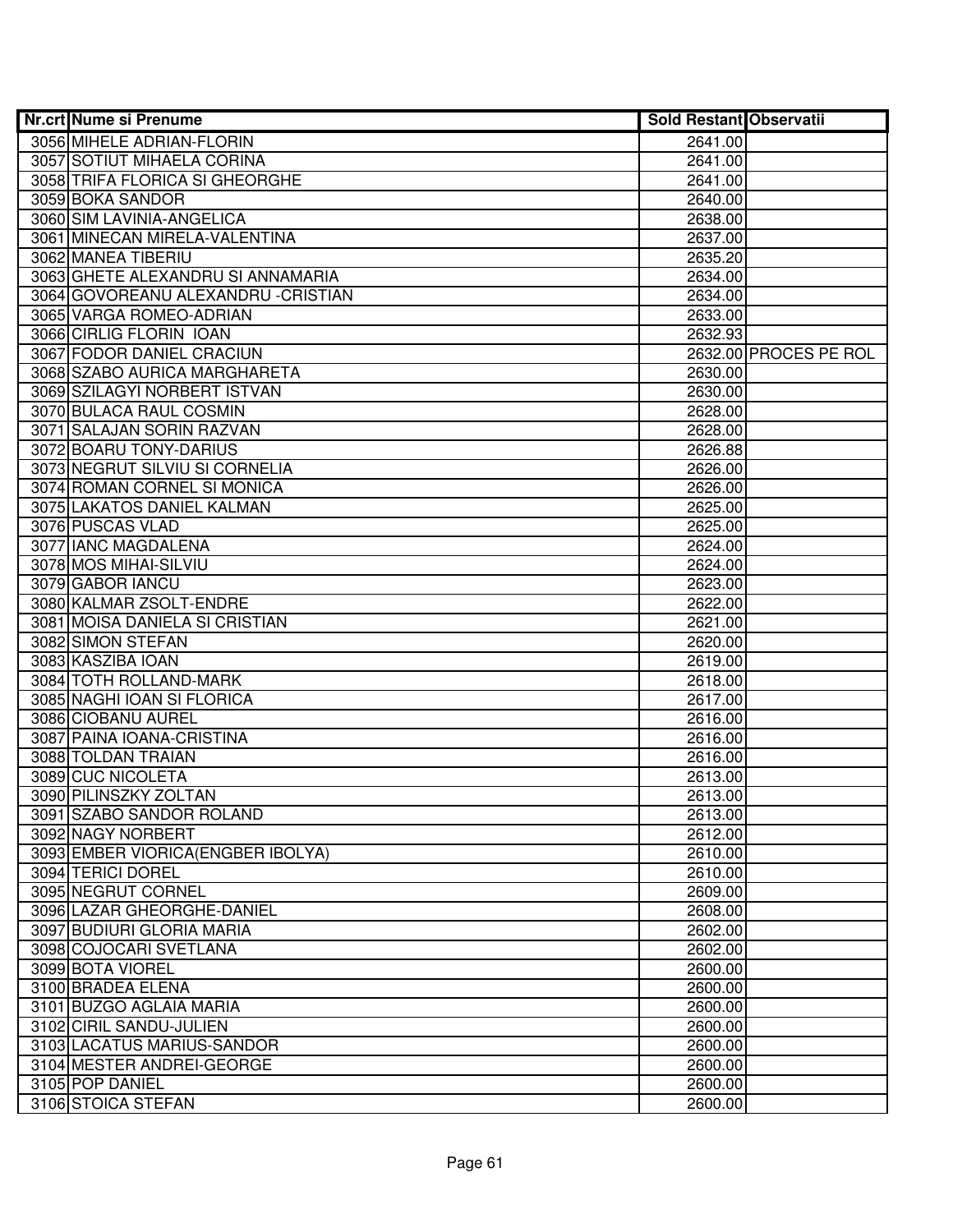| <b>Nr.crt Nume si Prenume</b>              | <b>Sold Restant Observatii</b> |  |
|--------------------------------------------|--------------------------------|--|
| 3107 STOLK ADRIANUS                        | 2600.00                        |  |
| 3108 TUSA ROLAND-LUCIAN                    | 2600.00                        |  |
| 3109 MESESAN CORIOLAN-CRISTIAN             | 2597.50                        |  |
| 3110 BURESCU DUMITRU                       | 2597.00                        |  |
| 3111 BOCA EVA-BRIGITTA                     | 2596.00                        |  |
| 3112 BAN DANIEL                            | 2595.00                        |  |
| 3113 VARGA ANDREI                          | 2595.00                        |  |
| 3114 BALACIU MIRELA-FLORICA                | 2592.00                        |  |
| 3115 MATEI NICOLAE-DOREL                   | 2592.00                        |  |
| 3116 BALLA ROBERT GYORGY                   | 2591.00                        |  |
| 3117 BEIUSANU ADRIAN-LUCIAN SI GABRIELA    | 2591.00                        |  |
| 3118 FALUB COSMIN-FLORIN                   | 2590.00                        |  |
| 3119 GABOR CORNEL-LUCIAN                   | 2590.00                        |  |
| 3120 IVAN DANIELA                          | 2590.00                        |  |
| 3121 MICULA ANDREI - LUCIAN                | 2590.00                        |  |
| 3122 SACULTET (MILIAN) IOAN                | 2590.00                        |  |
| 3123 KRALOVSZKI ATTILA-TEOFIL              | 2585.00                        |  |
| 3124 POPA NELIA-DANIELA                    | 2585.00                        |  |
| 3125 POPA TUNS DORIN LIVIU INTREP. INDIV.  | 2585.00                        |  |
| 3126 SABAU FLORIN-VALENTIN                 | 2583.00                        |  |
| 3127 JUDEA FLORIN-ALEX                     | 2580.00                        |  |
| 3128 LUCACIU FILIMON-VIRGIL SI VIOLETA     | 2579.00                        |  |
| 3129 VARHELYI CAROL SI KLARA               | 2575.00                        |  |
| 3130 FLORIAN IOSIF GH.                     | 2573.00                        |  |
| 3131 MARIAN VIRGIL SI DOMNICA              | 2572.00                        |  |
| 3132 BRAD COSTINELA-MARIANA                | 2568.00                        |  |
| 3133 MARAMI MARIANA                        | 2568.00                        |  |
| 3134 ZENECAN ALEXANDRU SI MARIANA-TEODORA  | 2568.00                        |  |
| 3135 POP MARIA                             | 2567.00                        |  |
| 3136 VARGA SIRENA                          | 2567.00                        |  |
| 3137 COMANCIUC BELA                        | 2566.00                        |  |
| 3138 ILIE ADRIAN OVIDIU                    | 2566.00                        |  |
| 3139 POP DOREL-GHEORGHE                    | 2565.65                        |  |
| 3140 BOTA MARTA-LAURA                      | 2564.00                        |  |
| 3141 COSTEA HORATIU OVIDIU                 | 2563.00                        |  |
| 3142 PLESESCU IOAN                         | 2563.00                        |  |
| 3143 BACI VIORICA SI KONDOR ARPAD          | 2560.00                        |  |
| 3144 CORA CLAUDIU-FLORIN                   | 2558.00                        |  |
| 3145 DUMITRESCU JAN-BOGDAN                 | 2558.00                        |  |
| 3146 MESTER DAN GABRIEL                    | 2558.00                        |  |
| 3147 MERA NICOLAE SI VIORICA               | 2557.00                        |  |
| 3148 ALEXA AUREL                           | 2556.00                        |  |
| 3149 MOHACSI BEATRICE-IOANA                | 2555.00                        |  |
| 3150 FOIA CRISTIAN-DAN                     | 2551.00                        |  |
| 3151 LINTMAYER JOZSEF-ROBERT               | 2550.00                        |  |
| 3152 MARTON VIKTOR                         | 2550.00                        |  |
| 3153 ROSTAS COSTICA                        | 2550.00                        |  |
| 3154 BANYAI VLAD                           | 2549.00                        |  |
| 3155 BENYO ROZALIA<br>3156 BALAN CRISTINEL | 2548.00<br>2547.00             |  |
| 3157 DEJEU IONUT CIPRIAN                   |                                |  |
|                                            | 2546.00                        |  |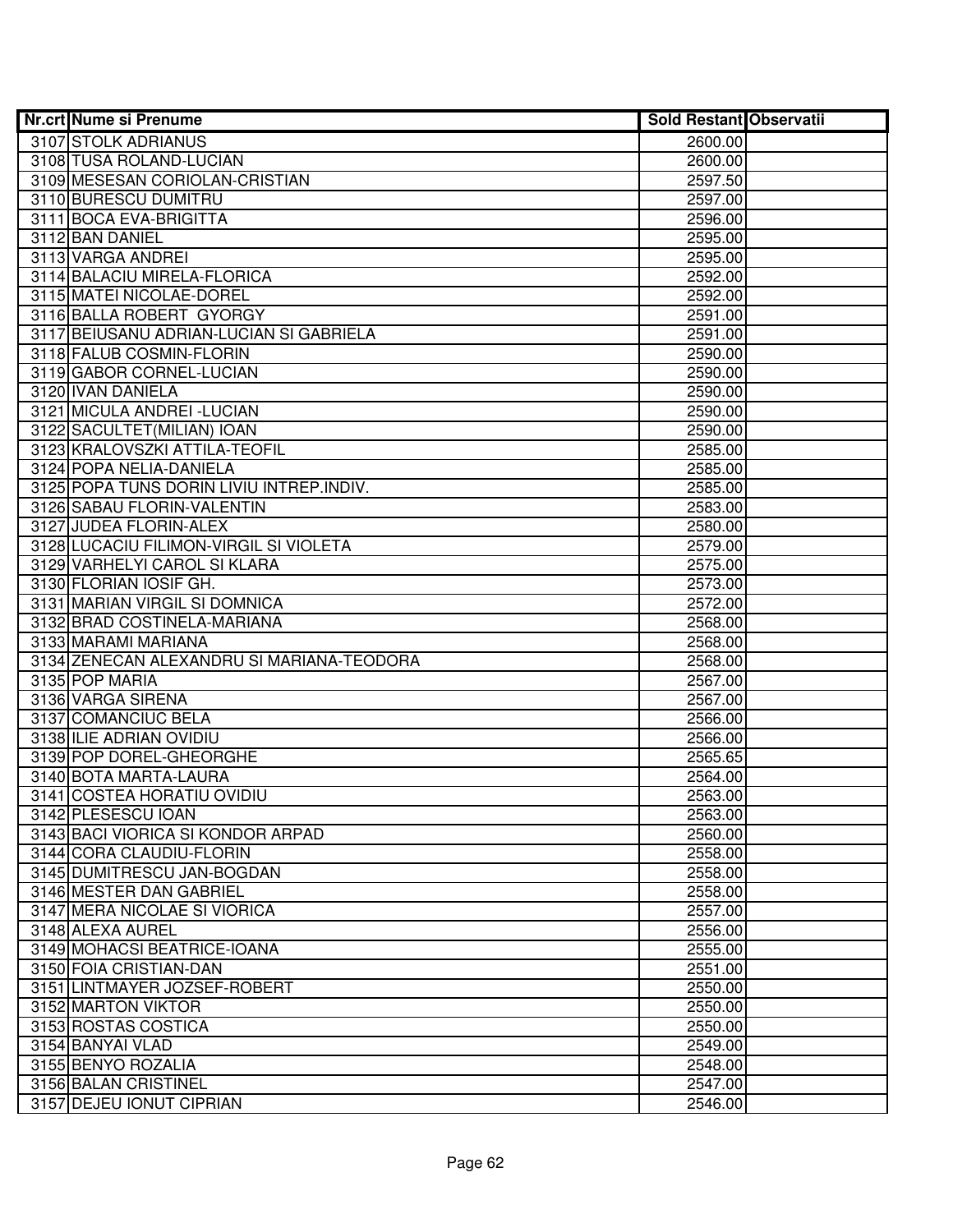| <b>Nr.crt Nume si Prenume</b>         | <b>Sold Restant Observatii</b> |  |
|---------------------------------------|--------------------------------|--|
| 3158 IVAN NICOLAE SI FLORENTINA       | 2546.00                        |  |
| 3159 RUS CALIN-DUMITRU                | 2545.31                        |  |
| 3160 BOGDAN ADRIAN                    | 2544.00                        |  |
| 3161 GABOR STEFAN SI CATALINA         | 2543.89                        |  |
| 3162 KOMIVES IMRE                     | 2543.00                        |  |
| 3163 NAZSE JANOS                      | 2543.00                        |  |
| 3164 BENTE FLORIN-CRISTIAN SI LILIANA | 2541.00                        |  |
| 3165 GHIULAN LORENA-CARMEN            | 2541.00                        |  |
| 3166 CATANASE DAN-ADRIAN              | 2540.00                        |  |
| 3167 DRIMBA CIPRIAN MARIUS            | 2540.00                        |  |
| 3168 JUHASZ ZOLTAN                    | 2540.00                        |  |
| 3169 LUCUTA MOISE SI MARIOARA         | 2540.00                        |  |
| 3170 SZATMARI LAJOS-ROBERT            | 2540.00                        |  |
| 3171 KISS-JURGE LORAND-OSKAR          | 2539.00                        |  |
| 3172 LINGURAR GHEORGHE-CORNEL         | 2538.00                        |  |
| 3173 SARBA SORIN CRISTIAN             | 2535.00                        |  |
| 3174 FERARU GABRIEL MIHAI             | 2533.00                        |  |
| 3175 BOLEA CANDIN                     | 2530.56                        |  |
| 3176 BONCE ALIN                       | 2530.00                        |  |
| 3177 ISSA KHAWALED                    | 2530.00                        |  |
| 3178 LUNKA IULIU                      | 2530.00                        |  |
| 3179 MARC SEBASTIAN-FLORIAN           | 2527.00                        |  |
| 3180 AL JAAFAR SALAH JABER            | 2525.00                        |  |
| 3181 SPITA DACIAN-NICOLAE             | 2524.00                        |  |
| 3182 ARDELEAN MARIA                   | 2521.00                        |  |
| 3183 BARTALIS HUNOR                   | 2520.00                        |  |
| 3184 BENCZIK IULIU                    | 2520.00                        |  |
| 3185 DEJEU ALEXA-MARIUS               | 2520.00                        |  |
| 3186 GABOR LUDOVIC                    | 2520.00                        |  |
| 3187 HORHAT ROBERT-GHEORGHE           | 2518.00                        |  |
| 3188 MOISI AVRAM                      | 2516.00                        |  |
| 3189 DEBELKA RICHARD LAJOS            | 2514.00                        |  |
| 3190 HAMZA NORBERT                    | 2512.50                        |  |
| 3191 BLAGA TEODOR                     | 2511.00                        |  |
| 3192 PODILA GEORGE MARCEL             | 2508.00                        |  |
| 3193 HURMUZ VASILE                    | 2507.50                        |  |
| 3194 CUCU MIRCEA-MARIAN               | 2505.00                        |  |
| 3195 BREBAN VASILE                    | 2504.00                        |  |
| 3196 ENACHE DANIELA-LOREDANA          | 2503.00                        |  |
| 3197 GABOR ISTVAN                     | 2502.00                        |  |
| 3198 MOLNAR ZSOLT                     | 2502.00                        |  |
| 3199 MALITA FLORIN                    | 2501.00                        |  |
| 3200 APATI ANDREEA-ELENA              | 2500.00                        |  |
| 3201 BIRAU-IANCU IONEL                | 2500.00                        |  |
| 3202 CRACEA SERGIU-ANDREI             | 2500.00                        |  |
| 3203 CRACIUN ALEXANDRU ANTONIO        | 2500.00                        |  |
| 3204 CROITORU ADRIANA-LAVINIA         | 2500.00                        |  |
| 3205 CUC CORNELIA P.F.A.              | 2500.00                        |  |
| 3206 DURGHEU FLORENTINA - ANCA        | 2500.00                        |  |
| 3207 GABOR SUSANA                     | 2500.00                        |  |
| 3208 ISZTOICA EVA                     | 2500.00                        |  |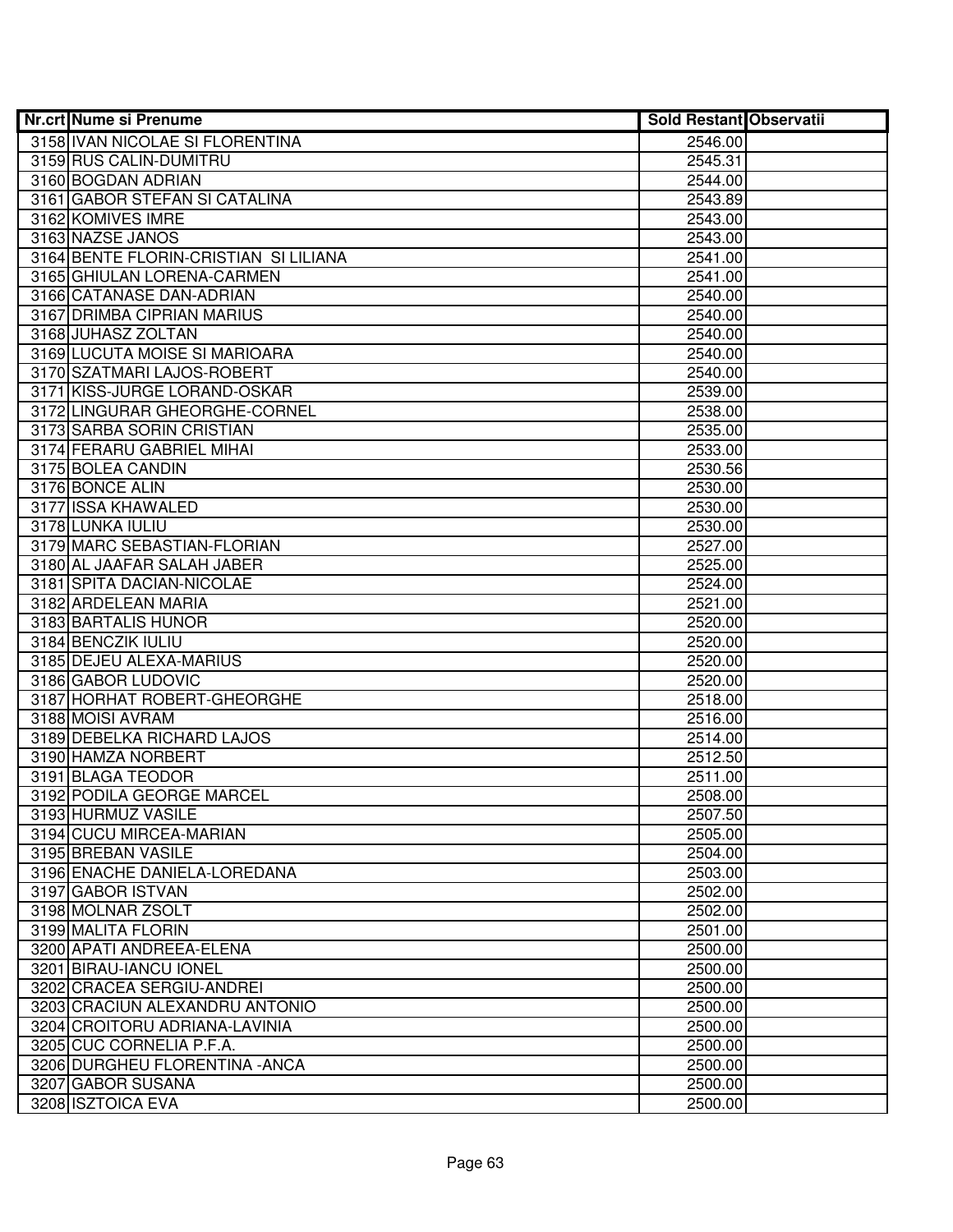| <b>Nr.crt Nume si Prenume</b>                        | <b>Sold Restant Observatii</b> |  |
|------------------------------------------------------|--------------------------------|--|
| 3209 KELE OTTO-LASZLO                                | 2500.00                        |  |
| 3210 KEREKES ANDREEA EVA                             | 2500.00                        |  |
| 3211 KIS IOZSEF                                      | 2500.00                        |  |
| 3212 LESAK IOZSEF                                    | 2500.00                        |  |
| 3213 NICULA DECEBAL MARIUS                           | 2500.00                        |  |
| 3214 POPA AURICA                                     | 2500.00                        |  |
| 3215 POPA DANIEL-CORNEL SI FELICIA                   | 2500.00                        |  |
| 3216 POPESCU TATIANA                                 | 2500.00                        |  |
| 3217 ROHNER MARIA MAGDALENA                          | 2500.00                        |  |
| 3218 SELE KATALIN-MAGDOLNA                           | 2500.00                        |  |
| 3219 TOTH LILIANA                                    | 2500.00                        |  |
| 3220 VARGA FLORENTINA                                | 2500.00                        |  |
| 3221 GAVRILAS BURA                                   | 2497.00                        |  |
| 3222 CURPAS GHEORGHE                                 | 2495.00                        |  |
| 3223 DONUTIU VASILE ALIN                             | 2495.00                        |  |
| 3224 SIRCA DUMITRU                                   | 2495.00                        |  |
| 3225 DUME FLORIN - GABRIEL                           | 2494.00                        |  |
| 3226 MADA VLAD ADRIAN                                | 2493.00                        |  |
| 3227 BONDAR LASZLO SI IULIANA                        | 2490.00                        |  |
| 3228 TROK ANGELA-RENATA                              | 2490.00                        |  |
| 3229 PANTIS ALIN-DANUT                               | 2489.00                        |  |
| 3230 BRONT CLAUDIA-STELA SI DAN-IULIAN               | 2487.00                        |  |
| 3231 STEF TRAIAN                                     | 2487.00                        |  |
| 3232 GALATANU ALEXANDRU SI ILEANA                    | 2486.00                        |  |
| 3233 BAMFI SANDOR ZOLTAN                             | 2480.00                        |  |
| 3234 BOLOGAN DANIELA-CARMEN                          | 2480.00                        |  |
| 3235 GHIMAN REMUS-PAUL                               | 2480.00                        |  |
| 3236 LAZAR IOAN-EMIL                                 | 2480.00                        |  |
| 3237 KOVACS PETER                                    | 2478.00                        |  |
| 3238 MIHES IOAN-MIHAITA                              | 2477.00                        |  |
| 3239 CIORBA ALEXANDRU                                | 2475.00                        |  |
| 3240 FARKAS FERENC-CSABA                             | 2475.00                        |  |
| 3241 EL HASSANI MOHAMED ANAS                         | 2472.00                        |  |
| 3242 DULAU CLAUDIU-MIHAI SI SIMONA FLORINA           | 2470.21                        |  |
| 3243 MARGINEAN ALIN-CORNEL<br>3244 KARANCSI IOAN-PAL | 2470.00<br>2468.00             |  |
| 3245 SECARA OVIDIU IOAN SI SIMONA                    | 2467.00                        |  |
| 3246 CARTIS RADU-VALENTIN                            | 2465.00                        |  |
| 3247 CIOBOTEA SERGIU-ANDREI                          | 2465.00                        |  |
| 3248 SABAU VIORICA                                   | 2465.00                        |  |
| 3249 BUZGO SANDOR-ATTILA                             | 2464.00                        |  |
| 3250 IOVAN CLAUDIU-CRISTIAN                          | 2464.00                        |  |
| 3251 PONTOS ADRIAN-BOGDAN                            | 2464.00                        |  |
| 3252 CHIRIAC LENUTA-FLORENTINA SI SILVIU FLORIN      | 2463.00                        |  |
| 3253 HENDRE ERNO                                     | 2460.00                        |  |
| 3254 MADAU OVIDIU-VASILE                             | 2460.00                        |  |
| 3255 ALI ACHRAF                                      | 2458.00                        |  |
| 3256 COSTACHE GHEORGHE-SORIN                         | 2458.00                        |  |
| 3257 GABOR GAVRIL                                    | 2455.00                        |  |
| 3258 LUNGU COSTIN                                    | 2455.00                        |  |
| 3259 BALOGH-SOOS CSABA SI EVA-ANDREEA                | 2454.00                        |  |
|                                                      |                                |  |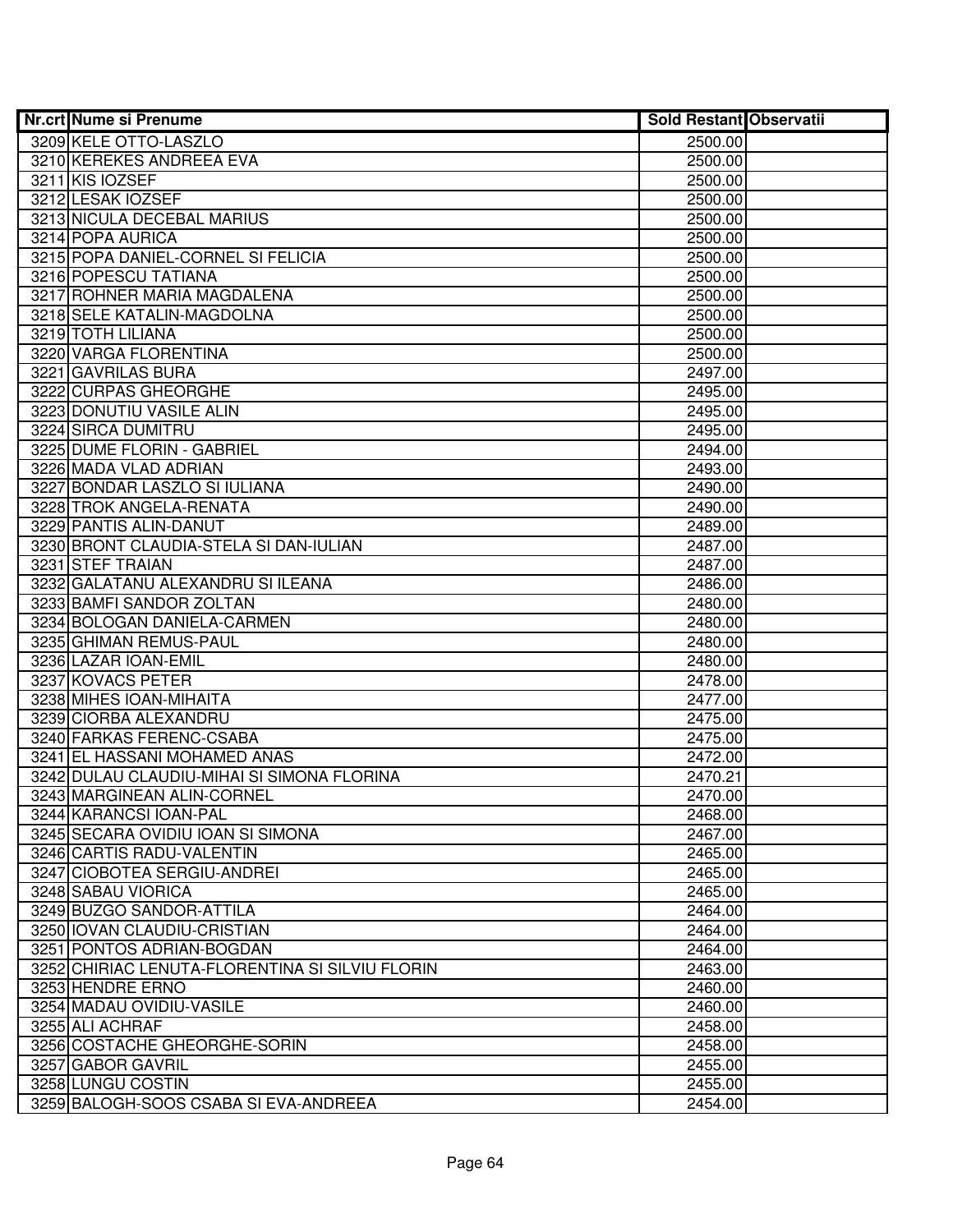| <b>Nr.crt Nume si Prenume</b>                           | <b>Sold Restant Observatii</b> |                       |
|---------------------------------------------------------|--------------------------------|-----------------------|
| 3260 BUT GHEORGHE SI DACIAN JULIEN                      | 2452.29                        |                       |
| 3261 GHERMAN VASILE                                     |                                | 2452.00 PROCES PE ROL |
| 3262 BANDEA CORNELIA-GABRIELA                           | 2450.66                        |                       |
| 3263 NAGY ALEXANDRU                                     | 2450.00                        |                       |
| 3264 GABOR IANCU                                        | 2449.00                        |                       |
| 3265 BOITOS CRISTIAN                                    | 2445.00                        |                       |
| 3266 KECSKES IOZSEF                                     | 2445.00                        |                       |
| 3267 POCSE MIRCEA-LIVIU SI ILEANA                       | 2445.00                        |                       |
| 3268 NONEA VIOREL                                       | 2442.00                        |                       |
| 3269 MURVAI SEBASTIAN-FLORIN                            | 2441.00                        |                       |
| 3270 ISTOICA EVA                                        | 2440.00                        |                       |
| 3271 SZENASI MARIUS                                     | 2440.00                        |                       |
| 3272 VIDICAN GHEORGHE- CRISTIAN SI CRISTINA             | 2436.00                        |                       |
| 3273 GALEA NUREDIN-FLORIN                               | 2435.00                        |                       |
| 3274 POTYOK SANDOR                                      | 2435.00                        |                       |
| 3275 BALOGH IULIANA                                     | 2434.00                        |                       |
| 3276 MORAR IOAN-ADRIAN                                  | 2433.00                        |                       |
| 3277 RUSSELL ANIL                                       | 2432.00                        |                       |
| 3278 LAKATOS ANTONIO                                    | 2431.00                        |                       |
| 3279 BIRZANU CRISTINA-ANGELA                            | 2429.00                        |                       |
| 3280 GABOR IOAN                                         | 2429.00                        |                       |
| 3281 GEREBENES LUDOVIC-STEFAN                           | 2429.00                        |                       |
| 3282 KOVACS OLGA                                        | 2429.00                        |                       |
| 3283 ZETENYI (CASAT.ALI) EVA EDIT                       | 2428.00                        |                       |
| 3284 ARDELEAN DANIEL SI MARIOARA                        | 2426.00                        |                       |
| 3285 CALAMAR SIMION-GAVRIL SI DANIELA                   | 2425.00                        |                       |
| 3286 GHETE ADRIAN-FLORIN                                | 2424.79                        |                       |
| 3287 BALINT COSMINA- JANA                               | 2424.00                        |                       |
| 3288 LEONTE VIORICA<br>3289 NEGRU FLORINA SI NICOLAE    | 2419.00<br>2418.00             |                       |
| 3290 GABOR ANDREI                                       | 2417.00                        |                       |
| 3291 ONICA IOAN SI ANAMARIA                             | 2417.00                        |                       |
| 3292 FREUNDLICH SAMUEL ADAM - INTREPRINDERE INDIVIDUALA | 2414.00                        |                       |
| 3293 ROMAN ALEXANDRU-MARCEL                             | 2414.00                        |                       |
| 3294 SABAU VIRGIL                                       | 2414.00                        |                       |
| 3295 BAKO JENO-JANOS                                    | 2412.00                        |                       |
| 3296 CALIN IULIANA                                      | 2412.00                        |                       |
| 3297 CALAU CALIN-ADRIAN                                 | 2410.00                        |                       |
| 3298 ROZS SANDOR KAROLY                                 | 2410.00                        |                       |
| 3299 BABA CIPRIAN - DARIUS                              | 2408.00                        |                       |
| 3300 CARTIS ALIN-IONUT                                  | 2407.00                        |                       |
| 3301 ZAMA CONSTANTIN                                    | 2405.00                        |                       |
| 3302 LAKATOS FLORIN                                     | 2403.00                        |                       |
| 3303 BOSCA IOAN SI LIANA NELA<br>A                      | 2402.00                        |                       |
| 3304 CODREAN RARES-GEORGE                               | 2402.00                        |                       |
| 3305 FARCAS ALEXANDRU BOGDAN                            | 2400.00                        |                       |
| 3306 HARSANYI-CRET ISTVAN-SANDOR                        | 2400.00                        |                       |
| 3307 KEREZSI ARNOLD-ADRIAN                              | 2400.00                        |                       |
| 3308 LESAK MARIA                                        | 2400.00                        |                       |
| 3309 LEZEU DORIN-FLORIN                                 | 2400.00                        |                       |
| 3310 NAGY ARPAD MARIAN                                  | 2400.00                        |                       |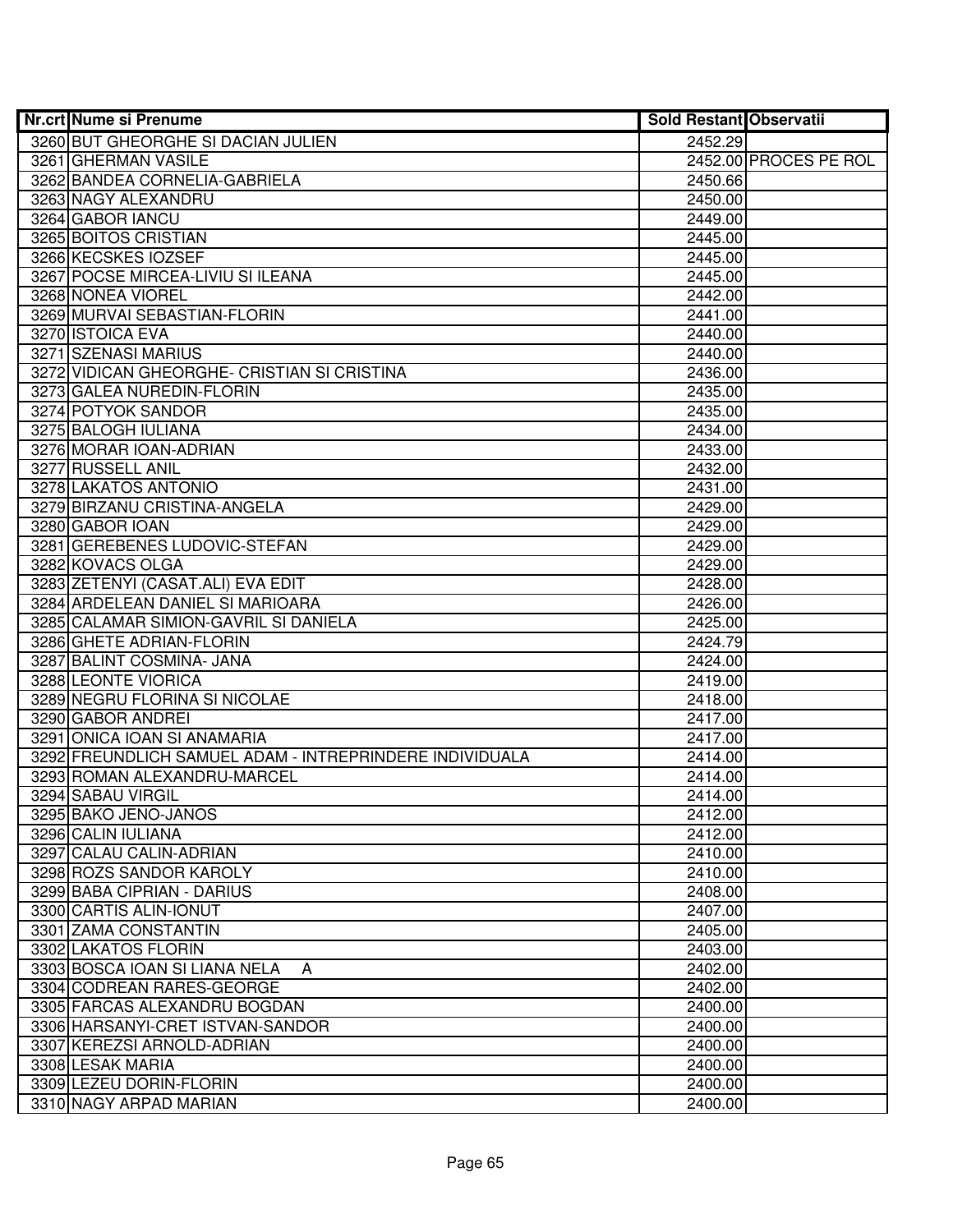| <b>Nr.crt Nume si Prenume</b>                    | <b>Sold Restant Observatii</b> |  |
|--------------------------------------------------|--------------------------------|--|
| 3311 REZMUVES JANOS                              | 2400.00                        |  |
| 3312 SZTUFLIAK SANDOR-KRISZTIAN                  | 2400.00                        |  |
| 3313 VARGA FLORENTIN                             | 2400.00                        |  |
| 3314 GABOR MATEI                                 | 2397.65                        |  |
| 3315 GABOR IANCU                                 | 2394.86                        |  |
| 3316 SARKADI ATTILA                              | 2394.00                        |  |
| 3317 SZABO ANDREI SI AURICA MARGARETA            | 2393.00                        |  |
| 3318 TIGAN MARIAN-IOSIF                          | 2393.00                        |  |
| 3319 BRSTYAK IOAN                                | 2392.00                        |  |
| 3320 HADADE MARCEL-ANDREI                        | 2390.00                        |  |
| 3321 ISZTOJKA IANCU                              | 2390.00                        |  |
| 3322 SZASZ(CORTEA) ERZSEBET                      | 2390.00                        |  |
| 3323 DRIMBA MARCEL                               | 2388.00                        |  |
| 3324 SPEHUTA CLAUDIU-ANDREI                      | 2385.00                        |  |
| 3325 VESEA DOMNICA                               | 2385.00                        |  |
| 3326 MARC FELICIA-ELENA                          | 2384.00                        |  |
| 3327 FOLTUT IOAN                                 | 2381.00                        |  |
| 3328 FARAGO-SCHAVER PETER-ANDREAS SI BARANY PAUL | 2380.00                        |  |
| 3329 MORNA MIHAIL                                | 2380.00                        |  |
| 3330 GHITA SAVU-VIOREL                           | 2377.59                        |  |
| 3331 CIUCIOIU HORIA                              | 2376.00                        |  |
| 3332 PASCALAU DANIEL-SORIN                       | 2376.00                        |  |
| 3333 FERKE CRISTIAN-FLORIN                       | 2375.00                        |  |
| 3334 SZUCS CSABA LASZLO                          | 2374.00                        |  |
| 3335 BALOTA VIOREL                               | 2373.57                        |  |
| 3336 SIBINESCU EMIL-FELICIAN                     | 2373.00                        |  |
| 3337 DOMOCOS CORINA                              | 2371.00                        |  |
| 3338 BOKA GHEORGHE-DANIEL                        | 2370.00                        |  |
| 3339 GABOR GHIZELA                               | 2370.00                        |  |
| 3340 KENDERESI TIBERIU                           | 2370.00                        |  |
| 3341 DUDOMA EUGEN                                | 2369.00                        |  |
| 3342 VARGA LORAND                                | 2369.00                        |  |
| 3343 MARINCEAN COSMIN RARES                      | 2368.00                        |  |
| 3344 MATEI SORIN-CRISTIAN                        | 2368.00                        |  |
| 3345 BALTSAVIAS SPYRIDON<br>3346 PATCAS TEOFIL   | 2367.00                        |  |
| 3347 RUMUNA ANDRAS-LAJOS                         | 2367.00                        |  |
| 3348 ONACA GHEORGHE-FLORIAN SI TUNDE-MIRABELA    | 2367.00<br>2366.82             |  |
| 3349 CHIRODEA PETRU                              | 2365.00                        |  |
| 3350 DR. GALEOS TELAMON - C.M.I.                 | 2362.00                        |  |
| 3351 HULEA PETRU SI FLOARE                       | 2361.00                        |  |
| 3352 ELENES DUMITRU IOAN                         | 2358.00                        |  |
| 3353 ALB ANDREI                                  | 2356.00                        |  |
| 3354 ILAS CALIN ANDRONIC                         | 2355.00                        |  |
| 3355 SZERB ALEXANDRU                             | 2354.00                        |  |
| 3356 MOLDOVAN GHE.                               | 2353.00                        |  |
| 3357 KUSZTURA ROLAND CRISTIAN                    | 2352.00                        |  |
| 3358 BOJAN VESTITA                               | 2350.00                        |  |
| 3359 DANU PETRU STEFAN                           | 2350.00                        |  |
| 3360 LOKOS JANOS-IOSIF                           | 2350.00                        |  |
| 3361 STRATULAT VALENTIN-GABRIEL                  | 2350.00                        |  |
|                                                  |                                |  |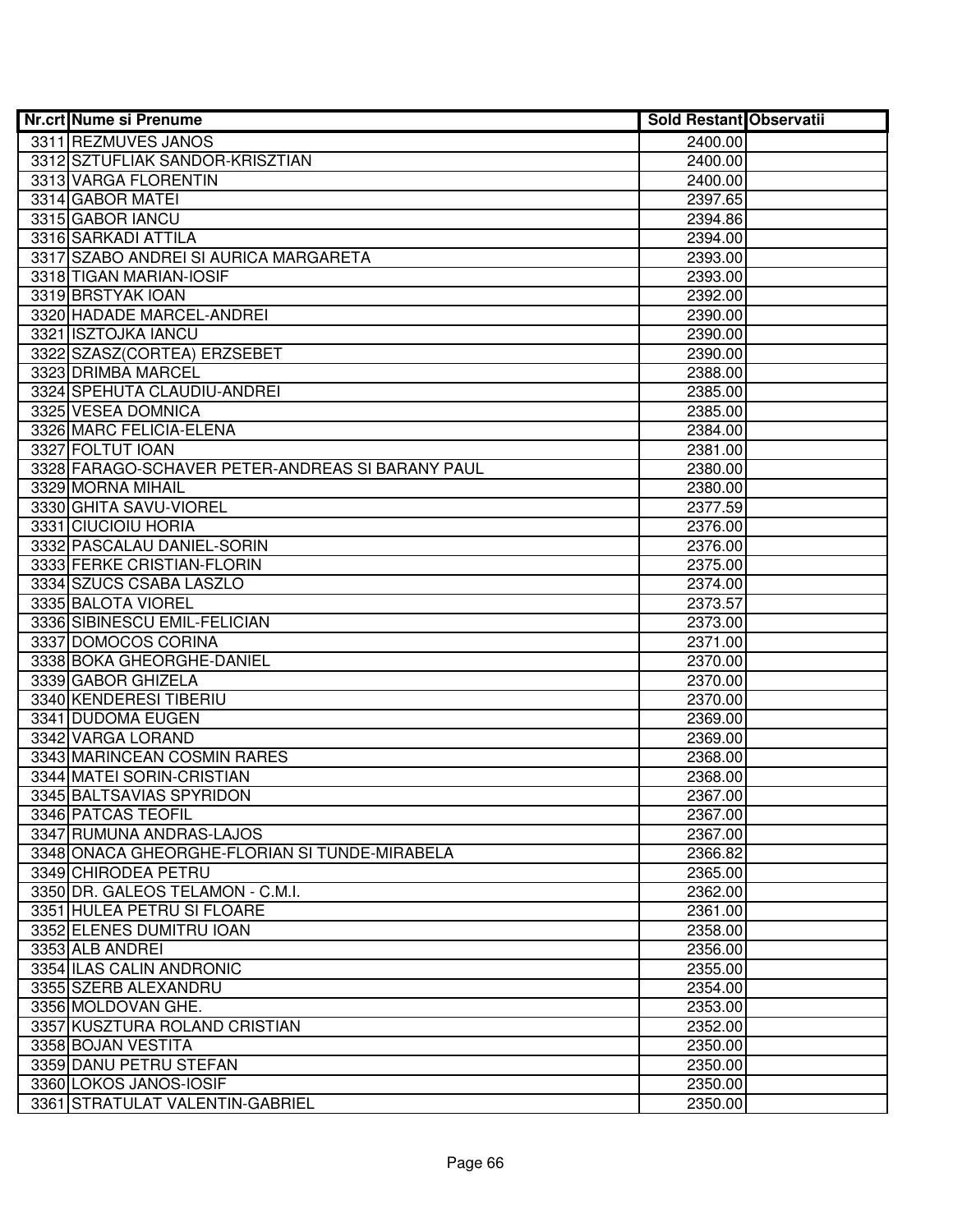| <b>Nr.crt Nume si Prenume</b>                        | <b>Sold Restant Observatii</b> |  |
|------------------------------------------------------|--------------------------------|--|
| 3362 TIMAR CRISTIAN MIHAI                            | 2350.00                        |  |
| 3363 VASAS IMOLA                                     | 2350.00                        |  |
| 3364 PARGEA MIRABELA-LOREDANA                        | 2349.00                        |  |
| 3365 OLAR DARIUS-PETRU PFA                           | 2348.00                        |  |
| 3366 TAPASZI IREN KISS EUGEN, KISS GEZA, KISS LASZLO | 2348.00                        |  |
| 3367 SERAC ADRIAN-CALIN                              | 2347.00                        |  |
| 3368 MEZEI JUNIOR SAMUEL                             | 2345.00                        |  |
| 3369 GALVEZ RAMIREZ ISRAEL                           | 2340.00                        |  |
| 3370 NICOARA PAUL MARIN                              | 2340.00                        |  |
| 3371 POINAR DUMITRU-ADRIAN                           | 2338.00                        |  |
| 3372 HURMUZ VASILE                                   | 2337.00                        |  |
| 3373 STANCU CHRISTIAN-ORLANDO                        | 2337.00                        |  |
| 3374 PINTIUTA ADRIAN-VASILE - INTREPRINDERE IND.     | 2336.00                        |  |
| 3375 COPIL AVRAM-FLORIN                              | 2335.00                        |  |
| 3376 ISZTOYKA LUDOVIC                                | 2335.00                        |  |
| 3377 HRIN GHEORGHE-DORIN                             | 2334.88                        |  |
| 3378 POP GHEORGHE SI MARIA                           | 2333.00                        |  |
| 3379 SZABO ATTILA-ZOLTAN                             | 2331.00                        |  |
| 3380 FOTACHE FLORIN                                  | 2330.00                        |  |
| 3381 SAITI SUNAMITA-ROXANA                           | 2330.00                        |  |
| 3382 PETRILA MIHAI                                   | 2328.00                        |  |
| 3383 VISOIU CLAUDIU-MARIAN                           | 2328.00                        |  |
| 3384 KOCSIS PETER-ATTILA                             | 2325.00                        |  |
| 3385 GABOR MATEI                                     | 2324.00                        |  |
| 3386 JUDEA IOAN-DORU                                 | 2324.00                        |  |
| 3387 COVACI CLAUDIU-FLORIN                           | 2322.00                        |  |
| 3388 BOCSE IOAN CORNEL                               | 2321.00                        |  |
| 3389 UNGUR LUMINITA VIOLETA                          | 2320.75                        |  |
| 3390 BUDAU REMUS-PETRU                               | 2320.00                        |  |
| 3391 SILAGHI VALER SI FLORICA                        | 2318.00                        |  |
| 3392 PETRUT GEORGE OCTAVIAN                          | 2316.00                        |  |
| 3393 LAZAR TUDOREANU FLORIAN GHEORGHE                | 2315.00                        |  |
| 3394 RADEANU CRISTIAN-MIHAI                          | 2313.87                        |  |
| 3395 MILLE STEFAN-CAROL                              | 2312.00                        |  |
| 3396 NAPRODEAN NICOLAE SI GABRIELA EVA               | 2309.00                        |  |
| 3397 TEMPFLI GHEORGHE-BERNAT SI ELISABETA            | 2309.00                        |  |
| 3398 ERDEI LAVINIA FELICIA                           | 2306.03                        |  |
| 3399 ISTOICA BOROS                                   | 2304.00                        |  |
| 3400 KIS ZSOLT-KAROLY                                | 2304.00                        |  |
| 3401 LELEA RAZVAN                                    | 2303.56                        |  |
| 3402 MATEA NICOLAE                                   | 2303.00                        |  |
| 3403 TESAN EUGEN-NISTOR                              | 2302.00                        |  |
| 3404 PALLO IZABELLA INT. IND.                        | 2301.00                        |  |
| 3405 BARANYKA MARGIT                                 | 2300.00                        |  |
| 3406 CIARNAU MANUELA OLIMPIA                         | 2300.00                        |  |
| 3407 COMAN NICOLAE MARIUS                            | 2300.00                        |  |
| 3408 DIACONU OANA-AMALIA                             | 2300.00                        |  |
| 3409 FAZEKAS IANOS                                   | 2300.00                        |  |
| 3410 GAL SAMUIL-IONUT                                | 2300.00                        |  |
| 3411 KISS ELISABETA                                  | 2300.00                        |  |
| 3412 KOVARI BELA                                     | 2300.00                        |  |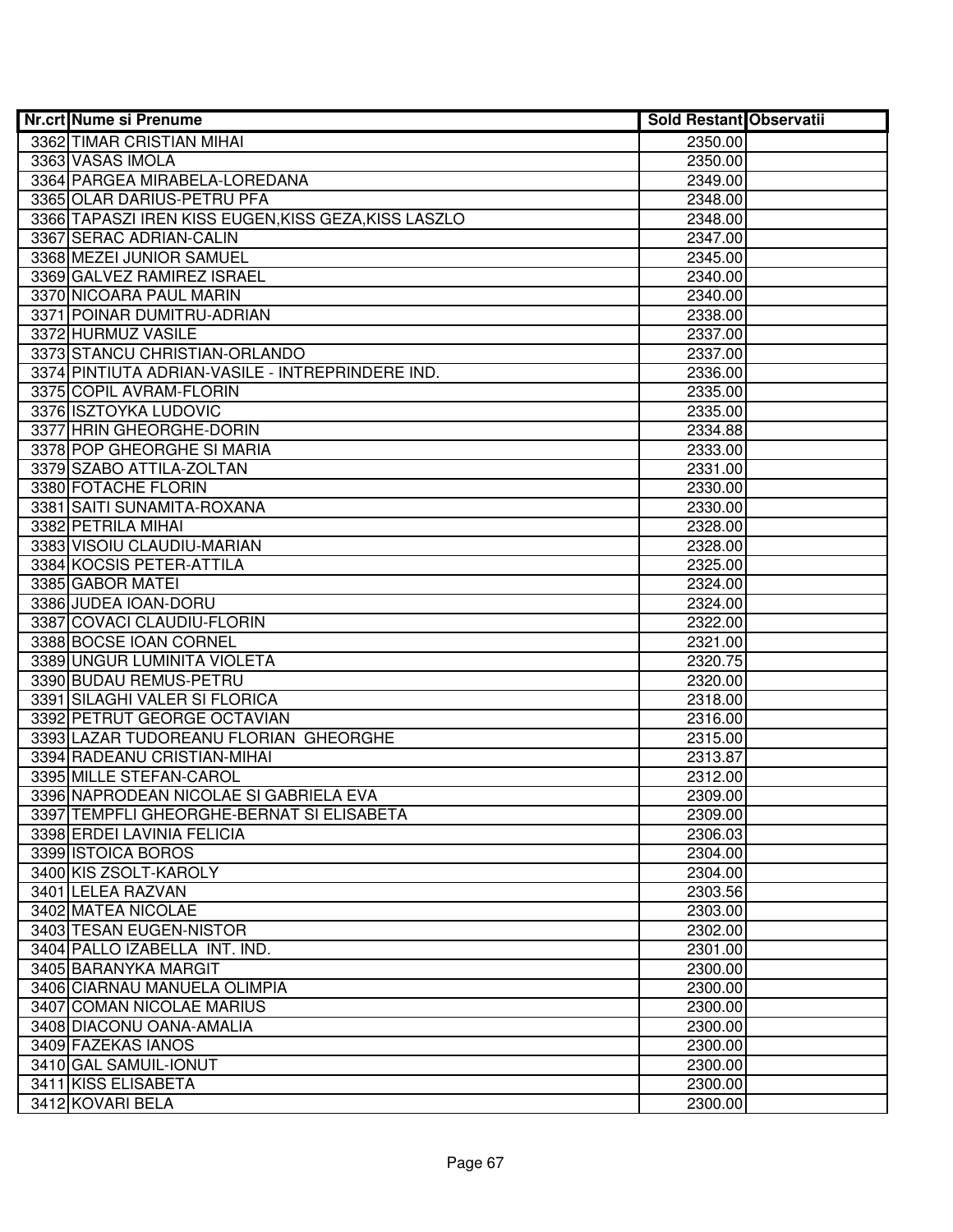| <b>Nr.crt Nume si Prenume</b>          | <b>Sold Restant Observatii</b> |                       |
|----------------------------------------|--------------------------------|-----------------------|
| 3413 OKROS ZOLTAN                      | 2300.00                        |                       |
| 3414 PALCZERT NORBERT-EMIL             | 2300.00                        |                       |
| 3415 POPA OVIDIU                       | 2300.00                        |                       |
| 3416 RADU FLORIN-JASMIN                | 2300.00                        |                       |
| 3417 SFERLE FLORIN-OVIDIU              | 2300.00                        |                       |
| 3418 TOTH ALEXANDRU-CRISTIAN           | 2300.00                        |                       |
| 3419 TRIFA IULIU                       | 2300.00                        |                       |
| 3420 TENT MARIOARA                     | 2298.00                        |                       |
| 3421 DRINDA ALIN-SIMION                | 2295.00                        |                       |
| 3422 GEANTA ROBERT DUMITRU             | 2295.00                        |                       |
| 3423 BARATI GEORG                      | 2294.00                        |                       |
| 3424 CADAR MIHAI SI RAMONA-MIHAELA     | 2294.00                        |                       |
| 3425 TANCA ADRIAN GHEORGHE             | 2294.00                        |                       |
| 3426 TRIPA IOANA ADELINA               | 2292.50                        |                       |
| 3427 ORHA MIRCEA-RADU                  | 2292.00                        |                       |
| 3428 CZOBOR EMERIC SI IREN             | 2291.00                        |                       |
| 3429 NAGY-PRATA CRISTIAN               | 2290.00                        |                       |
| 3430 VINTER VIOREL-IONUT               | 2290.00                        |                       |
| 3431 BALOG VERONICA                    | 2289.00                        |                       |
| 3432 LUKACS LIVIU                      | 2287.00                        |                       |
| 3433 SZABO IMRE                        | 2287.00                        |                       |
| 3434 BABO PETRU                        | 2285.00                        |                       |
| 3435 GHIURAU CRISTIAN FLORIN           | 2285.00                        |                       |
| 3436 LAL ANAMARIA                      | 2283.00                        |                       |
| 3437 TURCUT RADU-IOAN                  | 2282.50                        |                       |
| 3438 BRADEA PETRU-ALEXANDRU            | 2281.00                        |                       |
| 3439 TATAI ISTVAN-BALAZS               | 2281.00                        |                       |
| 3440 PINTILIE GEORGE BENIAMIN          | 2280.00                        |                       |
| 3441 VARGA IOSIF-ALIN                  | 2280.00                        |                       |
| 3442 ANTON IOAN SANDU                  | 2279.00                        |                       |
| 3443 OLTEANU ALEXANDRU-DRAGOS          | 2278.00                        |                       |
| 3444 ROZSDA IULIANA SI GRIGORE         | 2278.00                        |                       |
| 3445 SAS MARIUS-GHITA                  | 2278.00                        |                       |
| 3446 VENTEL FLORIN                     | 2277.00                        |                       |
| 3447 MARKOVICS VERONICA                | 2276.00                        |                       |
| 3448 PATCAS CRISTIAN                   | 2276.00                        |                       |
| 3449 TAUT ADRIAN-GHEORGHE              | 2275.00                        |                       |
| 3450 FAUR CORNEL BOGDAN                | 2273.00                        |                       |
| 3451 COZMA ANDREI DRAGOS               | 2272.00                        |                       |
| 3452 PUIU PETRICA                      | 2272.00                        |                       |
| 3453 MONENCIU SERBAN-IOAN              | 2271.00                        |                       |
| 3454 BRONT DAN IULIAN SI CLAUDIA STELA | 2270.00                        |                       |
| 3455 DUTCAS NICOLAE-DANIEL             | 2270.00                        |                       |
| 3456 KOLUMPAR IOAN                     | 2270.00                        |                       |
| 3457 SARKADI VIORICA                   | 2270.00                        |                       |
| 3458 AMBRO ADRIAN                      | 2269.00                        |                       |
| 3459 AVRAM SEBASTIAN-NICOLAE           | 2269.00                        |                       |
| 3460 GABOR STEFAN                      | 2268.00                        |                       |
| 3461 HAIDU TEREZA                      | 2268.00                        |                       |
| 3462 VASARHELYI MARIA                  |                                | 2268.00 PROCES PE ROL |
| 3463 CHIRICA GRIGORE                   | 2267.00                        |                       |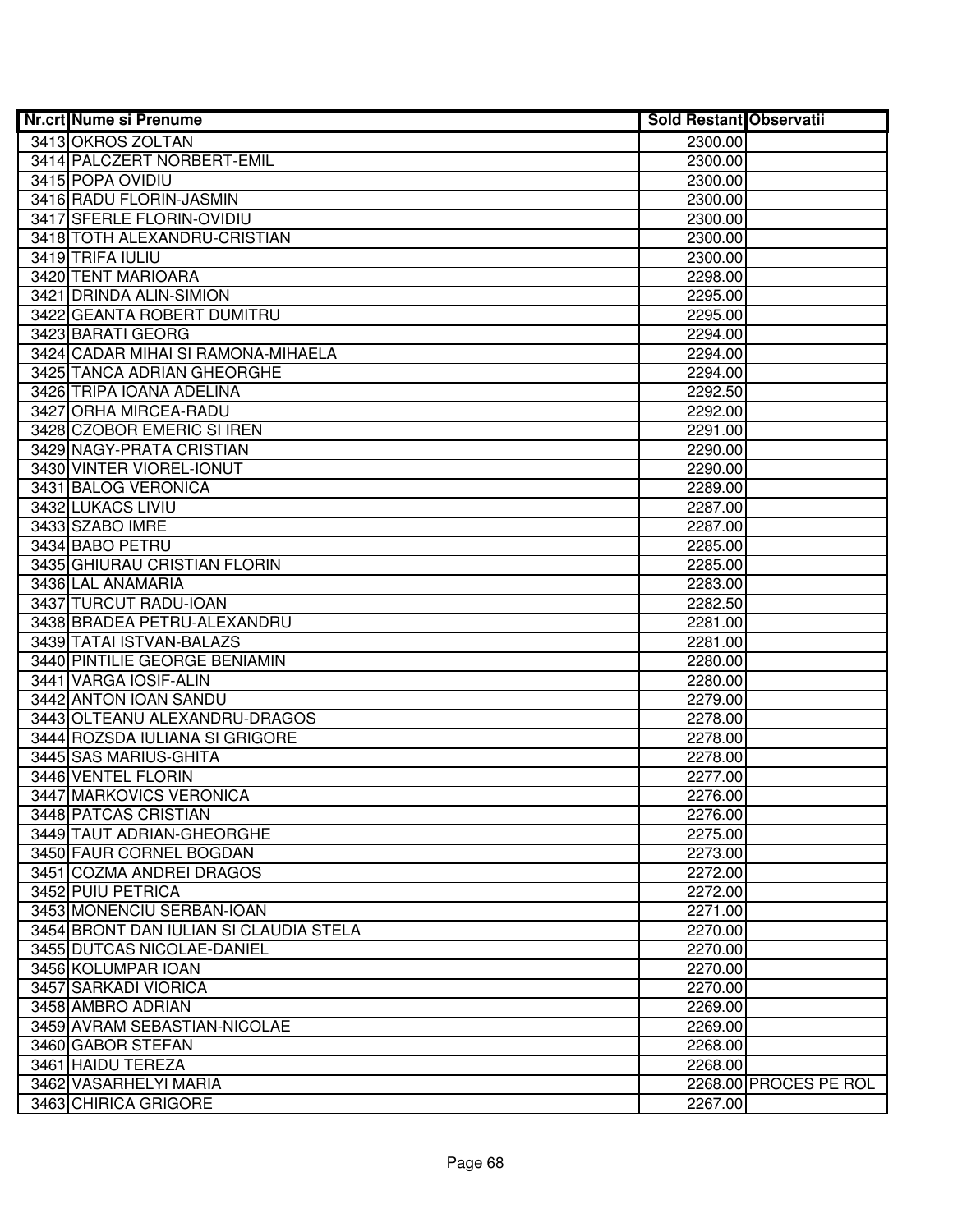| <b>Nr.crt Nume si Prenume</b>         | <b>Sold Restant Observatii</b> |  |
|---------------------------------------|--------------------------------|--|
| 3464 KAJCZA JOZSEF REMUS              | 2265.00                        |  |
| 3465 SABIE SERGIU CONSTANTIN          | 2265.00                        |  |
| 3466 GULER IOAN SI ANGELA             | 2264.00                        |  |
| 3467 CORAS FLOARE                     | 2262.60                        |  |
| 3468 GANEA DORINA NICULINA            | 2261.00                        |  |
| 3469 GAVREA DUMITRU                   | 2261.00                        |  |
| 3470 RADULESCU CONSTANTIN             | 2261.00                        |  |
| 3471 STEIN ZOLTAN                     | 2256.00                        |  |
| 3472 ZAMAR LOREDANA-MARIA             | 2256.00                        |  |
| 3473 STUPARU MARIN                    | 2255.00                        |  |
| 3474 ISZTOJKA ISTVAN                  | 2254.00                        |  |
| 3475 PUIE VIOLETA-FLORINA SI NICOLAE  | 2254.00                        |  |
| 3476 ZAH GHEORGHE SI LIA              | 2254.00                        |  |
| 3477 GABOR IANCU                      | 2253.00                        |  |
| 3478 HORVATH IOZSEF                   | 2253.00                        |  |
| 3479 MOISA FLORA                      | 2253.00                        |  |
| 3480 CABA PETRU SI BIANCA             | 2252.00                        |  |
| 3481 CRISTEA CRISTIAN NICOLAE         | 2252.00                        |  |
| 3482 PUPAZA ADRIAN                    | 2252.00                        |  |
| 3483 FEHER CAROL-NICOLAE              | 2250.00                        |  |
| 3484 GHIURAU MIRCEA                   | 2250.00                        |  |
| 3485 GYORI FLORIN-MARIUS              | 2250.00                        |  |
| 3486 MOLDOVAN RADU-GEORGE             | 2250.00                        |  |
| 3487 SIMON EUGEN                      | 2250.00                        |  |
| 3488 BOKOR ANTAL                      | 2247.84                        |  |
| 3489 VEKERDI ATTILA                   | 2246.00                        |  |
| 3490 ABRUDAN ALIN DANIEL              | 2245.00                        |  |
| 3491 SABADIS IOAN                     | 2244.00                        |  |
| 3492 ONACA DORIN                      | 2242.12                        |  |
| 3493 GABOR GABRIEL                    | 2242.00                        |  |
| 3494 GABOR MATEI                      | 2241.00                        |  |
| 3495 URSUT ANAMARIA                   | 2241.00                        |  |
| 3496 CIMPIAN RADU                     | 2236.00                        |  |
| 3497 KISS BARNA                       | 2235.00                        |  |
| 3498 VASADI CARMEN ANTOANETA          | 2235.00                        |  |
| 3499 HORA FLORICA                     | 2232.00                        |  |
| 3500 POPAZOV-REINBOLD IANCU SI IBOLYA | 2232.00                        |  |
| 3501 ILLE MIRCEA-GABRIEL              | 2230.00                        |  |
| 3502 SIMIONAS PETRU                   | 2230.00                        |  |
| 3503 IONESCU CIPRIAN-GEORGE           | 2228.00                        |  |
| 3504 MATYUS CSABA-JOZSEF              | 2228.00                        |  |
| 3505 BURCA ROXANA                     | 2226.00                        |  |
| 3506 FLORE CATITA                     | 2226.00                        |  |
| 3507 PURLE LARISA ROXANA              | 2226.00                        |  |
| 3508 FARKAS DANIEL-BARNABA            | 2225.00                        |  |
| 3509 GABOR GABI                       | 2225.00                        |  |
| 3510 JURGIU TITUS TREBONIU            | 2225.00                        |  |
| 3511 LAKATOS JOZSEF                   | 2224.00                        |  |
| 3512 SAHI MARTON                      | 2224.00                        |  |
| 3513 BOGDAN VIOREL                    | 2223.00                        |  |
| 3514 ILEA SORIN-FLORIN                | 2223.00                        |  |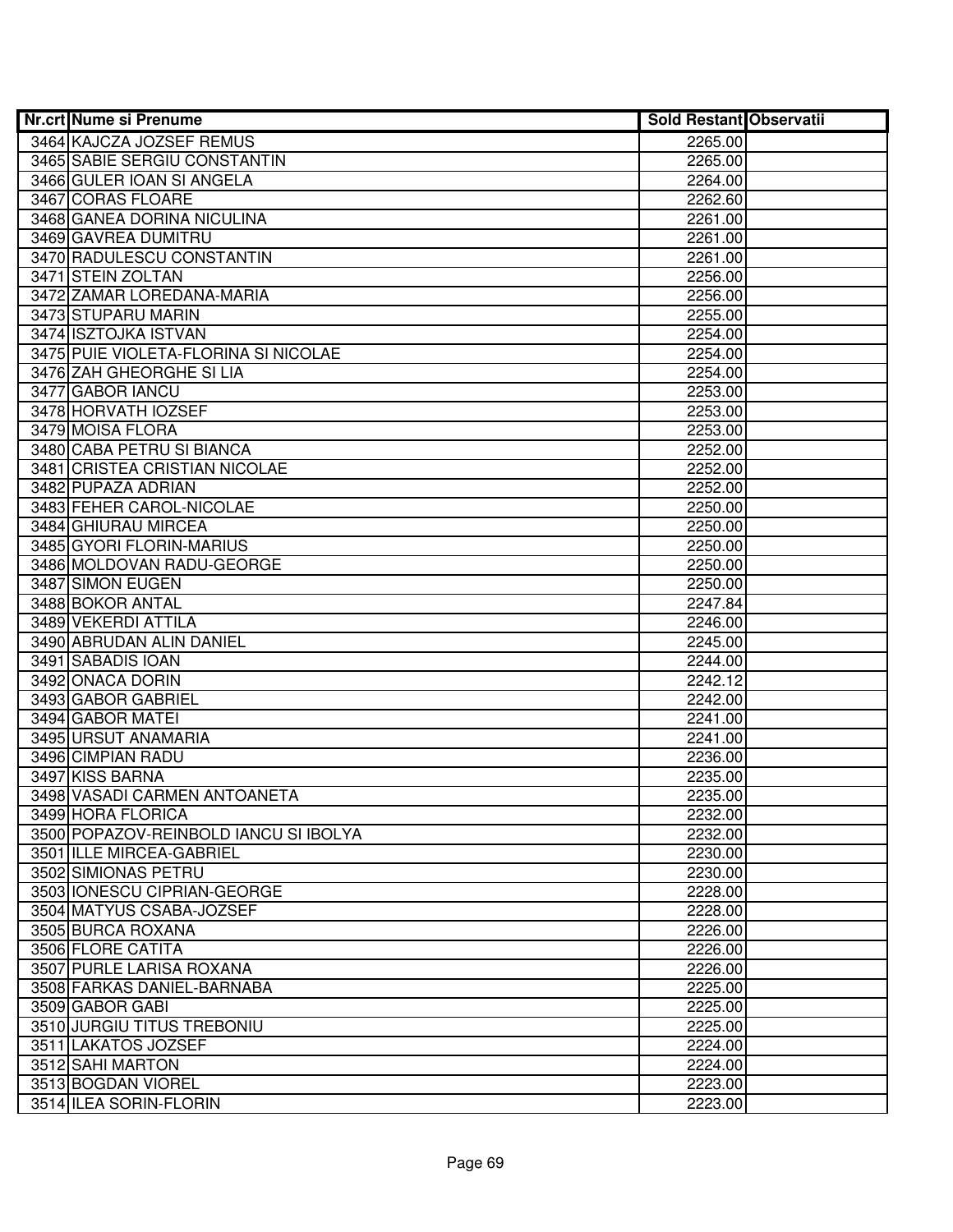| <b>Nr.crt Nume si Prenume</b>                | Sold Restant Observatii |  |
|----------------------------------------------|-------------------------|--|
| 3515 OLAH ISTVAN-GYULA                       | 2223.00                 |  |
| 3516 ERDELI MARIUS PETRU                     | 2222.00                 |  |
| 3517 BELCEA PETRU                            | 2221.00                 |  |
| 3518 BEJAN OVIDIU-CORNEL SI MARIA-LIA        | 2220.00                 |  |
| 3519 PASCA ADRIAN                            | 2220.00                 |  |
| 3520 RACZ IOSIF-IOAN                         | 2220.00                 |  |
| 3521 MARCUTIU CRINA                          | 2216.00                 |  |
| 3522 COSTEA OVIDIU CABINET DE AVOCAT         | 2215.00                 |  |
| 3523 ACHIM SEBASTIAN-CRISTIAN                | 2214.00                 |  |
| 3524 NOVAC PETRU SI MARIOARA                 | 2214.00                 |  |
| 3525 FERCHE CIPRIAN-FLORIN                   | 2213.00                 |  |
| 3526 PANEA LIVIU                             | 2213.00                 |  |
| 3527 MURG FLORIN-CLAUDIU                     | 2212.50                 |  |
| 3528 BAIDUC PETRU-OCTAVIAN                   | 2212.00                 |  |
| 3529 DOMBI ROMULUS EDUARD                    | 2212.00                 |  |
| 3530 INDRIES NICOLAE                         | 2212.00                 |  |
| 3531 NEDELCU VASILE-COSMIN SI SERBAN ADRIANA | 2212.00                 |  |
| 3532 CASU ION                                | 2211.00                 |  |
| 3533 NAGY PETER JOZSEF SI OLGA               | 2211.00                 |  |
| 3534 ROSTAS EMIL                             | 2211.00                 |  |
| 3535 VENTEL GHEORGHE                         | 2211.00                 |  |
| 3536 BOTAU SANDU - IOAN                      | 2210.00                 |  |
| 3537 CORODI NELU-CRISTIAN                    | 2210.00                 |  |
| 3538 SUTEU IOAN                              | 2210.00                 |  |
| 3539 BIRTA OTTILIA-MARIA                     | 2208.00                 |  |
| 3540 HURMUZ MARIANA                          | 2206.05                 |  |
| 3541 TOCAI IOANA-MARIANA                     | 2206.00                 |  |
| 3542 CSARNOK IOLANDA                         | 2205.00                 |  |
| 3543 NASTA MARINELA LIANA                    | 2205.00                 |  |
| 3544 POP SAMIR                               | 2205.00                 |  |
| 3545 PUPAZA AUREL SI GABRIELA                | 2205.00                 |  |
| 3546 POP IOAN CRISTIAN                       | 2204.50                 |  |
| 3547 ROSTAS MUGUREL                          | 2204.00                 |  |
| 3548 BARTA MIKLOS                            | 2200.00                 |  |
| 3549 BRANDUSAN FLORIN                        | 2200.00                 |  |
| 3550 GAVRILUT BIANCA NARCISA                 | 2200.00                 |  |
| 3551 IOVAN FLORIAN                           | 2200.00                 |  |
| 3552 KAPALAI ILEANA-EMA                      | 2200.00                 |  |
| 3553 KONKOLY BETINA                          | 2200.00                 |  |
| 3554 MATIUTA-HUNYADI MIRCEA-NELU             | 2200.00                 |  |
| 3555 NOANEA TRAIAN                           | 2200.00                 |  |
| 3556 PASCA REMUS CLAUDIU                     | 2200.00                 |  |
| 3557 SABAU RAMONA-MARIA                      | 2200.00                 |  |
| 3558 TEGZES MIHAI SI AURELIA                 | 2200.00                 |  |
| 3559 VARGA ANGELA-VIOLETA                    | 2200.00                 |  |
| 3560 VURA FRANCISC-MIHAI                     | 2200.00                 |  |
| 3561 KARACSONYI ROBERT-PAVEL                 | 2197.00                 |  |
| 3562 FENESI PETRU                            | 2196.00                 |  |
| 3563 ISZTOIKA GAVRIL                         | 2196.00                 |  |
| 3564 BOSCA-DAVID SEBASTIAN-NICOLAE           | 2195.00                 |  |
| 3565 BANCSIK TIBERIU CRISTIAN                | 2194.00                 |  |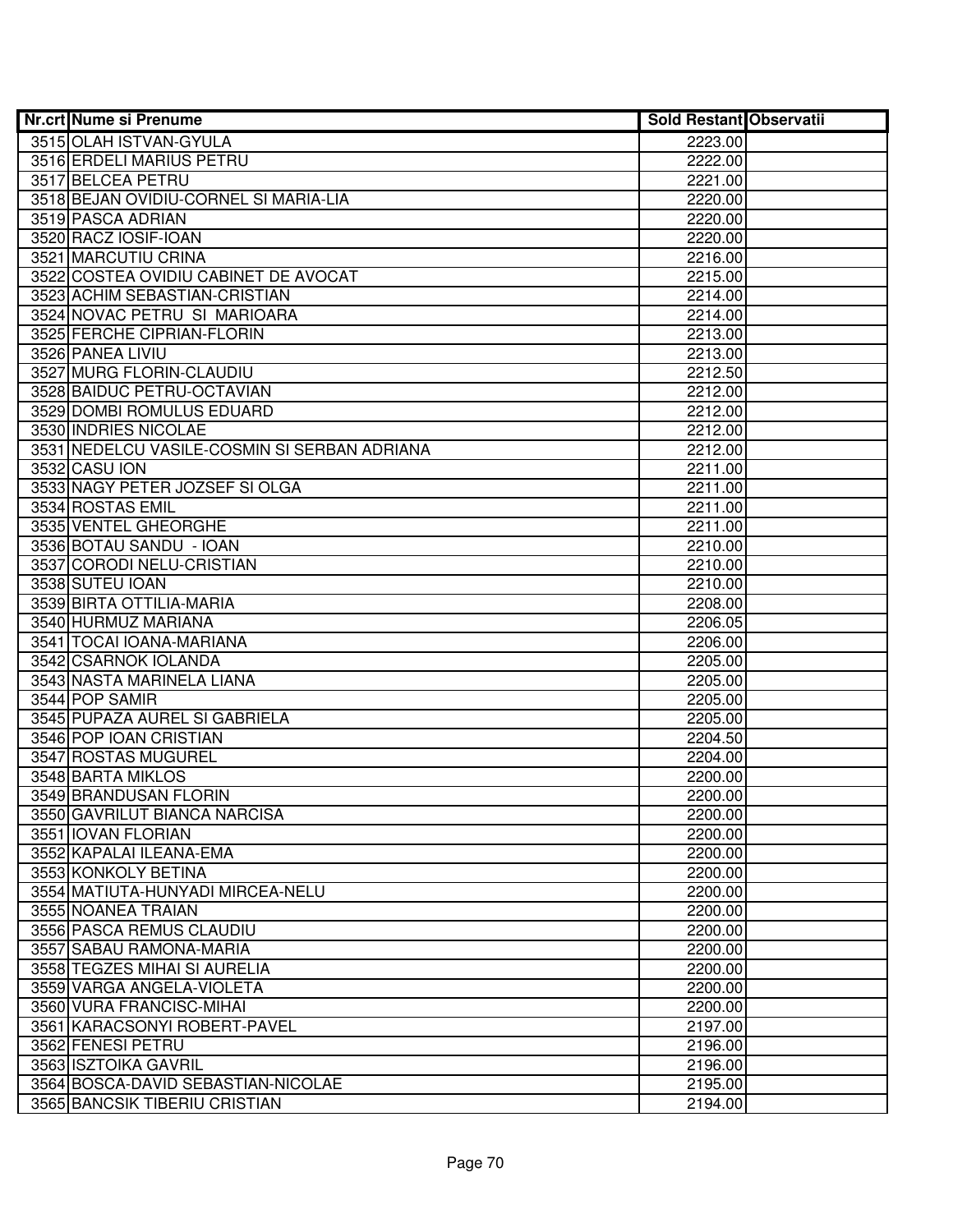| <b>Nr.crt Nume si Prenume</b>                                | <b>Sold Restant Observatii</b> |  |
|--------------------------------------------------------------|--------------------------------|--|
| 3566 GABOR GETA                                              | 2193.00                        |  |
| 3567 MATEIU IOAN                                             | 2193.00                        |  |
| 3568 SERDULT KATALIN IOLAN                                   | 2193.00                        |  |
| 3569 ALUNGI MIHAI                                            | 2192.00                        |  |
| 3570 GYONGYOSI VIOLETA                                       | 2192.00                        |  |
| 3571 APOSTOL SORIN                                           | 2191.00                        |  |
| 3572 DONINI MARCO                                            | 2191.00                        |  |
| 3573 SZILAGYI MIKLOS-JENO                                    | 2190.00                        |  |
| 3574 IOVAN FLORIN-CLAUDIU                                    | 2189.86                        |  |
| 3575 CARLIG RAZVAN                                           | 2189.30                        |  |
| 3576 SARBU DAN ROMUL                                         | 2188.00                        |  |
| 3577 PINTEA DRAGOMIR ALIN                                    | 2187.00                        |  |
| 3578 FECHETE FLORIAN                                         | 2184.00                        |  |
| 3579 TENT CRISTIAN PETRU                                     | 2184.00                        |  |
| 3580 AVRAM BOGDAN-FLORIN                                     | 2181.00                        |  |
| 3581 BOCA COLOMAN                                            | 2180.00                        |  |
| 3582 OROSZ GYONGYI                                           | 2180.00                        |  |
| 3583 BOZGAN GHEORGHINA                                       | 2179.00                        |  |
| 3584 BREDICEANU MARIUS-CAIUS                                 | 2179.00                        |  |
| 3585 BUNGAU PETRA                                            | 2179.00                        |  |
| 3586 GABOR GETA                                              | 2178.00                        |  |
| 3587 STANCIU ANDREI-ALEX                                     | 2178.00                        |  |
| 3588 PANTEA ANCA-LACRIMIOARA                                 | 2177.79                        |  |
| 3589 KORDA ZSOLT-JANOS                                       | 2177.00                        |  |
| 3590 MIRON AMBROZIE-CORNEL                                   | 2177.00                        |  |
| 3591 BAYCZAR MARCU-DUMITRU                                   | 2175.03                        |  |
| 3592 CWIKLINSKI ANDRZEJ RYSZARD                              | 2175.00                        |  |
| 3593 GABOR GABOR                                             | 2175.00                        |  |
| 3594 POP GHEORGHE IOAN SI CLAUDIA BAIODERA                   | 2175.00                        |  |
| 3595 GABOR PETER                                             | 2174.00                        |  |
| 3596 MADA VICTOR                                             | 2174.00                        |  |
| 3597 OGBARSCHI CIPRIAN-IONUT                                 | 2173.50                        |  |
| 3598 GULYAS KATALIN                                          | 2173.00                        |  |
| 3599 IACOB CRISTIAN-GHEORGHE                                 | 2173.00                        |  |
| 3600 OROS RADU VASILE                                        | 2172.00                        |  |
| 3601 VARGA NICOLAE                                           | 2171.95                        |  |
| 3602 DEMJAN MARIA                                            | 2171.00                        |  |
| 3603 HURBAN IOAN                                             | 2170.00                        |  |
| 3604 POPA CIPRIAN DANIEL                                     | 2170.00                        |  |
| 3605 REZMUVES MIHAI                                          | 2170.00                        |  |
| 3606 LAZAR MONICA                                            | 2169.00                        |  |
| 3607 MERK ETELKA AMALIA                                      | 2169.00                        |  |
| 3608 BARNA RADU                                              | 2168.00                        |  |
| 3609 CARTIS GHEORGHE-IOAN                                    | 2167.65                        |  |
| 3610 SAVITCHI CRISTINA-SILVIA                                | 2167.18                        |  |
| 3611 COLEMAN BRISTENA-OLIVIA                                 | 2166.00                        |  |
| 3612 CZUCZURA GHEORGHE                                       | 2165.00                        |  |
| 3613 ANTONIE SORIN                                           | 2163.00                        |  |
| 3614 REMES SEBASTIAN-BOGDAN<br>3615 STOIE DANIELA FLORENTINA | 2162.50<br>2162.00             |  |
| 3616 CURTUI MARIA-ANCA                                       |                                |  |
|                                                              | 2161.00                        |  |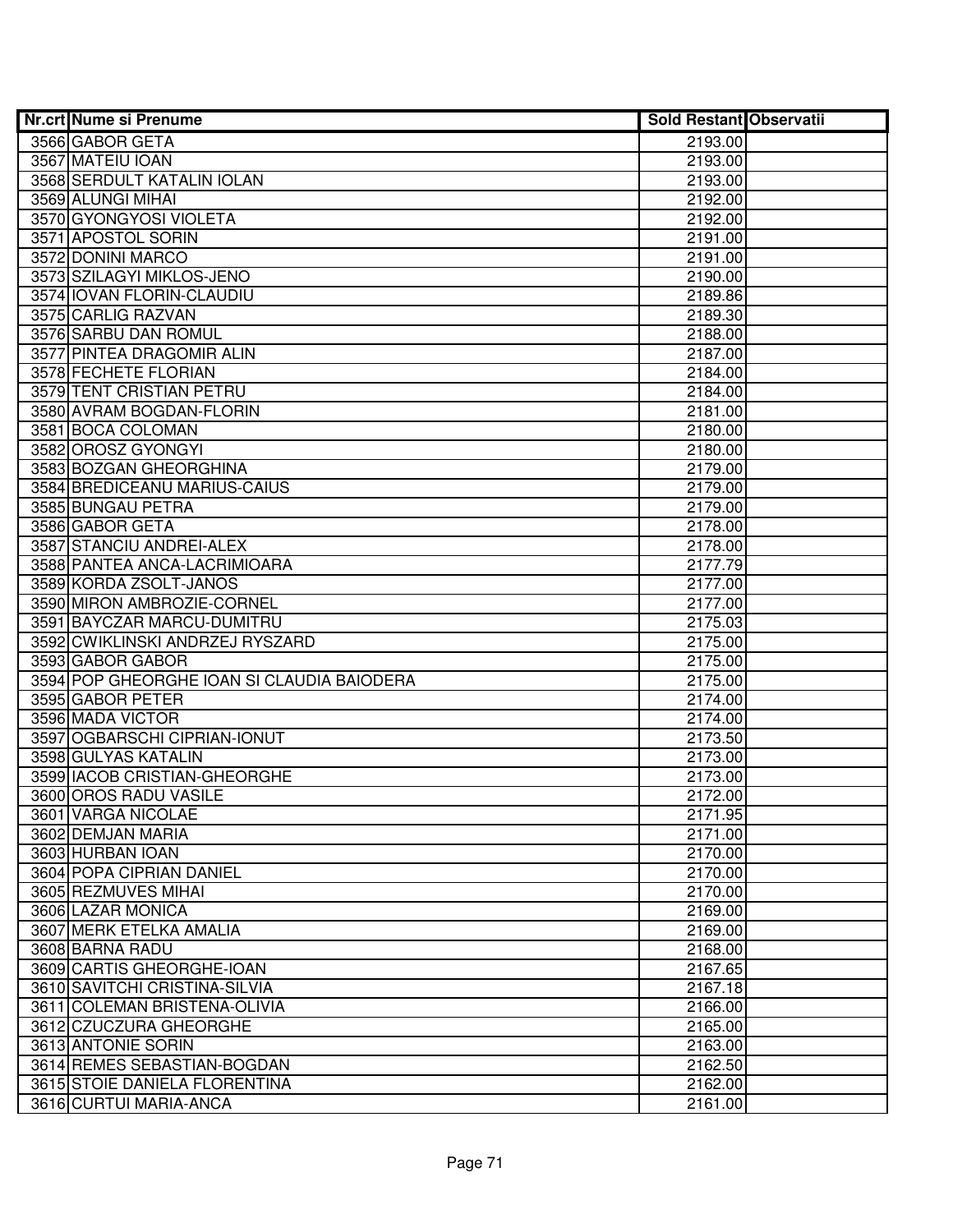| <b>Nr.crt Nume si Prenume</b>                    | <b>Sold Restant Observatii</b> |  |
|--------------------------------------------------|--------------------------------|--|
| 3617 BOJTE REGHINA-MARA                          | 2160.00                        |  |
| 3618 CIRPACI AURICA                              | 2160.00                        |  |
| 3619 LUP RAUL-GEORGE                             | 2160.00                        |  |
| 3620 PETRICAS GHEORGHE                           | 2158.00                        |  |
| 3621 LASZLO IULIANA-MARIA                        | 2157.00                        |  |
| 3622 MOSINCAT ALEXANDRU                          | 2157.00                        |  |
| 3623 CHEREGI DANIEL                              | 2156.00                        |  |
| 3624 GABOR MINDRA                                | 2156.00                        |  |
| 3625 TATAR ADELINA CRISTINA                      | 2156.00                        |  |
| 3626 GURAU MARIA                                 | 2154.00                        |  |
| 3627 POP-COMAN MARIA                             | 2154.00                        |  |
| 3628 ORBAN SEBASTIAN-BOGDAN-DOROTTYA INTREP. IND | 2153.00                        |  |
| 3629 BORZ LIVIU-AUGUSTIN                         | 2152.00                        |  |
| 3630 KRZYKOWSKI-JURCA SIMONA-MARIA               | 2152.00                        |  |
| 3631 MONECIU-MIHUT AURICA                        | 2152.00                        |  |
| 3632 APETREI VIORICA                             | 2150.00                        |  |
| 3633 BOLOGAN GEORGE SI LIVIA                     | 2150.00                        |  |
| 3634 COITA DANIEL                                | 2149.36                        |  |
| 3635 ILIE COSMIN-MARIAN                          | 2149.00                        |  |
| 3636 COPIL TRAIAN                                | 2145.00                        |  |
| 3637 GYEPAR CRISTIAN-EMERIC                      | 2145.00                        |  |
| 3638 TAR KAROLY- SHALOM                          | 2145.00                        |  |
| 3639 ISZTOIKA GAVRIL                             | 2144.56                        |  |
| 3640 GHIURA NICOLAE                              | 2143.00                        |  |
| 3641 FAZAKAS MONIKA SZUSZANNA                    | 2141.00                        |  |
| 3642 MORAR AURICA                                | 2141.00                        |  |
| 3643 OPREAN CATALIN GHEORGHE                     | 2141.00                        |  |
| 3644 SARCA FLORIN                                | 2141.00                        |  |
| 3645 SILAGHI RADU                                | 2141.00                        |  |
| 3646 COLTA DIANA ELISABETA                       | 2140.00                        |  |
| 3647 IANCEU CORNEL-SORIN                         | 2140.00                        |  |
| 3648 GAVRIS STEFAN DANIEL                        | 2139.00                        |  |
| 3649 PANTEA SORIN-ALEXANDRU                      | 2138.00                        |  |
| 3650 PACURAR ALINA-CODRUTA                       | 2137.41                        |  |
| 3651 CRACIUN SORIN-IOAN                          | 2137.00                        |  |
| 3652 DEICAN CLAUDIU-ADRIAN                       | 2136.00                        |  |
| 3653 DROZD RADU PETRU                            | 2135.00                        |  |
| 3654 KAGYI LEVENTE FERENCZ                       | 2135.00                        |  |
| 3655 PURDA ANA SI DUMITRU                        | 2135.00                        |  |
| 3656 BEJUSCA ANGELICA-RODICA                     | 2134.00                        |  |
| 3657 MADUTA IONEL ILIE                           | 2133.00                        |  |
| 3658 SONEA TEODORA-VIORICA                       | 2133.00                        |  |
| 3659 HAIDAU TRAIAN SI VIORICA                    | 2131.00                        |  |
| 3660 LASLO MIRCEA                                | 2131.00                        |  |
| 3661 LOVAS CAROL                                 | 2131.00                        |  |
| 3662 TOMSA ROBERT                                | 2131.00                        |  |
| 3663 FARCAS DANIEL-ADRIAN                        | 2130.80                        |  |
| 3664 BIRTA ISTVAN TAMAS                          | 2130.63                        |  |
| 3665 SZASZ EMERIC-MIHAI                          | 2130.00                        |  |
| 3666 VESEA CARMEN ALINA                          | 2129.95                        |  |
| 3667 POP LUCIAN-NICOLAE                          | 2127.00                        |  |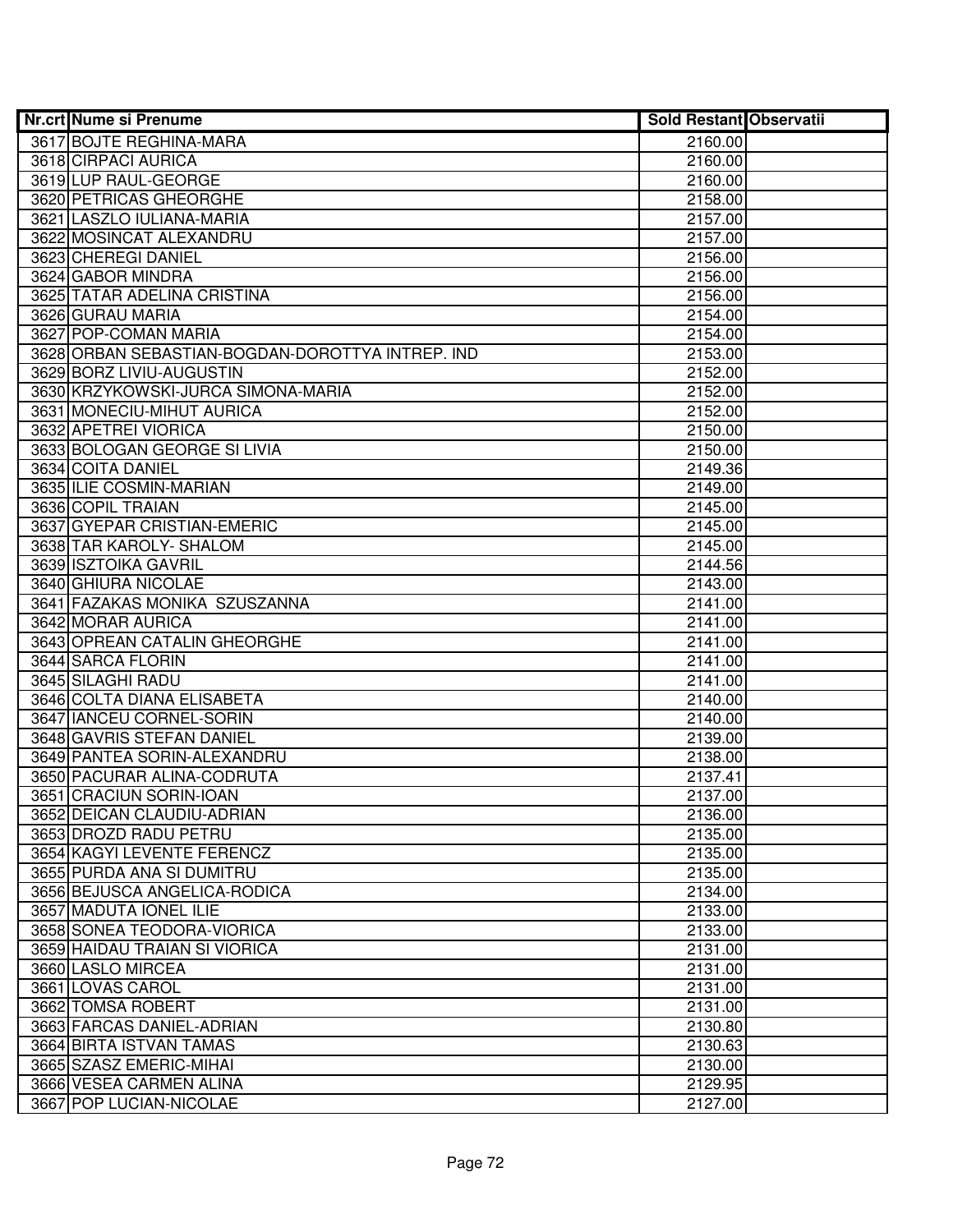| <b>Nr.crt Nume si Prenume</b>         | <b>Sold Restant Observatii</b> |  |
|---------------------------------------|--------------------------------|--|
| 3668 POPA ARTIMON                     | 2127.00                        |  |
| 3669 BOCHIS ADRIAN-VASILE             | 2125.34                        |  |
| 3670 MARCULESCU ALEX-DAN              | 2125.00                        |  |
| 3671 NAGY KATALIN                     | 2125.00                        |  |
| 3672 FLOREA MARIUS                    | 2124.00                        |  |
| 3673 MIKLOS GABRIEL-MARTON            | 2124.00                        |  |
| 3674 SZABO IOSIF                      | 2123.00                        |  |
| 3675 SFARLEA MIRCEA-FLORIAN           | 2122.72                        |  |
| 3676 GABOR MATEI                      | 2122.68                        |  |
| 3677 BOROS MARIUS-IOAN SI LENUTA      | 2122.00                        |  |
| 3678 MATYAS RAMONA IRINA              | 2121.00                        |  |
| 3679 PASCA ADRIAN IONEL SI MARIANA    | 2120.58                        |  |
| 3680 BUBELA IOSIF MARIUS              | 2120.00                        |  |
| 3681 SCHVARCZ ROBERT                  | 2120.00                        |  |
| 3682 STANESCU ALEXANDRU-MARIUS        | 2120.00                        |  |
| 3683 STIUBE PETRU                     | 2120.00                        |  |
| 3684 BOTIU FLORIAN                    | 2119.00                        |  |
| 3685 ILISIE OLIMPIA-DOINA             | 2119.00                        |  |
| 3686 BOJANI ADRIAN GRIGORE            | 2118.00                        |  |
| 3687 CHIRCEA ANDREA                   | 2118.00                        |  |
| 3688 GUBENCO SERGHEI                  | 2118.00                        |  |
| 3689 SFIRLEA OTILIA-MARCELA           | 2117.00                        |  |
| 3690 POP ANCA-MANUELA                 | 2115.00                        |  |
| 3691 SABAU CARMEN                     | 2113.00                        |  |
| 3692 TER CSILLA                       | 2112.00                        |  |
| 3693 POP ALIN-MIHAI                   | 2110.00                        |  |
| 3694 SIPOS IULIU                      | 2110.00                        |  |
| 3695 AVRAM PETRU SI VIOLETA           | 2108.00                        |  |
| 3696 JURCOANE FLORIN                  | 2107.00                        |  |
| 3697 CULICI CALIN-PETRU SI ANAMARIA   | 2106.00                        |  |
| 3698 OROS MARIA CATALINA              | 2106.00                        |  |
| 3699 BODEA VIRGIL STELIAN             | 2105.00                        |  |
| 3700 LUPO MARIOARA VOICHITA           | 2105.00                        |  |
| 3701 STEFAN LAURA-FELICIA             | 2105.00                        |  |
| 3702 BUNDIK RAYMOND-JOZSEF            | 2104.00                        |  |
| 3703 BUNGAU LUCRETIA-ELENA            | 2103.00                        |  |
| 3704 VESA LOREDANA SIMINA             | 2103.00                        |  |
| 3705 DANCI IOANA                      | 2100.00                        |  |
| 3706 GYORGY ILDIKO-RENATA             | 2100.00                        |  |
| 3707 HORGA FLORIN SI NICOLETA FLORICA | 2100.00                        |  |
| 3708 SIRBU CONSTANTIN-EDUARD          | 2100.00                        |  |
| 3709 ZOICA SORIN-CONSTANTIN           | 2100.00                        |  |
| 3710 ZAHARI ANDREI SORIN              | 2099.00                        |  |
| 3711 BONATIU GHEORGHE                 | 2097.00                        |  |
| 3712 DEBELKA BOGLARKA LILLA           | 2097.00                        |  |
| 3713 CHISVARI REKA                    | 2096.00                        |  |
| 3714 MORAR CLAUDIA-JANETA             | 2096.00                        |  |
| 3715 GHEORGHE ROMOLICA                | 2095.55                        |  |
| 3716 GABOR LAJOS                      | 2095.50                        |  |
| 3717 POP RAVEICA                      | 2095.00                        |  |
| 3718 GAVRUTA MARIUS IOAN - INTR. IND. | 2094.00                        |  |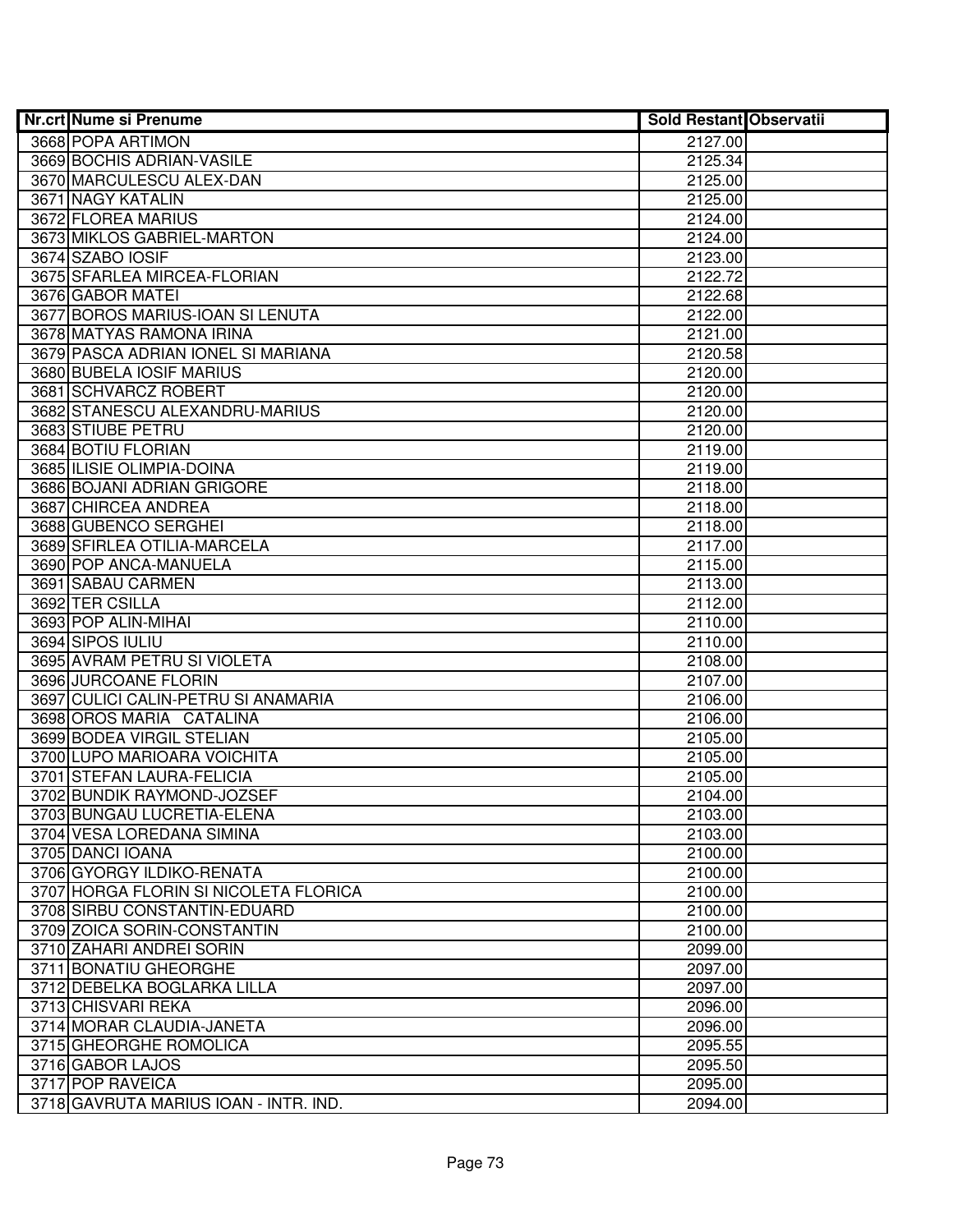| <b>Nr.crt Nume si Prenume</b>                                                   | <b>Sold Restant Observatii</b> |  |
|---------------------------------------------------------------------------------|--------------------------------|--|
| 3719 MOTOC SEBASTIAN-RUBEN                                                      | 2092.00                        |  |
| 3720 MUDURA GHEORGHE MIHAI                                                      | 2091.00                        |  |
| 3721 DOBRE CONSTANTIN                                                           | 2090.51                        |  |
| 3722 CEARNAU ALEXANDRU                                                          | 2090.00                        |  |
| 3723 GABOR DUMITRU                                                              | 2090.00                        |  |
| 3724 GEREBENES GIZELLA                                                          | 2090.00                        |  |
| 3725 TOIA IOAN SI NICOLETA                                                      | 2089.00                        |  |
| 3726 GOBLYOSNE TAJTI-ILONA                                                      | 2087.00                        |  |
| 3727 GORDAN LIVIA                                                               | 2087.00                        |  |
| 3728 LUCA DELIA-MARIA                                                           | 2087.00                        |  |
| 3729 LOVAS ALEXANDRU                                                            | 2085.00                        |  |
| 3730 PATAKI IULIU                                                               | 2085.00                        |  |
| 3731 CHIS GHEORGHE-CALIN                                                        | 2084.00                        |  |
| 3732 VINTER FLORIN SI STELA CORINA                                              | 2084.00                        |  |
| 3733 VENTEL TIBOR                                                               | 2083.00                        |  |
| 3734 MACIU ALEXANDRU-EMANUIL                                                    | 2082.00                        |  |
| 3735 CRUCERU VALENTIN                                                           | 2081.00                        |  |
| 3736 MIHELE GEORGE AUREL                                                        | 2081.00                        |  |
| 3737 SALAMON RUXANDRA SHEILLA                                                   | 2080.00                        |  |
| 3738 TIPONUT FLORIN                                                             | 2080.00                        |  |
| 3739 REZMUVES KALMAN                                                            | 2079.00                        |  |
| 3740 CARDOS ARINA-DARIA                                                         | 2078.00                        |  |
| 3741 COHAN ANNA-BELLA-YAHEL                                                     | 2077.00                        |  |
| 3742 SCHIOP VASILE-CORNEL                                                       | 2076.00                        |  |
| 3743 SZEKELY OFELIA-DORINA                                                      | 2075.00                        |  |
| 3744 BAILEFF GHEORGHE LUCIAN                                                    | 2074.00                        |  |
| 3745 BLAGA MARIUS                                                               | 2074.00                        |  |
| 3746 BRISC IRINA-LUMINITA                                                       | 2074.00                        |  |
| 3747 BRAN FLORENTINA-DANIELA                                                    | 2071.00                        |  |
| 3748 MADA DAVID MIHAI                                                           | 2070.44                        |  |
| 3749 MARCUS FLORINA-ALINA                                                       | 2070.00                        |  |
| 3750 SIPOS IOANA-CORINA                                                         | 2070.00                        |  |
| 3751 MAGYARI GABOR                                                              | 2069.00                        |  |
| 3752 FRIED ANA ALIZ                                                             | 2068.00                        |  |
| 3753 HEILMAN ZOLTAN                                                             | 2066.00                        |  |
| 3754 BUZ ADRIANA SORINA                                                         | 2065.00                        |  |
| 3755 AMARGHIOALEI SENORA ANGELICA                                               | 2064.62                        |  |
| 3756 CHEREGI AGNETA SI GHEORGHE<br>3757 ORBAN OTTO-DOROTTYA - INTR. INDIVIDUALA | 2064.00                        |  |
| 3758 CHIRILA CORINA SI CALIN                                                    | 2064.00                        |  |
|                                                                                 | 2063.00                        |  |
| 3759 CIUCIU LIVIA<br>3760 KOSZEGI SANDOR                                        | 2060.35<br>2060.00             |  |
| 3761 OLAR FLORIAN                                                               | 2060.00                        |  |
|                                                                                 |                                |  |
| 3762 FERAR VIOREL SI FLOARE<br>3763 GHEMES ANDREI                               | 2059.00<br>2058.00             |  |
| 3764 LELE TEODOR SI ILEANA                                                      | 2058.00                        |  |
| 3765 STEFAN ADRIAN SI NATALIA                                                   | 2056.00                        |  |
| 3766 GABOR SUSANA                                                               | 2053.00                        |  |
| 3767 LUCIAN IOAN                                                                | 2050.00                        |  |
| 3768 TINKA KAROLY JOZSEF                                                        | 2050.00                        |  |
| 3769 VARGA EMIL-GERENI                                                          | 2050.00                        |  |
|                                                                                 |                                |  |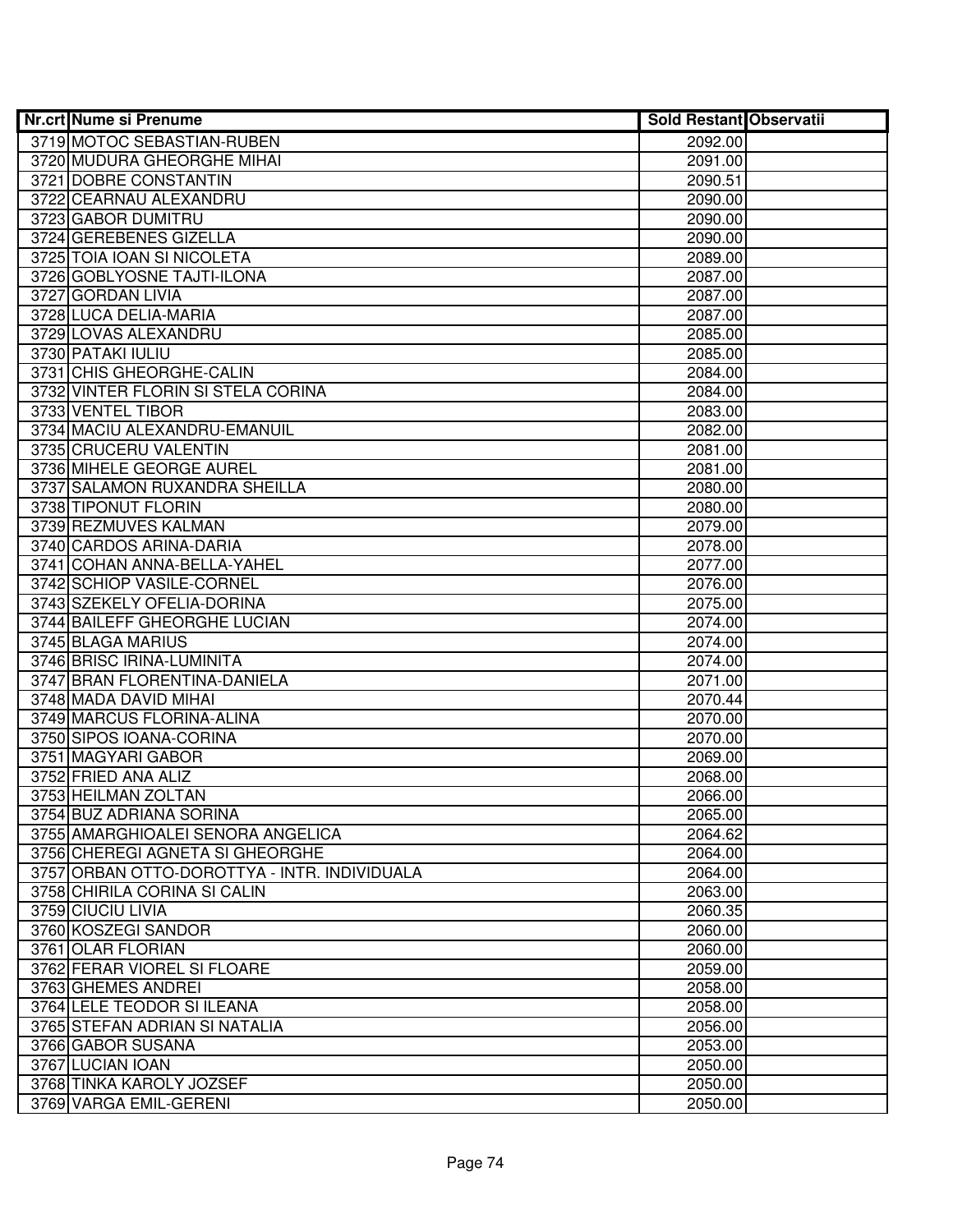| <b>Nr.crt Nume si Prenume</b>        | <b>Sold Restant Observatii</b> |  |
|--------------------------------------|--------------------------------|--|
| 3770 RUSNEAC SILVIA JANINE           | 2049.00                        |  |
| 3771 BUHAS IOAN                      | 2048.00                        |  |
| 3772 MILAC GHEORGHE RICHARD          | 2048.00                        |  |
| 3773 BALASCO SEBASTIAN               | 2047.00                        |  |
| 3774 PECSI TABITA-MARIA              | 2046.00                        |  |
| 3775 TASNADE TEODOR                  | 2046.00                        |  |
| 3776 DUMITRESCU CORNEL               | 2045.00                        |  |
| 3777 MUDURA FLORIN VALENTIN          | 2045.00                        |  |
| 3778 TRIP FLORIAN                    | 2045.00                        |  |
| 3779 MARIAN DAN-SEBASTIAN            | 2043.00                        |  |
| 3780 PAPP STEFAN                     | 2043.00                        |  |
| 3781 PORTAN MIRCEA-FLORIN            | 2041.00                        |  |
| 3782 SZABO STEFAN ZSOLT              | 2041.00                        |  |
| 3783 VESE FLORENTIN SI MARIANA       | 2041.00                        |  |
| 3784 FARKAS MARIA                    | 2040.00                        |  |
| 3785 MAGHIAR CRISTIAN-GAVRIL         | 2040.00                        |  |
| 3786 POPA VIORICA                    | 2040.00                        |  |
| 3787 ROSTAS PARDALIAN                | 2040.00                        |  |
| 3788 KOVACS ANDREA                   | 2038.00                        |  |
| 3789 MEHESZ IULIANA                  | 2038.00                        |  |
| 3790 CHIS RAZVAN-ADRIAN              | 2037.47                        |  |
| 3791 INDRIES EMILIA-MIHAIELA-GABRIEL | 2037.00                        |  |
| 3792 ISZTOIKA STEFAN                 | 2037.00                        |  |
| 3793 KUZSELKA FERENC                 | 2037.00                        |  |
| 3794 POP GABRIELA                    | 2037.00                        |  |
| 3795 POPA LIVIA                      | 2036.00                        |  |
| 3796 URSADAN EMIL SI CORNELIA        | 2036.00                        |  |
| 3797 CURTUI AUREL                    | 2035.00                        |  |
| 3798 GINGU BOGDAN-GHEORGHE           | 2035.00                        |  |
| 3799 NAGY JANOS                      | 2035.00                        |  |
| 3800 CAB.AV.IND.LUCIAN FLORINA       | 2033.00                        |  |
| 3801 BRINZAS FLORIAN                 | 2032.00                        |  |
| 3802 HERCUT GAVRIL                   | 2032.00                        |  |
| 3803 KOVACS ZSOLT-CSABA              | 2032.00                        |  |
| 3804 BOKA GHEORGHE                   | 2030.00                        |  |
| 3805 BRUDASCA DANUT                  | 2030.00                        |  |
| 3806 GHETE FLORICA                   | 2030.00                        |  |
| 3807 MARIES CODRUT RAZVAN            | 2030.00                        |  |
| 3808 PASTITA BIANCA-CRISTINA         | 2030.00                        |  |
| 3809 TOTH ZSUZSANNA KATALIN EVA      | 2030.00                        |  |
| 3810 CSUZI ISTVAN SI EMESE           | 2026.00                        |  |
| 3811 CHIS PETRU-DANIEL               | 2024.00                        |  |
| 3812 HEGEDUS IOAN-STEFAN             | 2023.00                        |  |
| 3813 GABOR CLARA                     | 2020.00                        |  |
| 3814 HAULICA VALERIU ALIN IOAN       | 2020.00                        |  |
| 3815 INDIG LASZLO ROBERT             | 2020.00                        |  |
| 3816 CURPAS CALIN-FLORENTIN          | 2019.00                        |  |
| 3817 PANTIS STELIAN                  | 2019.00                        |  |
| 3818 SPRIDON CRISTIAN                | 2019.00                        |  |
| 3819 CIOCLU BOTOND-PETRU             | 2017.00                        |  |
| 3820 DUDAS ANDRAS SI GABRIELA        | 2017.00                        |  |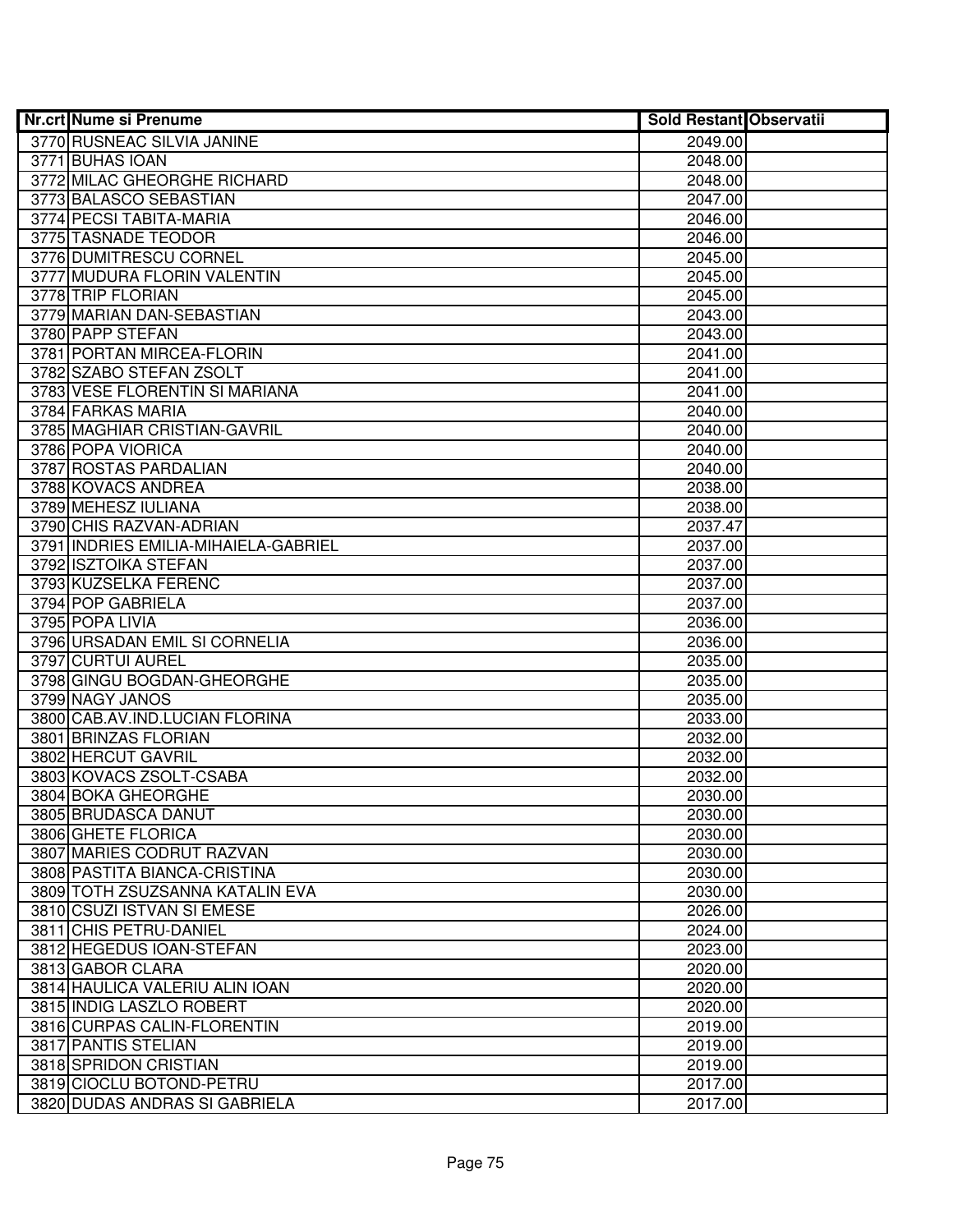| <b>Nr.crt Nume si Prenume</b>               | <b>Sold Restant Observatii</b> |  |
|---------------------------------------------|--------------------------------|--|
| 3821 MAGHIAR DORINA LAURA                   | 2010.00                        |  |
| 3822 ILIES IOAN                             | 2007.50                        |  |
| 3823 BARTHA STEFAN EMERIC                   | 2007.00                        |  |
| 3824 CARTIS SERGIU-DAN                      | 2007.00                        |  |
| 3825 COVACIU CALIN CIPRIAN                  | 2007.00                        |  |
| 3826 SPIN SEBASTIAN-CALIN                   | 2006.70                        |  |
| 3827 DEMIAN DANIEL-PETRU SI FLORINA-ANDREEA | 2005.00                        |  |
| 3828 ROJAN NICOLAE                          | 2005.00                        |  |
| 3829 ALB LILIANA-SIMONA                     | 2004.00                        |  |
| 3830 KOVACS KINGA                           | 2003.00                        |  |
| 3831 BODE MAGDALENA                         | 2001.00                        |  |
| 3832 ABU AHMAD HASSAN                       | 2000.00                        |  |
| 3833 ALBU SEBASTIAN-CLAUDIU                 | 2000.00                        |  |
| 3834 ALSAYED IBRAHIM ALMOWAFY ALSHHAT GOODA | 2000.00                        |  |
| 3835 ANANIA LUCIAN SI ADELA                 | 2000.00                        |  |
| 3836 ARDELEAN ADRIANA                       | 2000.00                        |  |
| 3837 ARDELEAN DOREL-MARIUS                  | 2000.00                        |  |
| 3838 BACRITA ADRIAN                         | 2000.00                        |  |
| 3839 BADIA VALENTIN                         | 2000.00                        |  |
| 3840 BALAN LIANA-DANIELA                    | 2000.00                        |  |
| 3841 BALINT IOSIF                           | 2000.00                        |  |
| 3842 BALLA IOANA-MELINDA                    | 2000.00                        |  |
| 3843 BARNA MARIANA-RODICA                   | 2000.00                        |  |
| 3844 BEJAN MARIA-LIA                        | 2000.00                        |  |
| 3845 BENE ISABELA-CRISTINA                  | 2000.00                        |  |
| 3846 BEREZCKI MIHAELA                       | 2000.00                        |  |
| 3847 BERTOJA BEREND-ANDRAS-GYORGY           | 2000.00                        |  |
| 3848 BIBART ARMAND-HORATIU                  | 2000.00                        |  |
| 3849 BLAGA LEONTINA                         | 2000.00                        |  |
| 3850 BLAJ LAVINIA                           | 2000.00                        |  |
| 3851 BODIAN ALEXANDRU SI MARIA              | 2000.00                        |  |
| 3852 BODIU FLAVIA-DIANA                     | 2000.00                        |  |
| 3853 BORZ ADRIAN IOAN                       | 2000.00                        |  |
| 3854 BORZ CIPRIAN                           | 2000.00                        |  |
| 3855 BOSCA VIRGILIU IONUT                   | 2000.00                        |  |
| 3856 BRANCSIK ARPAD                         | 2000.00                        |  |
| 3857 BUKOVICS IMRE-ANDRAS                   | 2000.00                        |  |
| 3858 BURCEA MANDRA                          | 2000.00                        |  |
| 3859 BURCSA GITA                            | 2000.00                        |  |
| 3860 BUT VALERIA                            | 2000.00                        |  |
| 3861 CADAR MONICA-IOANA                     | 2000.00                        |  |
| 3862 CADAR SORIN DUMITRU SI ANGELA          | 2000.00                        |  |
| 3863 CALDARE VLADIMIR                       | 2000.00                        |  |
| 3864 CALIN TAMARA                           | 2000.00                        |  |
| 3865 CHIRILA SERGIU DANIEL                  | 2000.00                        |  |
| 3866 CHITORAGA DINU                         | 2000.00                        |  |
| 3867 CIORDAS ADRIANA-GEORGETA               | 2000.00                        |  |
| 3868 CIZNADIA ANITA                         | 2000.00                        |  |
| 3869 CLEJAN MELANIA                         | 2000.00                        |  |
| 3870 COITA GHEORGHE                         | 2000.00                        |  |
| 3871 COSTACHE CARMEN-CRISTINA               | 2000.00                        |  |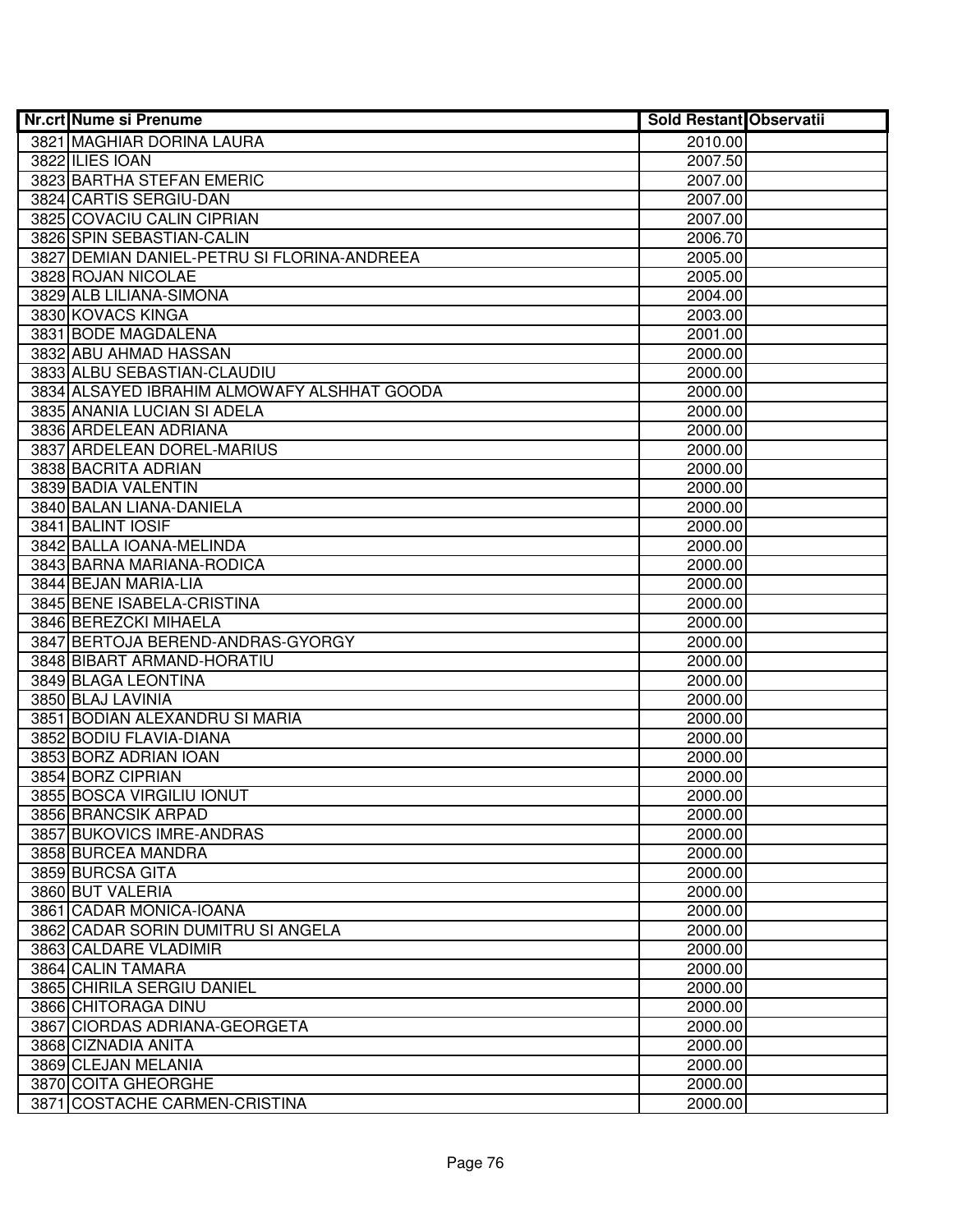| Nr.crt Nume si Prenume                     | Sold Restant Observatii |                       |
|--------------------------------------------|-------------------------|-----------------------|
| 3872 CRISAN FLORICA                        |                         | 2000.00 PROCES PE ROL |
| 3873 CUTULA IOAN FLORIN                    | 2000.00                 |                       |
| 3874 DANI ALEXANDRU FELIX                  | 2000.00                 |                       |
| 3875 DE PIERI VALERIE GENEVIEVE THERESE    | 2000.00                 |                       |
| 3876 DIANU STELA                           | 2000.00                 |                       |
| 3877 DRAHY JIRI                            | 2000.00                 |                       |
| 3878 DUDAS LIDIA MONICA                    | 2000.00                 |                       |
| 3879 DUME CORNELIA                         | 2000.00                 |                       |
| 3880 DUMITRACHESCU IOANA RALUCA            | 2000.00                 |                       |
| 3881 EHRET CRISTOPHE JACOUES ANTOINE       | 2000.00                 |                       |
| 3882 ELAZZAZI MOHAMED AHMED                | 2000.00                 |                       |
| 3883 FABIAN ERZSEBET                       | 2000.00                 |                       |
| 3884 FACONTI MARCO                         | 2000.00                 |                       |
| 3885 FAINA CRISTIAN-MANUEL                 | 2000.00                 |                       |
| 3886 FASOLO RENZO                          | 2000.00                 |                       |
| 3887 FIBIK ILDIKO-ILONA                    | 2000.00                 |                       |
| 3888 FILIP ANGELA VIORICA                  | 2000.00                 |                       |
| 3889 FLORUT SEBASTIAN                      | 2000.00                 |                       |
| 3890 FOIT LIVIA AURORA                     | 2000.00                 |                       |
| 3891 FORGACIU TEODORA VIORICA              | 2000.00                 |                       |
| 3892 GABOR ROZALIA                         | 2000.00                 |                       |
| 3893 GAL RAMONA-NICOLETA                   | 2000.00                 |                       |
| 3894 GARABAN ANDRADA DIANA                 | 2000.00                 |                       |
| 3895 GOMBOS REMUS-IONEL SI MIRELA-LUMINITA | 2000.00                 |                       |
| 3896 GRECU IOAN                            | 2000.00                 |                       |
| 3897 GROZA CARMEN-FLORENTINA               | 2000.00                 |                       |
| 3898 GUNTER ELENA                          | 2000.00                 |                       |
| 3899 GUTI SEBASTIAN LUCIAN                 | 2000.00                 |                       |
| 3900 HAINER LAURA                          | 2000.00                 |                       |
| 3901 HAJNER ERIK-ROBERT                    | 2000.00                 |                       |
| 3902 HORVAT PETRICA                        | 2000.00                 |                       |
| 3903 HURGOIU ADRIANA-LAVINIA               | 2000.00                 |                       |
| 3904 ISTOICA LUIZA                         | 2000.00                 |                       |
| 3905 ISZTOIKA DUMITRU-IOAN                 | 2000.00                 |                       |
| 3906 ISZTOIKA TEREZA                       | 2000.00                 |                       |
| 3907 ITU CARMEN-ELENA                      | 2000.00                 |                       |
| 3908 IVAN CARMEN                           | 2000.00                 |                       |
| 3909 JIANU-GEROCS MARIUS-DORIN             | 2000.00                 |                       |
| 3910 KIS VILMOS MIHAI                      | 2000.00                 |                       |
| 3911 KOSA EVA                              | 2000.00                 |                       |
| 3912 KOSZTIN JANOS                         | 2000.00                 |                       |
| 3913 LACATUS SZELURINA                     | 2000.00                 |                       |
| 3914 LAZAR CIPRIAN                         | 2000.00                 |                       |
| 3915 LAZAR ELENA                           | 2000.00                 |                       |
| 3916 LINTNER ADALBERT-FRANCISC             | 2000.00                 |                       |
| 3917 LUNCAN LUCIA                          | 2000.00                 |                       |
| 3918 LUNCAN LUCIAN-SABIN                   | 2000.00                 |                       |
| 3919 MAGYARI ELISABETA                     | 2000.00                 |                       |
| 3920 MALEK GUSZTAV JOZSEF                  | 2000.00                 |                       |
| 3921 MARC MIHAI                            | 2000.00                 |                       |
| 3922 MARINICA MIHAELA                      | 2000.00                 |                       |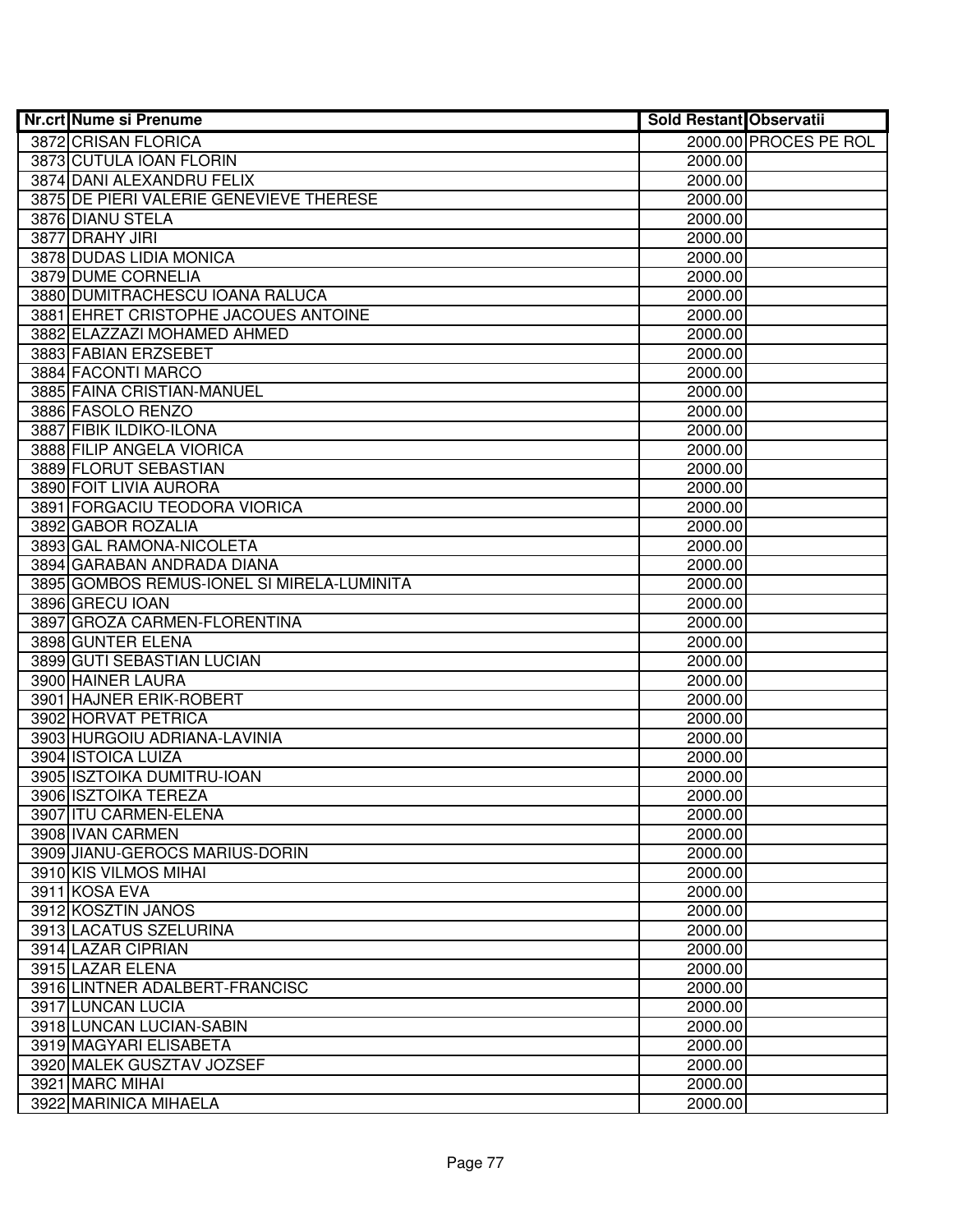| <b>Nr.crt Nume si Prenume</b>             | <b>Sold Restant Observatii</b> |  |
|-------------------------------------------|--------------------------------|--|
| 3923 MARINO RODICA ALINA                  | 2000.00                        |  |
| 3924 MATE SZUZSANNA                       | 2000.00                        |  |
| 3925 MATEAS MARIOARA MIRELA               | 2000.00                        |  |
| 3926 MATULA ERZSEBET                      | 2000.00                        |  |
| 3927 MELAN ANAMARIA                       | 2000.00                        |  |
| 3928 MICLAUS MARIANA-CLAUDIA              | 2000.00                        |  |
| 3929 MOHAMED AHMED                        | 2000.00                        |  |
| 3930 MOLNAR BOBBY-MARK                    | 2000.00                        |  |
| 3931 MONE MARIA                           | 2000.00                        |  |
| 3932 MOS NICOLAE                          | 2000.00                        |  |
| 3933 MURESAN RADU CRISTIAN SI EDIT        | 2000.00                        |  |
| 3934 NAGY ANNAMARIA                       | 2000.00                        |  |
| 3935 NAN MARIA-ANNA                       | 2000.00                        |  |
| 3936 NEGRUT VALERICA                      | 2000.00                        |  |
| 3937 NELSON BRACALENTE                    | 2000.00                        |  |
| 3938 NEMET ALEXANDRU                      | 2000.00                        |  |
| 3939 OLAH VIOREL-PAVEL                    | 2000.00                        |  |
| 3940 ONEL RAZVAN-CALIN                    | 2000.00                        |  |
| 3941 OPRE ELISABETA EDITH                 | 2000.00                        |  |
| 3942 ORAS MAGDALENA AURICA                | 2000.00                        |  |
| 3943 PAGNANI MAURO                        | 2000.00                        |  |
| 3944 PANITI JUDIT                         | 2000.00                        |  |
| 3945 PANTIS SALOMEA-LIANA                 | 2000.00                        |  |
| 3946 PAPA RINALDO                         | 2000.00                        |  |
| 3947 PAPP ZSOLT                           | 2000.00                        |  |
| 3948 PASCA CRISTINA-LIGIA                 | 2000.00                        |  |
| 3949 PASCALAU VERONICA ANDRONICA          | 2000.00                        |  |
| 3950 PINTYE BRIGITTE-ANTONIA              | 2000.00                        |  |
| 3951 POPA DUMITRU                         | 2000.00                        |  |
| 3952 POP-COMAN VASILE                     | 2000.00                        |  |
| 3953 PORTAN TIMEA-ANDREA                  | 2000.00                        |  |
| 3954 PORUMB LILIANA-DANIELA               | 2000.00                        |  |
| 3955 POTI MELINDA                         | 2000.00                        |  |
| 3956 PRECUP CARMEN-LAVINIA                | 2000.00                        |  |
| 3957 PUSTEA VIOLETA MARIANA               | 2000.00                        |  |
| 3958 RADUCAN FLORENTINA                   | 2000.00                        |  |
| 3959 RAT NICOLAE-BOGDAN-GABRIEL           | 2000.00                        |  |
| 3960 ROMAN VALENTIN CLAUDIU               | 2000.00                        |  |
| 3961 RONASZEKI ROBERT-JOZSEF              | 2000.00                        |  |
| 3962 SANDOR OLIMPIA                       | 2000.00                        |  |
| 3963 SANDOR-COSTEA GAVRIL SI LIDIA-DORINA | 2000.00                        |  |
| 3964 SAS MARIUS RADU                      | 2000.00                        |  |
| 3965 SCHMIDT ATTILA IOZSEF                | 2000.00                        |  |
| 3966 SHERLOCK PATRICK JOHN                | 2000.00                        |  |
| 3967 SILAGHI MIRCEA ALEXANDRU             | 2000.00                        |  |
| 3968 SIRBU VALENTIN                       | 2000.00                        |  |
| 3969 STEFAN VIORICA                       | 2000.00                        |  |
| 3970 STOKKER DESIDERIU                    | 2000.00                        |  |
| 3971 SUN KEYU                             | 2000.00                        |  |
| 3972 SUSANU RICHARD-GIUSEUIUS-OCTAVIAN    | 2000.00                        |  |
| 3973 SZILAGYI SANDOR                      | 2000.00                        |  |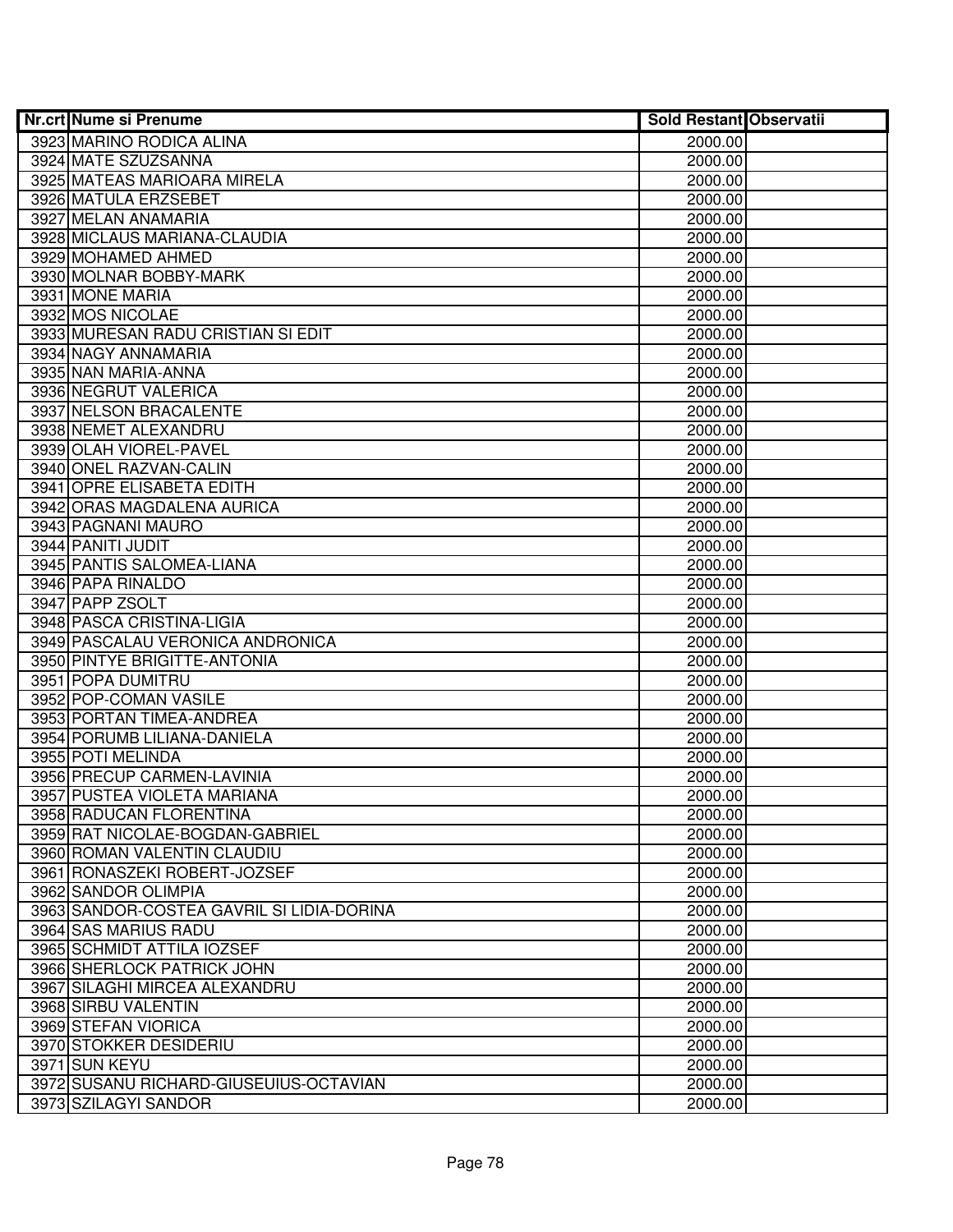| <b>Nr.crt Nume si Prenume</b>                        | <b>Sold Restant Observatii</b> |  |
|------------------------------------------------------|--------------------------------|--|
| 3974 SZTANKOVITS ROZALIA                             | 2000.00                        |  |
| 3975 TAKACS KRISZTIAN                                | 2000.00                        |  |
| 3976 TAMAS VLADIMIR                                  | 2000.00                        |  |
| 3977 TAMBA SIMONA IOANA                              | 2000.00                        |  |
| 3978 TARB ANA-MARIA                                  | 2000.00                        |  |
| 3979 TEM RAMONA MARIANA                              | 2000.00                        |  |
| 3980 TOTH BRIGITA-ELEONORA                           | 2000.00                        |  |
| 3981 TROMBONI SILVANO                                | 2000.00                        |  |
| 3982 VAIDA RADU-CALIN                                | 2000.00                        |  |
| 3983 VAJDA DENES ZSOLT                               | 2000.00                        |  |
| 3984 VANCA FLORIN MARCEL                             | 2000.00                        |  |
| 3985 VANT NICOLAE                                    | 2000.00                        |  |
| 3986 VARGA AUGUSTIN ADRIAN                           | 2000.00                        |  |
| 3987 VARGA JOZSEF                                    | 2000.00                        |  |
| 3988 VARODI SVETLANA-VIORICA                         | 2000.00                        |  |
| 3989 VATAMAN PETRU-AUREL                             | 2000.00                        |  |
| 3990 VERES GYONGYI-MARTA                             | 2000.00                        |  |
| 3991 VILCIUC DANA SIMONA                             | 2000.00                        |  |
| 3992 VINTER STELA-CORINA                             | 2000.00                        |  |
| 3993 ZANCA IOLANDA EMOKE                             | 2000.00                        |  |
| 3994 ZDROBA MARIANA                                  | 2000.00                        |  |
| 3995 ZOICAS LILIANA-ANCA                             | 2000.00                        |  |
| 3996 DRIMBEA EMIL-ILIE                               | 1999.76                        |  |
| 3997 GLIGA DANIELA                                   | 1999.00                        |  |
| 3998 JARI VANDA-BEATA                                | 1999.00                        |  |
| 3999 IVAN VLAD - ADRIAN SI IVAN DRAGOS               | 1998.00                        |  |
| 4000 VINTER ALEXANDRA                                | 1997.00                        |  |
| 4001 FAUR FLORINA                                    | 1996.00                        |  |
| 4002 OROS IOSIF                                      | 1996.00                        |  |
| 4003 POCIAN IOAN-GHEORGHE                            | 1995.00                        |  |
| 4004 BALOGH AKOS-IMRE SI IOLANDA                     | 1993.00                        |  |
| 4005 CAPUS-SZFURA CRISTIAN FLORIN                    | 1992.00                        |  |
| 4006 PLES ANA                                        | 1991.00                        |  |
| 4007 TENT MARIANA                                    | 1991.00                        |  |
| 4008 STIUBE LUCIAN EMANUEL                           | 1990.48                        |  |
| 4009 COITA DENISA-VASILICA                           | 1990.00                        |  |
| 4010 IPIA GABRIELA<br>4011 RUJA ALEXANDRU            | 1990.00                        |  |
|                                                      | 1990.00                        |  |
| 4012 VITAN CRISTIAN-FLORIN<br>4013 ZETOCHA IOAN      | 1990.00<br>1990.00             |  |
| 4014 ABRUDAN CRISTIAN-TUDOR                          | 1989.00                        |  |
| 4015 REZMUVES ALEXANDRU                              |                                |  |
|                                                      | 1989.00                        |  |
| 4016 KORNYA IOAN-CSONGOR<br>4017 MERCEA SEVERUS-IOAN | 1988.05<br>1987.06             |  |
| 4018 CSEKE MOZES                                     | 1987.00                        |  |
| 4019 DUTCAS GHITA-MIHAI                              | 1987.00                        |  |
| 4020 BOROS ANIKO-ENIKO                               | 1985.00                        |  |
| 4021 CERCEA STEFAN SI ADRIANA-GEORGETA               | 1985.00                        |  |
| 4022 NEDELEA TRAIAN-EUGEN                            | 1985.00                        |  |
| 4023 ARDELEAN IONEL DUMITRU                          | 1984.00                        |  |
| 4024 CODILA MARIUS-GHEORGHE                          | 1984.00                        |  |
|                                                      |                                |  |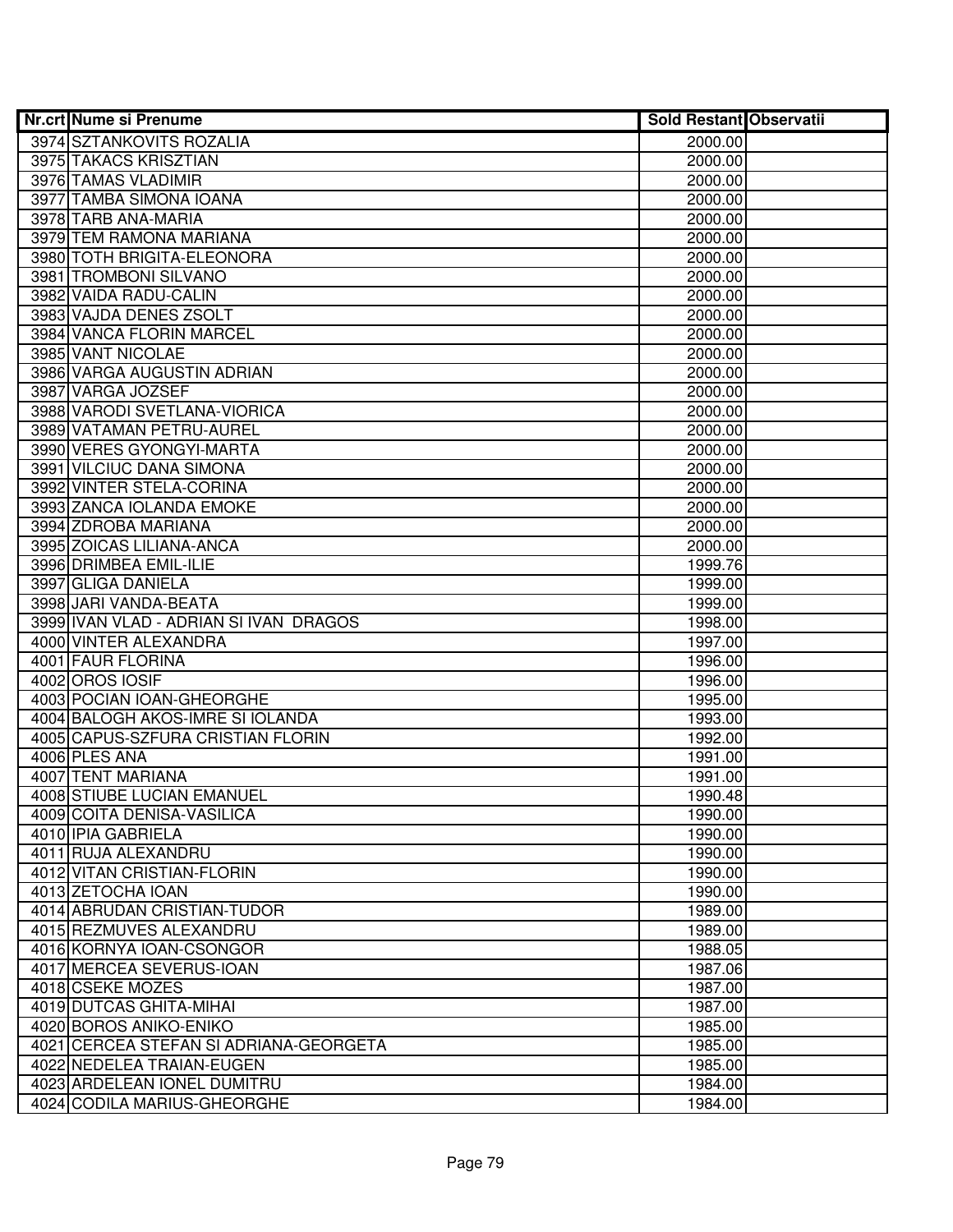| 4025 GAL VASILE-MARIUS<br>1984.00<br>4026 OLTEANU RADU<br>1984.00<br>4027 VOLGYESI FRANCISC<br>1984.00<br>4028 CHICHINEJDI DAVID<br>1983.76<br>4029 ILUTA TANEA NICULINA<br>1983.50<br>4030 CHEREGI SANDA<br>1983.00<br>4031 SALAJAN MARIOARA<br>1983.00 |  |
|----------------------------------------------------------------------------------------------------------------------------------------------------------------------------------------------------------------------------------------------------------|--|
|                                                                                                                                                                                                                                                          |  |
|                                                                                                                                                                                                                                                          |  |
|                                                                                                                                                                                                                                                          |  |
|                                                                                                                                                                                                                                                          |  |
|                                                                                                                                                                                                                                                          |  |
|                                                                                                                                                                                                                                                          |  |
|                                                                                                                                                                                                                                                          |  |
| 4032 HORVAT CAMELIA ALEXANDRA<br>1982.00                                                                                                                                                                                                                 |  |
| 4033 ISTOICA IANCU<br>1982.00                                                                                                                                                                                                                            |  |
| 4034 MORAR PENELOPA<br>1982.00 PROCES PE ROL                                                                                                                                                                                                             |  |
| 4035 POP DORIN-FLORIN SI ILDIKO<br>1981.00                                                                                                                                                                                                               |  |
| 4036 GASPAR VASILE<br>1980.00                                                                                                                                                                                                                            |  |
| 4037 POPA DARIUS-PAUL<br>1980.00                                                                                                                                                                                                                         |  |
| 4038 ROSTAS RADU<br>1980.00                                                                                                                                                                                                                              |  |
| 4039 CLEPE LIANA ROZALIA SI FLORIN SABIN<br>1979.00                                                                                                                                                                                                      |  |
| 4040 TONCA VASILE<br>1979.00                                                                                                                                                                                                                             |  |
| 4041 DEDIU ALINA-DANIELA<br>1978.00                                                                                                                                                                                                                      |  |
| 4042 MEDER ZSOLT ZOLTAN<br>1976.00                                                                                                                                                                                                                       |  |
| 4043 POPA SEBASTIAN MARIUS - DRUGAS ADRIANA<br>1975.00                                                                                                                                                                                                   |  |
| 4044 INDRIE ANA<br>1974.00                                                                                                                                                                                                                               |  |
| 4045 BONACIU GHEORGHE SI FLOARE<br>1973.00                                                                                                                                                                                                               |  |
| 4046 LAZAR FLAVIU-CORNELIU<br>1973.00                                                                                                                                                                                                                    |  |
| 4047 STANIK STEFAN IOAN<br>1972.00                                                                                                                                                                                                                       |  |
| 4048 TAMAS CLAUDIA<br>1971.00                                                                                                                                                                                                                            |  |
| 4049 CIOBAN-JUNC MARIUS-VASILE<br>1970.00                                                                                                                                                                                                                |  |
| 4050 LASZLO IOAN SI ANNAMARIA<br>1970.00                                                                                                                                                                                                                 |  |
| 4051 MARINA MARIUS FLORIN<br>1970.00                                                                                                                                                                                                                     |  |
| 4052 STOIKA TABITA-GETA<br>1970.00                                                                                                                                                                                                                       |  |
| 4053 TODINCA DANIEL<br>1970.00                                                                                                                                                                                                                           |  |
| 4054 SIMUT CIPRIAN-FLORIAN SI DANIELA<br>1968.00                                                                                                                                                                                                         |  |
| 4055 POPA TEODOR-LUCIAN<br>1967.00                                                                                                                                                                                                                       |  |
| 4056 SZABO ROBERT-IMRE<br>1966.00                                                                                                                                                                                                                        |  |
| 4057 FLORIA NICOLETA<br>1965.03<br>4058 BLAGA SILVIU RAUL<br>1965.00                                                                                                                                                                                     |  |
| 4059 LIPAI VANESA-IULIA<br>1965.00                                                                                                                                                                                                                       |  |
| 4060 BORZ AUREL<br>1964.00                                                                                                                                                                                                                               |  |
| 4061 POPOVICI IULIANA<br>1964.00                                                                                                                                                                                                                         |  |
| <b>4062 BARCAN FLORIN SILVIU</b><br>1963.00                                                                                                                                                                                                              |  |
| 4063 BUNDEA ZENO MARIUS<br>1963.00                                                                                                                                                                                                                       |  |
| 4064 ILONTA ANCUTA-IOANA<br>1962.00                                                                                                                                                                                                                      |  |
| 4065 LACATOS ERZSEBET-GYONGYI SI GAVRIL<br>1962.00                                                                                                                                                                                                       |  |
| 4066 BALOGH GEORGE<br>1961.00                                                                                                                                                                                                                            |  |
| 4067 DANCS MONIKA-ANDREA<br>1960.00                                                                                                                                                                                                                      |  |
| 4068 KOVACS GYORGY<br>1960.00                                                                                                                                                                                                                            |  |
| 4069 MEZEI IULIANA<br>1960.00                                                                                                                                                                                                                            |  |
| 4070 TODERAS BOGDAN-IOAN<br>1959.00                                                                                                                                                                                                                      |  |
| 4071 CALCIS ERIKA SI VASILE-CONSTANTIN<br>1958.00                                                                                                                                                                                                        |  |
| 4072 NAGY LADISLAU LUDOVIC<br>1957.00                                                                                                                                                                                                                    |  |
| 4073 TARNOCZY ELVIRA<br>1956.00                                                                                                                                                                                                                          |  |
| 4074 NAGY EMIL-ALEXANDRU<br>1955.00                                                                                                                                                                                                                      |  |
| 4075 ROSTAS MARIA<br>1955.00                                                                                                                                                                                                                             |  |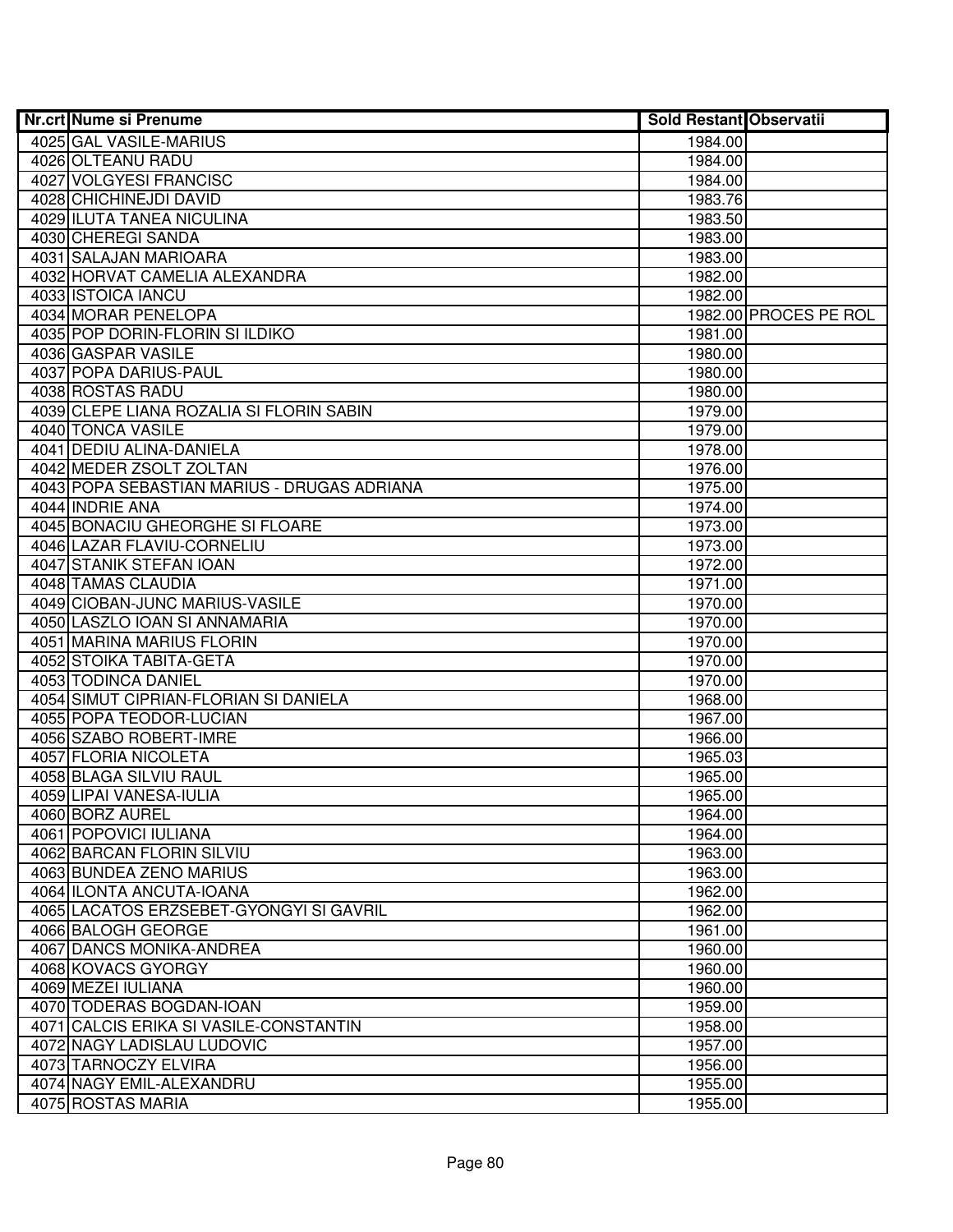| Nr.crt Nume si Prenume                       | <b>Sold Restant Observatii</b> |  |
|----------------------------------------------|--------------------------------|--|
| 4076 TIRITEU CALIN GHEORGHE                  | 1955.00                        |  |
| 4077 SUSANU LIVIA SI VALERICA                | 1954.00                        |  |
| 4078 LUCACIU EUGEN                           | 1953.00                        |  |
| 4079 AVRAM CIPRIAN-NICOLAE                   | 1952.00                        |  |
| 4080 FORGACIU GAVRIL TEODOR SI DELIA MAR     | 1952.00                        |  |
| 4081 MITA COSMINA - ANGELA                   | 1952.00                        |  |
| 4082 PURDI SIMONA-MONICA                     | 1952.00                        |  |
| 4083 VASLOVIC COSTICA-CALIN SI CARMEN        | 1951.00                        |  |
| 4084 DANCULEA COSTEL DORIN                   | 1950.00                        |  |
| 4085 PENTIE VIORICA                          | 1950.00                        |  |
| 4086 MOLDOVAN VASILE SI FLORINA              | 1949.00                        |  |
| 4087 IVANCOV GHIORGHITA SORINEL SI MIHAELA   | 1948.00                        |  |
| 4088 CHIVU MIHAELA-DOLORES                   | 1947.00                        |  |
| 4089 GOGESCU MARTA-KATALIN                   | 1947.00                        |  |
| 4090 TRIP IOAN SI SUCIU CORNELIA             | 1946.00                        |  |
| 4091 BERE SORIN                              | 1945.47                        |  |
| 4092 URS AUGUSTIN SI VALERIA                 | 1945.00                        |  |
| 4093 TIRB GEORGETA OCTAVIA                   | 1944.00                        |  |
| 4094 KOSA KLARA                              | 1943.00                        |  |
| 4095 HOTCA LUCIAN-GIGEL                      | 1942.00                        |  |
| 4096 ZACH ANA                                | 1942.00                        |  |
| 4097 CHIRICA GABRIEL-ATTILA                  | 1940.00                        |  |
| 4098 HUDRICIU BOGDAN ION                     | 1940.00                        |  |
| 4099 ANDRAS ADRIAN-DANIEL                    | 1938.00                        |  |
| 4100 BUSTEA MARIANA OLIMPIA                  | 1938.00                        |  |
| 4101 TRIFAN VIORICA                          | 1938.00                        |  |
| 4102 OLA SANDA-LEONTINA                      | 1936.00                        |  |
| 4103 ZOT FLORIN- LUCIAN                      | 1935.16                        |  |
| 4104 COSMA BOGDAN                            | 1935.00                        |  |
| 4105 DOGAR GEORGIANA-FELICIA SI SORIN-ADRIAN | 1935.00                        |  |
| 4106 MIHALY HAJNALKA ERZSEBET                | 1935.00                        |  |
| 4107 BALLA ZOLTAN                            | 1934.00                        |  |
| 4108 VLADILA DECU-IULIAN                     | 1933.00                        |  |
| 4109 PALADE PAULA ALEXANDRA                  | 1932.00                        |  |
| 4110 ARDELEAN PHILIP-TOBIAS                  | 1930.00                        |  |
| 4111 BOKA BOBY                               | 1930.00                        |  |
| 4112 PACALA IOAN-ALEXANDRU                   | 1930.00                        |  |
| 4113 BORA ILIE                               | 1929.52                        |  |
| 4114 TOMODAN IRINA NICOLETA SI TOMODAN IRINA | 1929.06                        |  |
| 4115 LAKATOS SANDOR-ADAM                     | 1929.00                        |  |
| 4116 OLAR SEBASTIAN                          | 1929.00                        |  |
| 4117 PAP IULIU                               | 1929.00                        |  |
| 4118 GASPAR KLARA                            | 1928.00                        |  |
| 4119 COSTEA MARIA DIANA                      | 1927.00                        |  |
| 4120 NAGY VIKTOR                             | 1925.00                        |  |
| 4121 BARANKA TEREZ SI RUPI                   | 1924.00                        |  |
| 4122 DAMIAN ADRIAN-RADU                      | 1924.00                        |  |
| 4123 HEGEDUS HAJNALKA-KATALIN                | 1924.00                        |  |
| 4124 TAMAS NICOLAE                           | 1924.00                        |  |
| 4125 BOGDAN PETRE-RADU                       | 1923.00                        |  |
| 4126 LUNGU RAZVAN                            | 1923.00                        |  |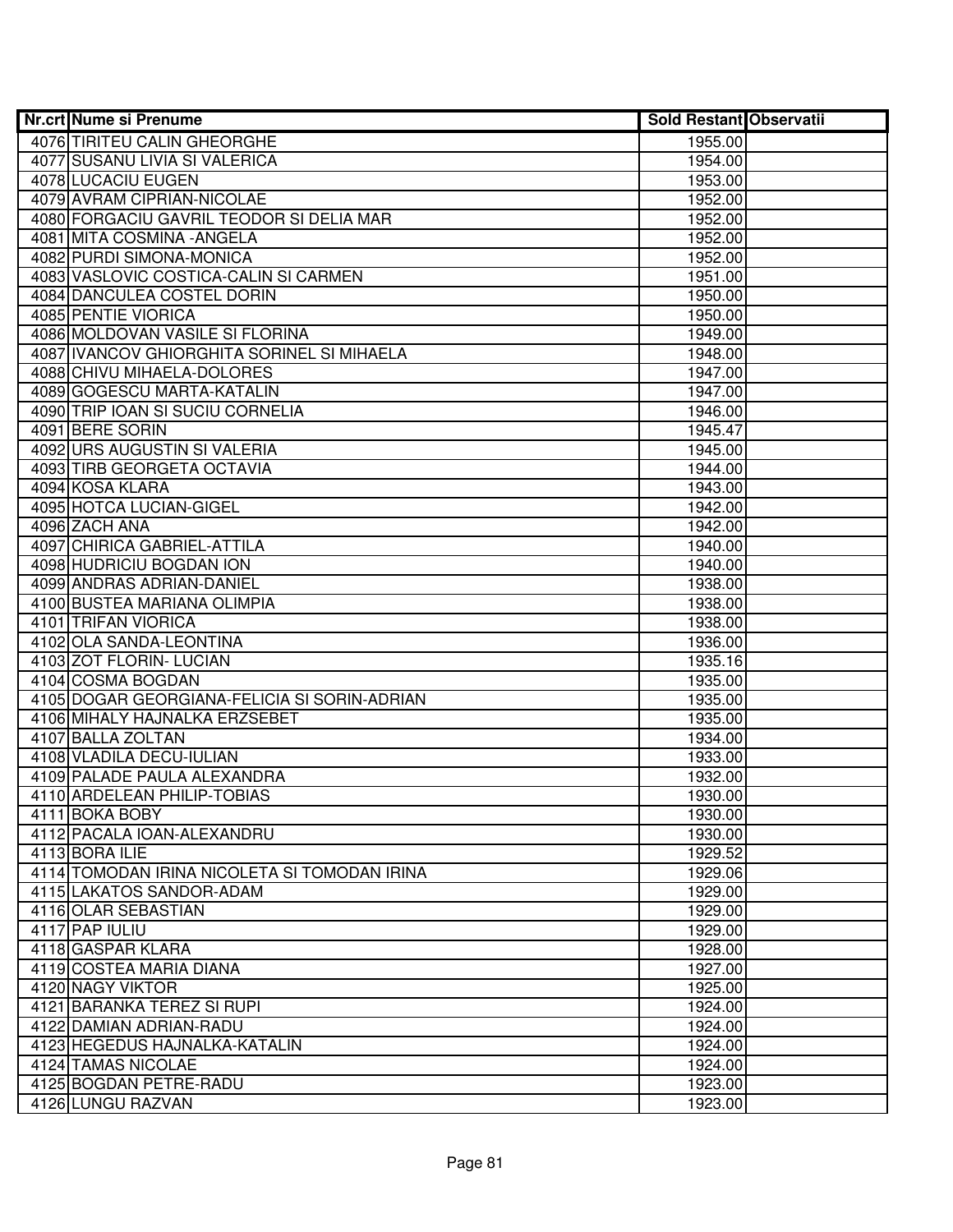| Nr.crt Nume si Prenume                          | <b>Sold Restant Observatii</b> |  |
|-------------------------------------------------|--------------------------------|--|
| <b>4127 PENTEA FLORIN SI DANIELA</b>            | 1923.00                        |  |
| 4128 BRAD MADALINA                              | 1920.00                        |  |
| 4129 DRIMBA ROZALIA                             | 1920.00                        |  |
| 4130 FAZEKAS ROBERT                             | 1920.00                        |  |
| 4131 LAFI MAROUANE                              | 1920.00                        |  |
| 4132 PETRILA LAURENTIU                          | 1920.00                        |  |
| 4133 PONTOS SERGIU PAUL                         | 1920.00                        |  |
| 4134 CIOARA VOICU CORNEL                        | 1919.00                        |  |
| 4135 PASCA VIOREL SI MARGARETA                  | 1917.00                        |  |
| 4136 MOLNAR ANAMARIA                            | 1915.00                        |  |
| 4137 MARIAN OLIVIU                              | 1914.00                        |  |
| 4138 HARN IOAN-ALEXANDRU                        | 1913.00                        |  |
| 4139 STEFAN ALEXANDRU-MARIUS                    | 1912.00                        |  |
| 4140 MUDURA MADALIN-IONUT                       | 1910.00                        |  |
| 4141 NICORUT MARIUS-DUMITRU                     | 1910.00                        |  |
| 4142 SIMOC NORBERT-STEFAN                       | 1910.00                        |  |
| 4143 ROSU MIHAELA - CLAUDIA                     | 1909.00                        |  |
| 4144 HERMAN VIORICA                             | 1908.00                        |  |
| 4145 SILAGHI PETRU - DAN                        | 1908.00                        |  |
| 4146 VARGA RUDOLF                               | 1908.00                        |  |
| 4147 VERES GRIGORE                              | 1908.00                        |  |
| 4148 SCURT COSMIN MARCEL                        | 1907.29                        |  |
| 4149 CIOBANU-ALDEA NICUSOR-MIHAI SI DELIA-MARIA | 1907.00                        |  |
| 4150 SARKA JOZSEF                               | 1902.00                        |  |
| 4151 VASILE IULIAN SI MAGDALENA                 | 1901.86                        |  |
| 4152 BRINZAS NICOLAE                            | 1900.00                        |  |
| 4153 CANTOR OVIDIIU                             | 1900.00                        |  |
| 4154 CRISAN MARCEL-BOBI                         | 1900.00                        |  |
| 4155 DAVID ROBERTO IONUT                        | 1900.00                        |  |
| 4156 KOTELES ROBERT-JANOS                       | 1900.00                        |  |
| 4157 KOVACS CARLA-NASTASIA                      | 1900.00                        |  |
| 4158 LINGURAR AUREL                             | 1900.00                        |  |
| 4159 MARIAN RADU ION                            | 1900.00                        |  |
| 4160 MIKO JANOS<br>4161 TAMAS MIHAI-RAZVAN      | 1900.00                        |  |
| 4162 SILAGHI GABRIELLA-ENIKO                    | 1900.00<br>1899.00             |  |
| 4163 TOCAI TRAIAN                               | 1899.00                        |  |
| 4164 BUCSA IOAN-CALIN                           | 1898.00                        |  |
| 4165 CHEREGI DANIEL-CALIN                       | 1898.00                        |  |
| 4166 SHIBLI MAHMUD                              | 1897.50                        |  |
| 4167 MOGA PETRU                                 | 1895.00                        |  |
| 4168 MUSCAS IOSIF SI RODICA                     | 1895.00                        |  |
| 4169 BURTA OLIVIA-LIGIA                         | 1892.00                        |  |
| 4170 CUC ADINA-NICOLETA                         | 1892.00                        |  |
| 4171 MARC MIRCEA                                | 1890.00                        |  |
| 4172 MARIAN ANDREI-TEODOR                       | 1890.00                        |  |
| 4173 BARATI ANTONIUS                            | 1888.00                        |  |
| 4174 POP MIHAI                                  | 1888.00                        |  |
| 4175 HOSMAN FELIX                               | 1886.00                        |  |
| 4176 ALEXA ADRIAN                               | 1885.00                        |  |
| 4177 BEDE TIBOR                                 | 1885.00                        |  |
|                                                 |                                |  |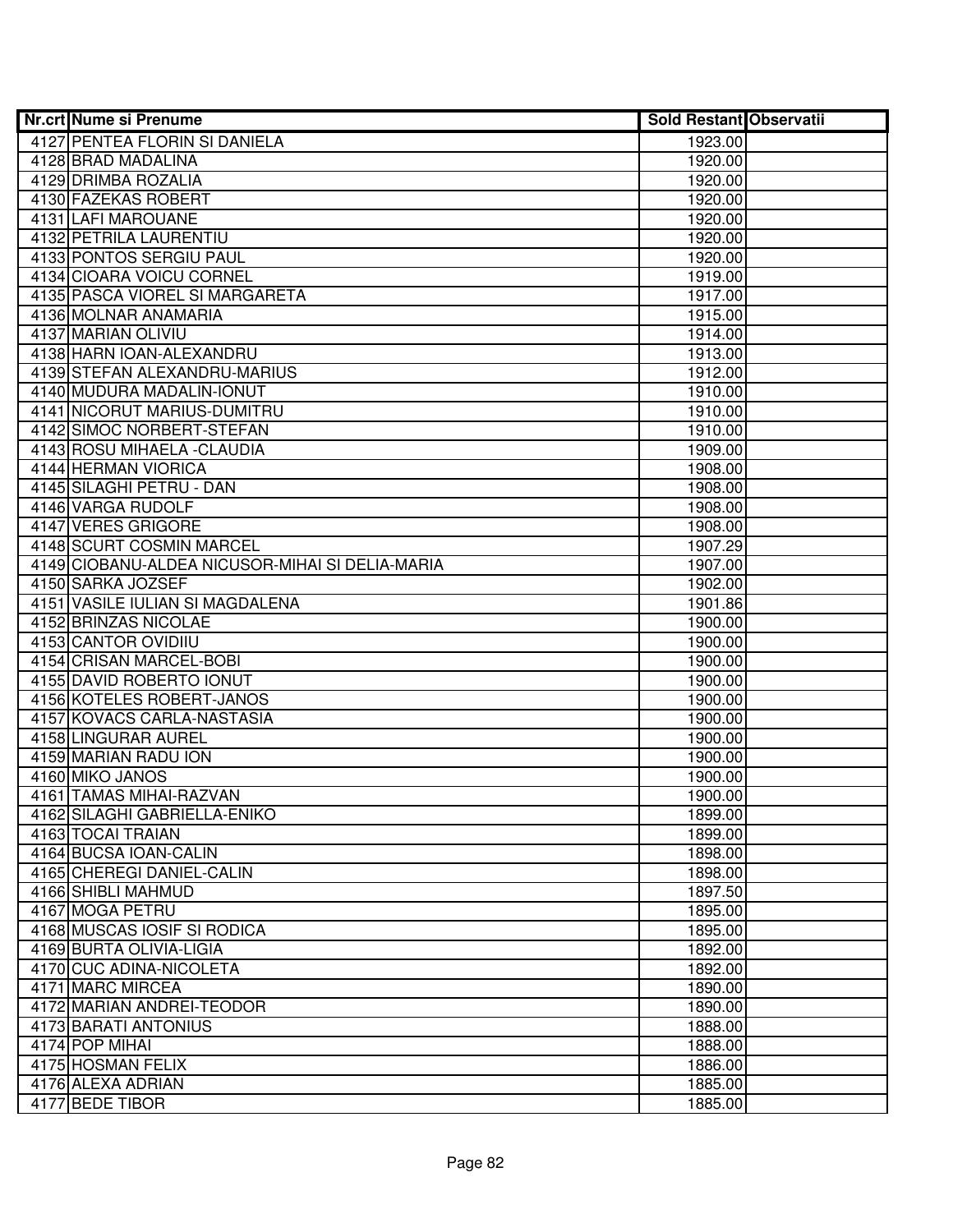| <b>Nr.crt Nume si Prenume</b>                 | <b>Sold Restant Observatii</b> |  |
|-----------------------------------------------|--------------------------------|--|
| 4178 BOT MIRCEA IOSIF                         | 1885.00                        |  |
| 4179 SANDOR MARIA                             | 1883.00                        |  |
| 4180 SZABO ALINA MIHAELA FLORENTINA           | 1883.00                        |  |
| 4181 FULOP ALEXANDRU-IOAN                     | 1882.00                        |  |
| 4182 SOOS ELISABETA PARASCHIVA                | 1881.55                        |  |
| 4183 POP ZOLTAN SI MONIKA CRISTINA            | 1881.00                        |  |
| 4184 BALOG FERENC                             | 1880.00                        |  |
| 4185 COZMAN FLORIN                            | 1880.00                        |  |
| 4186 ISZTOIKA EVA                             | 1880.00                        |  |
| 4187 LEAC ALINA-DANA                          | 1880.00                        |  |
| 4188 MAKLUCZ LAJOS-LEVENTE                    | 1880.00                        |  |
| 4189 POP OVIDIU DACIAN                        | 1880.00                        |  |
| 4190 PUSKAS ROBERTO                           | 1880.00                        |  |
| 4191 BLAGA MARIA                              | 1879.00                        |  |
| 4192 COSTIN DUMITRU LIVIU                     | 1879.00                        |  |
| 4193 FEKETE CORINA MIHAELA                    | 1878.00                        |  |
| 4194 MOSINCAT VASILE                          | 1878.00                        |  |
| 4195 TODINCA IONUT-ONORIU                     | 1878.00                        |  |
| 4196 VLADILA MARIA IOANA                      | 1878.00                        |  |
| 4197 CIOBOTARU ADRIAN-SERGIU SI LAURA-DANIELA | 1877.00                        |  |
| 4198 HAIDUC RAUL-MARIUS                       | 1877.00                        |  |
| 4199 ISTOICA DUMITRU                          | 1875.00                        |  |
| 4200 BORSI JOZSEF-ROBERT                      | 1874.00                        |  |
| 4201 LAZAR ALBERT                             | 1873.74                        |  |
| 4202 ROSTAS PATROI SI SAVA CRIJMARITA         | 1873.00                        |  |
| 4203 BUT GYORGY                               | 1872.00                        |  |
| 4204 FILIP ANCA IOANA                         | 1872.00                        |  |
| 4205 MEISAROS FLORIN MARIUS                   | 1872.00                        |  |
| 4206 BANTO JANOS ZOLTAN                       | 1871.00                        |  |
| 4207 FECHETE SORIN AUREL                      | 1871.00                        |  |
| 4208 FABIAN ATTILA                            | 1870.00                        |  |
| 4209 GAL GRATIAN-ROMEO                        | 1870.00                        |  |
| 4210 MIHELE FLORIAN                           | 1869.00                        |  |
| 4211 CORCOVEANU HORIA-STEFAN                  | 1868.00                        |  |
| 4212 JONAS VALENTIN-GHEORGHE                  | 1868.00                        |  |
| 4213 KOVACS ARPAD                             | 1868.00                        |  |
| 4214 SCHEIPNER ANITA-RAMONA                   | 1868.00                        |  |
| 4215 GABOR GABOR                              | 1867.00                        |  |
| 4216 ROCA MARTIN                              | 1867.00                        |  |
| 4217 BUMBUI IULIANA - ANA                     | 1866.00                        |  |
| 4218 RUSU VERGIL SI EMMA                      | 1866.00                        |  |
| 4219 SHIBLI KAREEM                            | 1866.00                        |  |
| 4220 PACALA GELU FLORIN                       | 1865.00                        |  |
| 4221 PORUMB FLORIN                            | 1864.00                        |  |
| 4222 CONTERIO GIANLUIGI                       | 1863.00                        |  |
| 4223 KIS ZOLTAN                               | 1863.00                        |  |
| 4224 MAGISTRALI PAOLO                         | 1863.00                        |  |
| 4225 ARDELEAN CRISTIAN-MARIUS                 | 1861.00                        |  |
| 4226 LUNCAN ZOLTAN                            | 1861.00                        |  |
| 4227 SZABO GYULA                              | 1861.00                        |  |
| 4228 FLORIAN AUGUSTIN ADALBERT                | 1860.00                        |  |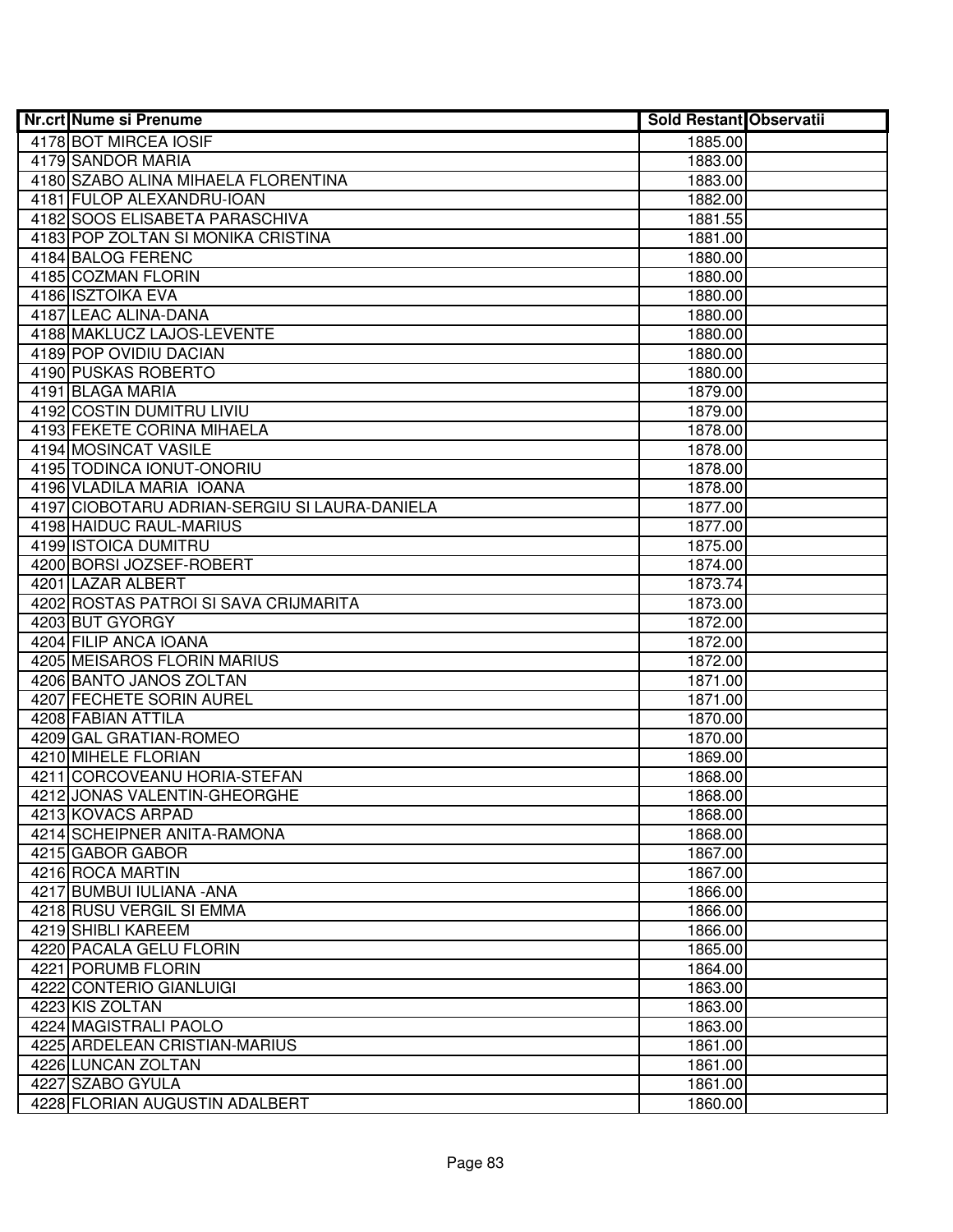| 4229 FOTACHE IONEL-GHEORGHE<br>1860.00<br>4230 KRENEK IOSIF PETRU<br>1860.00<br>4231 MOLDOVAN IOAN<br>1860.00<br>4232 SAS CATALIN-MIRCEA<br>1860.00<br>4233 ISZTOIKA IOAN<br>1859.00<br>4234 EHIK ZOLTAN KAROLY<br>1858.00<br>4235 UNGUR VIOREL-OCTAVIAN<br>1855.00<br>4236 DEMIAN IONUT CORNEL<br>1854.00<br><b>4237 DUDAS ATTILA</b><br>1853.51<br>4238 RAFAEL ALFRED BARNABAS<br>1853.08<br>4239 DEAK LEONORA<br>1853.06<br>4240 POPA STEFAN EMIL<br>1853.00<br>4241 FARKAS JOZSEF<br>1851.00<br>4242 HALASZ IMRE<br>1850.00<br>4243 ROSTAS CATALINA<br>1850.00<br>4244 BARNA IOAN<br>1847.00<br>4245 SAITOS COSMIN<br>1847.00<br>4246 DOMOCOS IOAN<br>1845.00<br>4247 LUCA SERGIU IOAN<br>1845.00<br>4248 RAD CRISTIAN-DOREL<br>1844.50<br>4249 GAJE VIOREL-VASILE<br>1844.00<br>4250 ILE ANA<br>1844.00<br>4251 MIHES GHEORGHE SI MARIA<br>1843.00<br>4252 TOD SERGIU-DAN CAB.IND. DE INSOLVENTA<br>1843.00<br>4253 TULE NICOLAE<br>1842.00<br>4254 TALOS-KOSZEGHI ALINA OTILIA<br>1841.00<br>4255 BOJAN ION-SAMIR<br>1840.00<br>4256 BUCUR GHEORGHE<br>1840.00<br>4257 BUNTA ANA-MARIA GEORGETA<br>1840.00<br>4258 KOVACS FLORIN-ALEXANDRU<br>1840.00<br>4259 ZAMA ROBERT-LAURENTIU<br>1840.00<br>4260 BURCA NICOLAE SI GABRIELA-MARIANA<br>1838.00 | Nr.crt Nume si Prenume | <b>Sold Restant Observatii</b> |  |
|-----------------------------------------------------------------------------------------------------------------------------------------------------------------------------------------------------------------------------------------------------------------------------------------------------------------------------------------------------------------------------------------------------------------------------------------------------------------------------------------------------------------------------------------------------------------------------------------------------------------------------------------------------------------------------------------------------------------------------------------------------------------------------------------------------------------------------------------------------------------------------------------------------------------------------------------------------------------------------------------------------------------------------------------------------------------------------------------------------------------------------------------------------------------------------------------------------------------------------------------------------------|------------------------|--------------------------------|--|
|                                                                                                                                                                                                                                                                                                                                                                                                                                                                                                                                                                                                                                                                                                                                                                                                                                                                                                                                                                                                                                                                                                                                                                                                                                                           |                        |                                |  |
|                                                                                                                                                                                                                                                                                                                                                                                                                                                                                                                                                                                                                                                                                                                                                                                                                                                                                                                                                                                                                                                                                                                                                                                                                                                           |                        |                                |  |
|                                                                                                                                                                                                                                                                                                                                                                                                                                                                                                                                                                                                                                                                                                                                                                                                                                                                                                                                                                                                                                                                                                                                                                                                                                                           |                        |                                |  |
|                                                                                                                                                                                                                                                                                                                                                                                                                                                                                                                                                                                                                                                                                                                                                                                                                                                                                                                                                                                                                                                                                                                                                                                                                                                           |                        |                                |  |
|                                                                                                                                                                                                                                                                                                                                                                                                                                                                                                                                                                                                                                                                                                                                                                                                                                                                                                                                                                                                                                                                                                                                                                                                                                                           |                        |                                |  |
|                                                                                                                                                                                                                                                                                                                                                                                                                                                                                                                                                                                                                                                                                                                                                                                                                                                                                                                                                                                                                                                                                                                                                                                                                                                           |                        |                                |  |
|                                                                                                                                                                                                                                                                                                                                                                                                                                                                                                                                                                                                                                                                                                                                                                                                                                                                                                                                                                                                                                                                                                                                                                                                                                                           |                        |                                |  |
|                                                                                                                                                                                                                                                                                                                                                                                                                                                                                                                                                                                                                                                                                                                                                                                                                                                                                                                                                                                                                                                                                                                                                                                                                                                           |                        |                                |  |
|                                                                                                                                                                                                                                                                                                                                                                                                                                                                                                                                                                                                                                                                                                                                                                                                                                                                                                                                                                                                                                                                                                                                                                                                                                                           |                        |                                |  |
|                                                                                                                                                                                                                                                                                                                                                                                                                                                                                                                                                                                                                                                                                                                                                                                                                                                                                                                                                                                                                                                                                                                                                                                                                                                           |                        |                                |  |
|                                                                                                                                                                                                                                                                                                                                                                                                                                                                                                                                                                                                                                                                                                                                                                                                                                                                                                                                                                                                                                                                                                                                                                                                                                                           |                        |                                |  |
|                                                                                                                                                                                                                                                                                                                                                                                                                                                                                                                                                                                                                                                                                                                                                                                                                                                                                                                                                                                                                                                                                                                                                                                                                                                           |                        |                                |  |
|                                                                                                                                                                                                                                                                                                                                                                                                                                                                                                                                                                                                                                                                                                                                                                                                                                                                                                                                                                                                                                                                                                                                                                                                                                                           |                        |                                |  |
|                                                                                                                                                                                                                                                                                                                                                                                                                                                                                                                                                                                                                                                                                                                                                                                                                                                                                                                                                                                                                                                                                                                                                                                                                                                           |                        |                                |  |
|                                                                                                                                                                                                                                                                                                                                                                                                                                                                                                                                                                                                                                                                                                                                                                                                                                                                                                                                                                                                                                                                                                                                                                                                                                                           |                        |                                |  |
|                                                                                                                                                                                                                                                                                                                                                                                                                                                                                                                                                                                                                                                                                                                                                                                                                                                                                                                                                                                                                                                                                                                                                                                                                                                           |                        |                                |  |
|                                                                                                                                                                                                                                                                                                                                                                                                                                                                                                                                                                                                                                                                                                                                                                                                                                                                                                                                                                                                                                                                                                                                                                                                                                                           |                        |                                |  |
|                                                                                                                                                                                                                                                                                                                                                                                                                                                                                                                                                                                                                                                                                                                                                                                                                                                                                                                                                                                                                                                                                                                                                                                                                                                           |                        |                                |  |
|                                                                                                                                                                                                                                                                                                                                                                                                                                                                                                                                                                                                                                                                                                                                                                                                                                                                                                                                                                                                                                                                                                                                                                                                                                                           |                        |                                |  |
|                                                                                                                                                                                                                                                                                                                                                                                                                                                                                                                                                                                                                                                                                                                                                                                                                                                                                                                                                                                                                                                                                                                                                                                                                                                           |                        |                                |  |
|                                                                                                                                                                                                                                                                                                                                                                                                                                                                                                                                                                                                                                                                                                                                                                                                                                                                                                                                                                                                                                                                                                                                                                                                                                                           |                        |                                |  |
|                                                                                                                                                                                                                                                                                                                                                                                                                                                                                                                                                                                                                                                                                                                                                                                                                                                                                                                                                                                                                                                                                                                                                                                                                                                           |                        |                                |  |
|                                                                                                                                                                                                                                                                                                                                                                                                                                                                                                                                                                                                                                                                                                                                                                                                                                                                                                                                                                                                                                                                                                                                                                                                                                                           |                        |                                |  |
|                                                                                                                                                                                                                                                                                                                                                                                                                                                                                                                                                                                                                                                                                                                                                                                                                                                                                                                                                                                                                                                                                                                                                                                                                                                           |                        |                                |  |
|                                                                                                                                                                                                                                                                                                                                                                                                                                                                                                                                                                                                                                                                                                                                                                                                                                                                                                                                                                                                                                                                                                                                                                                                                                                           |                        |                                |  |
|                                                                                                                                                                                                                                                                                                                                                                                                                                                                                                                                                                                                                                                                                                                                                                                                                                                                                                                                                                                                                                                                                                                                                                                                                                                           |                        |                                |  |
|                                                                                                                                                                                                                                                                                                                                                                                                                                                                                                                                                                                                                                                                                                                                                                                                                                                                                                                                                                                                                                                                                                                                                                                                                                                           |                        |                                |  |
|                                                                                                                                                                                                                                                                                                                                                                                                                                                                                                                                                                                                                                                                                                                                                                                                                                                                                                                                                                                                                                                                                                                                                                                                                                                           |                        |                                |  |
|                                                                                                                                                                                                                                                                                                                                                                                                                                                                                                                                                                                                                                                                                                                                                                                                                                                                                                                                                                                                                                                                                                                                                                                                                                                           |                        |                                |  |
|                                                                                                                                                                                                                                                                                                                                                                                                                                                                                                                                                                                                                                                                                                                                                                                                                                                                                                                                                                                                                                                                                                                                                                                                                                                           |                        |                                |  |
|                                                                                                                                                                                                                                                                                                                                                                                                                                                                                                                                                                                                                                                                                                                                                                                                                                                                                                                                                                                                                                                                                                                                                                                                                                                           |                        |                                |  |
|                                                                                                                                                                                                                                                                                                                                                                                                                                                                                                                                                                                                                                                                                                                                                                                                                                                                                                                                                                                                                                                                                                                                                                                                                                                           |                        |                                |  |
| 4261 NAGY-MOLNAR GABOR SI FRANCISKA<br>1838.00<br>4262 DEMIAN RADU-COSMIN<br>1836.00                                                                                                                                                                                                                                                                                                                                                                                                                                                                                                                                                                                                                                                                                                                                                                                                                                                                                                                                                                                                                                                                                                                                                                      |                        |                                |  |
| 4263 LUCACIU RODICA- ANGELA<br>1836.00                                                                                                                                                                                                                                                                                                                                                                                                                                                                                                                                                                                                                                                                                                                                                                                                                                                                                                                                                                                                                                                                                                                                                                                                                    |                        |                                |  |
| 4264 MARIE CONSTANTIN VIOREL<br>1836.00                                                                                                                                                                                                                                                                                                                                                                                                                                                                                                                                                                                                                                                                                                                                                                                                                                                                                                                                                                                                                                                                                                                                                                                                                   |                        |                                |  |
| 4265 SCHECEK IUDITH<br>1836.00                                                                                                                                                                                                                                                                                                                                                                                                                                                                                                                                                                                                                                                                                                                                                                                                                                                                                                                                                                                                                                                                                                                                                                                                                            |                        |                                |  |
| 4266 GABOR MATEI<br>1835.00                                                                                                                                                                                                                                                                                                                                                                                                                                                                                                                                                                                                                                                                                                                                                                                                                                                                                                                                                                                                                                                                                                                                                                                                                               |                        |                                |  |
| 4267 SANDOR RODICA<br>1835.00                                                                                                                                                                                                                                                                                                                                                                                                                                                                                                                                                                                                                                                                                                                                                                                                                                                                                                                                                                                                                                                                                                                                                                                                                             |                        |                                |  |
| 4268 SZABO ADRIANA-RAMONA<br>1835.00                                                                                                                                                                                                                                                                                                                                                                                                                                                                                                                                                                                                                                                                                                                                                                                                                                                                                                                                                                                                                                                                                                                                                                                                                      |                        |                                |  |
| 4269 VOICU FLORIN-DRAGOMIR<br>1835.00                                                                                                                                                                                                                                                                                                                                                                                                                                                                                                                                                                                                                                                                                                                                                                                                                                                                                                                                                                                                                                                                                                                                                                                                                     |                        |                                |  |
| 4270 BUNGAU GEORGE-DAN<br>1832.00                                                                                                                                                                                                                                                                                                                                                                                                                                                                                                                                                                                                                                                                                                                                                                                                                                                                                                                                                                                                                                                                                                                                                                                                                         |                        |                                |  |
| 4271 CSUCSUJ TIBOR SI KRISZTINA<br>1831.00                                                                                                                                                                                                                                                                                                                                                                                                                                                                                                                                                                                                                                                                                                                                                                                                                                                                                                                                                                                                                                                                                                                                                                                                                |                        |                                |  |
| 4272 UNGUREANU ANDREEA-ECATERINA<br>1831.00                                                                                                                                                                                                                                                                                                                                                                                                                                                                                                                                                                                                                                                                                                                                                                                                                                                                                                                                                                                                                                                                                                                                                                                                               |                        |                                |  |
| 4273 BALINT IONUT<br>1830.00                                                                                                                                                                                                                                                                                                                                                                                                                                                                                                                                                                                                                                                                                                                                                                                                                                                                                                                                                                                                                                                                                                                                                                                                                              |                        |                                |  |
| 4274 BRIGEAN VIOREL<br>1830.00                                                                                                                                                                                                                                                                                                                                                                                                                                                                                                                                                                                                                                                                                                                                                                                                                                                                                                                                                                                                                                                                                                                                                                                                                            |                        |                                |  |
| 4275 KEREZSI JOZSEF<br>1830.00                                                                                                                                                                                                                                                                                                                                                                                                                                                                                                                                                                                                                                                                                                                                                                                                                                                                                                                                                                                                                                                                                                                                                                                                                            |                        |                                |  |
| 4276 LAZAU STEFANIA-MIHAELA<br>1830.00                                                                                                                                                                                                                                                                                                                                                                                                                                                                                                                                                                                                                                                                                                                                                                                                                                                                                                                                                                                                                                                                                                                                                                                                                    |                        |                                |  |
| 4277 MARNEA COSMIN OVIDIU<br>1830.00                                                                                                                                                                                                                                                                                                                                                                                                                                                                                                                                                                                                                                                                                                                                                                                                                                                                                                                                                                                                                                                                                                                                                                                                                      |                        |                                |  |
| 4278 PRECUP CLAUDIU-IULIAN<br>1830.00                                                                                                                                                                                                                                                                                                                                                                                                                                                                                                                                                                                                                                                                                                                                                                                                                                                                                                                                                                                                                                                                                                                                                                                                                     |                        |                                |  |
| 4279 CRISTEA IOAN<br>1828.00                                                                                                                                                                                                                                                                                                                                                                                                                                                                                                                                                                                                                                                                                                                                                                                                                                                                                                                                                                                                                                                                                                                                                                                                                              |                        |                                |  |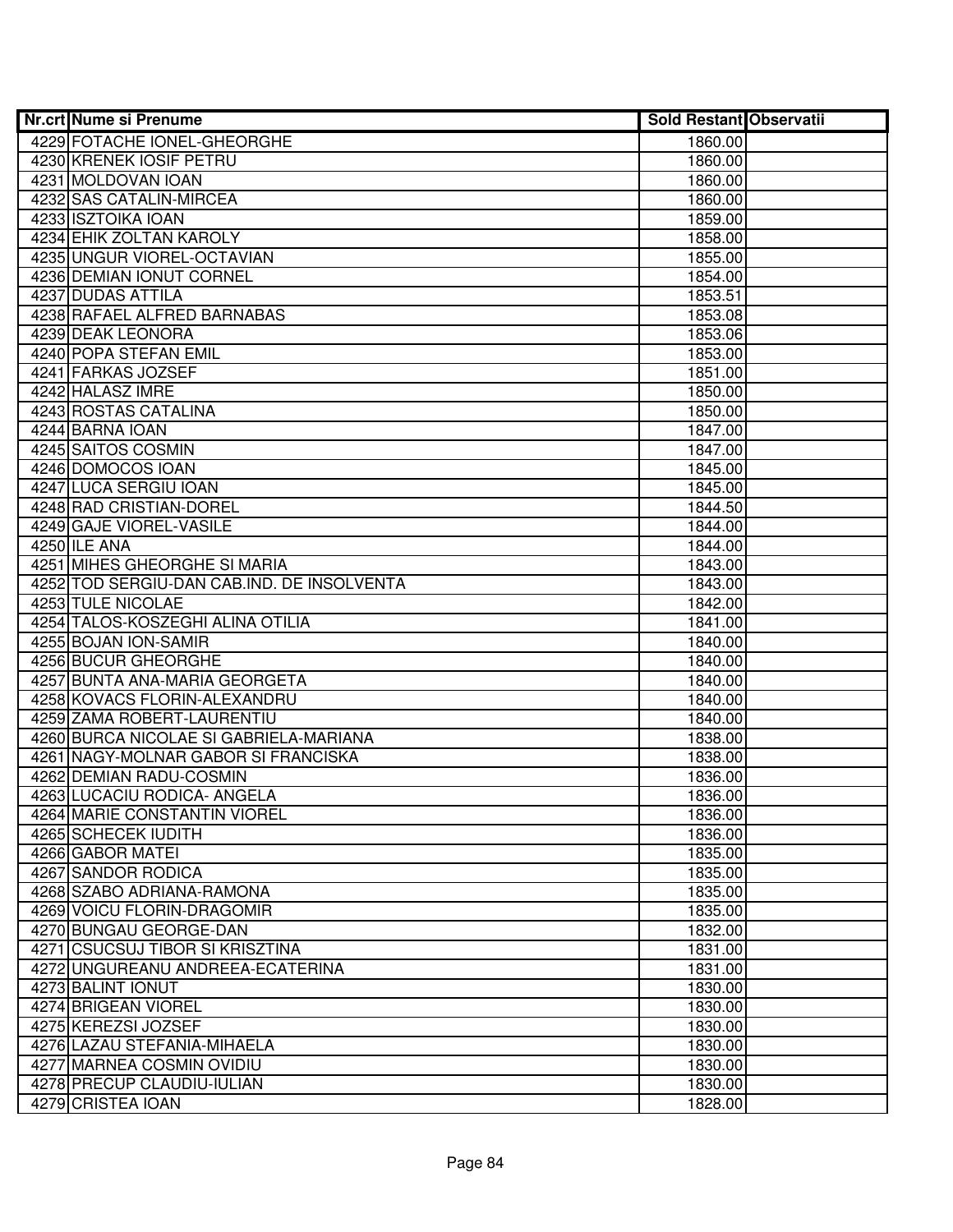| Nr.crt Nume si Prenume                            | <b>Sold Restant Observatii</b> |  |
|---------------------------------------------------|--------------------------------|--|
| 4280 PETRE CONSTANTIN-ALEXANDRU-RARES             | 1828.00                        |  |
| 4281 FLORIAN ZSOLT                                | 1827.00                        |  |
| 4282 COVACI CORNELIA                              | 1826.00                        |  |
| 4283 GYURKO ANDREI                                | 1825.00                        |  |
| 4284 LUCACI VIORICA                               | 1825.00                        |  |
| 4285 GRAUR ALEXANDRU GABRIEL                      | 1823.00                        |  |
| 4286 MUT AURICA                                   | 1823.00                        |  |
| 4287 ZBIRCEA ESTERA-EMILIA                        | 1823.00                        |  |
| 4288 P.F.KIGYOSI ISTVAN                           | 1822.00                        |  |
| 4289 SIME PAVEL                                   | 1822.00                        |  |
| 4290 ANEI LIVIU SI MIHAELA                        | 1820.00                        |  |
| 4291 FISCHER-FODOR ROMULUS                        | 1820.00                        |  |
| 4292 PAL KATALIN-EDIT                             | 1820.00                        |  |
| 4293 MUSET FLORIN SI DORINA                       | 1819.00                        |  |
| 4294 GROZAV SAMUEL                                | 1818.00                        |  |
| 4295 MOGA (MESZAROS) ZITA                         | 1818.00                        |  |
| 4296 POTROVITA MARGARETA - ELISABETA              | 1817.30                        |  |
| 4297 GANT IOAN SI VERONICA                        | 1817.00                        |  |
| 4298 GORDAN VESTIAN SI RODICA                     | 1816.00                        |  |
| 4299 BOLOGAN HORIA-VASILE                         | 1815.00                        |  |
| 4300 COCIUBAN PAUL-CRISTIAN                       | 1815.00                        |  |
| 4301 KULCZCKI FERENCZ ROMULUS                     | 1815.00                        |  |
| 4302 POP MARIUS                                   | 1815.00                        |  |
| 4303 SERES GIZELLA                                | 1815.00                        |  |
| 4304 CRACIUN FLORIN                               | 1812.00                        |  |
| 4305 HERCUT GHEORGHE-ADRIAN                       | 1812.00                        |  |
| 4306 LUP IOANA ADELINA                            | 1811.00                        |  |
| 4307 MARUNTEL FLORINA-MARIA - PERS.FIZ.AUTORIZATA | 1811.00                        |  |
| 4308 CIPLEU SILVIA                                | 1810.00                        |  |
| 4309 POPA CARMEN- TEODORA                         | 1808.00                        |  |
| 4310 BALAJ CRISTIAN IULIAN                        | 1807.00                        |  |
| 4311 HOWARD LEONA- VIOLETA                        | 1806.00                        |  |
| 4312 PENTEA (GRADINARU) FLORICA SI DRAGOS-ILIE    | 1806.00                        |  |
| 4313 SZABO SANDOR JOZSEF                          | 1806.00                        |  |
| 4314 KEREZSI BIANCA ROXANA INTREP.INDIVIDUALA     | 1803.00                        |  |
| 4315 POPESCU NICULAI                              | 1803.00                        |  |
| 4316 SANDOR ALIN-FLORENTIN                        | 1802.00                        |  |
| 4317 POGANA IONEL-MARCEL                          | 1801.17                        |  |
| 4318 GABOR MATEI                                  | 1801.00                        |  |
| 4319 TAPOS TEODORA-ELENA                          | 1801.00                        |  |
| 4320 BALINT OTILIA SIMONA                         | 1800.02                        |  |
| 4321 ABRUDAN IONUT-PETRISOR                       | 1800.00                        |  |
| 4322 KOTELES ROBERT                               | 1800.00                        |  |
| 4323 LUPSE DAN SI MARIANA-VERONICA                | 1800.00                        |  |
| 4324 MARKOVICS ROMULUS-IULIU                      | 1800.00                        |  |
| 4325 NYUZO ANA                                    | 1800.00                        |  |
| 4326 STROIA MARIA                                 | 1800.00                        |  |
| 4327 BOHM ZOLTAN                                  | 1799.00                        |  |
| 4328 CHERELEU ANDA-IOANA                          | 1798.57                        |  |
| 4329 HARSAN EUGEN                                 | 1796.00                        |  |
| 4330 MOTRESCU MONA TEODORA                        | 1795.00                        |  |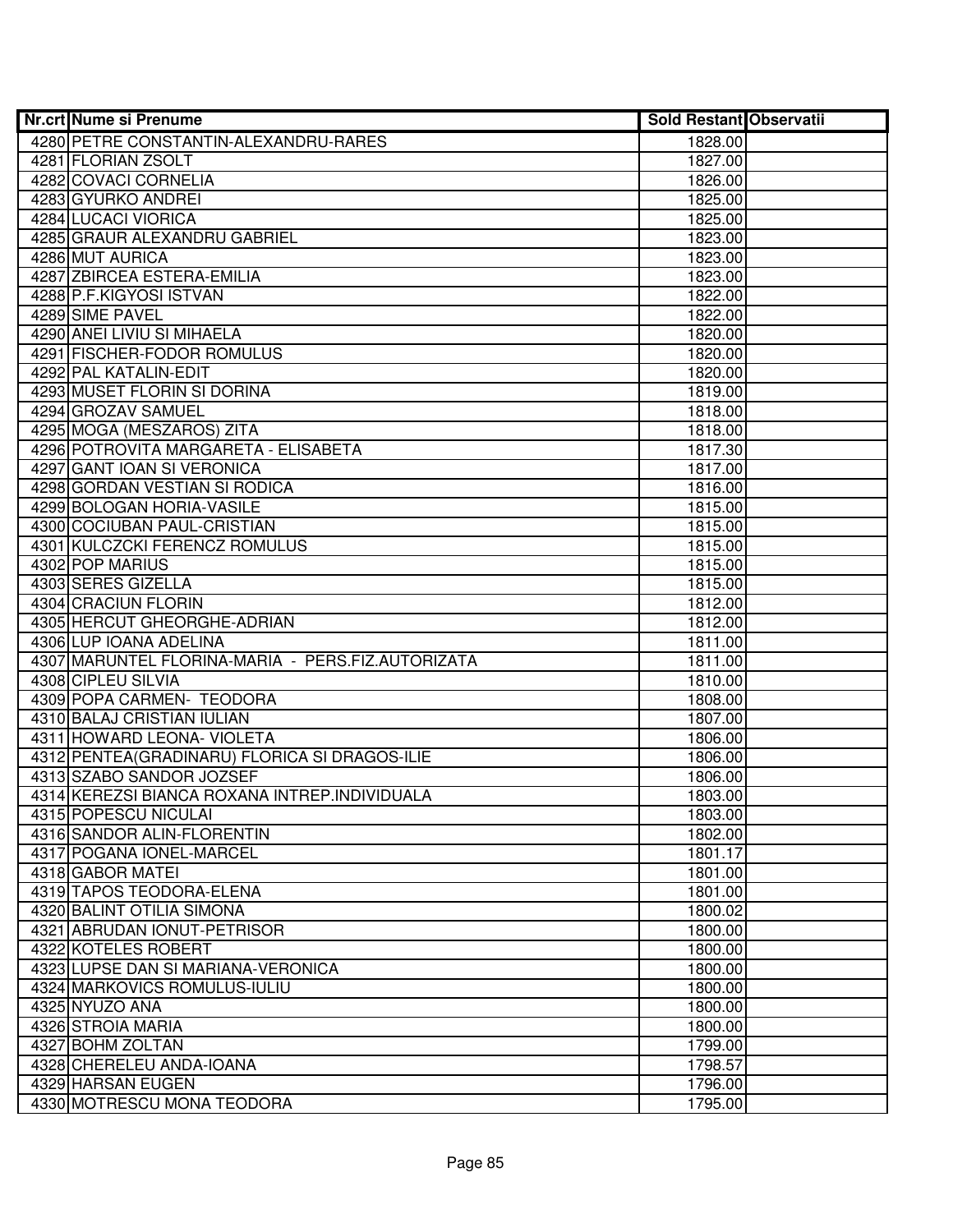| Nr.crt Nume si Prenume                   | <b>Sold Restant Observatii</b> |  |
|------------------------------------------|--------------------------------|--|
| 4331 SFERLE DENIS ALEXANDRU              | 1795.00                        |  |
| 4332 MOLDOVAN IOAN OVIDIU                | 1794.00                        |  |
| 4333 BENCZIK ROBERT GABOR                | 1790.00                        |  |
| 4334 FESUS IOAN                          | 1790.00                        |  |
| 4335 TEKERES SANDOR JOZSEF               | 1790.00                        |  |
| 4336 BORDEI-KISS EVA                     | 1788.00                        |  |
| 4337 MATEIAS IOAN SI LENUTA              | 1788.00                        |  |
| 4338 PIT DACIANA-CLAUDIA                 | 1787.00                        |  |
| 4339 POPA IOAN-CODRUT SI RAMONA          | 1787.00                        |  |
| 4340 IVAN MARIANA - RODICA               | 1786.18                        |  |
| 4341 MALITA MARIANA                      | 1786.00                        |  |
| 4342 ROIBU TEODOR SI FLORICA MARIANA     | 1786.00                        |  |
| 4343 HARAGOS LIVIU SI MONICA             | 1784.00                        |  |
| 4344 NEGRU ANNA                          | 1784.00                        |  |
| 4345 PRAJA MARIA                         | 1783.00                        |  |
| 4346 HAJDU CAROL                         | 1782.00                        |  |
| 4347 NAGY STEFAN IOAN SI ANA MARIA       | 1781.00                        |  |
| 4348 GLIGOR CONSTANTIN                   | 1780.52                        |  |
| 4349 FURTOS DAN MARIUS                   | 1780.00                        |  |
| 4350 OROS IOAN MARCEL                    | 1780.00                        |  |
| 4351 RADA IONUT ALEXANDRU                | 1780.00                        |  |
| 4352 SEBESTIEN NORBERT-MIHALY            | 1780.00                        |  |
| 4353 COPIL ADRIANA                       | 1779.00                        |  |
| 4354 PENZES IOAN SI MARGARETA            | 1779.00                        |  |
| 4355 SZABO CSABA-ROBERT                  | 1778.00                        |  |
| 4356 GABOR GAVRIL                        | 1777.00                        |  |
| 4357 AMARANDEI MARIA ANA SI RADU LORAND  | 1776.00                        |  |
| 4358 OLAH TEODOR-MARIUS                  | 1776.00                        |  |
| 4359 GABOR RUPI                          | 1775.00                        |  |
| 4360 POPA IONEL SI FLOARE                | 1775.00                        |  |
| 4361 MARINCA VASILE-ILIE                 | 1774.00                        |  |
| 4362 SFERLE MATEI RADU                   | 1774.00                        |  |
| 4363 GABOR MARGARETA                     | 1773.00                        |  |
| 4364 LAZAR COSMIN-IONUT                  | 1773.00                        |  |
| 4365 BORTA MARIUS                        | 1772.00                        |  |
| 4366 JURCA GHEORGHE                      | 1772.00                        |  |
| 4367 LUPSE ANNA                          | 1772.00                        |  |
| 4368 SZARKA ZOLTAN-GHEZA                 | 1771.00                        |  |
| 4369 BUDAU MARIUS - ROMEO                | 1770.00                        |  |
| 4370 HADADE FLORIN-NICOLAE               | 1770.00                        |  |
| 4371 IOVAN DANIELA                       | 1770.00                        |  |
| 4372 JURCA GAVRIL SI MARGARETA           | 1770.00                        |  |
| 4373 MIHAILA STEFAN SI NICOLETA-VOICHITA | 1770.00                        |  |
| 4374 MUSCA IMRE-EMERIC                   | 1770.00                        |  |
| 4375 OLAR CORNEL                         | 1770.00                        |  |
| 4376 POPA IOAN                           | 1770.00                        |  |
| 4377 TIRITEU BOGDAN IONUT                | 1770.00                        |  |
| 4378 POP EMILIA                          | 1769.00                        |  |
| 4379 CIORBA TRAIAN                       | 1768.00                        |  |
| 4380 SABAU DOREL SI ANDREEA MARIA        | 1767.00                        |  |
| 4381 TIRLE MONICA-EMILIA                 | 1767.00                        |  |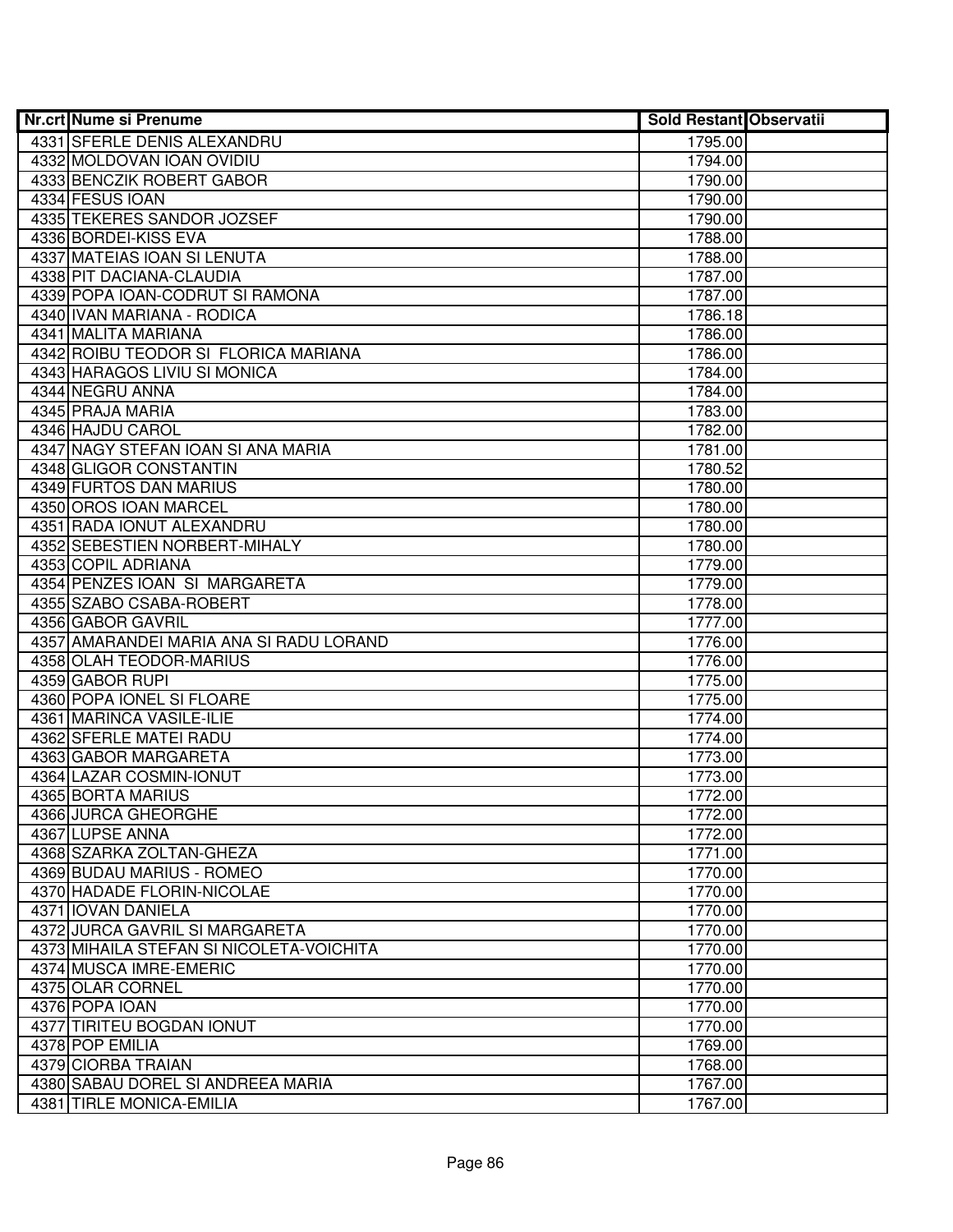| Nr.crt Nume si Prenume                        | <b>Sold Restant Observatii</b> |  |
|-----------------------------------------------|--------------------------------|--|
| 4382 MAIER MIRABELA-DALIA                     | 1766.00                        |  |
| 4383 MIKLOVITS IULIU                          | 1766.00                        |  |
| 4384 SZABO ILDIKO                             | 1766.00                        |  |
| 4385 BIRAU FLORIN-AUREL                       | 1765.00                        |  |
| 4386 MIHUT FLORIAN                            | 1765.00                        |  |
| 4387 GUT IOAN                                 | 1764.00                        |  |
| 4388 BECHERU LIVIU SI MIRELA-ELENA            | 1763.00                        |  |
| 4389 HAINER TIBOR                             | 1763.00                        |  |
| 4390 NEAGOTA STELIAN IOAN                     | 1763.00                        |  |
| 4391 ABRUDAN ANA                              | 1762.00                        |  |
| 4392 DELOREAN ION-IULIUS                      | 1762.00                        |  |
| 4393 DEDA ALINA-AMALIA                        | 1761.51                        |  |
| 4394 COCIUBA DANIEL-MIHAI                     | 1761.00                        |  |
| 4395 HEREDEA CLAUDIA-MARIANA                  | 1761.00                        |  |
| 4396 TOADER-TODERAS IOAN                      | 1761.00                        |  |
| 4397 ADORJAN ATTILA                           | 1760.00                        |  |
| 4398 CRISTOREANU DAN-EDUARD                   | 1760.00                        |  |
| 4399 POPP ANDREI-GRIG                         | 1760.00                        |  |
| 4400 CHIRILA ALEXANDRU SI MARIANA             | 1759.00                        |  |
| 4401 GYURKO IOAN - COSTEL SI CORNELIA-ADRIANA | 1758.00                        |  |
| 4402 TERAZZI DIEGO, TERAZZI ARINA DARIA       | 1758.00                        |  |
| 4403 LESAK SANDOR                             | 1756.00                        |  |
| 4404 POPA ALIN FLORIN                         | 1756.00                        |  |
| 4405 VARGA ZOLTAN                             | 1756.00                        |  |
| 4406 AVRAM LIA-MARINELA                       | 1754.00                        |  |
| 4407 BICA DAN-GEORGE SI ANCA-VALERIA          | 1754.00                        |  |
| 4408 ROSTAS CLAUDIA                           | 1753.00                        |  |
| 4409 CIUCIU GHEORGHE SI TENZICA               | 1752.00                        |  |
| 4410 DELIMAN VIORICA                          | 1752.00                        |  |
| 4411 NICA ALEXANDRU SI ELENA                  | 1751.00                        |  |
| 4412 STOLNICU ANA-MARIA                       | 1751.00                        |  |
| 4413 BIRTA PAUL-MARCEL                        | 1750.00                        |  |
| 4414 ISZTOJKA EVA                             | 1750.00                        |  |
| 4415 NAGY ARPAD                               | 1750.00                        |  |
| 4416 PANTEA ROZICA-LUCICA                     | 1750.00                        |  |
| 4417 VARGA ANGELA                             | 1750.00                        |  |
| 4418 CABA FLORIAN                             | 1749.00                        |  |
| 4419 DICU GHEORGHE                            | 1749.00                        |  |
| 4420 MICLOS GHEORGHE-MARIUS                   | 1749.00                        |  |
| 4421 DARABAN TRAIAN SI ANGHELA-VIORICA        | 1748.00                        |  |
| 4422 ELENES MANOELA GABRIELA                  | 1748.00                        |  |
| 4423 GABOR EVELINA ANGELA                     | 1748.00                        |  |
| 4424 BLAGEA NICOLIN-LUCIAN                    | 1743.09                        |  |
| 4425 INDRIES GABRIEL CONSTANTIN               | 1743.00                        |  |
| 4426 KOVACS ROBERT                            | 1743.00                        |  |
| 4427 LUP ALEXANDRU NICOLAE                    | 1743.00                        |  |
| 4428 MASCAS MIHAI                             | 1743.00                        |  |
| 4429 TERIAN CALIN NICOLAE SI LIVIA            | 1743.00                        |  |
| 4430 BENYIK ROBERT                            | 1740.00                        |  |
| 4431 BUT-GROZAVESCU CLAUDIU                   | 1740.00                        |  |
| 4432 CHABOSCHVILI GIA                         | 1740.00                        |  |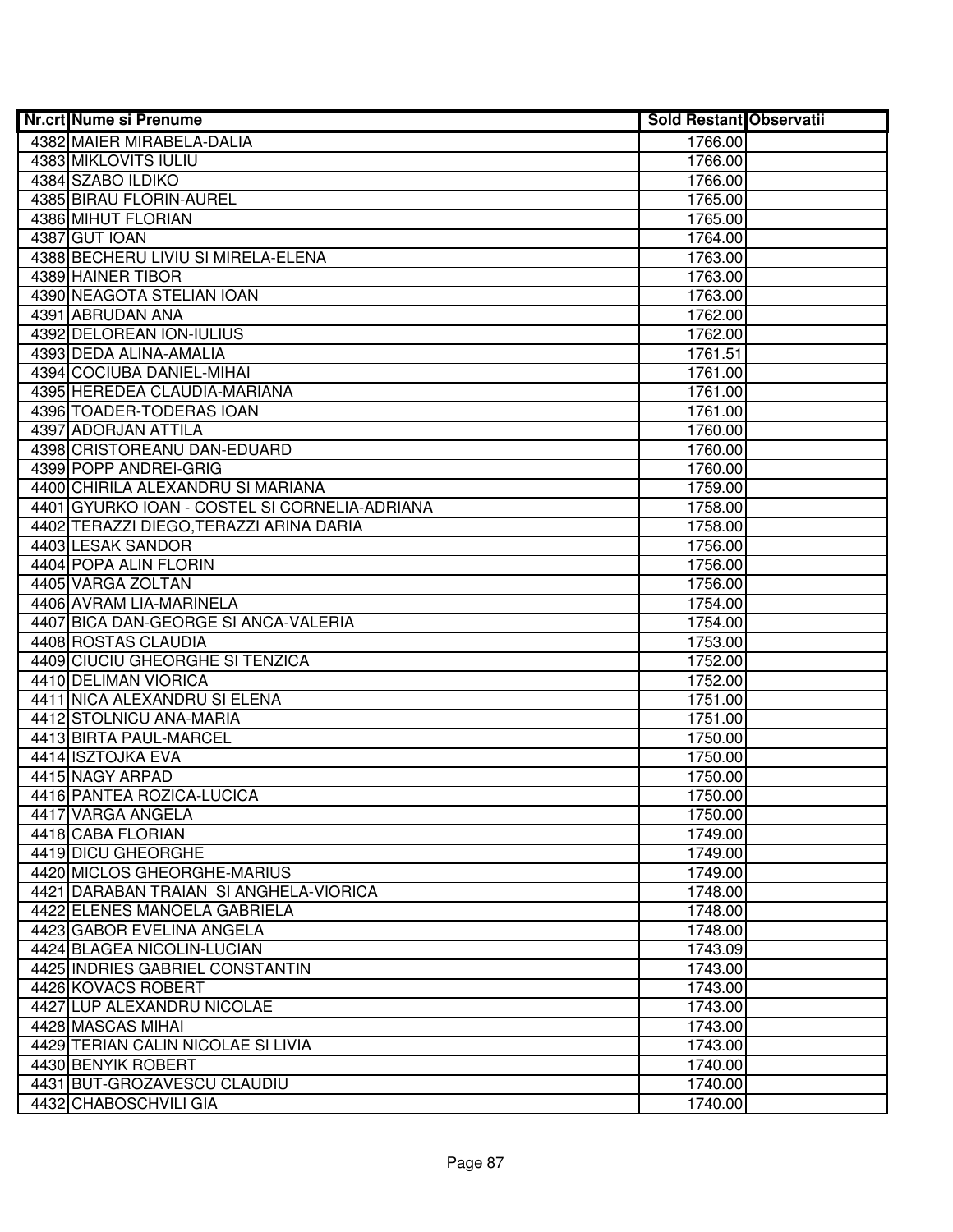| Nr.crt Nume si Prenume                      | Sold Restant Observatii |  |
|---------------------------------------------|-------------------------|--|
| 4433 GABOR IANCU                            | 1740.00                 |  |
| 4434 KASSAI ALIN-LUDOVIC                    | 1740.00                 |  |
| 4435 ONACA VASILE DAN                       | 1740.00                 |  |
| 4436 POJEGA GEORGE-SEBASTIAN                | 1740.00                 |  |
| 4437 SERB AVRAM-DANUT                       | 1740.00                 |  |
| 4438 SONEA DORIN                            | 1740.00                 |  |
| 4439 LAZAR FLORICA SI VIOREL-IONEL          | 1739.00                 |  |
| 4440 BURLAU STELIAN                         | 1738.00                 |  |
| 4441 BULZAN ANCUTA                          | 1737.00                 |  |
| 4442 DUMA VICTOR-IOAN                       | 1737.00                 |  |
| 4443 MATEAS SORIN FLORIN                    | 1737.00                 |  |
| <b>4444 SIME CRISTIAN DUMITRU</b>           | 1737.00                 |  |
| 4445 BOHUS FLORENTINA MIHAELA               | 1735.00                 |  |
| 4446 KOVACS AGNES                           | 1734.00                 |  |
| 4447 MAIER RITA                             | 1734.00                 |  |
| 4448 ROTAR RAUL-DUMITRU                     | 1734.00                 |  |
| 4449 SOC. CIVILA EXEC.JUDECATORESTI BEIUSAN | 1734.00                 |  |
| 4450 COTRAU IOAN SI LIVIA                   | 1733.00                 |  |
| 4451 LAKATOS ANETA-DANIELA                  | 1733.00                 |  |
| 4452 ANTAL BELA JANOS SI ANTAL ADALBERT     | 1730.00                 |  |
| 4453 MOGA IOANA PAMELA                      | 1730.00                 |  |
| 4454 BORA IOAN-RADU                         | 1729.00                 |  |
| 4455 MAXIM-COCIUBAN VALERIAN-IOAN           | 1729.00                 |  |
| 4456 TOTH JENO                              | 1729.00                 |  |
| 4457 MOLDOVAN MARIANA-LAURA                 | 1728.00                 |  |
| 4458 ONITA CRISTIAN SEBASTIAN               | 1728.00                 |  |
| 4459 POPA OVIDIU                            | 1728.00                 |  |
| 4460 CAPUS FLORIN SI MARGARETA CLAUDIA      | 1727.00                 |  |
| 4461 COSMA LIVIA-LAURA                      | 1726.00                 |  |
| 4462 TONT LUCIAN AURELIAN                   | 1726.00                 |  |
| 4463 CALIN TITI                             | 1725.00                 |  |
| 4464 SCHUL OLIVER THOMAS                    | 1724.00                 |  |
| 4465 BAN RAZVAN CRISTIAN                    | 1723.00                 |  |
| 4466 POPA-TUNS DANIEL SI SASS IULIANA       | 1723.00                 |  |
| 4467 ADANY BEATA                            | 1722.00                 |  |
| 4468 OPRESCU SANDU VASILE                   | 1722.00                 |  |
| 4469 CILIAN FLORIN                          | 1720.00                 |  |
| 4470 LASCAU FLORIN-DANIEL                   | 1720.00                 |  |
| 4471 PAL RAZVAN OVIDIU                      | 1720.00                 |  |
| 4472 POP RAZVAN-ALEXANDRU                   | 1720.00                 |  |
| 4473 KISS STEFAN FRANCISC                   | 1718.00                 |  |
| 4474 CHISILINAS LENA PFA                    | 1717.00                 |  |
| 4475 LACATUS MARCEL                         | 1717.00                 |  |
| 4476 MATEAS PETRU IOAN                      | 1717.00                 |  |
| 4477 SIPOS ALEXANDRU                        | 1717.00                 |  |
| 4478 TSIOMPANIDIS PETROS                    | 1717.00                 |  |
| 4479 CIUPA IOAN                             | 1716.06                 |  |
| 4480 ARDELEAN FLORIN NELU                   | 1716.00                 |  |
| 4481 SAVA GHEORGHE                          | 1716.00                 |  |
| 4482 BALINT ADRIAN GHEORGHE                 | 1715.00                 |  |
| 4483 CAZACU RAUL-OVIDIU                     | 1715.00                 |  |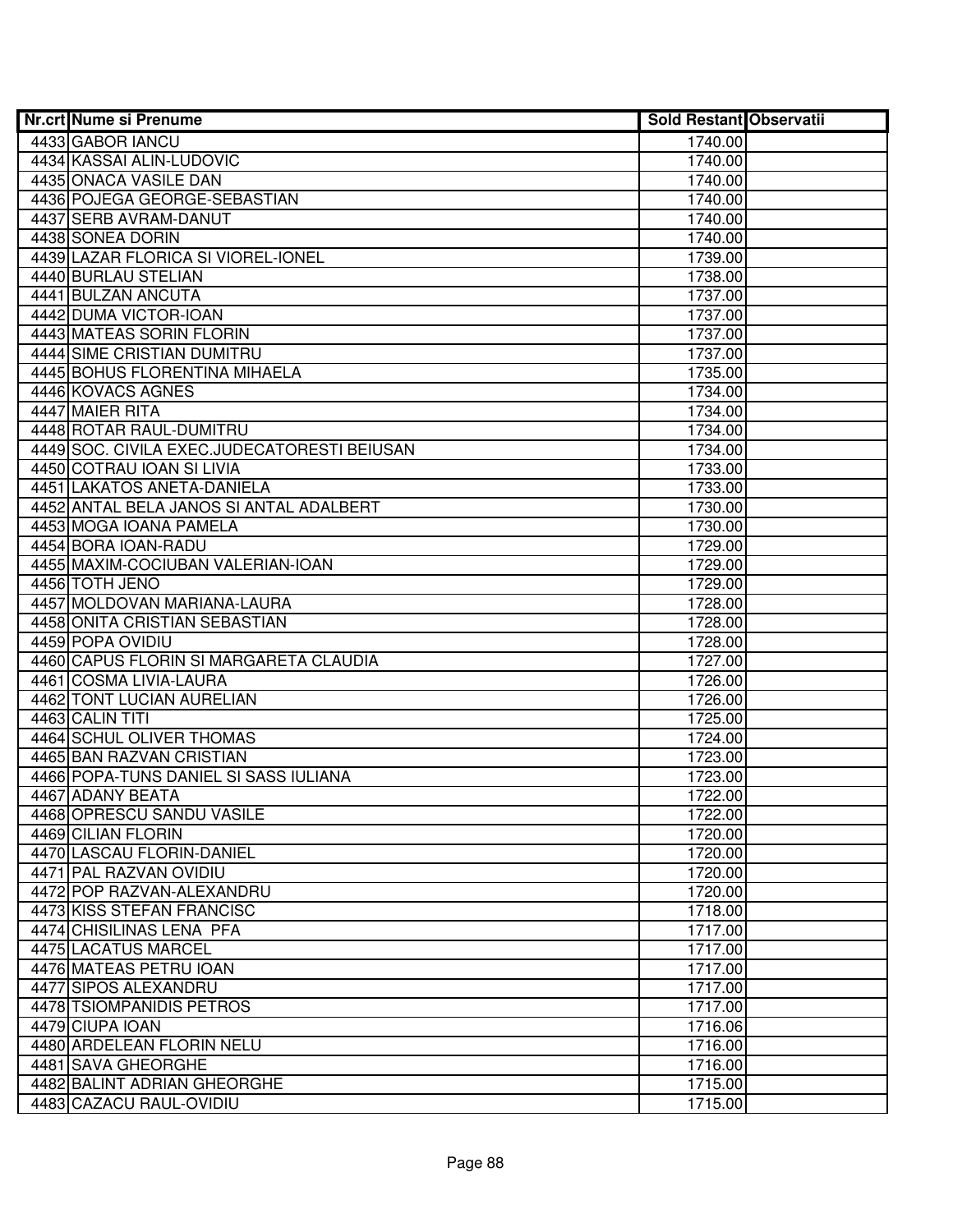| Nr.crt Nume si Prenume                       | <b>Sold Restant Observatii</b> |  |
|----------------------------------------------|--------------------------------|--|
| 4484 IANCU MARIA                             | 1715.00                        |  |
| 4485 PETRICA CORINA-ROXANA                   | 1713.00                        |  |
| 4486 DEMIAN BOGDAN-ADRIAN                    | 1712.00                        |  |
| 4487 GATEJ CRISTINA-IOANA                    | 1712.00                        |  |
| 4488 IONESCU ANDREA-DIANA                    | 1712.00                        |  |
| 4489 VARGA GEZA                              | 1712.00                        |  |
| 4490 CRISAN GHEORGHE SI MARIA                | 1710.00                        |  |
| 4491 NAGY ZOLTAN-ISTVAN                      | 1710.00                        |  |
| 4492 POPA NICOLAE-ALEXANDRU                  | 1710.00                        |  |
| 4493 VAIDA FLORIN                            | 1710.00                        |  |
| 4494 LEAHU LUCIA MARIANA                     | 1709.00                        |  |
| 4495 BAIDUCA ANA SI IOAN                     | 1708.00                        |  |
| 4496 BIRTA VALERIA                           | 1707.00                        |  |
| 4497 MIHALI ANDREI SI MARIA                  | 1706.37                        |  |
| 4498 LABAU DOREL                             | 1706.00                        |  |
| 4499 VECON GHEORGHE                          | 1706.00                        |  |
| 4500 GHEMIS DANUT TEODOR SI MARIANA          | 1705.00                        |  |
| 4501 BORBELY LEHEL-GABOR                     | 1704.00                        |  |
| 4502 MOS AUREL-GHEORGHE                      | 1704.00                        |  |
| 4503 PAP CSABA LEVENTE                       | 1703.00                        |  |
| 4504 CIONTOS CRISTIAN                        | 1702.00                        |  |
| 4505 BRUMA MIHAI                             | 1701.50                        |  |
| 4506 SAS LUCIA- RAMONA                       | 1701.00                        |  |
| 4507 IAMBOR TEODOR-LUCIAN                    | 1700.08                        |  |
| 4508 BACIU ALEX RAMON                        | 1700.00                        |  |
| 4509 BENCZIK KLARA                           | 1700.00                        |  |
| 4510 BURLEA CRISTINA                         | 1700.00                        |  |
| 4511 CIURAR MELINDA                          | 1700.00                        |  |
| 4512 COSMAN VASILE                           | 1700.00                        |  |
| 4513 COZMA ILIE                              | 1700.00                        |  |
| 4514 GAL ADRIAN IOSIF                        | 1700.00                        |  |
| 4515 KOVACS JOZSEF-ZSOLT                     | 1700.00                        |  |
| 4516 MAGYARI KAROLY                          | 1700.00                        |  |
| 4517 NAZIR ANIKO SI AHMED                    | 1700.00                        |  |
| 4518 OTVOS CALIN                             | 1700.00                        |  |
| 4519 STUPARU CONSTANTIN                      | 1700.00                        |  |
| 4520 SZILAGYI ANGELA                         | 1700.00                        |  |
| 4521 VASILESCU MIHAELA                       | 1700.00                        |  |
| 4522 GHEORGHIES CATALIN                      | 1699.00                        |  |
| 4523 COSTAS ADRIAN-PETRU                     | 1698.00                        |  |
| 4524 SAVA VASILE SI ILEANA-ALEXANDRA         | 1698.00                        |  |
| 4525 FEKETE CIPRIAN MARIUS SI CORINA-MIHAELA | 1697.00                        |  |
| 4526 LUPU RAUL-RADU                          | 1697.00                        |  |
| 4527 MINDRU VICTOR                           | 1696.88                        |  |
| 4528 KOZAK IULIANA                           | 1696.00                        |  |
| 4529 LUCACI FLORIN CALIN                     | 1696.00                        |  |
| 4530 GYOKERES ZOLTAN                         | 1695.00                        |  |
| 4531 FARCAS MIRCEA SI IZABELLA               | 1694.00                        |  |
| 4532 IAS IOANA-CLAUDIA SI SORIN ADRIAN       | 1694.00                        |  |
| 4533 GONTARIU FLORIN MIRCEA                  | 1693.00                        |  |
| 4534 KOVACS ADRIAN                           | 1693.00                        |  |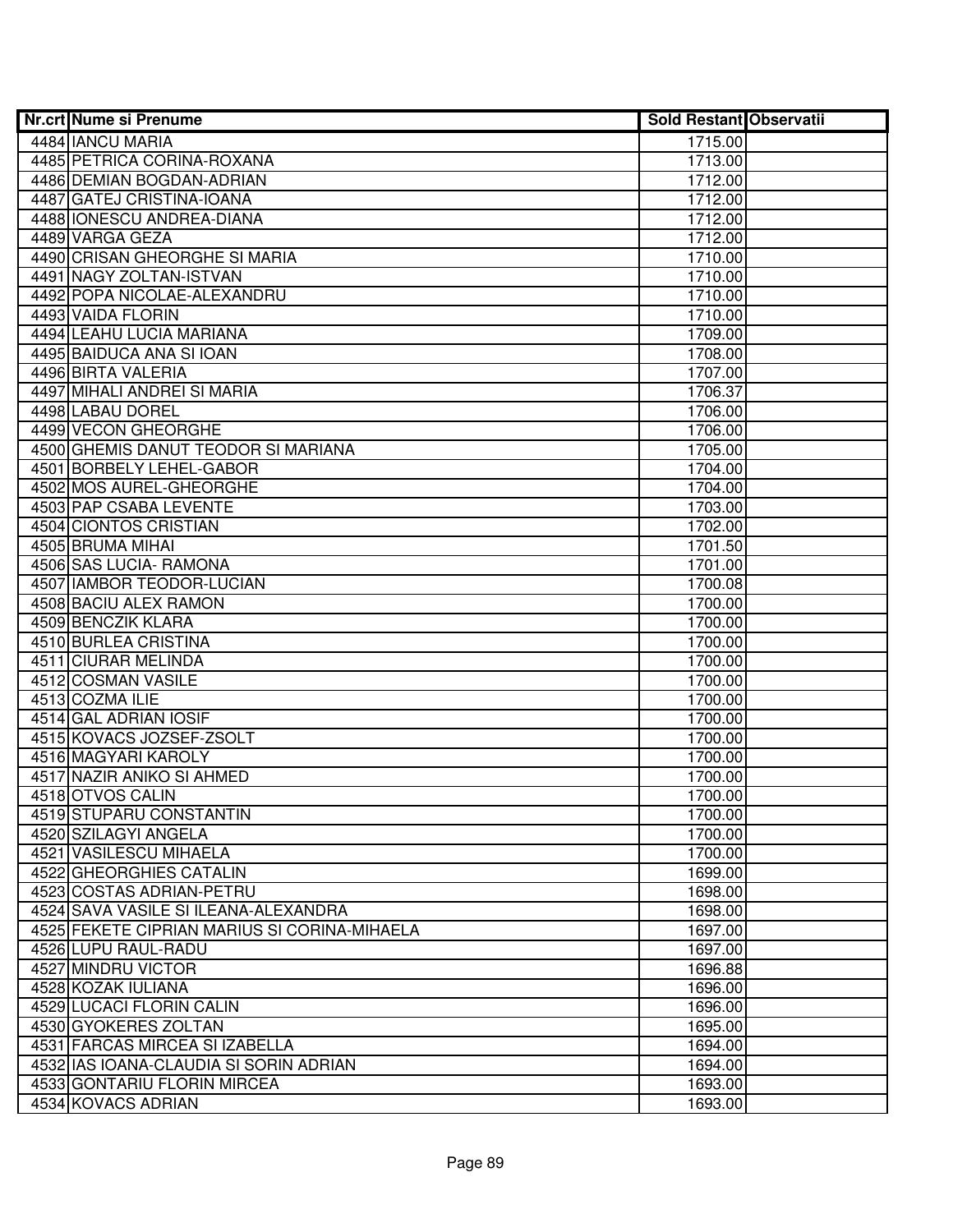| Nr.crt Nume si Prenume                                | <b>Sold Restant Observatii</b> |  |
|-------------------------------------------------------|--------------------------------|--|
| 4535 ZAHARIE MIRCEA SI LUCICA                         | 1693.00                        |  |
| 4536 FARKAS IANOS                                     | 1692.00                        |  |
| 4537 FIKO ROBERT-ZSOLT                                | 1692.00                        |  |
| 4538 MARCUT DAVID CAROL                               | 1692.00                        |  |
| 4539 PAPAY MIHNEA-PAUL                                | 1692.00                        |  |
| 4540 PINTO ANDREA                                     | 1692.00                        |  |
| 4541 AGH ADALBERT                                     | 1691.00                        |  |
| 4542 CLITAN IONEL                                     | 1691.00                        |  |
| 4543 DEMIR RAMAZAN SI ELENA                           | 1690.00                        |  |
| 4544 GHERMAN VALERIU-IOAN                             | 1690.00                        |  |
| 4545 LAZURAN CLAUDIU SEBASTIAN                        | 1690.00                        |  |
| 4546 REZMUVES ELISABETA                               | 1690.00                        |  |
| 4547 DITIU ANNAMARIA                                  | 1689.00                        |  |
| 4548 FETEA ADRIAN-ZOLTAN                              | 1689.00                        |  |
| 4549 MALITA AUGUSTIN                                  | 1689.00                        |  |
| 4550 MUSZKAS NORBERT-PAUL                             | 1688.00                        |  |
| 4551 VAINA TIBOR OLIVER                               | 1688.00                        |  |
| 4552 ANTON GHEORGHE-CRISTIAN                          | 1686.00                        |  |
| 4553 BODOG MARIUS-FLORIN                              | 1686.00                        |  |
| 4554 ZILAHI LASZLO CSABA                              | 1686.00                        |  |
| 4555 GOLDEA CRISTINA-MARIOARA                         | 1685.00                        |  |
| 4556 ACHIM DAN-SILVIU                                 | 1684.00                        |  |
| 4557 POP IOAN                                         | 1683.00                        |  |
| 4558 CUCU PAVEL                                       | 1681.00                        |  |
| <b>4559 LAKATOS ERZSEBET</b>                          | 1681.00                        |  |
| 4560 SZABO LEVENTE                                    | 1681.00                        |  |
| <b>4561 TACIULET SORINEL</b>                          | 1681.00                        |  |
| 4562 BUIBAS EVA                                       | 1680.00                        |  |
| 4563 BULZAN DANUT                                     | 1680.00                        |  |
| 4564 CRISAN CLAUDIU                                   | 1680.00                        |  |
| 4565 MONENCIU-MIHUT GABRIELA-MONICA                   | 1680.00                        |  |
| 4566 VLAS DANIELA - FLORICA                           | 1680.00                        |  |
| 4567 BIRO IULIANA-STELA                               | 1678.00                        |  |
| 4568 IUHOS SANDOR- CSABA                              | 1678.00                        |  |
| 4569 LASZLO ILDIKO                                    | 1678.00                        |  |
| 4570 PASCALAU MIRCEA-VASILE                           | 1678.00                        |  |
| 4571 TROFIN LOREDANA-MONICA                           | 1677.00                        |  |
| 4572 CIOLOCA OCTAVIAN, AUGUSTIN, VICTOR, BEJAN FLOARE | 1676.00                        |  |
| 4573 CODOBAN OVIDIU-MARIUS                            | 1676.00                        |  |
| 4574 FARCAS IULIANA                                   | 1675.00                        |  |
| 4575 MUNTEANU EUGEN GABRIEL SI ANCA TANI              | 1675.00                        |  |
| 4576 POP OCTAVIAN-BOGDAN                              | 1675.00                        |  |
| 4577 SIM COSMIN                                       | 1675.00                        |  |
| 4578 TAMAS MARIUS                                     | 1675.00                        |  |
| 4579 TRIPA GHEORGHE                                   | 1675.00                        |  |
| 4580 VLAD TRAIAN MARIUS                               | 1675.00                        |  |
| 4581 CAVASDAN LIVIU-CALIN                             | 1674.00                        |  |
| 4582 LELESCU DORIAN-CRISTIAN                          | 1674.00                        |  |
| 4583 GROZA LAVINIA-RUXANDRA                           | 1673.00                        |  |
| 4584 MARCUT PAUL                                      | 1673.00                        |  |
| 4585 POP FLORIN ADRIAN SI PAULA                       | 1673.00                        |  |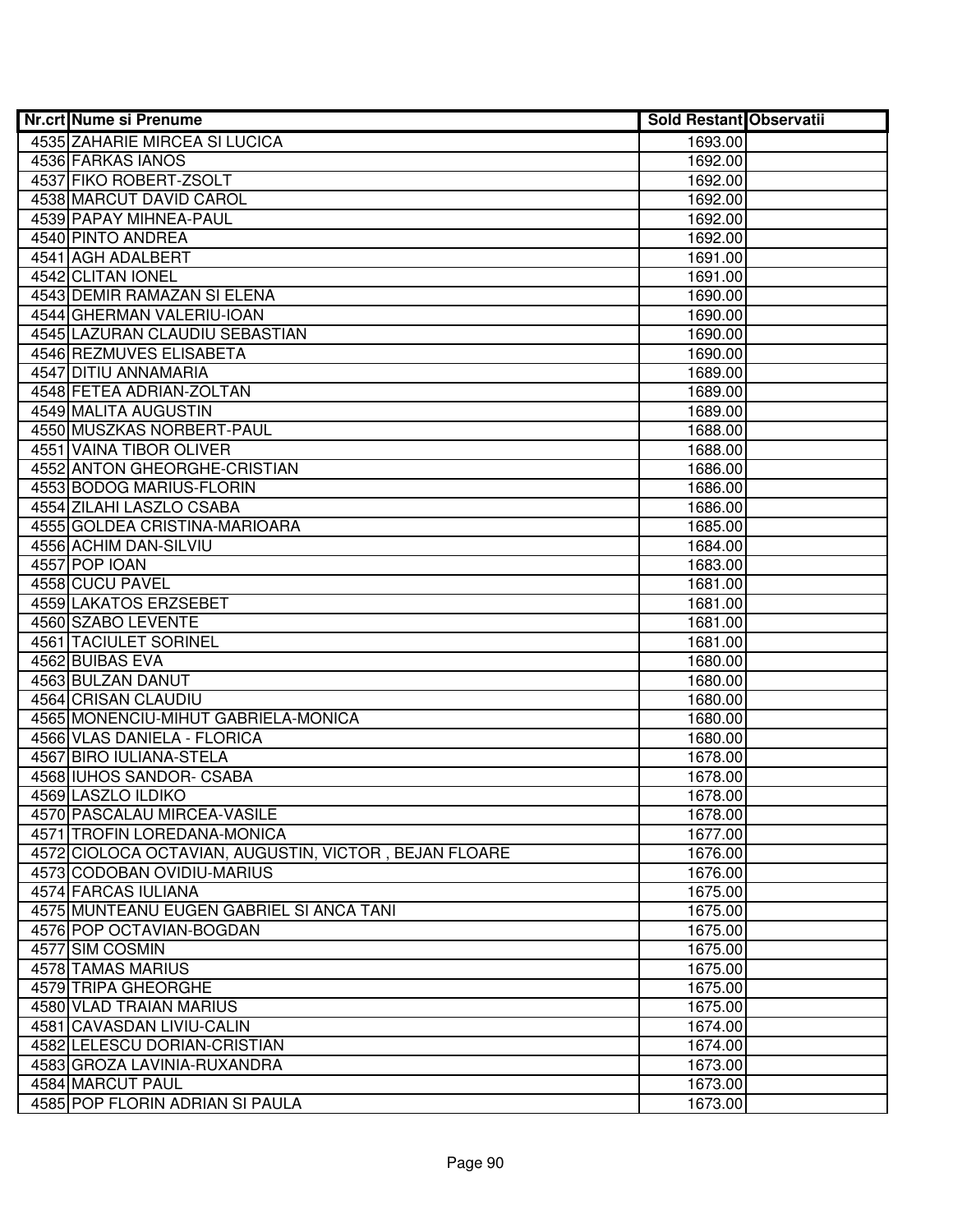| Nr.crt Nume si Prenume                    | <b>Sold Restant Observatii</b> |  |
|-------------------------------------------|--------------------------------|--|
| 4586 BERENDE DOMNICA                      | 1671.00                        |  |
| 4587 CIOCLUT TRAIAN                       | 1671.00                        |  |
| 4588 GYONGYOSI IOSIF                      | 1671.00                        |  |
| 4589 NAZDRAVAN CATALIN VOICU              | 1671.00                        |  |
| 4590 PATER DORIN-OLIMPIU                  | 1671.00                        |  |
| 4591 GYORFI MARTON                        | 1670.00                        |  |
| 4592 MATE ADRIAN SI ADINA-FLORINA         | 1667.00                        |  |
| 4593 PANTIS CLAUDIU CATALIN               | 1667.00                        |  |
| 4594 PETRI NORBERT-SANDOR                 | 1666.00                        |  |
| 4595 CORB CORNELIU BENIAMIN               | 1665.00                        |  |
| 4596 EDER FLAVIU DACIAN                   | 1664.00                        |  |
| 4597 IOVAN FLAVIUS                        | 1664.00                        |  |
| 4598 POPA IUSTINIAN-MIRCEA                | 1664.00                        |  |
| 4599 TORJ RAZVAN ANDREI                   | 1664.00                        |  |
| 4600 UNGUR IOAN SI LIVIA                  | 1664.00                        |  |
| 4601 BOBOTAN OVIDIU-VASILE                | 1663.00                        |  |
| 4602 CSIKI FRANCISC-IOSIF SI ANDREA-BEATA | 1661.00                        |  |
| <b>4603 BABASA ROMEO CRISTIAN</b>         | 1660.00                        |  |
| 4604 BORBIRO LASZLO                       | 1660.00                        |  |
| 4605 GABOR MARGHIT                        | 1660.00                        |  |
| 4606 GRECU ADRIANA                        | 1660.00                        |  |
| 4607 GROZA ANDREA-MARIA                   | 1660.00                        |  |
| 4608 MARCUT GHEORGHE SI VALERIA LILIANA   | 1660.00                        |  |
| 4609 COTE FLORICICA                       | 1659.00                        |  |
| 4610 SZEKELY LADISLAU                     | 1659.00                        |  |
| 4611 HANT CSABA KALMAR                    | 1658.00                        |  |
| 4612 LASLAU DUMITRU SI MARIANA            | 1658.00                        |  |
| 4613 NAGY ANDRAS                          | 1658.00                        |  |
| 4614 ONICA FLORICA-MIHAELA                | 1658.00                        |  |
| 4615 SZILAGYI CSABA                       | 1658.00                        |  |
| 4616 VARADI IOZSEF                        | 1658.00                        |  |
| 4617 OTVOS GAVRIL SI GHETE MARIAN         | 1656.00                        |  |
| 4618 VOLSITZ PAUL                         | 1656.00                        |  |
| 4619 DEME CRISTIAN-EMIL SI IULIA-MARIA    | 1655.00                        |  |
| 4620 MADA STEFAN-TUDOR<br>4621 PUIU LIVIU | 1655.00<br>1655.00             |  |
| 4622 LASZLO ZOLTAN - KRISZTIAN            |                                |  |
| 4623 POP CSABA                            | 1654.00<br>1654.00             |  |
| 4624 MAGYARI ALEXANDRU                    | 1651.00                        |  |
| 4625 PAPP IULIANA - GHIZELA               | 1651.00                        |  |
| 4626 GABOR GABOR                          | 1650.00                        |  |
| 4627 IAKOB MIHAIL STEFAN                  | 1650.00                        |  |
| 4628 SABADAS ECATERINA                    | 1650.00                        |  |
| 4629 TOROK LUDOVIC                        | 1650.00                        |  |
| 4630 TOTH IOLANDA                         | 1650.00                        |  |
| 4631 ZEMPLENYI ZOLTAN-LASZLO              | 1650.00                        |  |
| 4632 BANCSA ANDREI-ALEXANDRU SI KATALIN   | 1649.00                        |  |
| 4633 SCORTE IOAN                          | 1648.00                        |  |
| 4634 TRIPON CORNELIA                      | 1648.00                        |  |
| 4635 CABA COSMIN-NICOLAE                  | 1645.00                        |  |
| 4636 KOVACS IOAN IOSIF                    | 1645.00                        |  |
|                                           |                                |  |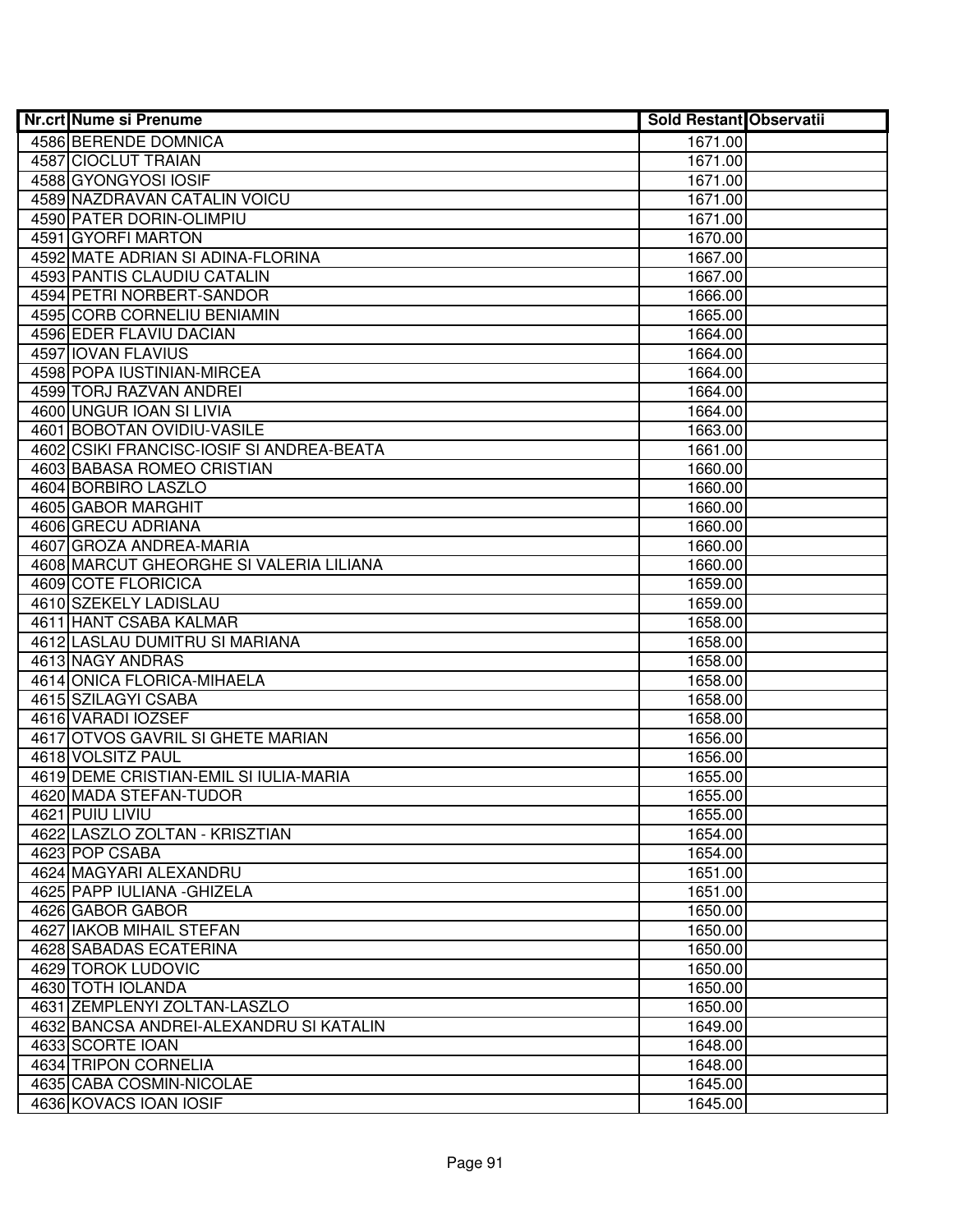| <b>Nr.crt Nume si Prenume</b>          | <b>Sold Restant Observatii</b> |  |
|----------------------------------------|--------------------------------|--|
| 4637 TIMARU NICOLAE                    | 1642.00                        |  |
| 4638 LATCO FLORIN-MARIUS               | 1641.00                        |  |
| 4639 MEGYERI ENIKO                     | 1641.00                        |  |
| 4640 SIPOS BOGDAN ADRIAN SI ANA RAMONA | 1641.00                        |  |
| 4641 BABAN CIPRIAN - CABINET DE AVOCAT | 1640.00                        |  |
| 4642 GYORGY-CSAKI ISTVAN               | 1640.00                        |  |
| 4643 KOVACS ZSOLT-ATTILA               | 1640.00                        |  |
| 4644 LUCZO MARIA-MAGDALENA SI STEFAN   | 1640.00                        |  |
| 4645 PELE ALEXANDRU                    | 1640.00                        |  |
| 4646 RUSU DANIELA                      | 1640.00                        |  |
| <b>4647 TATAR CRISTIAN OVIDIU</b>      | 1640.00                        |  |
| 4648 BUNTA NICOLAE SI ANA MARIA        | 1638.00                        |  |
| 4649 KURUT JANOS ZOLTAN                | 1638.00                        |  |
| 4650 KOVACS PETER                      | 1637.00                        |  |
| 4651 PETRUS MONISA-IOANA               | 1637.00                        |  |
| 4652 PRACK MARINEL SI CORINA           | 1637.00                        |  |
| 4653 BODONEA MIHAELA-FLORENTINA        | 1636.00                        |  |
| 4654 CHETAN IOAN DANIEL                | 1636.00                        |  |
| 4655 VARODI FLORIN                     | 1636.00                        |  |
| 4656 DEMIAN FLORIAN SI CORINA DOINA    | 1635.00                        |  |
| 4657 GABOR STEFAN                      | 1635.00                        |  |
| 4658 MOS IOANA MARIA                   | 1635.00                        |  |
| 4659 MUNTEAN MARIA-ILDIKO              | 1635.00                        |  |
| 4660 BERES FERENCZ ZOLTAN              | 1634.00                        |  |
| 4661 BORLEAN MIRCEA-FLORIN             | 1634.00                        |  |
| 4662 FLORUTA VASILE SI CORNELIA        | 1634.00                        |  |
| 4663 PETRICAS SERGIU GEORGE - PFA      | 1634.00                        |  |
| 4664 ANGELESCU LENUTA-NICULINA         | 1633.00                        |  |
| 4665 TAAR LASZLO-ENDRE                 | 1633.00                        |  |
| 4666 STANCA AMILIAN                    | 1632.27                        |  |
| 4667 ABRUDAN DANIEL                    | 1632.00                        |  |
| 4668 DUCA EMIL-FLORIN                  | 1630.00                        |  |
| 4669 ROCA FLORIN DANIEL                | 1630.00                        |  |
| 4670 SILAGHI IOAN                      | 1630.00                        |  |
| 4671 ERDEI MARIA                       | 1629.00                        |  |
| 4672 POP MIHNEA EMILIAN                | 1628.00                        |  |
| 4673 KAJCZA ZSOLT FERENCZ              | 1627.00                        |  |
| 4674 MOT MARIUS-CORNEL                 | 1625.00                        |  |
| 4675 ELEK BENIAMIN                     | 1624.00                        |  |
| 4676 FEKETE JOZSEF ANDRAS              | 1623.00                        |  |
| 4677 FURTOS GEORGE-ALEX                | 1621.00                        |  |
| 4678 POP JONEL MARCEL                  | 1621.00                        |  |
| 4679 CALDARAR CIPRIAN FLORIN           | 1620.00                        |  |
| 4680 DOMOCOS DUMITRU                   | 1620.00                        |  |
| 4681 LIANU ION - CONSTANTIN            | 1620.00                        |  |
| 4682 ROSTAS ROMEO PETRU                | 1620.00                        |  |
| 4683 SEBESAN IOAN SI GABRIELA          | 1619.00                        |  |
| 4684 MOZA GRATIAN                      | 1618.00                        |  |
| 4685 TOMUTA GHEORGHE SI FLORICA        | 1617.00                        |  |
| 4686 WEKERLE IACOB                     | 1617.00                        |  |
| 4687 KONETZKI SIMONA                   | 1616.00                        |  |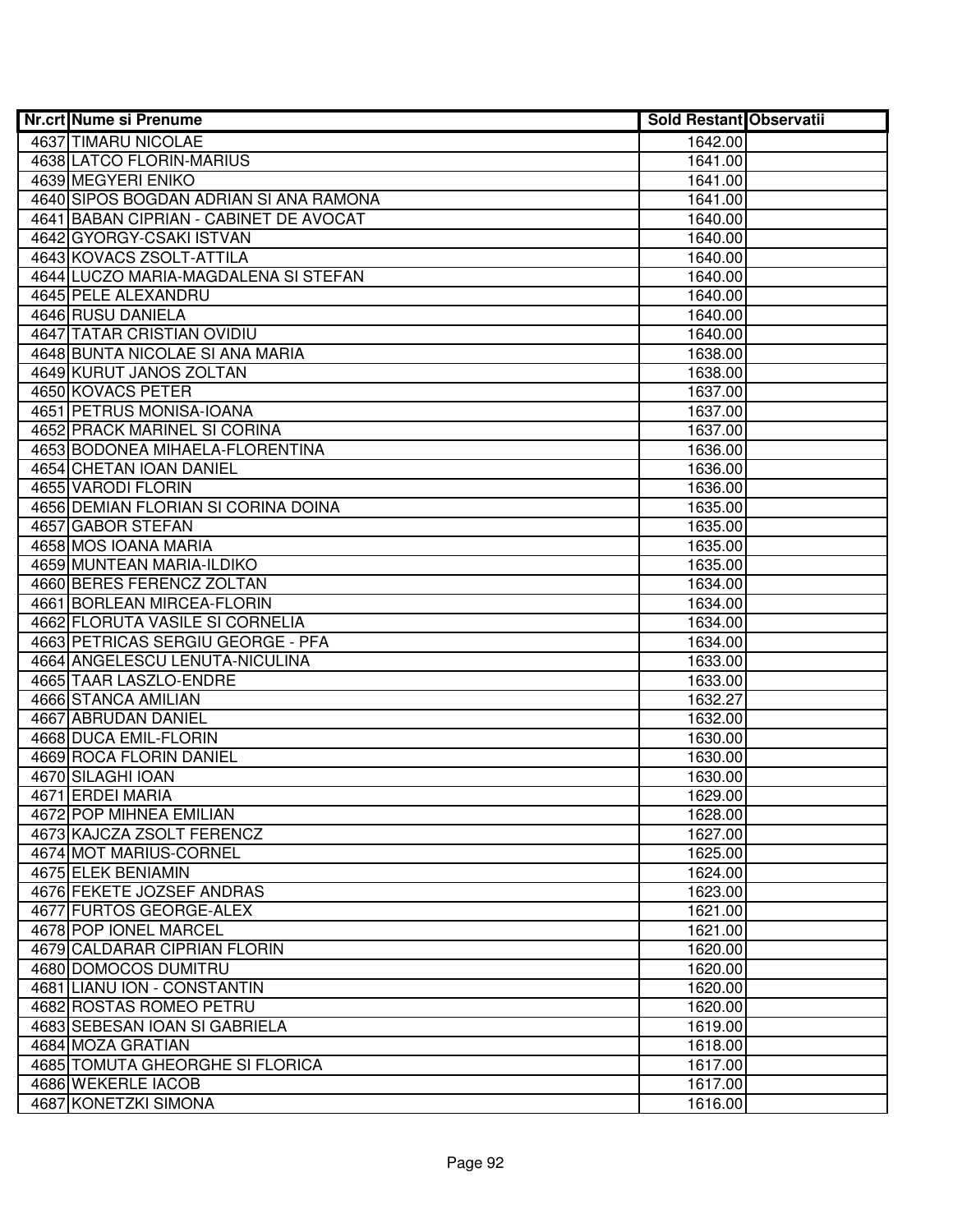| Nr.crt Nume si Prenume                   | <b>Sold Restant Observatii</b> |  |
|------------------------------------------|--------------------------------|--|
| 4688 VLAD CARMEN                         | 1616.00                        |  |
| 4689 DEAC MARIANA                        | 1615.00                        |  |
| 4690 ROSTAS ZAHARIA                      | 1615.00                        |  |
| 4691 BARGAU OVIDIU-DOREL SI FELICIA      | 1613.00                        |  |
| 4692 GABOR GAVRIL                        | 1613.00                        |  |
| 4693 GAL NORBERT                         | 1612.00                        |  |
| 4694 BALOGH ALEXANDRU                    | 1610.00                        |  |
| 4695 STOIKA GAVRIL                       | 1610.00                        |  |
| 4696 ZAJACZ ATTILA-BARNABAS-JANOS        | 1610.00                        |  |
| 4697 HADI ATTILA                         | 1609.00                        |  |
| 4698 MOGA VIOREL-AUGUSTIN                | 1609.00                        |  |
| 4699 PINTYE ISTVAN-GYORGY                | 1609.00                        |  |
| 4700 CABAU FLORICA                       | 1608.00                        |  |
| 4701 BEJUSCA IOAN                        | 1607.00                        |  |
| 4702 COSTE ANDREA                        | 1607.00                        |  |
| 4703 LACZKO DENIS ROLAND                 | 1607.00                        |  |
| 4704 MITRA VASILE SI ECATERINA           | 1607.00                        |  |
| 4705 SAS GABRIELA-DORINA                 | 1606.00                        |  |
| 4706 MOTOACA MARIAN                      | 1605.00                        |  |
| 4707 NACA IOANA-MARIANA                  | 1605.00                        |  |
| 4708 ORBAI IOAN-SEBASTIAN                | 1605.00                        |  |
| 4709 GONDOR-OZSVATH ATENA-LILO           | 1604.00                        |  |
| 4710 PANTIS MARIUS-IOAN SI OTILIA SIMONA | 1604.00                        |  |
| 4711 DOBAI CORNELIA-GABRIELA             | 1603.00                        |  |
| 4712 SUCIU GABRIEL-NICOLAE               | 1603.00                        |  |
| 4713 CIURSAS CRACIUN SI RAFILA           | 1602.00                        |  |
| 4714 INDREI MARIANA                      | 1602.00                        |  |
| 4715 SZABADOS NORBERT SANDOR             | 1602.00                        |  |
| 4716 VARGA ISTVAN ROBERT                 | 1602.00                        |  |
| 4717 MAKKAI COLOMAN                      | 1601.00                        |  |
| 4718 ADESOZE EMMANUEL SOJI               | 1600.00                        |  |
| 4719 ALADWAN MASHHOUR-MAHMMOUD           | 1600.00                        |  |
| 4720 BALOG IOANA-ANAMARIA                | 1600.00                        |  |
| 4721 BARTHA LASZLO ADALBERT              | 1600.00                        |  |
| 4722 BELICCIU IULIA-CORINA               | 1600.00                        |  |
| 4723 DEME ALEXANDRU                      | 1600.00                        |  |
| 4724 EL AIDI MOULAY MEHDI                | 1600.00                        |  |
| 4725 FULIAS MARIN CORNEL                 | 1600.00                        |  |
| 4726 GABOR LIZA                          | 1600.00                        |  |
| 4727 LAZAR FLORIN COSMIN                 | 1600.00                        |  |
| 4728 MESZAROS IULIU-ROBERT               | 1600.00                        |  |
| 4729 PAINA SORIN                         | 1600.00                        |  |
| 4730 PINTEAN COSMIN IOAN                 | 1600.00                        |  |
| 4731 POGOR MARINA                        | 1600.00                        |  |
| 4732 RACOLTA SIMONA ANCA                 | 1600.00                        |  |
| 4733 SISIANU OLEG                        | 1600.00                        |  |
| 4734 TRABELSI MOHAMED MAHDI              | 1600.00                        |  |
| 4735 LUDESCHER CSABA-JANOS               | 1599.00                        |  |
| 4736 BODOGAI PETRE-MIREL                 | 1596.00                        |  |
| 4737 NECULAI BENIAMIN SI ILEANA          | 1596.00                        |  |
| 4738 TAMAS LORANT - TIBERIU              | 1596.00                        |  |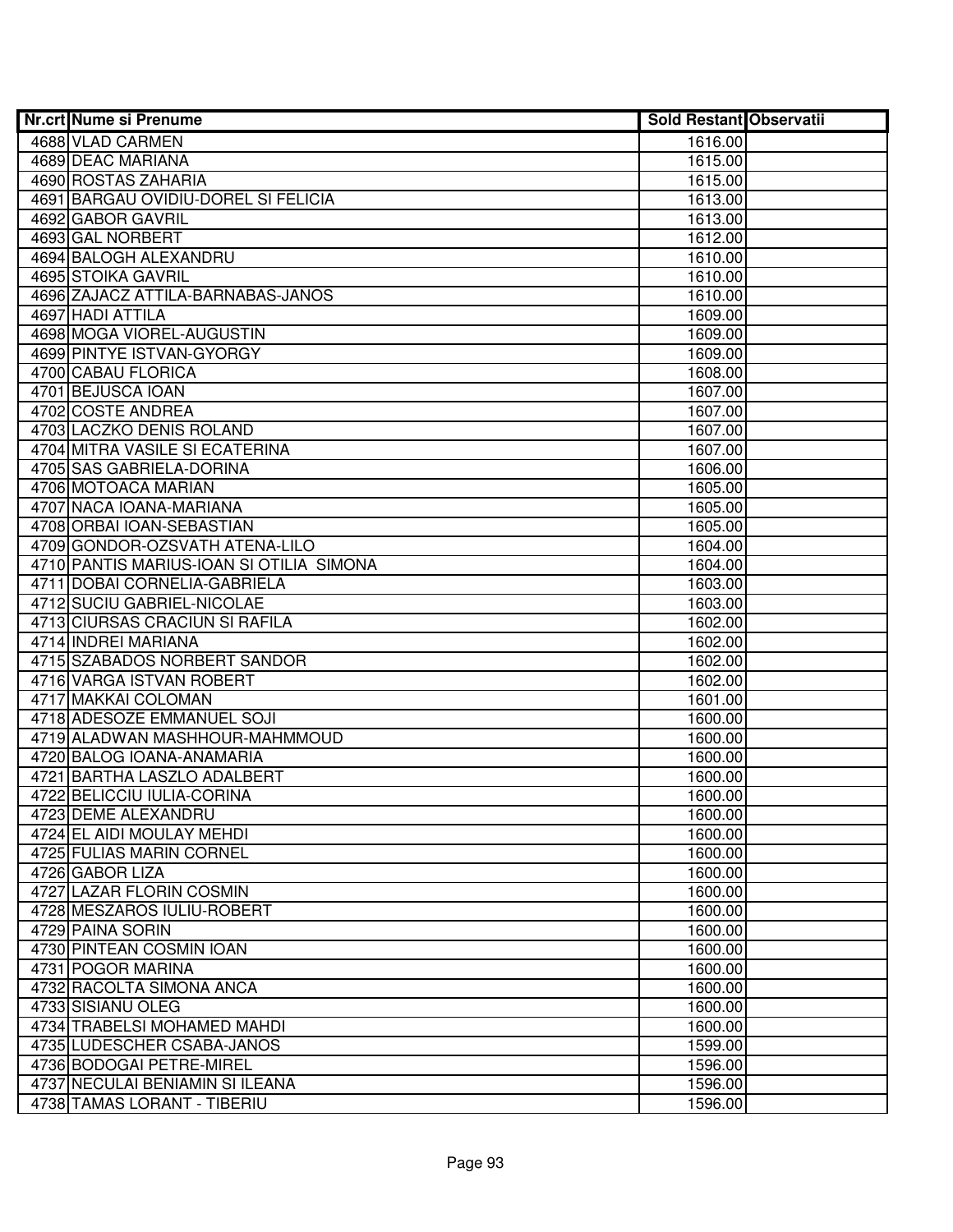| <b>Nr.crt Nume si Prenume</b>                          | <b>Sold Restant Observatii</b> |  |
|--------------------------------------------------------|--------------------------------|--|
| 4739 COFAR ONISIM - TRANDAFIR                          | 1595.00                        |  |
| 4740 DAMASCAN DANIEL                                   | 1595.00                        |  |
| 4741 GYORGY CSAKI HENRIETTA                            | 1595.00                        |  |
| 4742 MUTIU VASILE-CATALIN                              | 1595.00                        |  |
| 4743 PASCA RAUL                                        | 1595.00                        |  |
| 4744 POP CRISTIAN-SILESI CORNELIA-D.SI SECAN ELISABETA | 1595.00                        |  |
| 4745 POPA IOAN BOGDAN                                  | 1595.00                        |  |
| 4746 TSYBULSKI ANDRII                                  | 1595.00                        |  |
| 4747 BUNGAU CRISTIAN-ALIN                              | 1594.00                        |  |
| 4748 SERES IOSIF                                       | 1594.00                        |  |
| 4749 STEGAROIU ADRIAN                                  | 1593.00                        |  |
| 4750 CIURDAR SORIN-PETRU SI IOANA                      | 1592.00                        |  |
| 4751 SZOKE ANGELA                                      | 1588.00                        |  |
| 4752 STRETEA IOAN SI DOINA                             | 1587.00                        |  |
| 4753 GABOR ECATERINA                                   | 1586.00                        |  |
| 4754 IONESCU OTILIA-MONICA                             | 1586.00                        |  |
| 4755 LELE MARIANA-IULIANA                              | 1585.00                        |  |
| 4756 OSZACZKY LADISLAU TOMA                            | 1585.00                        |  |
| 4757 SZATHMARI CSABA ZSOLT SI ANIKO                    | 1585.00                        |  |
| 4758 LATA TIMEA-TUNDE                                  | 1584.00                        |  |
| 4759 VARGA GYORGY SANDOR                               | 1584.00                        |  |
| 4760 ALB DOREL OVIDIU                                  | 1583.27                        |  |
| 4761 MONUS ROZA                                        | 1583.00                        |  |
| 4762 MASTAN ANNA                                       | 1582.00                        |  |
| 4763 RAUTA-LUCA MADALINA                               | 1581.00                        |  |
| 4764 TANT TUDOR IOAN                                   | 1581.00                        |  |
| 4765 BODEA DENIS SERBAN                                | 1580.00                        |  |
| 4766 BURCA BOGDAN-MARIUS                               | 1580.00                        |  |
| 4767 DABACAN MADALIN - ALEXANDRU                       | 1580.00                        |  |
| 4768 HEVESI RAUL IOSIF                                 | 1580.00                        |  |
| 4769 JENEI ISTVAN                                      | 1580.00                        |  |
| 4770 KESERU MARIOARA VALERIA SI CLAUDIU ANDREI         | 1580.00                        |  |
| 4771 LESAK JANOS - ROBERT                              | 1580.00                        |  |
| 4772 PAP CSABA STEFAN                                  | 1580.00                        |  |
| 4773 TASNADE DUMITRU                                   | 1580.00                        |  |
| 4774 ABRUDAN LUCIAN-OVIDIU                             | 1578.00                        |  |
| 4775 MLADIN CORNELIU-DACIAN SI CRISTINA-IO             | 1578.00                        |  |
| 4776 HIRINA DANIEL-IOAN                                | 1576.00                        |  |
| 4777 BRADEANU MIRCEA LEVI                              | 1575.00                        |  |
| 4778 PELE SORIN                                        | 1575.00                        |  |
| 4779 SARBU MIRCEA                                      | 1575.00                        |  |
| 4780 SZATMARI TIBERIU                                  | 1575.00                        |  |
| 4781 TOROK GYULA SI ERZSEBET                           | 1574.00                        |  |
| 4782 CIOCAN CIPRIAN-IONUT                              | 1573.00                        |  |
| 4783 CIUCIUI BOGDAN CRISTIAN                           | 1572.00                        |  |
| 4784 OLAR IOAN - ILEANA                                | 1572.00                        |  |
| 4785 FECHETE IOAN-RADU                                 | 1571.38                        |  |
| 4786 ORBAN TAMAS ZSOLT                                 | 1570.00                        |  |
| 4787 POP PETRU ADRIAN SI DANIELA                       | 1570.00                        |  |
| 4788 TUDUSCIUC ADRIAN                                  | 1570.00                        |  |
| 4789 CHEREGI IULIANA                                   | 1569.00                        |  |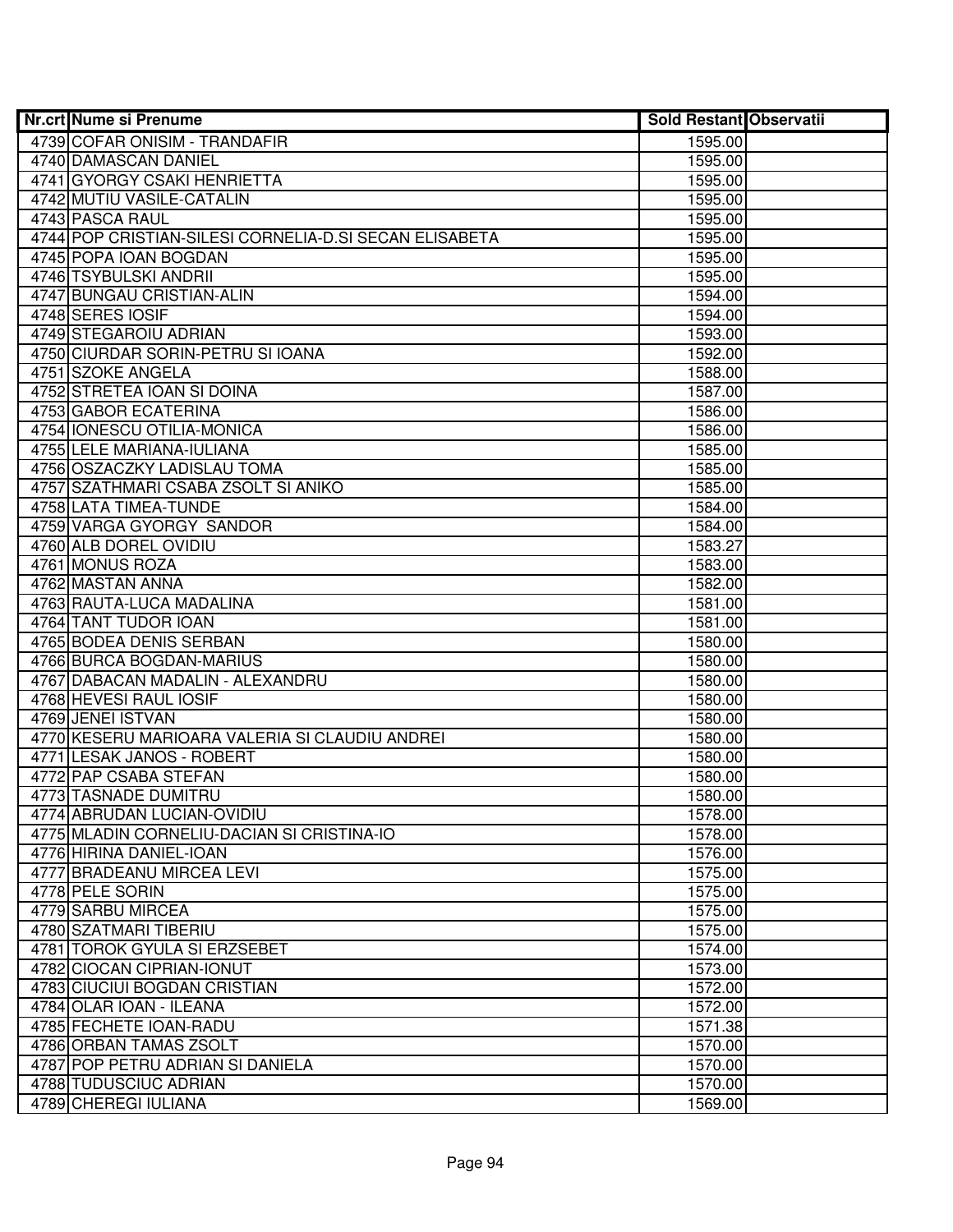| Nr.crt Nume si Prenume                       | <b>Sold Restant Observatii</b> |  |
|----------------------------------------------|--------------------------------|--|
| 4790 CHISBORA MARIUS                         | 1569.00                        |  |
| 4791 DU PLESSIS JACOBUS-HERCULUS             | 1569.00                        |  |
| 4792 HORJAN CODRUTA MEDA                     | 1569.00                        |  |
| 4793 POPA IONUT-MARIUS                       | 1568.95                        |  |
| 4794 ANANI GEORGE-CRISTIAN                   | 1567.00                        |  |
| 4795 CASON LUCIA                             | 1567.00                        |  |
| 4796 PAPALIA ANTONINO                        | 1567.00                        |  |
| 4797 PIRTEA CRISTIAN                         | 1567.00                        |  |
| 4798 SECAN LAURA                             | 1567.00                        |  |
| 4799 GECZI CAROL                             | 1565.00                        |  |
| 4800 KUNZ FRANK                              | 1565.00                        |  |
| 4801 MIHELE FLORICA SI ADRIAN-AUREL          | 1565.00                        |  |
| 4802 ERDEI MIHAI                             | 1562.00                        |  |
| 4803 TOTH ATTILA-ISTVAN                      | 1561.00                        |  |
| 4804 PLES IOAN                               | 1560.00                        |  |
| 4805 VINTER PETRU                            | 1560.00                        |  |
| 4806 STROIU VASILE                           | 1558.79                        |  |
| 4807 BOTHAZY ATTILA                          | 1558.00                        |  |
| 4808 VASILE GIGEL-BOGDAN                     | 1557.79                        |  |
| 4809 ALB ROMULUS                             | 1557.00                        |  |
| 4810 COMANCIUC MARIA                         | 1557.00                        |  |
| 4811 KOLOJI STEFAN-ARPAD - CABINET DE AV.    | 1557.00                        |  |
| <b>4812 PETRUS EDWARD PETER</b>              | 1557.00                        |  |
| 4813 TOROK ALBERT                            | 1556.00                        |  |
| 4814 BOCIA VETURIA                           | 1555.00                        |  |
| 4815 BONACIU LIVIU INTREPRINDERE INDIVIDUALA | 1555.00                        |  |
| 4816 C.M.I.DR.MEER IOAN PAUL                 | 1555.00                        |  |
| 4817 GHERMAN ADRIAN                          | 1555.00                        |  |
| 4818 SANTA ALEXANDRU - TEODOR                | 1555.00                        |  |
| 4819 SIMINIC MARIUS-VALEANU                  | 1555.00                        |  |
| 4820 HADADE MIRCEA-CONSTANTIN SI DACIANA     | 1554.00                        |  |
| 4821 MEZE SERGIU-SORIN                       | 1554.00                        |  |
| 4822 POPP TEODOR-LIVIU                       | 1553.42                        |  |
| 4823 SZABO ANETT MARIA                       | 1553.00                        |  |
| 4824 BALOGH ROBERT                           | 1550.00                        |  |
| 4825 ROMAN MARIUS-LAURENTIU                  | 1550.00                        |  |
| 4826 KALANYOS ANDRAS                         | 1549.00                        |  |
| 4827 PEREIRA-MONTEIRO SANDA-ALINA            | 1549.00                        |  |
| 4828 BALINT SORIN                            | 1548.00                        |  |
| 4829 BUNGAU FLORIN-TEODOR                    | 1548.00                        |  |
| 4830 GAL ZOLTAN MARIN                        | 1548.00                        |  |
| 4831 HAIS NICOLAE SI FLOAREA                 | 1548.00                        |  |
| 4832 JURJAC DUMITRU                          | 1548.00                        |  |
| 4833 KADAS KAROLY-GYULA                      | 1548.00                        |  |
| 4834 NAGHI MARIA                             | 1548.00                        |  |
| 4835 ONACA COSMIN ADRIAN                     | 1548.00                        |  |
| 4836 OPRESCU AURELIAN                        | 1548.00                        |  |
| 4837 PORCOLAB LILIANA                        | 1548.00                        |  |
| 4838 TANC GHEORGHE                           | 1548.00                        |  |
| 4839 TOADER OLIMPIU LUCIAN                   | 1548.00                        |  |
| 4840 VENTER MIHAI-MARIUS                     | 1548.00                        |  |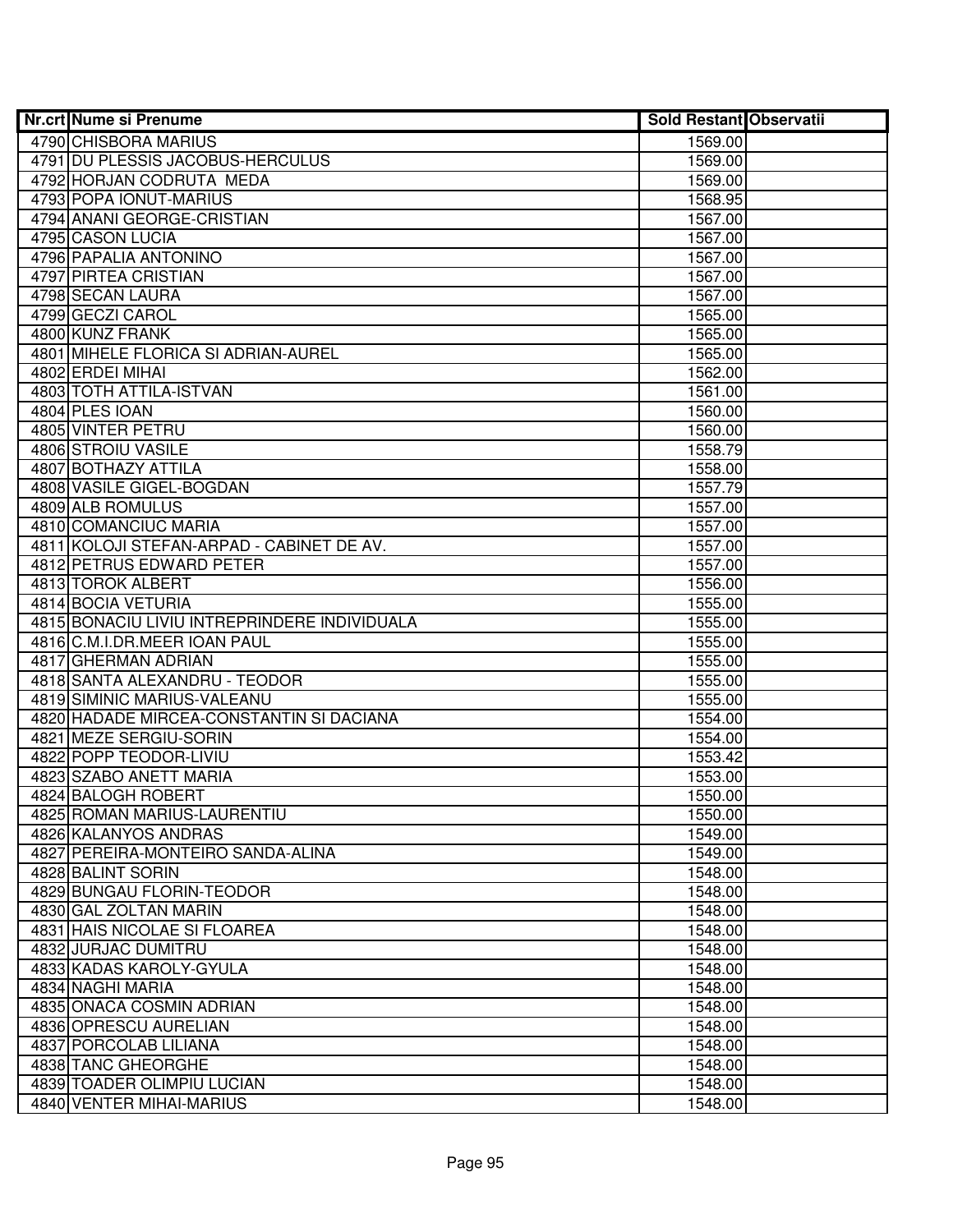| Nr.crt Nume si Prenume                                                 | <b>Sold Restant Observatii</b> |  |
|------------------------------------------------------------------------|--------------------------------|--|
| 4841 VLAICU CORNEL FLORIAN                                             | 1548.00                        |  |
| 4842 BOCSE IOAN                                                        | 1546.00                        |  |
| 4843 PANTIS SERGIU                                                     | 1546.00                        |  |
| 4844 RIDI FERENCZ SI FRANCISC IOAN                                     | 1546.00                        |  |
| 4845 SFRENGEU ILIE-IERONIM                                             | 1545.23                        |  |
| 4846 BIRO ISTVAN SI IRINA                                              | 1545.00                        |  |
| 4847 FRANCU RARES-MARIUS                                               | 1545.00                        |  |
| 4848 MOGYOROSI LUDOVIC                                                 | 1545.00                        |  |
| 4849 RASVANTA VASILE-ADRIAN                                            | 1545.00                        |  |
| <b>4850 GHETE MIHAELA CAMELIA</b>                                      | 1544.00                        |  |
| 4851 PREDESCU ADRIAN-FLORIN                                            | 1544.00                        |  |
| <b>4852 HULBER VASILE CRISTIAN</b>                                     | 1542.00                        |  |
| 4853 GEORGESCU IOANA-FLORICA                                           | 1541.00                        |  |
| 4854 HARSANYI MONICA                                                   | 1541.00                        |  |
| 4855 CSOMOS ISTVAN-PETER                                               | 1540.00                        |  |
| 4856 ORBAN OTTO                                                        | 1540.00                        |  |
| 4857 MANEIA MARGHERITA                                                 | 1539.00                        |  |
| 4858 STOICA BOGDAN IONUT                                               | 1539.00                        |  |
| 4859 BARTOK ANIKO                                                      | 1538.00                        |  |
| 4860 BHATTACHARYA SUOMO                                                | 1538.00                        |  |
| 4861 DICU SERGIU-PETRU                                                 | 1538.00                        |  |
| 4862 INDRIES EMILIA-CORNELIA SI GHEORGHE                               | 1538.00                        |  |
| 4863 GOVOREANU VASILE SI ELENA                                         | 1537.00                        |  |
| 4864 HODISAN BOGDAN-FLORIN                                             | 1537.00                        |  |
| 4865 JUHASZ VIOLA VIRAG                                                | 1537.00                        |  |
| 4866 MIRISAN LIGIA VALENTINA - NOTAR PUBLIC                            | 1537.00                        |  |
| 4867 ZETOCHA FLORICA MONICA                                            | 1536.00                        |  |
| 4868 KISS ALEXANDRU                                                    | 1535.00                        |  |
| 4869 LAZA FLORENTINA                                                   | 1535.00                        |  |
| 4870 NAGY ZOIA LENCHE LUCIA SI STEFAN                                  | 1534.00                        |  |
| 4871 NECHITA ELENA KAMILKA CARMEN                                      | 1533.00                        |  |
| 4872 ILE MARIAN-CATALIN                                                | 1530.00                        |  |
| 4873 PAUL LUCIAN-VASILE                                                | 1530.00                        |  |
| 4874 VOINEA GABRIEL                                                    | 1530.00                        |  |
| 4875 DAMIAN ANDI SEBASTIAN                                             | 1529.00                        |  |
| 4876 MARGINEAN RAUL-OVIDIU SI IOANA                                    | 1529.00                        |  |
| 4877 DANEA CONSTANTIN                                                  | 1528.00                        |  |
| 4878 ISTRATE ANA                                                       | 1528.00                        |  |
| 4879 KRIZSAN SANDOR SI IBOLYA                                          | 1528.00                        |  |
| 4880 NAGY KAROLY                                                       | 1528.00                        |  |
| 4881 POPOVICIU AUREL                                                   | 1528.00                        |  |
| 4882 SOCACIU SERGIU-GHEORGHE                                           | 1528.00                        |  |
| 4883 CSAKVARY EVA                                                      | 1527.67                        |  |
| 4884 PIT SEBASTIAN-CORNEL                                              | 1526.00                        |  |
| 4885 POPOVICI ALEXANDRA-DELIA                                          | 1526.00                        |  |
| 4886 POP GAVRIL VALERIU                                                | 1525.00                        |  |
| 4887 SZABO GABRIEL CRISTIAN                                            | 1525.00                        |  |
| 4888 BONACIU CARMEN-FLORICA, IOSIF, ANA, CLAUDIA-ANDA, CLAUDIU-GABRIEI | 1524.00                        |  |
| 4889 DACIN MIHAI-RADU                                                  | 1524.00                        |  |
| 4890 BUT ALEXANDRU SERBAN                                              | 1522.83                        |  |
| 4891 CALNICEANU HORIA                                                  | 1521.00                        |  |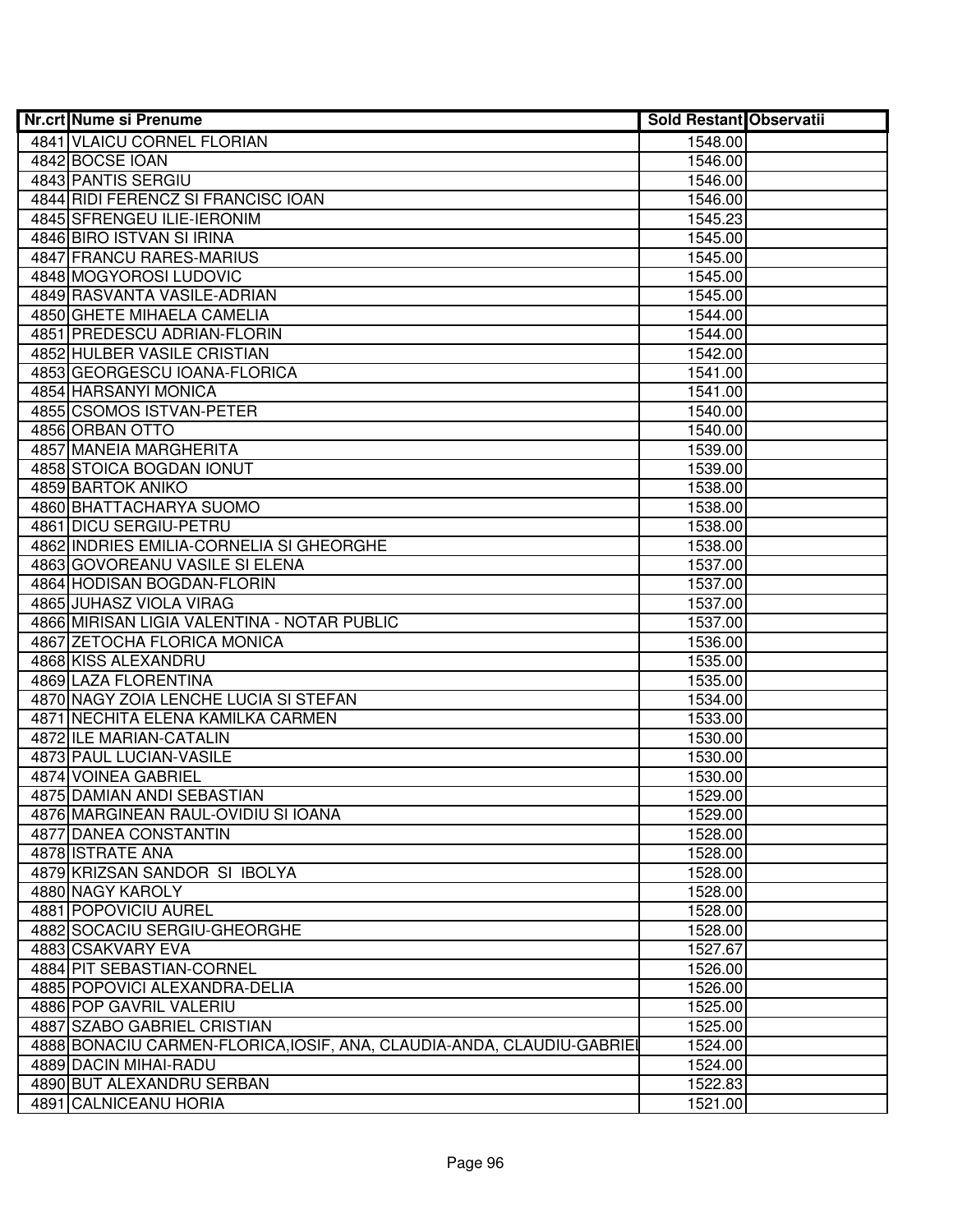| <b>Nr.crt Nume si Prenume</b>              | <b>Sold Restant Observatii</b> |  |
|--------------------------------------------|--------------------------------|--|
| 4892 DRAGHICI ANDREI-VICTOR                | 1521.00                        |  |
| 4893 BEKE STEFAN-FELIX                     | 1520.00                        |  |
| 4894 LINGURAR RAMONA-SIMONA                | 1520.00                        |  |
| 4895 MIHALY ROBERT KRISTIAN                | 1520.00                        |  |
| 4896 FODOR TIBOR                           | 1518.00                        |  |
| 4897 GIRDAN RODICA                         | 1518.00                        |  |
| 4898 PETCU TOADER                          | 1518.00                        |  |
| 4899 HAJNER ENIKO                          | 1517.00                        |  |
| 4900 IANC FLORIN ALIN                      | 1517.00                        |  |
| 4901 ARDELEAN GHEORGHE-CATALIN             | 1516.00                        |  |
| 4902 SNIDER ANNA ANISOARA                  | 1516.00                        |  |
| 4903 LADAR EUGENIA-MARIANA SI CALIN-TANASE | 1515.00                        |  |
| 4904 PIRVU ADRIAN FLORIN                   | 1515.00                        |  |
| 4905 SEICHE DANIEL SI ANA                  | 1514.00                        |  |
| 4906 SZABO IOSIF ORBAN                     | 1514.00                        |  |
| 4907 PARCALAB IONUT PETRU                  | 1513.00                        |  |
| 4908 POGAN IONEL-COSMIN SI MANUELA         | 1513.00                        |  |
| 4909 BRETAN ERNEST                         | 1512.00                        |  |
| 4910 KOVARI COSTEL                         | 1512.00                        |  |
| 4911 GEREBENES GABOR                       | 1510.00                        |  |
| 4912 GUBA SANDOR                           | 1510.00                        |  |
| 4913 MOISIN OVIDIU                         | 1510.00                        |  |
| 4914 PANC FLORIAN                          | 1510.00                        |  |
| 4915 BALOGH KATALIN                        | 1506.00                        |  |
| 4916 COSTA MARIN SI IOAN EMIL              | 1506.00                        |  |
| 4917 JUNC TUNDE                            | 1506.00                        |  |
| 4918 BOT MIHAI SI ANGELA                   | 1505.00                        |  |
| 4919 BUDAU DAN ALEXANDRU                   | 1505.00                        |  |
| 4920 SZABO ALEXANDRU                       | 1505.00                        |  |
| 4921 VESZPREMI ZOLTAN LASZLO               | 1505.00                        |  |
| 4922 PLUMBAS CRISTIAN-CALIN                | 1504.00                        |  |
| 4923 PONTOS FLORIAN                        | 1504.00                        |  |
| 4924 POPA ELISABETA                        | 1504.00                        |  |
| 4925 GABOR STEFAN-MARCEL                   | 1503.96                        |  |
| 4926 CIURAR VIOLETA                        | 1503.00                        |  |
| 4927 DINCA ION SI RAMONA-DIANA             | 1502.00                        |  |
| 4928 ILE CALIN- DANUT SI PAULA-ELENA       | 1501.00                        |  |
| 4929 MARIAN DAN-MIRCEA                     | 1501.00                        |  |
| 4930 ALI AHMED ABDI FARAH                  | 1500.00                        |  |
| 4931 AVRAMESCU NICUSOR                     | 1500.00                        |  |
| 4932 BALOTA CARMEN RENATA                  | 1500.00                        |  |
| 4933 BARTA JOZSEF-ZOLTAN                   | 1500.00                        |  |
| 4934 BEJUSCA FLORIN                        | 1500.00                        |  |
| 4935 BRADEA MIRON                          | 1500.00                        |  |
| 4936 BRINDA DOINA                          | 1500.00                        |  |
| 4937 BURCIA GAVRIL                         | 1500.00                        |  |
| 4938 COVACIU RAMONA                        | 1500.00                        |  |
| 4939 CSAK KRISZTINA P.F.A                  | 1500.00                        |  |
| 4940 CSUVAR ILDIKO - ILONA                 | 1500.00                        |  |
| 4941 CUTULA DANA ANCA                      | 1500.00                        |  |
| 4942 CZIGLER NOBERT ZSOLT                  | 1500.00                        |  |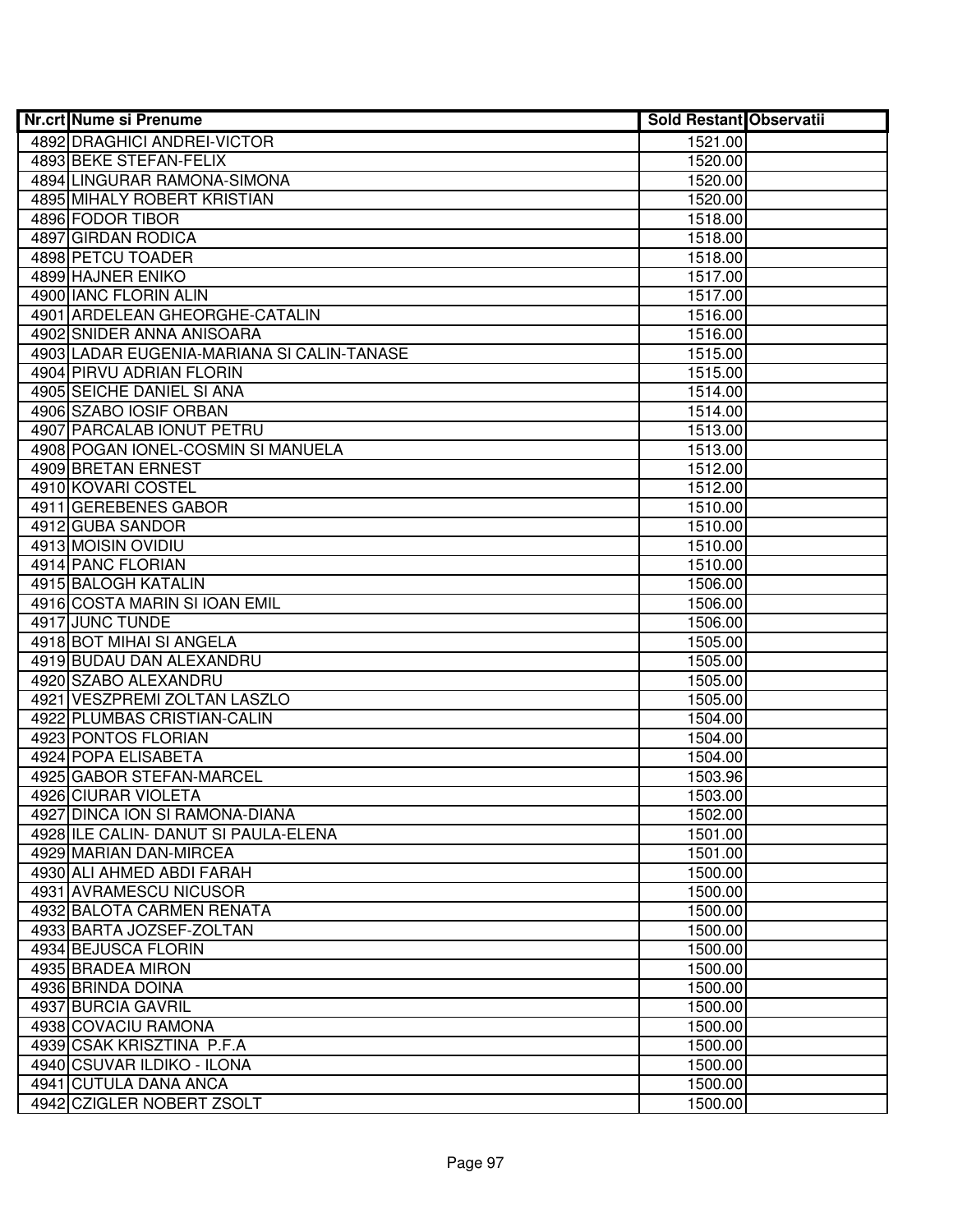| Nr.crt Nume si Prenume                 | <b>Sold Restant Observatii</b> |  |
|----------------------------------------|--------------------------------|--|
| 4943 DACUNNA VICHIE BRYAN ANDRE        | 1500.00                        |  |
| 4944 FILIP TEODORA EMILIA              | 1500.00                        |  |
| 4945 GABOR GAVRIL                      | 1500.00                        |  |
| 4946 GABOR GETA                        | 1500.00                        |  |
| 4947 GABOR MANDRA                      | 1500.00                        |  |
| 4948 GABOR MINDRA                      | 1500.00                        |  |
| 4949 HORVAT KATALIN                    | 1500.00                        |  |
| 4950 ISZTOJKA TEREZIA                  | 1500.00                        |  |
| 4951 JUHASZ IANOS                      | 1500.00                        |  |
| 4952 JUHASZ MARIA                      | 1500.00                        |  |
| 4953 JUZON MARCIN-JACEK                | 1500.00                        |  |
| 4954 KIRALY IGNAC                      | 1500.00                        |  |
| 4955 KORDOVAN IOSIF                    | 1500.00                        |  |
| 4956 KOVACS ATTILA                     | 1500.00                        |  |
| 4957 LINZENBOLD MIHAI-IOAN             | 1500.00                        |  |
| 4958 MARTINAO ANDRE RAFAEL             | 1500.00                        |  |
| 4959 MIHAI FLORENTINA                  | 1500.00                        |  |
| 4960 MILOTAI DAVID                     | 1500.00                        |  |
| 4961 MOANE ALIN CATALIN                | 1500.00                        |  |
| 4962 MONDRUT CALIN                     | 1500.00                        |  |
| 4963 MONENCIU FLORIN-GHEORGHE          | 1500.00                        |  |
| 4964 NITE MARIUS                       | 1500.00                        |  |
| 4965 OBANWONYI AMBROSE                 | 1500.00                        |  |
| 4966 ORGOVAN VIORICA                   | 1500.00                        |  |
| 4967 OROS VICTOR CALIN                 | 1500.00                        |  |
| 4968 REDNIC VASILE                     | 1500.00                        |  |
| 4969 SALAJAN TEODORA-ROXANA            | 1500.00                        |  |
| 4970 SAMU RUPI                         | 1500.00                        |  |
| 4971 SUSANU WILIAM DAN                 | 1500.00                        |  |
| 4972 SVAB LUCIAN-BENIAMIN              | 1500.00                        |  |
| 4973 SZABO JANOS CSONGOR               | 1500.00                        |  |
| 4974 TOCILA ANDREI                     | 1500.00                        |  |
| 4975 VARGA RUDOLF                      | 1500.00                        |  |
| 4976 VINCZE KECSKES MATEI GHEORGHE     | 1500.00                        |  |
| 4977 YOUNAS MOHAMMAD                   | 1500.00                        |  |
| 4978 FARCAS FLORIN SI MARIANA CRISTINA | 1499.00                        |  |
| 4979 BURSASIU AUREL COSTEL             | 1498.00                        |  |
| 4980 GELLEN TIBERIU                    | 1498.00                        |  |
| 4981 FEIER SORIN-ADRIAN                | 1497.00                        |  |
| 4982 HERMAN VASILE                     | 1495.00                        |  |
| 4983 BANCSA EMERIC                     | 1494.74                        |  |
| 4984 POP IOSIF SI MARIA                | 1494.00                        |  |
| 4985 ISTOICA TEREZ                     | 1493.00                        |  |
| 4986 KOVACS IOSIF                      | 1493.00                        |  |
| 4987 LAKATOS MARIA-SILVIA              | 1493.00                        |  |
| 4988 MACOVEI VASILE                    | 1493.00                        |  |
| 4989 SZABO MIRCEA                      | 1493.00                        |  |
| 4990 VARGA ROMULUS                     | 1493.00                        |  |
| 4991 KALMAR GYORGY                     | 1492.50                        |  |
| 4992 BELCE CRISTIAN-DANIEL             | 1492.00                        |  |
| 4993 GABOR MATEI                       | 1491.00                        |  |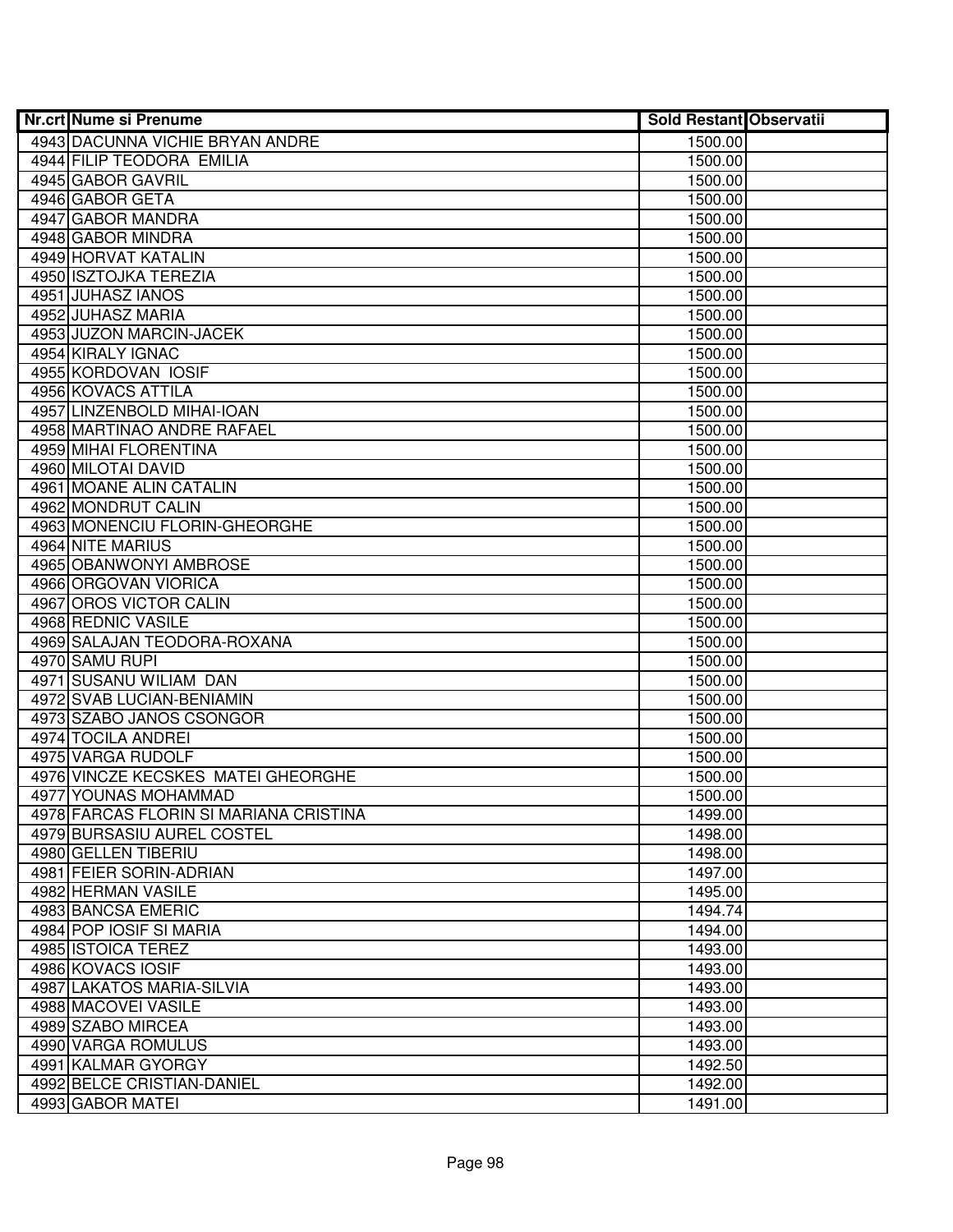| <b>Nr.crt Nume si Prenume</b>                  | <b>Sold Restant Observatii</b> |  |
|------------------------------------------------|--------------------------------|--|
| 4994 ROATIS MIHAI-ANTON                        | 1491.00                        |  |
| 4995 BOROS CATALIN-MARIUS                      | 1490.00                        |  |
| 4996 CIURAR IOLAND                             | 1490.00                        |  |
| 4997 TOTOREAN MARCEL ALEXANDRU                 | 1490.00                        |  |
| 4998 VARGA ADALBERT                            | 1490.00                        |  |
| 4999 GRIGORE ADRIAN                            | 1488.00                        |  |
| 5000 IRIMIAS CLAUDIU                           | 1488.00                        |  |
| 5001 PISCHLER RAIMOUND-TAMAS                   | 1488.00                        |  |
| 5002 MOGA REMUS OVIDIU                         | 1487.00                        |  |
| 5003 SABAU CRISTIAN                            | 1487.00                        |  |
| 5004 BRASOVEANU ANCA                           | 1486.00                        |  |
| 5005 CHIRIAC RAZVAN-SEVER-MARCIAN SI VIVIANA   | 1486.00                        |  |
| 5006 BILA PAUL-SEBASTIAN                       | 1485.00                        |  |
| 5007 BUNCAN MAGDALENA                          | 1485.00                        |  |
| 5008 BALOGH SANDOR                             | 1484.00                        |  |
| 5009 KIS ZOLTAN                                | 1484.00                        |  |
| 5010 MOLOCEA CLAUDIU-DUMITRU SI LOREDANA-LAURA | 1484.00                        |  |
| 5011 PLUGAR MARIAN                             | 1483.70                        |  |
| 5012 RACAZOV MILORAD-GELU                      | 1483.00                        |  |
| 5013 VARGA ATTILA                              | 1482.00                        |  |
| 5014 BOROS FRANCISC                            | 1481.00                        |  |
| 5015 MAG CIPRIAN-BOGDAN                        | 1481.00                        |  |
| 5016 CARP PAUL EUGEN                           | 1480.00                        |  |
| 5017 CUC ADRIAN-NICOLAE                        | 1480.00                        |  |
| 5018 DUDAS SANDU DANUT                         | 1480.00                        |  |
| 5019 HADADE TUDOR                              | 1480.00                        |  |
| 5020 ZLIBUT ADRIANA                            | 1480.00                        |  |
| 5021 KABAI SIGISMOND                           | 1478.00                        |  |
| 5022 POPA AUREL SI ANA                         | 1478.00                        |  |
| 5023 VASILACHE MIHAI-VLAD                      | 1478.00                        |  |
| 5024 MOS DORU-MIHAI SI ADELA                   | 1477.00                        |  |
| 5025 OSICEANU GHEORGHE-ADRIAN SI ALINA         | 1477.00                        |  |
| 5026 COPIL LUCIAN                              | 1475.00                        |  |
| 5027 MODOG ANA                                 | 1475.00                        |  |
| 5028 SZUCS ADALBERT                            | 1475.00                        |  |
| 5029 HALASZ CSABA ZSOLT SI ANNAMARIA           | 1473.00                        |  |
| 5030 MADA-BERINDE BELLA-RAMONA                 | 1473.00                        |  |
| 5031 MATEI FLOAREA                             | 1473.00                        |  |
| 5032 FAUR IONUT-FLAVIUS                        | 1472.00                        |  |
| 5033 PORDEA EUGENIA                            | 1472.00                        |  |
| 5034 HAVA IOAN SI ANA                          | 1471.00                        |  |
| 5035 SZILAGYI ZOLTAN ZSOLT                     | 1471.00                        |  |
| 5036 ZAH ADRIAN-GEORGE                         | 1471.00                        |  |
| 5037 BENTE VLAD CRISTIAN                       | 1470.00                        |  |
| 5038 BONTA COSMIN RARES                        | 1470.00                        |  |
| 5039 DUME AUREL SI VICTORIA                    | 1470.00                        |  |
| 5040 FONAI ALEXANDRA                           | 1470.00                        |  |
| 5041 LAZAU MARIANA                             | 1470.00                        |  |
| 5042 LUCUTA ANA-MARIA                          | 1470.00                        |  |
| 5043 PAINA MONICA                              | 1470.00                        |  |
| 5044 TOLNA FRANCISC                            | 1470.00                        |  |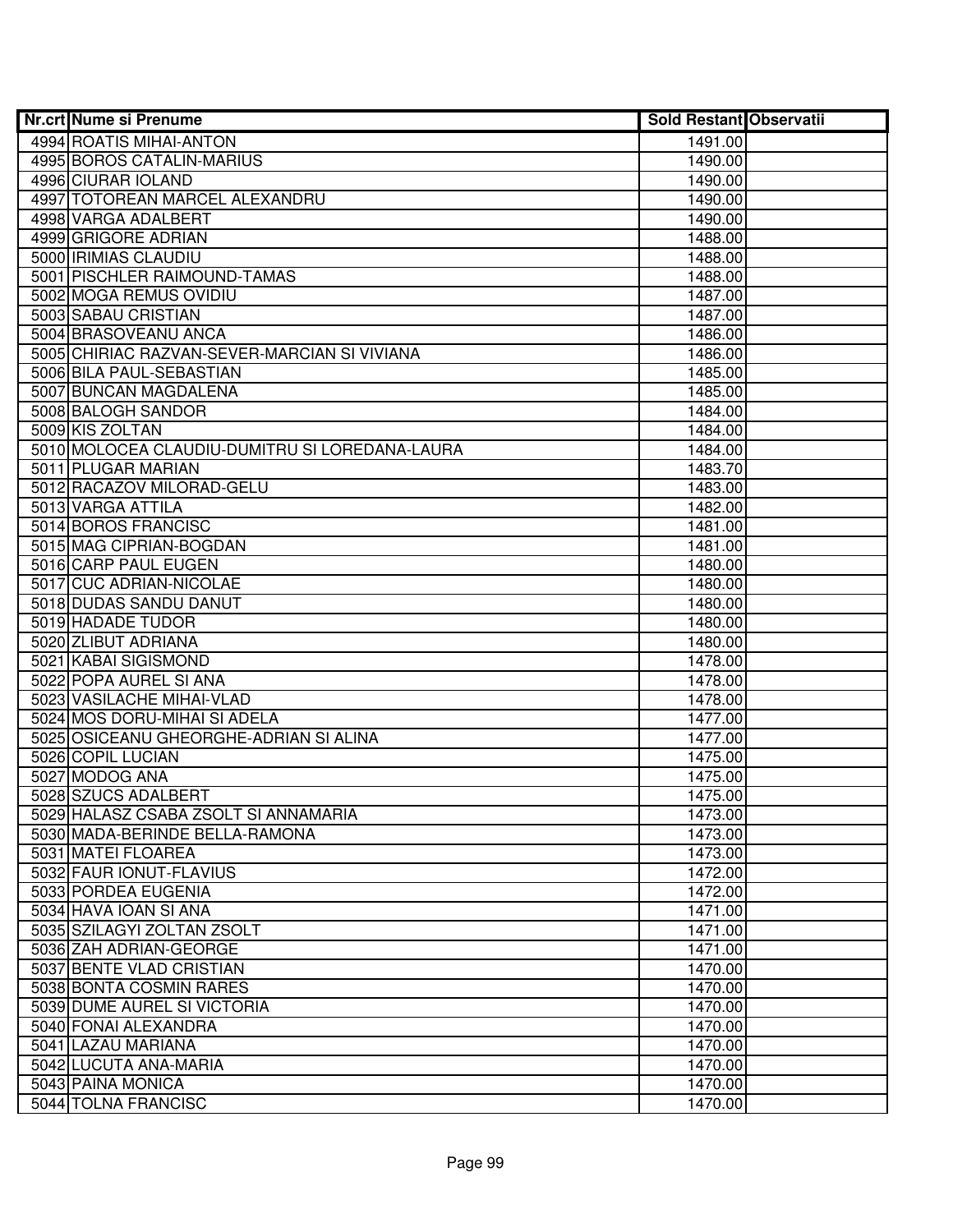| Nr.crt Nume si Prenume                                      | <b>Sold Restant Observatii</b> |  |
|-------------------------------------------------------------|--------------------------------|--|
| 5045 BOKA TIHAMER-CSABA                                     | 1468.00                        |  |
| 5046 ISOC LIVIA                                             | 1468.00                        |  |
| 5047 ISOC RADU SI SOFICA                                    | 1467.00                        |  |
| 5048 MOS SEBASTIAN ALEX                                     | 1467.00                        |  |
| 5049 BURDAN IOSIF                                           | 1466.98                        |  |
| 5050 CIPLEU VALENTIN NICOLAE                                | 1466.00                        |  |
| 5051 STEF CRISTIAN                                          | 1465.00                        |  |
| 5052 CIOTEA SORIN-IOAN SI FLORENTINA                        | 1463.00                        |  |
| 5053 MASCAS PETRU                                           | 1463.00                        |  |
| 5054 COPOS PETRU SI ANA                                     | 1462.00                        |  |
| 5055 MINAN ANDA- CORNELIA                                   | 1462.00                        |  |
| 5056 BARNUTIU CALIN                                         | 1461.88                        |  |
| 5057 ARDELEAN IONEL-CRISTIAN                                | 1461.00                        |  |
| 5058 POP RADU-ILIE                                          | 1461.00                        |  |
| 5059 TATAR IOAN SI AURELIA ALEXANDRINA                      | 1461.00                        |  |
| 5060 BOKA GYORGY                                            | 1460.00                        |  |
| 5061 GROZA DANIEL-GEORGE                                    | 1460.00                        |  |
| 5062 MURESAN ADRIAN SI PAULA                                | 1460.00                        |  |
| 5063 NISTOR CORNELIA                                        | 1460.00                        |  |
| 5064 CHIS OLIMPIA GABRIELA                                  | 1459.00                        |  |
| 5065 VASUT VIOREL SI DANIELA                                | 1459.00                        |  |
| 5066 BORA GHEORGHE ADRIAN                                   | 1458.00                        |  |
| 5067 SERB RAZVAN-CALIN                                      | 1457.00                        |  |
| 5068 CRACIUN FLORIN                                         | 1455.66                        |  |
| 5069 HUSZTIK ADALBERT                                       | 1455.00                        |  |
| 5070 NISTOR CARMEN-DANIELA                                  | 1455.00                        |  |
| 5071 PETROVICI SERGIU-SEBASTIAN                             | 1455.00                        |  |
| 5072 POP ALEXANDRU-TIBERU                                   | 1455.00                        |  |
| 5073 TOCAI TRAIAN-CALIN                                     | 1455.00                        |  |
| 5074 GAIDOS CIPRIAN-PASCU                                   | 1454.00                        |  |
| 5075 LAZAU GHEORGHE-LEONTIN                                 | 1454.00                        |  |
| 5076 GIUSCA CORNELIU                                        | 1453.00                        |  |
| 5077 LUPSA LUCIAN BOGDAN                                    | 1453.00                        |  |
| 5078 COSTA CLAUDIU ROMAN                                    | 1452.00                        |  |
| 5079 IVAN DUMITRU VIRGIL                                    | 1452.00                        |  |
| 5080 KUCHEL FRANCISC                                        | 1452.00                        |  |
| 5081 PETRUT REMUS                                           | 1452.00                        |  |
| 5082 POP CATALIN-DANIEL                                     | 1452.00                        |  |
| 5083 KOVACS, KADAR & ASOCIATII SOC. CIVILA PROF. DE AVOCATI | 1451.00                        |  |
| 5084 TOMELE IOAN SI MIRELA RAMONA SORINA                    | 1451.00                        |  |
| 5085 BRINDBA OLIMPIA-NICOLETA                               | 1450.00                        |  |
| 5086 CAMPORESI LORENZO                                      | 1450.00                        |  |
| 5087 COSTINAS ADRIAN                                        | 1450.00                        |  |
| 5088 DAN EUGEN-CORNEL                                       | 1450.00                        |  |
| 5089 DENQ QIFENG                                            | 1450.00                        |  |
| 5090 GABOR DEMETER SI ROZALIA                               | 1450.00                        |  |
| 5091 GABOR GABOR                                            | 1450.00                        |  |
| 5092 GABOR STEFAN                                           | 1450.00                        |  |
| 5093 GHERDAN SABIN-LIVIU                                    | 1450.00                        |  |
| 5094 GORDAN ADRIAN CRISTIAN                                 | 1450.00                        |  |
| 5095 KIS LEVENTE-NORBERT                                    | 1450.00                        |  |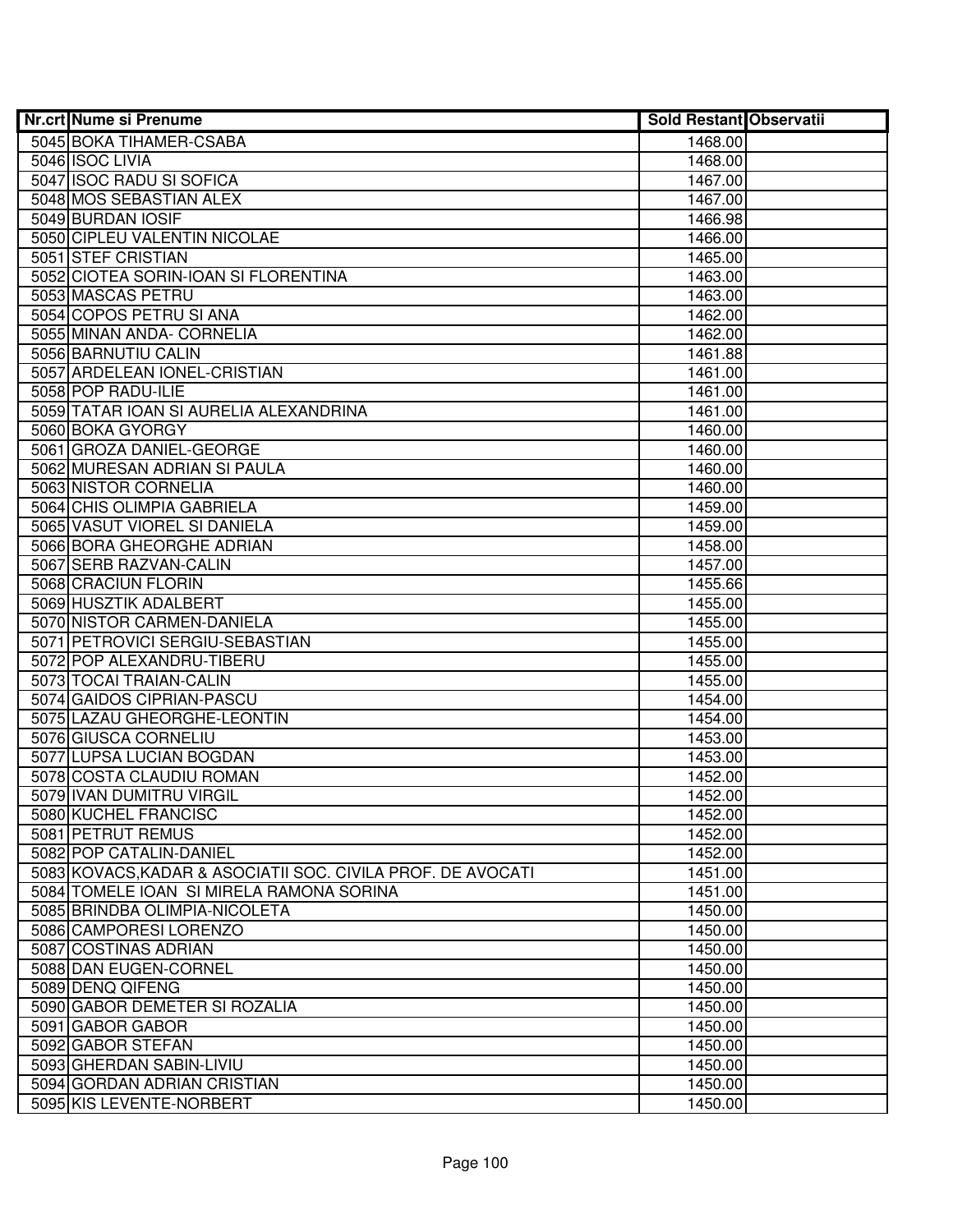| Nr.crt Nume si Prenume                                  | <b>Sold Restant Observatii</b> |  |
|---------------------------------------------------------|--------------------------------|--|
| 5096 LUNGEANU DAN-CRISTIAN                              | 1450.00                        |  |
| 5097 POP DANA-GABRIELA                                  | 1450.00                        |  |
| 5098 PUSCAS ALEXANDRU-DAN                               | 1450.00                        |  |
| 5099 ROTAR MARIUS-IONUT                                 | 1450.00                        |  |
| 5100 SHARKEYE SAGED                                     | 1450.00                        |  |
| 5101 SORAN ADELINA-OANA                                 | 1450.00                        |  |
| 5102 STANCA ALEXANDRU                                   | 1450.00                        |  |
| 5103 VETISAN VASILE-COSMIN                              | 1450.00                        |  |
| 5104 BODEA ANA - CORINA                                 | 1449.00                        |  |
| 5105 SZONDI IOSIF                                       | 1449.00                        |  |
| 5106 GHILE IOAN GHEORGHE                                | 1448.00                        |  |
| 5107 PURTAN TEODOR                                      | 1448.00                        |  |
| 5108 PUSCAS ELENA - LUCIA - SIMONA                      | 1446.00                        |  |
| 5109 TIMP FLORICA SI ADRIAN IONEL                       | 1446.00                        |  |
| 5110 NAGY ANDRAS                                        | 1445.00                        |  |
| 5111 NAGY VILHELMINA, GEZA ERNO SI ZOLTAN-GERGELY       | 1445.00                        |  |
| 5112 MOCSAR ZOLTAN                                      | 1444.00                        |  |
| 5113 TRIF MONICA                                        | 1444.00                        |  |
| 5114 FANEA LUCIAN-AUGUSTIN                              | 1443.00                        |  |
| 5115 MEZEI AURELIA                                      | 1443.00                        |  |
| 5116 TOTH LUDOVIC                                       | 1443.00                        |  |
| 5117 POPESCU TIBERIU                                    | 1441.00                        |  |
| 5118 SZOMBATI ZOLTAN                                    | 1441.00                        |  |
| 5119 BAGI TAMAS-ZSOLT                                   | 1440.00                        |  |
| 5120 BALOG GASPAR                                       | 1440.00                        |  |
| 5121 BERECZKI STEFAN                                    | 1440.00                        |  |
| 5122 BERI IOZSEF                                        | 1440.00                        |  |
| 5123 COSMESCU ANDREIA MICHAELA                          | 1440.00                        |  |
| 5124 DUKAI IOAN SI FLORENTINA-ANCA                      | 1440.00                        |  |
| 5125 LUKACS GABRIELA-EVA-MIRELA                         | 1440.00                        |  |
| 5126 MAN IOAN                                           | 1440.00                        |  |
| 5127 MURARIU CSABA-SZILVESZTER                          | 1440.00                        |  |
| 5128 NAGHI CALIN-DORU                                   | 1440.00                        |  |
| 5129 UNGVARI JOZSEF                                     | 1440.00                        |  |
| 5130 HULEA IONUT-FLORIN                                 | 1439.15                        |  |
| 5131 BULZAN DUMITRU-FLORIN<br>5132 GYORGY TIBERIU-IULIU | 1439.00                        |  |
| 5133 HORVATH EVA                                        | 1438.00<br>1437.00             |  |
| 5134 MADAR LIVIU SI DORINA                              | 1437.00                        |  |
| 5135 BOTEA MIHAI-GHEORGHE                               | 1436.00                        |  |
| 5136 DUDAS STELIAN                                      | 1436.00                        |  |
| 5137 RATIU OCTAVIAN-TIMOTEI                             | 1436.00                        |  |
| 5138 COTE GEORGE-CATALIN                                | 1435.00                        |  |
| 5139 GAVRIS LAURENTIU-PETRU                             | 1435.00                        |  |
| 5140 PALLO TIBOR                                        | 1435.00                        |  |
| 5141 POPOVICI GHEORGHE SI MARIANA                       | 1434.00                        |  |
| 5142 STAN CRISTIAN ALEXANDRU                            | 1434.00                        |  |
| 5143 SZENTESI ROLAND                                    | 1434.00                        |  |
| 5144 MATEAS REMUS SEBASTIAN                             | 1433.00                        |  |
| 5145 ORBULOV BOGDAN-DANIEL P.F.A.                       | 1433.00                        |  |
| 5146 MATYAS JOZSEF                                      | 1432.53                        |  |
|                                                         |                                |  |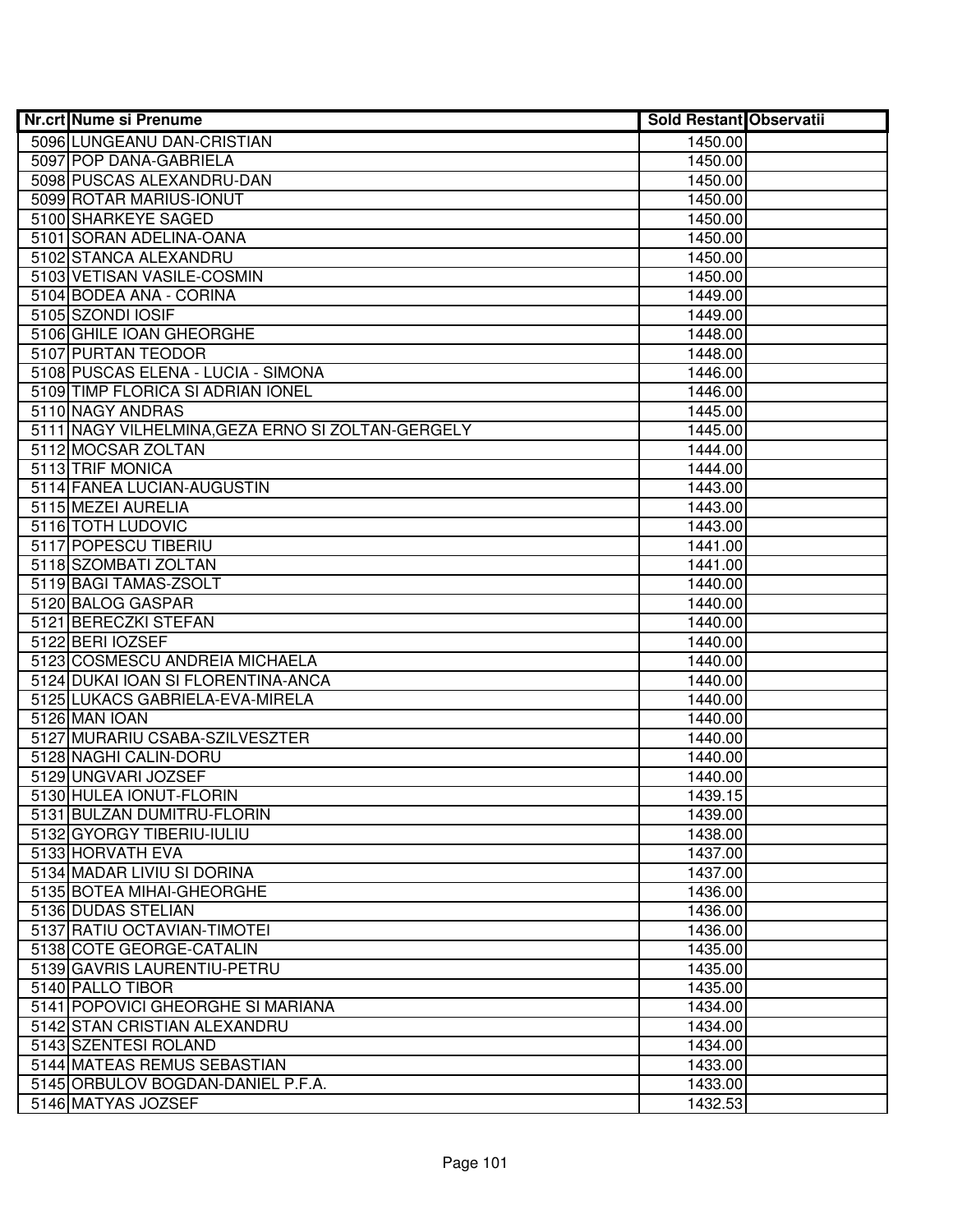| Nr.crt Nume si Prenume                   | <b>Sold Restant Observatii</b> |  |
|------------------------------------------|--------------------------------|--|
| 5147 BAK CAROL                           | 1432.00                        |  |
| 5148 GURGU ANTON-IEREMIA                 | 1432.00                        |  |
| 5149 I.I. FIZESAN RAMONA NICOLETA        | 1432.00                        |  |
| 5150 POTRE GABRIEL-FLORIN                | 1432.00                        |  |
| 5151 BREANC GABRIEL-DANIEL               | 1431.00                        |  |
| 5152 SZABO KAROLY                        | 1431.00                        |  |
| 5153 ARDILLO ANTONIO                     | 1430.00                        |  |
| 5154 BABA IOAN-VASILE - CAB. DE AVOCAT   | 1430.00                        |  |
| 5155 BAGYA ATTILA                        | 1430.00                        |  |
| 5156 BUZGAU GABRIELA FLORINA             | 1430.00                        |  |
| 5157 CANOSA VITTORIO                     | 1430.00                        |  |
| 5158 CAPATINA NICOLAE-VIOREL             | 1430.00                        |  |
| 5159 COPACEANU CALIN CABINET DE AVOCAT   | 1430.00                        |  |
| 5160 DIACONESCU GABRIELA-OANA            | 1430.00                        |  |
| 5161 DR. VERES ANNA ILEANA PFA           | 1430.00                        |  |
| 5162 FICUT SAMUIL-GABRIEL                | 1430.00                        |  |
| 5163 FRUNZA RODICA MARIA                 | 1430.00                        |  |
| 5164 GABOR IANCU                         | 1430.00                        |  |
| 5165 GUIAS SZABOTCS JOZSEF               | 1430.00                        |  |
| 5166 HAIER ANDREEA-DIANA                 | 1430.00                        |  |
| 5167 HEILMAN PATRICK HANS                | 1430.00                        |  |
| 5168 LACRARU LUCIAN                      | 1430.00                        |  |
| 5169 LAZAU MARIN SI CONSTANTINA-GABRIELA | 1430.00                        |  |
| 5170 MADA CRISTIAN - IOAN                | 1430.00                        |  |
| 5171 MARINA MIRELA FLORINA               | 1430.00                        |  |
| 5172 MONENCI FLORIN-ANDREI               | 1430.00                        |  |
| 5173 NOVELLO ANTONIO                     | 1430.00                        |  |
| 5174 NYAKACSKA ZSOLT-ANDRAS              | 1430.00                        |  |
| 5175 PFA-LIHET OCTAVIAN                  | 1430.00                        |  |
| 5176 PLAGGENBORG HENNO                   | 1430.00                        |  |
| 5177 PLOESTEANU MIHAI CATALIN            | 1430.00                        |  |
| 5178 POP FLORIAN                         | 1430.00                        |  |
| 5179 POPA CRISTIAN                       | 1430.00                        |  |
| 5180 SIDEA GEORGE MARIUS                 | 1430.00                        |  |
| 5181 SORHENT MIHAI                       | 1430.00                        |  |
| 5182 STAMATE NICOLAE                     | 1430.00                        |  |
| 5183 SZABO MAGDALENA-TUNDE               | 1430.00                        |  |
| 5184 TIMIS IONEL-DANIEL                  | 1430.00                        |  |
| 5185 TIRCA HORIA                         | 1430.00                        |  |
| 5186 VARGA AUGUSTIN                      | 1430.00                        |  |
| 5187 CIOARA FLORIAN-VALENTIN             | 1429.00                        |  |
| 5188 FEIER ANNAMARIA                     | 1428.94                        |  |
| 5189 URSADAN EMIL IOAN PFA               | 1428.00                        |  |
| 5190 RAT ADRIAN-PASCU                    | 1427.00                        |  |
| 5191 TIRITEU FLORIAN                     | 1427.00                        |  |
| 5192 SIMUT FLORIAN-CALIN SI SIMONA       | 1426.00                        |  |
| 5193 BLINDAS GABOR                       | 1425.00                        |  |
| 5194 BUGNAR ILINCA                       | 1425.00                        |  |
| 5195 BUGNAR MARIA-MIRUNA                 | 1425.00                        |  |
| 5196 CIURAR AURICA                       | 1425.00                        |  |
| 5197 GHERDAN EMILIAN                     | 1425.00                        |  |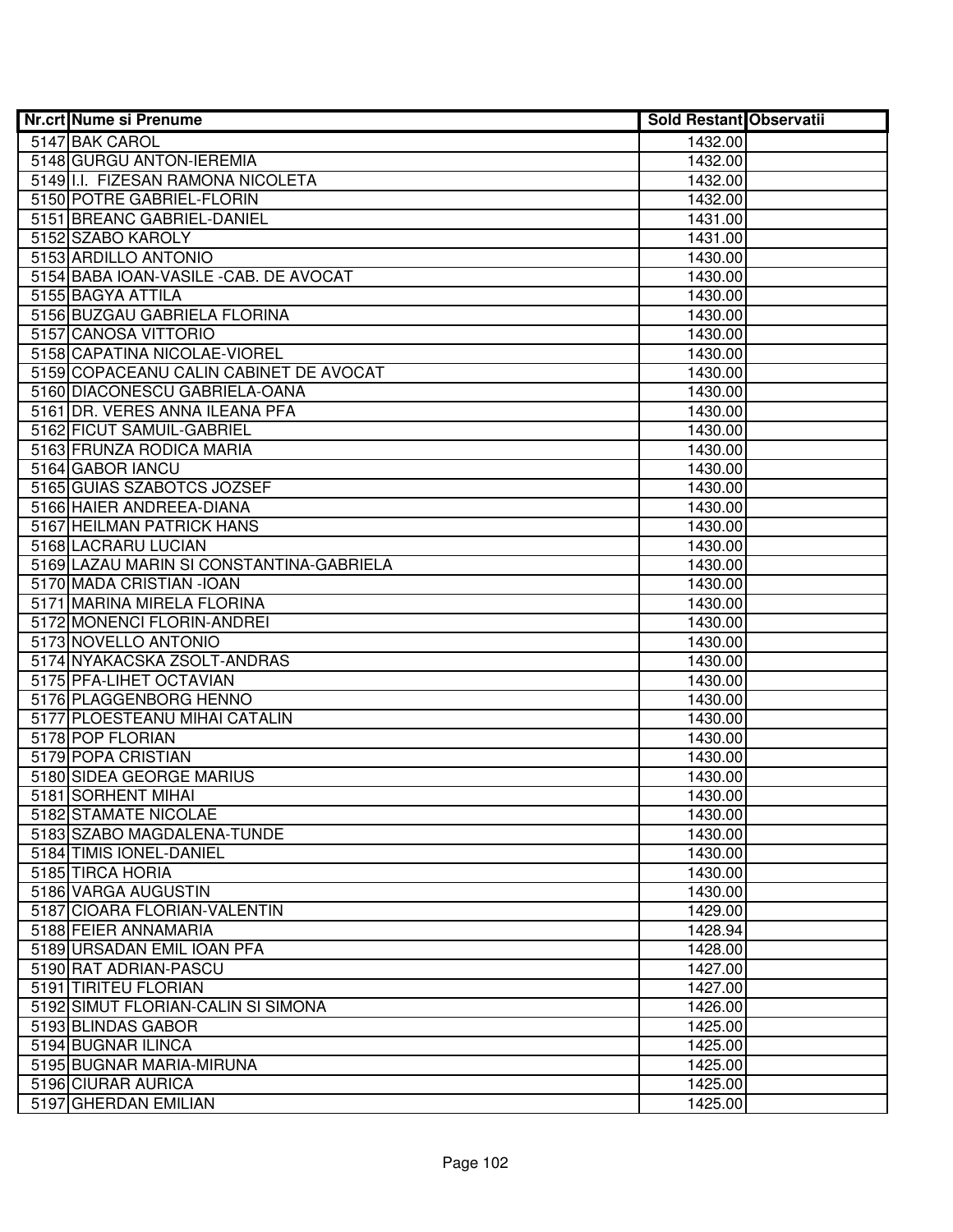| <b>Nr.crt Nume si Prenume</b>     | <b>Sold Restant Observatii</b> |  |
|-----------------------------------|--------------------------------|--|
| 5198 POTRE IOAN-MARIUS            | 1425.00                        |  |
| 5199 VARGA NORBERT-GABOR          | 1425.00                        |  |
| 5200 FLONTA GHEORGHE SI FLORICA   | 1424.00                        |  |
| 5201 PETRICAS FLORIAN             | 1424.00                        |  |
| 5202 TUSAN LASZLO MIKLOS          | 1424.00                        |  |
| 5203 MOGA CLAUDIU-IOAN            | 1423.00                        |  |
| 5204 SABAU LIVIU FLORIN           | 1423.00                        |  |
| 5205 BUTOI IONELA                 | 1422.50                        |  |
| 5206 DAVID ILEANA                 | 1421.00                        |  |
| 5207 BELADI ISTVAN-COROY          | 1420.00                        |  |
| 5208 FISCHER CONSTANTIN           | 1420.00                        |  |
| 5209 GUI LIVIU                    | 1420.00                        |  |
| 5210 LIBERT IOAN                  | 1420.00                        |  |
| 5211 PACURAR MIRCEA               | 1420.00                        |  |
| 5212 MICLOS FLORIN-TEODOR         | 1419.00                        |  |
| 5213 BOROS DAN-IOAN               | 1418.00                        |  |
| 5214 ITTU CALIN FLORENTIN         | 1418.00                        |  |
| 5215 PETRICAS FLOARE SI IOAN      | 1418.00                        |  |
| 5216 POPA MARIUS-CRISTIAN         | 1418.00                        |  |
| 5217 SERAC FLORIAN                | 1418.00                        |  |
| 5218 BOCA FLAVIUS                 | 1416.00                        |  |
| 5219 GAVRIS VICTOR                | 1416.00                        |  |
| 5220 ILLES GYULA                  | 1416.00                        |  |
| 5221 BIRAU MARA ZIANA             | 1415.00                        |  |
| 5222 GLITA IOAN-RADU              | 1415.00                        |  |
| 5223 PRECUP TUDOR VLAD            | 1415.00                        |  |
| 5224 BARUTA LIGIA SIMONA          | 1414.00                        |  |
| 5225 ZAHARIE LUCICA INTR.IND.     | 1413.00                        |  |
| 5226 CATANA ALEXANDRU SI FLOAREA  | 1412.00                        |  |
| 5227 BOROS FLORIN                 | 1411.00                        |  |
| 5228 CICU NICOLETA LACRIMIOARA    | 1411.00                        |  |
| 5229 DOMOCOS PETRU RADU SI LIOARA | 1411.00                        |  |
| 5230 BULBUCA TEODOR               | 1410.00                        |  |
| 5231 CABA IOAN SI FLORICA-SILVIA  | 1410.00                        |  |
| 5232 DAN GRISEL ELENA             | 1410.00                        |  |
| 5233 DOBRE TUDOR                  | 1410.00                        |  |
| 5234 HANGA LIVIU SI ANDRADA       | 1410.00                        |  |
| 5235 HORVATH NORBERT              | 1410.00                        |  |
| 5236 MERGE TEODOR-EUTIH           | 1410.00                        |  |
| 5237 NAGY ATTILA-JANOS            | 1410.00                        |  |
| 5238 NICOLAESCU ALIN-DAN          | 1410.00                        |  |
| 5239 ROBOTIN PETER-JOSZEF         | 1410.00                        |  |
| 5240 ROSU ALIN-CORNEL             | 1410.00                        |  |
| 5241 SARCA EUGENIA                | 1410.00                        |  |
| 5242 TABARA ADRIAN                | 1410.00                        |  |
| 5243 OPREA RONELA TEODORA         | 1409.00                        |  |
| 5244 BLAGUTA FLORIAN              | 1407.00                        |  |
| 5245 VENTEL OLIMPIA               | 1407.00                        |  |
| 5246 HAJDU TIBOR                  | 1406.41                        |  |
| 5247 HAITA CONSTANTIN             | 1405.00                        |  |
| 5248 LUCZA IMRE                   | 1405.00                        |  |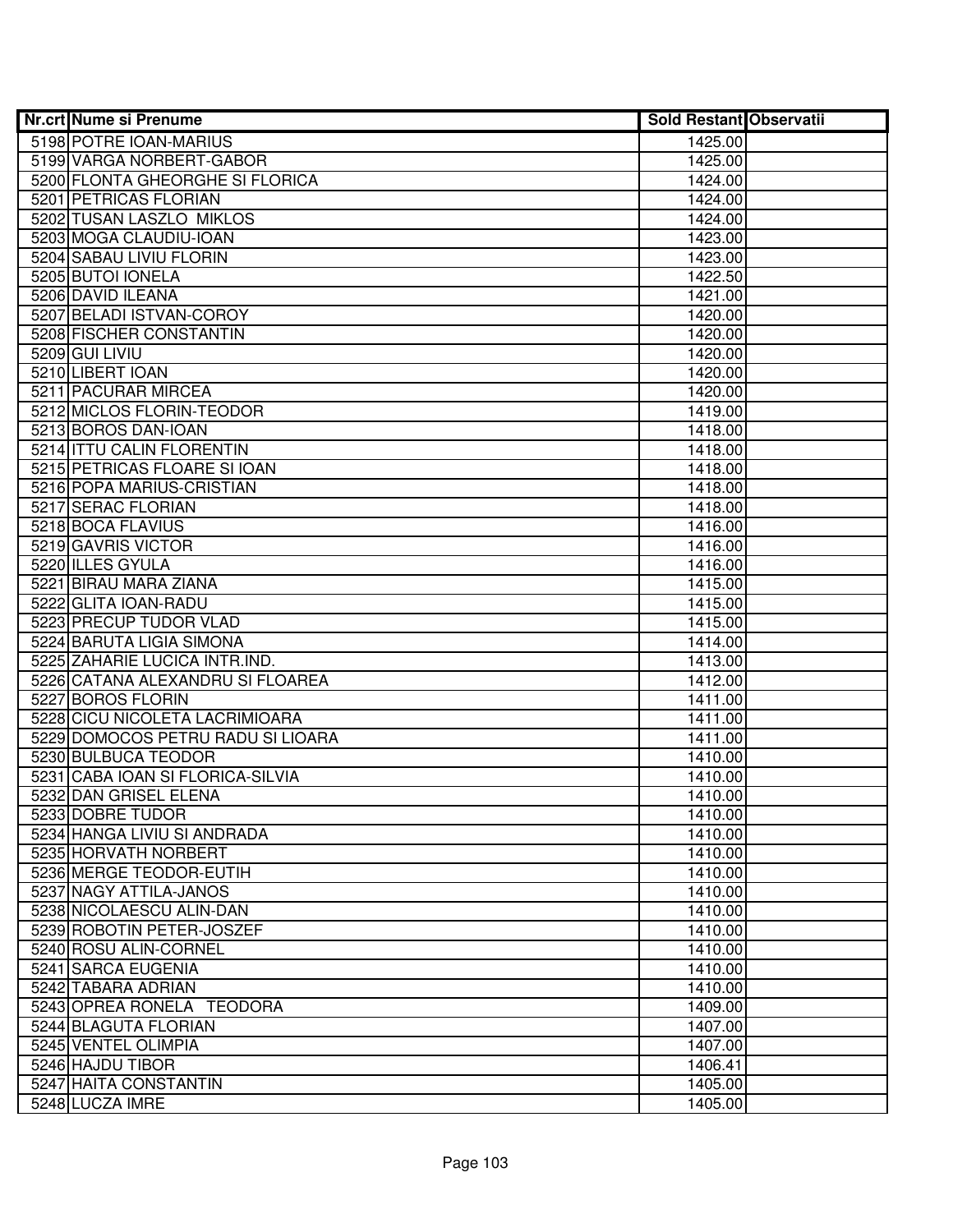| <b>Nr.crt Nume si Prenume</b>            | <b>Sold Restant Observatii</b> |  |
|------------------------------------------|--------------------------------|--|
| 5249 HODOROG MAGDALENA                   | 1404.00                        |  |
| 5250 LINGURAR IOAN SORAN                 | 1404.00                        |  |
| 5251 NAGY ROBERT                         | 1403.00                        |  |
| 5252 CAVALU OVIDIU DAN SI DANIELA SIMONA | 1402.00                        |  |
| 5253 FABIAN FERENC SI ERZSEBET           | 1402.00                        |  |
| 5254 PETRILA MARIUS SORIN                | 1402.00                        |  |
| 5255 MAI LILIANA-RODICA                  | 1401.00                        |  |
| 5256 ALI MUDASSAR                        | 1400.00                        |  |
| 5257 BOKA BARNUS                         | 1400.00                        |  |
| 5258 BULZAN NICOLAE-CALIN                | 1400.00                        |  |
| 5259 BUT DAVID-RICHARD                   | 1400.00                        |  |
| 5260 CODRE ADRIAN-LUCIAN                 | 1400.00                        |  |
| 5261 DUMA DOROTHEA                       | 1400.00                        |  |
| 5262 HALASZ PETER-ATTILA                 | 1400.00                        |  |
| 5263 HORVATH ALEXANDRU                   | 1400.00                        |  |
| 5264 KUCZAPSKI NORA                      | 1400.00                        |  |
| 5265 PERSENCO IURIE                      | 1400.00                        |  |
| 5266 PUSCAS ALEXANDRU-DAN, P.F.A.        | 1400.00                        |  |
| 5267 SARAZ OLIVIA                        | 1400.00                        |  |
| 5268 SAVA REMUS PFA                      | 1400.00                        |  |
| 5269 STRUGAREAN MARIN                    | 1400.00                        |  |
| 5270 SZOCS VERONIKA                      | 1400.00                        |  |
| 5271 SZORADI TIBOR                       | 1400.00                        |  |
| 5272 TORUN SEDA                          | 1400.00                        |  |
| 5273 POP RALUCA                          | 1398.00                        |  |
| 5274 DEMIAN BOGDAN                       | 1397.88                        |  |
| 5275 BAN RADU VASILE                     | 1397.00                        |  |
| 5276 VERES ANDREEA-MARIA                 | 1397.00                        |  |
| 5277 MAN ANDREI-VASILE                   | 1396.93                        |  |
| 5278 GUIAS LUCIA                         | 1396.00                        |  |
| 5279 PETRUS GEORGINA-ANA                 | 1396.00                        |  |
| 5280 CIARNAU ETELCA-IBOLYA               | 1395.00                        |  |
| 5281 GAVRUTA IOAN                        | 1395.00                        |  |
| 5282 MAKKAI MIKLOS                       | 1395.00                        |  |
| 5283 VERES LASZLO ROLAND                 | 1395.00                        |  |
| 5284 CALIN ONITA                         | 1394.00                        |  |
| 5285 CAPITANU VASILE                     | 1392.00                        |  |
| 5286 PLES OVIDIU                         | 1392.00                        |  |
| 5287 ANDOR FERENCZ                       | 1390.00                        |  |
| 5288 BALAJ ADRIAN CLAUDIU                | 1390.00                        |  |
| 5289 BUDA ELENA-VIOLETA                  | 1390.00                        |  |
| 5290 GABOR DUMITRU                       | 1390.00                        |  |
| 5291 MOCIAR SANDOR                       | 1390.00                        |  |
| 5292 NICHITA MIHAI-DAN                   | 1390.00                        |  |
| 5293 ONACA IOANA-ANCUTA                  | 1390.00                        |  |
| 5294 OROS ALEXANDRU                      | 1390.00                        |  |
| 5295 BACIU AVRAM SI LIVIA                | 1389.00                        |  |
| 5296 BOCHIS ROMEO-FLORIN                 | 1389.00                        |  |
| 5297 MONE RAZVAN-MADALIN                 | 1389.00                        |  |
| 5298 POP VIOREL DANUT                    | 1389.00                        |  |
| 5299 BRAN FLORIAN                        | 1388.00                        |  |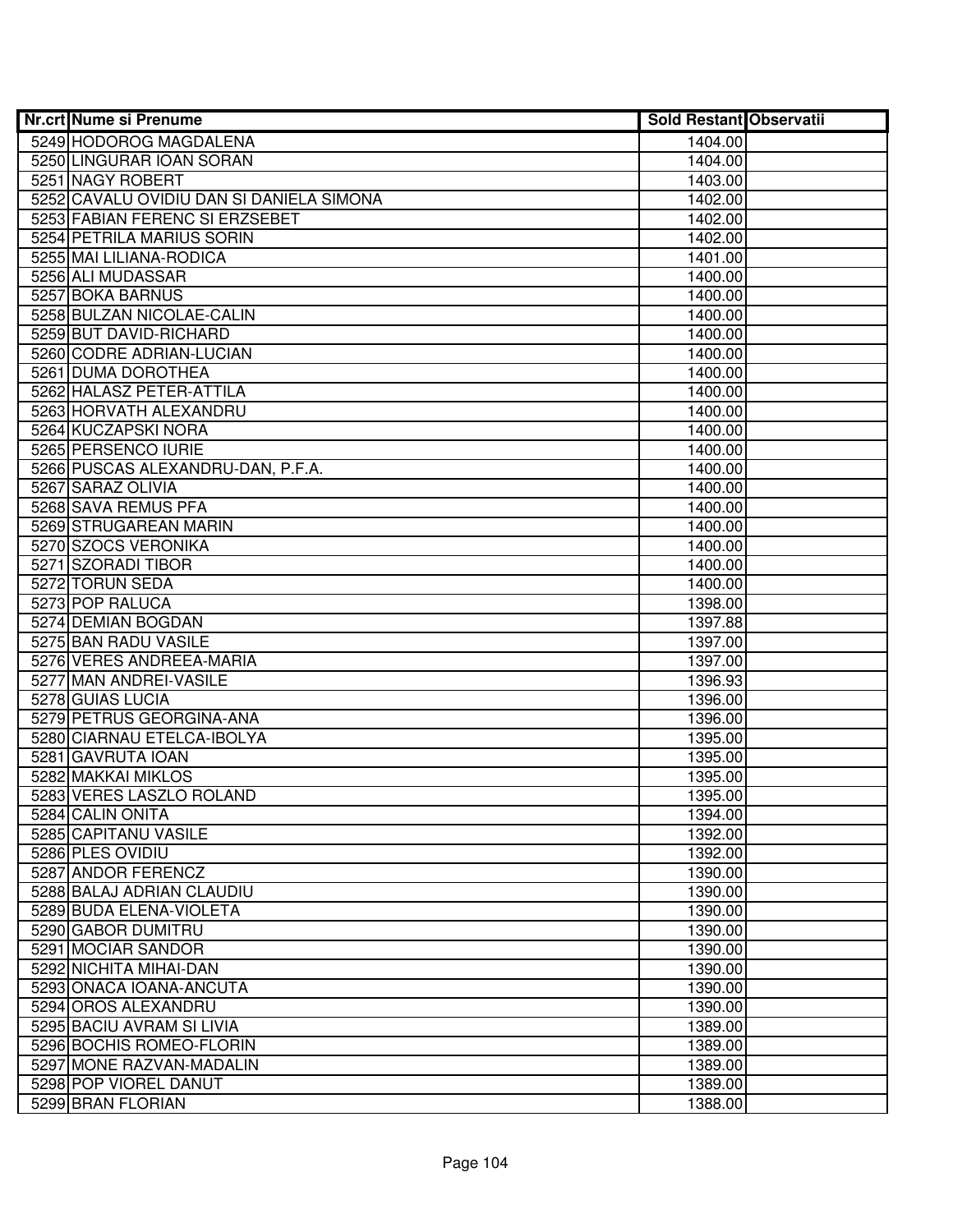| Nr.crt Nume si Prenume                 | <b>Sold Restant Observatii</b> |  |
|----------------------------------------|--------------------------------|--|
| 5300 DURGAU MARIA                      | 1388.00                        |  |
| 5301 BOGHEAN NICOLAE                   | 1385.00                        |  |
| 5302 BRINDA FLORIN-DANUT               | 1385.00                        |  |
| 5303 CHILLIK RICHARD-TAMAS             | 1385.00                        |  |
| 5304 DUDOMA ZSOLT                      | 1385.00                        |  |
| 5305 FLORIAN EMIL-GHEORGHE             | 1385.00                        |  |
| 5306 MARUSCA PETRU-GHEORGHE SI FELICIA | 1385.00                        |  |
| 5307 GAVRILAS OVIDIU GHEORGHE          | 1384.00                        |  |
| 5308 FECHETE IULIU SORIN               | 1383.00                        |  |
| 5309 ANTAL ZSENI-LENKE                 | 1382.00                        |  |
| 5310 GABOR STEFAN                      | 1382.00                        |  |
| 5311 SALAJAN MARIUS ADRIAN             | 1382.00                        |  |
| 5312 CIUHANDU ANA                      | 1381.00                        |  |
| 5313 COCIS FLORINA-MARIA               | 1380.00                        |  |
| 5314 GABOR MINDRA                      | 1380.00                        |  |
| 5315 KOVARI DANIEL                     | 1380.00                        |  |
| 5316 PRECUB GHEORGHE-CRISTIAN          | 1380.00                        |  |
| 5317 SZEGHALMI ANDREA MARIA            | 1380.00                        |  |
| 5318 BALAJ IOAN SI VIORICA             | 1379.00                        |  |
| 5319 FEHER MARIANA DANA                | 1379.00                        |  |
| 5320 PUSCAS IOAN LUCIAN                | 1379.00                        |  |
| 5321 SULINCA ELISABETA                 | 1379.00                        |  |
| 5322 BARBURA CALIN                     | 1378.00                        |  |
| 5323 CROITORIU VASILE                  | 1377.00                        |  |
| 5324 GAVRA OVIDIU GEORGE               | 1377.00                        |  |
| 5325 HERCUT MONICA RODICA              | 1377.00                        |  |
| 5326 NAGY PARASCHIVA                   | 1377.00                        |  |
| 5327 BIBART DAN MARIUS                 | 1376.00                        |  |
| 5328 GHANTOUS MARWAN SI RASHA          | 1376.00                        |  |
| 5329 POPEL DANIEL CATALIN              | 1376.00                        |  |
| 5330 OBERMAJER EVA                     | 1375.00                        |  |
| 5331 MOISI CALIN REMUS                 | 1374.00                        |  |
| 5332 TEREC CRISTIAN TEODOR             | 1374.00                        |  |
| 5333 FEFLEA RUXANDRA-IOANA             | 1372.50                        |  |
| 5334 SFERLEA CATALIN                   | 1372.50                        |  |
| 5335 GABOR PETRU                       | 1372.00                        |  |
| 5336 MERMEZE VIOREL SI MONICA MARINA   | 1372.00                        |  |
| 5337 PETREAN MARIANA-CAMELIA           | 1372.00                        |  |
| 5338 MAKKOS ZOLTAN                     | 1371.00                        |  |
| 5339 VARGA EDUARD-TOMI                 | 1371.00                        |  |
| 5340 CABA RAUL-SEBASTIAN               | 1370.00                        |  |
| 5341 COZI GHEORGHE ADRIAN              | 1370.00                        |  |
| 5342 DRAGAN MUGUREL-PETRU              | 1370.00                        |  |
| 5343 KOVACS DANIEL RAZVAN              | 1370.00                        |  |
| 5344 RUS IONEL-FLORIN                  | 1370.00                        |  |
| 5345 CHEREGI IOAN                      | 1369.00                        |  |
| 5346 INDRIE IOAN-CRISTIAN              | 1369.00                        |  |
| 5347 KATONA EVA ROZALIA                | 1369.00                        |  |
| 5348 SZEKELY KATALIN-ANNA              | 1368.54                        |  |
| 5349 BATRIN ANA                        | 1368.00                        |  |
| 5350 CALIN ANITA                       | 1368.00                        |  |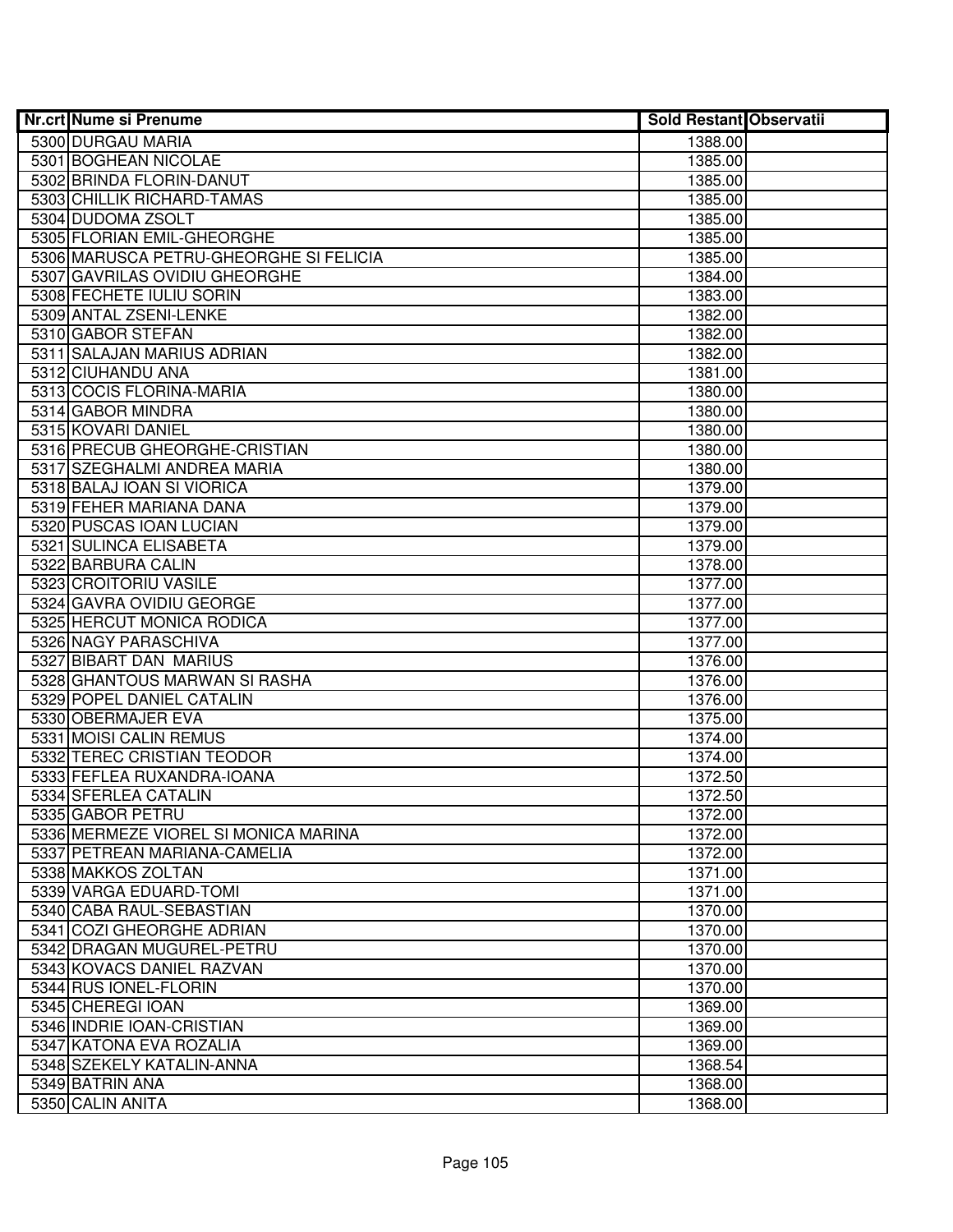| <b>Nr.crt Nume si Prenume</b>                            | <b>Sold Restant Observatii</b> |  |
|----------------------------------------------------------|--------------------------------|--|
| 5351 CHIRILA ADRIANA-FLORICA                             | 1368.00                        |  |
| 5352 TUCUDEAN IOAN-FLORIN                                | 1368.00                        |  |
| 5353 BRANDAS ELISABETA                                   | 1367.00                        |  |
| 5354 BENKE IOZSEF                                        | 1366.00                        |  |
| 5355 GABOR EVA                                           | 1366.00                        |  |
| 5356 ARDELEAN ANGELA                                     | 1365.00                        |  |
| 5357 CODOBAN AVRAM SI ANA                                | 1365.00                        |  |
| 5358 ROSTAS CRENGUTA                                     | 1365.00                        |  |
| 5359 VARGA ADRIAN-NELU                                   | 1365.00                        |  |
| 5360 FILIMON FLAVIA DIANA                                | 1363.00                        |  |
| 5361 HALASZ SANDOR SI ILDIKO-DANIELA                     | 1362.00                        |  |
| 5362 JUDE VIOREL-DAN                                     | 1362.00                        |  |
| 5363 CRECAN GHEORGHE                                     | 1361.00                        |  |
| 5364 KERESZTES ISTVAN                                    | 1361.00                        |  |
| 5365 ISZTOJKA RUDI                                       | 1360.00                        |  |
| 5366 POPA LOREDANA - BAMBUCAFE INTREPRINDERE INDIVIDUALA | 1358.00                        |  |
| 5367 SUCIU OVIDIU                                        | 1358.00                        |  |
| 5368 BUSURCA YGLESIAS                                    | 1357.00                        |  |
| 5369 BOCSA DENISA-DORIS                                  | 1356.00                        |  |
| 5370 PATAKI LASZLO ZSOLT                                 | 1356.00                        |  |
| 5371 SIMIONESCU CELORIA SI FLORENTIU                     | 1356.00                        |  |
| 5372 CIOCAN NICOLAE SI CLAUDIA                           | 1355.00                        |  |
| 5373 CRISAN ALIN-IONUT                                   | 1354.00                        |  |
| 5374 FREUNDLICH NORBERT                                  | 1353.00                        |  |
| 5375 LITVIN DOINA                                        | 1353.00                        |  |
| 5376 SUCIU MIHAIL SI MAGDOLNA                            | 1353.00                        |  |
| 5377 TRIPE-VIDICAN CALIN-ARON                            | 1353.00                        |  |
| 5378 B.I.N. MOS ANCA-LAURA                               | 1352.00                        |  |
| 5379 FUSTOS ILONA ANITA                                  | 1352.00                        |  |
| 5380 COSTEA ADRIAN COSTEL SI DANIELA                     | 1351.00                        |  |
| 5381 DOBOS IOAN-GHEORGHE                                 | 1351.00                        |  |
| 5382 KOVACS GEORGE-LUCIAN                                | 1351.00                        |  |
| 5383 MOTOS MARCELA                                       | 1351.00                        |  |
| 5384 PUSCAS CALIN-VASILE SI DANA MARIA                   | 1351.00                        |  |
| 5385 DUMITRAS ROBERT                                     | 1350.00                        |  |
| 5386 VERES JOZSEF                                        | 1350.00                        |  |
| 5387 ISZTOJKA GABOR                                      | 1349.00                        |  |
| 5388 LASCAU DANUT                                        | 1348.53                        |  |
| 5389 AXENTE DAN TIBERIU                                  | 1348.00                        |  |
| 5390 ZETENYI CIPRIAN-SEBASTIAN                           | 1348.00                        |  |
| 5391 BOSCA ADRIAN-RAZVAN                                 | 1347.00                        |  |
| 5392 FODOR ALIN-OVIDIU SI IOANA-FLORINA                  | 1347.00                        |  |
| 5393 LUPSE FLORIN-EMIL                                   | 1347.00                        |  |
| 5394 LASZLO CSABA SI AMALIA MAGDALENA                    | 1346.00                        |  |
| 5395 LUNKUI GYORGY                                       | 1346.00                        |  |
| 5396 SZILAGYI JANOS-ROBERT                               | 1346.00                        |  |
| 5397 BENCIC IRINA-FLORICA                                | 1345.00                        |  |
| 5398 STEFANOVICI CEZAR                                   | 1345.00                        |  |
| 5399 FARCUTIU ALINA-GINA                                 | 1344.00                        |  |
| 5400 ILE ROMAN-CRISTIAN SI MONICA                        | 1344.00                        |  |
| 5401 KOMAROMI LUDOVIC                                    | 1344.00                        |  |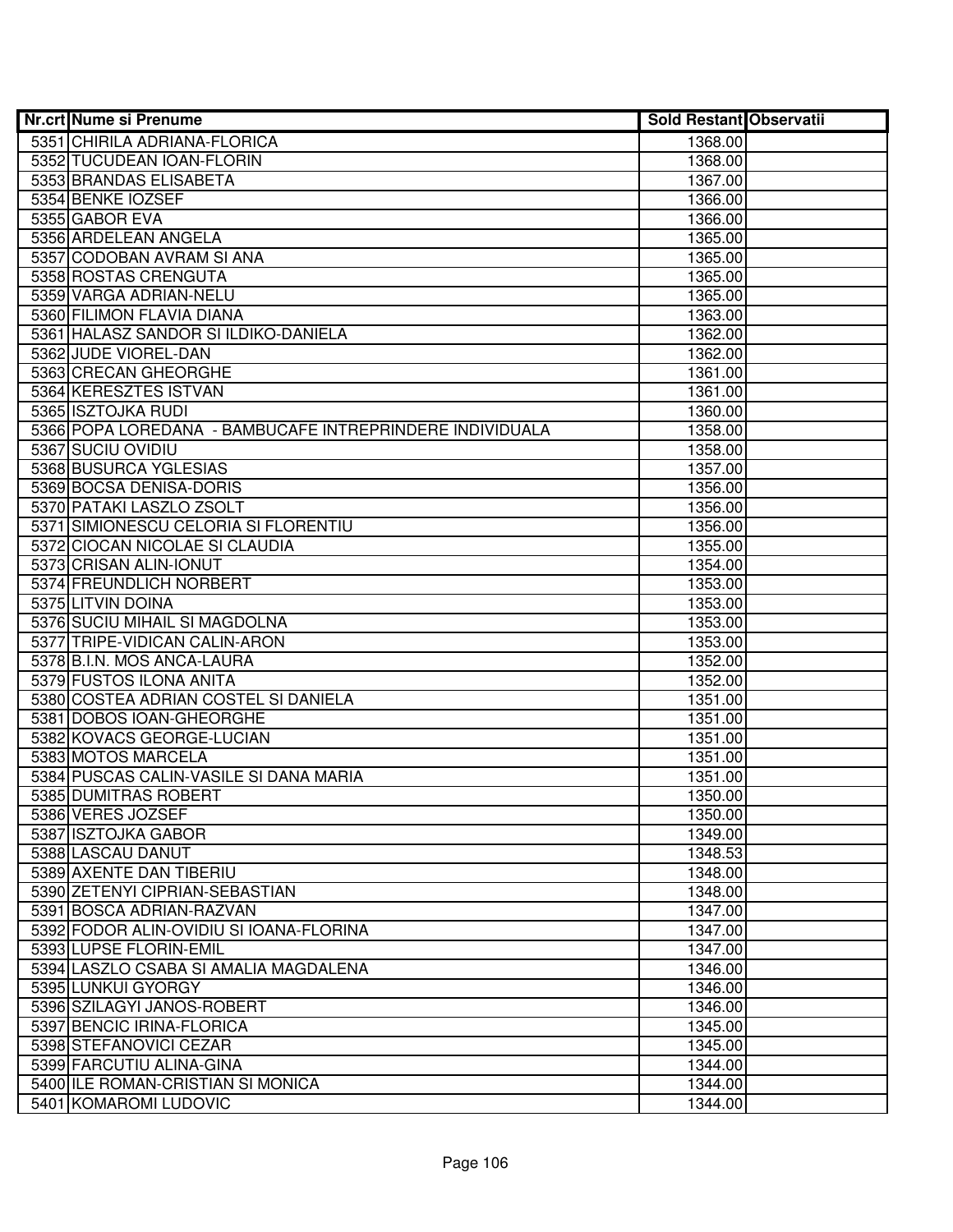| Nr.crt Nume si Prenume                    | <b>Sold Restant Observatii</b> |  |
|-------------------------------------------|--------------------------------|--|
| 5402 DURGHEU ILEANA                       | 1343.00                        |  |
| 5403 BUSTEA SORIN DINU                    | 1341.00                        |  |
| 5404 GANTNER TAMAS                        | 1340.00                        |  |
| 5405 HORVATH TIBOR RAYMOND                | 1340.00                        |  |
| 5406 LUKACS ZSOLT- LASZLO                 | 1340.00                        |  |
| 5407 MAJOROS IULIU-EUGEN                  | 1340.00                        |  |
| 5408 NAGY CSABA-ATTILA                    | 1340.00                        |  |
| 5409 POPUTE VALENTIN-TUDOR                | 1340.00                        |  |
| 5410 VARGA IOAN                           | 1340.00                        |  |
| 5411 BIRTA FERENC FLORIAN                 | 1339.59                        |  |
| 5412 KANDRA VASILE MARIA                  | 1339.00                        |  |
| 5413 SILAGHI ELENA                        | 1339.00                        |  |
| 5414 ZELINA JANOS                         | 1339.00                        |  |
| 5415 BUSTEA ADRIAN                        | 1338.00                        |  |
| 5416 KOVACS IUDIT MARGIT                  | 1338.00                        |  |
| 5417 RIF SIMONA-FLORENITNA                | 1336.00                        |  |
| 5418 SIDA RADU                            | 1336.00                        |  |
| 5419 DUDAS CRISTIAN                       | 1335.00                        |  |
| 5420 GAL FLORINA-CAMELIA                  | 1335.00                        |  |
| 5421 LAZAR IOAN-EMIL AGENT DE ASIGURARE   | 1335.00                        |  |
| 5422 BENGA TEODORA-ADRIANA                | 1334.00                        |  |
| 5423 COLTE IOSIF MIRCEA                   | 1334.00                        |  |
| 5424 GAZSAK IONUT-FLORIN                  | 1334.00                        |  |
| 5425 IACOB LUCIA MARIOARA                 | 1334.00                        |  |
| 5426 MIHUT VASILE                         | 1334.00                        |  |
| 5427 NERGHES MADALINA-MARINA              | 1334.00                        |  |
| 5428 OROS NICOLAE CALIN                   | 1334.00                        |  |
| 5429 PALADE DIONISIE                      | 1334.00                        |  |
| 5430 SATMARI ANA MARIA                    | 1334.00                        |  |
| 5431 VASIU CARMEN-LUCRETIA                | 1334.00                        |  |
| 5432 TUSA FRANCISC                        | 1333.97                        |  |
| 5433 ROGEAN ADRIAN SI ELISABETA           | 1333.00                        |  |
| 5434 BOTIU MARIUS VIRGIL SI SIMONA MARILE | 1332.00                        |  |
| 5435 BARTA ISTVAN                         | 1330.00                        |  |
| 5436 BONCIDAI VALENTIN                    | 1330.00                        |  |
| 5437 COSTAS CRISTIAN-GEORGE               | 1330.00                        |  |
| 5438 GABOR RUPI<br>5439 SUSTREAN LIDIA    | 1330.00<br>1330.00             |  |
| 5440 SOTIUT IRINA                         | 1329.00                        |  |
| 5441 TOMELE CIPRIAN-NICOLAE               | 1328.34                        |  |
| 5442 PARANICI CONSTANTIN                  | 1328.00                        |  |
| 5443 VESA DUMITRU                         | 1327.68                        |  |
| 5444 LASZLO BELA                          | 1325.00                        |  |
| 5445 BUTNARASU IOANA                      | 1324.04                        |  |
| 5446 PUSCAU CRACIUN                       | 1324.00                        |  |
| 5447 REZMUVES IOSIF                       | 1324.00                        |  |
| 5448 STRENG LORENA-ALEXANDRINA            | 1324.00                        |  |
| 5449 JURCA GHEORGHE SI MARIANA            | 1323.00                        |  |
| 5450 KISS JUDIT-ERZSEBET                  | 1323.00                        |  |
| 5451 LATA LIVIU                           | 1323.00                        |  |
| 5452 POP SORIN-DAN SI LILIANA             | 1323.00                        |  |
|                                           |                                |  |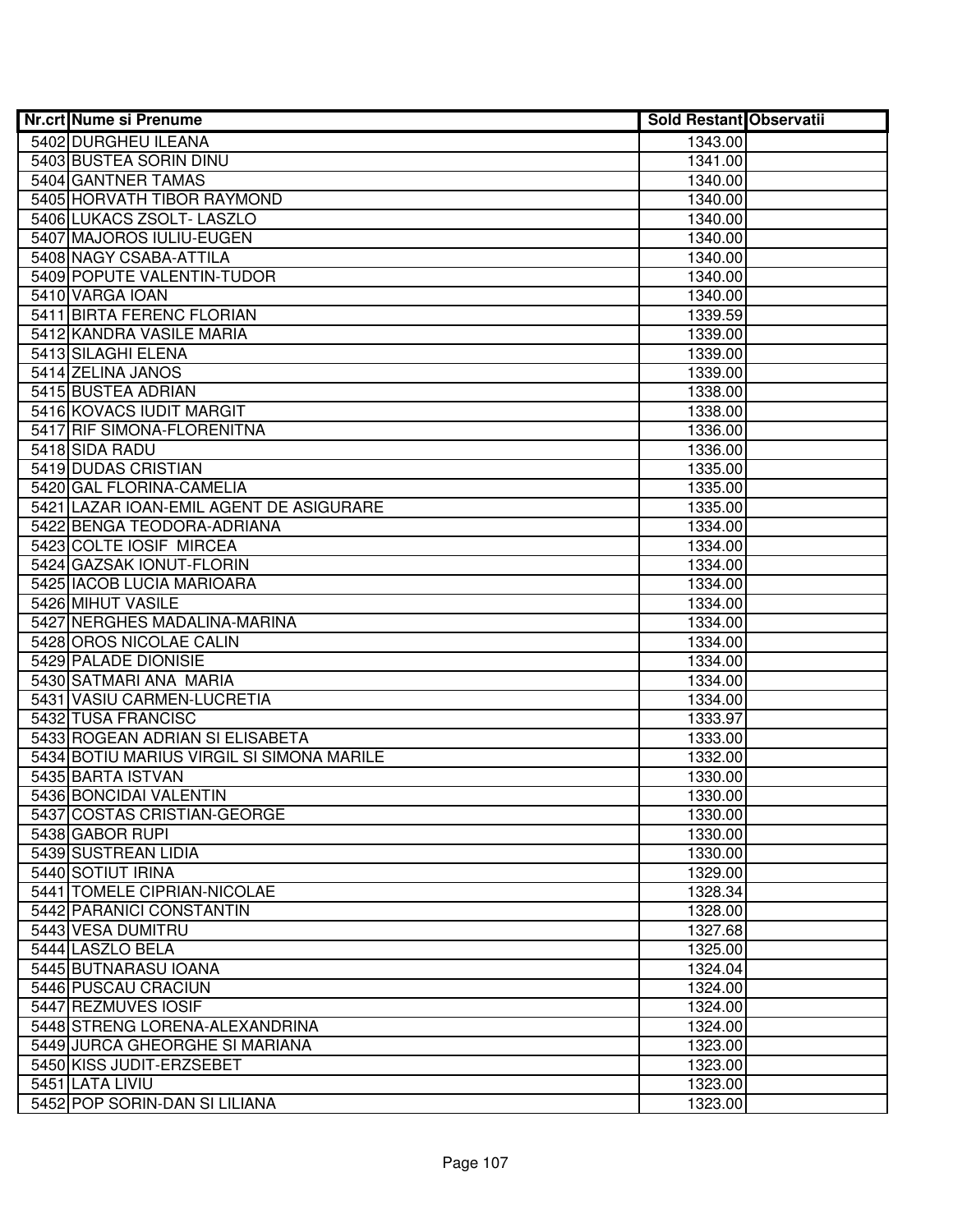| Nr.crt Nume si Prenume                                         | <b>Sold Restant Observatii</b> |  |
|----------------------------------------------------------------|--------------------------------|--|
| 5453 DEIAC IOANA                                               | 1322.00                        |  |
| 5454 BALAZSHAZI IOAN SI ILEANA                                 | 1321.00                        |  |
| 5455 FARKAS ERNO-JANOS                                         | 1321.00                        |  |
| 5456 OROS CIPRIAN-NICOLAE                                      | 1321.00                        |  |
| 5457 SONNENFELD GABRIEL SI FRIEDLANDER AMOS MICHAEL            | 1321.00                        |  |
| 5458 BIRO MARIA MAGDOLNA                                       | 1320.00                        |  |
| 5459 BROZBAN STELIAN-STEFAN                                    | 1320.00                        |  |
| 5460 FARKAS JOZSEF IMRE                                        | 1320.00                        |  |
| 5461 BIRO ZOLTAN SI ILDIKO                                     | 1318.00                        |  |
| 5462 GLIGOR EMIL-TRAIAN                                        | 1318.00                        |  |
| 5463 SPULNYIK DAVID RAYMOND ROMULUS                            | 1318.00                        |  |
| 5464 SILAGHI GAVRIL                                            | 1317.00                        |  |
| 5465 SZTAJKO JOZSEF                                            | 1317.00                        |  |
| 5466 TOTH MARIA-ROZALIA SI ISTVAN                              | 1317.00                        |  |
| 5467 SZABO CLAUDIA-MARIA                                       | 1316.00                        |  |
| 5468 P.F.A.SIRCA MIHAELA-FLORICA                               | 1315.00                        |  |
| 5469 MICU MIHAI                                                | 1314.50                        |  |
| 5470 GHIT MIHAI SI ECATERINA                                   | 1314.00                        |  |
| 5471 MAGDACI CIPRIAN SERGIU                                    | 1314.00                        |  |
| 5472 RUSU CRISTINA-ANA                                         | 1313.64                        |  |
| 5473 ANTONICA ADRIAN-ROBERT                                    | 1313.00                        |  |
| 5474 SUSTER GHEORGHE                                           | 1313.00                        |  |
| 5475 ABRAHAM SANDOR                                            | 1312.00                        |  |
| 5476 BLAJ EMILIAN                                              | 1312.00                        |  |
| 5477 IANCU LAURA-CLARA                                         | 1312.00                        |  |
| 5478 MOTOS PETRU SI FLOAREA                                    | 1312.00                        |  |
| 5479 BRANDAS CRISTIAN                                          | 1310.18                        |  |
| 5480 IUHASTIC CONSTANTIN SI DANIELA                            | 1310.00                        |  |
| 5481 JAKOB RAMONA                                              | 1310.00                        |  |
| 5482 MISAROS SERBAN-FLAVIU                                     | 1310.00                        |  |
| 5483 OROSZ ANTHONIO-MIODORO                                    | 1310.00                        |  |
| 5484 COJOCARU LUCRETIA                                         | 1309.00                        |  |
| 5485 CRISAN CORNELIA-MARIANA                                   | 1309.00                        |  |
| 5486 FUSCAS MARIANA-ELENA                                      | 1309.00                        |  |
| 5487 OVERBECK ALINA-CODRUTA SI BERND                           | 1309.00<br>1309.00             |  |
| 5488 VARY LEVENTE SI ILDIKO-IULIANNA                           |                                |  |
| 5489 PLISCO ROMAN-DUMITRU SI FLORINA<br>5490 VERCHE DORU-PETRU | 1308.00<br>1308.00             |  |
| 5491 BORTA-DUMA VASILE                                         | 1307.00                        |  |
| 5492 ACHIM LAURENTIU                                           | 1305.00                        |  |
| 5493 ANDRISCA FLAVIA-FLORINA                                   | 1305.00                        |  |
| 5494 BALTAG ADRIAN-CONSTANTIN                                  | 1305.00                        |  |
| 5495 BARBU JANOS                                               | 1305.00                        |  |
| 5496 BENCHIS DOREL SI RODICA                                   | 1305.00                        |  |
| 5497 BINSELAN MIHAIL                                           | 1305.00                        |  |
| 5498 BLAZHEVICH PANEL                                          | 1305.00                        |  |
| 5499 BOSCARDIN ANTONIO                                         | 1305.00                        |  |
| 5500 BRADUCEAN VALERIU                                         | 1305.00                        |  |
| 5501 BREBE NERONE AUREL                                        | 1305.00                        |  |
| 5502 BULGARINI RODOLFO                                         | 1305.00                        |  |
| 5503 BUZLE RAZVAN-GABRIEL                                      | 1305.00                        |  |
|                                                                |                                |  |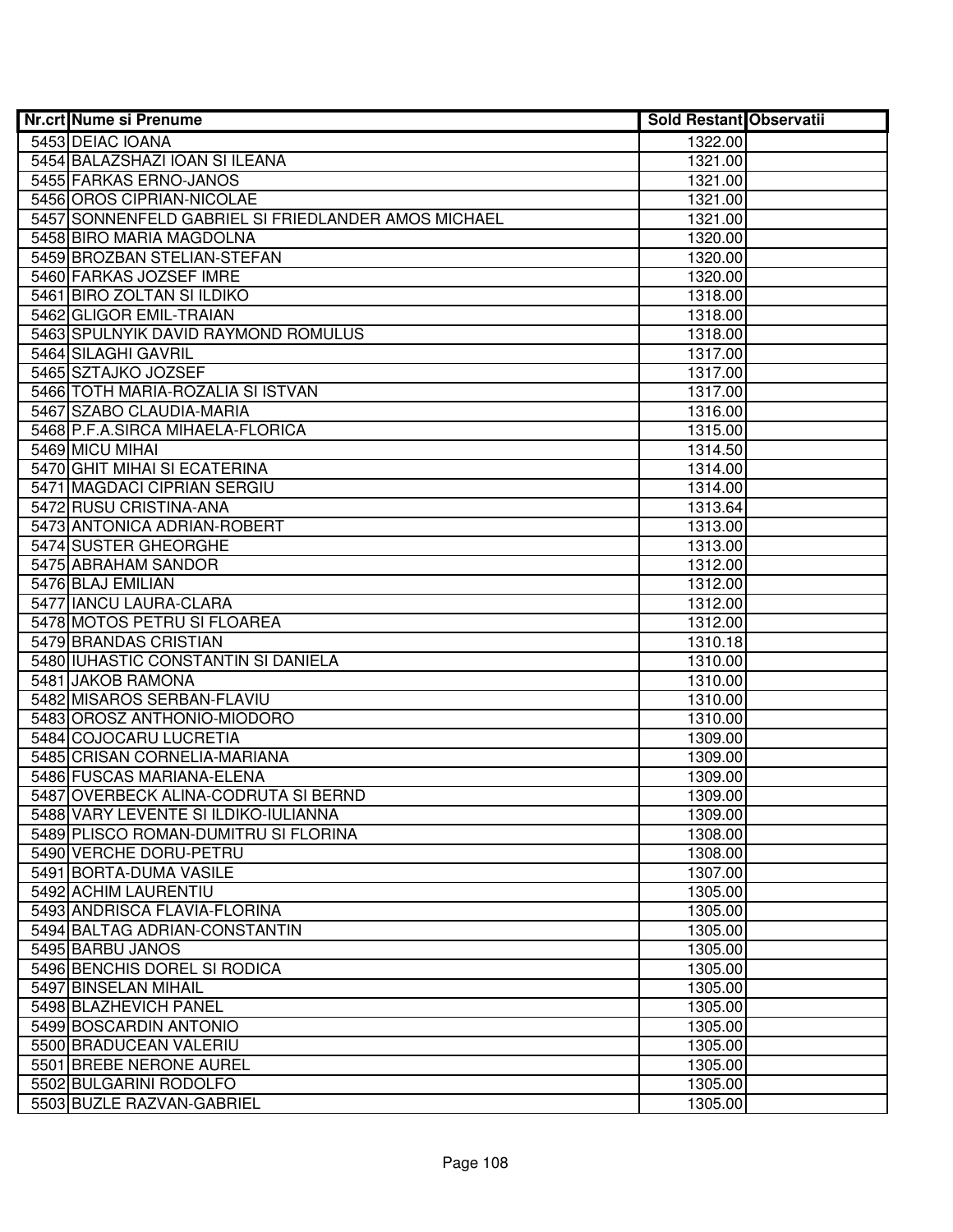| <b>Nr.crt Nume si Prenume</b>                        | <b>Sold Restant Observatii</b> |  |
|------------------------------------------------------|--------------------------------|--|
| 5504 CABAU TEODOR                                    | 1305.00                        |  |
| 5505 CHISALITA LUCIAN-CONSTANTIN                     | 1305.00                        |  |
| 5506 CIORTEA RAUL-DANIEL                             | 1305.00                        |  |
| 5507 COLINE MICKAEL                                  | 1305.00                        |  |
| 5508 COPCELEAN TODIAN                                | 1305.00                        |  |
| 5509 DAN AURELIAN                                    | 1305.00                        |  |
| 5510 DEMIAN LIVIU-STELIAN                            | 1305.00                        |  |
| 5511 DOMINTEANU STEFAN TEODOR                        | 1305.00                        |  |
| 5512 FAGADAR RARES                                   | 1305.00                        |  |
| 5513 FARKAS ISTVAN-ARNOLD                            | 1305.00                        |  |
| 5514 GABOR GHEZA                                     | 1305.00                        |  |
| 5515 GALL ALEXANDRU                                  | 1305.00                        |  |
| 5516 GHERDAN-FITEREU GHEORGHE-IOAN                   | 1305.00                        |  |
| 5517 GHERGHELES BOGDAN LIVIU                         | 1305.00                        |  |
| 5518 HINZ CLAUDIO                                    | 1305.00                        |  |
| 5519 HORA RADU - CATALIN                             | 1305.00                        |  |
| 5520 HORVATH BOGDAN-RAZVAN                           | 1305.00                        |  |
| 5521 HULPAS VLAD-VASILE                              | 1305.00                        |  |
| 5522 KACZMARCZYK GABRIEL PIOTR                       | 1305.00                        |  |
| 5523 KIEBASINSKI WALDEMAR                            | 1305.00                        |  |
| 5524 KOSTOV GRIGOR ALEXANDROV                        | 1305.00                        |  |
| 5525 KUDOR DUKA ANDREI SI DRUGAS GEORGET             | 1305.00                        |  |
| 5526 LITEV PETCO                                     | 1305.00                        |  |
| 5527 MARIAN MARIUS MIHAI                             | 1305.00                        |  |
| 5528 MEEB STEFAN                                     | 1305.00                        |  |
| 5529 MOCANU ADRIAN CONSTANTIN                        | 1305.00                        |  |
| 5530 MONEV DELCHO IVANOV                             | 1305.00                        |  |
| 5531 MUSTEATA FILIP                                  | 1305.00                        |  |
| 5532 NAGY ZOLTAN                                     | 1305.00                        |  |
| 5533 NEGRAU IONUT-TEODOR SI ADELA-MARIA              | 1305.00                        |  |
| 5534 OJASOON MEELIS                                  | 1305.00                        |  |
| 5535 PATER CRISTIAN                                  | 1305.00                        |  |
| 5536 PAUSELLI FAUSTO                                 | 1305.00                        |  |
| 5537 PIPALA PAWEL                                    | 1305.00                        |  |
| 5538 POKRUPA ANTONIN                                 | 1305.00                        |  |
| 5539 POP IOAN VALER                                  | 1305.00                        |  |
| 5540 POPOVICIU OCTAVIAN                              | 1305.00                        |  |
| 5541 ROGOJAN CRISTIAN DACIAN                         | 1305.00                        |  |
| 5542 SANTINI FABRIZIO                                | 1305.00                        |  |
| 5543 SECAN ANDREI DENIS<br>5544 SECARA SILVIU        | 1305.00                        |  |
| 5545 SIDEA SERGIU-PAUL                               | 1305.00                        |  |
| 5546 SMECICAS ADRIANA TABITA                         | 1305.00<br>1305.00             |  |
|                                                      |                                |  |
| 5547 SOLYOM IBOLYA                                   | 1305.00                        |  |
| 5548 STAN OLIVIU- DUMITRU<br>5549 STAN OVIDIU-ADRIAN | 1305.00<br>1305.00             |  |
| 5550 STEPANCIC ROBERT                                | 1305.00                        |  |
| 5551 STOICOVICI MIHAELA ALINA                        | 1305.00                        |  |
| 5552 SUCIU ALEXANDRU-LUCIAN                          | 1305.00                        |  |
| 5553 SZABO ARPAD                                     | 1305.00                        |  |
| 5554 SZABONE ERDEI ANIKO                             | 1305.00                        |  |
|                                                      |                                |  |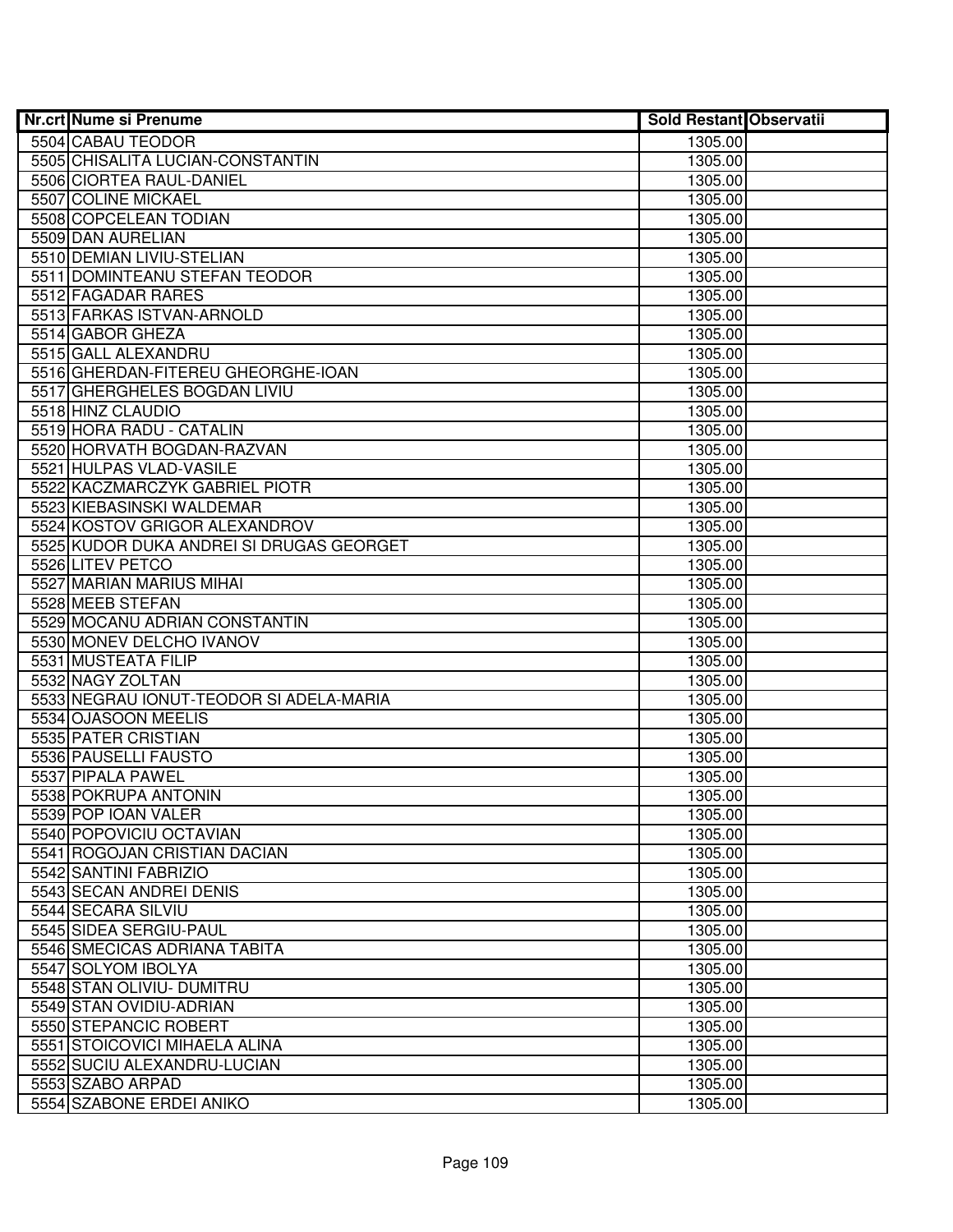| <b>Nr.crt Nume si Prenume</b>                     | <b>Sold Restant Observatii</b> |  |
|---------------------------------------------------|--------------------------------|--|
| 5555 SZEIDLER CSABA                               | 1305.00                        |  |
| 5556 TIMBUS GHEORGHE STEFAN                       | 1305.00                        |  |
| 5557 TIRIPLICA BOGDAN-ALEXANDRU                   | 1305.00                        |  |
| 5558 TIRLA RARES                                  | 1305.00                        |  |
| 5559 TOHKOB TARPYAN                               | 1305.00                        |  |
| 5560 TRIPE DAVID-CRISTIAN                         | 1305.00                        |  |
| 5561 TUDUK VIORICA-MARIA                          | 1305.00                        |  |
| 5562 TURI IMRE                                    | 1305.00                        |  |
| 5563 VINCZE CSILLA                                | 1305.00                        |  |
| 5564 ZGHIBOLT DORIN                               | 1305.00                        |  |
| 5565 BODEA CALIN-SEBASTIAN                        | 1304.00                        |  |
| 5566 VARGA NICOLAE                                | 1304.00                        |  |
| 5567 MOISE PAUL                                   | 1303.00                        |  |
| 5568 MOS MIRCEA-VLAD                              | 1303.00                        |  |
| 5569 CROITORU ROBERT                              | 1302.00                        |  |
| 5570 HERMAN SZABOLCS-GABOR SI VERES OTTILIA-MARIA | 1302.00                        |  |
| 5571 UVEGHES BOGDAN-DACIAN                        | 1302.00                        |  |
| 5572 MARITAN ADRIAN                               | 1301.00                        |  |
| 5573 BALOGH PETER                                 | 1300.00                        |  |
| 5574 BARBURA MIRCEA VLAD                          | 1300.00                        |  |
| 5575 BOKA GHEORGHE                                | 1300.00                        |  |
| 5576 CIOCANACHE VINICIUS                          | 1300.00                        |  |
| 5577 FOIA RAUL SERBAN                             | 1300.00                        |  |
| 5578 GABOR MARIA                                  | 1300.00                        |  |
| 5579 GABOR STEFAN                                 | 1300.00                        |  |
| 5580 GORDAN MARIUS CASIAN SI FLORICA-LIANA        | 1300.00                        |  |
| 5581 HODUT CALIN MIRCEA                           | 1300.00                        |  |
| 5582 JUCA MIHAELA                                 | 1300.00                        |  |
| 5583 LAKATOS AUGUSTIN                             | 1300.00                        |  |
| 5584 MEMETEA CORNEL-CSABA                         | 1300.00                        |  |
| 5585 MEZEI TIBOR CAROL                            | 1300.00                        |  |
| 5586 NAGY SANDOR                                  | 1300.00                        |  |
| 5587 NICORUT ROBERT                               | 1300.00                        |  |
| 5588 PAP GILDA                                    | 1300.00                        |  |
| 5589 ROSTAS IOAN                                  | 1300.00                        |  |
| 5590 TRIFAN MIRCEA                                | 1300.00                        |  |
| 5591 VARGA ROBERT- ZSOLT                          | 1300.00                        |  |
| 5592 VARGA ZOLTAN                                 | 1300.00                        |  |
| 5593 VENTEL ANDRAS                                | 1300.00                        |  |
| 5594 SIRCA CRISTIAN-MARIUS                        | 1299.02                        |  |
| 5595 CISMAS MARCEL ENESCU                         | 1299.00                        |  |
| 5596 CRISTEA MARIAN FLORIN                        | 1299.00                        |  |
| 5597 GALE GHEORGHE SI MARINELA                    | 1297.00                        |  |
| 5598 CRAVEANU VALENTINA                           | 1296.00                        |  |
| 5599 BUZDUG DAN                                   | 1295.00                        |  |
| 5600 DOCZI FRANCISC-FLORIN                        | 1295.00                        |  |
| 5601 MARUSCA ALEXANDRU-MIRCEA                     | 1295.00                        |  |
| 5602 SERBAN OVIDIU-CODRUT                         | 1295.00                        |  |
| 5603 BUDA IOAN-SICA-GHEORGHE                      | 1294.00                        |  |
| 5604 CIORNEI ERIKA-NORI                           | 1293.00                        |  |
| 5605 DEMETER TRAIAN                               | 1291.29                        |  |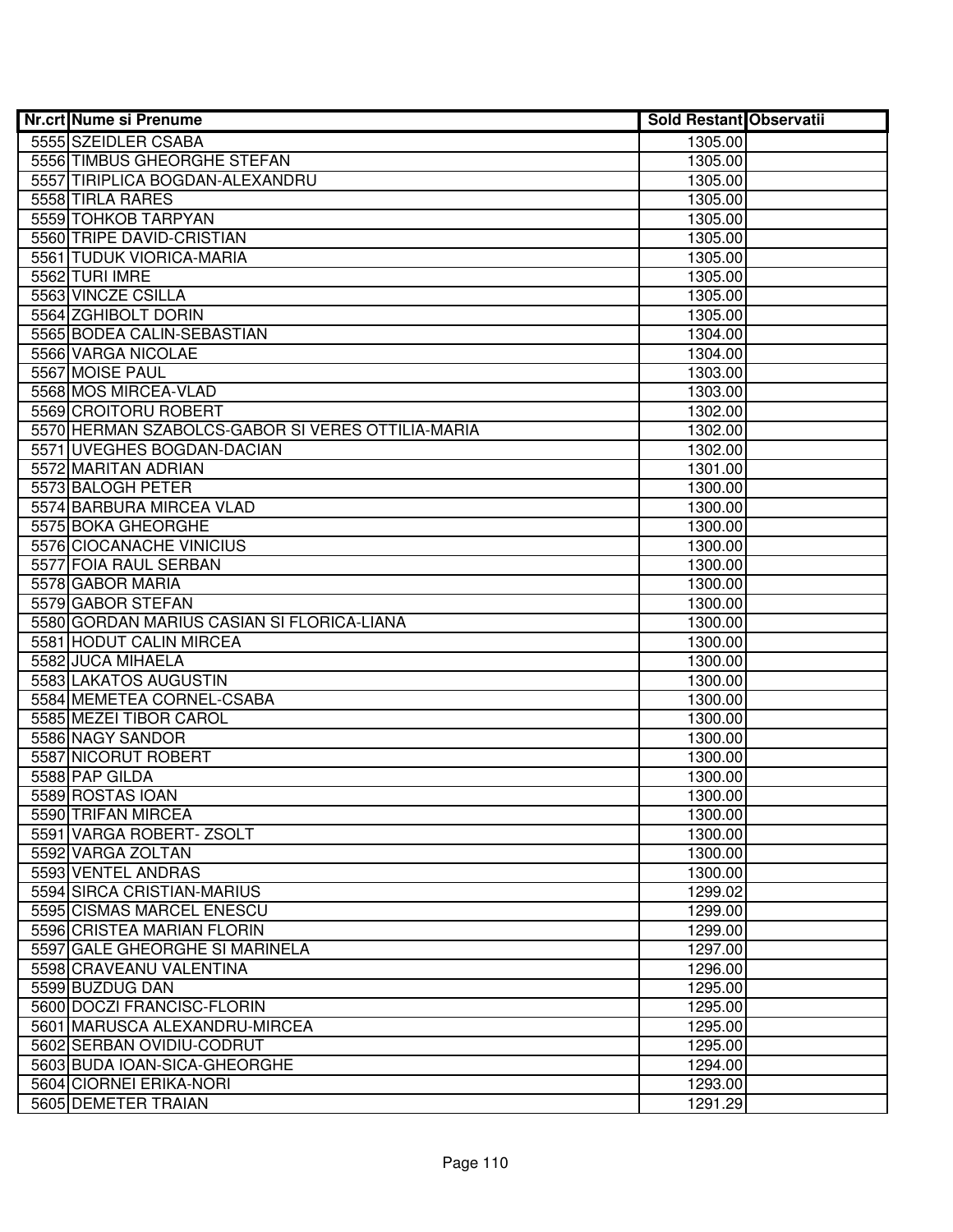| <b>Nr.crt Nume si Prenume</b>                | <b>Sold Restant Observatii</b> |  |
|----------------------------------------------|--------------------------------|--|
| 5606 DINULESCU DANIELA CRISTINA              | 1291.00                        |  |
| 5607 ALBU SORIN MIHAI                        | 1290.00                        |  |
| 5608 BOCSA MIRCEA-OVIDIU SI MONICA           | 1290.00                        |  |
| 5609 CARTIS ANA SIMONA                       | 1290.00                        |  |
| 5610 COITA SERGIU-EUGEN                      | 1290.00                        |  |
| 5611 DUCA IONEL                              | 1290.00                        |  |
| 5612 ILLE VLAD MIHI                          | 1290.00                        |  |
| 5613 KISS MIKLOS                             | 1290.00                        |  |
| 5614 SIME TEODOR                             | 1290.00                        |  |
| 5615 LAUFF ILDIKO-BEATA                      | 1289.00                        |  |
| 5616 SZABO IOSIF SI CORINA                   | 1289.00                        |  |
| 5617 BACIU IONEL                             | 1288.00                        |  |
| 5618 FARCUTIU CIPRIAN-ROBERT                 | 1288.00                        |  |
| 5619 REZIC NICOLETA GABRIELA                 | 1288.00                        |  |
| 5620 ROTAR FLORIN-VIOREL SI ILEANA-MARGARETA | 1287.00                        |  |
| 5621 GHIRDAN FRANCISC SI ILEANA              | 1286.00                        |  |
| 5622 GULES SERGIU-IONUT                      | 1286.00                        |  |
| 5623 COVACIU NICOLETA                        | 1285.00                        |  |
| 5624 POPSA SILVIU-DOREL                      | 1285.00                        |  |
| 5625 OLAR ALEXANDRU                          | 1284.00                        |  |
| 5626 SALAJEAN OVIDIU-DUMITRU                 | 1284.00                        |  |
| 5627 BRINGYE GABRIEL-ADRIAN                  | 1283.45                        |  |
| 5628 ROSCA VLAD                              | 1283.09                        |  |
| 5629 LUKACS LUDOVIC-ZOLTAN                   | 1283.00                        |  |
| 5630 DRAGAN ALINA-CRISTINA                   | 1282.00                        |  |
| 5631 KORNHOFFER MARIA-MAGDOLNA               | 1282.00                        |  |
| 5632 BURCEA MINDRA                           | 1281.00                        |  |
| 5633 DARIDA LIVIU                            | 1281.00                        |  |
| 5634 FAUR VICTOR-MARIUS                      | 1281.00                        |  |
| 5635 NAGY ANDREI-CRISTIAN                    | 1281.00                        |  |
| 5636 VESCAN ANDREI MARIUS SI MARCEL          | 1281.00                        |  |
| 5637 ARDELEAN RAYMOND OVIDIU                 | 1280.00                        |  |
| 5638 ARHIRE CARMEN-ANCA                      | 1280.00                        |  |
| 5639 BALLA ISTVAN SI MARIANA                 | 1280.00                        |  |
| 5640 BENE ROMINA-ADELA                       | 1280.00                        |  |
| 5641 MANGRA FLORIN                           | 1280.00                        |  |
| 5642 MIHUTIU IOAN-MIHAI                      | 1280.00                        |  |
| 5643 POTRE LIVIUS GABRIEL                    | 1279.64                        |  |
| 5644 MERAI KATALIN                           | 1279.00                        |  |
| 5645 MIKLOS RITA                             | 1279.00                        |  |
| 5646 MOT PETRU                               | 1279.00                        |  |
| 5647 HAPA ELVIS MARIUS                       | 1278.73                        |  |
| 5648 CEFAN ISTVAN-MIKLOS                     | 1277.00                        |  |
| 5649 GHERMAN SILVIA ANA                      | 1276.58                        |  |
| 5650 ERDEI DANA VERONICA                     | 1276.00                        |  |
| 5651 GABOR PETRU SI VIORICA                  | 1276.00                        |  |
| 5652 TUTUIANU ILIE SI LUCIA MARGARETA        | 1276.00                        |  |
| 5653 GEORGESCU ANA-MARIA                     | 1275.00                        |  |
| 5654 MERA CIPRIAN-ALIN                       | 1275.00                        |  |
| 5655 CRET MARIA-CARMEN                       | 1274.00                        |  |
| 5656 PASCALAU AURELIA-NICOLETA               | 1274.00                        |  |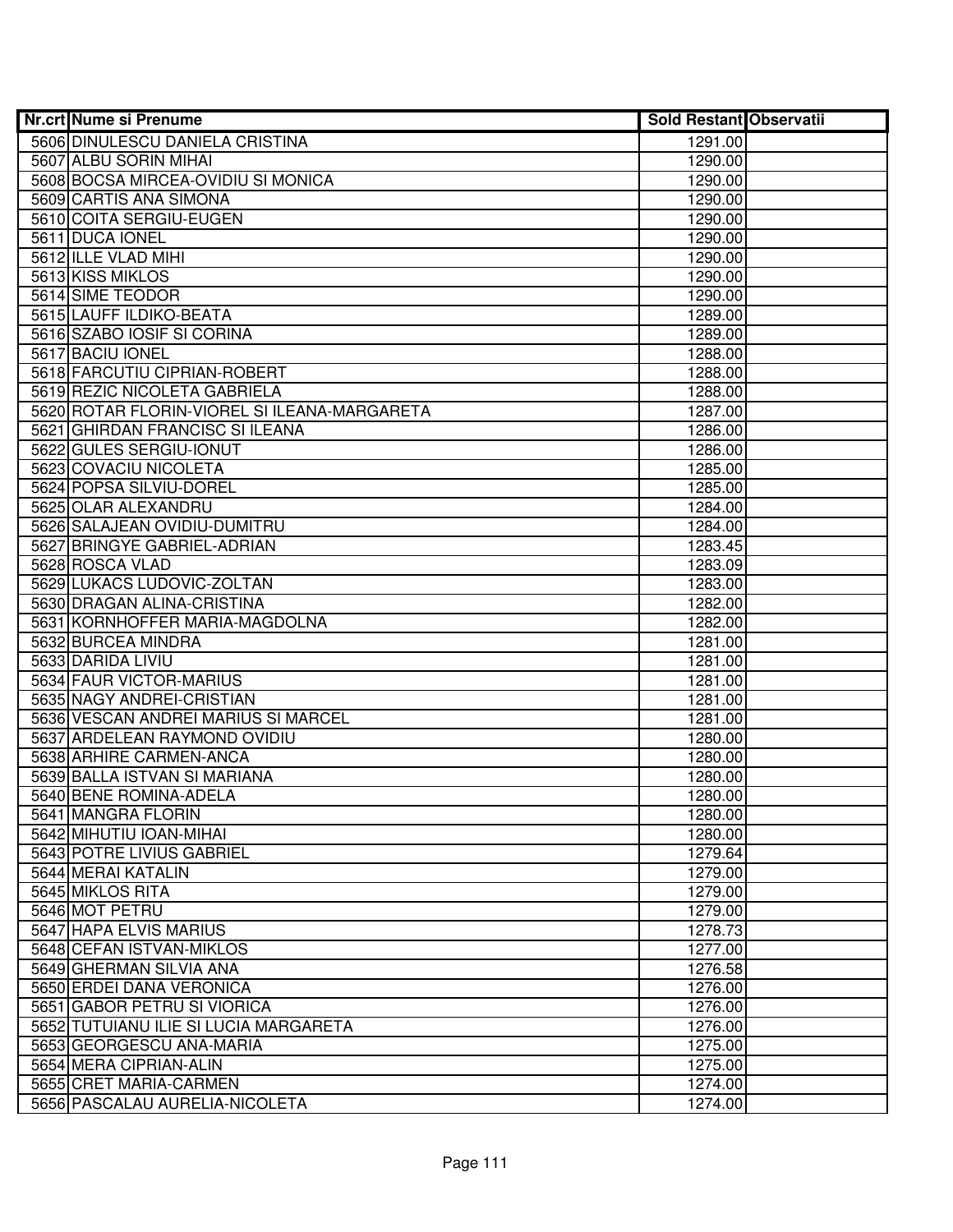| <b>Nr.crt Nume si Prenume</b>                      | <b>Sold Restant Observatii</b> |  |
|----------------------------------------------------|--------------------------------|--|
| 5657 SZALAI ELISABETA                              | 1273.00                        |  |
| 5658 TONT MARIUS-COSMIN                            | 1272.97                        |  |
| 5659 PINTEA GABRIEL-OCTAVIAN SI EUGENIA-FLORENTINA | 1272.00                        |  |
| 5660 TARLA FLORIN-GHEORGHE                         | 1272.00                        |  |
| 5661 FULOP ISTVAN                                  | 1271.29                        |  |
| 5662 CMS. DR. IHOS ALINA-GABRIELA                  | 1271.00                        |  |
| 5663 HAIDUC LUCICA SI VIOREL                       | 1271.00                        |  |
| 5664 SPEHUTA GABRIEL                               | 1271.00                        |  |
| 5665 BOKOR ANTAL ROBERT                            | 1270.00                        |  |
| 5666 PELES ROMULUS-PETRU SI CRISTINA-MARIA         | 1270.00                        |  |
| 5667 VERDES MADALIN FLORIN                         | 1270.00                        |  |
| 5668 DRAGAN GEORGE-EMILIAN                         | 1268.00                        |  |
| 5669 IOAJA FLORIN-CLAUDIU                          | 1268.00                        |  |
| 5670 BOGDAN OCTAVIAN-DAN                           | 1267.00                        |  |
| 5671 MARIAN RAMONA-MARIA                           | 1267.00                        |  |
| 5672 MOHAN RALUCA-ALINA                            | 1267.00                        |  |
| 5673 POPA IOANA-NICOLETA                           | 1267.00                        |  |
| 5674 MORAR ILIE MARIUS                             | 1266.00                        |  |
| 5675 SARB ALESSYA MARIA                            | 1266.00                        |  |
| 5676 ARDELEAN MIRCEA IOAN SI DANIELA               | 1265.00                        |  |
| 5677 BERKI ROBERT                                  | 1265.00                        |  |
| 5678 GIURGIU ANDREA                                | 1265.00                        |  |
| 5679 VARGA SILVIA                                  | 1265.00                        |  |
| 5680 BARU MARIANA                                  | 1263.00                        |  |
| 5681 GIRZ ELISABETA                                | 1263.00                        |  |
| 5682 I.I. BALOGH PAL GABOR                         | 1263.00                        |  |
| 5683 CAPOTA RAMONA-IOANA                           | 1262.00                        |  |
| 5684 CSEH ANDRAS-JANOS                             | 1262.00                        |  |
| 5685 GLIGA CIANITA SI COSTACHE VIOLETA             | 1262.00                        |  |
| 5686 KOVACS MELINDA-JUDIT                          | 1262.00                        |  |
| 5687 LUKACS DANIEL                                 | 1262.00                        |  |
| 5688 FODOR GHEORGHE                                | 1260.00                        |  |
| 5689 GERGELY IOAN                                  | 1259.00                        |  |
| 5690 GABOR JANKO                                   | 1258.00                        |  |
| 5691 GAVRIS SILVIA-RALUCA                          | 1257.00                        |  |
| 5692 GERSHON VARDA-AGNES                           | 1257.00                        |  |
| 5693 MATEAS CONSTANTIN-CALIN SI RAMONA             | 1257.00                        |  |
| 5694 VENTER FRANCISC SI IANO IOSIF                 | 1256.00                        |  |
| 5695 CADAR CATALIN SI CRISTINA                     | 1255.00                        |  |
| 5696 POP VASILE SI MARIA                           | 1254.00                        |  |
| 5697 BOERIU VASILE SI RAMONA DELIA                 | 1253.00                        |  |
| 5698 FERENCZ LEVENTE-DANIEL SI DANIELA             | 1252.00                        |  |
| 5699 BAN LAURA GEANINA MARIA                       | 1250.00                        |  |
| 5700 BANCIU SUPERMAN-TARZAN                        | 1250.00                        |  |
| 5701 BERKE TIBOR                                   | 1250.00                        |  |
| 5702 BOCHIE CRISTINA-SUSANA                        | 1250.00                        |  |
| 5703 COSTA IOAN                                    | 1250.00                        |  |
| 5704 COSTEA CRISTIAN-DANUT PFA                     | 1250.00                        |  |
| 5705 DUMEA DANIEL VIOREL                           | 1250.00                        |  |
| 5706 GIOSANU LEONARD                               | 1250.00                        |  |
| 5707 IOVAN ANA NICOLETA                            | 1250.00                        |  |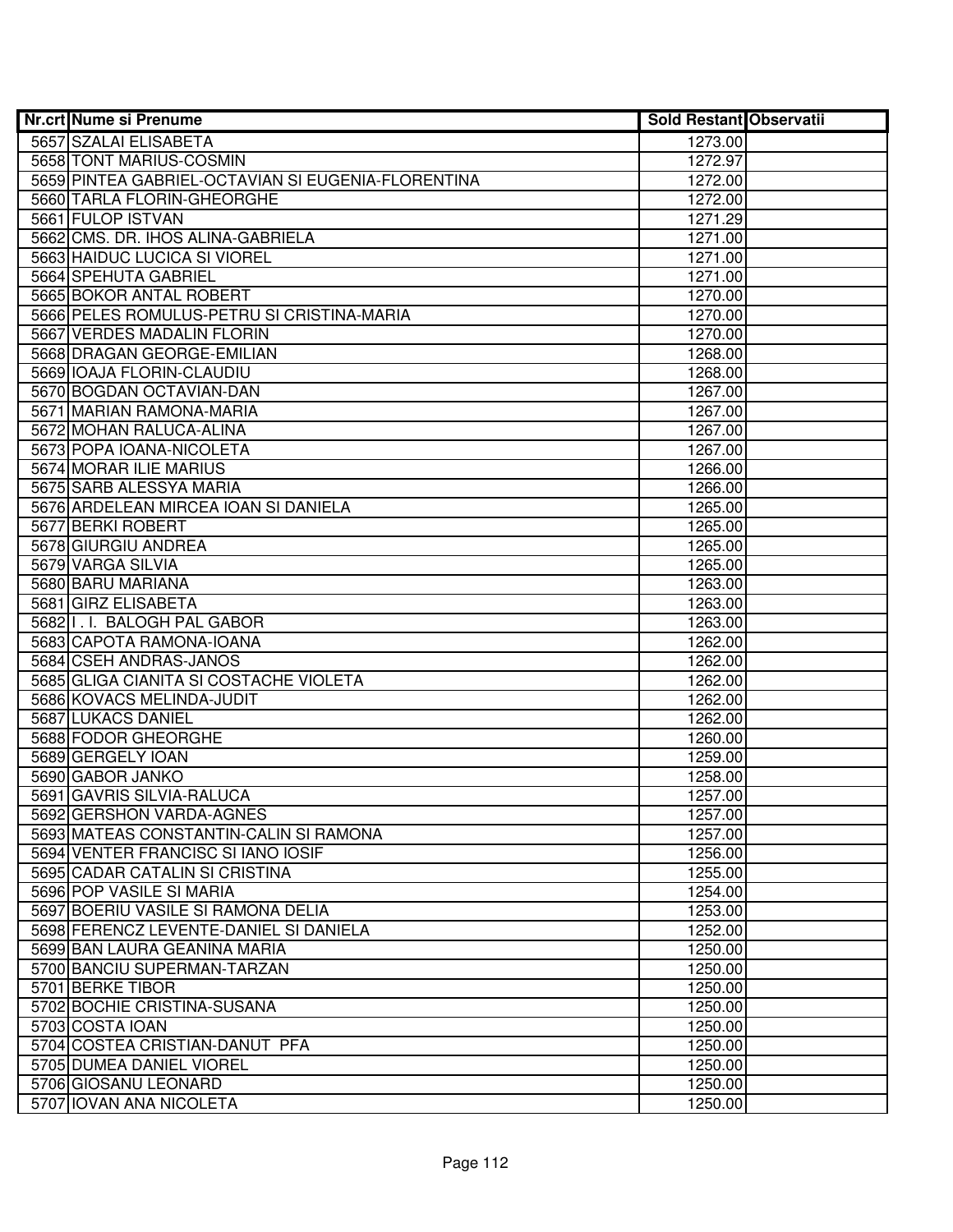| <b>Nr.crt Nume si Prenume</b>                      | <b>Sold Restant Observatii</b> |  |
|----------------------------------------------------|--------------------------------|--|
| 5708 KAJCZA DIANA                                  | 1250.00                        |  |
| 5709 KASTSA KAROLY IMRE                            | 1250.00                        |  |
| 5710 KHALLFALLAH MOSBAH                            | 1250.00                        |  |
| 5711 LUPSE SERGIU-ROBERTO                          | 1250.00                        |  |
| 5712 MAKAI VINCZE-LORANT                           | 1250.00                        |  |
| 5713 MATYASI ROBERT                                | 1250.00                        |  |
| 5714 PARFENE RAZVAN-OLIMPIU                        | 1250.00                        |  |
| 5715 PATAKI FELIX-FERENCZ                          | 1250.00                        |  |
| 5716 PRAGE ADRIAN GHEORGHE                         | 1250.00                        |  |
| 5717 SACUI CALIN-CONSTANTIN                        | 1250.00                        |  |
| 5718 SZTOIKA STEFAN CSABA                          | 1250.00                        |  |
| 5719 TARAU MADALIN-IOAN SI ADRIANA-ELENA           | 1250.00                        |  |
| 5720 UNGUREANU LILIAN                              | 1250.00                        |  |
| 5721 MATEAS FLORINA-CRINA                          | 1249.00                        |  |
| 5722 VESE MIRCEA PAUL                              | 1249.00                        |  |
| 5723 BERES EMIL                                    | 1248.00                        |  |
| 5724 BODI ISTVAN                                   | 1248.00                        |  |
| 5725 GURZAU CALIN-GRIGORE-NICOLAE                  | 1248.00                        |  |
| 5726 SZEGHALMI NORBERT KALMAN                      | 1248.00                        |  |
| 5727 VALKO VILMOS                                  | 1248.00                        |  |
| 5728 VERZEA DANA-CRISTINA                          | 1248.00                        |  |
| 5729 CIARNAU ANCA CRISTINA                         | 1247.14                        |  |
| 5730 MIHUTA SORIN DAN                              | 1247.00                        |  |
| 5731 CHISE GHEORGHE-COSMIN SI ADINA                | 1246.00                        |  |
| 5732 CHISE VALERIAN FLORIN                         | 1246.00                        |  |
| 5733 BABTAN MARIA                                  | 1245.00                        |  |
| 5734 BOT MARIA-CAROLINA                            | 1245.00                        |  |
| 5735 CINDEA MARIN                                  | 1245.00                        |  |
| 5736 MINZ GEORGE-DACIAN                            | 1245.00                        |  |
| 5737 VACARUSI BOGDAN-AUREL SI ALINA                | 1244.00                        |  |
| 5738 PANTIS SORIN VASILE SI LIDIA                  | 1243.00                        |  |
| 5739 TESAN LUCIAN                                  | 1243.00                        |  |
| 5740 KOVACS DIANA                                  | 1242.00                        |  |
| 5741 DRAGAN MARINELA SI TEODOR DORIN               | 1241.00                        |  |
| 5742 MIKO JANOS                                    | 1241.00                        |  |
| 5743 ZAHAN IONELA-LUMINITA                         | 1241.00                        |  |
| 5744 BOKA BARNA                                    | 1240.00                        |  |
| 5745 CAPUS PETRONELA-IOLANDA                       | 1240.00                        |  |
| 5746 KOVACS DOINA                                  | 1240.00                        |  |
| 5747 MOLCUT ADRIAN-FLORIN                          | 1240.00                        |  |
| 5748 POPA PAUL                                     | 1240.00                        |  |
| 5749 ROSTAS EVA                                    | 1240.00                        |  |
| 5750 SERB CALIN-IOAN                               | 1240.00                        |  |
| 5751 BERECZKI ELISABETA                            | 1239.00                        |  |
| 5752 FERARIU CRINA-MIOARA                          | 1238.00                        |  |
| 5753 IONESCU CORNEL                                | 1238.00                        |  |
| 5754 TET BENIAMIN CRISTIAN                         | 1238.00                        |  |
| 5755 SZABO CHRISTIAN-RUDOLF SI ELISABETA           | 1237.00                        |  |
| 5756 ZBARCE AUREL SI FLOARE<br>5757 CIORESCU REMUS | 1236.00<br>1235.00             |  |
| 5758 GHIURAU ALINA-MIHAELA                         |                                |  |
|                                                    | 1235.00                        |  |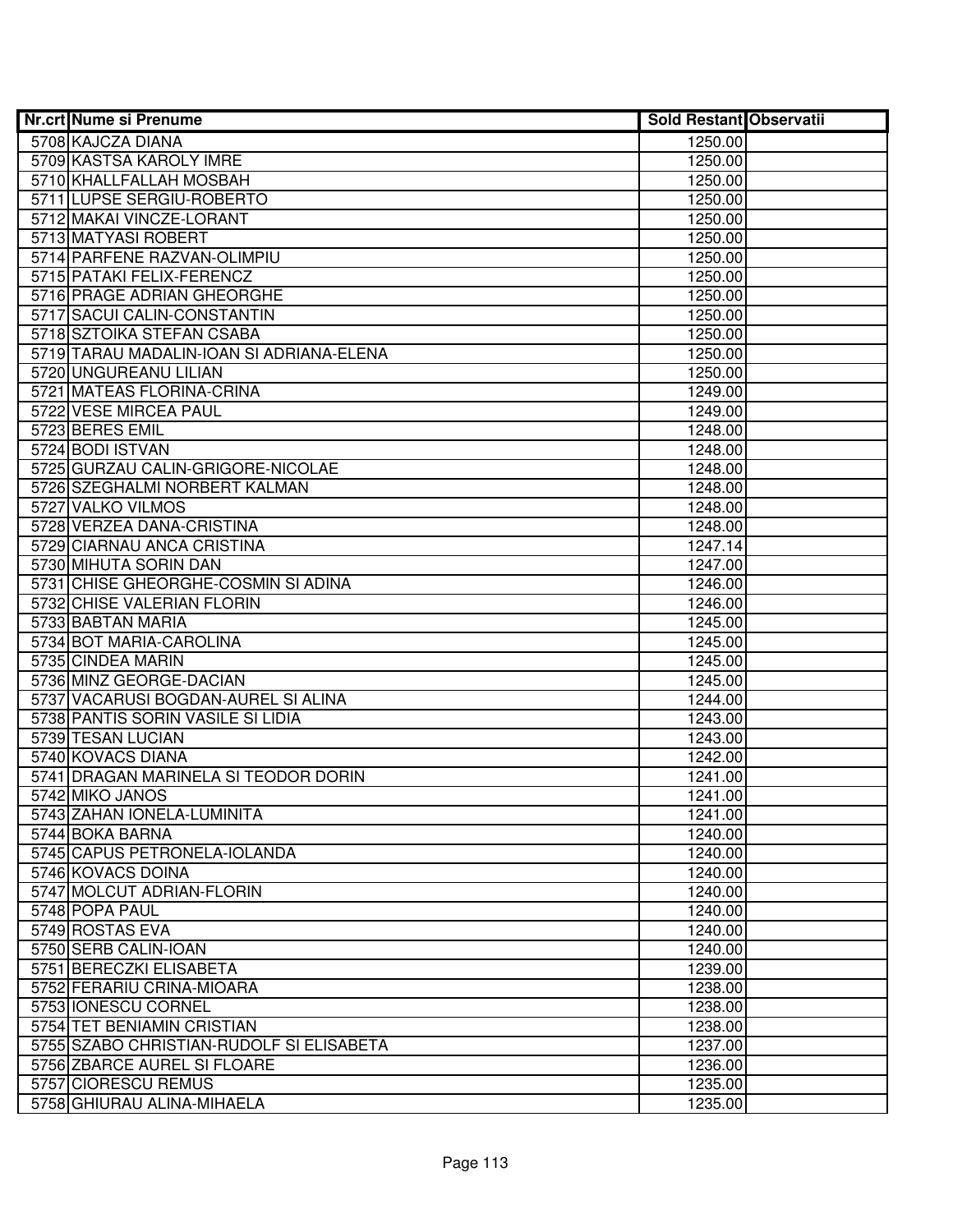| <b>Nr.crt Nume si Prenume</b>                    | <b>Sold Restant Observatii</b> |  |
|--------------------------------------------------|--------------------------------|--|
| 5759 HECLER ANTAL                                | 1235.00                        |  |
| 5760 ALEXA NICOLAE SI VIORICA FLORICA            | 1234.00                        |  |
| 5761 AVRAM NARCIS                                | 1233.00                        |  |
| 5762 BILA ALEXANDRU NELU                         | 1233.00                        |  |
| 5763 COSTEA NICOLETA-IOANA                       | 1233.00                        |  |
| 5764 LEVAI LACRIMA                               | 1233.00                        |  |
| 5765 GASCA NICOLAE-DANIEL                        | 1232.00                        |  |
| 5766 HAIVAS TUDOR MARIUS                         | 1232.00                        |  |
| 5767 PETRILA STELIAN-SILVIU SI CLAUDIA           | 1232.00                        |  |
| 5768 BARCAUAN VASILE IOAN                        | 1230.00                        |  |
| 5769 EL HAJRI M HAMED                            | 1230.00                        |  |
| 5770 MALITA GIANINA LARISA                       | 1230.00                        |  |
| 5771 STIUBE LIVIA                                | 1230.00                        |  |
| 5772 BILA SANDU SI ANA EUGENIA                   | 1229.00                        |  |
| 5773 FANEA VALENTIN                              | 1229.00                        |  |
| 5774 MAGHIAR MARIANA                             | 1229.00                        |  |
| 5775 MATEI DANIEL                                | 1229.00                        |  |
| 5776 SABAU MIRCEA SI VIORICA                     | 1229.00                        |  |
| 5777 BAICAN PETRU-NICOLAE                        | 1228.00                        |  |
| 5778 FILDAN MIRELA-ADRIANA                       | 1228.00                        |  |
| 5779 GALLOVICS MARK-PETER                        | 1228.00                        |  |
| 5780 KULCSAR STEFAN-GHEORGHE SI MARIANA-CORNELIA | 1227.00                        |  |
| 5781 MAGHIAR NICOLAE                             | 1227.00                        |  |
| 5782 POTOROACA LOREDANA-MARIANA                  | 1227.00                        |  |
| 5783 NICA MARINELA-ANDREEA                       | 1226.00                        |  |
| 5784 SZUCS LASZLO                                | 1226.00                        |  |
| 5785 MOHAN EMILIA                                | 1225.00                        |  |
| 5786 BORAC ELENA-VIERCA                          | 1224.00                        |  |
| 5787 PETRUT IOAN AUREL                           | 1224.00                        |  |
| 5788 BUZAS IULIU SI ROZA                         | 1222.00                        |  |
| 5789 MACRA OCTAVIAN ANDREI                       | 1222.00                        |  |
| 5790 GOROVEI ANCA                                | 1221.00                        |  |
| 5791 TOMA CONSTANTIN                             | 1221.00                        |  |
| 5792 LIPTAK ZOLTAN                               | 1220.17                        |  |
| 5793 GABOR STEFAN                                | 1220.00                        |  |
| 5794 LACATUS SANDOR                              | 1220.00                        |  |
| 5795 SZOKE GABRIELA DANA                         | 1220.00                        |  |
| 5796 BERNAT EMERIC SI IANOS                      | 1219.00                        |  |
| 5797 GROZA DANIEL FLORIN                         | 1219.00                        |  |
| 5798 SIPOS ALINA                                 | 1219.00                        |  |
| 5799 GABOR SUSANA                                | 1218.00                        |  |
| 5800 ISTOICA ZSUZSANNA                           | 1218.00                        |  |
| 5801 MAVRICHI OCTAVIAN                           | 1218.00                        |  |
| 5802 MESTER NADIA                                | 1218.00                        |  |
| 5803 MOS MIHAI SI LIVIA                          | 1218.00                        |  |
| 5804 MUNTEAN EUGENIA                             | 1218.00                        |  |
| 5805 MURVAI FLOAREA                              | 1218.00                        |  |
| 5806 PASCA FLORIAN CRISTIAN SI MIHAELA           | 1218.00                        |  |
| 5807 POP-DURINA ADRIAN-MIRCEA                    | 1217.16                        |  |
| 5808 ARDELEAN GAVRIL SI FLOAREA                  | 1217.00                        |  |
| 5809 DOBRAI ZSOLT- ZOLTAN                        | 1217.00                        |  |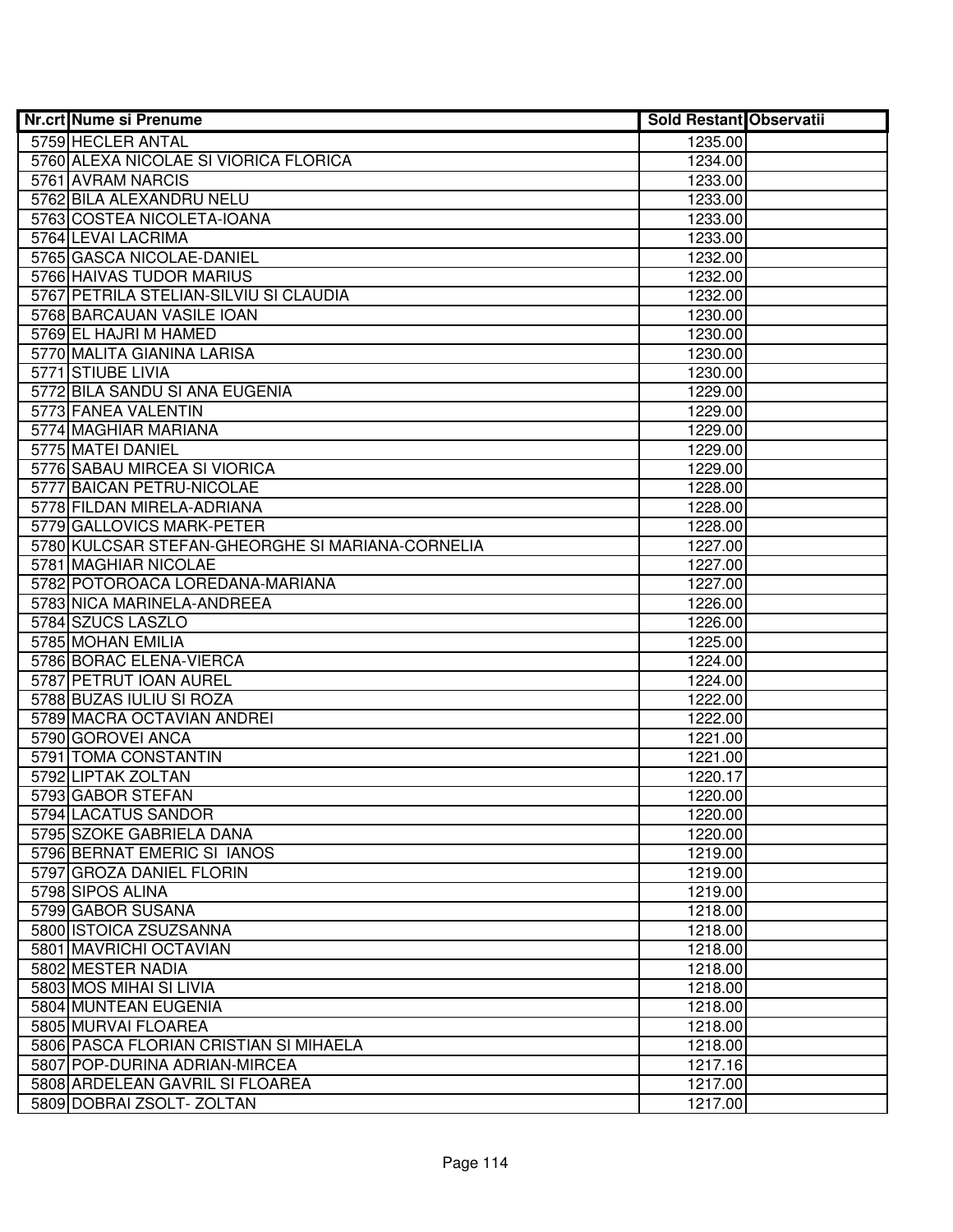| <b>Nr.crt Nume si Prenume</b>      | <b>Sold Restant Observatii</b> |  |
|------------------------------------|--------------------------------|--|
| 5810 GAVRUTA MONICA-NICOLETA       | 1216.00                        |  |
| 5811 LACATOS NELU-MARIN            | 1216.00                        |  |
| 5812 KENDERESI TUNDE TIMEA         | 1215.00                        |  |
| 5813 PANTEA ADRIANA-ANA            | 1214.00                        |  |
| 5814 VANA RADU VLAD                | 1214.00                        |  |
| 5815 MATEI MIRCEA-VALENTIN         | 1213.00                        |  |
| 5816 PASCALAU IOAN SI VALENTINA    | 1212.00                        |  |
| 5817 TURCU SERGIU-ELEODOR          | 1212.00                        |  |
| 5818 BULE FLORIAN                  | 1210.00                        |  |
| 5819 KEREZSI GYULA                 | 1210.00                        |  |
| 5820 MOZA SERGIU IONUT             | 1210.00                        |  |
| 5821 NICORICI ADRIANA-ANAMARIA     | 1209.50                        |  |
| 5822 MANEA ANCA OANA               | 1209.00                        |  |
| 5823 POPOVICI IOAN SI MARIA        | 1209.00                        |  |
| 5824 NISTOR MIRCEA-SERGIU          | 1208.00                        |  |
| 5825 ARDELEAN MARIUS GHEORGHE      | 1207.90                        |  |
| 5826 BENTE DIANA-IRINA             | 1207.00                        |  |
| 5827 VERES FLORICA                 | 1207.00                        |  |
| 5828 DANELIUC GHEORGHE MIRCEA      | 1206.00                        |  |
| 5829 GHIURAU FLORIAN               | 1206.00                        |  |
| 5830 HAJNER EMIL                   | 1206.00                        |  |
| 5831 ONCHIS RADU-VALERIAN          | 1206.00                        |  |
| 5832 DANA LUCIAN DANIEL            | 1205.00                        |  |
| 5833 DAVID SIMONA                  | 1205.00                        |  |
| 5834 IAS IOAN                      | 1205.00                        |  |
| 5835 CABA MARIA-MIRABELA           | 1203.00                        |  |
| 5836 SOICAN ANA                    | 1202.00                        |  |
| 5837 SALAJAN CIPRIAN               | 1201.00                        |  |
| 5838 SILAGHI VIORICA               | 1201.00                        |  |
| 5839 AWAN SULTAN MUHAMMAD AITTZAZ  | 1200.00                        |  |
| 5840 AWAWDIN ALI                   | 1200.00                        |  |
| 5841 BALOG LASZLO-FERENCZ          | 1200.00                        |  |
| 5842 BARTA ATTILA                  | 1200.00                        |  |
| 5843 CIUNTU GHEORGHE-GABRIEL       | 1200.00                        |  |
| 5844 COBE SEBASTIAN                | 1200.00                        |  |
| 5845 COVACI IOANA                  | 1200.00                        |  |
| 5846 DEVAI JEANA                   | 1200.00                        |  |
| 5847 FARCAS ADRIAN SORIN           | 1200.00                        |  |
| 5848 FLOREA RALUCA-MARCELA         | 1200.00                        |  |
| 5849 GANGOS SORIN-FLORIN           | 1200.00                        |  |
| 5850 GHETINA VICTOR                | 1200.00                        |  |
| 5851 HEGEDUS LADISLAU              | 1200.00                        |  |
| 5852 HLAIM NOUSSAIR                | 1200.00                        |  |
| 5853 HORKI NICOLAE                 | 1200.00                        |  |
| 5854 HORVATH ALEXANDRU             | 1200.00                        |  |
| 5855 JURJ DENISA-ANAMARIA          | 1200.00                        |  |
| 5856 KEREZSI ATTILA-MIHALY         | 1200.00                        |  |
| 5857 KOVACS MELINDA-ANGELA         | 1200.00                        |  |
| 5858 MEER MUHAMMAD SHABBIR AHMAD   | 1200.00                        |  |
| 5859 NICORUT AURELIAN              | 1200.00                        |  |
| 5860 ONYENOBI CHUKWUNYERE EMMANUEL | 1200.00                        |  |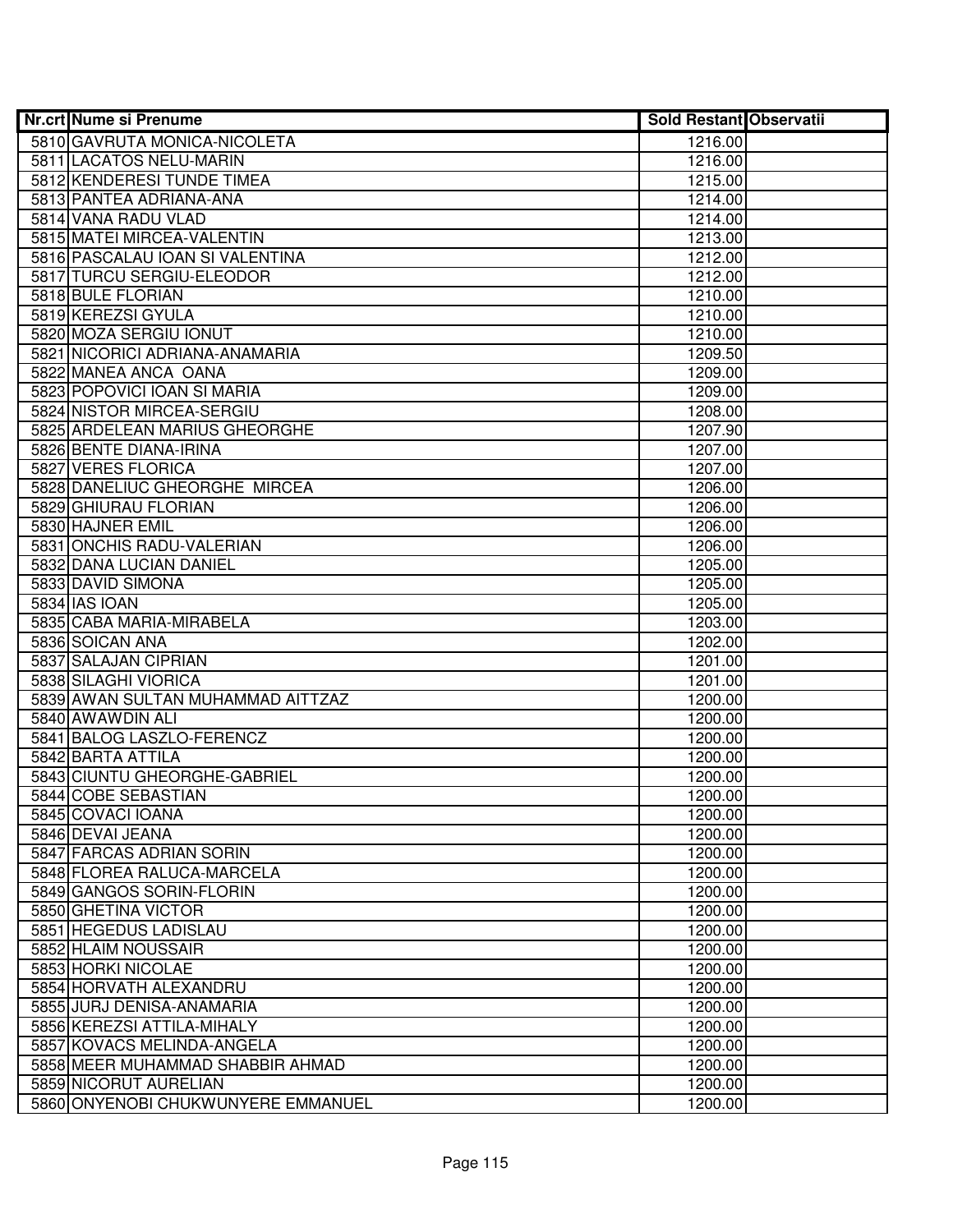| <b>Nr.crt Nume si Prenume</b>            | <b>Sold Restant Observatii</b> |  |
|------------------------------------------|--------------------------------|--|
| 5861 OTVOS SURAJ CRISTIAN                | 1200.00                        |  |
| 5862 PAPP VIKTOR ROBERT                  | 1200.00                        |  |
| 5863 PATINTARU MIHAI                     | 1200.00                        |  |
| 5864 ROMAN RAMONA                        | 1200.00                        |  |
| 5865 ROSTAS IULIU                        | 1200.00                        |  |
| 5866 SONEA SEBASTIAN-IOAN                | 1200.00                        |  |
| 5867 STRANGO VLADUT-NICOLAE              | 1200.00                        |  |
| 5868 STRUT CAROL                         | 1200.00                        |  |
| 5869 TALPA CRACIUN                       | 1200.00                        |  |
| 5870 BERE TEODORA-MARIANA                | 1199.00                        |  |
| 5871 BRISCAN DOINA LEONTINA              | 1199.00                        |  |
| 5872 DINITA GABRIELA-CSILLA              | 1199.00                        |  |
| 5873 DOARNA FLOAREA                      | 1199.00                        |  |
| 5874 SAAIDA IOANA-CARMEN                 | 1199.00                        |  |
| 5875 TODA IONEL-GHEORGHE                 | 1199.00                        |  |
| 5876 ANDRISCA IOAN                       | 1198.00                        |  |
| 5877 BADEA LOREDANA-MIHAELA              | 1198.00                        |  |
| 5878 LUCACIU VASILE SI ELENA             | 1197.00                        |  |
| 5879 COSTEA STELIAN                      | 1196.00                        |  |
| 5880 KADOS STELA SI KORNEL               | 1196.00                        |  |
| 5881 MACOVEI IOSIF-CRISTIAN              | 1196.00                        |  |
| 5882 SCHWARZ-MADAR FLORIAN-CLAUDIU       | 1196.00                        |  |
| 5883 STEF DORIN MIRCEA                   | 1196.00                        |  |
| 5884 VINCZE ETELKA                       | 1196.00                        |  |
| 5885 BOTAU IOAN                          | 1195.00                        |  |
| 5886 BUDA ANDREI                         | 1195.00                        |  |
| 5887 COLOMPAR BOGDAN-CORNEL              | 1195.00                        |  |
| 5888 FLORUTA LIDIA                       | 1195.00                        |  |
| 5889 LIBANT CONSTANTIN-MARIUS            | 1195.00                        |  |
| 5890 PALLO MIHAIL                        | 1195.00                        |  |
| 5891 RETI ISTVAN                         | 1195.00                        |  |
| 5892 AGIURGIOAEI ANDREI-IONUT            | 1194.00                        |  |
| 5893 BLAGA STEFAN                        | 1194.00                        |  |
| 5894 CORRIDONI MIRKO                     | 1194.00                        |  |
| 5895 BRATEANU VASILE                     | 1193.00                        |  |
| 5896 MOT ANDREEA-OCTAVIA                 | 1193.00                        |  |
| 5897 DUBAT TOMA-PUIU SI FRUNN OTTMAR UWE | 1192.00                        |  |
| 5898 ILE ANDRONICA                       | 1192.00                        |  |
| 5899 SUCIU MIHAIL                        | 1192.00                        |  |
| 5900 CACUCI GRIGORE                      | 1191.00                        |  |
| 5901 INDRIES PATRICIA-TEODORA            | 1191.00                        |  |
| 5902 DIENES ILEANA SI IOAN-ZOLTAN        | 1190.00                        |  |
| 5903 GUBA JOSZEF                         | 1190.00                        |  |
| 5904 HORVATH SOFIA                       | 1190.00                        |  |
| 5905 IOANITESCU EMILIA-VERONICA          | 1190.00                        |  |
| 5906 KOLCSAR ROMEO-JOZSEF                | 1190.00                        |  |
| 5907 MARINA FLORICA DANIELA              | 1190.00                        |  |
| 5908 MIHALI ANDREI                       | 1190.00                        |  |
| 5909 SAVITCHI SIDONIA-MELINDA            | 1190.00                        |  |
| 5910 ARANY ALEXANDRU                     | 1189.00                        |  |
| 5911 ARDELEAN PATRICIA                   | 1189.00                        |  |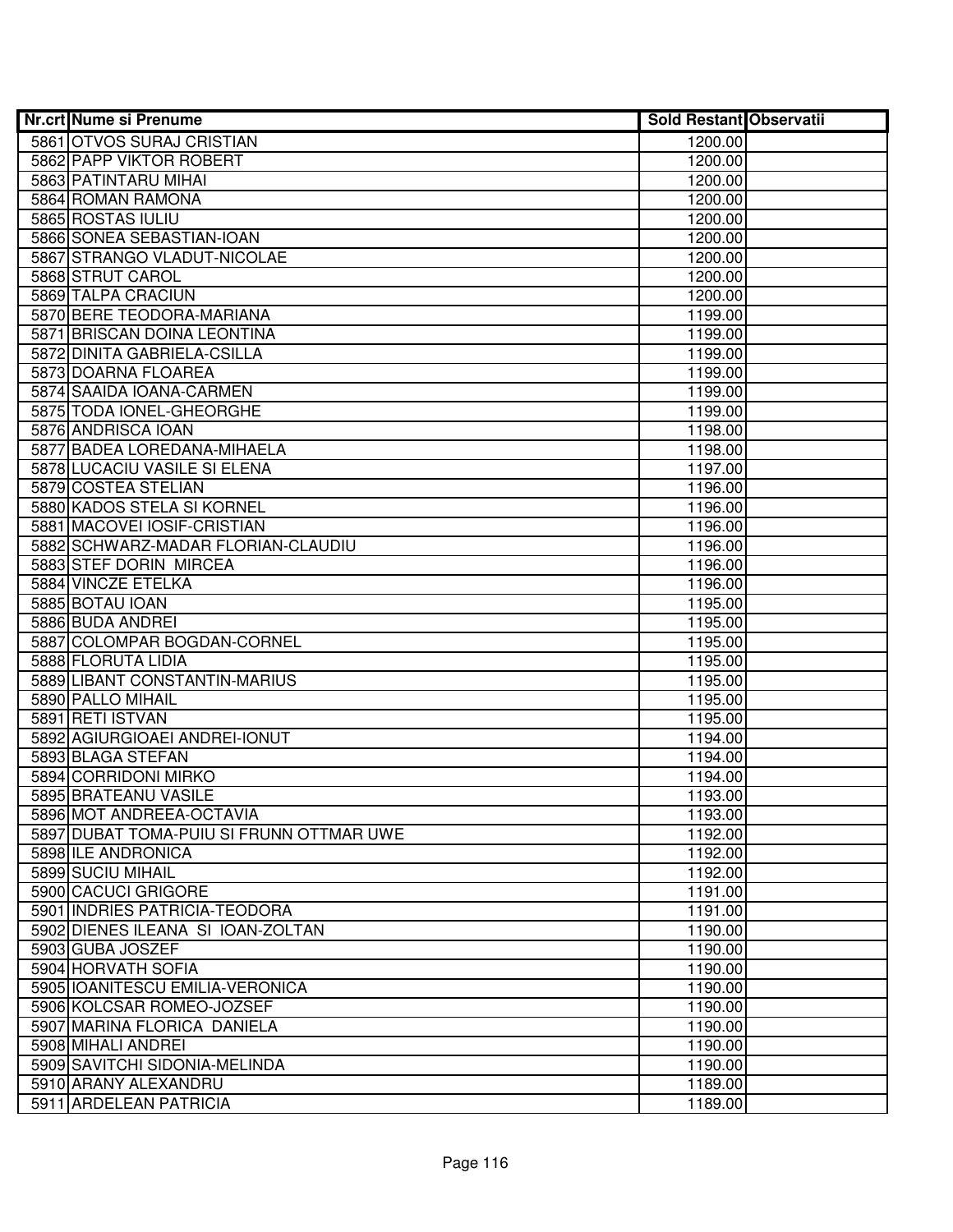| Nr.crt Nume si Prenume                    | <b>Sold Restant Observatii</b> |  |
|-------------------------------------------|--------------------------------|--|
| 5912 RADULESCU IOAN SI CLAUDIA            | 1189.00                        |  |
| 5913 FODOR RADU                           | 1188.00                        |  |
| 5914 FORA OVIDIU-PETRU                    | 1188.00                        |  |
| 5915 TESAN ANDREI-MIHAI                   | 1188.00                        |  |
| 5916 NEDISAN TEOFIL                       | 1187.00                        |  |
| 5917 ALI AHMAD                            | 1186.00                        |  |
| 5918 PIROS ALIN IOAN                      | 1186.00                        |  |
| 5919 TINC IOAN SI ELENA                   | 1186.00                        |  |
| 5920 BALOG GHEORGHE                       | 1185.00                        |  |
| 5921 TELEKI EMERIC                        | 1185.00                        |  |
| 5922 MUSCAS RODICA                        | 1184.26                        |  |
| 5923 BABIAK ANGELA-IOANA                  | 1184.00                        |  |
| 5924 PACURAR FLORICA-MARIA                | 1184.00                        |  |
| 5925 TALLODI OLIVER-ALEXANDRU             | 1184.00                        |  |
| 5926 JURCA COSMIN ADRIAN                  | 1183.00                        |  |
| 5927 MODI FLAVIU-VICTOR SI ANITA-VASILICA | 1183.00                        |  |
| 5928 POPA MEDA-CRISTINA                   | 1183.00                        |  |
| 5929 PALOS VLAD CRISTIAN                  | 1182.50                        |  |
| 5930 BAR JOAN COSMIN                      | 1182.00                        |  |
| 5931 CIPLEU ANA                           | 1182.00                        |  |
| 5932 AFLOARE CRISTINA SI MILUTA           | 1181.00                        |  |
| 5933 ALAFI LAVINIU-CORNEL                 | 1181.00                        |  |
| 5934 FEKETE GHEORGHE                      | 1181.00                        |  |
| 5935 CMECIU CALIN-ADRIAN                  | 1180.00                        |  |
| 5936 SARKADI VIORICA-IULIANA              | 1179.00                        |  |
| 5937 STEFAN-LUNG DAN-GEORGE               | 1178.00                        |  |
| 5938 SZTUFLIAK LASZLO-SANDOR              | 1178.00                        |  |
| 5939 ARON CALIN-MIRCEA                    | 1176.98                        |  |
| 5940 HERLAS ADRIAN                        | 1176.00                        |  |
| 5941 MUSTEATA-ERDODI ZSOLT-KRISZTIAN      | 1175.00                        |  |
| 5942 PORTAN ROLAND-LASZLO                 | 1175.00                        |  |
| 5943 STANCIU FLORIN-IOAN                  | 1175.00                        |  |
| 5944 LOVADI LUDOVIC-ALEXANDRU             | 1174.00                        |  |
| 5945 MICULESCU SIMONA-LAURA               | 1174.00                        |  |
| 5946 KERCSO BALAZS                        | 1173.00                        |  |
| 5947 ONADI GABOR ISTVAN                   | 1173.00                        |  |
| 5948 PASCU FLORIN-BOGDAN                  | 1173.00                        |  |
| 5949 MINAN SIRHAN                         | 1172.00                        |  |
| 5950 SLEIDER GYONGYI SI NORBET ISTVAN     | 1171.00                        |  |
| 5951 AMARITEI FLORIN-GABRIEL              | 1170.00                        |  |
| 5952 BURCA LUCIAN ALIN                    | 1170.00                        |  |
| 5953 HORVATH ELVIRA                       | 1170.00                        |  |
| 5954 IONOI ALEXANDRU SERBAN               | 1170.00                        |  |
| 5955 IVAN IONEL                           | 1170.00                        |  |
| 5956 LASZLO ZOLTAN-JENO                   | 1170.00                        |  |
| 5957 CSATI IOSIF                          | 1169.00                        |  |
| 5958 MAIER DAN-SORIN SI DANIELA-ANA       | 1169.00                        |  |
| 5959 PARNAVELAS MARCELA                   | 1169.00                        |  |
| 5960 ROMAN TEODOR-DOREL                   | 1169.00                        |  |
| 5961 USCAT GELU SI CLAUDIA                | 1169.00                        |  |
| 5962 BUDAI MARIUS                         | 1168.00                        |  |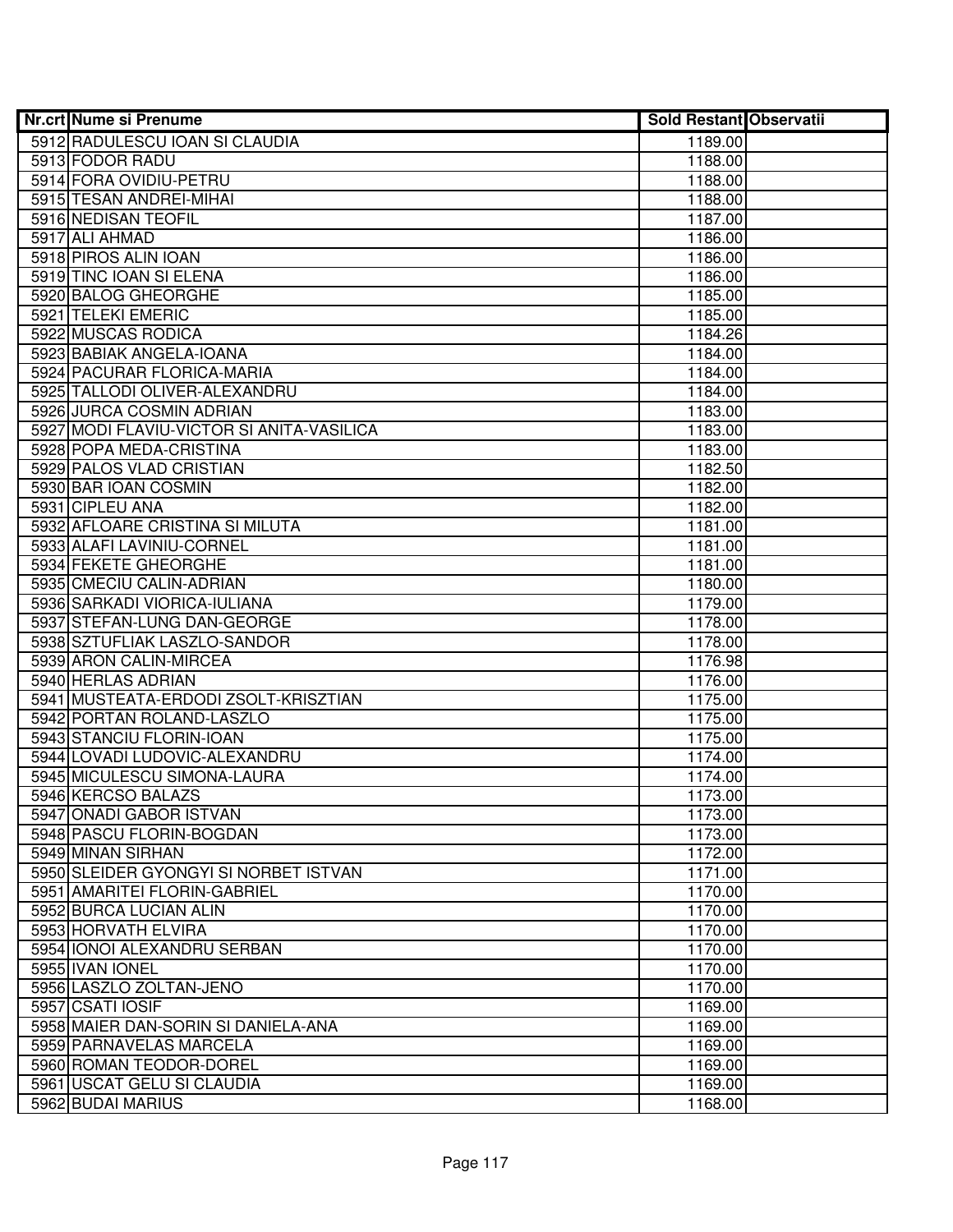| <b>Nr.crt Nume si Prenume</b>                                 | <b>Sold Restant Observatii</b> |  |
|---------------------------------------------------------------|--------------------------------|--|
| 5963 BARNA IOAN-DORIN                                         | 1167.00                        |  |
| 5964 BODEA DANIEL                                             | 1167.00                        |  |
| 5965 BOGOSI MELINDA                                           | 1167.00                        |  |
| 5966 LASCU NICOLAE-DOREL                                      | 1167.00                        |  |
| 5967 SZABO ROZALIA SI FRANCISC                                | 1167.00                        |  |
| 5968 CSERVID ISTVAN-ATTILLA                                   | 1166.00                        |  |
| 5969 HULEA ADRIAN IOAN                                        | 1166.00                        |  |
| 5970 KOMENDAT CSABA-IANOS SI ESZTER                           | 1166.00                        |  |
| 5971 MOLNAR FERENCZ-ZOLTAN SI LASZLO ATTILA                   | 1166.00                        |  |
| 5972 POPA RAUL-CIPRIAN                                        | 1165.03                        |  |
| 5973 DRIMBE VIOREL SI ANA                                     | 1165.00                        |  |
| 5974 NEMETHY ISTVAN                                           | 1165.00                        |  |
| 5975 NOMIKOS EMMANOUIL                                        | 1165.00                        |  |
| 5976 ABRUDAN SIMONA-FLORICA                                   | 1164.00                        |  |
| 5977 BUDA ALEXANDRU SI ELENA-VIOLETA                          | 1164.00                        |  |
| 5978 CHIS ANGELICA                                            | 1163.00                        |  |
| 5979 HANAS PETRU-ASER                                         | 1163.00                        |  |
| 5980 MORAR MARTA                                              | 1163.00                        |  |
| 5981 KESKENY JOZSEF                                           | 1162.50                        |  |
| 5982 ADORJANI-BIRO STEFAN SI MAGDALENA                        | 1162.00                        |  |
| 5983 BEKO ILEANA MARIA                                        | 1162.00                        |  |
| 5984 CATANA IOAN                                              | 1162.00                        |  |
| 5985 FLONTA JHONNY-DANNIEL                                    | 1161.25                        |  |
| 5986 BENTA OCTAVIAN- OVIDIU - BIROU INDIVIDUAL DE ARHITECTURA | 1161.00                        |  |
| 5987 BODOG CRACIUN                                            | 1160.63                        |  |
| 5988 ARDELEANU MARIAN                                         | 1160.00                        |  |
| 5989 AVRAM TEODOR SI FLOARE                                   | 1160.00                        |  |
| 5990 BERCE CRISTIAN DORIN                                     | 1160.00                        |  |
| 5991 BOTTGER DAVID-PAUL                                       | 1160.00                        |  |
| 5992 BREB SERGIU-EMANUEL                                      | 1160.00                        |  |
| 5993 BUDAI TOMI                                               | 1160.00                        |  |
| 5994 CHEREGI OVIDIU-MARIUS                                    | 1160.00                        |  |
| 5995 DOBRONDI MARK                                            | 1160.00                        |  |
| 5996 GALEA GEORGE                                             | 1160.00                        |  |
| 5997 GYURASZIK KALMAN                                         | 1160.00                        |  |
| 5998 HAINER (FOST LAKATOS) GABRIEL                            | 1160.00                        |  |
| 5999 LENGHEL REMUS-FLORIN                                     | 1160.00                        |  |
| 6000 MICULA ROBERTA GIORGIA                                   | 1160.00                        |  |
| 6001 MOGA CRISTIAN-IONUT                                      | 1160.00                        |  |
| 6002 MOLDOVAN VLAD                                            | 1160.00                        |  |
| 6003 POPA DANIL                                               | 1160.00                        |  |
| 6004 RADOSAVLJEVIC MILENKO                                    | 1160.00                        |  |
| 6005 RADU OVIDIU                                              | 1160.00                        |  |
| 6006 RADU OVIDIU                                              | 1160.00                        |  |
| 6007 SANDRA VIOREL                                            | 1160.00                        |  |
| 6008 SIMARGU-GHITA ALEXANDRU                                  | 1160.00                        |  |
| 6009 VLADILA DENIS                                            | 1160.00                        |  |
| 6010 VLAICA MARIUS                                            | 1160.00                        |  |
| 6011 ADUMITROAEI DUMITRU SI JENICA                            | 1159.00                        |  |
| 6012 URIAN GABRIELA-LEORINA                                   | 1158.00                        |  |
| 6013 VASILOV REMUS-ALEXANDRU                                  | 1158.00                        |  |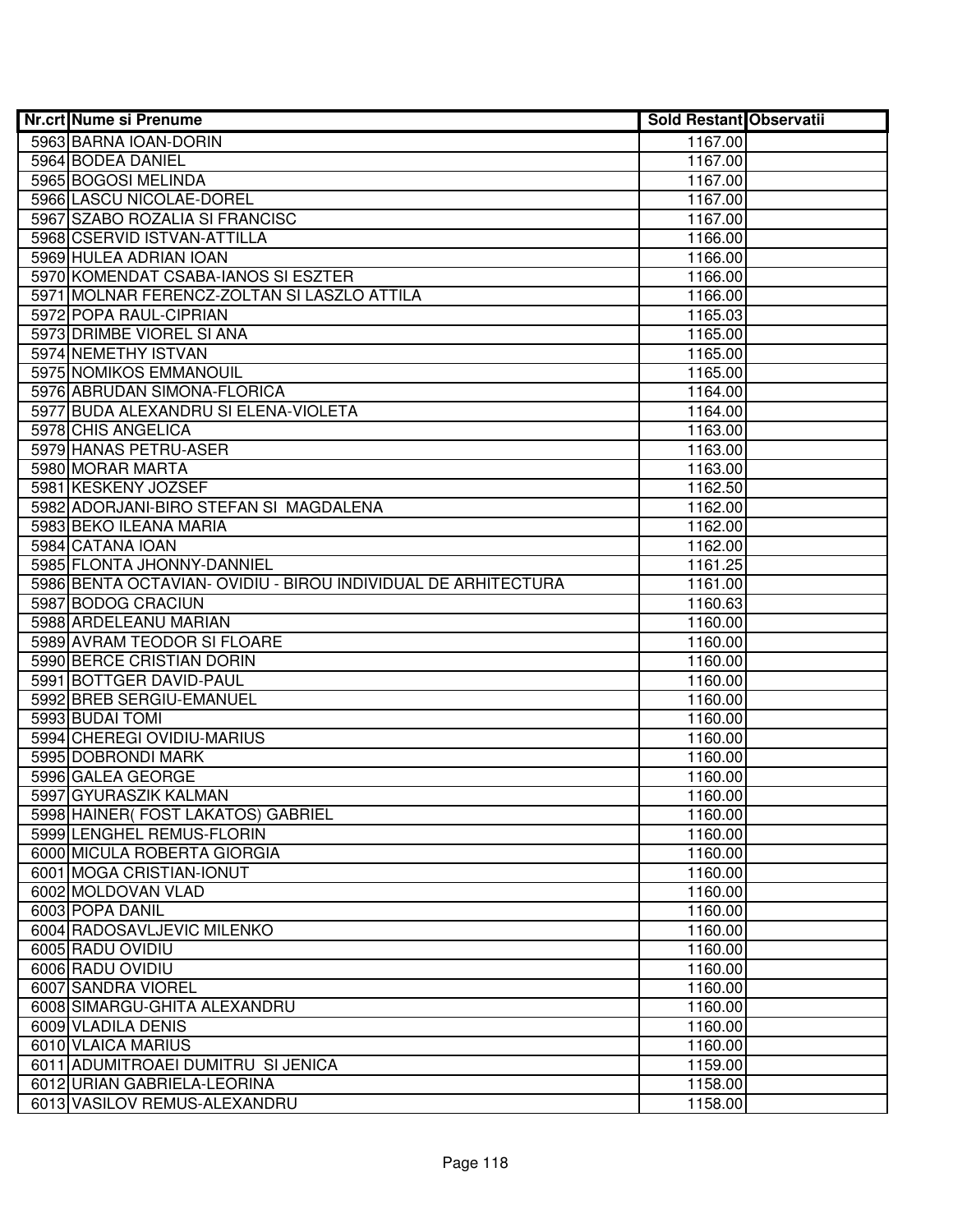| <b>Nr.crt Nume si Prenume</b>                 | Sold Restant Observatii |  |
|-----------------------------------------------|-------------------------|--|
| 6014 BLOCAU SEBASTIAN-DANIEL SI ELENA-DANIELA | 1157.00                 |  |
| 6015 GHIURAU ADRIAN-TRAIAN                    | 1157.00                 |  |
| 6016 PANEA ALEXANDRU SI DUMITRU               | 1157.00                 |  |
| 6017 SERTE NICOLAE SI ALINA-SAVETA            | 1157.00                 |  |
| 6018 BONDAR MARIA SI LIVIU                    | 1156.00                 |  |
| 6019 MATA VALENTINA DOINA                     | 1156.00                 |  |
| 6020 FURIC IOAN-CRISTIAN                      | 1155.00                 |  |
| 6021 CHEREJI ANA                              | 1154.00                 |  |
| 6022 POPA DANIEL-CORNEL                       | 1154.00                 |  |
| 6023 BELEJAN VIOREL-OVIDIU SI ECATERINA       | 1153.00                 |  |
| 6024 LAZAR GABRIEL-GHEORGHE                   | 1152.51                 |  |
| 6025 ILE GABRIEL                              | 1152.00                 |  |
| 6026 OLAH ERNO-LASZLO                         | 1152.00                 |  |
| 6027 POP MIRCEA-IOAN SI IULIANA-MAGDALENA     | 1152.00                 |  |
| 6028 TRIPEA VASILE                            | 1152.00                 |  |
| 6029 SABAU MARIUS                             | 1151.00                 |  |
| 6030 ZHANG WEIPING                            | 1151.00                 |  |
| 6031 ARDELEAN GHEORGHE-PETRU                  | 1150.00                 |  |
| 6032 BARA ADRIAN                              | 1150.00                 |  |
| 6033 BRATA LIVIU                              | 1150.00                 |  |
| 6034 CAVASDAN SEBASTIAN PATRIK                | 1150.00                 |  |
| 6035 CONSTANTIN IOANA-MARIA                   | 1150.00                 |  |
| 6036 CUCI IONUT-COSTEL                        | 1150.00                 |  |
| 6037 FARKAS NORBERT                           | 1150.00                 |  |
| 6038 FAUR REMUS-IONUT                         | 1150.00                 |  |
| 6039 GROZA DAN-RONALD                         | 1150.00                 |  |
| 6040 IONESCU CATALIN                          | 1150.00                 |  |
| 6041 MARCUS IOAN                              | 1150.00                 |  |
| 6042 MIHANCEA PETRU SI IRINA                  | 1150.00                 |  |
| 6043 VARGA FLORIN                             | 1150.00                 |  |
| 6044 VARGA MARCEL                             | 1150.00                 |  |
| 6045 ZOT LIVIU-DANIEL                         | 1150.00                 |  |
| 6046 HANZA IOAN                               | 1149.00                 |  |
| 6047 KOCSIS ERIKA SI ANDREI                   | 1149.00                 |  |
| 6048 TIMP ADRIAN IONEL                        | 1149.00                 |  |
| 6049 TOTH ANA-NICOLETA                        | 1148.00                 |  |
| 6050 DRUTAS GHITA-IONEL                       | 1147.00                 |  |
| 6051 GROZA ELENA                              | 1147.00                 |  |
| 6052 NEGRU FLORIN SI CRINA                    | 1147.00                 |  |
| 6053 ORBAI COSMIN GAVRIL                      | 1146.00                 |  |
| 6054 FLORIAN FLORIAN RAUL RENALDO             | 1145.00                 |  |
| 6055 LAZARCIUC ALEXANDRA-LUDMILA              | 1145.00                 |  |
| 6056 SZILAGYI CAROL                           | 1145.00                 |  |
| 6057 LUCACI IOAN ADRIAN                       | 1144.00                 |  |
| 6058 POP PAULA - DIANA                        | 1144.00                 |  |
| 6059 HERCUT HORATIU                           | 1143.00                 |  |
| 6060 KOPP SZILARD                             | 1143.00                 |  |
| 6061 ROSTAS ARGENTINA                         | 1143.00                 |  |
| 6062 CORMOS RAUL                              | 1142.50                 |  |
| 6063 DEBRENTI SANDOR                          | 1142.00                 |  |
| 6064 LAZAR GHEORGHE SI FLORICA                | 1142.00                 |  |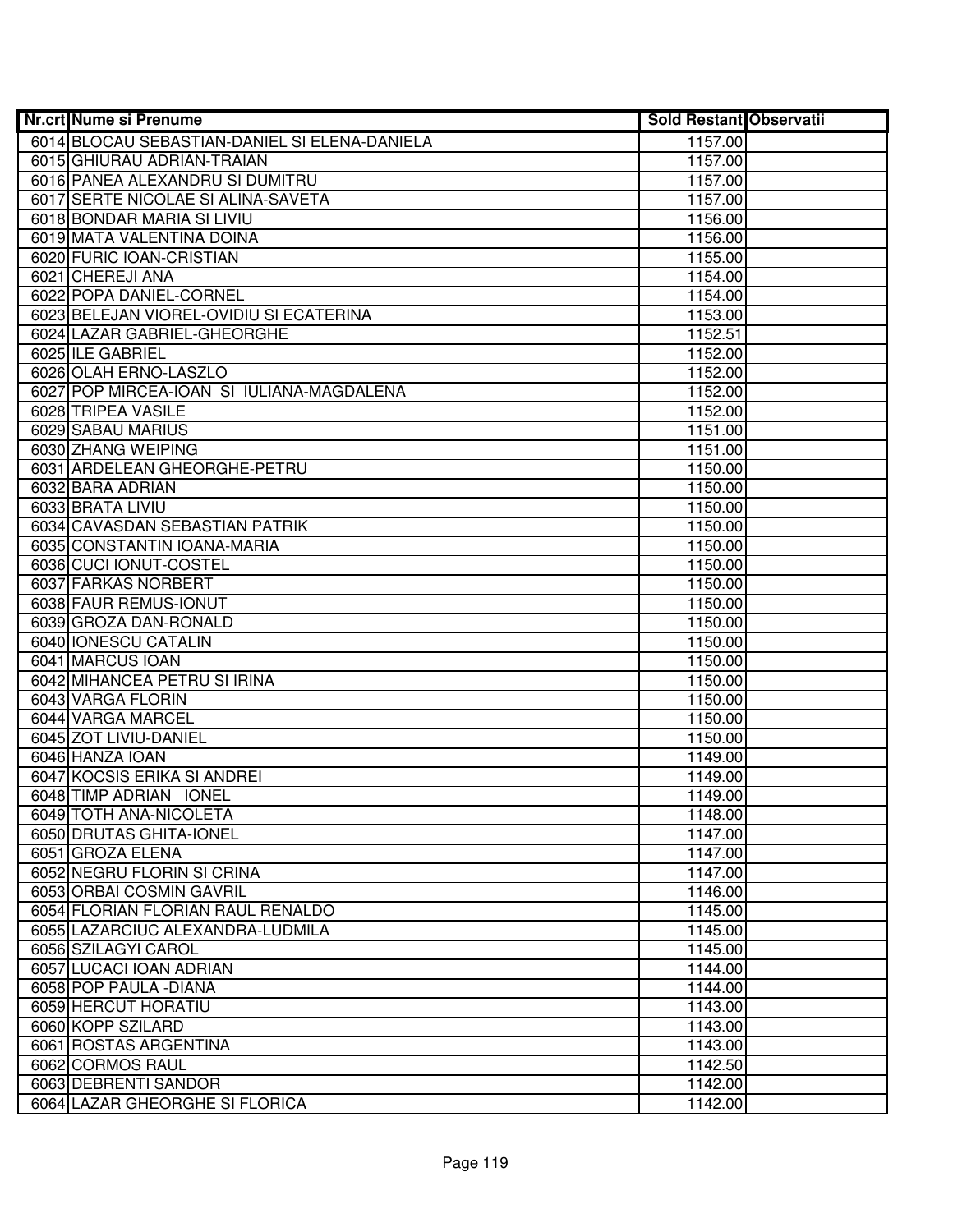| <b>Nr.crt Nume si Prenume</b>            | <b>Sold Restant Observatii</b> |  |
|------------------------------------------|--------------------------------|--|
| 6065 PASSALACQUA PIETRO                  | 1142.00                        |  |
| 6066 JAMAL PIERRE                        | 1141.00                        |  |
| 6067 JUCAN AUGUSTIN-DOREL                | 1141.00                        |  |
| 6068 MOROC ADRIAN REMUS                  | 1141.00                        |  |
| 6069 VARGA OVIDIU-CLAUDIU                | 1141.00                        |  |
| 6070 COSTEA CONSTANTIN                   | 1140.00                        |  |
| 6071 HENDRE GHEORGHE                     | 1140.00                        |  |
| 6072 HERMANN ANA                         | 1140.00                        |  |
| 6073 CHIPE IONEL SI FLORICA              | 1139.00                        |  |
| 6074 GHERDAN OCTAVIAN-GHEORGHE           | 1139.00                        |  |
| 6075 NEMES LIA-ADRIANA SI OVIDIU         | 1139.00                        |  |
| 6076 BLAGA OVIDIU-RADU                   | 1138.00                        |  |
| 6077 BOGDAN DANIELA MARIA                | 1138.00                        |  |
| 6078 BOT SAMUEL                          | 1138.00                        |  |
| 6079 KOTELES PAL SANDOR SI IOLANDA       | 1138.00                        |  |
| 6080 VLAS ADRIAN                         | 1138.00                        |  |
| 6081 BALAJ MARINELA                      | 1137.00                        |  |
| 6082 BARTA IOAN-STEFAN                   | 1137.00                        |  |
| 6083 CODRIAN GINA SORINELA SI MIRCEA     | 1137.00                        |  |
| 6084 BERCEA DIANA-ELENA                  | 1136.00                        |  |
| 6085 CODOBAN SERGIU                      | 1136.00                        |  |
| 6086 HORVATH TIBOR-IANOS                 | 1135.00                        |  |
| 6087 SKRIPEK ROBERT LUCIAN               | 1135.00                        |  |
| 6088 MILAS GAVRIL                        | 1134.00                        |  |
| 6089 NEDELCU SERBAN-VASILE               | 1134.00                        |  |
| 6090 POPA COSMIN-IONUT                   | 1134.00                        |  |
| 6091 TRIPON RADU MARIUS SI VIORICA LILIA | 1134.00                        |  |
| 6092 AL MAHMOUD CASSIM ALEXANDRU         | 1133.00                        |  |
| 6093 ALAFI LADISLAU                      | 1133.00                        |  |
| 6094 BORNA CORNELIA SI MIHAI             | 1133.00                        |  |
| 6095 RUSU CIPRIAN-ROBERT                 | 1132.00                        |  |
| 6096 SZABO GYULA                         | 1132.00                        |  |
| 6097 BIRAU RADU GHEORGHE                 | 1131.00                        |  |
| 6098 BRADEA NADIA-DACIANA                | 1131.00                        |  |
| 6099 CALDARAR CRISTIAN-FLORIN            | 1131.00                        |  |
| 6100 MOISA RALUCA                        | 1131.00                        |  |
| 6101 BONAS CRISTINA-BIANCA               | 1130.00                        |  |
| 6102 BUT GHEORGHE                        | 1130.00                        |  |
| 6103 DARABAN CASIAN CLAUDIU              | 1130.00                        |  |
| 6104 ISZTOIKA GETA                       | 1130.00                        |  |
| 6105 IVAN MIRCEA                         | 1130.00                        |  |
| 6106 MESAROS ALEXANDRU                   | 1130.00                        |  |
| 6107 MOT DANIEL-CLAUDIU                  | 1130.00                        |  |
| 6108 ROSTAS GABOR                        | 1130.00                        |  |
| 6109 STANCIU IULIU                       | 1130.00                        |  |
| 6110 SZEKELY ERVIN-CRISTIAN              | 1130.00                        |  |
| 6111 TOCUT BIANCA                        | 1130.00                        |  |
| 6112 TOMA DOINA-SANDA                    | 1130.00                        |  |
| 6113 SIMIONESCU RARES-FLORENTIU          | 1129.32                        |  |
| 6114 TOMELE ALEXANDRU-IOAN               | 1129.00                        |  |
| 6115 CIMPAN FIRUTA                       | 1128.00                        |  |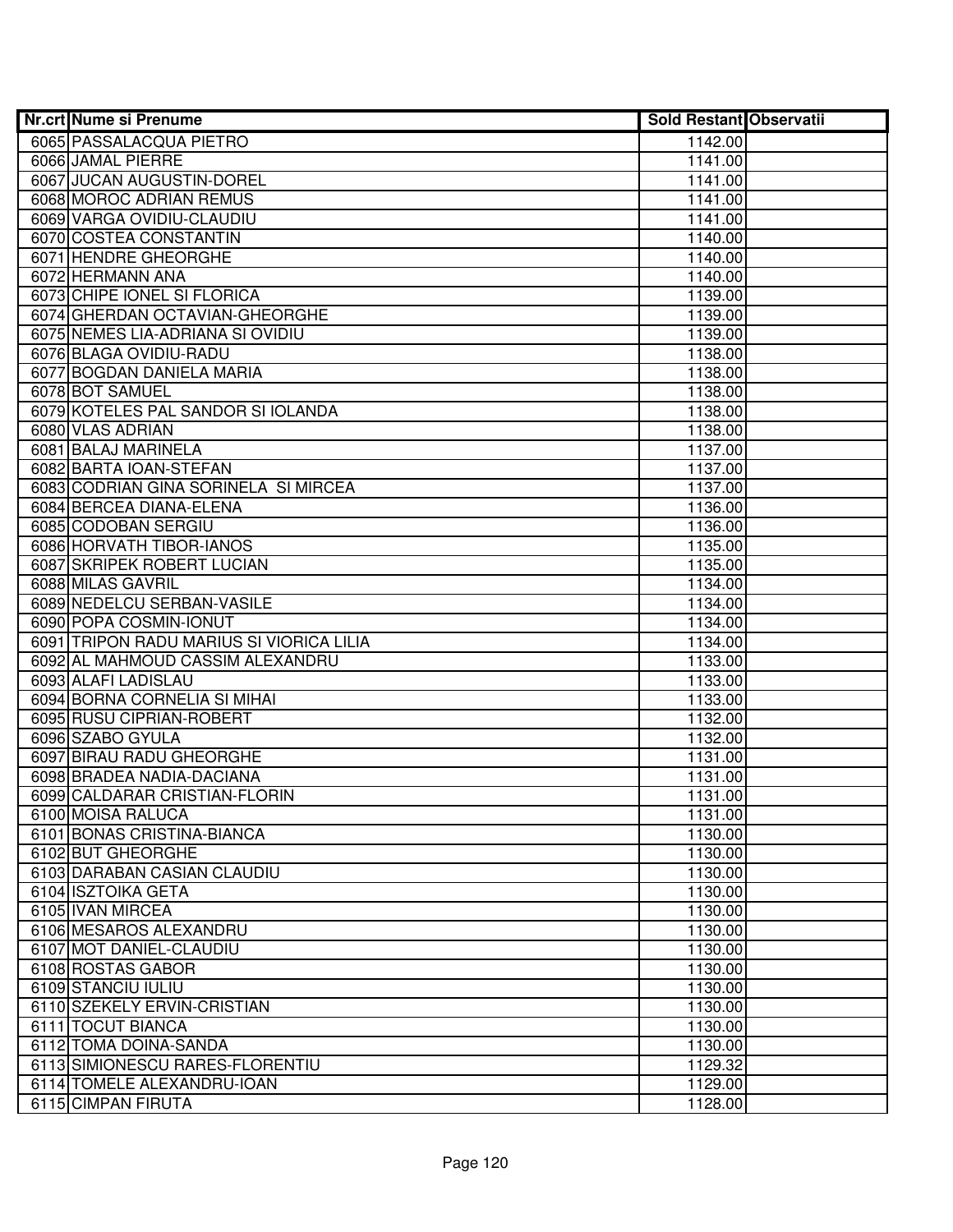| <b>Nr.crt Nume si Prenume</b>               | <b>Sold Restant Observatii</b> |  |
|---------------------------------------------|--------------------------------|--|
| 6116 CONOLOS IOAN SORIN                     | 1128.00                        |  |
| 6117 ICHIM BOGDAN ALEXANDRU                 | 1128.00                        |  |
| 6118 LUCA GRETA                             | 1128.00                        |  |
| 6119 LUKACS TAMAS-ROLLAND SI MARIA-MAGDOLNA | 1128.00                        |  |
| 6120 IACOB VIOREL SI SILVIA                 | 1127.00                        |  |
| 6121 IPIA DORIN                             | 1127.00                        |  |
| 6122 OLAH ZOLTAN-LORAND                     | 1127.00                        |  |
| 6123 LADAR TANASE-CALIN SI EUGENIA          | 1126.00                        |  |
| 6124 NILGESZ ATTILA                         | 1126.00                        |  |
| 6125 POPOVICI ADRIAN                        | 1126.00                        |  |
| 6126 FUSCAS CAMELIA                         | 1125.00                        |  |
| 6127 GABOR RUPERT                           | 1125.00                        |  |
| 6128 GANTOUS ELIAS                          | 1125.00                        |  |
| 6129 HALASZ CSABA                           | 1125.00                        |  |
| 6130 HARI MIHAIL                            | 1125.00                        |  |
| 6131 HORVATH SANDOR                         | 1125.00                        |  |
| 6132 MALCZAK CEZARY ADAM                    | 1125.00                        |  |
| 6133 MANAGADZE IOSEB                        | 1125.00                        |  |
| 6134 MASCAS PAUL-CIPRIAN                    | 1125.00                        |  |
| 6135 NAGY MIHALY                            | 1125.00                        |  |
| 6136 POPESCU DAN-BOGDAN                     | 1125.00                        |  |
| 6137 POTLOG IOAN                            | 1125.00                        |  |
| 6138 SAVER ROLAND                           | 1125.00                        |  |
| 6139 SZUCS ZSOLT TIBORNE                    | 1125.00                        |  |
| 6140 TAKACS TAMAS-PAVEL SI TEREZIA          | 1125.00                        |  |
| 6141 TIMAR JANOS                            | 1125.00                        |  |
| 6142 ZOMBORI JANOS                          | 1125.00                        |  |
| 6143 GABOR GAVRIL                           | 1124.00                        |  |
| 6144 TOMESCU SAROLTA                        | 1124.00                        |  |
| 6145 BANTO ZSOLT NORBERT                    | 1123.00                        |  |
| 6146 FAZEKAS CAROL                          | 1123.00                        |  |
| 6147 MARTIN FLOARE                          | 1123.00                        |  |
| 6148 ROATIS GHEORGHE-IOAN                   | 1123.00                        |  |
| 6149 TOMUTA MARIUS-IONICA                   | 1123.00                        |  |
| 6150 STURZ GEORGE-IONUT                     | 1122.00                        |  |
| 6151 BORBEI VALERIAN                        | 1121.00                        |  |
| 6152 FLOREA MARIOARA-DANIELA                | 1121.00                        |  |
| 6153 KORNYA PAULA - FELICIA                 | 1120.00                        |  |
| 6154 LAZAU ROMULUS-OVIDIU                   | 1120.00                        |  |
| 6155 NAGHIU GABRIELA                        | 1120.00                        |  |
| 6156 NAGY SANDOR                            | 1120.00                        |  |
| 6157 POP IOAN FLORIN                        | 1120.00                        |  |
| 6158 REZMUVES LUCIAN-MARIUS                 | 1120.00                        |  |
| 6159 SOLTAN LAURA CARMEN                    | 1120.00                        |  |
| 6160 TORJOC DAN-MIRCEA                      | 1120.00                        |  |
| 6161 TRIFA CRISTIAN-FLORIN                  | 1120.00                        |  |
| 6162 WOLF LUMINITA-EMILIA                   | 1120.00                        |  |
| 6163 BARUTA GABRIEL                         | 1119.98                        |  |
| 6164 BANC CRACIUN SI MARIA                  | 1118.00                        |  |
| 6165 BARLEA GHEORGHE                        | 1118.00                        |  |
| 6166 LELE ADRIAN-OVIDIU                     | 1118.00                        |  |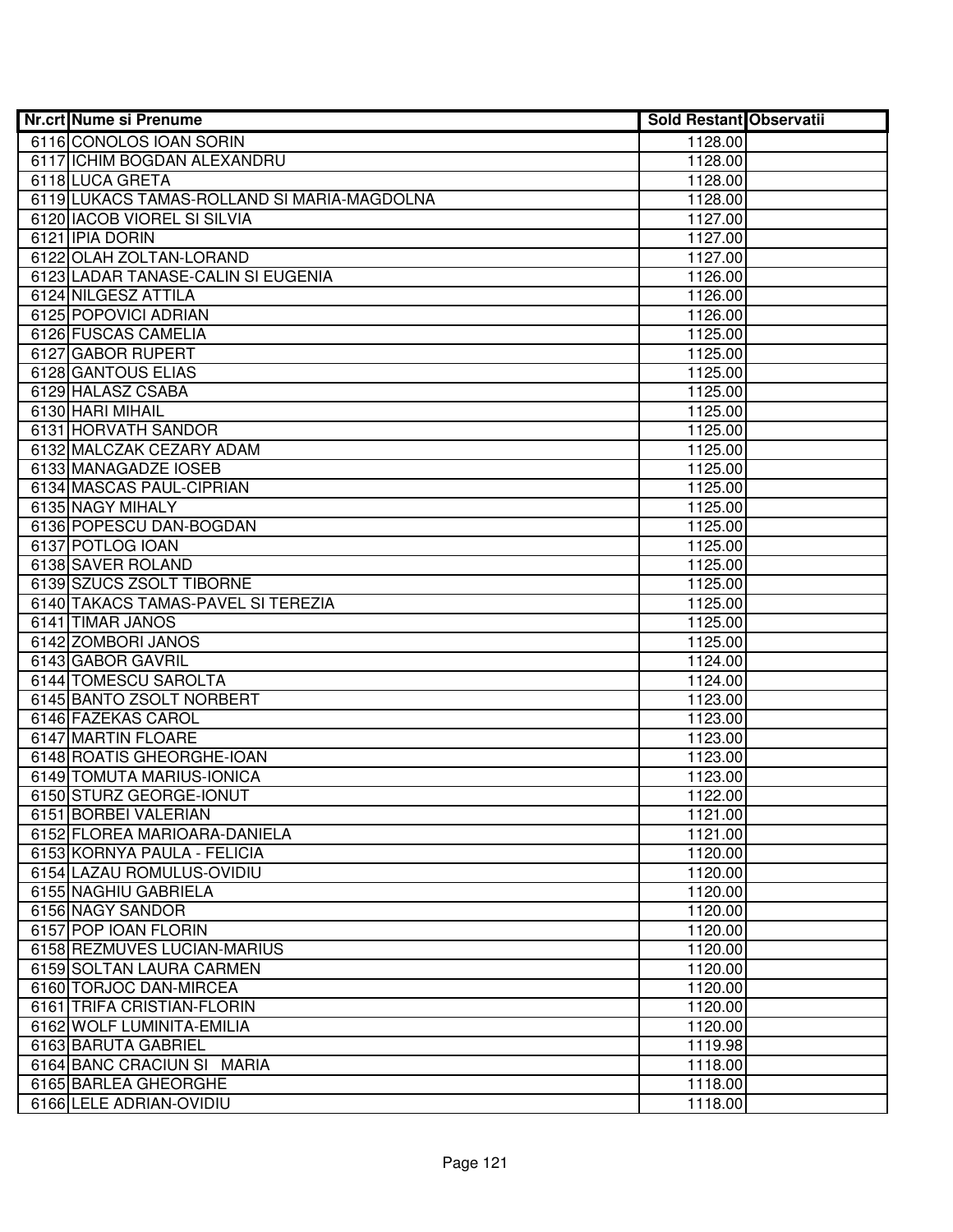| Nr.crt Nume si Prenume                      | <b>Sold Restant Observatii</b> |  |
|---------------------------------------------|--------------------------------|--|
| 6167 MOSKOVICZ RAMONA-MARINELA              | 1118.00                        |  |
| 6168 PETER CAROL                            | 1118.00                        |  |
| 6169 SZUCS ALEXANDRU                        | 1118.00                        |  |
| 6170 POPA CLAUDIA-IOANA                     | 1117.00                        |  |
| 6171 VERES EUGEN-CONSTANTIN                 | 1117.00                        |  |
| 6172 VLADICA ELENA                          | 1117.00                        |  |
| 6173 ARDELEAN MARIUS-IOAN                   | 1116.42                        |  |
| 6174 MORAR SIMION PETRU                     | 1116.00                        |  |
| 6175 TARAN CIPRIAN                          | 1116.00                        |  |
| 6176 DUNCA DANIELA                          | 1115.00                        |  |
| 6177 MESESAN DUMITRU                        | 1115.00                        |  |
| 6178 MEZA IOAN                              | 1115.00                        |  |
| 6179 SCORTE DANIEL                          | 1115.00                        |  |
| 6180 TIODAR ILIE                            | 1115.00                        |  |
| 6181 VANCEA MIHAEL LUCIAN-CONSTANTIN        | 1115.00                        |  |
| 6182 CHIRILA PETRU SI NICOLETA              | 1114.00                        |  |
| 6183 CROSMAN DRAGOIU                        | 1114.00                        |  |
| 6184 SUCIU MIRCEA SI MOLNAR COLOMAN         | 1114.00                        |  |
| 6185 BODERAS FLORENTIN                      | 1113.00                        |  |
| 6186 CIURSAS RADU                           | 1113.00                        |  |
| 6187 NEGRUT CALIN SI ADRIANA DANIELA        | 1113.00                        |  |
| 6188 OTVOS ANDREI SI DORINA                 | 1113.00                        |  |
| 6189 CONTA CRISTIAN DORIN                   | 1112.00                        |  |
| 6190 HINT RODICA SI COSTEL                  | 1112.00                        |  |
| 6191 ILE DUMITRU RADU SI DORINA             | 1112.00                        |  |
| 6192 CABUTA ECATERINA SI IOAN               | 1111.00                        |  |
| 6193 LINCAR IOAN                            | 1111.00                        |  |
| 6194 MOCAN FLORIN SORIN SI MAGDALENA        | 1111.00                        |  |
| 6195 ARDELEAN FLORICA                       | 1110.00                        |  |
| 6196 DANCIU MAGDALENA-ILEANA                | 1110.00                        |  |
| 6197 DURLA RAZVAN-IONUT                     | 1110.00                        |  |
| 6198 MODOG CRISTIAN FLORIN                  | 1110.00                        |  |
| 6199 RATIU CORNEL SI LAVINIA-CARMEN         | 1110.00                        |  |
| 6200 SIME BOGDAN                            | 1110.00                        |  |
| 6201 TANCA IOAN SI ANA                      | 1110.00                        |  |
| 6202 TIURBE DORIN-EUGEN                     | 1110.00                        |  |
| 6203 TRIFAN MIRCEA                          | 1109.56                        |  |
| 6204 BALOG RAUL-SORIN                       | 1109.00                        |  |
| 6205 CALINESCU STEFAN-MARIAN                | 1109.00                        |  |
| 6206 FAUR MARIA SI VLAD-M. SI FLORENTINA-M. | 1109.00                        |  |
| 6207 ILEA MONICA-ANA                        | 1109.00                        |  |
| 6208 BANYAI IOSIF                           | 1108.00                        |  |
| 6209 STENIC GAVRILA                         | 1108.00                        |  |
| 6210 URDA NICOLAE                           | 1107.00                        |  |
| 6211 BIR. INDIVIDUAL NOTARIAL OCHIS LUCIA   | 1106.00                        |  |
| 6212 KOLLO OTTO ANDREI                      | 1106.00                        |  |
| 6213 CURA ADRIAN SI EDINA-ERZSEBET          | 1105.00                        |  |
| 6214 GHERMAN CRISTIAN-LIVIU SI COSMINA      | 1105.00                        |  |
| 6215 NICORUT DOINA-ELENA                    | 1105.00                        |  |
| 6216 SECARA SORIN                           | 1105.00                        |  |
| 6217 URSICA DORINA                          | 1105.00                        |  |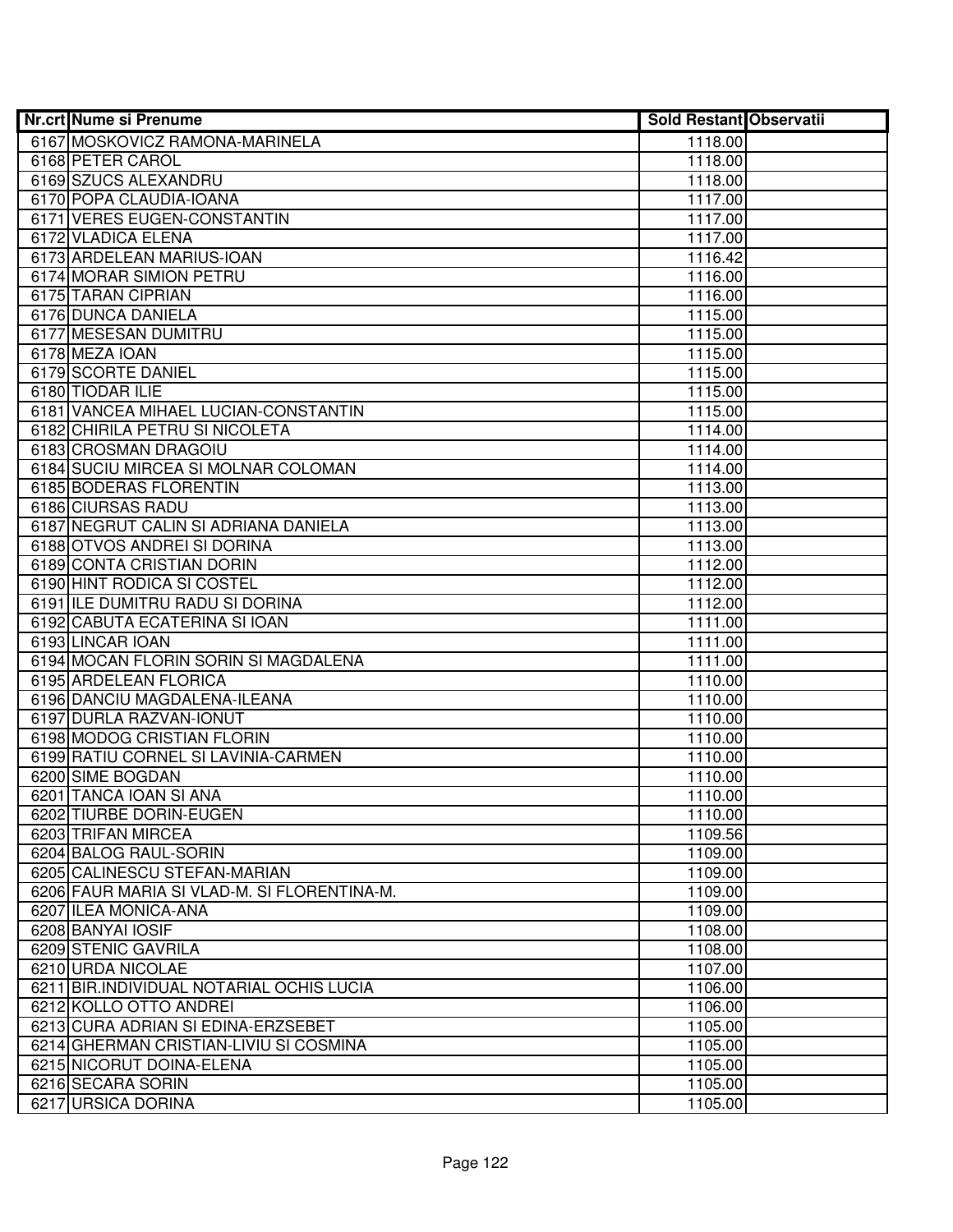| <b>Nr.crt Nume si Prenume</b>                   | <b>Sold Restant Observatii</b> |  |
|-------------------------------------------------|--------------------------------|--|
| 6218 MOLNAR LASZLO SI MARIA                     | 1104.00                        |  |
| 6219 AVRAM EUGEN-DUMITRU                        | 1102.00                        |  |
| 6220 FURTOS NISTOR-CORNEL                       | 1102.00                        |  |
| 6221 MARTIN DANIELLE                            | 1102.00                        |  |
| 6222 BUZGAU GHEORGHE-FELIX SI NICOLETA-GABRIELA | 1101.00                        |  |
| 6223 LELE VIOLETA- AURA                         | 1101.00                        |  |
| 6224 BALOG ELENA                                | 1100.00                        |  |
| 6225 BARTHA DAVID                               | 1100.00                        |  |
| 6226 CIPLEU IOAN                                | 1100.00                        |  |
| 6227 CRACIUN OCTAVIAN NICOLAE                   | 1100.00                        |  |
| 6228 EPUREANU MAGDA                             | 1100.00                        |  |
| 6229 HEGEDUS IULIANA                            | 1100.00                        |  |
| 6230 HEGEDUS SANDOR-GYORGY                      | 1100.00                        |  |
| 6231 ILYES ZOLTAN CSABA                         | 1100.00                        |  |
| 6232 JOO COSMIN                                 | 1100.00                        |  |
| 6233 KISS IULIANA                               | 1100.00                        |  |
| 6234 LUCA DRAGOS-MADALIN                        | 1100.00                        |  |
| 6235 MIHAI DUMITRU                              | 1100.00                        |  |
| 6236 OKAYTEKIN KENAN                            | 1100.00                        |  |
| 6237 ROSTAS ANGELINA                            | 1100.00                        |  |
| 6238 ROSTAS SAMUEL RADU                         | 1100.00                        |  |
| 6239 SZABO FLORIN RAUL                          | 1100.00                        |  |
| 6240 SZILAGYI ZSOLT                             | 1100.00                        |  |
| 6241 VARGA EDIT-ETELCA                          | 1100.00                        |  |
| 6242 ZOICAS MIHAI                               | 1100.00                        |  |
| 6243 PETRUS IOANA - CARMEN                      | 1099.00                        |  |
| 6244 CARTIS FLORIN TEODOR                       | 1098.00                        |  |
| 6245 ERDEI ELISABETA-IULIANA                    | 1098.00                        |  |
| 6246 POPESCU COSTEL-BIROU NOTARIAL PUBLIC       | 1098.00                        |  |
| 6247 TYEPAK NANDOR-ANDRAS                       | 1098.00                        |  |
| 6248 DEMIAN LIVIA                               | 1097.00                        |  |
| 6249 PAMFILOIU MARIA                            | 1097.00                        |  |
| 6250 GULYA LASZLO GEZA SI ROZALIA               | 1096.00                        |  |
| 6251 PARAU RADU - LUCIAN                        | 1095.62                        |  |
| 6252 BERCE GHEORGHE                             | 1095.00                        |  |
| 6253 COVACI MELINDA                             | 1095.00                        |  |
| 6254 PATAKI JENO-ERNO                           | 1095.00                        |  |
| 6255 SZOKE SZABOLCS                             | 1095.00                        |  |
| 6256 LOGHIN MIRCEA-DRAGOS                       | 1094.00                        |  |
| 6257 MATE FRANCISC                              | 1094.00                        |  |
| 6258 NOVAC ADRIAN-PETRU SI CARINA-ANCA          | 1093.00                        |  |
| 6259 ARDELEAN ANCA FLORINA                      | 1092.00                        |  |
| 6260 MARINAU GHEORGHE DUMITRU                   | 1092.00                        |  |
| 6261 POPA GABRIEL-FLORIN                        | 1092.00                        |  |
| 6262 POPUS LEONTINA                             | 1092.00                        |  |
| 6263 SZEKERES TIBOR-KAROLY                      | 1092.00                        |  |
| 6264 BRETAN VASILE-MARIN SI VIOLETA             | 1090.00                        |  |
| 6265 CADAR IOAN                                 | 1090.00                        |  |
| 6266 CIOARA FELICIAN-CRACIUN                    | 1090.00                        |  |
| 6267 DANI FLOARE SI LIT MIHAELA                 | 1090.00                        |  |
| 6268 GUIU DANIEL                                | 1090.00                        |  |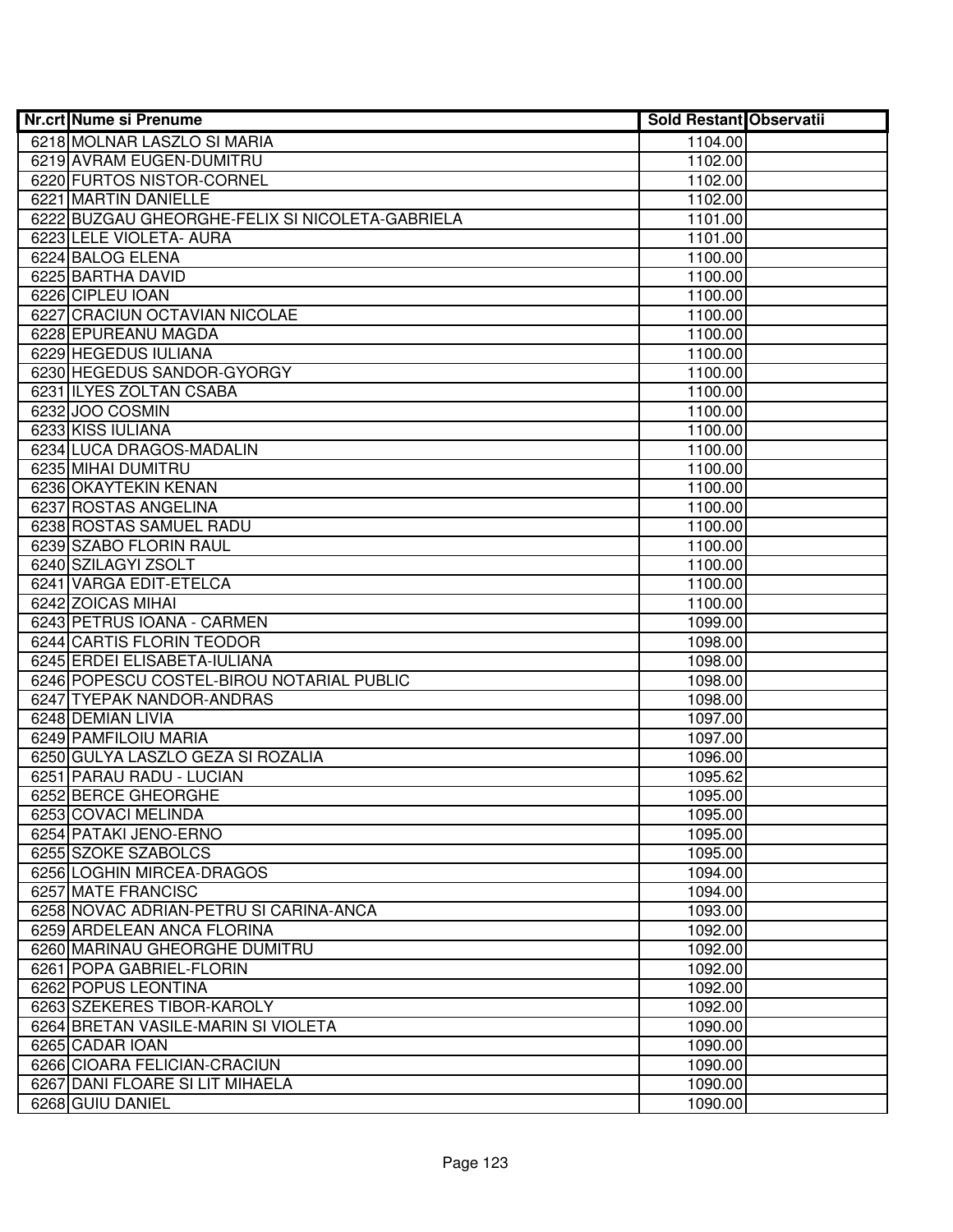| Nr.crt Nume si Prenume                       | <b>Sold Restant Observatii</b> |  |
|----------------------------------------------|--------------------------------|--|
| 6269 KOVACS ROMEO                            | 1090.00                        |  |
| 6270 LINGURAR VOICHITA                       | 1090.00                        |  |
| 6271 POP STEFAN-COSMIN                       | 1090.00                        |  |
| 6272 VESA ADRIAN-TRAIAN                      | 1090.00                        |  |
| 6273 DAGAU NICOLAE                           | 1088.00                        |  |
| 6274 GHINCEA MINEL SI CORNELIA               | 1088.00                        |  |
| 6275 SZUCS ANDRAS                            | 1088.00                        |  |
| 6276 FERAR SAMUEL                            | 1087.00                        |  |
| 6277 OPREA IOAN                              | 1086.00                        |  |
| 6278 PERES DUMITRU SI ANA                    | 1086.00                        |  |
| 6279 SUCI SERGIU-GABRIEL                     | 1086.00                        |  |
| 6280 BETEG OVIDIU-VALENTIN                   | 1085.00                        |  |
| 6281 MITRA SAMUIL                            | 1085.00                        |  |
| 6282 ROSTAS IOAN                             | 1085.00                        |  |
| 6283 VARGA IOAN LUDOVIC                      | 1085.00                        |  |
| 6284 CRISTEA LUCIAN                          | 1084.00                        |  |
| 6285 GHIDIA IOAN                             | 1083.00                        |  |
| 6286 LUPSAN GHEORGHE                         | 1083.00                        |  |
| 6287 PAINA GHEORGHE-MARIUS                   | 1083.00                        |  |
| 6288 GABOR GHITA                             | 1082.43                        |  |
| 6289 HERMAN FLAVIU-LIVIU SI ALEXANDRA-MIRELA | 1082.00                        |  |
| 6290 MAXIM COSMIN-RADU                       | 1082.00                        |  |
| 6291 ZEMBREA MARIUS DOREL                    | 1082.00                        |  |
| 6292 CUC ADRIAN-CRISTIAN                     | 1081.00                        |  |
| 6293 NAGHI CRISTIAN-OVIDIU                   | 1081.00                        |  |
| 6294 SARATOC ADRIAN-PAUL                     | 1081.00                        |  |
| 6295 BARATKI ADALBERT                        | 1080.01                        |  |
| 6296 APATI ALEXANDRU-BOZO                    | 1080.00                        |  |
| 6297 CHIS GRIGORE                            | 1080.00                        |  |
| 6298 CIOBANUCA VALERICA                      | 1080.00                        |  |
| 6299 CIORBA CAMELIA ELISABETA                | 1080.00                        |  |
| 6300 DEAC EMANUEL-FLAVIU                     | 1080.00                        |  |
| 6301 EDER CATALIN DORIN                      | 1080.00                        |  |
| 6302 GABOR RUPI                              | 1080.00                        |  |
| 6303 HEGEDUS ANITA                           | 1080.00                        |  |
| 6304 ISZTOIKA MARCU                          | 1080.00                        |  |
| 6305 LUPSA DAN FLORIN                        | 1080.00                        |  |
| 6306 SINCA ADRIAN-LAURENTIU                  | 1080.00                        |  |
| 6307 TOTH IBOLYA                             | 1080.00                        |  |
| 6308 BAR-MARGE DANIEL                        | 1079.00                        |  |
| 6309 CAIA DUMITRU-GHEORGHE                   | 1079.00                        |  |
| 6310 MOLDOVAN ZOICA                          | 1079.00                        |  |
| 6311 BARA ANDREEA                            | 1078.00                        |  |
| 6312 BITIS GHEORGHE SI FLOARE                | 1078.00                        |  |
| 6313 NUT IOAN SI SILVIA                      | 1078.00                        |  |
| 6314 SIRBU GHEORGHE SI MARIA                 | 1078.00                        |  |
| 6315 SLIEDER IRINA                           | 1078.00                        |  |
| 6316 DR. SARCA EUGENIA CM.I.                 | 1077.00                        |  |
| 6317 KOLLO ATTILA                            | 1077.00                        |  |
| 6318 LINTMAYER ROZALIA                       | 1077.00                        |  |
| 6319 ANDREKA ISTVAN SI BOROS MARIA           | 1075.00                        |  |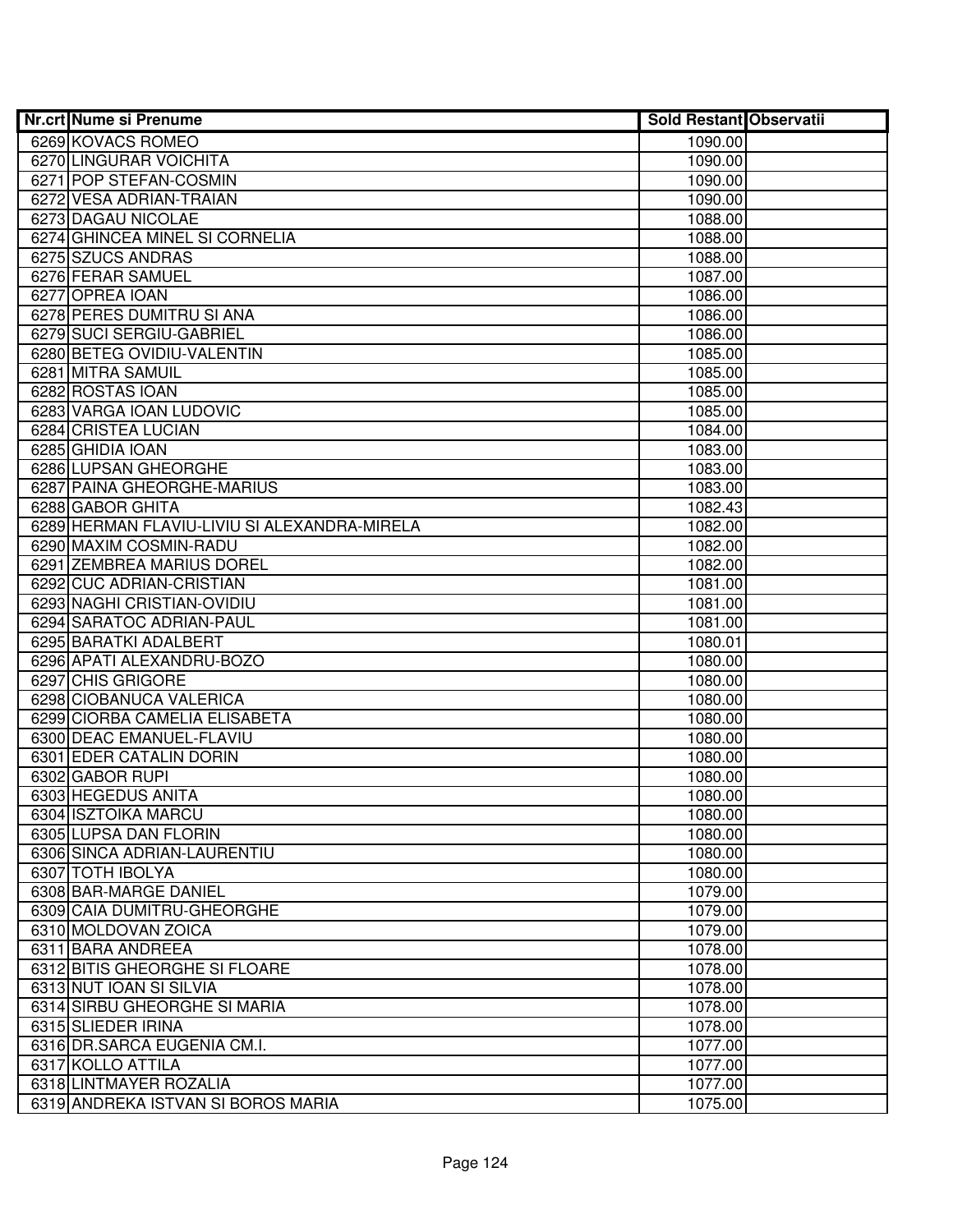| <b>Nr.crt Nume si Prenume</b>     | <b>Sold Restant Observatii</b> |  |
|-----------------------------------|--------------------------------|--|
| 6320 ONACA FLORIN SI RAMONA       | 1075.00                        |  |
| 6321 TAMAS NICODIM-SAMUEL         | 1075.00                        |  |
| 6322 TEGZES PAUL CIPRIAN          | 1075.00                        |  |
| 6323 NOVAK ATTILA-LASZLO          | 1074.00                        |  |
| 6324 GAL IONUT-CORNEL             | 1073.00                        |  |
| 6325 GECZI IRINA                  | 1073.00                        |  |
| 6326 PINTEA IOAN SI ELEONORA      | 1072.00                        |  |
| 6327 SABO MARINEL                 | 1072.00                        |  |
| 6328 LUCACIU DACIAN IOAN          | 1071.00                        |  |
| 6329 MICULA MIHAI                 | 1071.00                        |  |
| 6330 POP OVIDIU-DANIEL            | 1071.00                        |  |
| 6331 UNGUR COSMIN IOAN            | 1071.00                        |  |
| 6332 VERES ALIN-ALEXANDRU         | 1071.00                        |  |
| 6333 ZAMFIR OLGA-SABINA           | 1071.00                        |  |
| 6334 BAJTI VIORICA                | 1070.00                        |  |
| 6335 FARRAN MOUSTAFA              | 1070.00                        |  |
| 6336 HEGEDUS FERENCZ              | 1070.00                        |  |
| 6337 KOVACS SANDOR                | 1070.00                        |  |
| 6338 LASCA MIHAI-IOAN             | 1070.00                        |  |
| 6339 RAZASEANU VALERIA            | 1070.00                        |  |
| 6340 SINKOVICS FERENC             | 1070.00                        |  |
| 6341 IVAN PETRU MARCEL            | 1069.70                        |  |
| 6342 ARON ANA IULIA               | 1068.00                        |  |
| 6343 ERDEI DANIEL SI MONICA       | 1068.00                        |  |
| 6344 MARESCH ROBERT-KRISZTIAN     | 1068.00                        |  |
| 6345 MOZA FLORIN DANUT            | 1068.00                        |  |
| 6346 POP ADRIAN SI ALINA-VIOLETA  | 1068.00                        |  |
| 6347 BRINZA SEBASTIAN-MIHAI       | 1067.00                        |  |
| 6348 BEKE ATTILA CSABA            | 1066.00                        |  |
| 6349 POPOVICI FELICIA             | 1066.00                        |  |
| 6350 SIMAN CIPRIAN AURELIAN       | 1066.00                        |  |
| 6351 FAZEKAS ATTILA               | 1065.00                        |  |
| 6352 NAGY MANCZI IULIANA          | 1065.00                        |  |
| 6353 TESAN AMALIA-MANUELA         | 1065.00                        |  |
| 6354 DUMEA OVIDIU-IOSIF           | 1064.40                        |  |
| 6355 CAMPAN CARMEN                | 1064.00                        |  |
| 6356 TIMAR VALERIA-ENIKO          | 1064.00                        |  |
| 6357 FOGHIS GHEORGHE              | 1063.00                        |  |
| 6358 GAL CRISTIAN-FLORIN          | 1062.73                        |  |
| 6359 MOSINCAT DUMITRU SI DANIELA  | 1062.00                        |  |
| 6360 POPA GHEORGHE                | 1062.00                        |  |
| 6361 SALA VIRGIL-COSMIN           | 1062.00                        |  |
| 6362 CARABA FLORIAN ADRIAN        | 1061.00                        |  |
| 6363 GABOR MATEI                  | 1061.00                        |  |
| 6364 HALASZ NORBERT               | 1061.00                        |  |
| 6365 PENZES SANDA-ADINA           | 1060.00                        |  |
| 6366 POP ARON SI ELISABETA        | 1060.00                        |  |
| 6367 ROSTAS ARGENTINA             | 1060.00                        |  |
| 6368 SFERLE FLORIAN-SEBASTIAN     | 1060.00                        |  |
| 6369 BLAGA DANUT SI LIVIA CAMELIA | 1058.00                        |  |
| 6370 CURPAS CALIN-MARIUS          | 1058.00                        |  |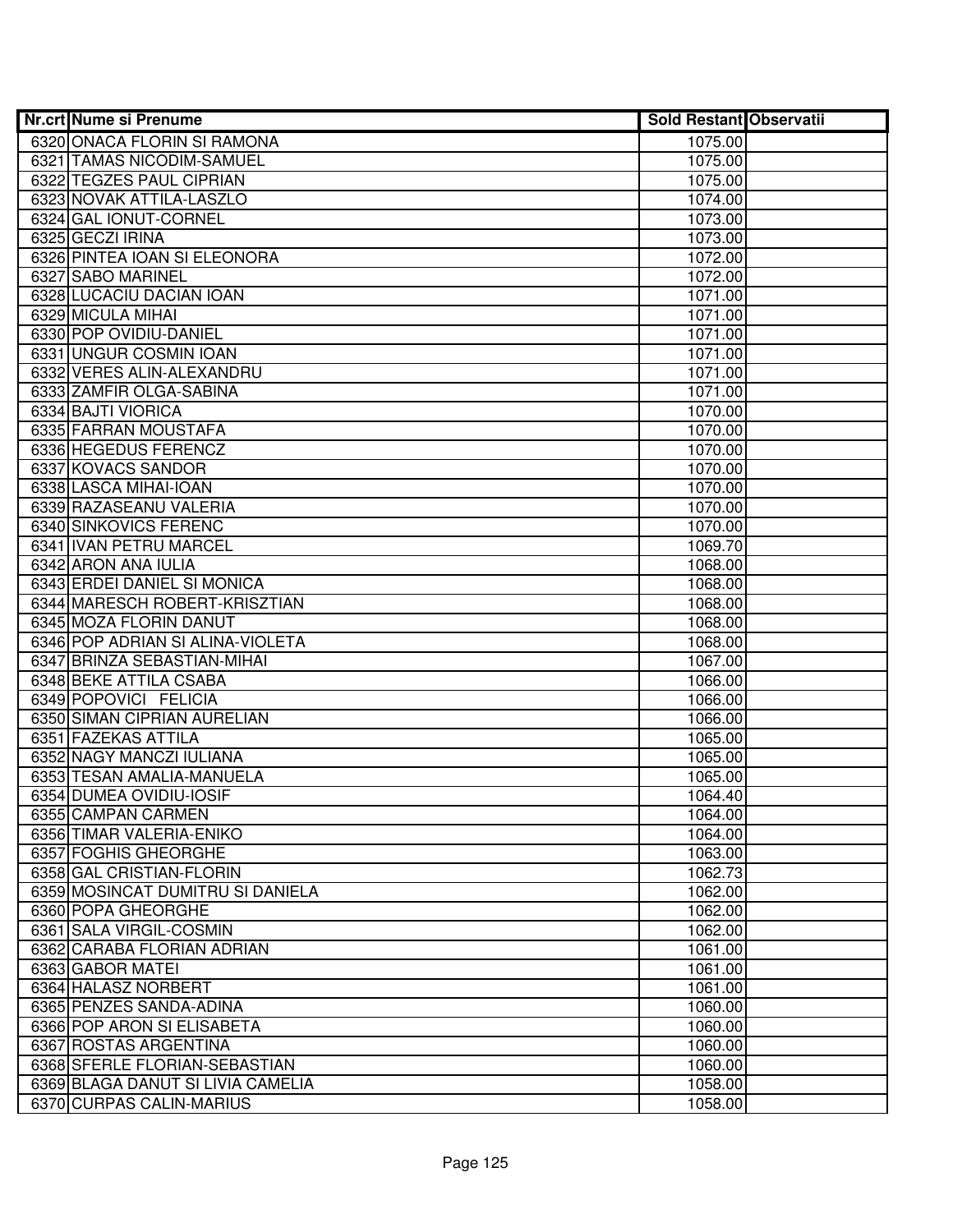| Nr.crt Nume si Prenume                            | <b>Sold Restant Observatii</b> |  |
|---------------------------------------------------|--------------------------------|--|
| 6371 HORGA MONICA                                 | 1058.00                        |  |
| 6372 LAZAU MARIA                                  | 1058.00                        |  |
| 6373 CHIRILA ADRIAN SI MANUELA MONICA             | 1057.00                        |  |
| 6374 LUPSA DANIELA-MIHAELA                        | 1056.00                        |  |
| 6375 MARCHIS DORIN-MADALIN                        | 1056.00                        |  |
| 6376 BAGOSI FERENC                                | 1055.00                        |  |
| 6377 HODISAN IONUT COSMIN                         | 1055.00                        |  |
| 6378 PINTEA VALERIU- LIVIU                        | 1055.00                        |  |
| 6379 GAIDOS MIRCEA                                | 1054.00                        |  |
| 6380 MANGRA CLAUDIU-MADALIN                       | 1054.00                        |  |
| 6381 PASCALAU CRISTIAN-COSTEL                     | 1054.00                        |  |
| 6382 SLIEDER KRISZTIAN-ZSOLT                      | 1054.00                        |  |
| 6383 VALKAI ISTVAN-LASZLO                         | 1054.00                        |  |
| 6384 CARTIS DANIELA                               | 1053.00                        |  |
| 6385 BETLENDI MARGIT                              | 1052.00                        |  |
| 6386 LEZAU ION                                    | 1052.00                        |  |
| 6387 OGBARSCHI DORINA-VOICHITA                    | 1052.00                        |  |
| 6388 PAPP IOAN-GAVRIL                             | 1052.00                        |  |
| 6389 BREK KAROLY SANDOR                           | 1051.00                        |  |
| 6390 CABA PAULA-DENISA                            | 1050.00                        |  |
| 6391 CASAPU CRISTIAN-AURELIAN                     | 1050.00                        |  |
| 6392 CIONTOS AURICA-ANA                           | 1050.00                        |  |
| 6393 FAZECAS CRISTIAN ANDREI                      | 1050.00                        |  |
| 6394 GABOR IOANA-FLORICA                          | 1050.00                        |  |
| 6395 GALIS VERONICA                               | 1050.00                        |  |
| 6396 GAVRILA ALIN-ROBERT                          | 1050.00                        |  |
| 6397 GAZSAK MIRKO                                 | 1050.00                        |  |
| 6398 GHETEA LAVINIU-TEODOR                        | 1050.00                        |  |
| 6399 HERE ADRIAN DUMITRU                          | 1050.00                        |  |
| 6400 NAGY ROLAND                                  | 1050.00                        |  |
| 6401 POPA FELICIA                                 | 1050.00                        |  |
| 6402 TIBA TIBERIU MIRCEA                          | 1050.00                        |  |
| 6403 URSU ADRIAN VIOREL INTR. IND.                | 1050.00                        |  |
| 6404 VAIDA GEANINA MELANIA.                       | 1050.00                        |  |
| 6405 LASCU EVA                                    | 1049.00                        |  |
| 6406 WERREN TOBIAS                                | 1049.00                        |  |
| 6407 TOTOS ARON                                   | 1047.00                        |  |
| 6408 ZERGHE FELIX-ADRIAN INTREP. INDIVIDUALA      | 1047.00                        |  |
| 6409 JURCAN IONEL ADRIAN                          | 1046.00                        |  |
| 6410 TATAR TIBOR SANDOR                           | 1046.00                        |  |
| 6411 CORAS DANIEL                                 | 1045.00                        |  |
| 6412 JURJUT-LAZAR SORIN-VASILE SI DANIELA-MIHAELA | 1045.00                        |  |
| 6413 MIKLOS SUSANA                                | 1045.00                        |  |
| 6414 VOLLBRECHT HALIE SHERRENE                    | 1045.00                        |  |
| 6415 IGNAT FLORIN SI MONICA                       | 1044.00                        |  |
| 6416 ANDOR LASZLO                                 | 1043.00                        |  |
| 6417 LOBONTIU ILIE FLORIN SI LILIANA              | 1043.00                        |  |
| 6418 SAS FLOARE SI ALEXANDRU-GHEORGHE             | 1043.00                        |  |
| 6419 IANC MELANIA                                 | 1042.00                        |  |
| 6420 NAN GHEORGHE DANIEL                          | 1042.00                        |  |
| 6421 PETRUT ANA                                   | 1042.00                        |  |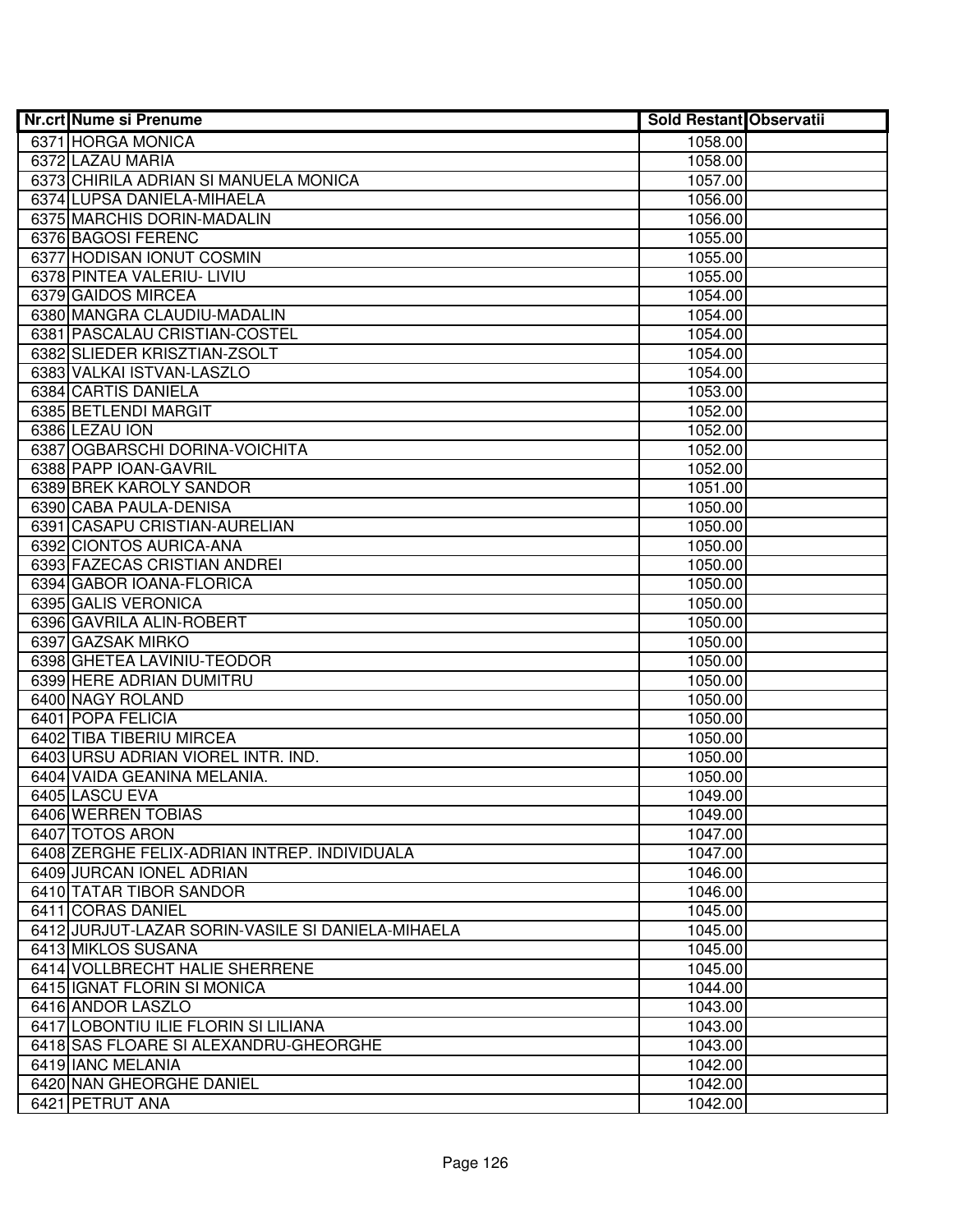| <b>Nr.crt Nume si Prenume</b>                                  | <b>Sold Restant Observatii</b> |  |
|----------------------------------------------------------------|--------------------------------|--|
| 6422 GAIDI KRISTOF-SANDOR                                      | 1040.00                        |  |
| 6423 IENCIU GERARD-ADRIAN SI MIRELA MARIA                      | 1040.00                        |  |
| 6424 LAKATOS RAJ                                               | 1040.00                        |  |
| 6425 MAGO TIBERIU                                              | 1040.00                        |  |
| 6426 MATE JACINT-ZSOLT                                         | 1040.00                        |  |
| 6427 ONITA CECILIA                                             | 1040.00                        |  |
| 6428 OSACENCO RENATE-MIHAELA                                   | 1040.00                        |  |
| 6429 POPA FLORIAN                                              | 1040.00                        |  |
| 6430 RACZ NICOLAE                                              | 1040.00                        |  |
| 6431 SZABO VALENTIN                                            | 1040.00                        |  |
| <b>6432 TROK HAJNALKA MARIA</b>                                | 1040.00                        |  |
| 6433 FILIP VASILE                                              | 1039.00                        |  |
| 6434 IOVAN VASILE CIPRIAN                                      | 1039.00                        |  |
| 6435 RITOK LUDOVIC                                             | 1039.00                        |  |
| 6436 STRAVA DUMITRU                                            | 1039.00                        |  |
| 6437 TIT GHEORGHE VASILE                                       | 1039.00                        |  |
| 6438 CSEH IOSIF                                                | 1038.21                        |  |
| 6439 BENEDEK CSABA SI IBOLYA                                   | 1038.00                        |  |
| 6440 ELEFTERESCU VICTOR GIGEL                                  | 1038.00                        |  |
| 6441 HOMOS MIKLOS                                              | 1038.00                        |  |
| 6442 UR ANDREA-REGINA                                          | 1038.00                        |  |
| 6443 GEREBENES LUDOVIC                                         | 1037.00                        |  |
| 6444 GHERGHEV DORIN                                            | 1037.00                        |  |
| 6445 RADA DORIN SI CORNELIA                                    | 1036.00                        |  |
| 6446 BEJUSCA HORIA SEBASTIAN                                   | 1035.00                        |  |
| 6447 NEGRUTIU IOANA-FLORINA                                    | 1035.00                        |  |
| 6448 PANTIS EMANUEL SI PANTIS IOAN                             | 1035.00                        |  |
| 6449 CHEREGI FLORIN                                            | 1034.00                        |  |
| 6450 COTOR DOINA                                               | 1034.00                        |  |
| 6451 IOSIF NATALIA                                             | 1034.00                        |  |
| 6452 ULICA RODICA SI MARIUS                                    | 1034.00                        |  |
| 6453 CIOTEA PETRU SI MARIA                                     | 1033.00                        |  |
| 6454 GAL MIHAI SI LENUTA                                       | 1033.00                        |  |
| 6455 TOTH IOZSEF                                               | 1032.00                        |  |
| 6456 FODOR ROBERT                                              | 1031.00                        |  |
| 6457 BACIU GABRIEL SI NICOLETA-MARGARETA                       | 1030.00                        |  |
| 6458 BALOG EVA                                                 | 1030.00                        |  |
| 6459 BODOG MARIN                                               | 1030.00                        |  |
| 6460 HEGEDUS PAMELA-LUSI                                       | 1030.00                        |  |
| 6461 RAPAN FLORIN-MARIN                                        | 1030.00                        |  |
| 6462 ROSTASU RADU                                              | 1030.00                        |  |
| 6463 VERES LEVENTE ZOLTAN                                      | 1030.00                        |  |
| 6464 MARC PAUL-ANTONIO, GRIGIORAS DIANA SI MARC CORNEL - TATAL | 1029.00                        |  |
| 6465 STEF CALIN-OVIDIU                                         | 1029.00                        |  |
| 6466 BITEA COSMINA                                             | 1028.00                        |  |
| 6467 HORA OVIDIU-DOMINIC                                       | 1028.00                        |  |
| 6468 BOKA IULIU                                                | 1027.00                        |  |
| 6469 BOLLIGER MONIKA SI FAMA ANTONINO                          | 1027.00                        |  |
| 6470 INDRIES CORNELIU-DECEBAL                                  | 1027.00                        |  |
| 6471 NITA CONSTANTIN SI CLARA ILEANA                           | 1027.00                        |  |
| 6472 PAPP LASZLO-SANDOR SI LILIANA                             | 1027.00                        |  |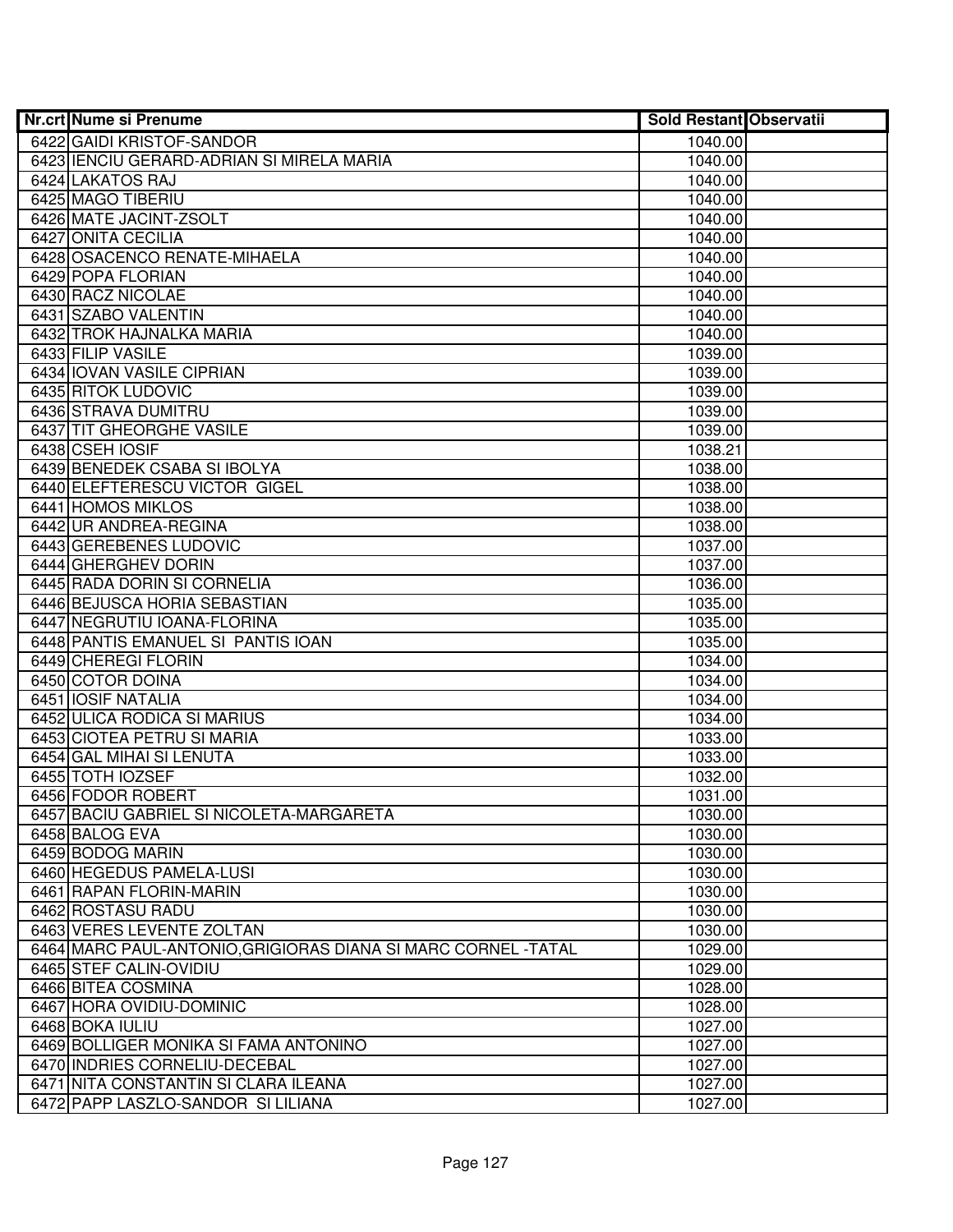| Nr.crt Nume si Prenume                     | <b>Sold Restant Observatii</b> |  |
|--------------------------------------------|--------------------------------|--|
| 6473 SPIN CSILLA TUNDE                     | 1027.00                        |  |
| 6474 HAITA SORIN-LIVIU                     | 1025.00                        |  |
| 6475 IENCIU MARIUS                         | 1025.00                        |  |
| 6476 TODEA PARTENIE                        | 1025.00                        |  |
| 6477 AMBRU COSMIN CLAUDIU                  | 1024.00                        |  |
| 6478 BOKA ATTILA                           | 1024.00                        |  |
| 6479 BULC IOAN-BOGDAN                      | 1024.00                        |  |
| 6480 HURMUZ NADIA                          | 1024.00                        |  |
| 6481 PACURAR GHEORGHE-COSMIN               | 1024.00                        |  |
| 6482 SOLYOM ZSOLT-PETER                    | 1024.00                        |  |
| 6483 SOTH DANIELA                          | 1024.00                        |  |
| 6484 TOIA IOAN-SEBASTIAN                   | 1024.00                        |  |
| 6485 SZUZ ALEXANDRU SI ERIKA               | 1023.00                        |  |
| 6486 BOTIS MARCELA                         | 1022.00                        |  |
| 6487 KANALAS PETER CSABA                   | 1022.00                        |  |
| 6488 PATKO JULIANNA KATALIN                | 1022.00                        |  |
| 6489 SUCI GAVRIL SI MARIOARA               | 1022.00                        |  |
| 6490 SULE IOAN SI DORINA                   | 1022.00                        |  |
| 6491 BEALCOVSCHI TEREZIA                   | 1021.00                        |  |
| 6492 BERTI ILEANA                          | 1021.00                        |  |
| 6493 BONE LADISLAU                         | 1021.00                        |  |
| 6494 MAGHIAR ALBINKA                       | 1021.00                        |  |
| 6495 MATE LIANA ADRIANA                    | 1021.00                        |  |
| 6496 SARA MELEK                            | 1020.85                        |  |
| 6497 BUZLA SAMUEL                          | 1020.00                        |  |
| 6498 FARKAS ISTVAN-MIHALY                  | 1020.00                        |  |
| 6499 LUNKUI NISTOR                         | 1020.00                        |  |
| 6500 MARINESCU RADU ADRIAN                 | 1020.00                        |  |
| 6501 LENCAR ILEANA                         | 1019.00                        |  |
| 6502 TAMAS SANDOR LASZLO                   | 1019.00                        |  |
| 6503 DOMOCOS IOAN                          | 1018.00                        |  |
| 6504 IAS DUMITRU                           | 1018.00                        |  |
| 6505 BLAGA GABRIELA-MARIANA                | 1017.00                        |  |
| 6506 LUKACS STEFAN                         | 1017.00                        |  |
| 6507 PUSCAS DIANA-CRISTINA                 | 1017.00                        |  |
| 6508 STIRB CRISTINA                        | 1017.00                        |  |
| 6509 TOUT GHEORGHE                         | 1017.00                        |  |
| 6510 BUCIU EMIL                            | 1016.00                        |  |
| 6511 BUNICAU CRISTIAN-NELU                 | 1016.00                        |  |
| 6512 DEAC VIORICA                          | 1016.00                        |  |
| 6513 HALASZ NORBERT ALEXANDRU              | 1016.00                        |  |
| 6514 KINTER MIHALY                         | 1016.00                        |  |
| 6515 LUKACS ATTILA-JOZSEF                  | 1016.00                        |  |
| 6516 MOLDOVAN GHEORGHE MIRCEA              | 1016.00                        |  |
| 6517 PAUL GHEORGHE                         | 1016.00                        |  |
| 6518 PENTE CRISTIAN-SILVIU SI DOINA-MONICA | 1016.00                        |  |
| 6519 SUCIU ADRIAN AUGUSTIN                 | 1016.00                        |  |
| 6520 CACUCI ADINA-LUCIA SI GHEORGHE        | 1015.00                        |  |
| 6521 CIUPA ALEX-EUGEN                      | 1015.00                        |  |
| 6522 COLTA MIRCEA                          | 1015.00                        |  |
| 6523 DEDIS VASILE                          | 1015.00                        |  |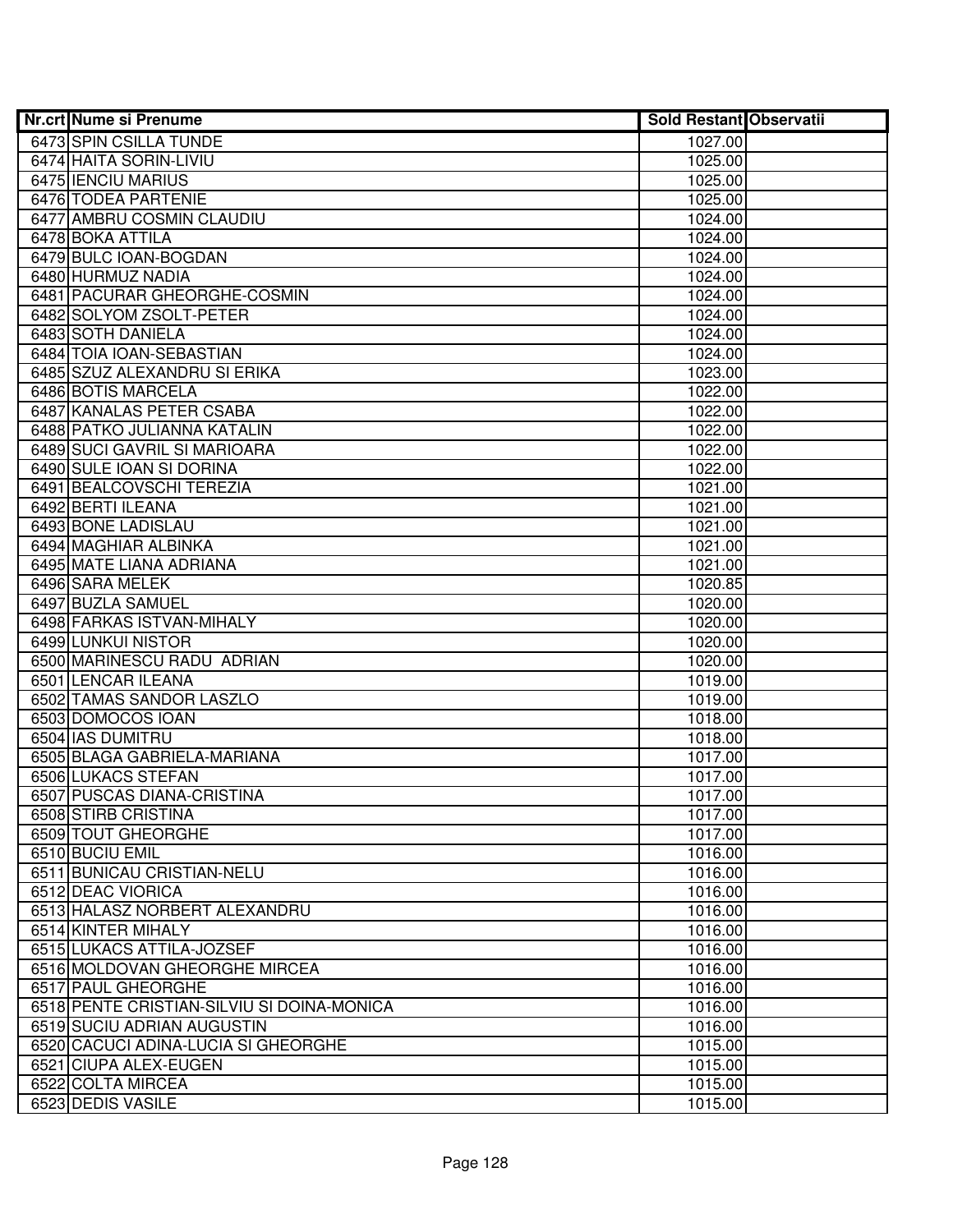| <b>Nr.crt Nume si Prenume</b>                    | <b>Sold Restant Observatii</b> |  |
|--------------------------------------------------|--------------------------------|--|
| 6524 GHERDAN ALINA-ROXANA                        | 1015.00                        |  |
| 6525 KOVACS HUBER BELA                           | 1015.00                        |  |
| 6526 BERECZKI EMERIC                             | 1013.53                        |  |
| 6527 PONETCHI LORENA ROSSEMARY                   | 1013.00                        |  |
| 6528 BOGDAN DANIELA RODICA                       | 1012.00                        |  |
| 6529 ONUTAN CLAUDIU-FLORIN                       | 1012.00                        |  |
| 6530 PETRICA SORIN IOAN                          | 1012.00                        |  |
| 6531 CAMPAN LILIANA-DORINA                       | 1011.00                        |  |
| 6532 LOGHIN GRIGORAS-FLORIN                      | 1011.00                        |  |
| 6533 PACALA MAGDALINA                            | 1011.00                        |  |
| 6534 DUDAS VIOREL SI MARIANA                     | 1010.00                        |  |
| 6535 IMRE ANDREA                                 | 1010.00                        |  |
| 6536 KADAS ALEXANDRU-LADISLAU                    | 1010.00                        |  |
| 6537 PETRICAS EVA                                | 1010.00                        |  |
| 6538 PUSTA DANIELA-CORNELIA                      | 1010.00                        |  |
| 6539 SAMU LIDIA                                  | 1010.00                        |  |
| 6540 VANCEA VIORICA                              | 1010.00                        |  |
| 6541 VARGA ILEANA SI DOREL                       | 1010.00                        |  |
| 6542 BODEA SABIN                                 | 1009.00                        |  |
| 6543 GAVRIS MIRCEA GHEORGHE - INTR. INDIV.       | 1009.00                        |  |
| 6544 KAPALAI IOSIF SI ILEANA                     | 1009.00                        |  |
| 6545 KUZSMA FRANCISC                             | 1009.00                        |  |
| 6546 MOT ADRIAN SI FLORENTINA                    | 1009.00                        |  |
| 6547 COLOMPAR ANDREEA                            | 1008.00                        |  |
| 6548 BARABAS IMRE SANDOR                         | 1007.00                        |  |
| 6549 DEHELEAN ALIN-SEBASTIAN SI GEORGETA-AURELIA | 1007.00                        |  |
| 6550 FABIAN GEZA                                 | 1007.00                        |  |
| 6551 MIHALCEANU RAUL-BOGDAN-IOAN-STEFAN          | 1007.00                        |  |
| 6552 CSEH ISTVAN                                 | 1006.00                        |  |
| 6553 SILAGHI ANDRAS                              | 1006.00                        |  |
| 6554 CHIRILA IOAN SI VIORICA                     | 1005.00                        |  |
| 6555 FLORUT EMIL SI MARIA                        | 1005.00                        |  |
| 6556 LISTEA MARCEL SI ILEANA                     | 1005.00                        |  |
| 6557 PENZES REKA                                 | 1005.00                        |  |
| 6558 PISCOI SERGIU GABRIEL SI RAMONA DELIA       | 1005.00                        |  |
| 6559 RUBINO ANGELO                               | 1005.00                        |  |
| 6560 CRISAN CALIN DACIAN                         | 1004.00                        |  |
| 6561 TRIFAN DANIEL-EMANUEL                       | 1004.00                        |  |
| 6562 VARRO TIBERIU SI GABRIELA                   | 1004.00                        |  |
| 6563 CRET ALEXANDRU SI DANIELA                   | 1002.00                        |  |
| 6564 MORAR CLAUDIA I.I.                          | 1002.00                        |  |
| 6565 NICA IONUT-DAN                              | 1002.00                        |  |
| 6566 KESKENY EVA-ELVIRA                          | 1001.00                        |  |
| 6567 MUNTEAN SORIN                               | 1001.00                        |  |
| 6568 ABRUDAN FLAVIU IONUT                        | 1000.00                        |  |
| 6569 ALI BILAL KHALIF                            | 1000.00                        |  |
| 6570 APATI ROBERT ERNO                           | 1000.00                        |  |
| 6571 ARHIP NECULAI                               | 1000.00                        |  |
| 6572 BABAU ADINA                                 | 1000.00                        |  |
| 6573 BABENKO IVAN                                | 1000.00                        |  |
| 6574 BAICAN IOAN ADRIAN                          | 1000.00                        |  |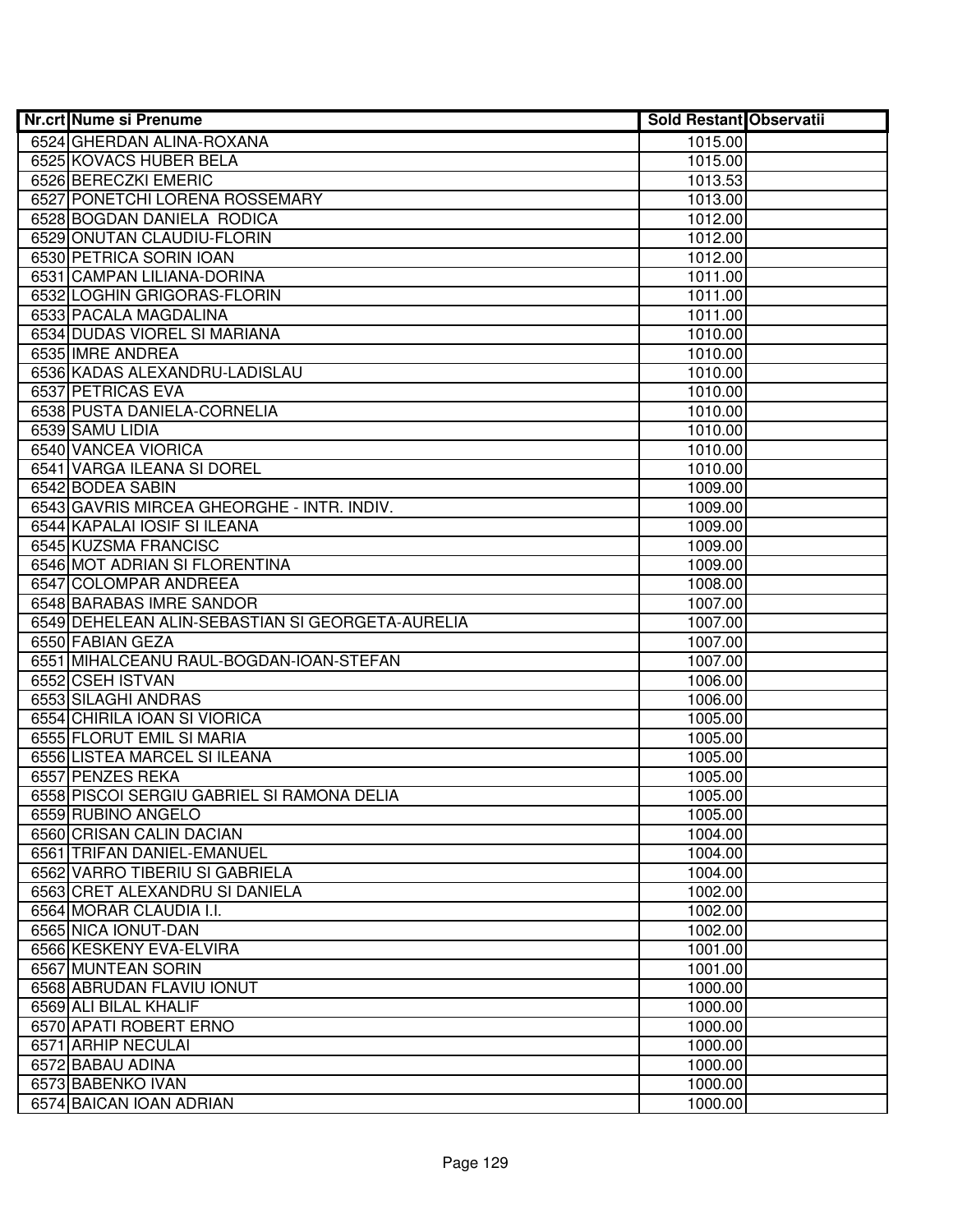| Nr.crt Nume si Prenume                         | <b>Sold Restant Observatii</b> |  |
|------------------------------------------------|--------------------------------|--|
| 6575 BALINT FRANCISC                           | 1000.00                        |  |
| 6576 BAN LUCIAN                                | 1000.00                        |  |
| 6577 BARNA PETRU-DAN                           | 1000.00                        |  |
| 6578 BATORI NORBERT ISTVAN                     | 1000.00                        |  |
| 6579 BERES GHIZELA                             | 1000.00                        |  |
| 6580 BIRO ISTVAN                               | 1000.00                        |  |
| 6581 BIRTA MONICA NICOLETA                     | 1000.00                        |  |
| 6582 BOHACS IOSIF                              | 1000.00                        |  |
| 6583 BOKA BELA                                 | 1000.00                        |  |
| 6584 BOT IOAN-HOREA                            | 1000.00                        |  |
| 6585 BRATA LARISA-MARLENA                      | 1000.00                        |  |
| 6586 BUDAU GHEORGHE                            | 1000.00                        |  |
| 6587 BURLEA FLORIN SERGIU                      | 1000.00                        |  |
| 6588 CABULEA VASILE-SEBASTIAN                  | 1000.00                        |  |
| 6589 CACIORA VLAD MARIUS                       | 1000.00                        |  |
| 6590 CALAUZ CRISTIAN-MIHAI                     | 1000.00                        |  |
| 6591 CAMPIANU NICOLAE                          | 1000.00                        |  |
| 6592 CARTIS TIBERIU-VIOREL                     | 1000.00                        |  |
| 6593 CAVASDAN IOAN-RADU                        | 1000.00                        |  |
| 6594 CHEREJA CAMELIA                           | 1000.00                        |  |
| 6595 CIOROBONTEA EDI                           | 1000.00                        |  |
| 6596 CLINTOC CIPRIAN TUDOR                     | 1000.00                        |  |
| 6597 COCA MARCELA-ELENA                        | 1000.00                        |  |
| 6598 COVACIU CORNEL                            | 1000.00                        |  |
| 6599 CRISAN ADRIAN LIVIU                       | 1000.00                        |  |
| 6600 CSEPEI ARNOLD-ROBERT                      | 1000.00                        |  |
| 6601 DEBRECZENI ISTVAN                         | 1000.00                        |  |
| 6602 DEVAI ERZSEBET-TUNDE                      | 1000.00                        |  |
| 6603 DUDLER ALIONA                             | 1000.00                        |  |
| 6604 DUMITRAS CRISTIAN-MARCEL                  | 1000.00                        |  |
| 6605 ELLENES IOAN                              | 1000.00                        |  |
| 6606 ELMAHDI HASSAN OSMAN MOHAMED              | 1000.00                        |  |
| 6607 FARAGO ZOLTAN-ATTILA                      | 1000.00                        |  |
| 6608 FILIMON DORIN                             | 1000.00                        |  |
| 6609 FLORA CSABA PAL                           | 1000.00                        |  |
| 6610 FORA FLORIN                               | 1000.00                        |  |
| 6611 FURTOS DAN MARIUS I.I.<br>6612 GABOR BANU | 1000.00<br>1000.00             |  |
| 6613 GABOR GABRIEL                             |                                |  |
| 6614 GABOR GABRIEL                             | 1000.00<br>1000.00             |  |
| 6615 GABOR GAVRIL                              | 1000.00                        |  |
| 6616 GABOR KLARA                               | 1000.00                        |  |
| 6617 GABOR STEFAN                              |                                |  |
| 6618 GABOR TEREZ                               | 1000.00<br>1000.00             |  |
| 6619 GABOR ZSUZSANA                            | 1000.00                        |  |
| 6620 GAL ANDREA-IREN                           | 1000.00                        |  |
| 6621 GHERGHEL PAVEL                            | 1000.00                        |  |
| 6622 GLIGOR LUCRETIA                           | 1000.00                        |  |
| 6623 GOVOREANU ELENA                           | 1000.00                        |  |
| 6624 HARAGALY ILDIKO-ERZSEBET                  | 1000.00                        |  |
| 6625 HIRTEA ANCA                               | 1000.00                        |  |
|                                                |                                |  |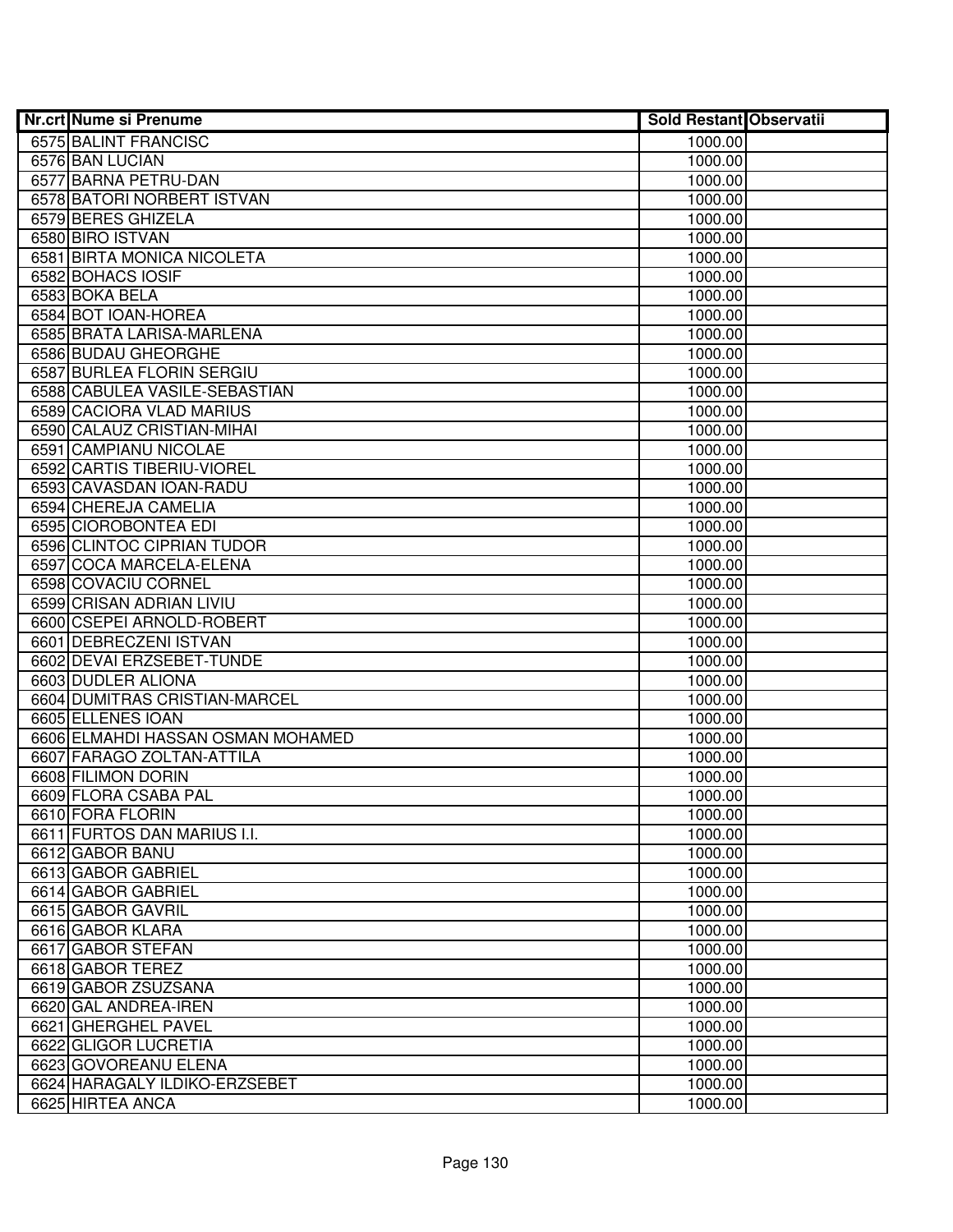| <b>Nr.crt Nume si Prenume</b>    | <b>Sold Restant Observatii</b> |                       |
|----------------------------------|--------------------------------|-----------------------|
| 6626 HODISAN CORNEL              | 1000.00                        |                       |
| 6627 HORVATH TUNDE-IRINA         | 1000.00                        |                       |
| 6628 I.I. GAVRA BIANCA SAMIRA    | 1000.00                        |                       |
| 6629 ISTRATE IONEL               | 1000.00                        |                       |
| 6630 ISZTOICA MARIA              | 1000.00                        |                       |
| 6631 ISZTOIKA ECATERINA          | 1000.00                        |                       |
| 6632 ISZTOIKA GEZA               |                                | 1000.00 PROCES PE ROL |
| 6633 ISZTOIKA MATEI              | 1000.00                        |                       |
| 6634 ISZTOIKA ROZALIA            | 1000.00                        |                       |
| 6635 ISZTOJKA IOAN               | 1000.00                        |                       |
| 6636 IUHAS SEBASTIAN-VALENTIN    | 1000.00                        |                       |
| 6637 JUNC MARCELA                | 1000.00                        |                       |
| 6638 KOVACS ALEXANDRU-MIHAI I.I. | 1000.00                        |                       |
| 6639 KOZAK MIHALY-ATTILA         | 1000.00                        |                       |
| 6640 LAKATOS TIBOR-JANOS         | 1000.00                        |                       |
| 6641 LAKATOS ZOLTAN              | 1000.00                        |                       |
| 6642 LASCA CRISTIAN-VASILE       | 1000.00                        |                       |
| 6643 LAZAR MIHAI CRISTIAN        | 1000.00                        |                       |
| 6644 LEAHU VALENTIN              | 1000.00                        |                       |
| 6645 LINGURAR CORINA             | 1000.00                        |                       |
| 6646 LUCAN ANA                   | 1000.00                        |                       |
| 6647 LUNGU DIANA                 | 1000.00                        |                       |
| 6648 LUPO IOANA MONICA           | 1000.00                        |                       |
| 6649 LUPUT NICOLAIE              | 1000.00                        |                       |
| 6650 MARIAN SEBASTIAN DORIN      | 1000.00                        |                       |
| 6651 MERCEA NICOLAE-MIRCEA       | 1000.00                        |                       |
| 6652 MIHALACHE CLAUDIU           | 1000.00                        |                       |
| 6653 MOHAMED ZEESHAN ZAMEER      | 1000.00                        |                       |
| 6654 MOHUT RAUL                  | 1000.00                        |                       |
| 6655 MOISEI PETRU                | 1000.00                        |                       |
| 6656 MUNOZ JIMENEZ JESUS         | 1000.00                        |                       |
| 6657 NEAGA NICUSOR               | 1000.00                        |                       |
| 6658 NEMETH ANDRAS               | 1000.00                        |                       |
| 6659 NISTOR SIMINA-OANA          | 1000.00                        |                       |
| 6660 NYISZTOR JANOS              | 1000.00                        |                       |
| 6661 OLAH DARIUS                 | 1000.00                        |                       |
| 6662 OLAH ERZSEBET               | 1000.00                        |                       |
| 6663 OLAH STEFAN                 | 1000.00                        |                       |
| 6664 OROS ISTVAN GYULA           | 1000.00                        |                       |
| 6665 PAPARUZ IULIAN ARMAND       | 1000.00                        |                       |
| 6666 PASCALAU ALIN-DAVID         | 1000.00                        |                       |
| 6667 PATAKI ENIKO AGNES          | 1000.00                        |                       |
| 6668 PAUL NICOLAIE               | 1000.00                        |                       |
| 6669 PILINSZKY ATTILA            | 1000.00                        |                       |
| 6670 POP MARCK DAVID             | 1000.00                        |                       |
| 6671 POP ZENOVIA                 | 1000.00                        |                       |
| 6672 RADA SORANA-MADALINA        | 1000.00                        |                       |
| 6673 RAT MARIANA                 | 1000.00                        |                       |
| 6674 REGULARIZARE CONTURI        | 1000.00                        |                       |
| 6675 ROMAN GHEORGHE              | 1000.00                        |                       |
| 6676 ROSTAS ANNAMARIA            | 1000.00                        |                       |